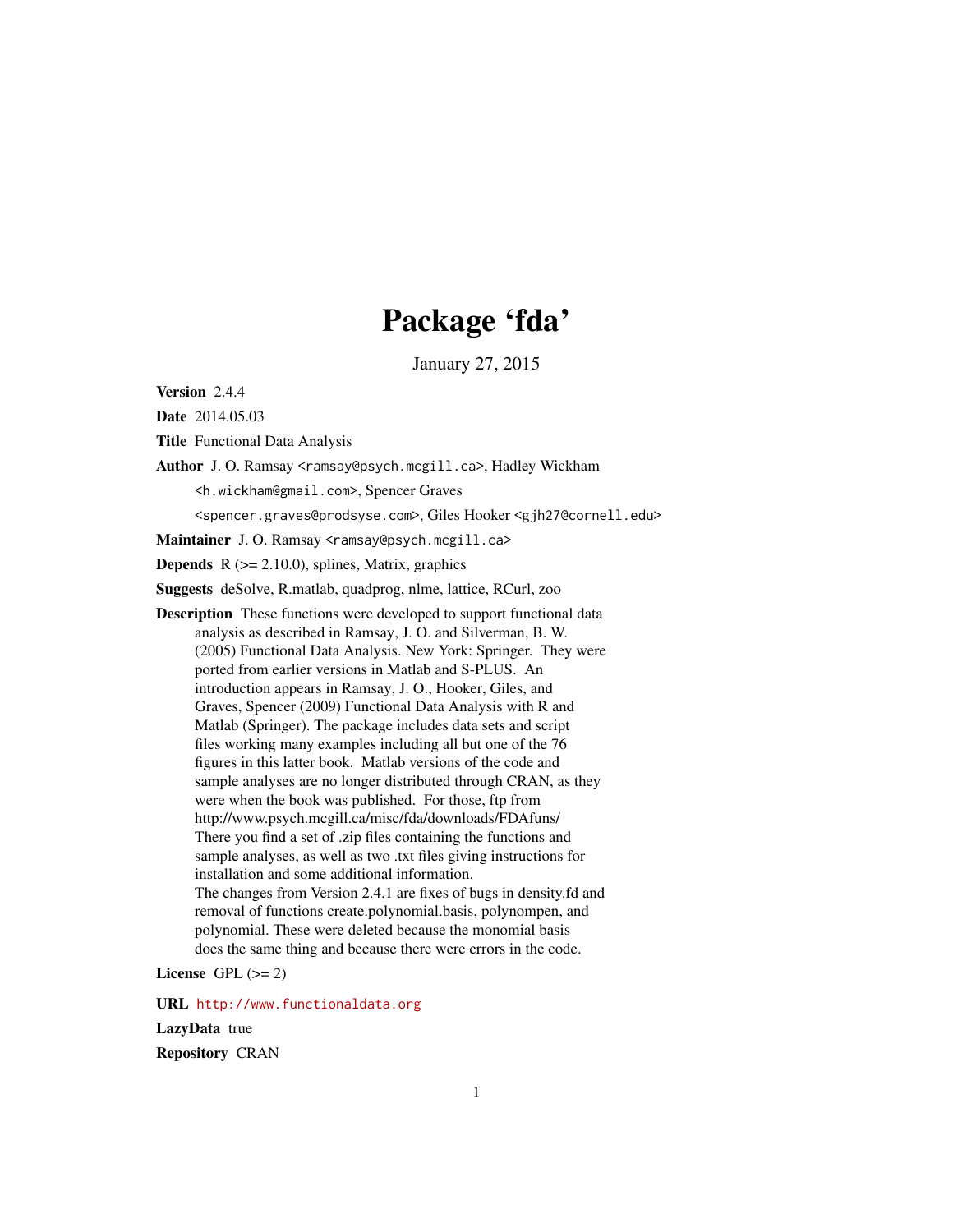Repository/R-Forge/Project fda Repository/R-Forge/Revision 761 Repository/R-Forge/DateTimeStamp 2014-12-10 23:04:14 Date/Publication 2014-12-16 17:59:38 NeedsCompilation no

## R topics documented:

|                                                                                                                              | 5  |
|------------------------------------------------------------------------------------------------------------------------------|----|
|                                                                                                                              | 8  |
|                                                                                                                              | 9  |
|                                                                                                                              | 12 |
|                                                                                                                              | 13 |
|                                                                                                                              | 16 |
|                                                                                                                              | 17 |
|                                                                                                                              | 20 |
|                                                                                                                              | 21 |
|                                                                                                                              | 23 |
| bifd                                                                                                                         | 24 |
|                                                                                                                              | 25 |
|                                                                                                                              | 27 |
|                                                                                                                              | 28 |
|                                                                                                                              | 30 |
|                                                                                                                              | 32 |
|                                                                                                                              | 33 |
|                                                                                                                              | 34 |
|                                                                                                                              | 37 |
|                                                                                                                              | 39 |
|                                                                                                                              | 41 |
|                                                                                                                              | 44 |
|                                                                                                                              | 45 |
|                                                                                                                              | 48 |
|                                                                                                                              | 52 |
| $create. exponential. basis \dots \dots \dots \dots \dots \dots \dots \dots \dots \dots \dots \dots \dots \dots \dots \dots$ | 53 |
| create.fourier.basis                                                                                                         | 55 |
|                                                                                                                              | 58 |
|                                                                                                                              | 60 |
|                                                                                                                              | 62 |
|                                                                                                                              | 64 |
|                                                                                                                              | 70 |
|                                                                                                                              | 70 |
|                                                                                                                              | 76 |
|                                                                                                                              | 77 |
|                                                                                                                              | 79 |
|                                                                                                                              | 80 |
|                                                                                                                              | 82 |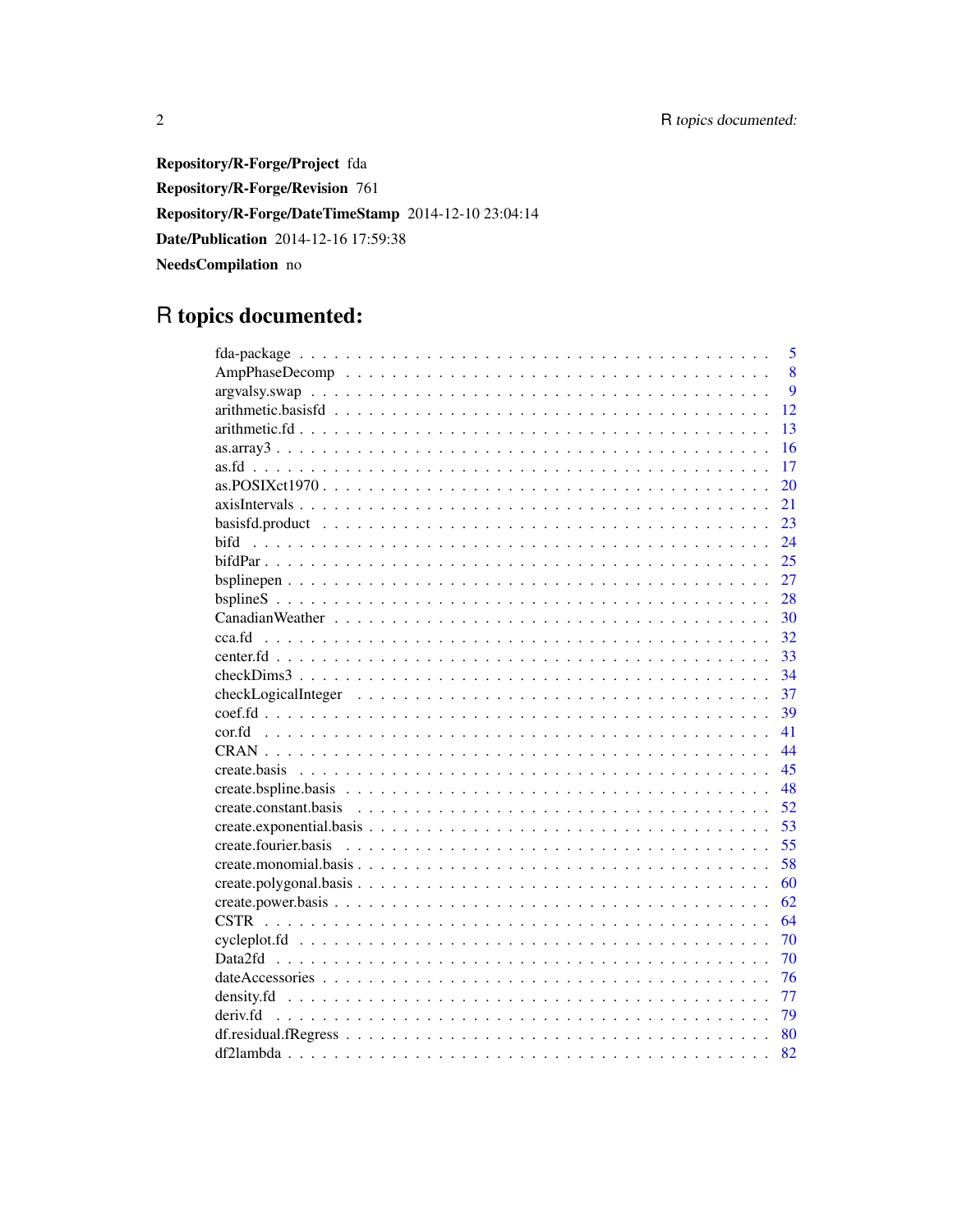|              | 84   |
|--------------|------|
|              | 85   |
|              | 87   |
|              | 88   |
|              | 91   |
|              | 93   |
|              | - 96 |
|              |      |
|              |      |
|              |      |
|              |      |
|              |      |
|              |      |
|              |      |
|              |      |
|              |      |
|              |      |
|              |      |
|              |      |
|              |      |
|              |      |
|              |      |
|              |      |
|              |      |
|              |      |
|              |      |
|              |      |
|              |      |
|              |      |
|              |      |
|              |      |
|              |      |
|              |      |
|              |      |
|              |      |
|              |      |
|              |      |
| intensity.fd |      |
|              |      |
|              |      |
|              |      |
| is.fdPar     |      |
|              |      |
| is.Lfd       |      |
| knots.fd     |      |
|              |      |
|              |      |
|              |      |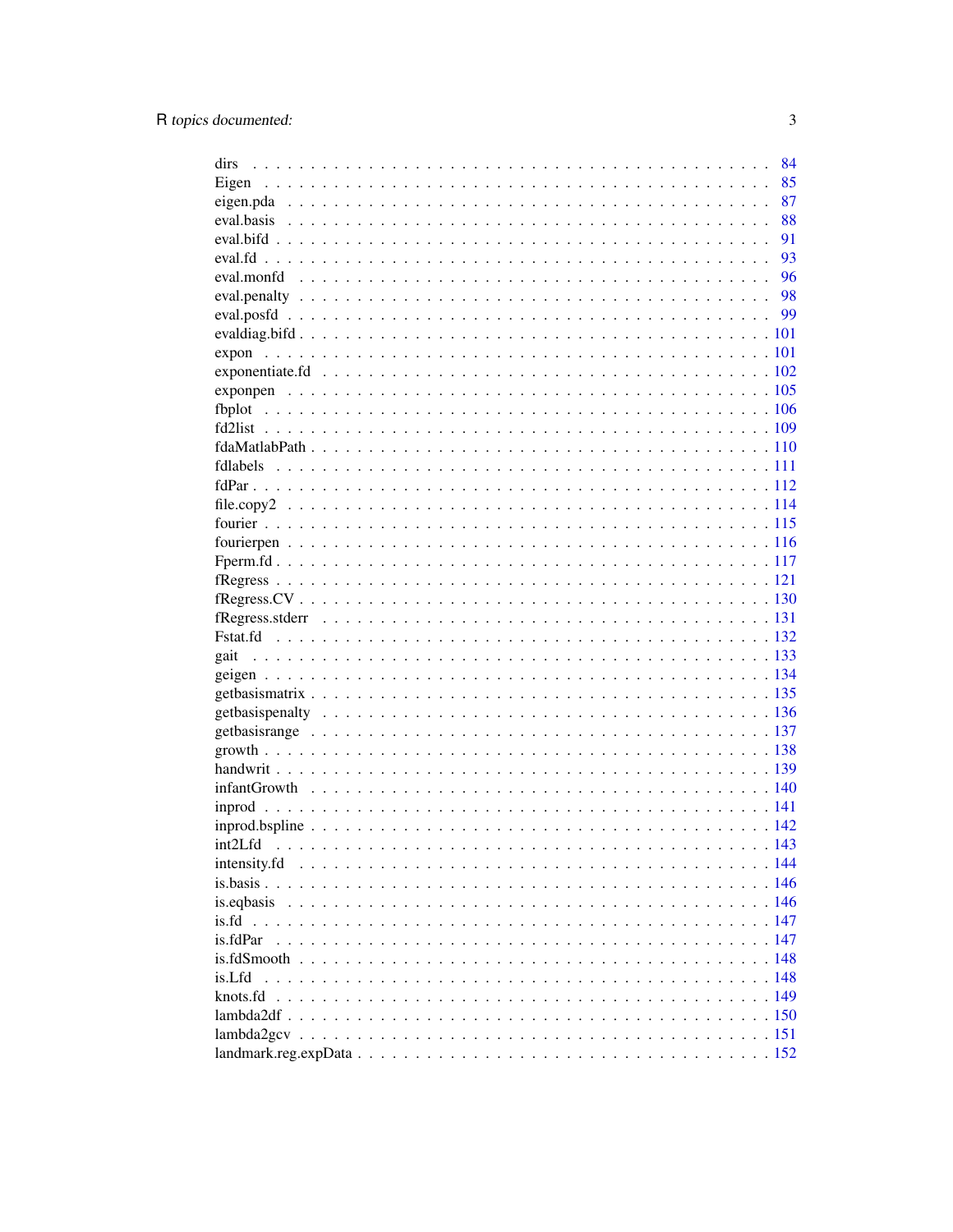| lip         |  |
|-------------|--|
|             |  |
|             |  |
|             |  |
|             |  |
|             |  |
|             |  |
|             |  |
|             |  |
|             |  |
|             |  |
|             |  |
|             |  |
|             |  |
|             |  |
|             |  |
|             |  |
|             |  |
|             |  |
|             |  |
|             |  |
|             |  |
|             |  |
|             |  |
|             |  |
|             |  |
|             |  |
| plot.pda.fd |  |
|             |  |
|             |  |
|             |  |
|             |  |
|             |  |
| polygpen    |  |
| powerbasis  |  |
|             |  |
|             |  |
|             |  |
|             |  |
|             |  |
|             |  |
| quadset     |  |
|             |  |
|             |  |
|             |  |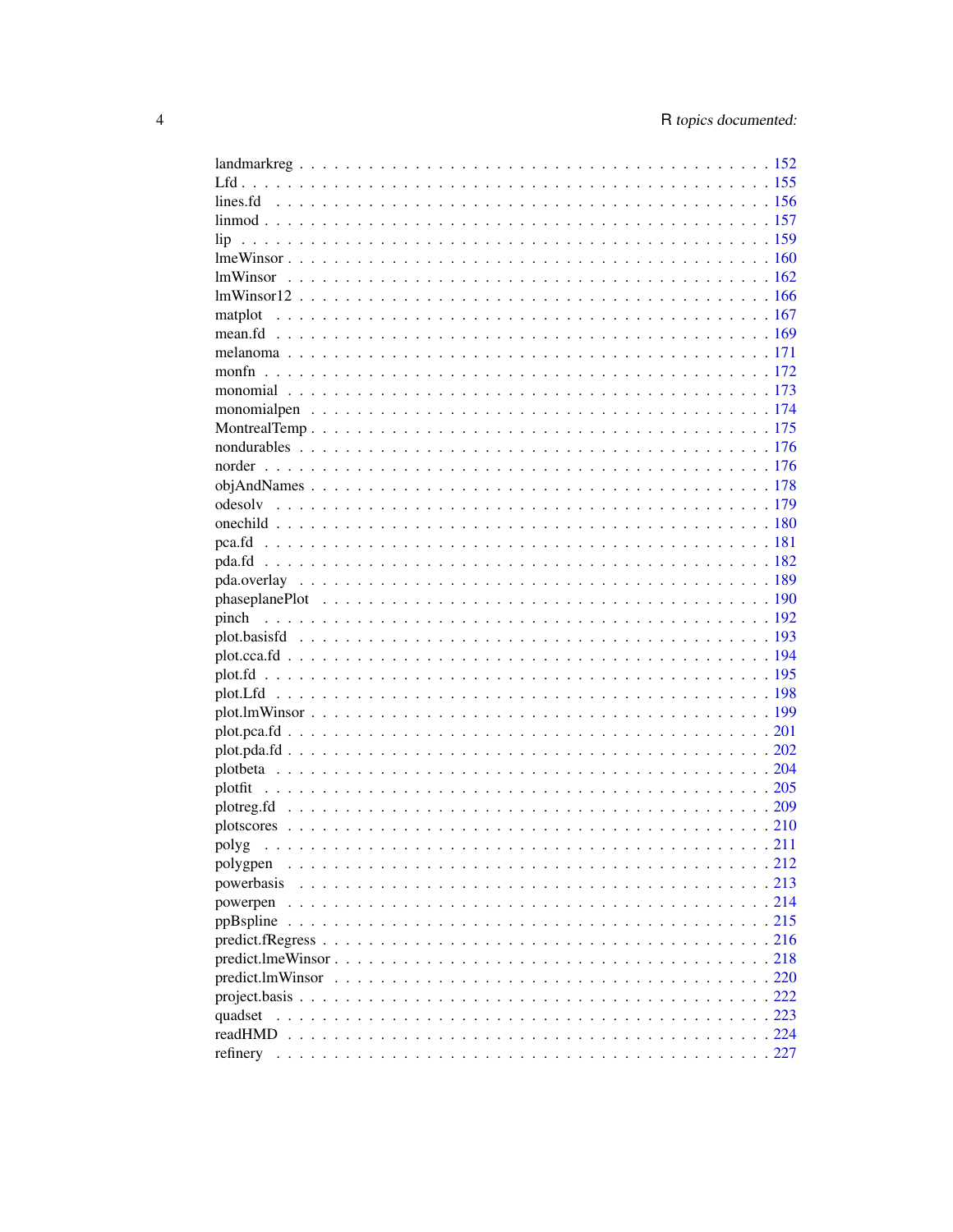<span id="page-4-0"></span>

|       | smooth bibasis  |     |
|-------|-----------------|-----|
|       |                 |     |
|       |                 |     |
|       |                 |     |
|       |                 |     |
|       |                 |     |
|       |                 |     |
|       |                 |     |
|       | summary.basisfd |     |
|       |                 |     |
|       |                 |     |
|       |                 |     |
|       |                 |     |
|       |                 |     |
|       |                 |     |
|       |                 |     |
|       |                 |     |
|       | var fd          |     |
|       |                 |     |
|       |                 |     |
|       |                 |     |
|       |                 |     |
|       |                 |     |
|       |                 |     |
| Index |                 | 288 |

fda-package *Functional Data Analysis in R*

### Description

Functions and data sets companion to Ramsay, J. O.; Hooker, Giles; and Graves, Spencer (2010) Functional Data Analysis with R and Matlab, plus Ramsay, J. O., and Silverman, B. W. (2006) Functional Data Analysis, 2nd ed. and (2002) Applied Functional Data Analysis (Springer). This includes finite bases approximations (such as splines and Fourier series) to functions fit to data smoothing on the integral of the squared deviations from an arbitrary differential operator.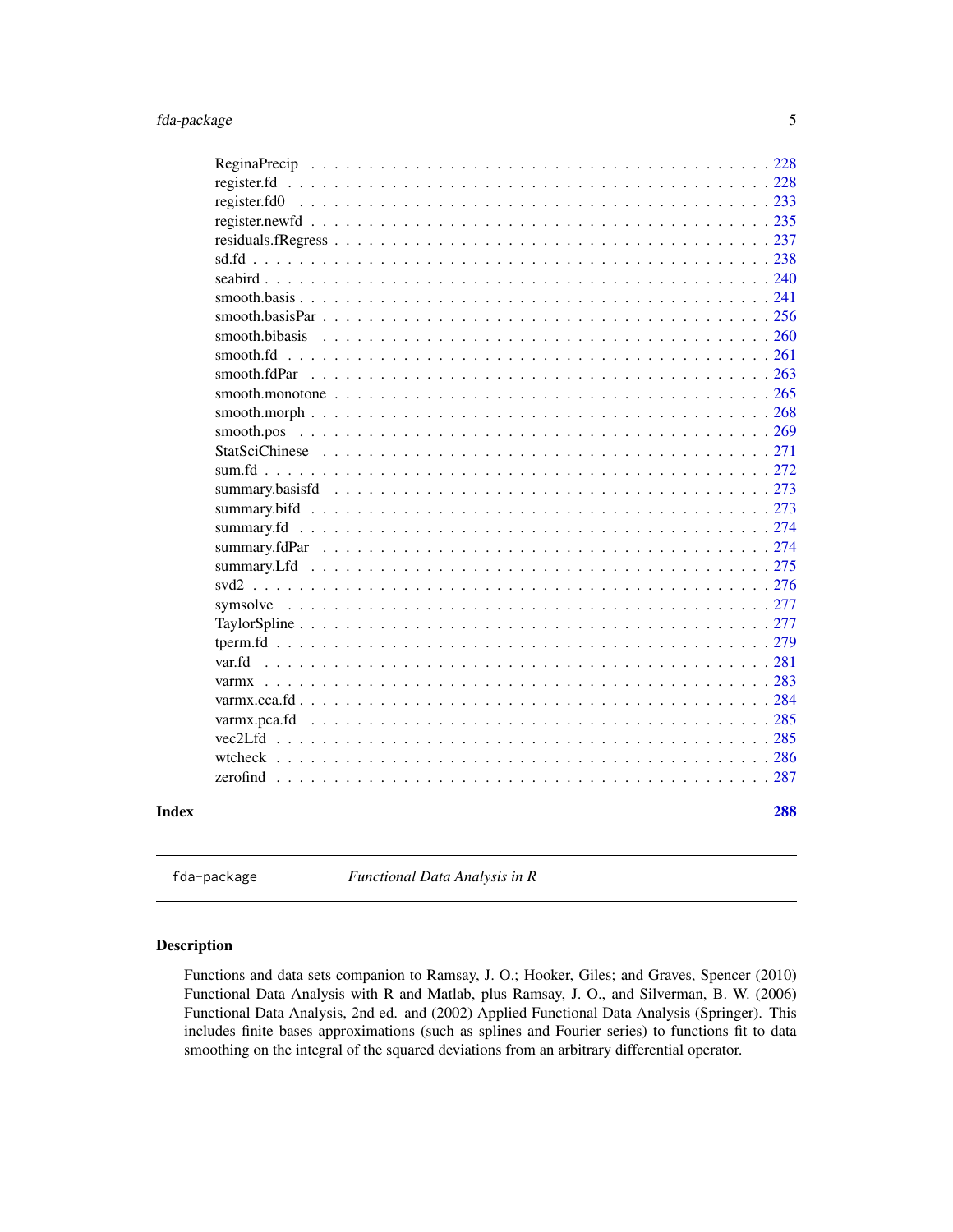6 fda-package

Details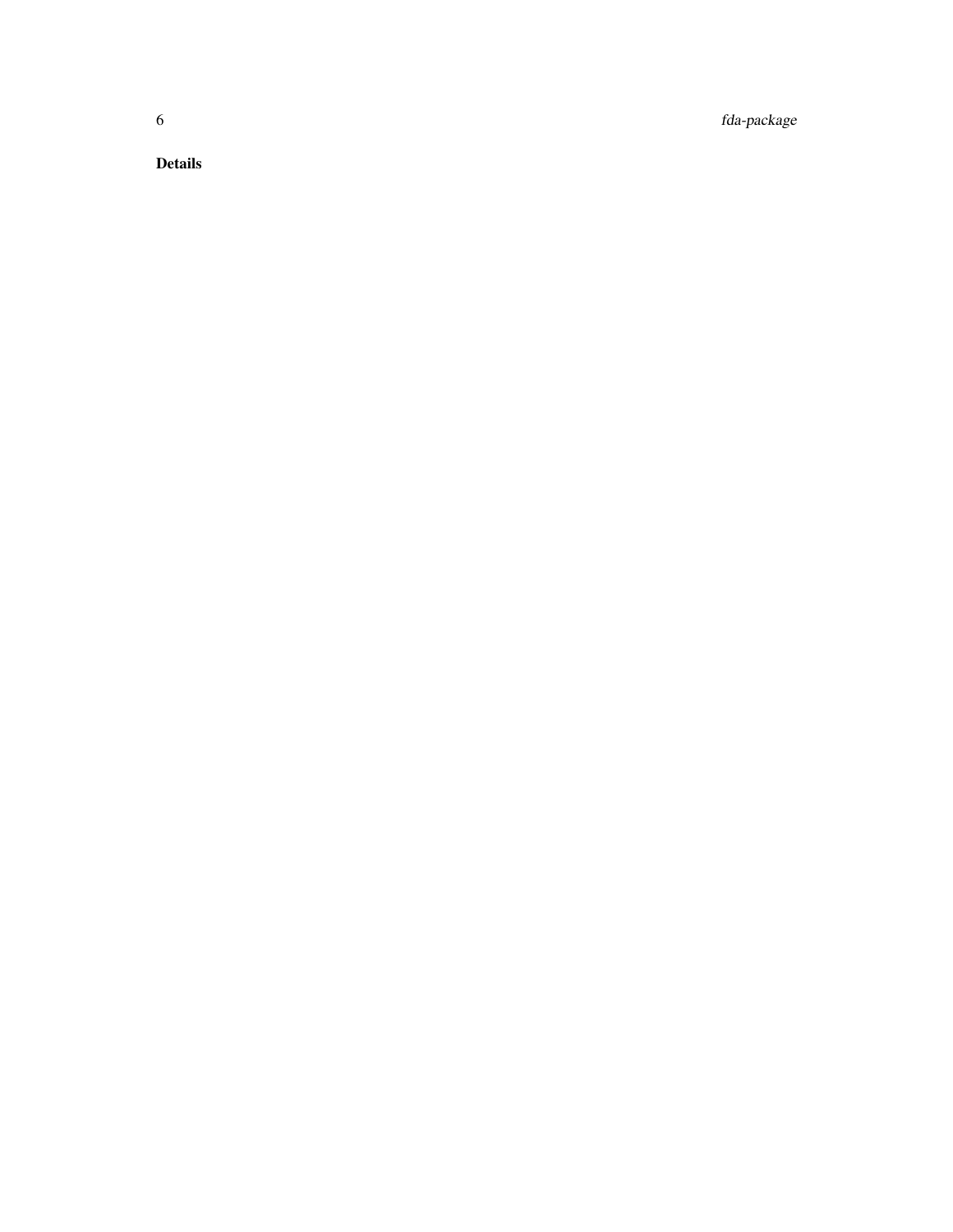| Package:  | fda              |
|-----------|------------------|
| Type:     | Package          |
| Version:  | 2.2.6            |
| Date:     | $2011 - 02 - 03$ |
| License:  | $GPL-2$          |
| LazyLoad: | yes              |

#### Author(s)

J. O. Ramsay, <ramsay@psych.mcgill.ca>, Hadley Wickham <h.wickham@gmail.com>, Spencer Graves <spencer.graves@prodsyse.com>, Giles Hooker <gjh27@cornell.edu>

Maintainer: J. O. Ramsay <ramsay@psych.mcgill.ca>

#### References

Ramsay, J. O.; Hooker, Giles; and Graves, Spencer (2010) *Functional Data Analysis with R and Matlab*, Springer, New York.

Ramsay, James O., and Silverman, Bernard W. (2006), *Functional Data Analysis, 2nd ed.*, Springer, New York.

Ramsay, James O., and Silverman, Bernard W. (2002), *Applied Functional Data Analysis*, Springer, New York.

```
##
## As noted in the Preface to Ramsay, Hooker and Graves (p. v),
## the fda package includes scripts to reproduce all but one of the
## figures in the book.
##
## These figures can be found and run as follows:
##
## Not run:
scriptsDir <- system.file('scripts', package='fda')
Rscripts <- dir(scriptsDir, full.names=TRUE, pattern='R$')
fdarm <- grep('fdarm', Rscripts, value=TRUE)
chapters <- length(fdarm)
# NOTE: If R fails in any of these scripts,
# this for loop will not end normally,
# and the abnormal termination will be displayed:
for(ch in 1:chapters){
  cat('Running', fdarm[ch], '\n')
  invisible(source(fdarm[ch]))
}
## End(Not run)
```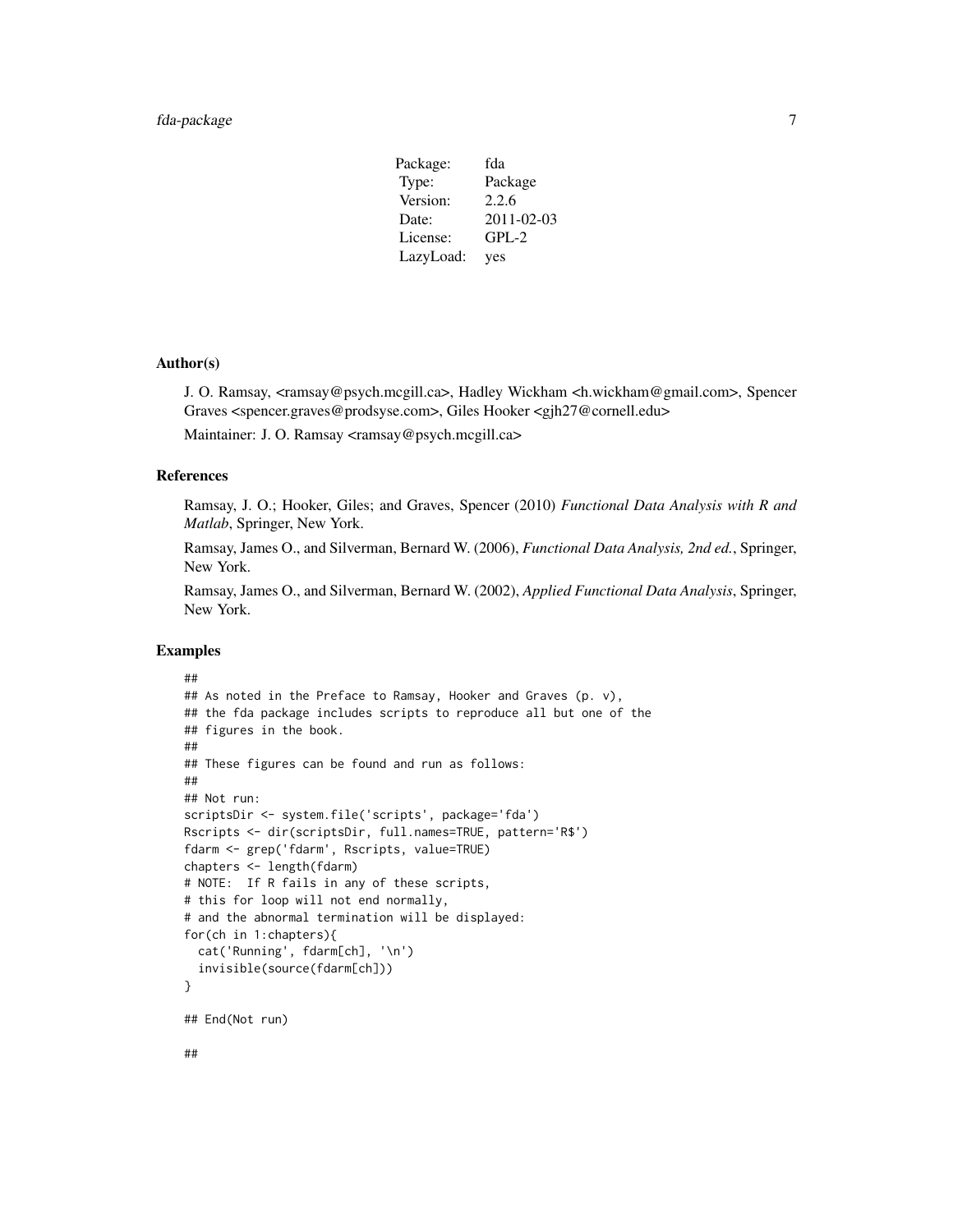```
## Simple smoothing
##
girlGrowthSm <- with(growth, smooth.basisPar(argvals=age, y=hgtf, lambda=0.1))
plot(girlGrowthSm$fd, xlab="age", ylab="height (cm)",
         main="Girls in Berkeley Growth Study" )
plot(deriv(girlGrowthSm$fd), xlab="age", ylab="growth rate (cm / year)",
         main="Girls in Berkeley Growth Study" )
plot(deriv(girlGrowthSm$fd, 2), xlab="age",
        ylab="growth acceleration (cm / year^2)",
        main="Girls in Berkeley Growth Study" )
##
## Simple basis
##
bspl1.2 \leq create.bspline.basis(norder=1, breaks=c(0, .5, 1))
plot(bspl1.2)
# 2 bases, order 1 = \text{degree } \theta = \text{step functions}:# (1) constant 1 between 0 and 0.5 and 0 otherwise
# (2) constant 1 between 0.5 and 1 and 0 otherwise.
fd1.2 <- Data2fd(0:1, basisobj=bspl1.2)
op \leq par(mfrow=c(2,1))
plot(bspl1.2, main='bases')
plot(fd1.2, main='fit')
par(op)
# A step function: 0 to time=0.5, then 1 after
```
AmpPhaseDecomp *Decomposition for Amplitude and Phase Variation*

### **Description**

Registration is the process of aligning peaks, valleys and other features in a sample of curves. Once the registration has taken place, this function computes two mean squared error measures, one for amplitude variation, and the other for phase variation. It also computes a squared multiple correlation index of the amount of variation in the unregistered functions is due to phase.

#### Usage

```
AmpPhaseDecomp(xfd, yfd, hfd, rng=xrng, returnMatrix=FALSE)
```
#### Arguments

| xfd | a functional data object containing the unregistered curves.                         |
|-----|--------------------------------------------------------------------------------------|
| vfd | a functional data object containing the registered curves.                           |
| hfd | a functional data object containing the strictly monotone warping functions $h(t)$ . |
|     | This is typically returned by the functions landmarkreg and register. fd.            |

<span id="page-7-0"></span>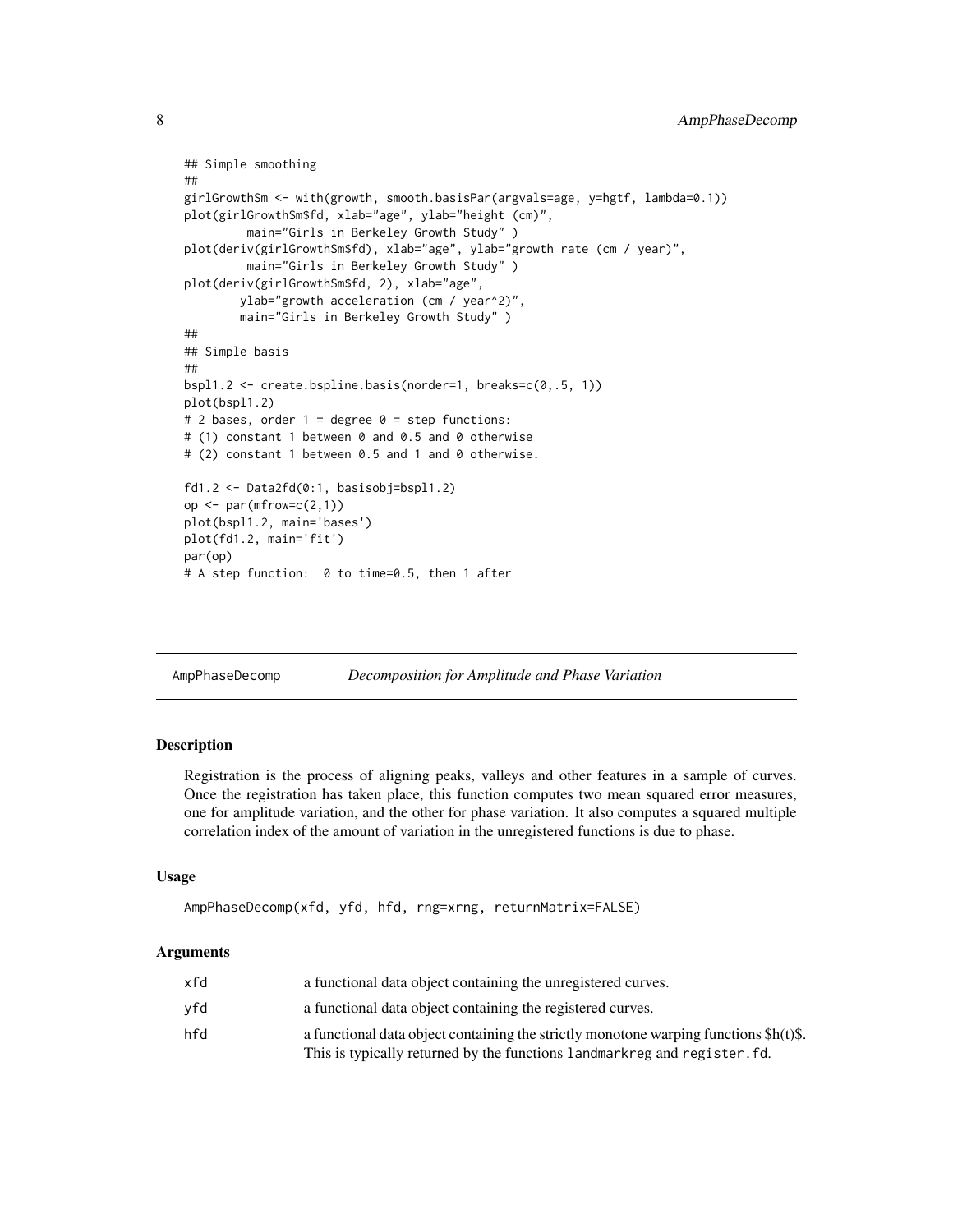### <span id="page-8-0"></span>argvalsy.swap 9

| rng          | a vector of length 2 specifying a range of values over which the decomposition is            |
|--------------|----------------------------------------------------------------------------------------------|
|              | to be computed. Both values must be within the range of the functional data ob-              |
|              | jects in the argument. By default the whole range of the functional data objects<br>is used. |
| returnMatrix | logical: If TRUE, a two-dimensional is returned using a special class from the               |
|              | Matrix package.                                                                              |

### Details

The decomposition can yield negative values for MS.phas if the registration does not improve the alignment of the curves, or if used to compare two registration processes based on different principles, such as is the case for functions landmarkreg and register.fd.

#### Value

a named list with the following components:

| MS.amp      | the mean squared error for amplitude variation.                                                                                                              |
|-------------|--------------------------------------------------------------------------------------------------------------------------------------------------------------|
| MS.phas     | the mean squared error for phase variation.                                                                                                                  |
| <b>RSOR</b> | the squared correlation measure of the proportion of the total variation that is<br>due to phase variation.                                                  |
| C           | a constant required for the decomposition. Its value is one if the derivatives the<br>warping functions are independent of the squared registered functions. |

### See Also

[landmarkreg](#page-151-1), [register.fd](#page-227-1), [smooth.morph](#page-267-1)

#### Examples

#See the analysis for the growth data in the examples.

argvalsy.swap *Swap argvals with y if the latter is simpler.*

### Description

Preprocess argvals, y, and basisobj. If only one of argvals and y is provided, use it as y and take argvals as a vector spanning basisobj[['rangreval']]. If both are provided, the simpler becomes argvals. If both have the same dimensions but only one lies in basisobj[['rangreval']], that becomes argvals.

### Usage

```
argvalsy.swap(argvals=NULL, y=NULL, basisobj=NULL)
```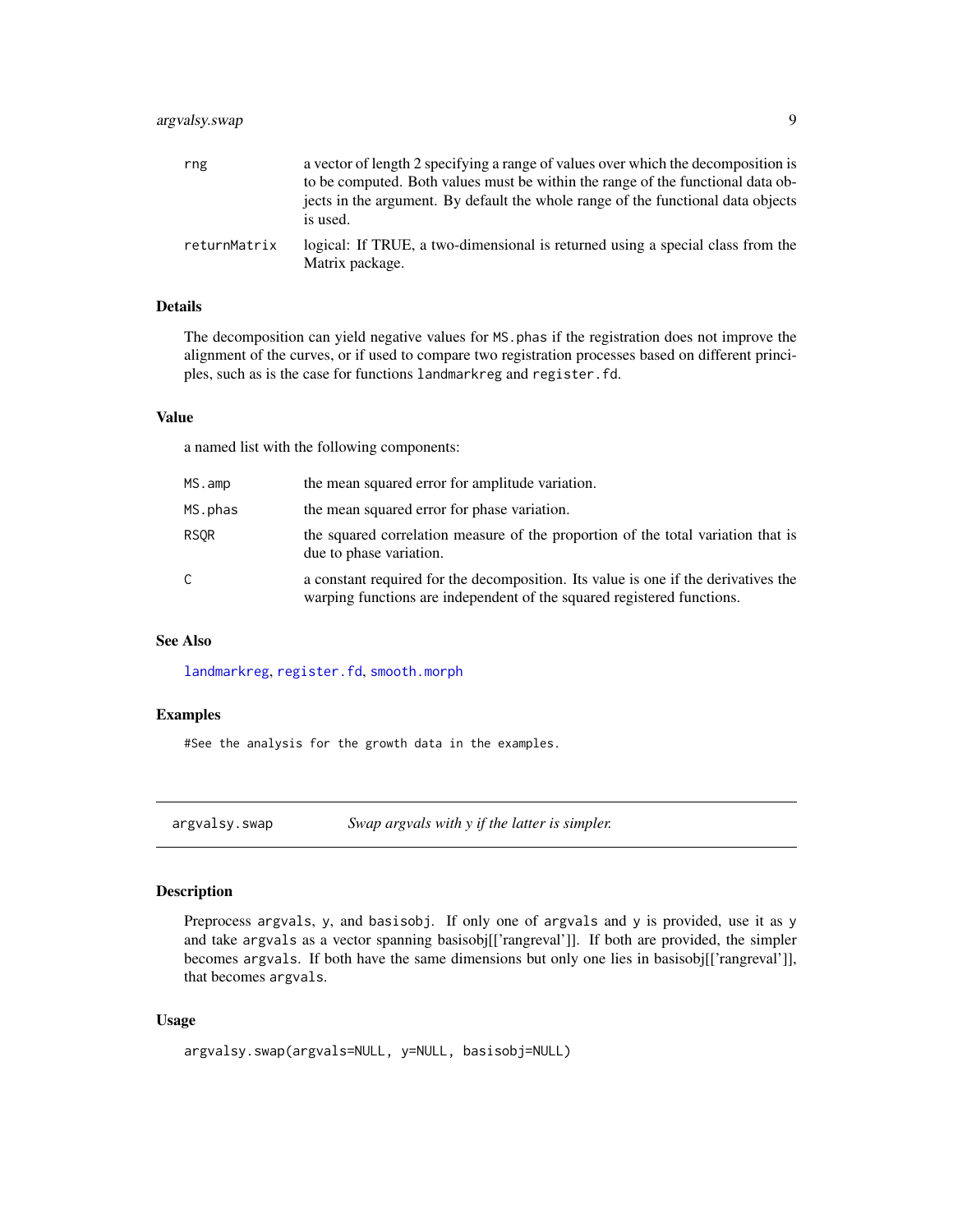### Arguments

| argvals  | a vector or array of argument values.                                                                         |
|----------|---------------------------------------------------------------------------------------------------------------|
| у        | an array containing sampled values of curves.                                                                 |
| basisobj | One of the following:                                                                                         |
|          | • basisfd a functional basis object (class basisfd.                                                           |
|          | • It a functional data object (class fd), from which its basis component is<br>extracted.                     |
|          | • fdPar a functional parameter object (class fdPar), from which its basis<br>component is extracted.          |
|          | • integer an integer giving the order of a B-spline basis, create bspline basis (arguals,<br>norder=basisobj) |
|          | • numeric vector specifying the knots for a B-spline basis, create bspline basis (basis obj)                  |
|          | • NULL Defaults to create.bspline.basis(argvals).                                                             |
|          |                                                                                                               |

#### Details

1. If y is NULL, replace by argvals.

2. If argvals is NULL, replace by seq(basisobj[['rangeval']][1], basisobj[['rangeval']][2], dim(y)[1]) with a warning.

3. If the dimensions of argvals and y match and only one is contained in basisobj[['rangeval']], use that as argvals and the other as y.

4. if y has fewer dimensions than argvals, swap them.

### Value

a list with components argvals, y, and basisobj.

### See Also

[Data2fd](#page-69-1) [smooth.basis](#page-240-1), [smooth.basisPar](#page-255-1)

### Examples

```
##
## one argument: y
##
argvalsy.swap(1:5)
# warning ...
##
## (argvals, y), same dimensions: retain order
##
argy1 \leq -argvalsy.sum(seq(0, 1, .2), 1:6)argy1a \leftarrow argvalsy.sum(1:6, seq(0, 1, .2))
```
all.equal(argy1[[1]], argy1a[[2]]) &&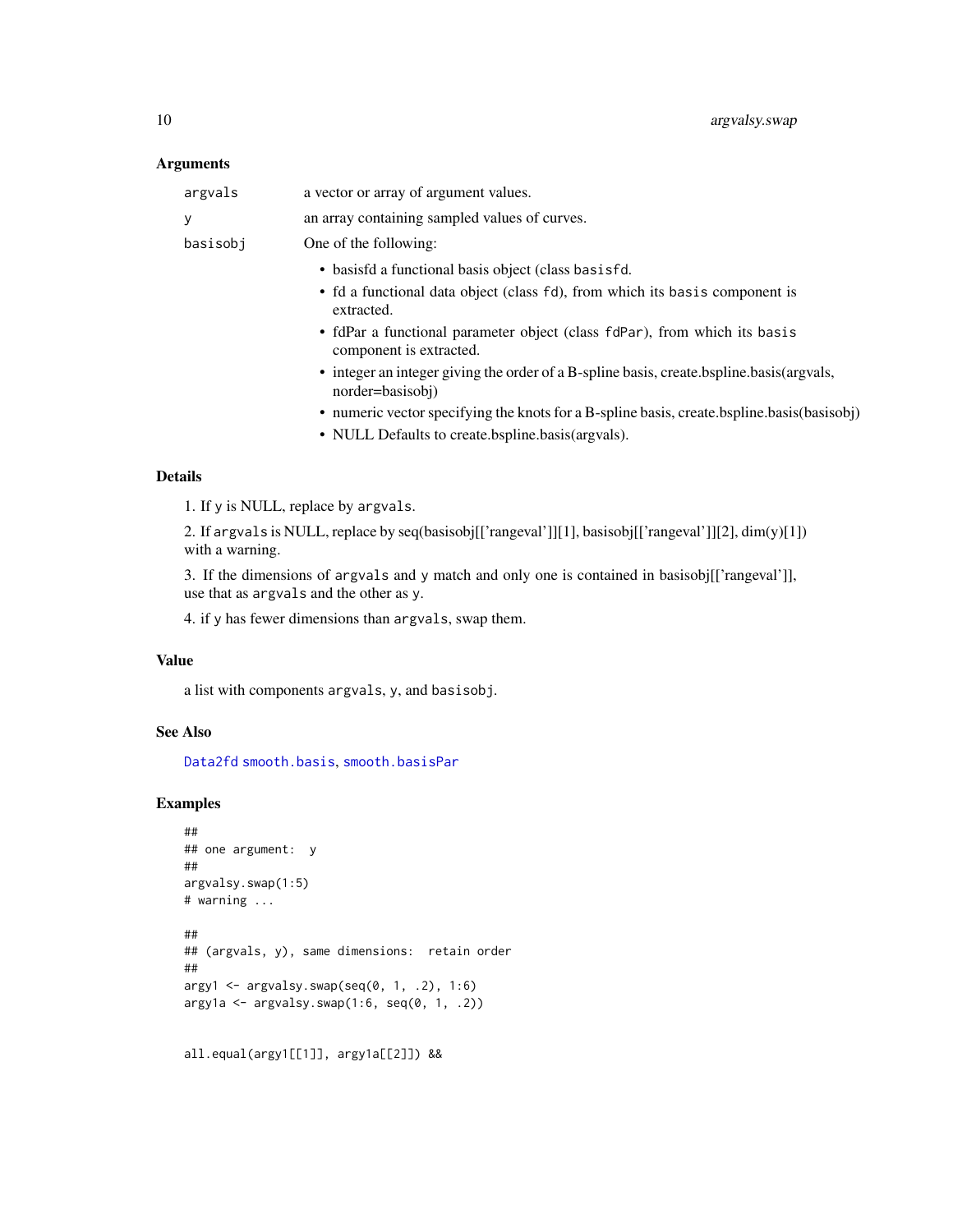```
all.equal(argy1[[2]], argy1a[[1]])
# TRUE; basisobj different
# lengths do not match
## Not run:
argvalsy.swap(1:4, 1:5)
## End(Not run)
##
## two numeric arguments, different dimensions: put simplest first
##
argy2 \leq -argvalsy.sum(seq(0, 1, .2), matrix(1:12, 6))all.equal(argy2,
argvalsy.swap(matrix(1:12, 6), seq(0, 1, .2)) )
# TRUE with a warning ...
## Not run:
argvalsy.swap(seq(0, 1, .2), matrix(1:12, 2))
# ERROR: first dimension does not match
## End(Not run)
##
## one numeric, one basisobj
##
argy3 <- argvalsy.swap(1:6, b=4)
# warning: argvals assumed seq(0, 1, .2)
argy3. <- argvalsy.swap(1:6, b=create.bspline.basis(breaks=0:1))
# warning: argvals assumed seq(0, 1, .2)
argy3.6 <- argvalsy.swap(seq(0, 1, .2), b=create.bspline.basis(breaks=1:3))
# warning: argvals assumed seq(1, 3 length=6)
##
## two numeric, one basisobj: first matches basisobj
##
# OK
argy3a \leftarrow argvalsy.sum(1:6, seq(0, 1, .2),create.bspline.basis(breaks=c(1, 4, 8)))
# Swap (argvals, y)
all.equal(argy3a,
argvalsy.swap(seq(0, 1, .2), 1:6,
              create.bspline.basis(breaks=c(1, 4, 8))) )
# TRUE with a warning
```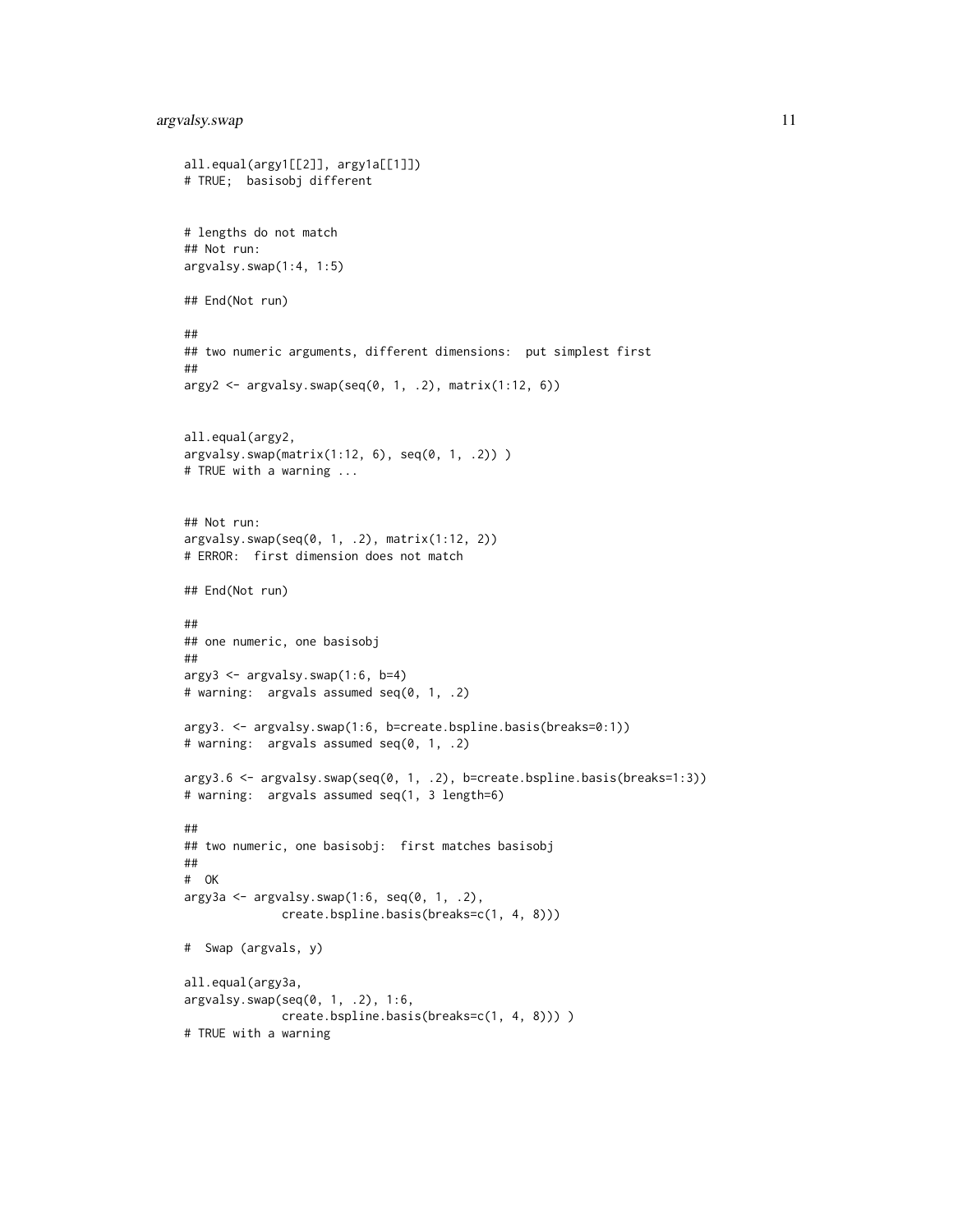```
## Not run:
# neither match basisobj: error
argvalsy.swap(seq(0, 1, .2), 1:6,
              create.bspline.basis(breaks=1:3) )
## End(Not run)
```
arithmetic.basisfd *Arithmatic on functional basis objects*

### Description

Arithmatic on functional basis objects

#### Usage

```
## S3 method for class 'basisfd'
basis1 == basis2
```
#### Arguments

basis1, basis2 functional basis object

### Value

basisobj1 == basisobj2 returns a logical scalar.

### References

Ramsay, James O., and Silverman, Bernard W. (2006), *Functional Data Analysis, 2nd ed.*, Springer, New York.

Ramsay, James O., and Silverman, Bernard W. (2002), *Applied Functional Data Analysis*, Springer, New York.

### See Also

[basisfd](#page-0-0), [basisfd.product](#page-22-1) [arithmetic.fd](#page-12-1)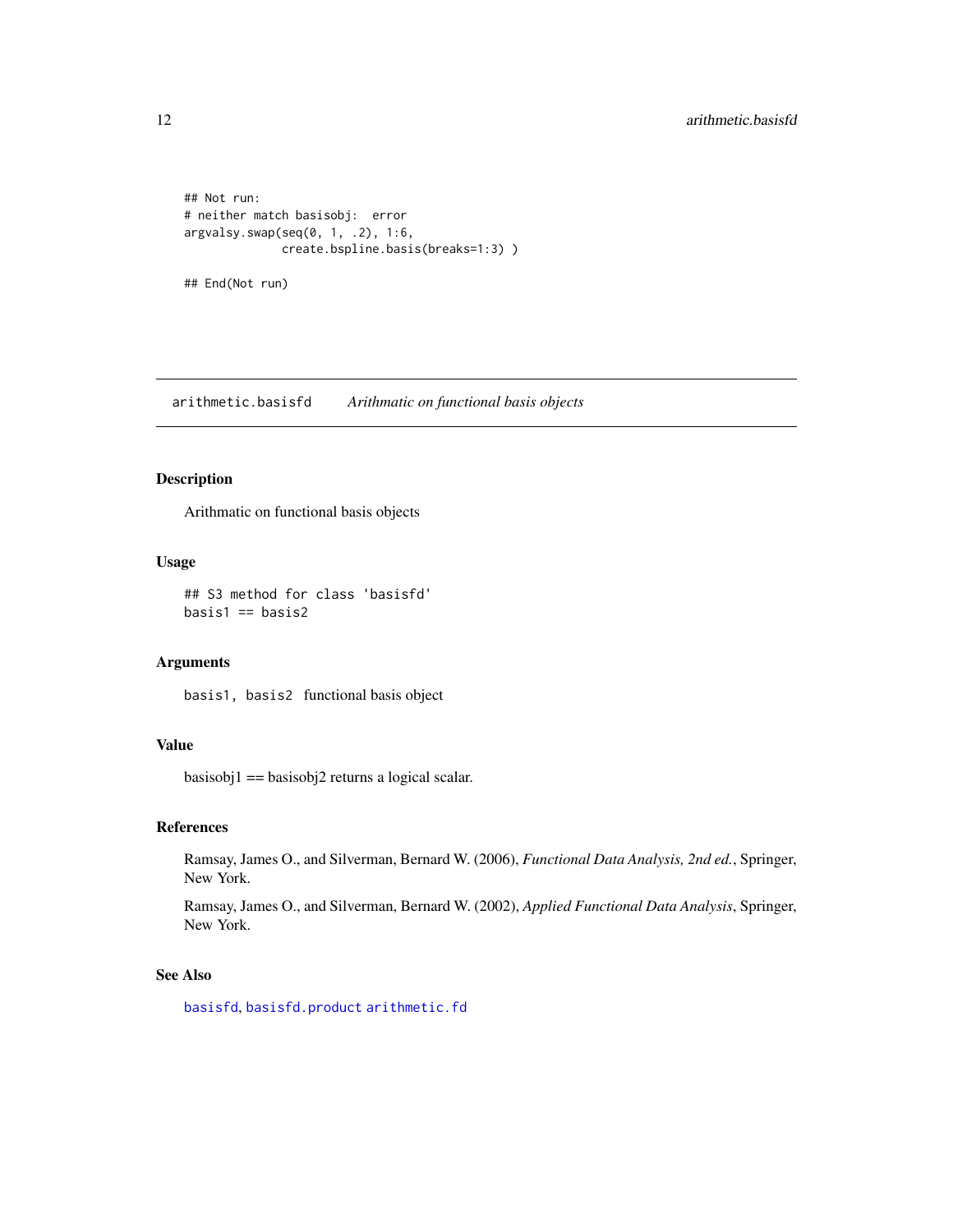<span id="page-12-1"></span><span id="page-12-0"></span>

#### Description

Arithmetic on functional data objects

### Usage

```
## S3 method for class 'fd'
e1 + e2## S3 method for class 'fd'
e1 - e2## S3 method for class 'fd'
e1 * e2
plus.fd(e1, e2, basisobj=NULL)
minus.fd(e1, e2, basisobj=NULL)
times.fd(e1, e2, basisobj=NULL)
```
#### Arguments

| e1. e2   | object of class 'fd' or a numeric vector. Note that 'e1+e2' will dispatch to                          |
|----------|-------------------------------------------------------------------------------------------------------|
|          | plus.fd(e1, e2) only if e1 has class 'fd'. Similarly, 'e1-e2' or 'e1*e2' will dis-                    |
|          | patch to minus. $fd(e1, e2)$ or time. $fd(e1, e2)$ , respectively, only if el is of class<br>$`fd`$ . |
| basisobi | reference basis; defaults to ell ['basis'] $*$ e2[['basis']]; ignored for plus fd<br>and minus.fd.    |

#### Value

A function data object corresponding to the pointwise sum, difference or product of e1 and e2.

If both arguments are functional data objects, the bases are the same, and the coefficient matrices are the same dims, the indicated operation is applied to the coefficient matrices of the two objects. In other words,  $e1 + e2$  is obtained for this case by adding the coefficient matrices from  $e1$  and  $e2$ .

If e1 or e2 is a numeric scalar, that scalar is applied to the coefficient matrix of the functional data object.

If either e1 or e2 is a numeric vector, it must be the same length as the number of replicated functional observations in the other argument.

When both arguments are functional data objects, they need not have the same bases. However, if they don't have the same number of replicates, then one of them must have a single replicate. In the second case, the singleton function is replicated to match the number of replicates of the other function. In either case, they must have the same number of functions. When both arguments are functional data objects, and the bases are not the same, the basis used for the sum is constructed to be of higher dimension than the basis for either factor according to rules described in function TIMES for two basis objects.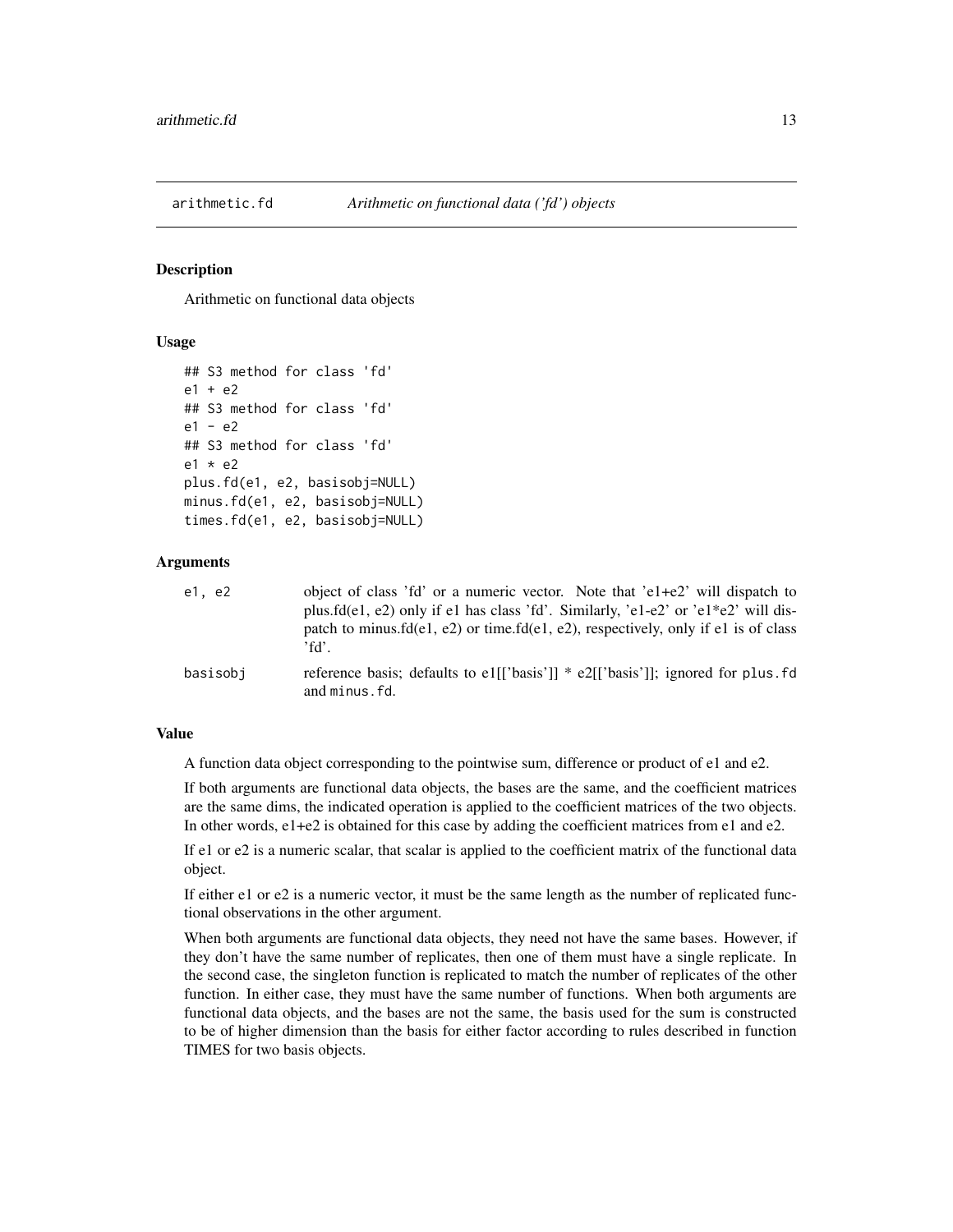#### See Also

[basisfd](#page-0-0), [basisfd.product](#page-22-1) [exponentiate.fd](#page-101-1)

```
##
## add a parabola to itself
##
bspl4 <- create.bspline.basis(nbasis=4)
parab4.5 <- fd(c(3, -1, -1, 3)/3, bsp14)coef2 <- matrix(c(6, -2, -2, 6)/3, 4)
dimnames(coef2) <- list(NULL, 'reps 1')
all.equal(coef(parab4.5+parab4.5), coef2)
##
## Same example with interior knots at 1/3 and 1/2
##
bspl5.3 \leq create.bspline.basis(breaks=c(0, 1/3, 1))
plot(bspl5.3)
x. < - seq(0, 1, .1)
para4.5.3 <- smooth.basis(x., 4*(x.-0.5)^2, fdParobj=bspl5.3)[['fd']]
plot(para4.5.3)
bsp15.2 \leq create.bspline.basis(breaks=c(0, 1/2, 1))
plot(bspl5.2)
para4.5.2 <- smooth.basis(x., 4*(x.-0.5)^2, fdParobj=bspl5.2)[['fd']]
plot(para4.5.2)
#str(para4.5.3+para4.5.2)
coef2. <- matrix(0, 9, 1)dimnames(coef2.) <- list(NULL, 'rep1')
all.equal(coef(para4.5.3-para4.5.2), coef2.)
##
## product
##
quart <- para4.5.3*para4.5.2
# interior knots of the sum
# = union(interior knots of the summands);
# ditto for difference and product.
all.equal(knots(quart), c(knots(para4.5.3), knots(para4.5.2)))
# norder(quart) = norder(para4.5.2)+norder(para4.5.3)-1 = 7
```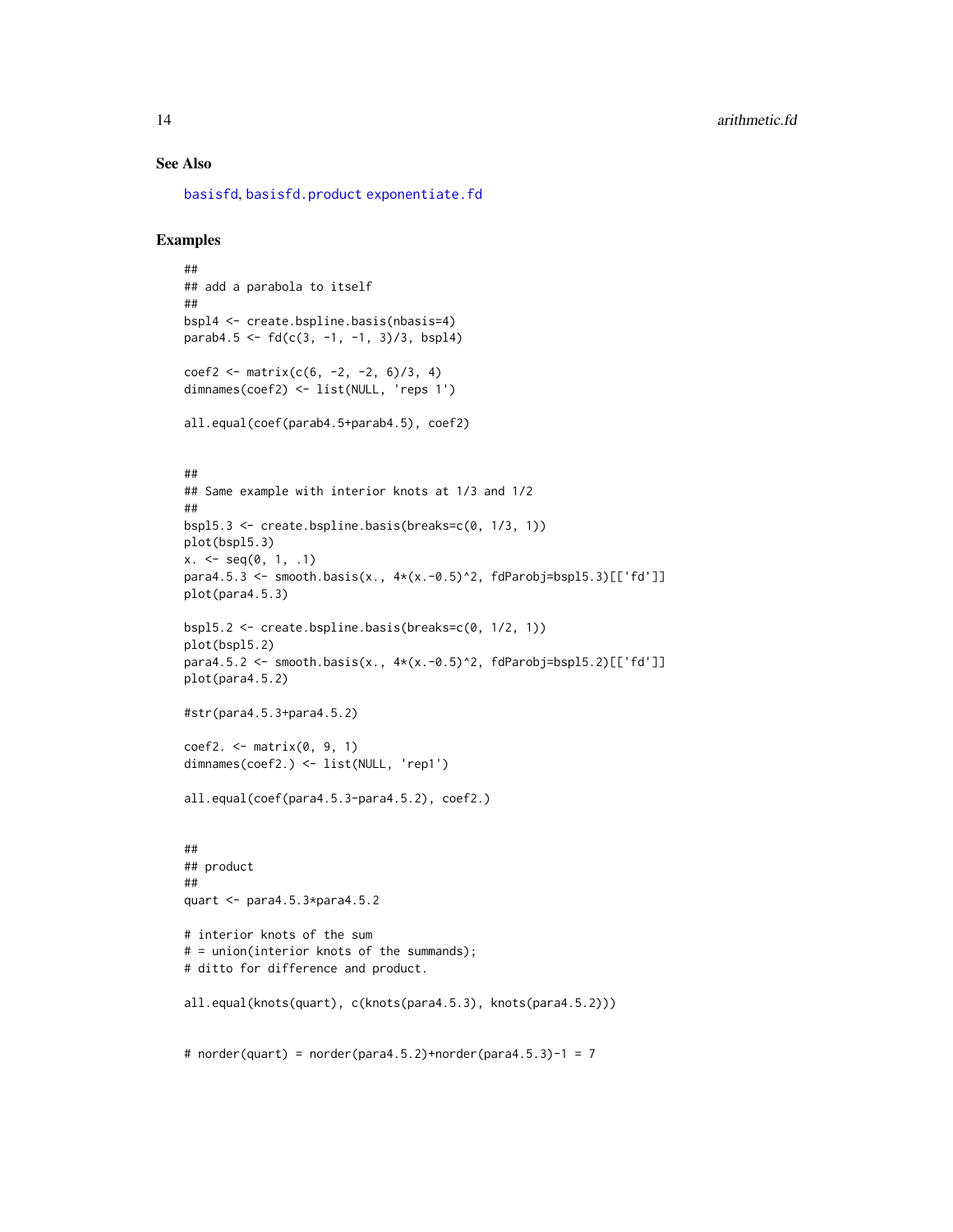```
norder(quart) == (norder(para4.5.2)+norder(para4.5.3)-1)
# para4.5.2 with knot at 0.5 and para4.5.3 with knot at 1/3
# both have (2 end points + 1 interior knot) + norder-2
# = 5 basis functions
# quart has (2 end points + 2 interior knots)+norder-2
# = 9 basis functions
# coefficients look strange because the knots are at
# (1/3, 1/2) and not symmetrical
all.equal(as.numeric(coef(quart)),
0.1*c(90, 50, 14, -10, 6, -2, -2, 30, 90)/9)
plot(para4.5.3*para4.5.2) # quartic, not parabolic ...
##
## product with Fourier bases
##
f3 \leftarrow fd(c(\emptyset, \emptyset, 1), create.fourier.basis())f3^2 # number of basis functions = 7?
##
## fd+numeric
##
coef1 <- matrix(c(6, 2, 2, 6)/3, 4)
dimnames(coef1) <- list(NULL, 'reps 1')
all.equal(coef(parab4.5+1), coef1)
all.equal(1+parab4.5, parab4.5+1)
##
## fd-numeric
##
coefneg <- matrix(c(-3, 1, 1, -3)/3, 4)
dimnames(coefneg) <- list(NULL, 'reps 1')
all.equal(coef(-parab4.5), coefneg)
plot(parab4.5-1)
plot(1-parab4.5)
```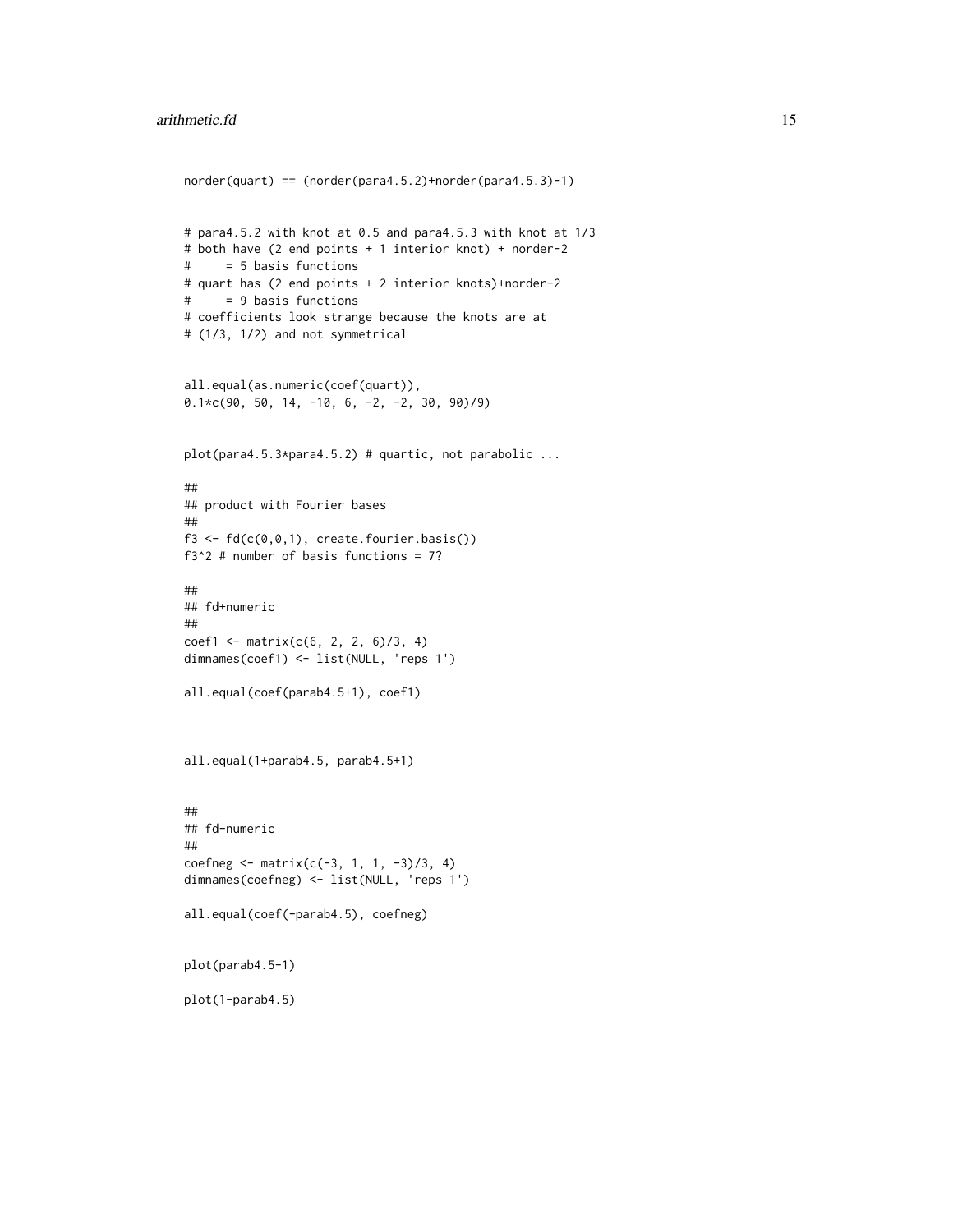### Description

Coerce a vector or array to have 3 dimensions, preserving dimnames if feasible. Throw an error if length(dim(x))  $>$  3.

### Usage

as.array3(x)

#### Arguments

x A vector or array.

### Details

1. dimx  $\lt$ - dim(x); ndim  $\lt$ - length(dimx)

- 2. if( $ndim==3$ ) $return(x)$ .
- 3. if(ndim>3)stop.
- 4.  $x2 \leq$  as. matrix(x)
- 5.  $\dim(x2) < -c(\dim(x2), 1)$
- 6. xnames  $\lt$  dimnames $(x)$
- 7. if(is.list(xnames))dimnames(x2) <- list(xnames[[1]], xnames[[2]], NULL)

### Value

A 3-dimensional array with names matching x

#### Author(s)

Spencer Graves

#### See Also

[dim](#page-0-0), [dimnames](#page-0-0) [checkDims3](#page-33-1)

```
##
## vector -> array
##
as.array3(c(a=1, b=2))
##
## matrix -> array
```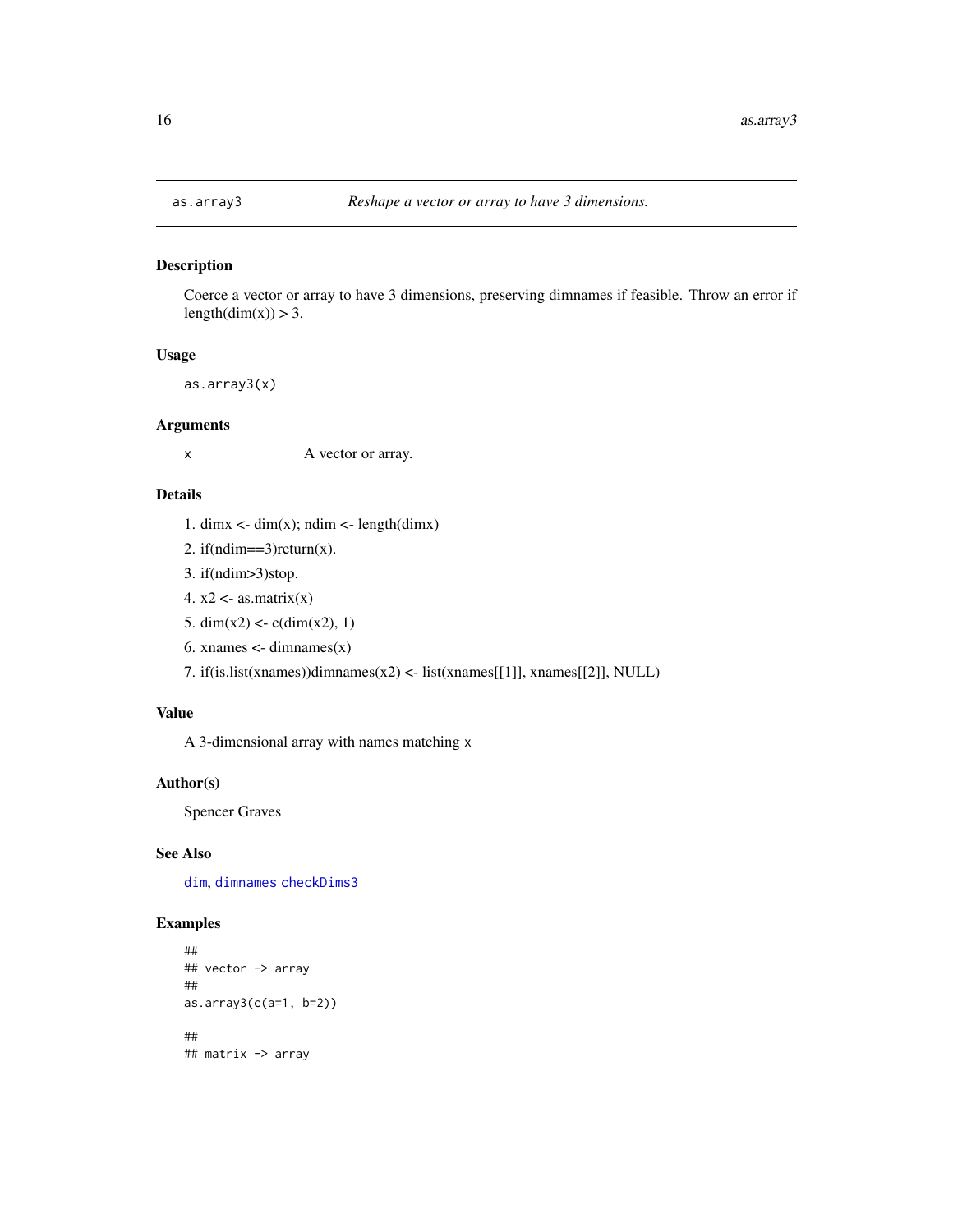<span id="page-16-0"></span> $\alpha$ s.fd  $\beta$  17

```
##
as.array3(matrix(1:6, 2))
as.array3(matrix(1:6, 2, dimnames=list(letters[1:2], LETTERS[3:5])))
##
## array -> array
##
as.array3(array(1:6, 1:3))
##
## 4-d array
##
## Not run:
as.array3(array(1:24, 1:4))
Error in as.array3(array(1:24, 1:4)) :
  length(dim(array(1:24, 1:4)) = 4 > 3## End(Not run)
```
## as.fd *Convert a spline object to class 'fd'*

### Description

Translate a spline object of another class into the Functional Data (class fd) format.

### Usage

```
as.fd(x, \ldots)## S3 method for class 'fdSmooth'
as.fd(x, \ldots)## S3 method for class 'function'
as.fd(x, \ldots)## S3 method for class 'smooth.spline'
as.fd(x, \ldots)
```
### Arguments

|          | an object to be converted to class fd.                           |
|----------|------------------------------------------------------------------|
| $\cdots$ | optional arguments passed to specific methods, currently unused. |

### Details

The behavior depends on the class and nature of x.

• as.fd.fdSmoothextract the fd component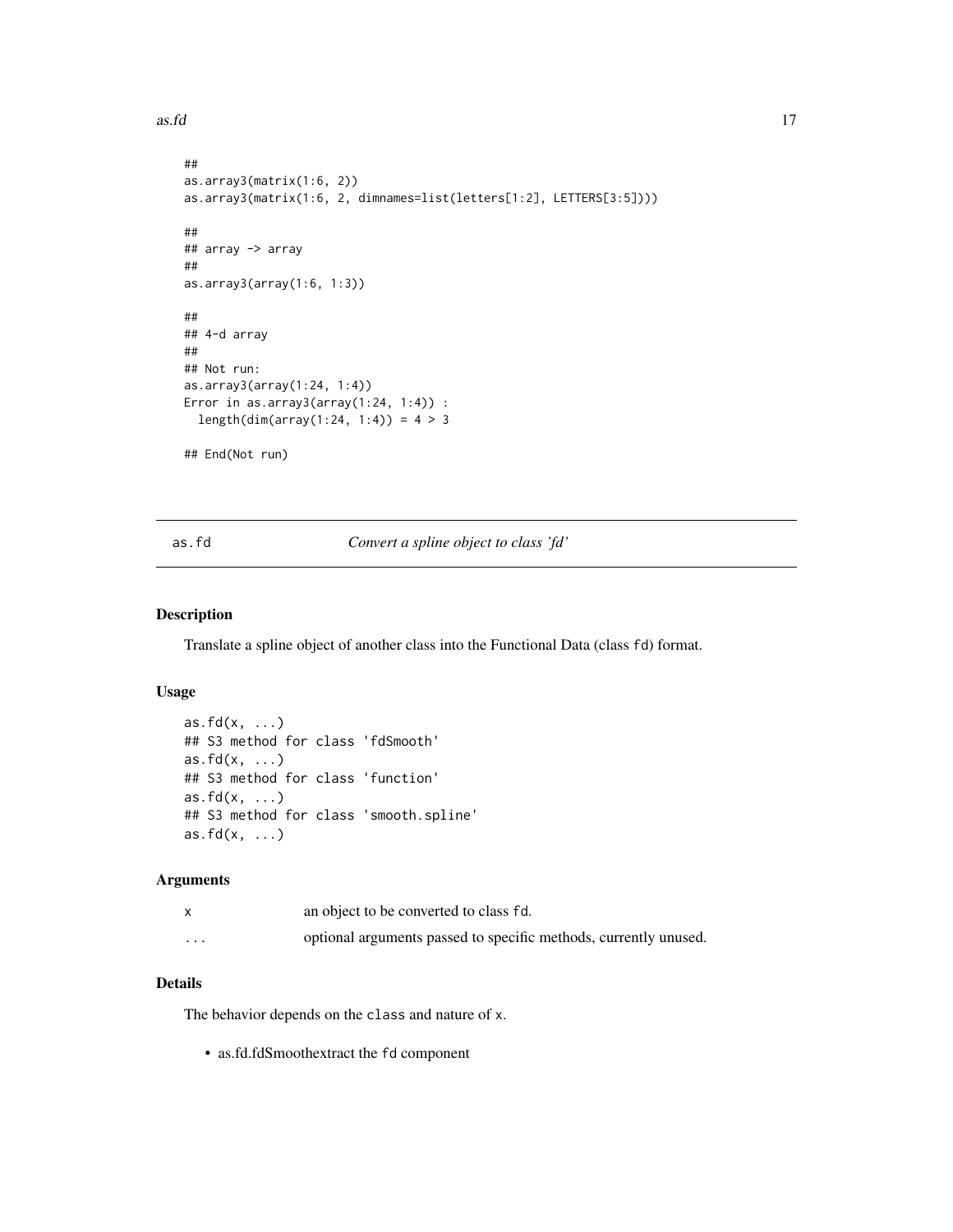• as.fd.dierckx The 'fda' package (as of version 2.0.0) supports B-splines with coincident boundary knots. For periodic phenomena, the DierckxSpline packages uses periodic spines, while fda recommends finite Fourier series. Accordingly, as.fd.dierckx if x[["periodic"]] is TRUE.

The following describes how the components of a dierckx object are handled by as.dierckx(as.fd(x)):

- xlost. Restored from the knots.
- $-$  y lost. Restored from spline predictions at the restored values of 'x'.
- wlost. Restored as  $rep(1, length(x))$ .
- from, tofd[["basis"]][["rangeval"]]
- k coded indirectly as fd[["basis"]][["nbasis"]] length(fd[["basis"]][["params"]]) 1.
- slost, restored as 0.
- $-$  nestlost, restored as length(x) + k + 1
- n coded indirectly as 2\*fd[["basis"]][["nbasis"]] length(fd[["basis"]][["params"]]).
- knots The end knots are stored (unreplicated) in fd[["basis"]][["rangeval"]], while the interior knots are stored in fd[["basis"]][["params"]].
- fplost. Restored as 0.
- wrk, lwrk, iwrk lost. Restore by refitting to the knots.
- ierlost. Restored as 0.
- messagelost. Restored as character(0).
- gstored indirectly as length(fd[["basis"]][["params"]]).
- methodlost. Restored as "ss".
- periodic 'dierckx2fd' only translates 'dierckx' objects with coincident boundary knots. Therefore, 'periodic' is restored as FALSE.
- routinelost. Restored as 'curfit.default'.
- xlabfd[["fdnames"]][["args"]]
- ylabfd[["fdnames"]][["funs"]]
- as.fd.function Create an fd object from a function of the form created by splinefun. This will translate method = 'fmn' and 'natural' but not 'periodic': 'fmn' splines are isomorphic to standard B-splines with coincident boundary knots, which is the basis produced by create.bspline.basis. 'natural' splines occupy a subspace of this space, with the restriction that the second derivative at the end points is zero (as noted in the Wikipedia spline article). 'periodic' splines do not use coindicent boundary knots and are not currently supported in fda; instead, fda uses finite Fourier bases for periodic phenomena.
- as.fd.smooth.spline Create an fd object from a smooth.spline object.

#### Value

as.fd.dierckx converts an object of class 'dierckx' into one of class fd.

#### Author(s)

Spencer Graves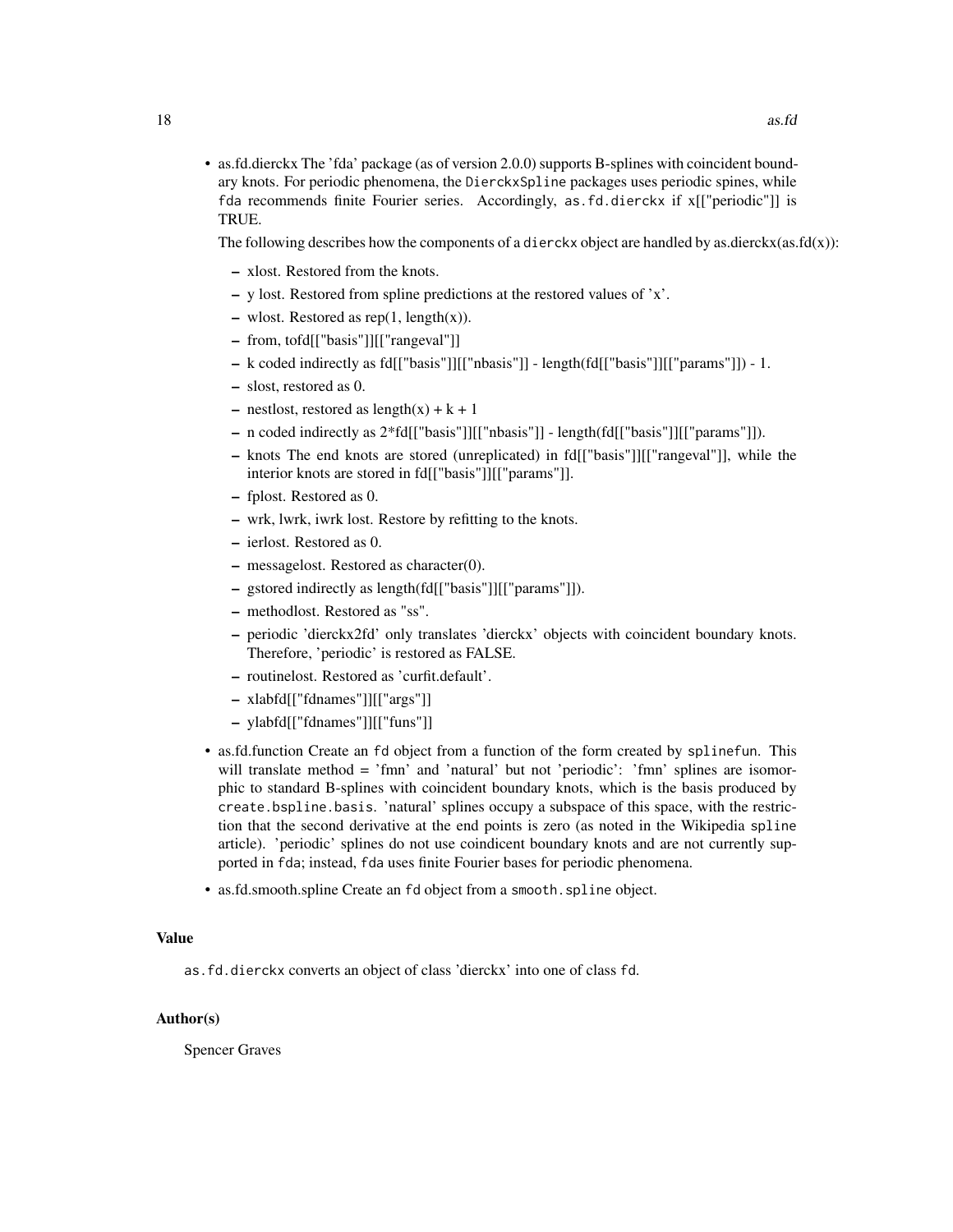#### $\alpha$ s.fd  $\beta$

### References

Dierckx, P. (1991) *Curve and Surface Fitting with Splines*, Oxford Science Publications.

Ramsay, James O., and Silverman, Bernard W. (2006), *Functional Data Analysis, 2nd ed.*, Springer, New York.

Ramsay, James O., and Silverman, Bernard W. (2002), *Applied Functional Data Analysis*, Springer, New York.

spline entry in *Wikipedia* [http://en.wikipedia.org/wiki/Spline\\_\(mathematics\)](http://en.wikipedia.org/wiki/Spline_(mathematics))

#### See Also

[fd](#page-0-0) [splinefun](#page-0-0)

```
##
## as.fd.fdSmooth
##
girlGrowthSm <- with(growth, smooth.basisPar(argvals=age, y=hgtf,
                                              lambda=0.1))
girlGrowth.fd <- as.fd(girlGrowthSm)
##
## as.fd.function(splinefun(...), ...)
##
x2 < -1:7y2 <- sin((x2-0.5)*pi)
f <- splinefun(x2, y2)
fd. \leftarrow as.fd(f)x. < - seq(1, 7, .02)
fx. \leftarrow f(x.)
fdx. \leq eval.fd(x., fd.)
# range(y2, fx., fdx.) generates an error 2012.04.22
rfdx <- range(fdx.)
plot(range(x2), range(y2, fx., rfdx), type='n')
points(x2, y2)
lines(x., sin((x.-0.5)*pi), lty='dashed')
lines(x., f(x.), col='blue')lines(x., eval.fd(x., fd.), col='red', lwd=3, lty='dashed')
# splinefun and as.fd(splineful(...)) are close
# but quite different from the actual function
# apart from the actual 7 points fitted,
# which are fitted exactly
# ... and there is no information in the data
# to support a better fit!
# Translate also a natural spline
fn <- splinefun(x2, y2, method='natural')
```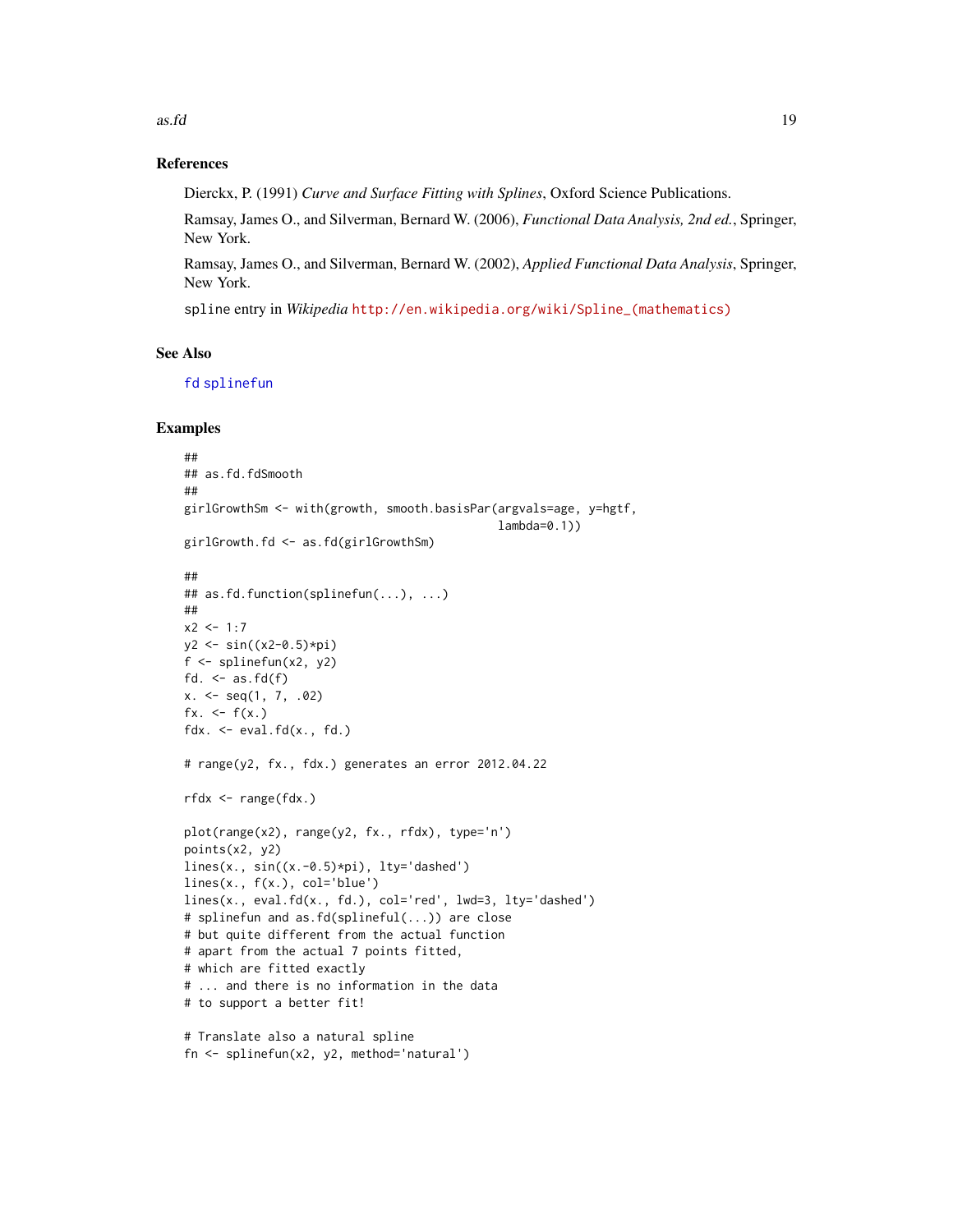```
fn. \leq as.fd(fn)
lines(x., fn(x.), lty='dotted', col='blue')
lines(x., eval.fd(x., fn.), col='green', lty='dotted', lwd=3)
## Not run:
# Will NOT translate a periodic spline
fp <- splinefun(x, y, method='periodic')
as.fd(fp)
#Error in as.fd.function(fp) :
# x (fp) uses periodic B-splines, and as.fd is programmed
# to translate only B-splines with coincident boundary knots.
## End(Not run)
##
## as.fd.smooth.spline
##
cars.spl <- with(cars, smooth.spline(speed, dist))
cars.fd <- as.fd(cars.spl)
plot(dist~speed, cars)
lines(cars.spl)
sp. <- with(cars, seq(min(speed), max(speed), len=101))
d. <- eval.fd(sp., cars.fd)
lines(sp., d., lty=2, col='red', lwd=3)
```

| as.POSIXct1970 | as.POXIXct for number of seconds since the start of 1970. |  |  |
|----------------|-----------------------------------------------------------|--|--|
|                |                                                           |  |  |

### Description

as.POSIXct.numeric requires orgin to be specified. This assumes that is the start of 1970.

#### Usage

```
as.POSIXct1970(x, tz="GMT", ...)
```
#### Arguments

| $\mathsf{x}$ | a numeric vector of times in seconds since the start of 1970. (If x is not numeric,<br>call as . POSIXct.)                                                                                           |
|--------------|------------------------------------------------------------------------------------------------------------------------------------------------------------------------------------------------------|
| tz           | A timezone specification to be used for the conversion, if one is required. System-<br>specific (see time zones), but "" is the current timezone, and "GMT" is UTC<br>(Universal Time, Coordinated). |
| $\cdots$     | optional arguments to pass to as. POSIX ct.                                                                                                                                                          |

<span id="page-19-0"></span>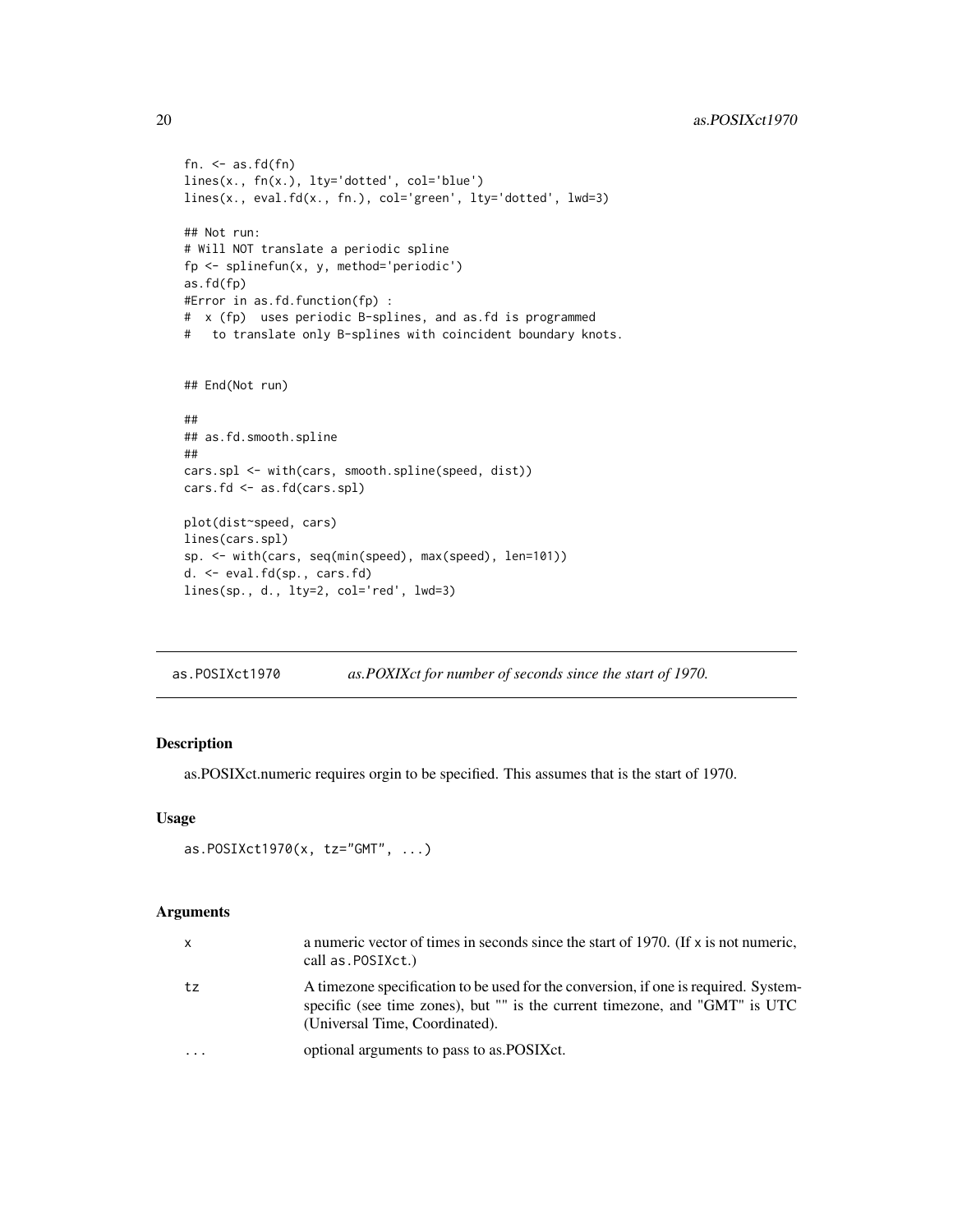#### <span id="page-20-0"></span>axisIntervals 21

### Details

o1970 <- strptime('1970-01-01', ' o1970. <- as.POSIXct(o1970) as.POSIXct(x, origin=o1970.)

#### Value

Returns a vector of class POSIXct.

#### Author(s)

Spencer Graves

### See Also

[as.POSIXct](#page-0-0), [ISOdate](#page-0-0), [strptime](#page-0-0) [as.Date1970](#page-0-0)

#### Examples

```
sec <- c(0, 1, 60, 3600, 24*3600, 31*24*3600, 365*24*3600)
Sec <- as.POSIXct1970(sec)
```
all.equal(sec, as.numeric(Sec))

axisIntervals *Mark Intervals on a Plot Axis*

### Description

Adds an axis (axisintervals) or two axes (axesIntervals) to the current plot with tick marks delimiting interval described by labels

### Usage

```
axisIntervals(side=1, atTick1=fda::monthBegin.5, atTick2=fda::monthEnd.5,
      atLabels=fda::monthMid, labels=month.abb, cex.axis=0.9, ...)
axesIntervals(side=1:2, atTick1=fda::monthBegin.5, atTick2=fda::monthEnd.5,
      atLabels=fda::monthMid, labels=month.abb, cex.axis=0.9, las=1, ...)
```
#### Arguments

| side    | an integer specifying which side of the plot the axis is to be drawn on. The axis<br>is placed as follows: 1=below, 2=left, 3=above and 4=right.                                                                                             |
|---------|----------------------------------------------------------------------------------------------------------------------------------------------------------------------------------------------------------------------------------------------|
| atTick1 | the points at which tick-marks marking the starting points of the intervals are<br>to be drawn. This defaults to 'month Begin.5' to mark monthly periods for<br>an annual cycle. These are constructed by calling axis side, at=atTick1, la- |
|         | bels=FALSE, ). For more detail on this, see 'axis'.                                                                                                                                                                                          |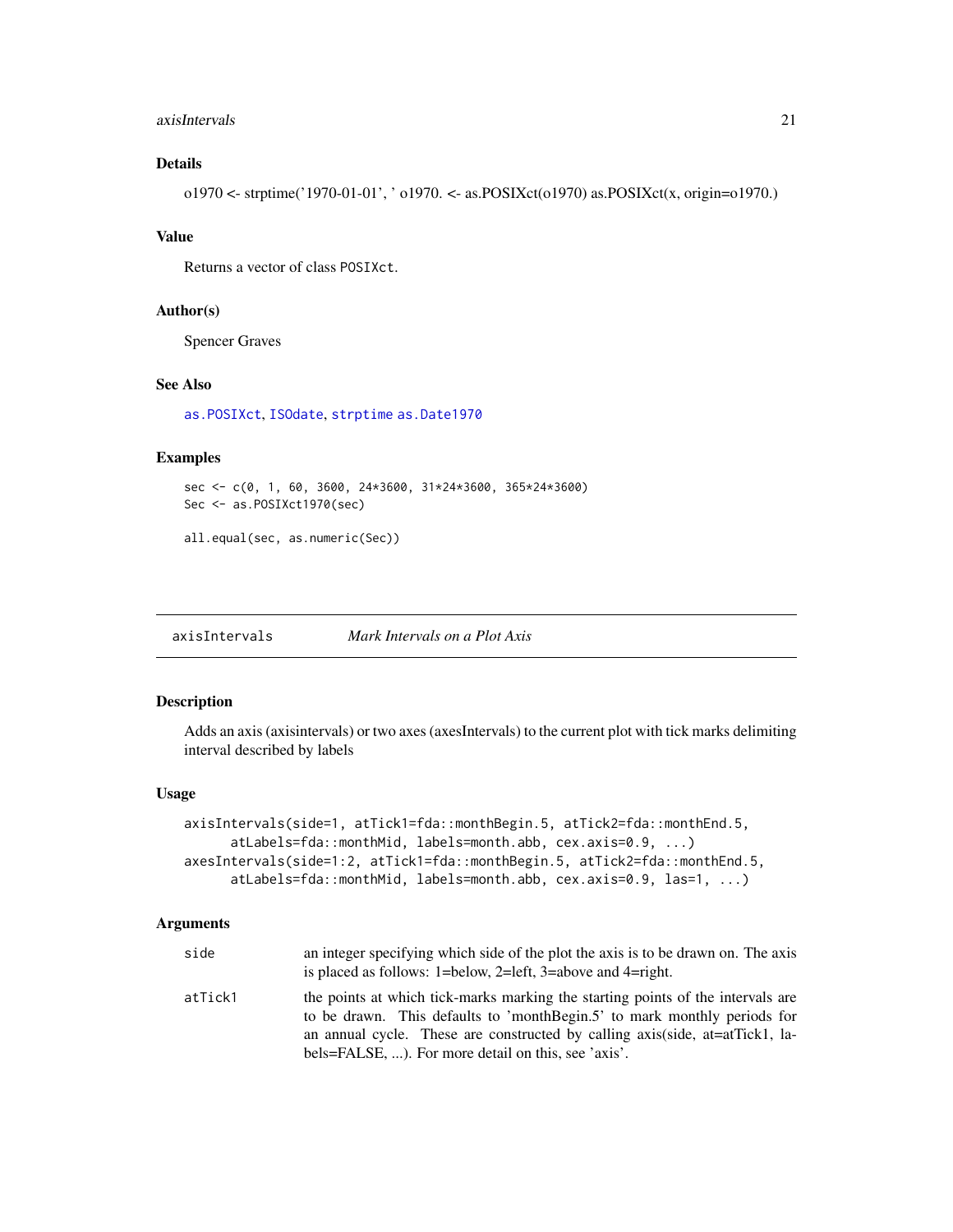| atTick2  | the points at which tick-marks marking the ends of the intervals are to be drawn.<br>This defaults to 'monthEnd.5' to mark monthly periods for an annual cycle.<br>These are constructed by calling axis (side, at=atTick2, labels=FALSE, ). Use<br>atTick2=NA to rely only on atTick1. For more detail on this, see 'axis'. |
|----------|------------------------------------------------------------------------------------------------------------------------------------------------------------------------------------------------------------------------------------------------------------------------------------------------------------------------------|
| atLabels | the points at which 'labels' should be typed. These are constructed by calling<br>axis (side, at = at Labels, tick=FALSE, ). For more detail on this, see 'axis'.                                                                                                                                                            |
| labels   | Labels to be typed at locations 'at Labels'. This is accomplished by calling<br>axis(side, at=atLabels, labels=labels, tick=FALSE, ). For more detail on this,<br>see 'axis'.                                                                                                                                                |
| cex.axis | Character expansion (magnification) used for axis annotations ('labels' in this<br>function call) relative to the current setting of 'cex'. For more detail, see 'par'.                                                                                                                                                      |
| las      | line axis style; see par.                                                                                                                                                                                                                                                                                                    |
| .        | additional arguments passed to axis.                                                                                                                                                                                                                                                                                         |
|          |                                                                                                                                                                                                                                                                                                                              |

### Value

The value from the third (labels) call to 'axis'. This function is usually invoked for its side effect, which is to add an axis to an already existing plot.

axesIntervals calls axisIntervals(side[1], ...) then axis(side[2], ...).

### Side Effects

An axis is added to the current plot.

#### Author(s)

Spencer Graves

### See Also

[axis](#page-0-0), [par](#page-0-0) [monthBegin.5](#page-75-1) [monthEnd.5](#page-75-1) [monthMid](#page-75-1) [month.abb](#page-0-0) [monthLetters](#page-75-1)

#### Examples

```
daytempfd <- with(CanadianWeather, smooth.basis(
      day.5, dailyAv[,,"Temperature.C"],
      daybasis65, fdnames=list("Day", "Station", "Deg C"))$fd )
with(CanadianWeather, plotfit.fd(
     dailyAv[,,"Temperature.C"], argvals=day.5,
         daytempfd, index=1, titles=place, axes=FALSE) )
# Label the horizontal axis with the month names
axisIntervals(1)
axis(2)
# Depending on the physical size of the plot,
# axis labels may not all print.
# In that case, there are 2 options:
```
daybasis65 <- create.fourier.basis(c(0, 365), 65)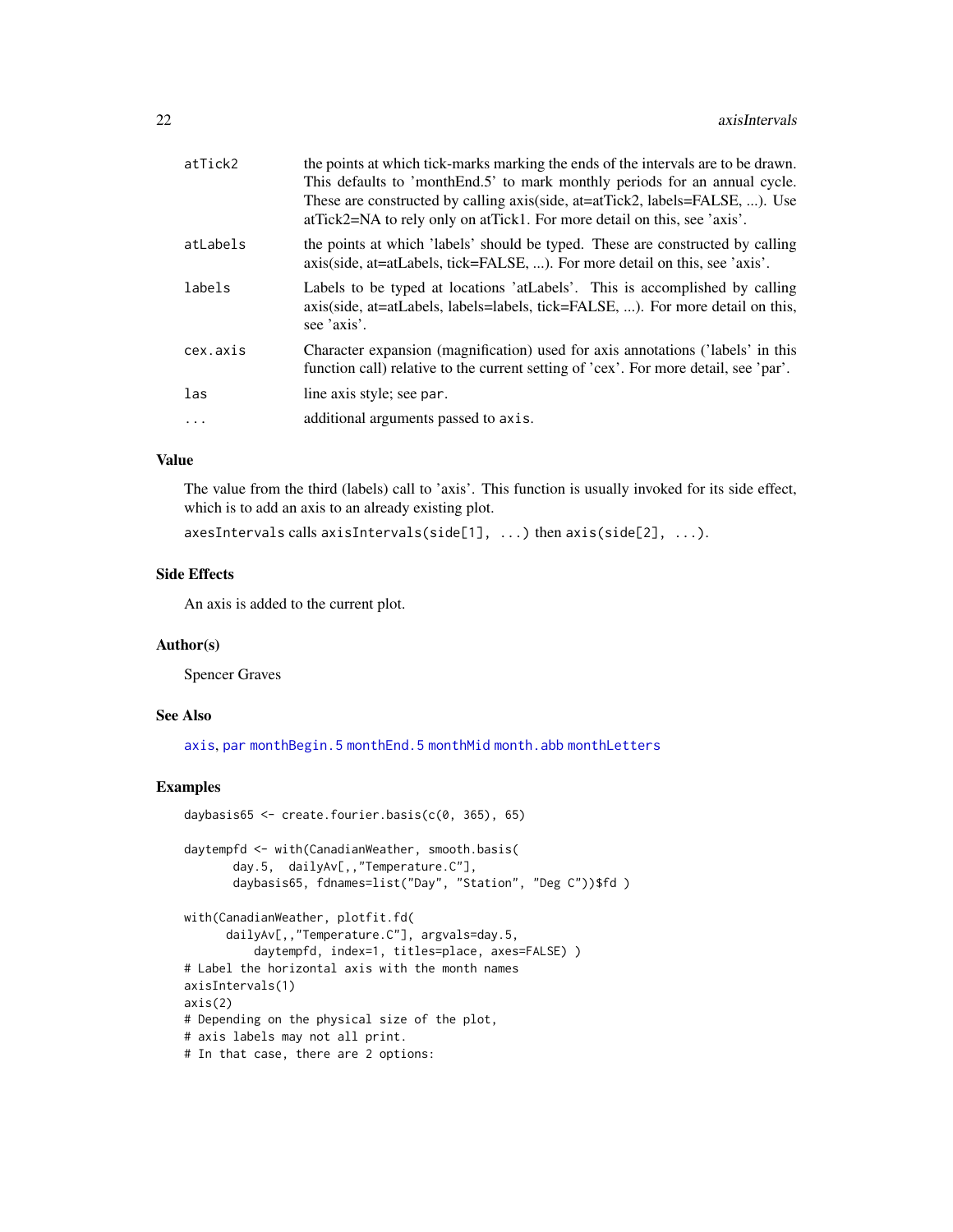#### <span id="page-22-0"></span>basisfd.product 23

```
# (1) reduce 'cex.lab'.
# (2) Use different labels as illustrated by adding
     such an axis to the top of this plot
with(CanadianWeather, plotfit.fd(
     dailyAv[,,"Temperature.C"], argvals=day.5,
          daytempfd, index=1, titles=place, axes=FALSE) )
# Label the horizontal axis with the month names
axesIntervals()
axisIntervals(3, labels=monthLetters, cex.lab=1.2, line=-0.5)
# 'line' argument here is passed to 'axis' via '...'
```
<span id="page-22-1"></span>basisfd.product *Product of two basisfd objects*

#### **Description**

pointwise multiplication method for basisfd class

#### Usage

## S3 method for class 'basisfd' basisobj1 \* basisobj2

#### Arguments

basisobj1, basisobj2 objects of class basisfd

### Details

TIMES for (two basis objects sets up a basis suitable for expanding the pointwise product of two functional data objects with these respective bases. In the absence of a true product basis system in this code, the rules followed are inevitably a compromise: (1) if both bases are B-splines, the norder is the sum of the two orders - 1, and the breaks are the union of the two knot sequences, each knot multiplicity being the maximum of the multiplicities of the value in the two break sequences. That is, no knot in the product knot sequence will have a multiplicity greater than the multiplicities of this value in the two knot sequences. The rationale this rule is that order of differentiability of the product at eachy value will be controlled by whichever knot sequence has the greater multiplicity. In the case where one of the splines is order 1, or a step function, the problem is dealt with by replacing the original knot values by multiple values at that location to give a discontinuous derivative. (2) if both bases are Fourier bases, AND the periods are the the same, the product is a Fourier basis with number of basis functions the sum of the two numbers of basis fns. (3) if only one of the bases is B-spline, the product basis is B-spline with the same knot sequence and order two higher. (4) in all other cases, the product is a B-spline basis with number of basis functions equal to the sum of the two numbers of bases and equally spaced knots.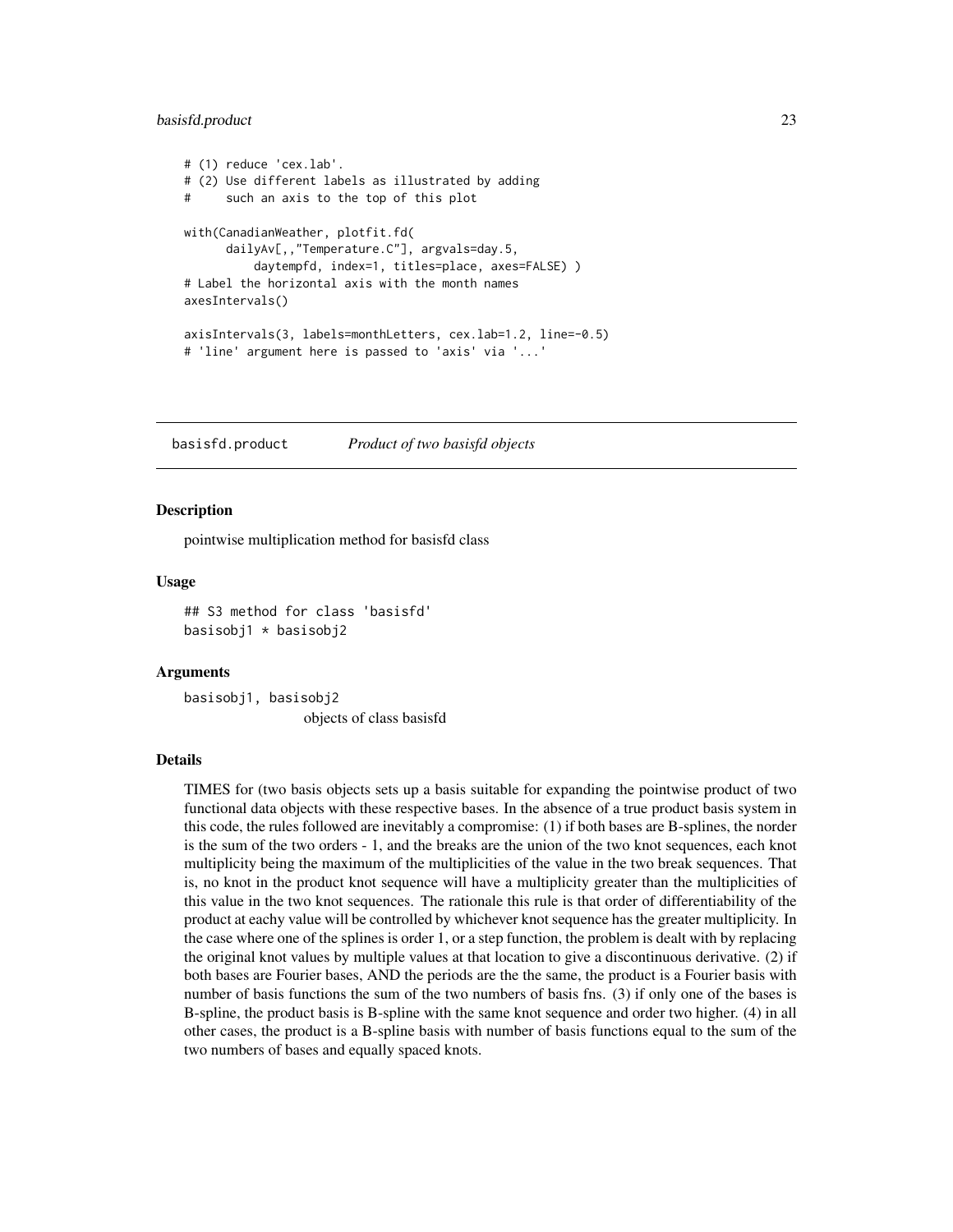### See Also

[basisfd](#page-0-0)

### Examples

f1 <- create.fourier.basis() f1.2  $<-$  f1 $*f1$ 

all.equal(f1.2, create.fourier.basis(nbasis=5))

bifd *Create a bivariate functional data object*

### Description

This function creates a bivariate functional data object, which consists of two bases for expanding a functional data object of two variables, s and t, and a set of coefficients defining this expansion. The bases are contained in "basisfd" objects.

### Usage

```
bifd (coef=matrix(0,2,1), sbasisobj=create.bspline.basis(),
      tbasisobj=create.bspline.basis(), fdnames=defaultnames)
```
### Arguments

| coef      | a two-, three-, or four-dimensional array containing coefficient values for the<br>expansion of each set of bivariate function values=terms of a set of basis function<br>values                                                                                                                                                                                                                                         |
|-----------|--------------------------------------------------------------------------------------------------------------------------------------------------------------------------------------------------------------------------------------------------------------------------------------------------------------------------------------------------------------------------------------------------------------------------|
|           | If 'coef' is two dimensional, this implies that there is only one variable and only<br>one replication. In that case, the first and second dimensions correspond to the<br>basis functions for the first and second argument, respectively.                                                                                                                                                                              |
|           | If 'coef' is three dimensional, this implies that there are multiple replicates on<br>only one variable. In that case, the first and second dimensions correspond to<br>the basis functions for the first and second argument, respectively, and the third<br>dimension corresponds to replications.                                                                                                                     |
|           | If 'coef' has four dimensions, the fourth dimension corresponds to variables.                                                                                                                                                                                                                                                                                                                                            |
| sbasisobj | a functional data basis object for the first argument s of the bivariate function.                                                                                                                                                                                                                                                                                                                                       |
| tbasisobj | a functional data basis object for the second argument t of the bivariate function.                                                                                                                                                                                                                                                                                                                                      |
| fdnames   | A list of length 4 containing dimnames for 'coefs' if it is a 4-dimensional array.<br>If it is only 2- or 3-dimensional, the later components of fdnames are not applied<br>to 'coefs'. In any event, the components of fdnames describe the following:<br>(1) The row of 'coefs' corresponding to the bases in sbasisobj. Defaults to<br>sbasisobj[["names"]] if non-null and of the proper length, or to existing dim- |
|           | names(coefs)[[1]] if non-null and of the proper length, and to 's1', 's2', , oth-<br>erwise.                                                                                                                                                                                                                                                                                                                             |

<span id="page-23-0"></span>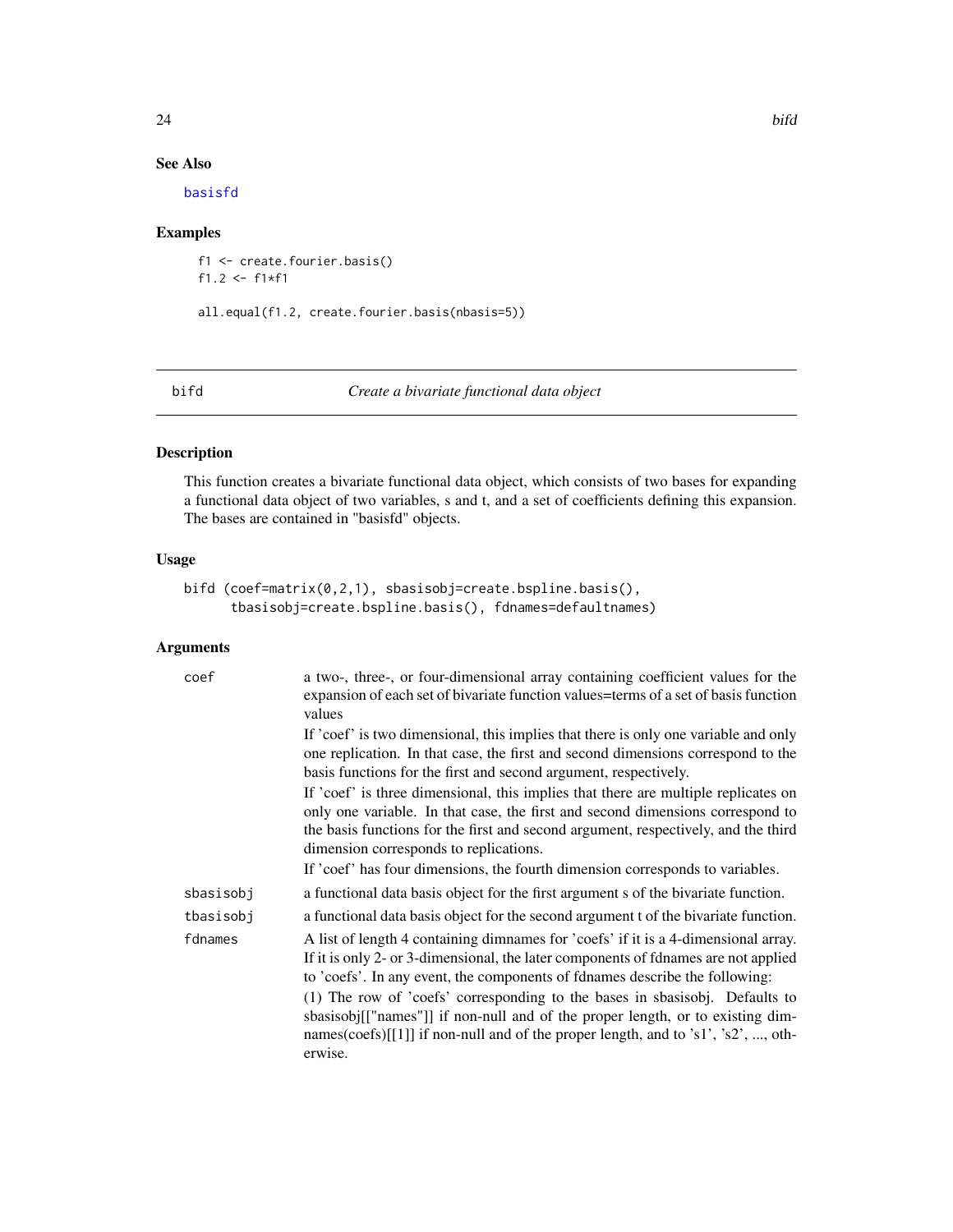<span id="page-24-0"></span>(2) The columns of 'coefs' corresponding to the bases in tbasisobj. Defaults to tbasisobj[["names"]] if non-null and of the proper length, or to existing dimnames(coefs)[[2]] if non-null and of the proper length, and to 't1', 't2', ..., otherwise.

(3) The replicates. Defaults to dimnames(coefs)[[3]] if non-null and of the proper length, and to 'rep1', ..., otherwise.

(4) Variable names. Defaults to dimnames(coefs)[[4]] if non-null and of the proper length, and to 'var1', ..., otherwise.

### Value

A bivariate functional data object = a list of class 'bifd' with the following components:

| coefs     | the input 'coefs' possible with dimnames from differences if provided or from       |
|-----------|-------------------------------------------------------------------------------------|
|           | sbasisobj\$names and tbasisobsj\$names                                              |
| sbasisobj | a functional data basis object for the first argument s of the bivariate function.  |
| tbasisobj | a functional data basis object for the second argument t of the bivariate function. |
| bifdnames | a list of length 4 giving names for the dimensions of coefs, with one or two        |
|           | unused lists of names if length(dim(coefs)) is only two or one, respectively.       |

### Author(s)

Spencer Graves

#### See Also

[basisfd](#page-0-0) [objAndNames](#page-177-1)

#### Examples

```
Bspl2 <- create.bspline.basis(nbasis=2, norder=1)
Bspl3 <- create.bspline.basis(nbasis=3, norder=2)
```
(bBspl2.3 <- bifd(array(1:6, dim=2:3), Bspl2, Bspl3)) str(bBspl2.3)

bifdPar *Define a Bivariate Functional Parameter Object*

#### Description

Functional parameter objects are used as arguments to functions that estimate functional parameters, such as smoothing functions like smooth.basis. A bivariate functional parameter object supplies the analogous information required for smoothing bivariate data using a bivariate functional data object  $(x, t)$ . The arguments are the same as those for fdPar objects, except that two linear differential operator objects and two smoothing parameters must be applied, each pair corresponding to one of the arguments \$s\$ and \$t\$ of the bivariate functional data object.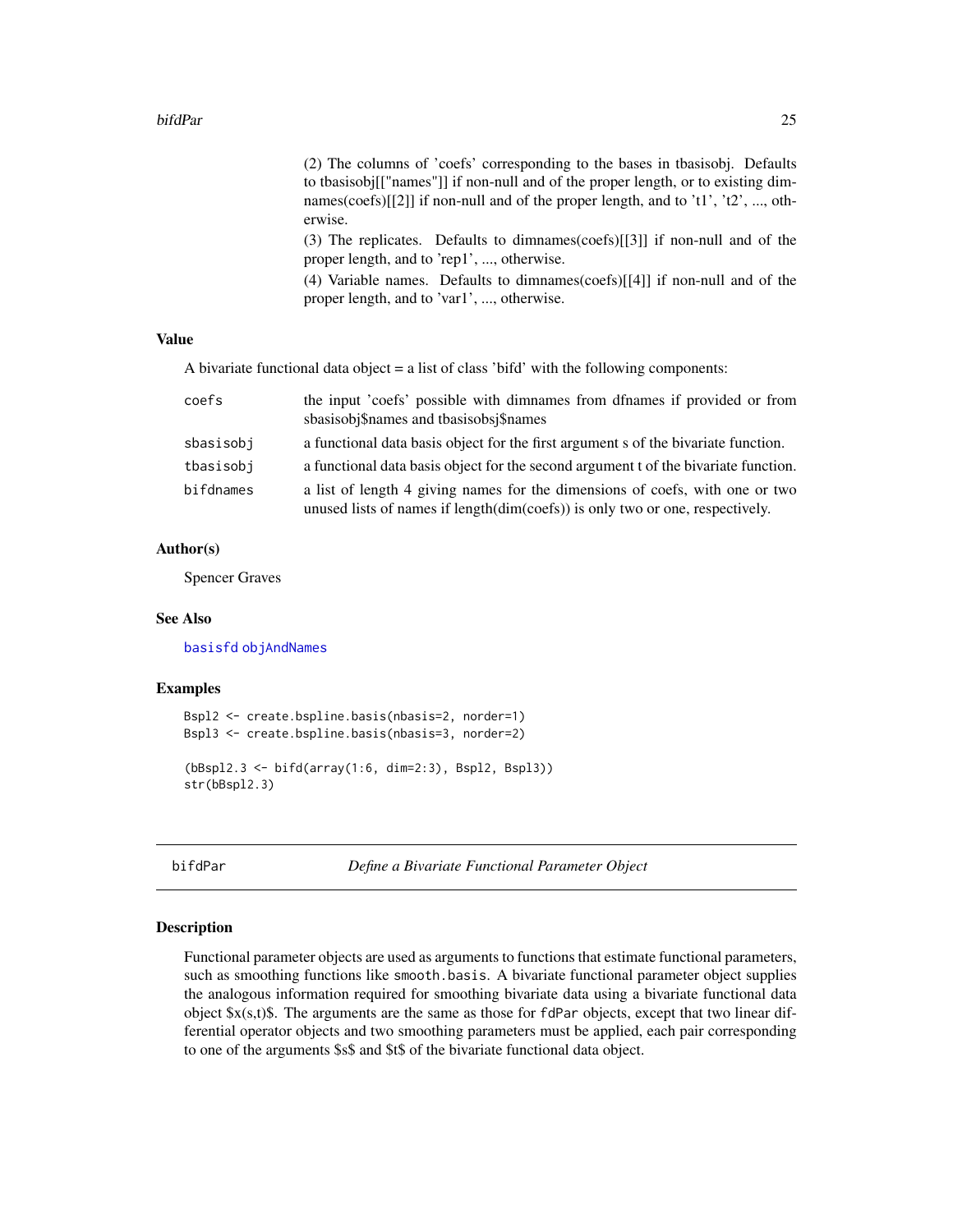### Usage

```
bifdPar(bifdobj, Lfdobjs=int2Lfd(2), Lfdobjt=int2Lfd(2), lambdas=0, lambdat=0,
      estimate=TRUE)
```
### Arguments

| bifdobj  | a bivariate functional data object.                                                                                                                                                                                                                                                           |
|----------|-----------------------------------------------------------------------------------------------------------------------------------------------------------------------------------------------------------------------------------------------------------------------------------------------|
| Lfdobjs  | either a nonnegative integer or a linear differential operator object for the first<br>argument \$s\$.                                                                                                                                                                                        |
|          | If NULL, Lfdobjs depends on bifdobj[['sbasis']][['type']]:                                                                                                                                                                                                                                    |
|          | • bspline Lfdobjs <- int2Lfd(max(0, norder-2)), where norder = norder(bifdobj[['sbasis']]).<br>• fourier Lfdobjs = a harmonic acceleration operator:<br>Lfdobj <- vec2Lfd(c(0,(2*pi/diff(rngs))^2,0), rngs)<br>where $rngs = bifdobj[['sbasis']]$ [['rangeval']].                             |
|          | • anything elseLfdobj $\leq$ - int2Lfd $(0)$                                                                                                                                                                                                                                                  |
| Lfdobjt  | either a nonnegative integer or a linear differential operator object for the first<br>argument \$t\$.                                                                                                                                                                                        |
|          | If NULL, Lfdobjt depends on bifdobj[['tbasis']][['type']]:                                                                                                                                                                                                                                    |
|          | • bspline Lfdobj <- int2Lfd(max(0, norder-2)), where norder = norder(bifdobj[['tbasis']]).<br>• fourier $Lfdobj = a harmonic acceleration operator$ :<br>Lfdobj <- vec2Lfd(c(0,(2*pi/diff(rngt))^2,0), rngt)<br>where $\text{rng}t = \text{bifdobj}[[\text{'tbasis'}]][[\text{'rangeval'}]].$ |
|          | • anything elseLfdobj $\leq$ - int2Lfd $(0)$                                                                                                                                                                                                                                                  |
| lambdas  | a nonnegative real number specifying the amount of smoothing to be applied to<br>the estimated functional parameter $(x(s,t)$ \$ as a function of \$s\$                                                                                                                                       |
| lambdat  | a nonnegative real number specifying the amount of smoothing to be applied to<br>the estimated functional parameter $(x(t), t)$ as a function of $x(t)$ .                                                                                                                                     |
| estimate | not currently used.                                                                                                                                                                                                                                                                           |

### Value

a bivariate functional parameter object (i.e., an object of class bifdPar), which is a list with the following components:

| bifd     | a functional data object (i.e., with class bifd)                 |
|----------|------------------------------------------------------------------|
| Lfdobis  | a linear differential operator object (i.e., with class Lfdobjs) |
| Lfdobit  | a linear differential operator object (i.e., with class Lfdobjt) |
| lambdas  | a nonnegative real number                                        |
| lambdat  | a nonnegative real number                                        |
| estimate | not currently used                                               |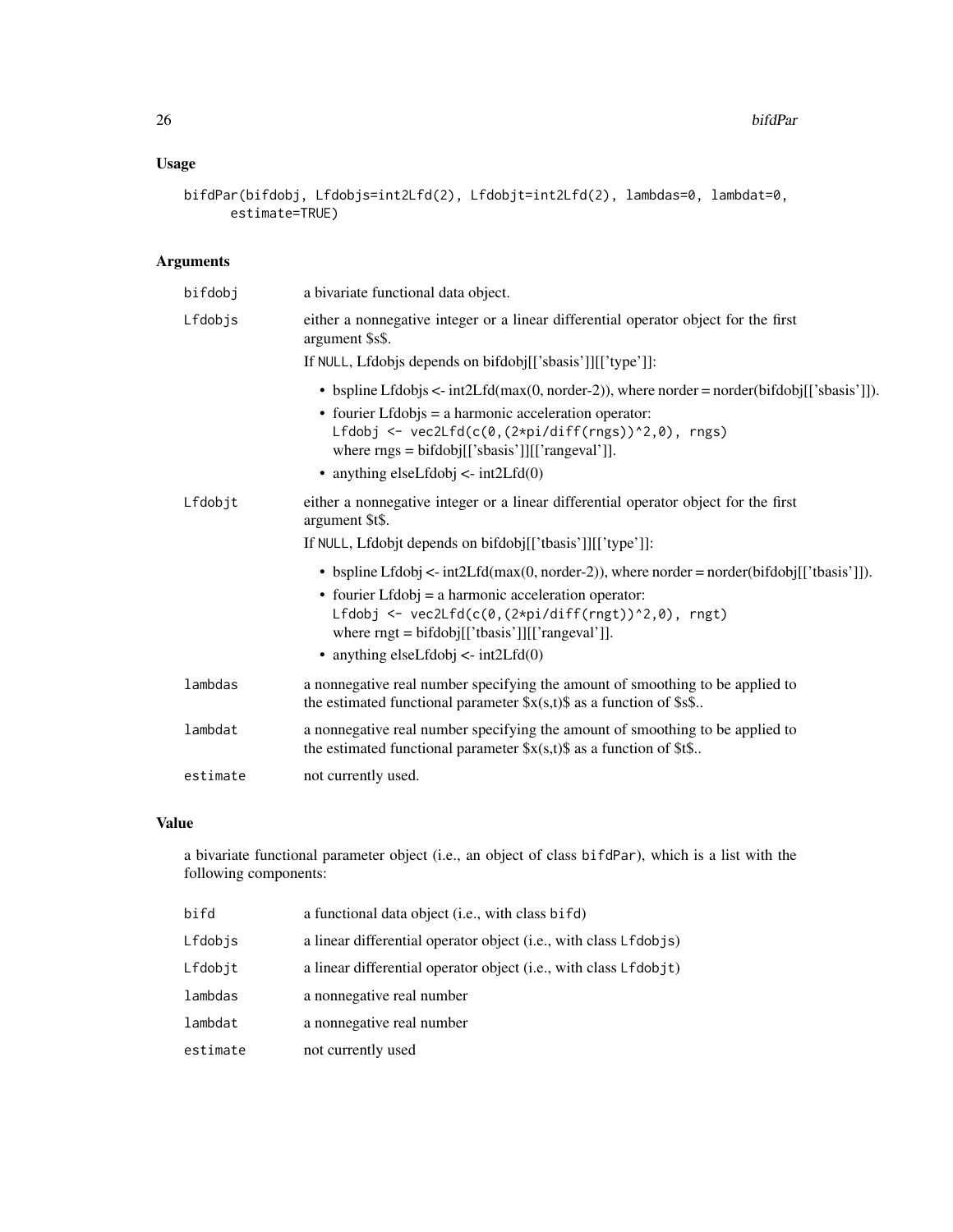#### <span id="page-26-0"></span>bsplinepen 27

#### Source

Ramsay, James O., Hooker, Giles, and Graves, Spencer (2009) *Functional Data Analysis in R and Matlab*, Springer, New York.

Ramsay, James O., and Silverman, Bernard W. (2005), *Functional Data Analysis, 2nd ed.*, Springer, New York.

Ramsay, James O., and Silverman, Bernard W. (2002), *Applied Functional Data Analysis*, Springer, New York

#### See Also

[linmod](#page-156-1)

#### Examples

#See the prediction of precipitation using temperature as #the independent variable in the analysis of the daily weather #data, and the analysis of the Swedish mortality data.

bsplinepen *B-Spline Penalty Matrix*

#### Description

Computes the matrix defining the roughness penalty for functions expressed in terms of a B-spline basis.

#### Usage

```
bsplinepen(basisobj, Lfdobj=2, rng=basisobj$rangeval, returnMatrix=FALSE)
```
#### Arguments

| basisobj     | a B-spline basis object.                                                                          |
|--------------|---------------------------------------------------------------------------------------------------|
| Lfdobj       | either a nonnegative integer or a linear differential operator object.                            |
| rng          | a vector of length 2 defining range over which the basis penalty is to be com-<br>puted.          |
| returnMatrix | logical: If TRUE, a two-dimensional is returned using a special class from the<br>Matrix package. |

#### Details

A roughness penalty for a function  $x(t)$  is defined by integrating the square of either the derivative of  $(x(t)$  or, more generally, the result of applying a linear differential operator  $L$ \$ to it. The most common roughness penalty is the integral of the square of the second derivative, and this is the default. To apply this roughness penalty, the matrix of inner products of the basis functions (possibly after applying the linear differential operator to them) defining this function is necessary. This function just calls the roughness penalty evaluation function specific to the basis involved.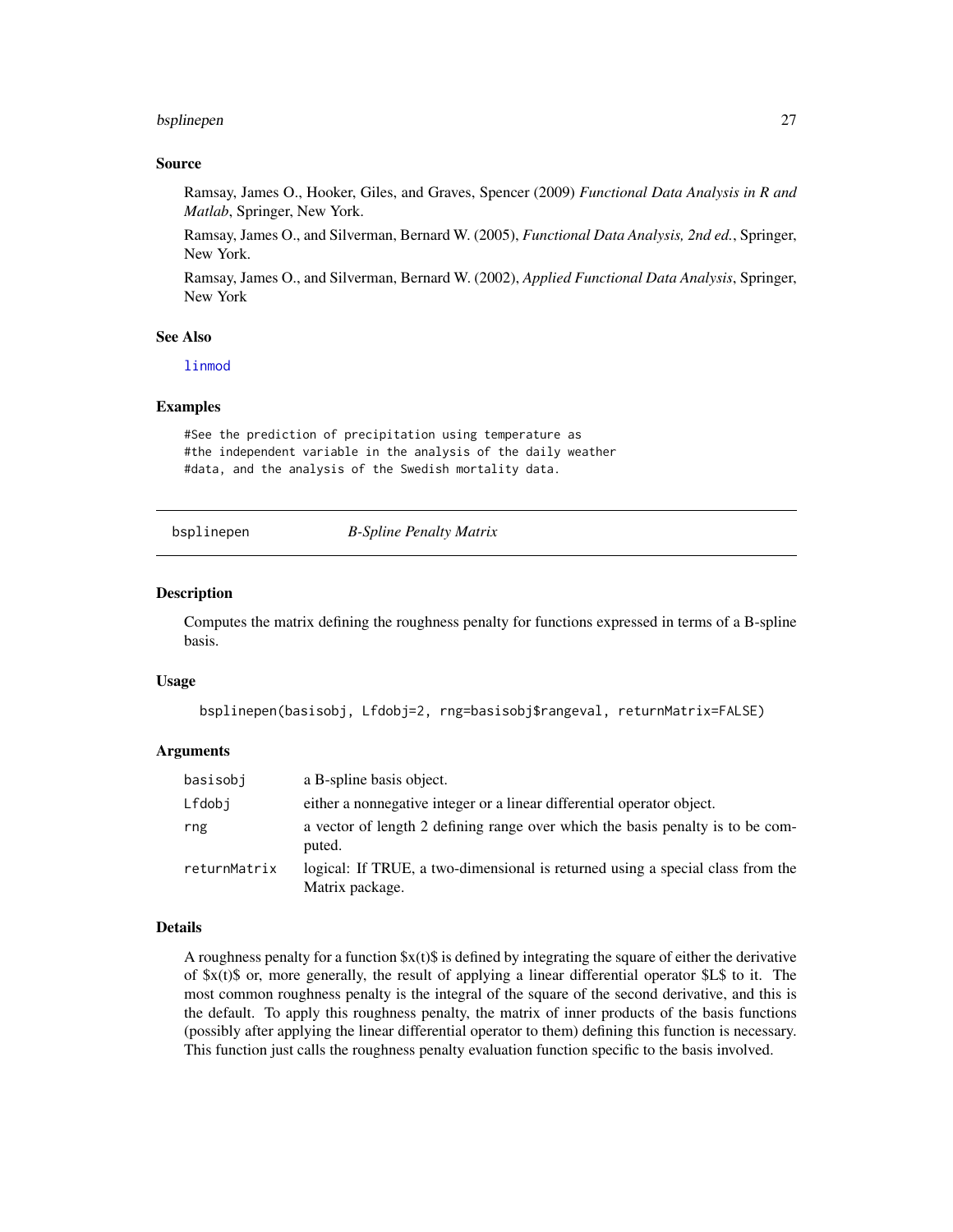#### <span id="page-27-0"></span>Value

a symmetric matrix of order equal to the number of basis functions defined by the B-spline basis object. Each element is the inner product of two B-spline basis functions after applying the derivative or linear differential operator defined by Lfdobj.

#### Examples

```
##
## bsplinepen with only one basis function
##
bspl1.1 <- create.bspline.basis(nbasis=1, norder=1)
pen1.1 <- bsplinepen(bspl1.1, 0)
##
## bspline pen for a cubic spline with knots at seq(0, 1, .1)
##
basisobj \leq create.bspline.basis(c(0,1),13)
# compute the 13 by 13 matrix of inner products of second derivatives
penmat <- bsplinepen(basisobj)
##
## with rng of class Date or POSIXct
##
# Date
invasion1 <- as.Date('1775-09-04')
invasion2 <- as.Date('1812-07-12')
earlyUS.Canada <- c(invasion1, invasion2)
BspInvade1 <- create.bspline.basis(earlyUS.Canada)
Binvadmat <- bsplinepen(BspInvade1)
# POSIXct
AmRev.ct <- as.POSIXct1970(c('1776-07-04', '1789-04-30'))
BspRev1.ct <- create.bspline.basis(AmRev.ct)
Brevmat <- bsplinepen(BspRev1.ct)
```
bsplineS *B-spline Basis Function Values*

#### Description

Evaluates a set of B-spline basis functions, or a derivative of these functions, at a set of arguments.

#### Usage

```
bsplineS(x, breaks, norder=4, nderiv=0, returnMatrix=FALSE)
```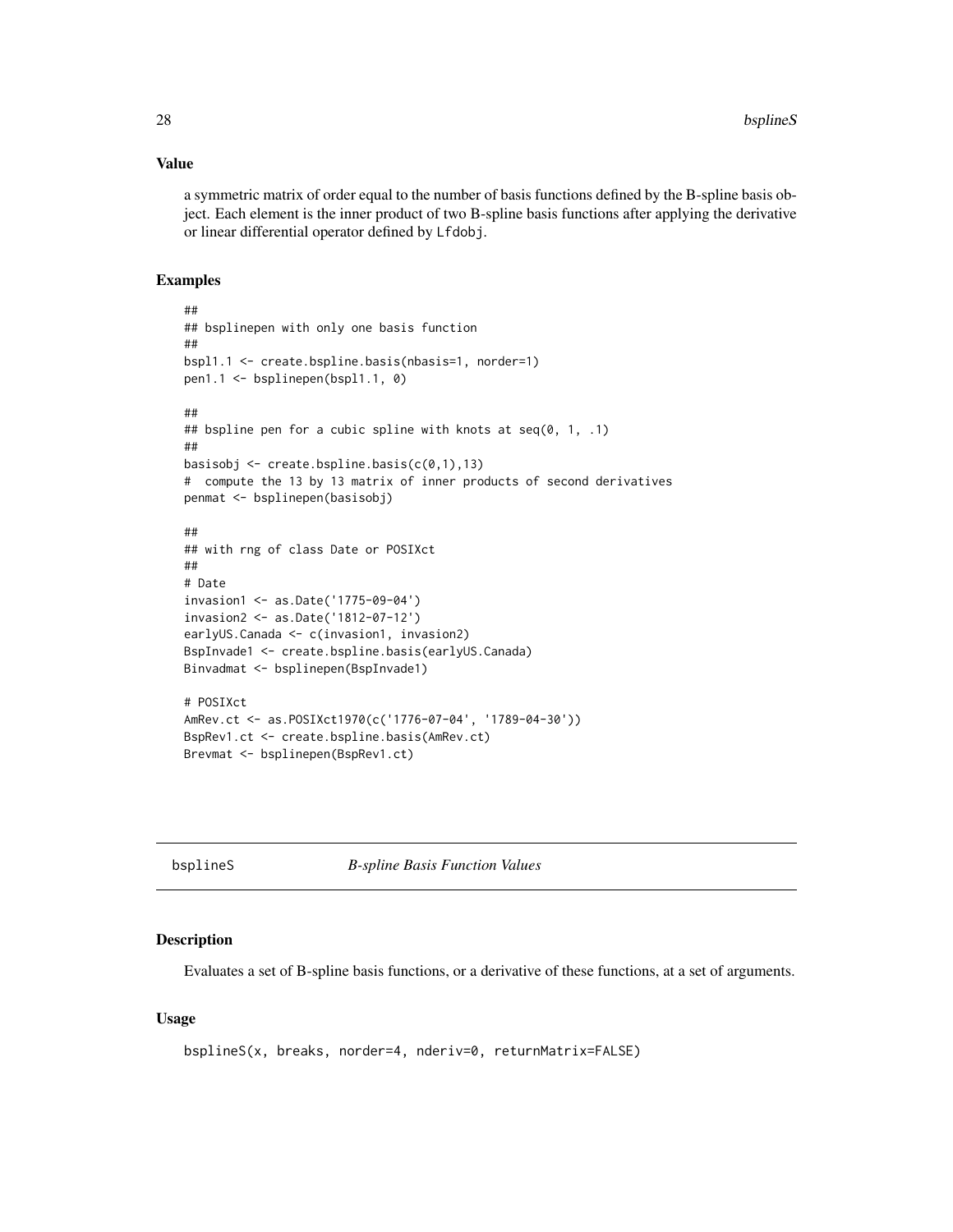#### bsplineS 29

### Arguments

| $\boldsymbol{\mathsf{x}}$ | A vector of argument values at which the B-spline basis functions are to be<br>evaluated.                                                                                                                         |
|---------------------------|-------------------------------------------------------------------------------------------------------------------------------------------------------------------------------------------------------------------|
| breaks                    | A strictly increasing set of break values defining the B-spline basis. The argu-<br>ment values x should be within the interval spanned by the break values.                                                      |
| norder                    | The order of the B-spline basis functions. The order less one is the degree of<br>the piece-wise polynomials that make up any B-spline function. The default is<br>order 4, meaning piece-wise cubic.             |
| nderiv                    | A nonnegative integer specifying the order of derivative to be evaluated. The<br>derivative must not exceed the order. The default derivative is 0, meaning that<br>the basis functions themselves are evaluated. |
| returnMatrix              | logical: If TRUE, a two-dimensional is returned using a special class from the<br>Matrix package.                                                                                                                 |

#### Value

a matrix of function values. The number of rows equals the number of arguments, and the number of columns equals the number of basis functions.

```
# Minimal example: A B-spline of order 1 (i.e., a step function)
# with 0 interior knots:
bS <- bsplineS(seq(0, 1, .2), 0:1, 1, 0)
# check
all.equal(bS, matrix(1, 6))
# set up break values at 0.0, 0.2,..., 0.8, 1.0.
breaks \leq seq(0,1,0.2)
# set up a set of 11 argument values
x \leq -\text{seq}(0,1,0.1)# the order willl be 4, and the number of basis functions
# is equal to the number of interior break values (4 here)
# plus the order, for a total here of 8.
norder <-4# compute the 11 by 8 matrix of basis function values
basismat <- bsplineS(x, breaks, norder)
# use sparse Matrix representation to save memory
Basismat <- bsplineS(x, breaks, norder, returnMatrix=TRUE)
# check
class(Basismat)=='dgCMatrix'
```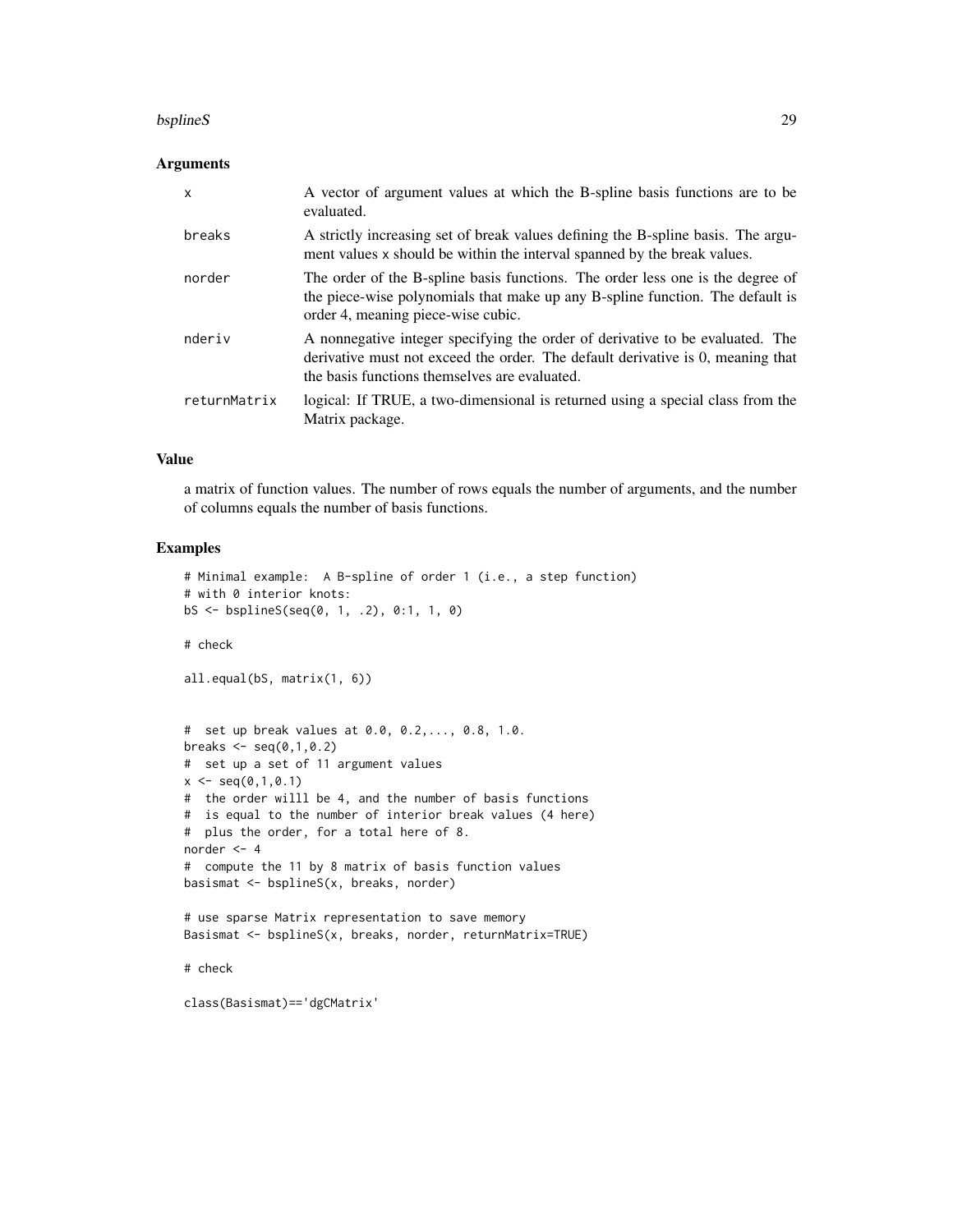all.equal(basismat, as.matrix(Basismat))

CanadianWeather *Canadian average annual weather cycle*

#### Description

Daily temperature and precipitation at 35 different locations in Canada averaged over 1960 to 1994.

#### Usage

CanadianWeather daily

### Format

'CanadianWeather' and 'daily' are lists containing essentially the same data. 'CanadianWeather' may be preferred for most purposes; 'daily' is included primarily for compatability with scripts written before the other format became available and for compatability with the Matlab 'fda' code.

- CanadianWeather A list with the following components:
	- dailyAv a three dimensional array c(365, 35, 3) summarizing data collected at 35 different weather stations in Canada on the following:
		- $[, 1] = [$ , 'Temperature.C']: average daily temperature for each day of the year
		- $[0,2] = [0, 1]$  'Precipitation.mm']: average daily rainfall for each day of the year rounded to 0.1 mm.

 $\left[.,3\right] = \left[.,\right]$  'log10precip']: base 10 logarithm of Precipitation.mm after first replacing 27 zeros by 0.05 mm (Ramsay and Silverman 2006, p. 248).

- place Names of the 35 different weather stations in Canada whose data are summarized in 'dailyAv'. These names vary between 6 and 11 characters in length. By contrast, daily[["place"]] which are all 11 characters, with names having fewer characters being extended with trailing blanks.
- province names of the Canadian province containing each place
- coordinates a numeric matrix giving 'N.latitude' and 'W.longitude' for each place.
- region Which of 4 climate zones contain each place: Atlantic, Pacific, Continental, Arctic.
- monthlyTemp A matrix of dimensions (12, 35) giving the average temperature in degrees celcius for each month of the year.
- monthlyPrecip A matrix of dimensions (12, 35) giving the average daily precipitation in milimeters for each month of the year.
- geogindex Order the weather stations from East to West to North
- daily A list with the following components:
	- place Names of the 35 different weather stations in Canada whose data are summarized in 'dailyAv'. These names are all 11 characters, with shorter names being extended with trailing blanks. This is different from CanadianWeather[["place"]], where trailing blanks have been dropped.

<span id="page-29-0"></span>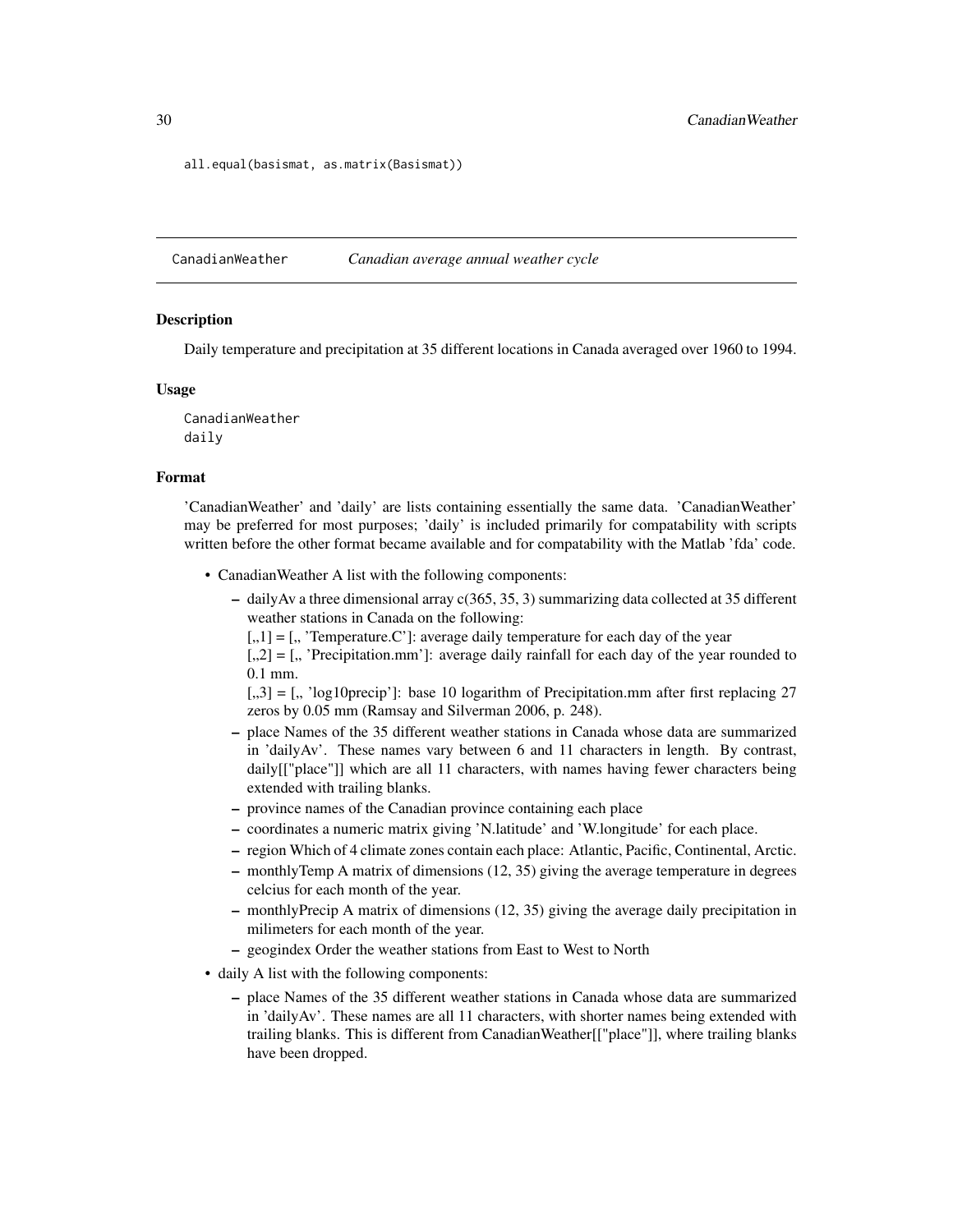### **Canadian Weather 31**

- tempav a matrix of dimensions (365, 35) giving the average temperature in degrees celcius for each day of the year. This is essentially the same as CanadianWeather $[[\text{dailyAv}]]|$ . "Temperature.C"].
- precipav a matrix of dimensions (365, 35) giving the average temperature in degrees celcius for each day of the year. This is essentially the same as CanadianWeather $[[\text{dailyAv}]]|$ , "Precipitation.mm"].

### Source

Ramsay, James O., and Silverman, Bernard W. (2006), *Functional Data Analysis, 2nd ed.*, Springer, New York.

Ramsay, James O., and Silverman, Bernard W. (2002), *Applied Functional Data Analysis*, Springer, New York

#### See Also

[monthAccessories](#page-75-1) [MontrealTemp](#page-174-1)

```
##
## 1. Plot (latitude & longitude) of stations by region
##
with(CanadianWeather, plot(-coordinates[, 2], coordinates[, 1], type='n',
                           xlab="West Longitude", ylab="North Latitude",
                           axes=FALSE) )
Wlon <- pretty(CanadianWeather$coordinates[, 2])
axis(1, -Wlon, Wlon)
axis(2)
rgns \leq -1:4names(rgns) <- c('Arctic', 'Atlantic', 'Continental', 'Pacific')
Rgns <- rgns[CanadianWeather$region]
with(CanadianWeather, points(-coordinates[, 2], coordinates[, 1],
                             col=Rgns, pch=Rgns) )
legend('topright', legend=names(rgns), col=rgns, pch=rgns)
##
## 2. Plot dailyAv[, 'Temperature.C'] for 4 stations
##
data(CanadianWeather)
# Expand the left margin to allow space for place names
op <- par(mar=c(5, 4, 4, 5)+.1)
# Plot
stations <- c("Pr. Rupert", "Montreal", "Edmonton", "Resolute")
matplot(day.5, CanadianWeather$dailyAv[, stations, "Temperature.C"],
        type="l", axes=FALSE, xlab="", ylab="Mean Temperature (deg C)")
axis(2, las=1)# Label the horizontal axis with the month names
axis(1, monthBegin.5, labels=FALSE)
axis(1, monthEnd.5, labels=FALSE)
```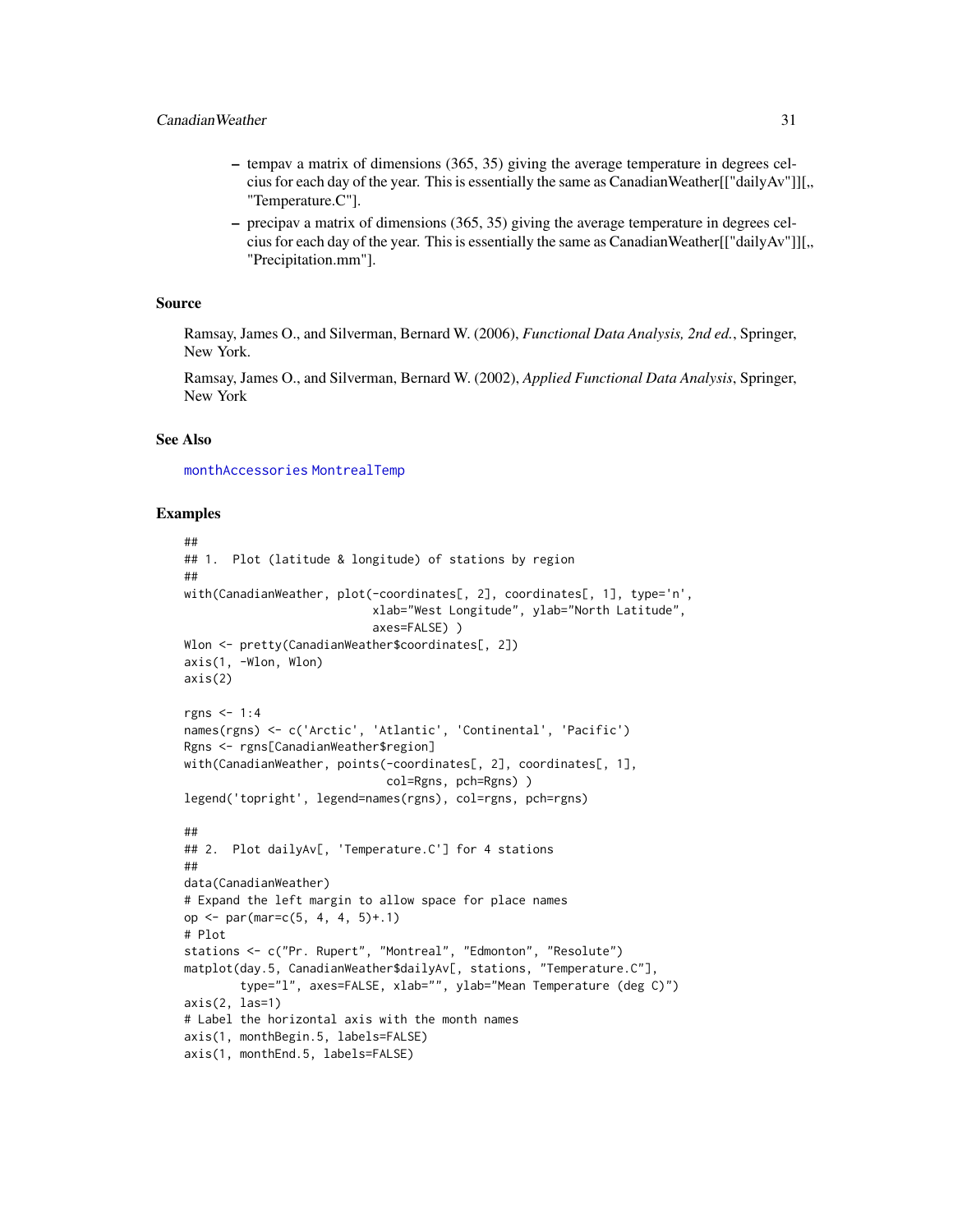```
axis(1, monthMid, monthLetters, tick=FALSE)
# Add the monthly averages
matpoints(monthMid, CanadianWeather$monthlyTemp[, stations])
# Add the names of the weather stations
mtext(stations, side=4,
      at=CanadianWeather$dailyAv[365, stations, "Temperature.C"],
     las=1)
# clean up
par(op)
```
cca.fd *Functional Canonical Correlation Analysis*

### Description

Carry out a functional canonical correlation analysis with regularization or roughness penalties on the estimated canonical variables.

### Usage

```
cca.fd(fdobj1, fdobj2=fdobj1, ncan = 2,
       ccafdPar1=fdPar(basisobj1, 2, 1e-10),
       ccafdPar2=ccafdPar1, centerfns=TRUE)
```
### Arguments

| fdobj1    | a functional data object.                                                                                                                                                                                                                                                       |
|-----------|---------------------------------------------------------------------------------------------------------------------------------------------------------------------------------------------------------------------------------------------------------------------------------|
| fdobj2    | a functional data object. By default this is fdobj1, in which case the first<br>argument must be a bivariate funnctional data object.                                                                                                                                           |
| ncan      | the number of canonical variables and weight functions to be computed. The<br>default is 2.                                                                                                                                                                                     |
| ccafdPar1 | a functional parameter object defining the first set of canonical weight functions.<br>The object may contain specifications for a roughness penalty. The default is<br>defined using the same basis as that used for fdob j with a slight penalty on<br>its second derivative. |
| ccafdPar2 | a functional parameter object defining the second set of canonical weight func-<br>tions. The object may contain specifications for a roughness penalty. The default<br>is ccafdParobil.                                                                                        |
| centerfns | if TRUE, the functions are centered prior to analysis. This is the default.                                                                                                                                                                                                     |

#### Value

an object of class cca.fd with the 5 slots:

| ccwtfd1 | a functional data object for the first canonical variate weight function  |
|---------|---------------------------------------------------------------------------|
| ccwtfd2 | a functional data object for the second canonical variate weight function |

<span id="page-31-0"></span>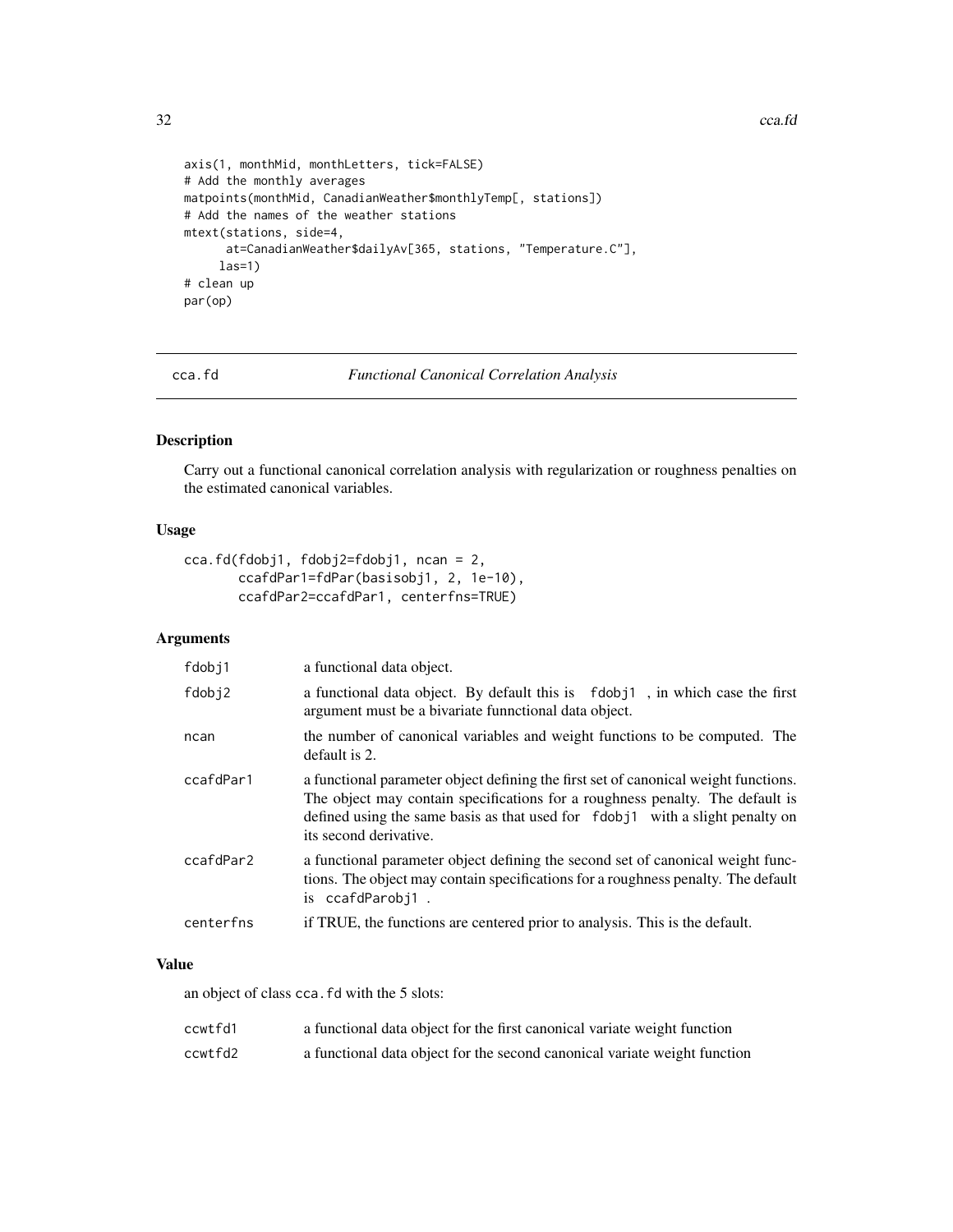#### <span id="page-32-0"></span>center.fd 33

| cancorr             | a vector of canonical correlations                   |
|---------------------|------------------------------------------------------|
| ccavar1             | a matrix of scores on the first canonical variable.  |
| ccavar <sub>2</sub> | a matrix of scores on the second canonical variable. |

### See Also

[plot.cca.fd](#page-193-1), [varmx.cca.fd](#page-283-1), [pca.fd](#page-180-1)

#### Examples

# Canonical correlation analysis of knee-hip curves

```
gaittime <- (1:20)/21
gaitrange \leq c(0,1)
gaitbasis <- create.fourier.basis(gaitrange,21)
lambda <- 10^(-11.5)
harmaccelLfd <- vec2Lfd(c(0, 0, (2*pi)^2, 0))
gaitfdPar <- fdPar(gaitbasis, harmaccelLfd, lambda)
gaitfd <- smooth.basis(gaittime, gait, gaitfdPar)$fd
ccafdPar <- fdPar(gaitfd, harmaccelLfd, 1e-8)
ccafd0 <- cca.fd(gaitfd[,1], gaitfd[,2], ncan=3, ccafdPar, ccafdPar)
# display the canonical correlations
round(ccafd0$ccacorr[1:6],3)
# compute a VARIMAX rotation of the canonical variables
ccafd <- varmx.cca.fd(ccafd0)
# plot the canonical weight functions
plot.cca.fd(ccafd)
```
center.fd *Center Functional Data*

#### Description

Subtract the pointwise mean from each of the functions in a functional data object; that is, to center them on the mean function.

### Usage

center.fd(fdobj)

### Arguments

fdobj a functional data object to be centered.

### Value

a functional data object whose mean is zero.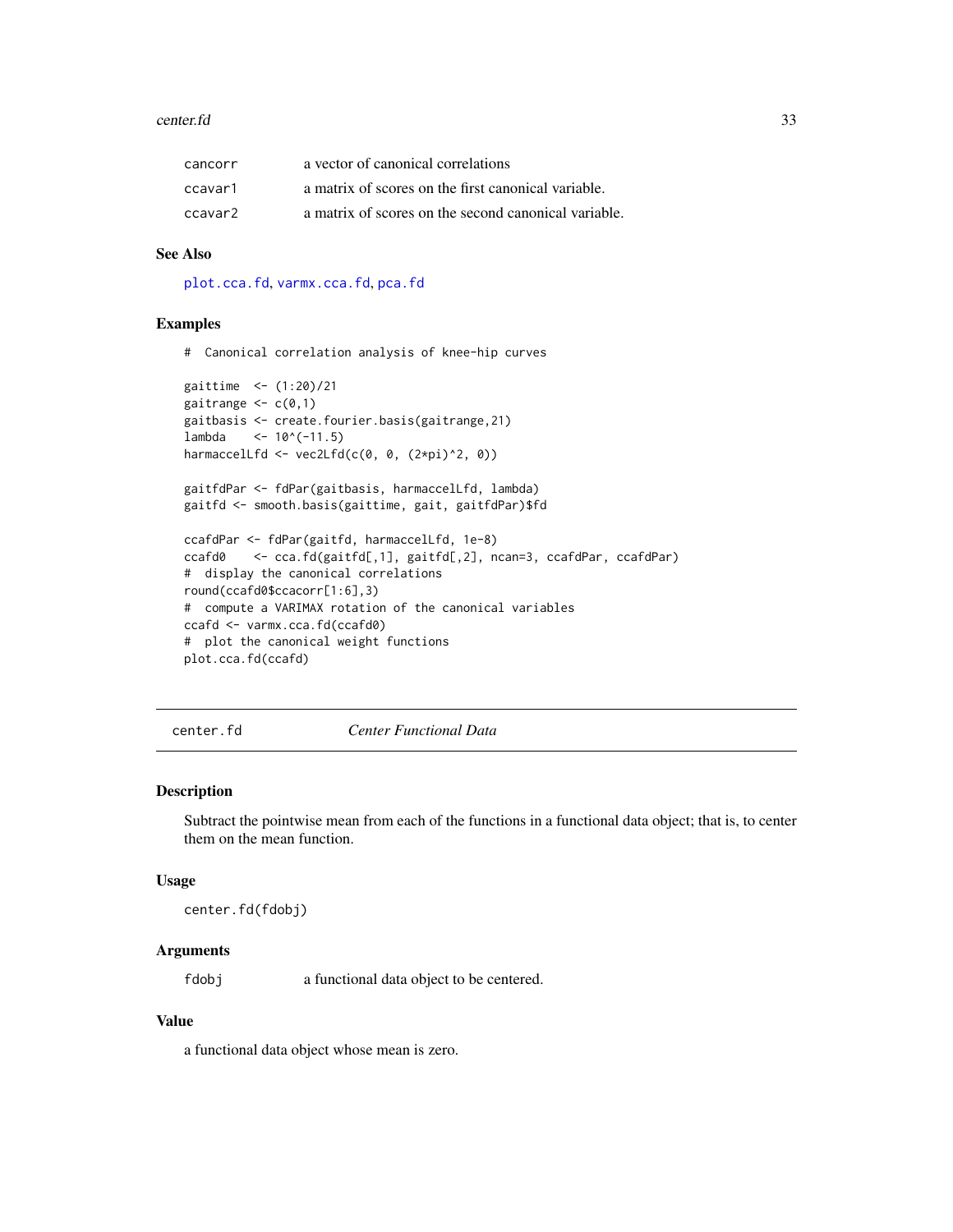#### See Also

[mean.fd](#page-168-1), [sum.fd](#page-271-1), [stddev.fd](#page-237-1), [std.fd](#page-237-1)

#### Examples

```
daytime <- (1:365)-0.5
daybasis <- create.fourier.basis(c(0,365), 365)
harmLcoef <- c(0,(2*pi/365)^2,0)
harmLfd <- vec2Lfd(harmLcoef, c(0,365))
templambda <- 0.01
tempfdPar <- fdPar(daybasis, harmLfd, templambda)
# do not run on CRAN because it takes too long.
if(!CRAN()){
tempfd <- smooth.basis(daytime,
      CanadianWeather$dailyAv[,,"Temperature.C"], tempfdPar)$fd
tempctrfd <- center.fd(tempfd)
plot(tempctrfd, xlab="Day", ylab="deg. C",
    main = "Centered temperature curves")
}
```
<span id="page-33-1"></span>

```
checkDims3 Compare dimensions and dimnames of arrays
```
### Description

Compare selected dimensions and dimnames of arrays, coercing objects to 3-dimensional arrays and either give an error or force matching.

#### Usage

```
checkDim3(x, y=NULL, xdim=1, ydim=1, defaultNames='x',
         subset=c('xiny', 'yinx', 'neither'),
         xName=substring(deparse(substitute(x)), 1, 33),
         yName=substring(deparse(substitute(y)), 1, 33) )
checkDims3(x, y=NULL, xdim=2:3, ydim=2:3, defaultNames='x',
         subset=c('xiny', 'yinx', 'neither'),
         xName=substring(deparse(substitute(x)), 1, 33),
         yName=substring(deparse(substitute(y)), 1, 33) )
```
#### Arguments

x, y arrays to be compared. If y is missing, x is used. Currently, both x and y can have at most 3 dimensions. If either has more, an error will be thrown. If either has fewer, it will be expanded to 3 dimensions using as.array3.

<span id="page-33-0"></span>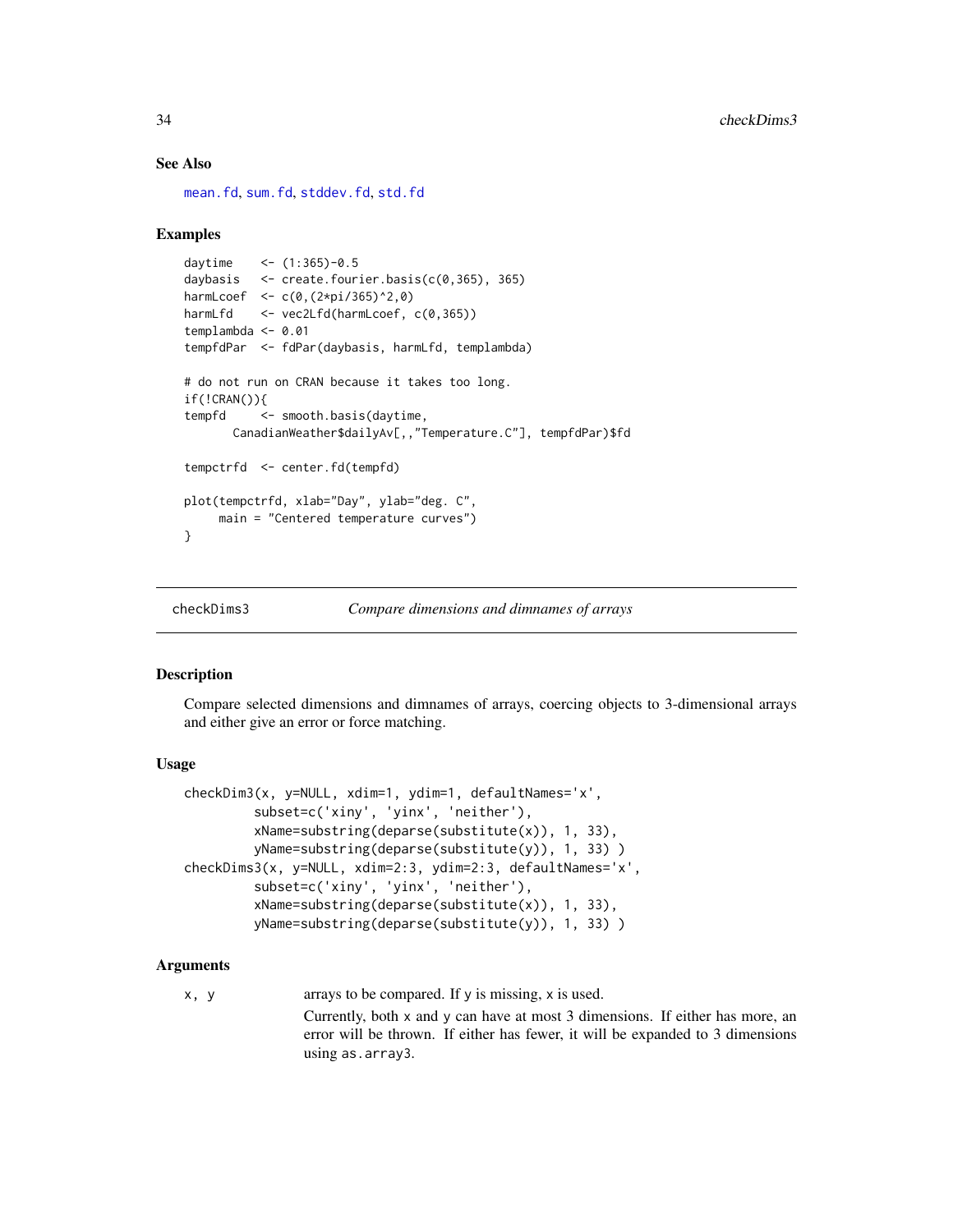| xdim, ydim   | For checkDim3, these are positive integers indicating which dimension of x will<br>be compared with which dimension of y.                                                                                                                                                                                                                                          |
|--------------|--------------------------------------------------------------------------------------------------------------------------------------------------------------------------------------------------------------------------------------------------------------------------------------------------------------------------------------------------------------------|
|              | For checkDims3, these are positive integer vectors of the same length, passed<br>one at a time to checkDim3. The default here is to force matching dimensions<br>for plotfit.fd.                                                                                                                                                                                   |
| defaultNames | Either NULL, FALSE or a character string or vector or list. If NULL, no check-<br>ing is done of dimnames. If FALSE, an error is thrown unless the corresponding<br>dimensions of x and y match exactly.                                                                                                                                                           |
|              | If it is a character string, vector, or list, it is used as the default names if neither<br>x nor y have dimenames for the compared dimensions. If it is a character vector<br>that is too short, it is extended to the required length using paste(defaultNames,<br>1:ni), where $ni =$ the required length.                                                      |
|              | If it is a list, it should have length $(lenath(xdim)+1)$ . Each component must be<br>either a character vector or NULL. If neither x nor y have dimenames for the<br>first compared dimensions, defaultNames[[1]] will be used instead unless it is<br>NULL, in which case the last component of defaultNames will be used. If it is<br>null, an error is thrown. |
| subset       | If 'xiny', and any( $dim(y)[ydim] < dim(x)[xdim])$ , an error is thrown. Else if<br>$any(dim(y)[ydim] > dim(x)[xdim])$ the larger is reduced to match the smaller. If<br>'yinx', this procedure is reversed.                                                                                                                                                       |
|              | If 'neither', any dimension mismatch generates an error.                                                                                                                                                                                                                                                                                                           |
| xName, yName | names of the arguments x and y, used only to in error messages.                                                                                                                                                                                                                                                                                                    |

### Details

For checkDims3, confirm that xdim and ydim have the same length, and call checkDim3 for each pair.

For checkDim3, proceed as follows:

1. if( $(xdim > 3)$   $(ydim > 3)$ ) throw an error.

2. ixperm <- list(1:3, c(2, 1, 3), c(3, 2, 1))[xdim]; iyperm <- list(1:3, c(2, 1, 3), c(3, 2, 1))[ydim];

3. x3 <- aperm(as.array3(x), ixperm);  $y3$  <- aperm(as.array3(y), iyperm)

4. xNames  $\lt$ - dimnames(x3); yNames  $\lt$ - dimnames(y3)

```
5. Check subset. For example, for subset='xiny', use the following: if(is.null(xNames)){
if(dim(x3)[1]\geq dim(y3)[1]) stop else y. <- y3[1:dim(x3)[1],,] dimnames(x) <- list(yNames[[1]
} else { if(is.null(xNames[[1]])){ if(dim(x3)[1]>dim(y3)[1]) stop
else y. <- y3[1:dim(x3)[1],,] dimnames(x3)[[1]] <- yNames[[1]] } else {
if(any(!is.element(xNames[[1]], yNames[[1]])))stop else y. <- y3[xNames[[1]],,]
} }
```
6. return(list(x=aperm(x3, ixperm), y=aperm(y., iyperm)))

### Value

a list with components x and y.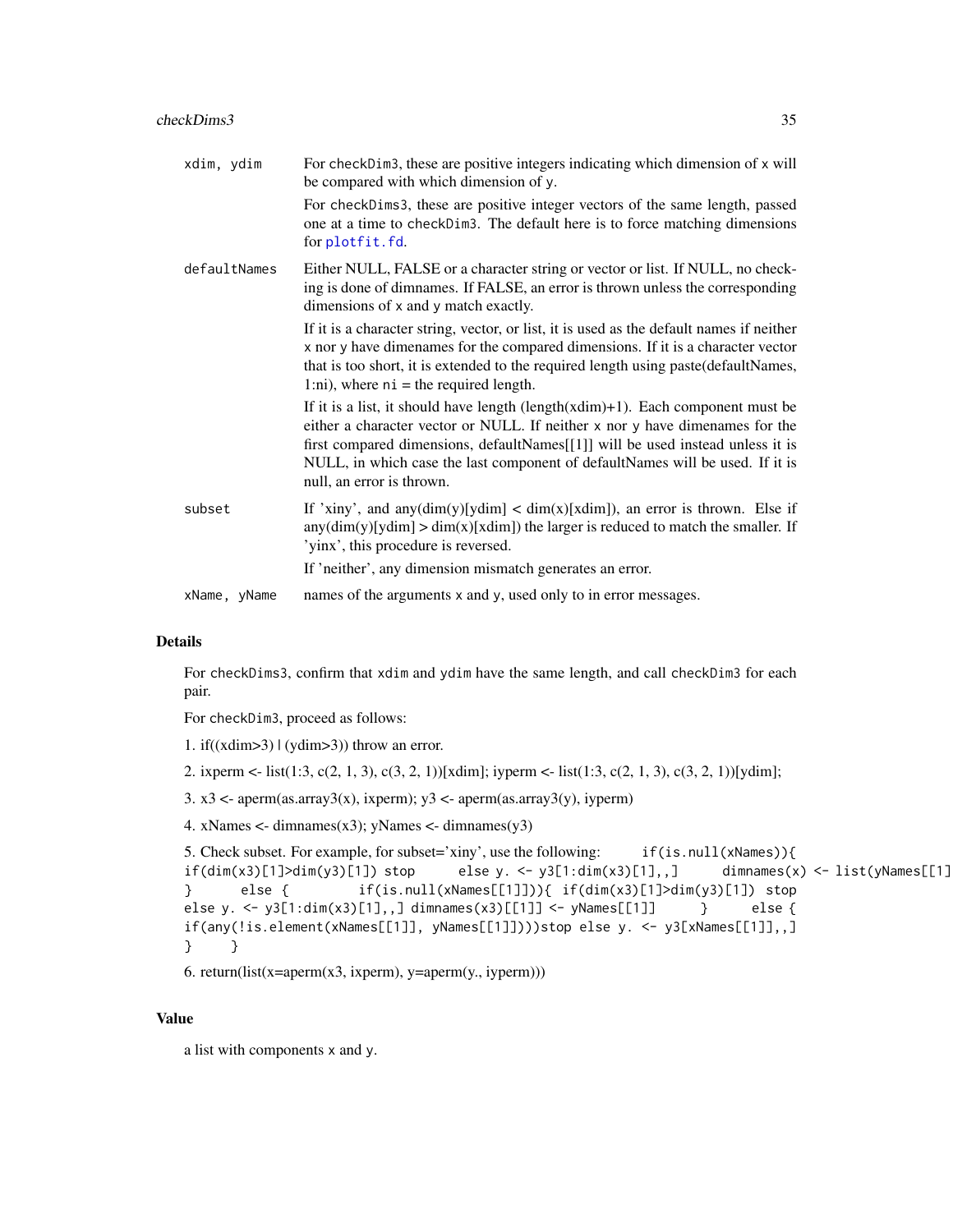#### Author(s)

Spencer Graves

### See Also

[as.array3](#page-15-1) [plotfit.fd](#page-204-1)

```
# Select the first two rows of y
stopifnot(all.equal(
checkDim3(1:2, 3:5),
list(x=array(1:2, c(2,1,1), list(c('x1','x2'), NULL, NULL)),
     y=array(3:4, c(2,1,1), list(c('x1','x2'), NULL, NULL)) )
))
# Select the first two rows of a matrix y
stopifnot(all.equal(
checkDim3(1:2, matrix(3:8, 3)),
list(x=array(1:2, c(2,1,1), list(c('x1','x2'), NULL, NULL)),
     y=array(c(3:4, 6:7), c(2,2,1), list(c('x1', 'x2'), NULL, NULL))))
# Select the first column of y
stopifnot(all.equal(
checkDim3(1:2, matrix(3:8, 3), 2, 2),
list(x=array(1:2, c(2,1,1), list(NULL, 'x', NULL)),y=array(3:5, c(3,1,1), list(NULL, 'x', NULL)) )
))
# Select the first two rows and the first column of y
stopifnot(all.equal(
checkDims3(1:2, matrix(3:8, 3), 1:2, 1:2),
list(x=array(1:2, c(2,1,1), list(c('x1','x2'), 'x', NULL)),
     y=array(3:4, c(2,1,1), list(c('x1','x2'), 'x', NULL)) )
))
# Select the first 2 rows of y
x1 <- matrix(1:4, 2, dimnames=list(NULL, LETTERS[2:3]))
x1a \leftarrow x1. \leftarrow as.array3(x1)dimnames(x1a)[[1]] <- c('x1', 'x2')
y1 <- matrix(11:19, 3, dimnames=list(NULL, LETTERS[1:3]))
y1a <- y1. <- as.array3(y1)
dimnames(y1a)[[1]] <- c('x1', 'x2', 'x3')
stopifnot(all.equal(
checkDim3(x1, y1),
list(x=x1a, y=y1a[1:2, , , drop=FALSE])
))
# Select columns 2 & 3 of y
stopifnot(all.equal(
```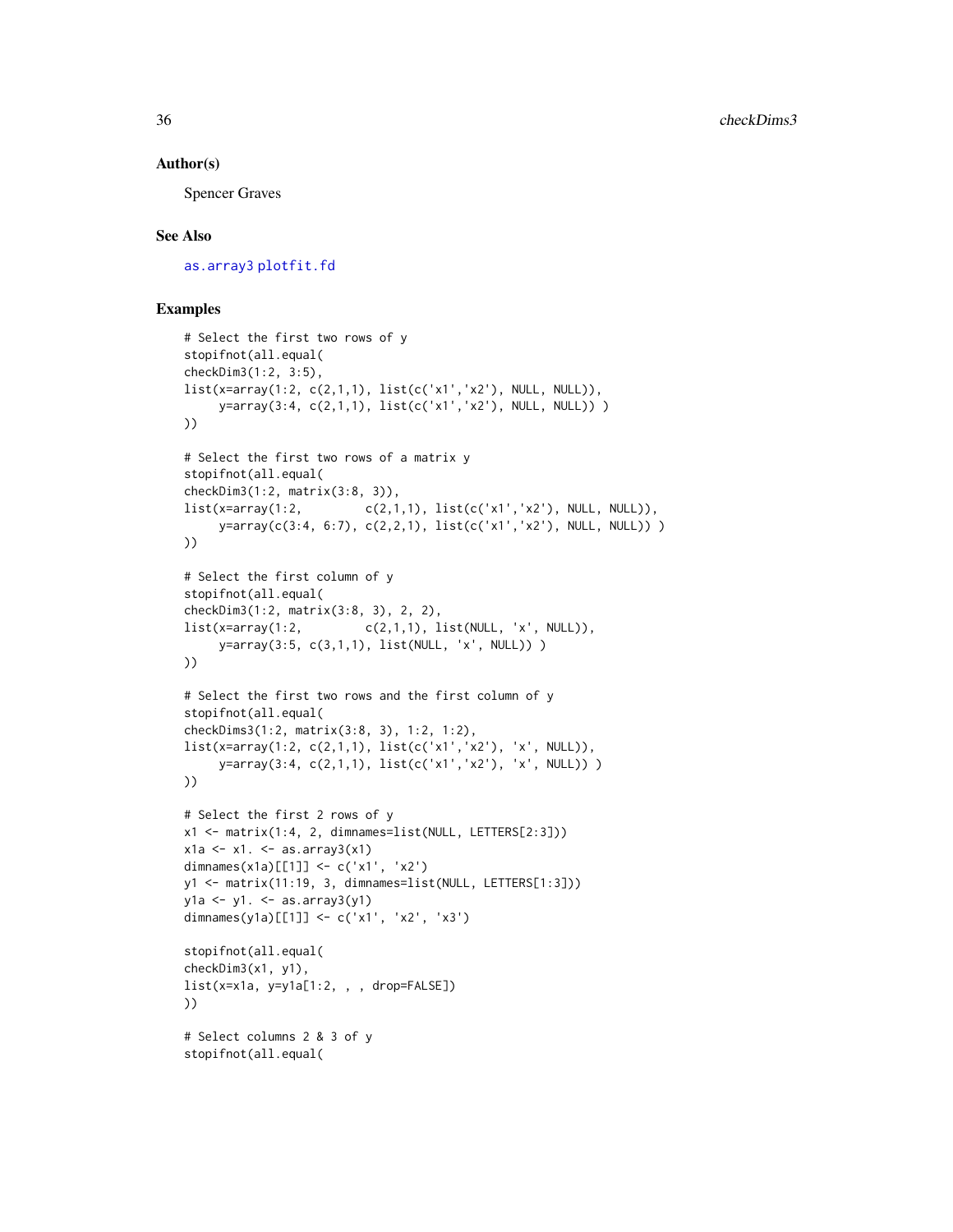```
checkDim3(x1, y1, 2, 2),
list(x=x1., y=y1.[, 2:3, , drop=FALSE ])
))
# Select the first 2 rows and columns 2 & 3 of y
stopifnot(all.equal(
checkDims3(x1, y1, 1:2, 1:2),
list(x=x1a, y=y1a[1:2, 2:3, , drop=FALSE ])
))
# y = columns 2 and 3 of x
x23 <- matrix(1:6, 2, dimnames=list(letters[2:3], letters[1:3]))
x23. < - as.array3(x23)
stopifnot(all.equal(
checkDim3(x23, xdim=1, ydim=2),
list(x=x23., y=x23.[, 2:3,, drop=FALSE ])
))
# Transfer dimnames from y to x
x4a \leq x4 \leq \text{matrix}(1:4, 2)y4 <- matrix(5:8, 2, dimnames=list(letters[1:2], letters[3:4]))
dimnames(x4a) <- dimnames(t(y4))
stopifnot(all.equal(
checkDims3(x4, y4, 1:2, 2:1),
list(x=as.array3(x4a), y=as.array3(y4))
))
# as used in plotfit.fd
daybasis65 <- create.fourier.basis(c(0, 365), 65)
daytempfd <- with(CanadianWeather, smooth.basis(
       day.5, dailyAv[,,"Temperature.C"],
       daybasis65, fdnames=list("Day", "Station", "Deg C"))$fd )
defaultNms <- with(daytempfd, c(fdnames[2], fdnames[3], x='x'))
subset <- checkDims3(CanadianWeather$dailyAv[, , "Temperature.C"],
               daytempfd$coef, defaultNames=defaultNms)
# Problem: dimnames(...)[[3]] = '1'
# Fix:
subset3 <- checkDims3(
        CanadianWeather$dailyAv[, , "Temperature.C", drop=FALSE],
               daytempfd$coef, defaultNames=defaultNms)
```
checkLogicalInteger *Does an argument satisfy required conditions?*

#### Description

Check whether an argument is a logical vector of a certain length or a numeric vector in a certain range and issue an appropriate error or warning if not: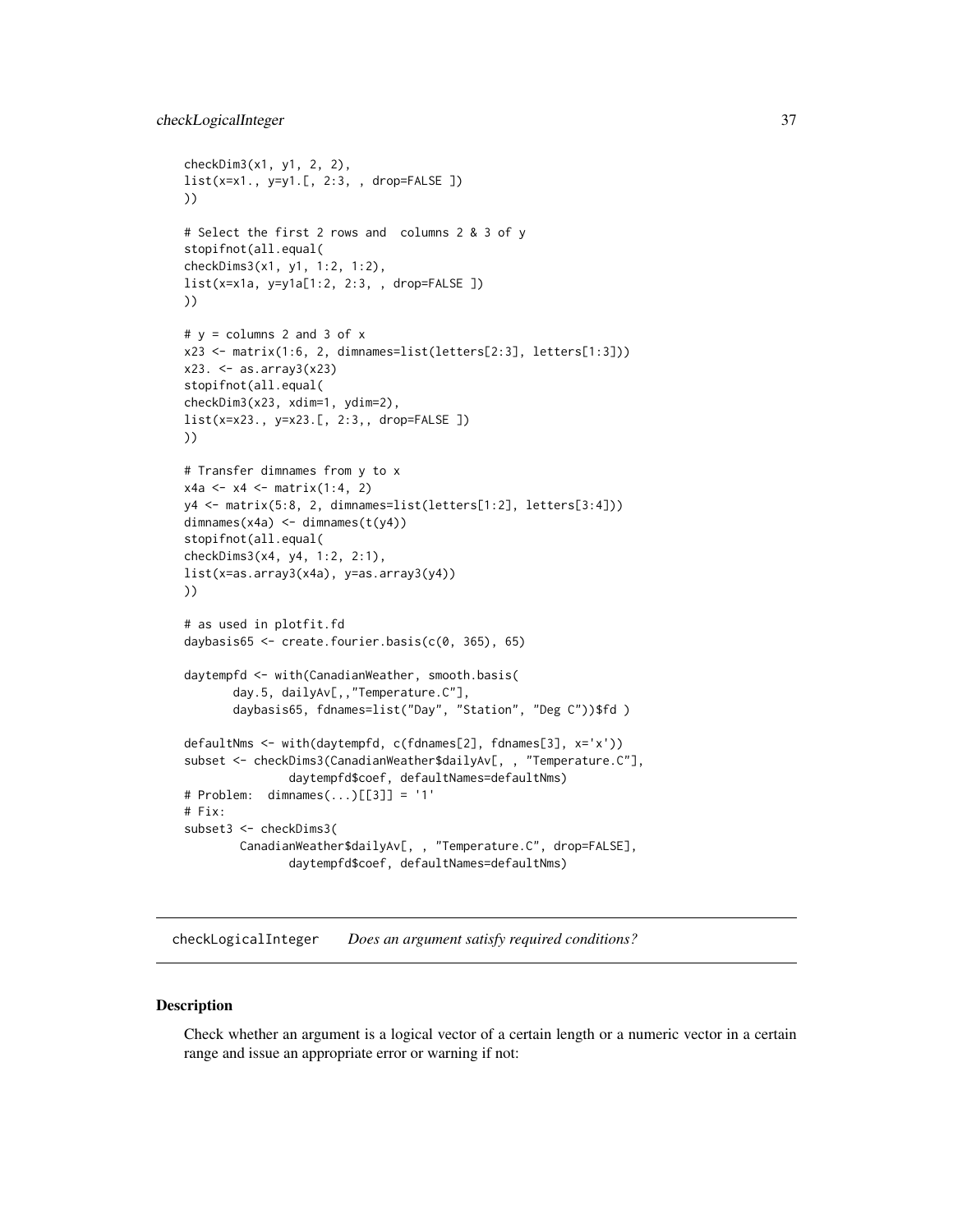checkLogical throws an error or returns FALSE with a warning unless x is a logical vector of exactly the required length.

checkNumeric throws an error or returns FALSE with a warning unless x is either NULL or a numeric vector of at most length with x in the desired range.

checkLogicalInteger returns a logical vector of exactly length unless x is neither NULL nor logical of the required length nor numeric with x in the desired range.

#### Usage

```
checkLogical(x, length., warnOnly=FALSE)
checkNumeric(x, lower, upper, length., integer=TRUE, unique=TRUE,
             inclusion=c(TRUE,TRUE), warnOnly=FALSE)
checkLogicalInteger(x, length., warnOnly=FALSE)
```
## Arguments

| an object to be checked                                                                |
|----------------------------------------------------------------------------------------|
| The required length for x if logical and not NULL or the maximum length if<br>numeric. |
| lower and upper limits for x.                                                          |
| logical: If true, a numeric x must be integer.                                         |
| logical: TRUE if duplicates are NOT allowed in x.                                      |
| logical vector of length 2, similar to link[ifultools]{checkRange}:                    |
| if(inclusion[1]) (lower $\leq x$ ) else (lower $\lt x$ )                               |
| if(inclusion[2]) $(x \leq upper)$ else $(x < upper)$                                   |
| logical: If TRUE, violations are reported as warnings, not as errors.                  |
|                                                                                        |

## Details

1. xName  $\leq$ -deparse(substitute(x)) to use in any required error or warning.

2. if(is.null(x)) handle appropriately: Return FALSE for checkLogical, TRUE for checkNumeric and rep(TRUE, length.) for checkLogicalInteger.

- 3. Check class $(x)$ .
- 4. Check other conditions.

## Value

checkLogical returns a logical vector of the required length., unless it issues an error message.

checkNumeric returns a numeric vector of at most length. with all elements between lower and upper, and optionally unique, unless it issues an error message.

checkLogicalInteger returns a logical vector of the required length., unless it issues an error message.

## Author(s)

Spencer Graves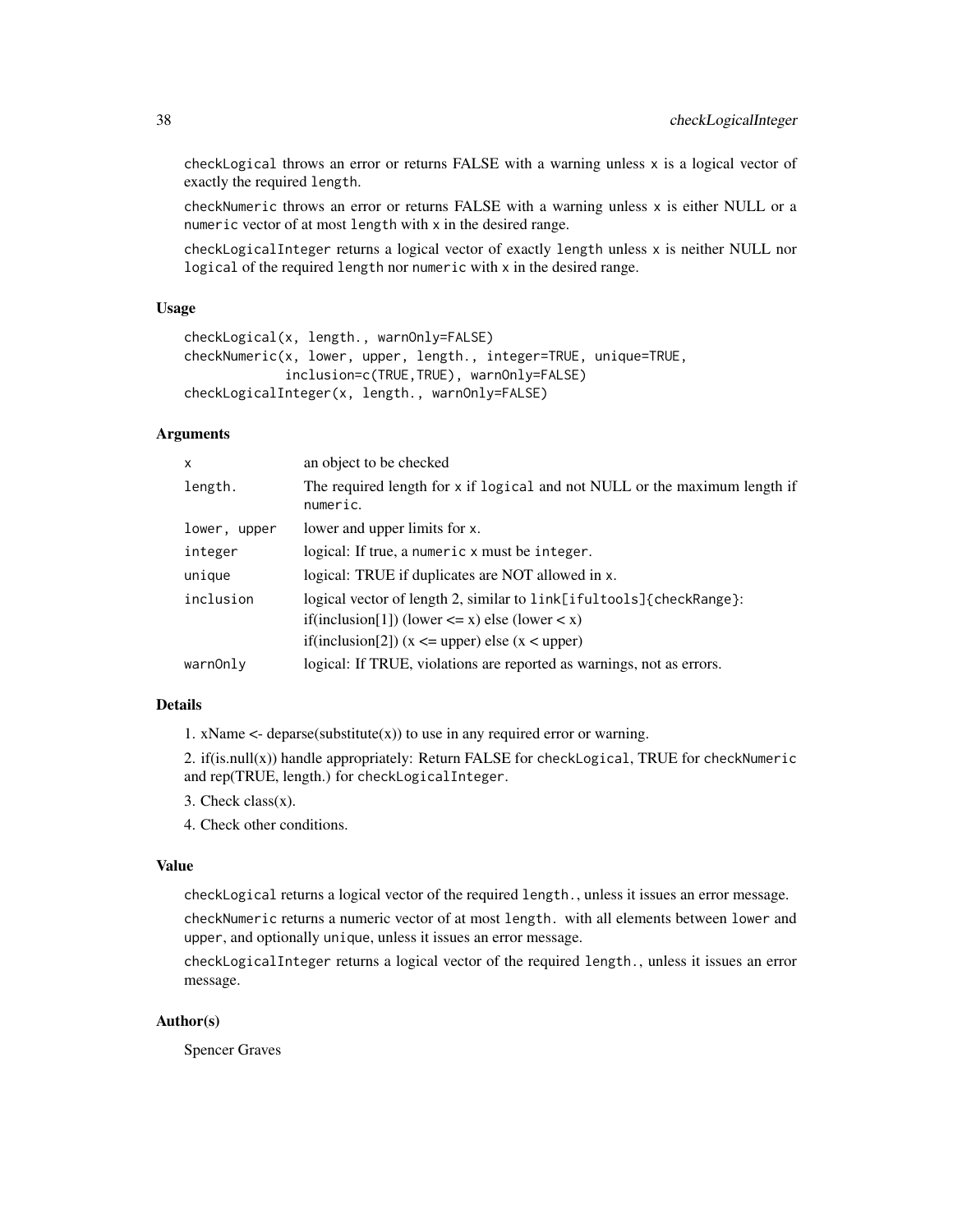coef.fd 39

## See Also

[checkVectorType](#page-0-0), [checkRange](#page-0-0) [checkScalarType](#page-0-0) [isVectorAtomic](#page-0-0)

## Examples

```
##
## checkLogical
##
checkLogical(NULL, length=3, warnOnly=TRUE)
checkLogical(c(FALSE, TRUE, TRUE), length=4, warnOnly=TRUE)
checkLogical(c(FALSE, TRUE, TRUE), length=3)
##
## checkNumeric
##
checkNumeric(NULL, lower=1, upper=3)
checkNumeric(1:3, 1, 3)
checkNumeric(1:3, 1, 3, inclusion=FALSE, warnOnly=TRUE)
checkNumeric(pi, 1, 4, integer=TRUE, warnOnly=TRUE)
checkNumeric(c(1, 1), 1, 4, warnOnly=TRUE)
checkNumeric(c(1, 1), 1, 4, unique=FALSE, warnOnly=TRUE)
##
## checkLogicalInteger
##
checkLogicalInteger(NULL, 3)
checkLogicalInteger(c(FALSE, TRUE), warnOnly=TRUE)
checkLogicalInteger(1:2, 3)
checkLogicalInteger(2, warnOnly=TRUE)
checkLogicalInteger(c(2, 4), 3, warnOnly=TRUE)
##
## checkLogicalInteger names its calling function
## rather than itself as the location of error detection
## if possible
##
tstFun <- function(x, length., warnOnly=FALSE){
   checkLogicalInteger(x, length., warnOnly)
}
tstFun(NULL, 3)
tstFun(4, 3, warnOnly=TRUE)
tstFun2 <- function(x, length., warnOnly=FALSE){
   tstFun(x, length., warnOnly)
}
tstFun2(4, 3, warnOnly=TRUE)
```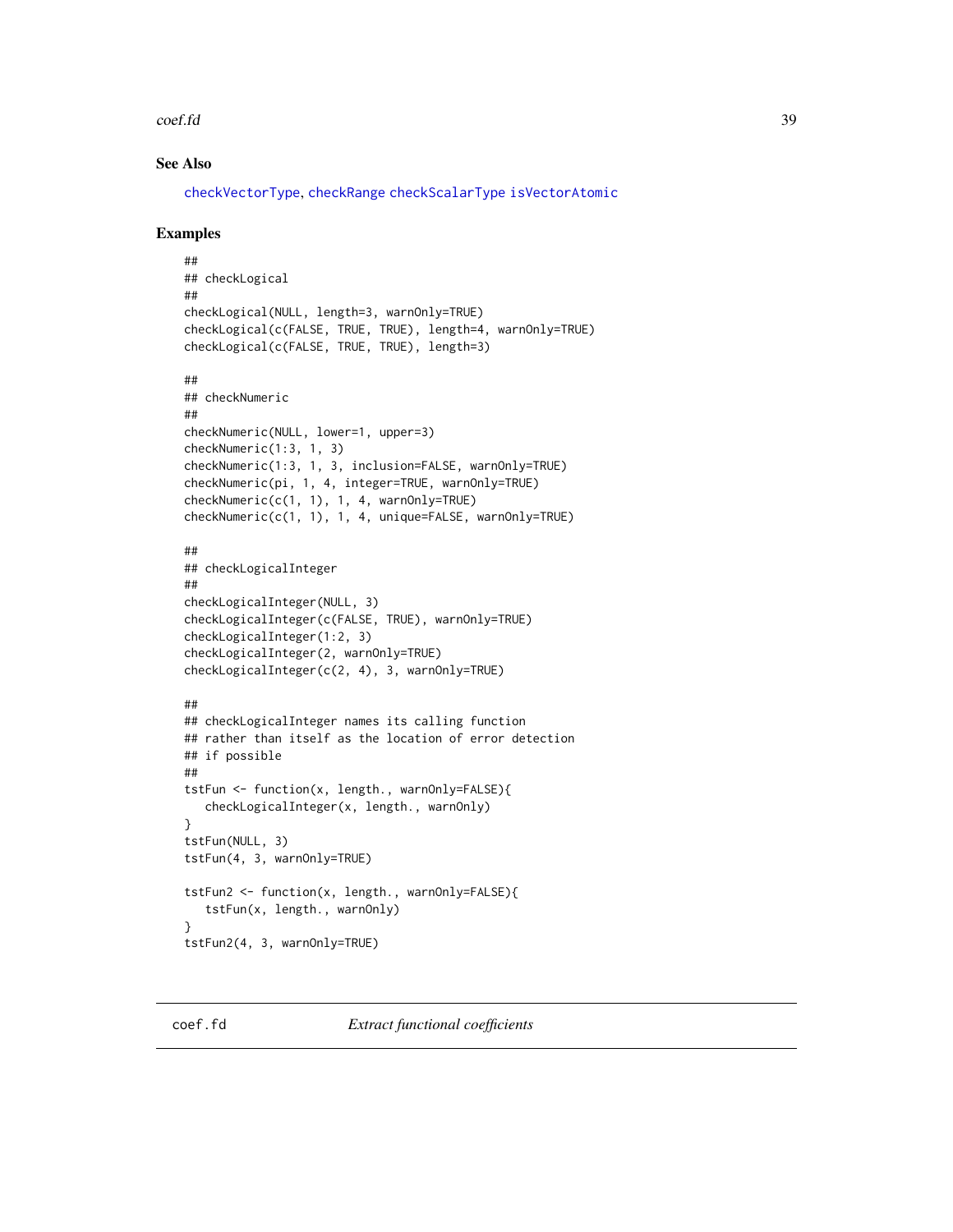#### **Description**

Obtain the coefficients component from a functional object (functional data, class fd, functional parameter, class fdPar, a functional smooth, class fdSmooth, or a Taylor spline representation, class Taylor.

#### Usage

```
## S3 method for class 'fd'
coef(object, ...)
## S3 method for class 'fdPar'
coef(object, ...)
## S3 method for class 'fdSmooth'
coef(object, ...)
## S3 method for class 'Taylor'
coef(object, ...)
## S3 method for class 'fd'
coefficients(object, ...)
## S3 method for class 'fdPar'
coefficients(object, ...)
## S3 method for class 'fdSmooth'
coefficients(object, ...)
## S3 method for class 'Taylor'
coefficients(object, ...)
```
#### Arguments

| object   | An object whose functional coefficients are desired |
|----------|-----------------------------------------------------|
| $\cdots$ | other arguments                                     |

## Details

Functional representations are evaluated by multiplying a basis function matrix times a coefficient vector, matrix or 3-dimensional array. (The basis function matrix contains the basis functions as columns evaluated at the evalarg values as rows.)

## Value

A numeric vector or array of the coefficients.

#### See Also

[coef](#page-0-0) [fd](#page-0-0) [fdPar](#page-111-0) [smooth.basisPar](#page-255-0) [smooth.basis](#page-240-0)

## Examples

```
##
## coef.fd
##
bspl1.1 <- create.bspline.basis(norder=1, breaks=0:1)
```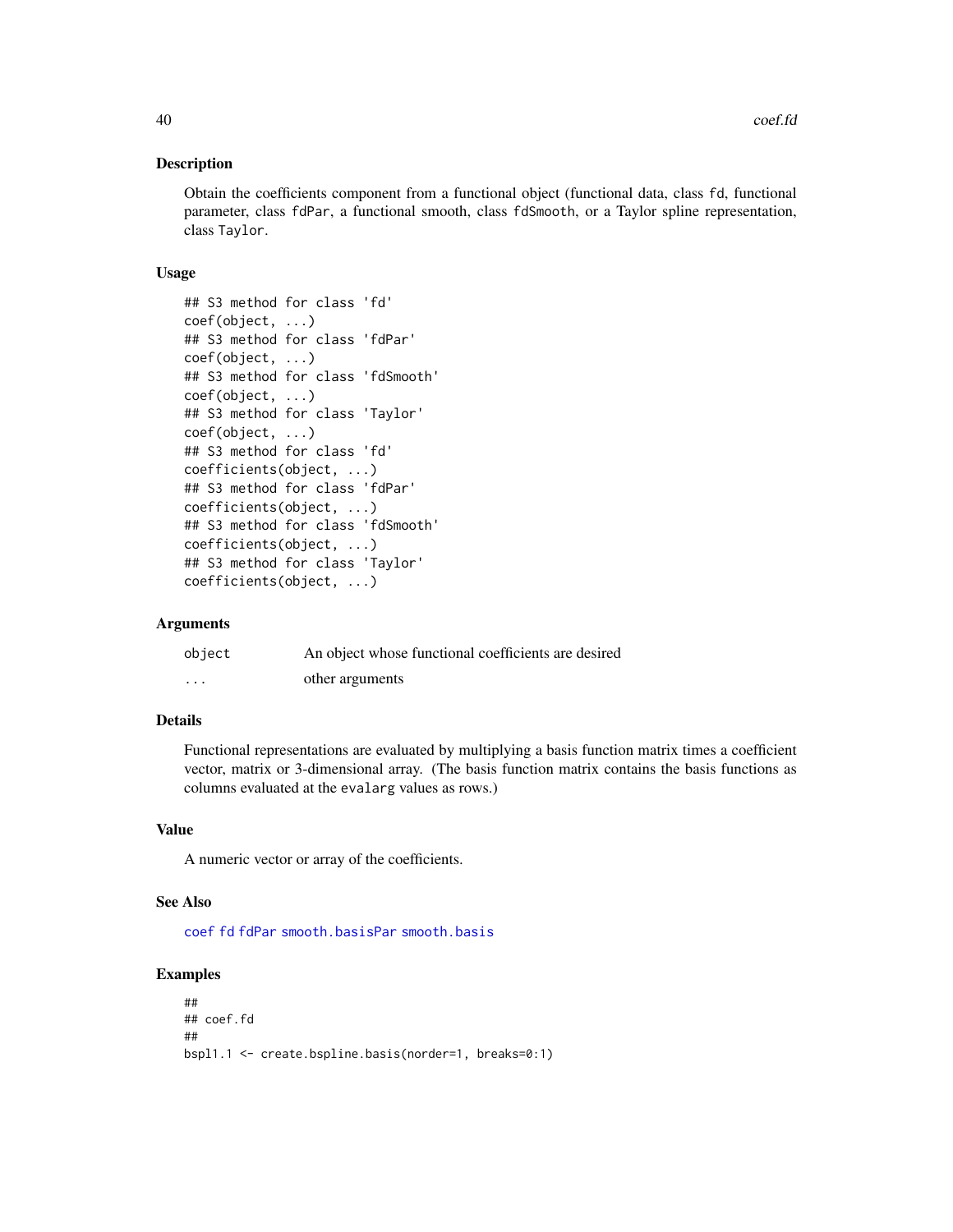#### $\epsilon$  cor.fd  $\epsilon$  41

```
fd.bsp11.1 \leftarrow fd(0, basisobj=bsp11.1)coef(fd.bspl1.1)
##
## coef.fdPar
##
rangeval \leq c(-3,3)# set up some standard normal data
x \le - rnorm(50)
# make sure values within the range
x[x < -3] < -2.99x[x > 3] < -2.99# set up basis for W(x)
basisobj <- create.bspline.basis(rangeval, 11)
# set up initial value for Wfdobj
Wfd0 <- fd(matrix(0,11,1), basisobj)
WfdParobj <- fdPar(Wfd0)
coef(WfdParobj)
##
## coef.fdSmooth
##
girlGrowthSm <- with(growth, smooth.basisPar(argvals=age, y=hgtf,
                                              lambda=0.1)$fd)
coef(girlGrowthSm)
##
## coef.Taylor
##
# coming soon.
```
cor.fd *Correlation matrix from functional data object(s)*

## Description

Compute a correlation matrix for one or two functional data objects.

## Usage

```
cor.fd(evalarg1, fdobj1, evalarg2=evalarg1, fdobj2=fdobj1)
```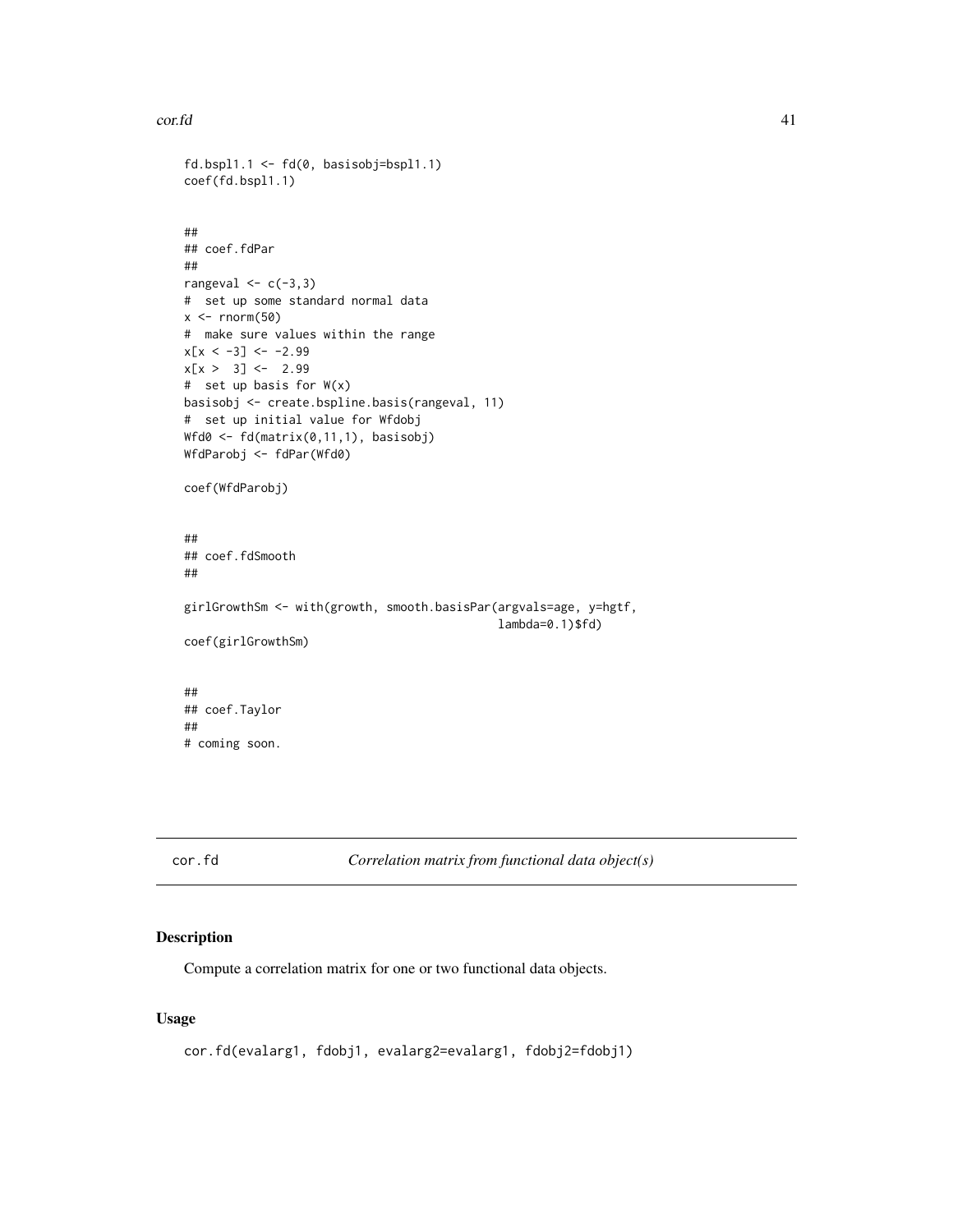#### Arguments

| evalarg1 | a vector of argument values for fdobi1. |
|----------|-----------------------------------------|
| evalarg2 | a vector of argument values for fdob.   |
|          | fdobj1, fdobj2 functional data objects  |

## Details

- 1. var $1 <$  var.fd $(fdobj1)$
- 2. evalVar1 <- eval.bifd(evalarg1, evalarg1, var1)
- 3. if(missing(fdobj2)) Convert evalVar1 to correlations

4. else:

- 4.1. var $2 <$  var.fd $(fdobj2)$
- 4.2. evalVar2 <- eval.bifd(evalarg2, evalarg2, var2)
- 4.3. var $12 \leq$  var.df(fdobj1, fdobj2)
- 4.4. evalVar12 <- eval.bifd(evalarg1, evalarg2, var12)
- 4.5. Convert evalVar12 to correlations

## Value

A matrix or array:

With one or two functional data objects, fdobj1 and possibly fdobj2, the value is a matrix of dimensions length(evalarg1) by length(evalarg2) giving the correlations at those points of fdobj1 if missing(fdojb2) or of correlations between eval.fd(evalarg1, fdobj1) and eval.fd(evalarg2, fdobj2).

With a single multivariate data object with k variables, the value is a 4-dimensional array of dim  $=$  $c(nPts, nPts, 1, choose(k+1, 2))$ , where  $nPts = length(evalarg1)$ .

## See Also

[mean.fd](#page-168-0), [sd.fd](#page-237-0), [std.fd](#page-237-1) [stdev.fd](#page-237-1) [var.fd](#page-280-0)

#### Examples

```
daybasis3 <- create.fourier.basis(c(0, 365))
daybasis5 <- create.fourier.basis(c(0, 365), 5)
tempfd3 <- with(CanadianWeather, smooth.basis(
      day.5, dailyAv[,,"Temperature.C"],
      daybasis3, fdnames=list("Day", "Station", "Deg C"))$fd )
precfd5 <- with(CanadianWeather, smooth.basis(
      day.5, dailyAv[,,"log10precip"],
      daybasis5, fdnames=list("Day", "Station", "Deg C"))$fd )
# Correlation matrix for a single functional data object
(tempCor3 <- cor.fd(seq(0, 356, length=4), tempfd3))
```
# Cross correlation matrix between two functional data objects

# Compare with structure described above under 'value':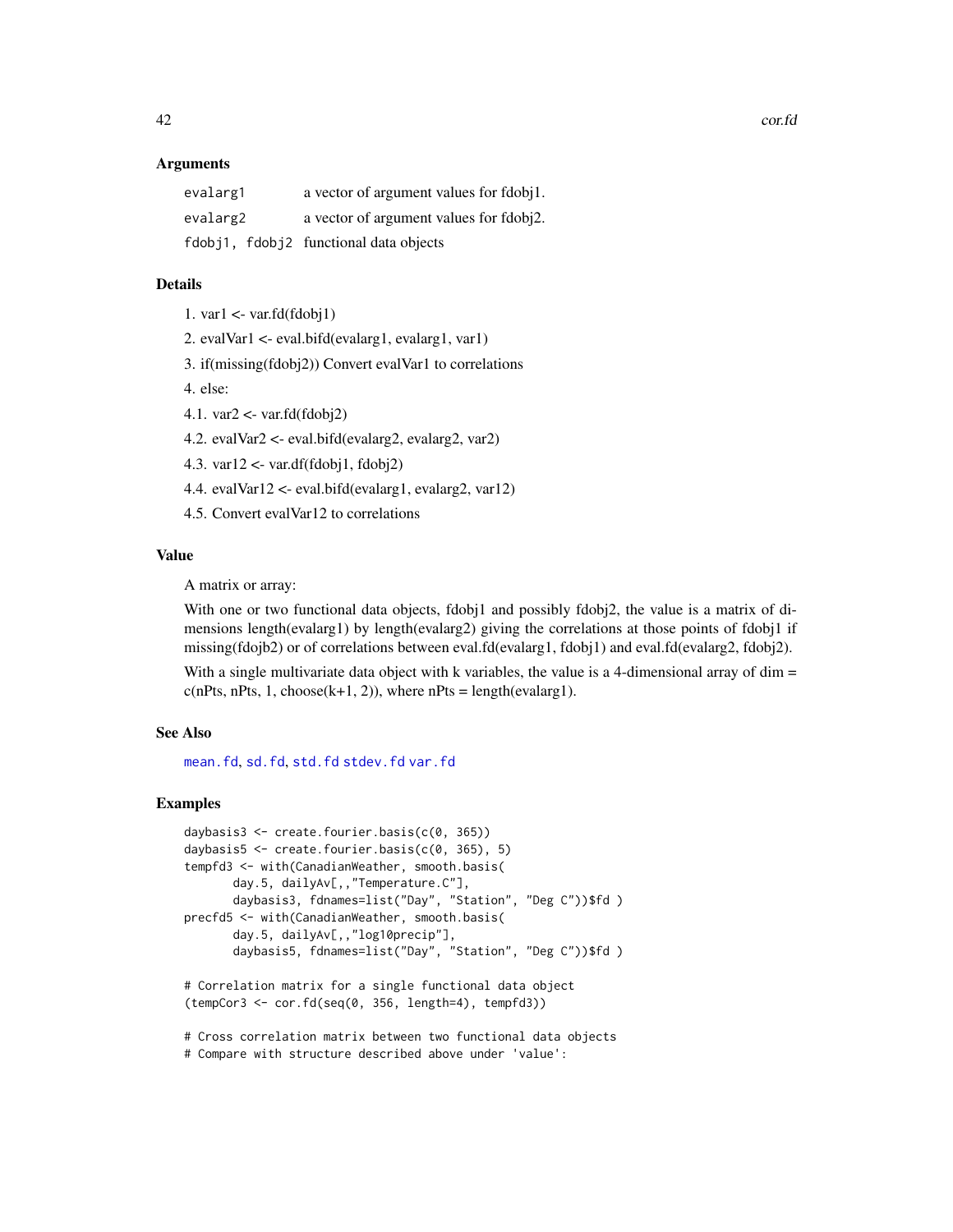#### $\frac{1}{43}$

```
(tempPrecCor3.5 <- cor.fd(seq(0, 365, length=4), tempfd3,
                          seq(0, 356, length=6), precfd5))
# The following produces contour and perspective plots
daybasis65 <- create.fourier.basis(rangeval=c(0, 365), nbasis=65)
daytempfd <- with(CanadianWeather, smooth.basis(
      day.5, dailyAv[,,"Temperature.C"],
      daybasis65, fdnames=list("Day", "Station", "Deg C"))$fd )
dayprecfd <- with(CanadianWeather, smooth.basis(
      day.5, dailyAv[,,"log10precip"],
      daybasis65, fdnames=list("Day", "Station", "log10(mm)"))$fd )
str(tempPrecCor <- cor.fd(weeks, daytempfd, weeks, dayprecfd))
# dim(tempPrecCor)= c(53, 53)
op <- par(mfrow=c(1,2), pty="s")
contour(weeks, weeks, tempPrecCor,
       xlab="Average Daily Temperature",
       ylab="Average Daily log10(precipitation)",
       main=paste("Correlation function across locations\n",
          "for Canadian Anual Temperature Cycle"),
       cex.main=0.8, axes=FALSE)
axisIntervals(1, atTick1=seq(0, 365, length=5), atTick2=NA,
            atLabels=seq(1/8, 1, 1/4)*365,
            labels=paste("Q", 1:4) )
axisIntervals(2, atTick1=seq(0, 365, length=5), atTick2=NA,
            atLabels=seq(1/8, 1, 1/4)*365,
            labels=paste("Q", 1:4) )
persp(weeks, weeks, tempPrecCor,
     xlab="Days", ylab="Days", zlab="Correlation")
mtext("Temperature-Precipitation Correlations", line=-4, outer=TRUE)
par(op)
# Correlations and cross correlations
# in a bivariate functional data object
gaitbasis5 <- create.fourier.basis(nbasis=5)
gaitfd5 <- Data2fd(gait, basisobj=gaitbasis5)
gait.t3 <- (0:2)/2(gaitCor3.5 <- cor.fd(gait.t3, gaitfd5))
# Check the answers with manual computations
gait3.5 <- eval.fd(gait.t3, gaitfd5)
all.equal(cor(t(gait3.5[,,1])), gaitCor3.5[,,,1])
# TRUE
all.equal(cor(t(gait3.5[,,2])), gaitCor3.5[,,,3])
# TRUE
all.equal(cor(t(gait3.5[,,2]), t(gait3.5[,,1])),
              gaitCor3.5[,,,2])
# TRUE
# NOTE:
dimnames(gaitCor3.5)[[4]]
```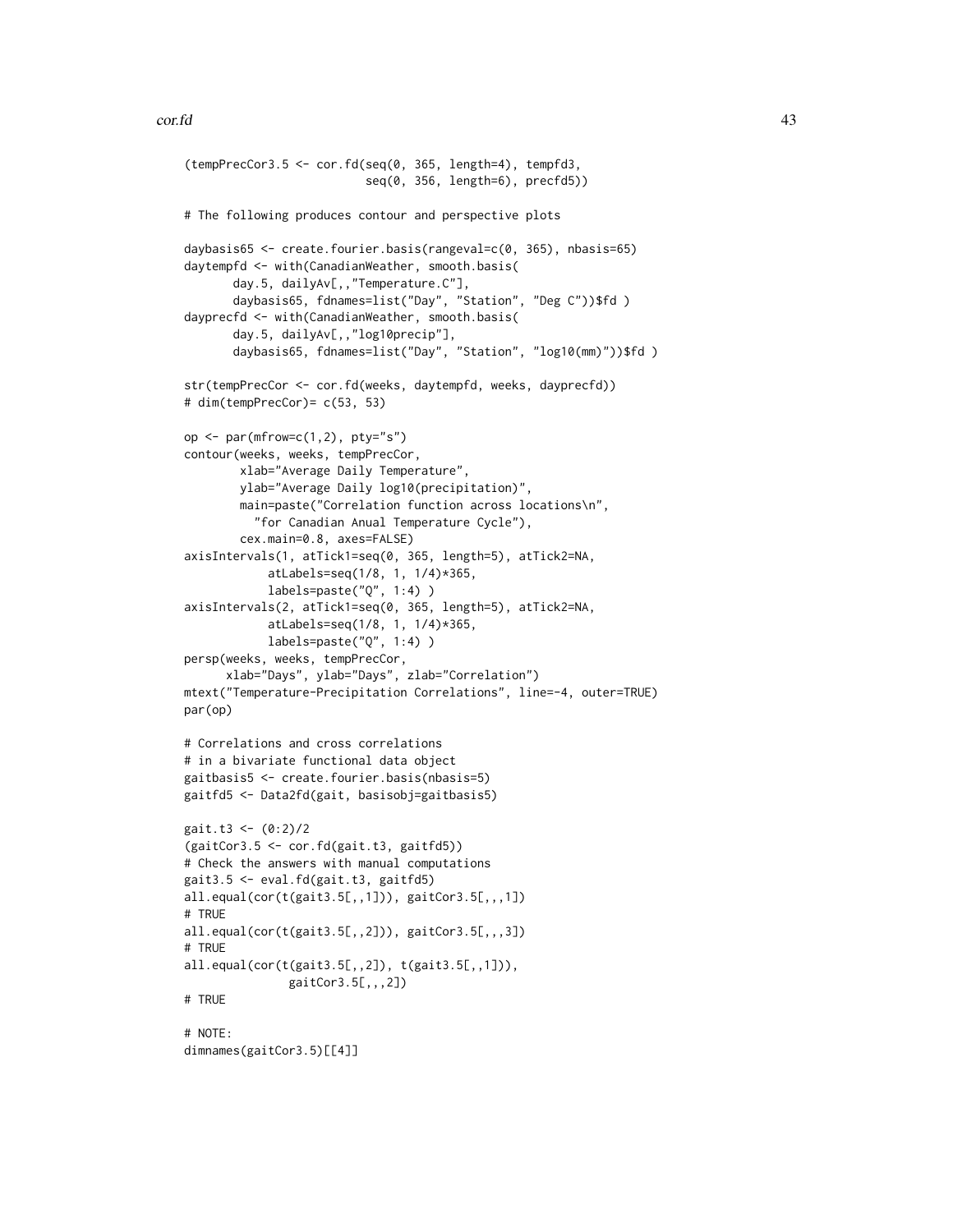# [1] Hip-Hip # [2] Knee-Hip # [3] Knee-Knee # If [2] were "Hip-Knee", then # gaitCor3.5[,,,2] would match # cor(t(gait3.5[,,1]), t(gait3.5[,,2])) # \*\*\* It does NOT. Instead, it matches: # cor(t(gait3.5[,,2]), t(gait3.5[,,1]))

CRAN *Test if running as CRAN*

## Description

This function allows package developers to run tests themselves that should not run on CRAN or with "R CMD check –as-cran" because of compute time constraints with CRAN tests.

#### Usage

CRAN(CRAN\_pattern, n\_R\_CHECK4CRAN)

## Arguments

| CRAN_pattern | a regular expressions to apply to the names of Sys. geteny () to identify possible<br>CRAN parameters. Defaults to Sys.geteny('_CRAN_pattern_') if available<br>and $\lambda$ R $\lambda$ if not. |
|--------------|---------------------------------------------------------------------------------------------------------------------------------------------------------------------------------------------------|
|              | n_R_CHECK4CRAN Assume this is CRAN if at least n R CHECK4CRAN elements of Sys. geteny()<br>have names matching x. Defaults to Sys.getenv('_n_R_CHECK4CRAN_') if<br>available and 5 if not.        |

#### Details

The "Writing R Extensions" manual says that "R CMD check" can be customized "by setting environment variables  $\mathbb{R}_{\mathbb{C}}$ CHECK\_\*\_:, as described in" the Tools section of the "R Internals" manual.

'R CMD check' was tested with R 3.0.1 under Fedora 18 Linux and with Rtools 3.0 from April 16, 2013 under Windows 7. With the '–as-cran' option, 7 matches were found; without it, only 3 were found. These numbers were unaffected by the presence or absence of the '–timings' parameter. On this basis, the default value of n\_R\_CHECK4CRAN was set at 5.

1. x. <- Sys.getenv()

- 2. Fix CRAN\_pattern and n\_R\_CHECK4CRAN if missing.
- 3. Let i be the indices of x. whose names match all the patterns in the vector x.
- 4. Assume this is CRAN if length $(i)$  >=  $n_R$ <sub>CHECK4CRAN</sub>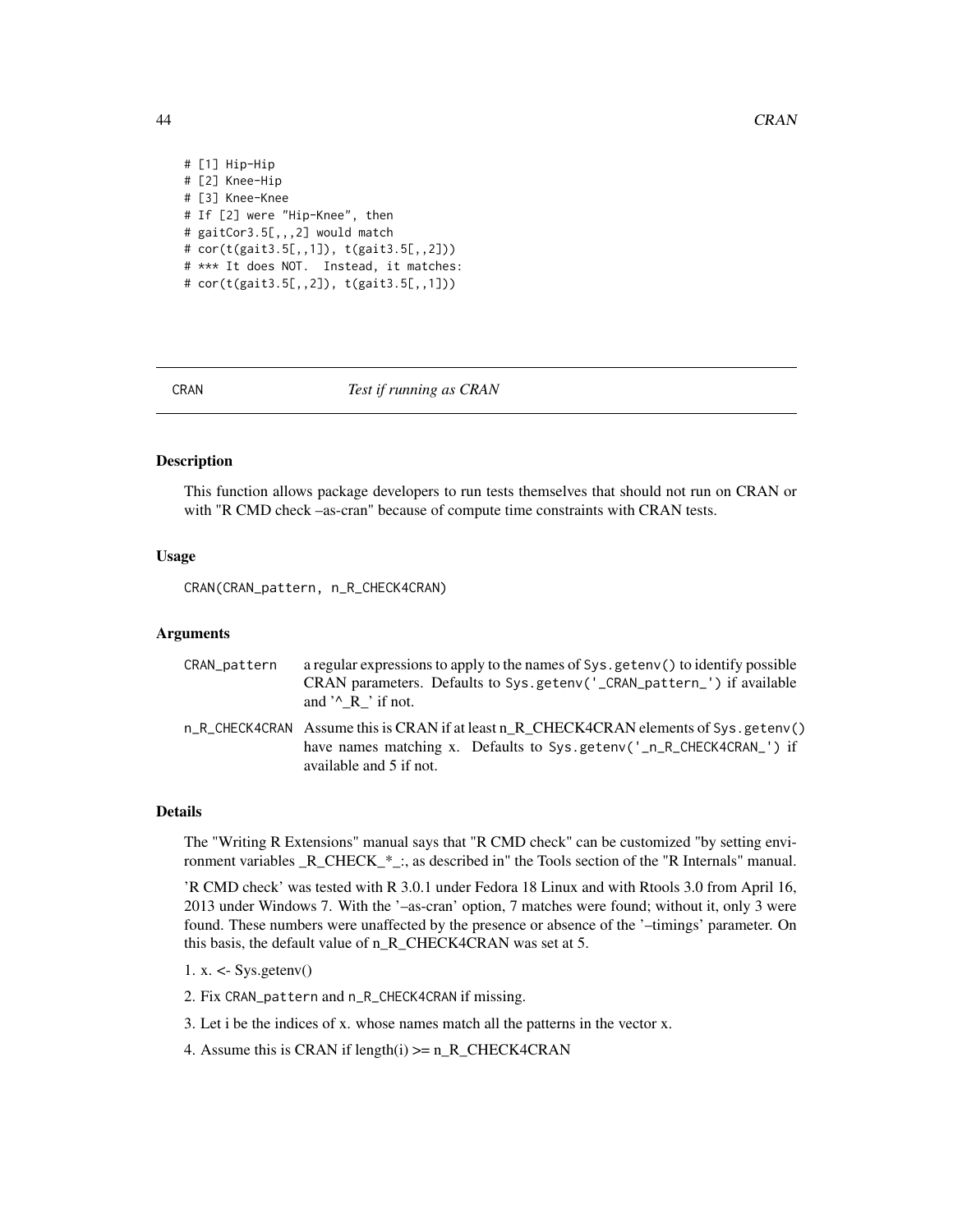#### create.basis 45

## Value

a logical scalar with attributes 'Sys.getenv' containing the results of Sys.getenv() and 'matches' contining i per step 3 above.

#### See Also

[Sys.getenv](#page-0-0)

## Examples

```
cran <- CRAN()
str(cran)
gete <- attr(cran, 'Sys.getenv')
(ngete <- names(gete))
iget <- grep('^_', names(gete))
gete[iget]
## Not run:
if(CRAN()){
 stop('CRAN')
} else {
 stop('NOT CRAN')
}
## End(Not run)
```
<span id="page-44-0"></span>create.basis *Create Basis Set for Functional Data Analysis*

#### Description

Functional data analysis proceeds by selecting a finite basis set and fitting data to it. The current fda package supports fitting via least squares penalized with lambda times the integral over the (finite) support of the basis set of the squared deviations from a linear differential operator.

## Details

The most commonly used basis in fda is probably B-splines. For periodic phenomena, Fourier bases are quite useful. A constant basis is provided to facilitation arithmetic with functional data objects. To restrict attention to solutions of certain differential equations, it may be useful to use a corresponding basis set such as exponential, monomial or power basis sets.

Power bases support the use of negative and fractional powers, while monomial bases are restricted only to nonnegative integer exponents.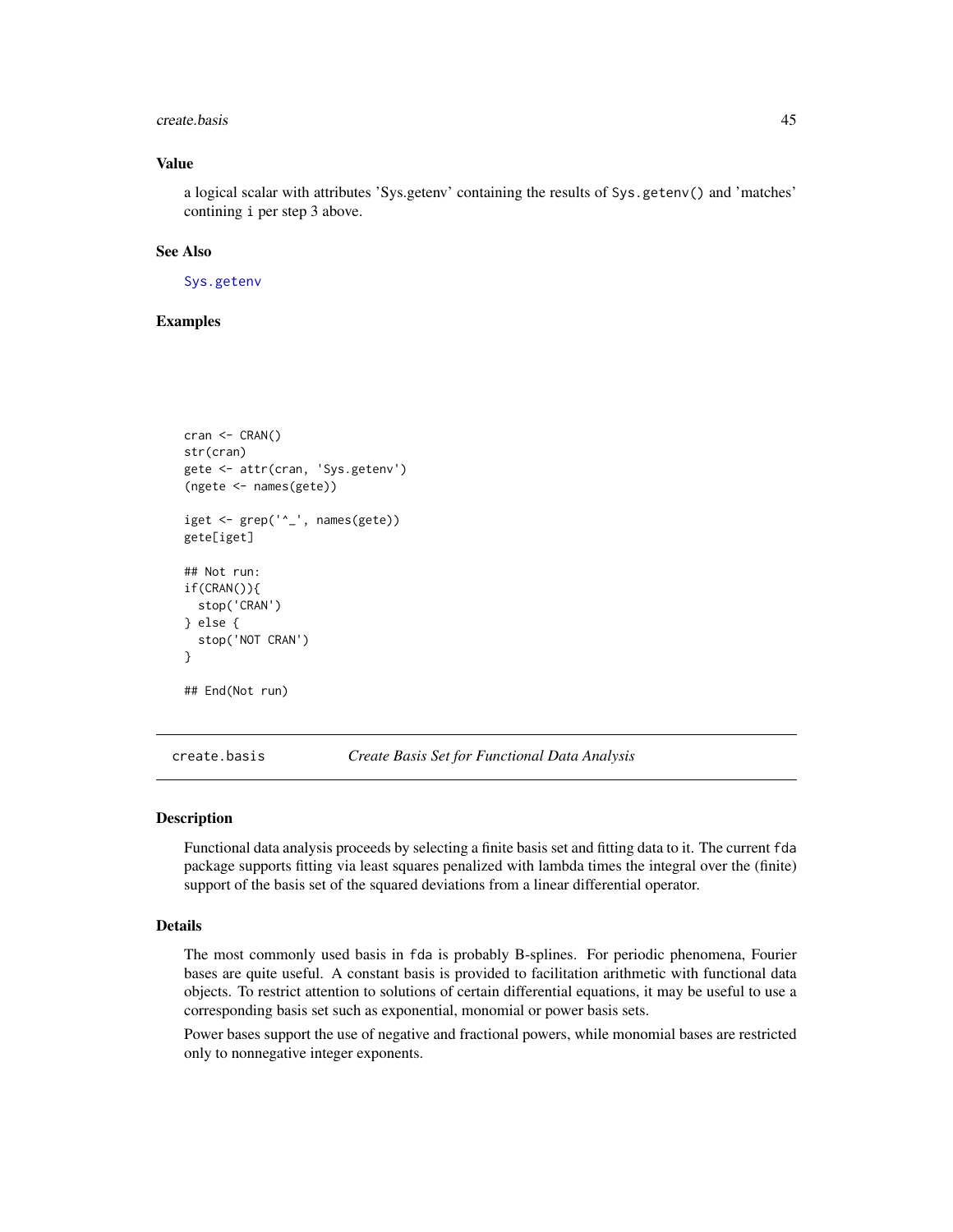The polygonal basis is essentialy a B-spline of order 2, degree 1.

The following summarizes arguments used by some or all of the current create.basis functions:

• rangeval a vector of length 2 giving the lower and upper limits of the range of permissible values for the function argument.

For bspline bases, this can be inferred from range(breaks). For polygonal bases, this can be inferred from range(argvals). In all other cases, this defaults to 0:1.

• nbasis an integer giving the number of basis functions.

This is not used for two of the create.basis functions: For constant this is 1, so there is no need to specify it. For polygonal bases, it is length(argvals), and again there is no need to specify it.

For bspline bases, if nbasis is not specified, it defaults to (length(breaks) + norder - 2) if breaks is provided. Otherwise, nbasis defaults to 20 for bspline bases.

For exponential bases, if nbasis is not specified, it defaults to length(ratevec) if ratevec is provided. Otherwise, in  $fda_2$ . 0.2, ratevec defaults to 1, which makes nbasis = 1; in fda\_2.0.4, ratevec will default to 0:1, so nbasis will then default to 2.

For monomial and power bases, if nbasis is not specified, it defaults to length(exponents) if exponents is provided. Otherwise, nbasis defaults to 2 for monomial and power bases. (Temporary exception: In fda\_2.0.2, the default nbasis for power bases is 1. This will be increased to 2 in fda\_2.0.4.)

In addition to rangeval and nbasis, all but constant bases have one or two parameters unique to that basis type or shared with one other:

- bspline Argument norder = the order of the spline, which is one more than the degree of the polynomials used. This defaults to 4, which gives cubic splines.
	- Argument breaks = the locations of the break or join points; also called knots. This defaults to seq(rangeval[1], rangeval[2], nbasis-norder+2).
- polygonal Argument argvals = the locations of the break or join points; also called knots. This defaults to seq(rangeval[1], rangeval[2], nbasis).
- fourier Argument period defaults to diff(rangeval).
- exponential Argument ratevec. In fda\_2.0.2, this defaulted to 1. In fda\_2.0.3, it will default to 0:1.
- $-$  monomial, power Argument exponents. Default  $= 0$ :(nbasis-1). For monomial bases, exponents must be distinct nonnegative integers. For power bases, they must be distinct real numbers.

Beginning with fda\_2.1.0, the last 6 arguments for all the create.basis functions will be as follows; some but not all are available in the previous versions of fda:

- dropind a vector of integers specifiying the basis functions to be dropped, if any.
- quadvals a matrix with two columns and a number of rows equal to the number of quadrature points for numerical evaluation of the penalty integral. The first column of quadvals contains the quadrature points, and the second column the quadrature weights. A minimum of 5 values are required for each inter-knot interval, and that is often enough. For Simpson's rule, these points are equally spaced, and the weights are proportional to 1, 4, 2, 4, ..., 2, 4, 1.
- values a list of matrices with one row for each row of quadvals and one column for each basis function. The elements of the list correspond to the basis functions and their derivatives evaluated at the quadrature points contained in the first column of quadvals.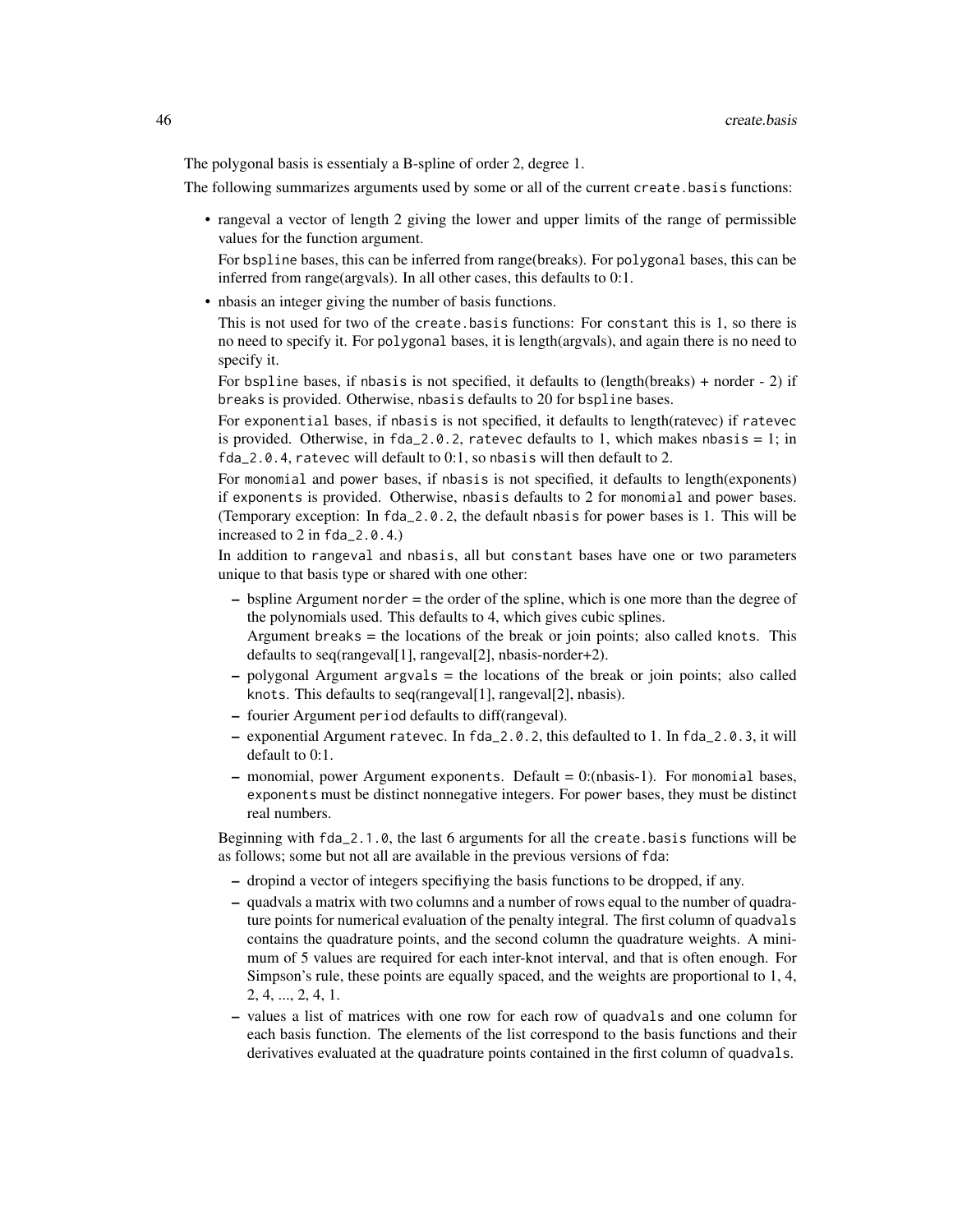#### create.basis 47

– basisvalues A list of lists, allocated by code such as vector("list",1). This field is designed to avoid evaluation of a basis system repeatedly at a set of argument values. Each list within the vector corresponds to a specific set of argument values, and must have at least two components, which may be tagged as you wish. 'The first component in an element of the list vector contains the argument values. The second component in an element of the list vector contains a matrix of values of the basis functions evaluated at the arguments in the first component. The third and subsequent components, if present, contain matrices of values their derivatives up to a maximum derivative order. Whenever function getbasismatrix is called, it checks the first list in each row to see, first, if the number of argument values corresponds to the size of the first dimension, and if this test succeeds, checks that all of the argument values match. This takes time, of course, but is much faster than re-evaluation of the basis system. Even this time can be avoided by direct retrieval of the desired array. For example, you might set up a vector of argument values called "evalargs" along with a matrix of basis function values for these argument values called "basismat". You might want too use tags like "args" and "values", respectively for these. You would then assign them to basisvalues with code such as the following: basisobj\\$basisvalues <- vector("list",1)

basisobj\\$basisvalues[[1]] <- list(args=evalargs, values=basismat)

- names either a character vector of the same length as the number of basis functions or a simple stem used to construct such a vector. For bspline bases, this defaults to paste ('bspl', norder, '.', 1:nbreaks, sep="). For other bases, there are crudely similar defaults.
- axes an optional list used by selected plot functions to create custom axes. If this axes argument is not NULL, functions plot.basisfd, plot.fd, plot.fdSmooth plotfit.fd, plotfit.fdSmooth, and plot.Lfd will create axes via do.call(x\$axes[[1]], x\$axes[-1]). The primary example of this is to create CanadianWeather plots using list("axesIntervals")

## Author(s)

J. O. Ramsay and Spencer Graves

#### References

Ramsay, James O., and Silverman, Bernard W. (2006), *Functional Data Analysis, 2nd ed.*, Springer, New York.

Ramsay, James O., and Silverman, Bernard W. (2002), *Applied Functional Data Analysis*, Springer, New York.

#### See Also

[create.bspline.basis](#page-47-0) [create.constant.basis](#page-51-0) [create.exponential.basis](#page-52-0) [create.fourier.basis](#page-54-0) [create.monomial.basis](#page-57-0) [create.polygonal.basis](#page-59-0) [create.power.basis](#page-61-0)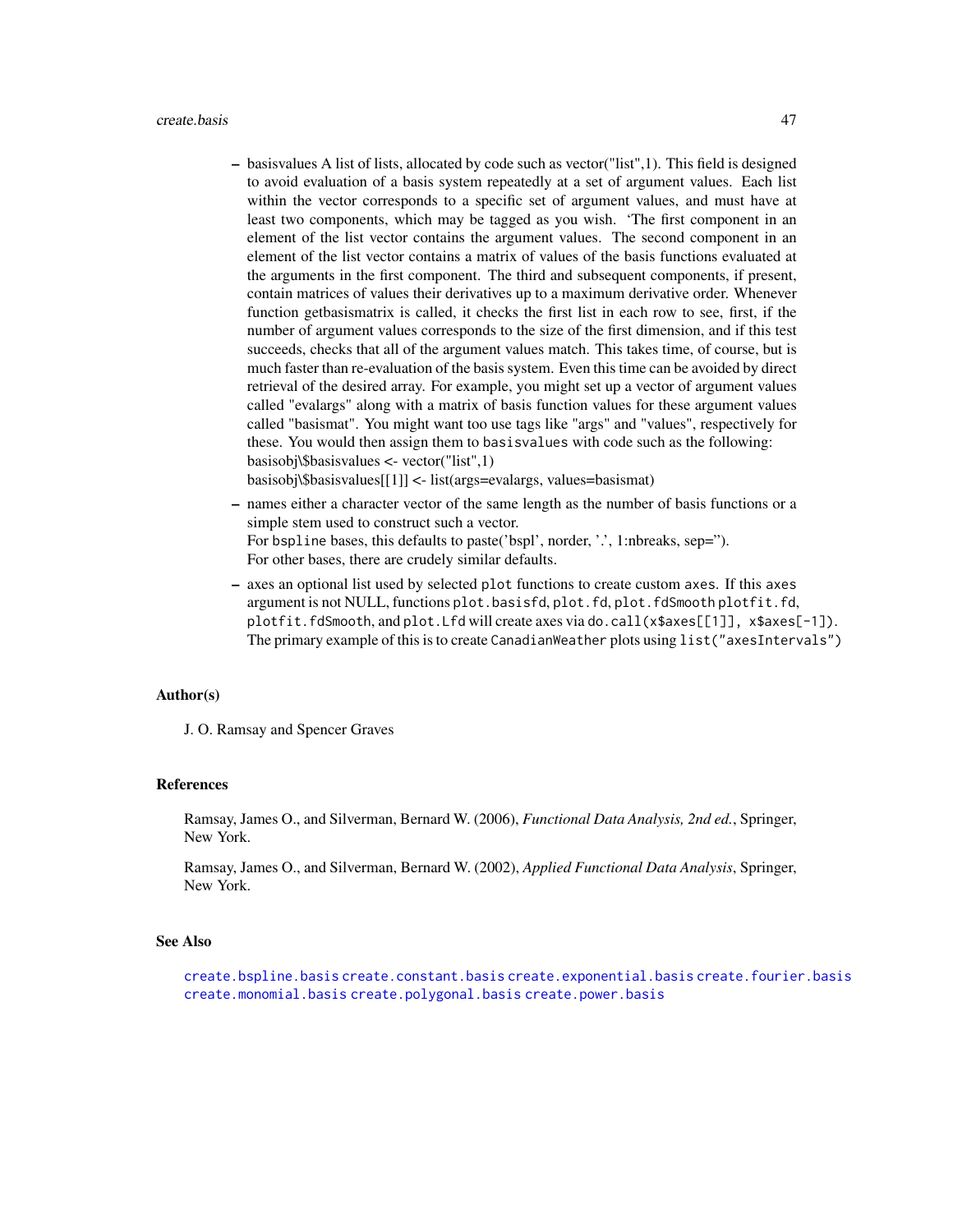<span id="page-47-0"></span>create.bspline.basis *Create a B-spline Basis*

#### Description

Functional data objects are constructed by specifying a set of basis functions and a set of coefficients defining a linear combination of these basis functions. The B-spline basis is used for non-periodic functions. B-spline basis functions are polynomial segments jointed end-to-end at at argument values called knots, breaks or join points. The segments have specifiable smoothness across these breaks. B-splne basis functions have the advantages of very fast computation and great flexibility. A polygonal basis generated by create.polygonal.basis is essentially a B-spline basis of order 2, degree 1. Monomial and polynomial bases can be obtained as linear transformations of certain B-spline bases.

#### Usage

```
create.bspline.basis(rangeval=NULL, nbasis=NULL, norder=4,
      breaks=NULL, dropind=NULL, quadvals=NULL, values=NULL,
      basisvalues=NULL, names="bspl")
create.bspline.irregular(argvals,
      nbasis=max(norder, round(sqrt(length(argvals)))),
      norder=4,
      breaks=quantile(argvals, seq(0, 1, length.out=nbasis-norder+2)),
      dropind=NULL, quadvals=NULL, values=NULL,
      basisvalues=NULL, names="bspl", plot.=FALSE, ...)
```

| a numeric vector of length 2 defining the interval over which the functional data<br>object can be evaluated; default value is $if(is.null(breaks)) 0:1 else range(breaks)$ .       |
|-------------------------------------------------------------------------------------------------------------------------------------------------------------------------------------|
| If length (rangeval) == 1 and rangeval $\leq$ 0, this is an error. Otherwise, if<br>length(rangeval) == 1, rangeval is replaced by $c(0, \text{rangeval})$ .                        |
| If length(rangeval)>2 and neither breaks nor nbasis are provided, this extra<br>long rangeval argument is assigned to breaks, and then rangeval $=$ range(breaks).                  |
| NOTE: Nonnumerics are also accepted provided sum(is.na(as.numeric(rangeval))) == 0.<br>However, as of July 2, 2012, nonnumerics may not work for argvals in other<br>fda functions. |
| vector of values used to create rangeval and breaks in a call to create. bspline. basis.<br>Must also satisfy sum(is.na(as.numeric(argvals))) == $\theta$ as for rangeval.          |
| an integer variable specifying the number of basis functions. This 'nbasis' argu-<br>ment is ignored if breaks is supplied, in which case                                           |
| $n basis = nbreaks + norder - 2$ ,                                                                                                                                                  |
| where $n$ h $\epsilon$ = length (breaks). If breaks is not supplied and $n$ h $\epsilon$ is, then                                                                                   |
| $nbreaks = nbasis - norder + 2$ ,                                                                                                                                                   |
| and breaks = $seq(rangevals[1]$ , rangevals[2], nbreaks).                                                                                                                           |
|                                                                                                                                                                                     |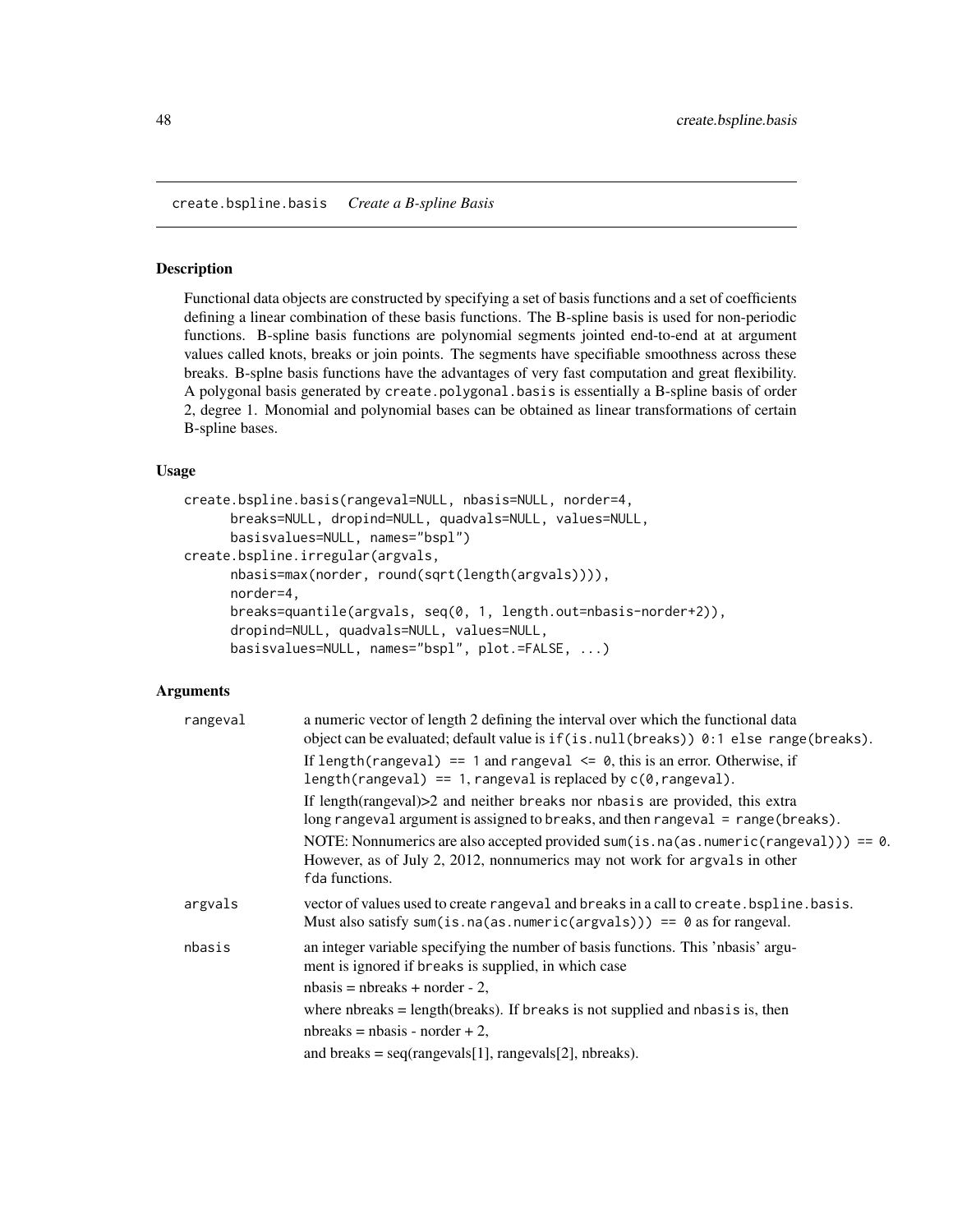| norder      | an integer specifying the order of b-splines, which is one higher than their de-<br>gree. The default of 4 gives cubic splines.                                                                                                                                                                                                                                                                                                                                                                                                                                                                                                                                                                                                                                                                                                                                                                                                                                                                                                                                                                        |
|-------------|--------------------------------------------------------------------------------------------------------------------------------------------------------------------------------------------------------------------------------------------------------------------------------------------------------------------------------------------------------------------------------------------------------------------------------------------------------------------------------------------------------------------------------------------------------------------------------------------------------------------------------------------------------------------------------------------------------------------------------------------------------------------------------------------------------------------------------------------------------------------------------------------------------------------------------------------------------------------------------------------------------------------------------------------------------------------------------------------------------|
| breaks      | a vector specifying the break points defining the b-spline. Also called knots,<br>these are a strictly increasing sequence of junction points between piecewise<br>polynomial segments. They must satisfy breaks[1] = rangeval[1] and<br>breaks[nbreaks] = $rangeval[2]$ , where nbreaks is the length of breaks.<br>There must be at least 2 values in breaks.                                                                                                                                                                                                                                                                                                                                                                                                                                                                                                                                                                                                                                                                                                                                        |
|             | As for rangeval, must satisfy sum(is.na(as.numeric(breaks)))<br>$== 0.$                                                                                                                                                                                                                                                                                                                                                                                                                                                                                                                                                                                                                                                                                                                                                                                                                                                                                                                                                                                                                                |
| dropind     | a vector of integers specifiying the basis functions to be dropped, if any. For<br>example, if it is required that a function be zero at the left boundary, this is<br>achieved by dropping the first basis function, the only one that is nonzero at that<br>point.                                                                                                                                                                                                                                                                                                                                                                                                                                                                                                                                                                                                                                                                                                                                                                                                                                   |
| quadvals    | a matrix with two columns and a number of rows equal to the number of quadra-<br>ture points for numerical evaluation of the penalty integral. The first column of<br>quadvals contains the quadrature points, and the second column the quadrature<br>weights. A minimum of 5 values are required for each inter-knot interval, and<br>that is often enough. For Simpson's rule, these points are equally spaced, and<br>the weights are proportional to $1, 4, 2, 4, \ldots, 2, 4, 1$ .                                                                                                                                                                                                                                                                                                                                                                                                                                                                                                                                                                                                              |
| values      | a list containing the basis functions and their derivatives evaluated at the quadra-<br>ture points contained in the first column of quadvals.                                                                                                                                                                                                                                                                                                                                                                                                                                                                                                                                                                                                                                                                                                                                                                                                                                                                                                                                                         |
| basisvalues | a vector of lists, allocated by code such as vector ("list", 1). This argument<br>is designed to avoid evaluation of a basis system repeatedly at a set of argument<br>values. Each list within the vector corresponds to a specific set of argument<br>values, and must have at least two components, which may be tagged as you<br>wish. The first component in an element of the list vector contains the argu-<br>ment values. The second component in an element of the list vector contains<br>a matrix of values of the basis functions evaluated at the arguments in the first<br>component. The third and subsequent components, if present, contain matrices<br>of values their derivatives up to a maximum derivative order. Whenever function<br>getbasismatrix() is called, it checks the first list in each row to see, first, if the<br>number of argument values corresponds to the size of the first dimension, and if<br>this test succeeds, checks that all of the argument values match. This takes time,<br>of course, but is much faster than re-evaluation of the basis system. |
| names       | either a character vector of the same length as the number of basis functions<br>or a single character string to which norder, "." and 1: nbasis are appended<br>as paste(names, norder, ".", 1:nbasis, sep=""). For example, if<br>norder = 4, this defaults to 'bspl4.1', 'bspl4.2',                                                                                                                                                                                                                                                                                                                                                                                                                                                                                                                                                                                                                                                                                                                                                                                                                 |
| plot.       | logical: If TRUE, plot argvals and knots.                                                                                                                                                                                                                                                                                                                                                                                                                                                                                                                                                                                                                                                                                                                                                                                                                                                                                                                                                                                                                                                              |
| .           | optional arguments passed to plot                                                                                                                                                                                                                                                                                                                                                                                                                                                                                                                                                                                                                                                                                                                                                                                                                                                                                                                                                                                                                                                                      |

# Details

Spline functions are constructed by joining polynomials end-to-end at argument values called *break points* or *knots*. First, the interval is subdivided into a set of adjoining intervals separated the knots. Then a polynomial of order \$m\$ (degree \$m-1\$) is defined for each interval. To make the resulting piecewise polynomial smooth, two adjoining polynomials are constrained to have their values and all their derivatives up to order \$m-2\$ match at the point where they join.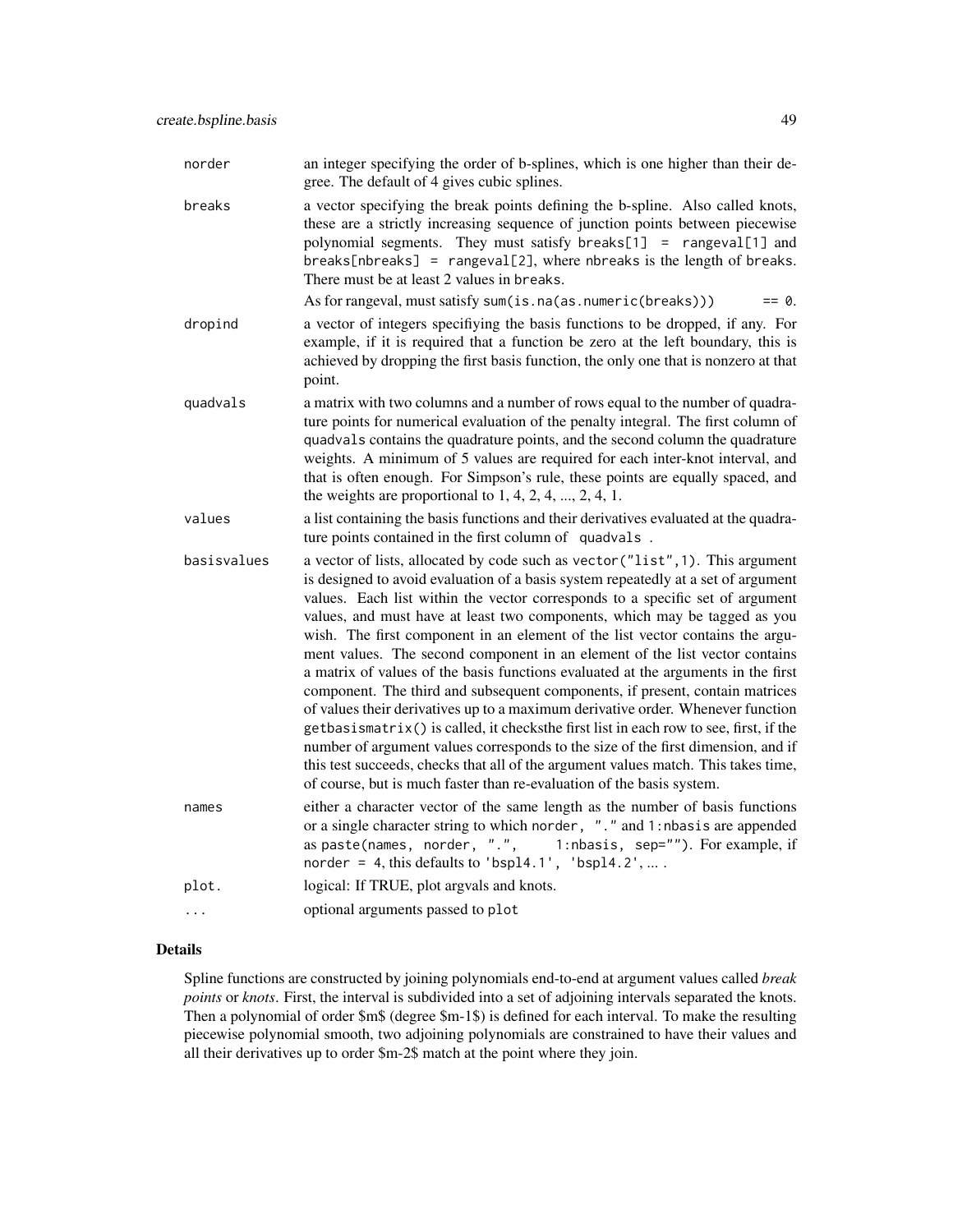Consider as an illustration the very common case where the order is 4 for all polynomials, so that degree of each polynomials is 3. That is, the polynomials are *cubic*. Then at each break point or knot, the values of adjacent polynomials must match, and so also for their first and second derivatives. Only their third derivatives will differ at the point of junction.

The number of degrees of freedom of a cubic spline function of this nature is calculated as follows. First, for the first interval, there are four degrees of freedom. Then, for each additional interval, the polynomial over that interval now has only one degree of freedom because of the requirement for matching values and derivatives. This means that the number of degrees of freedom is the number of interior knots (that is, not counting the lower and upper limits) plus the order of the polynomials:

```
nbasis = norder + length(breaks) - 2
```
The consistency of the values of nbasis, norder and breaks is checked, and an error message results if this equation is not satisfied.

*B-splines* are a set of special spline functions that can be used to construct any such piecewise polynomial by computing the appropriate linear combination. They derive their computational convience from the fact that any B-spline basis function is nonzero over at most m adjacent intervals. The number of basis functions is given by the rule above for the number of degrees of freedom.

The number of intervals controls the flexibility of the spline; the more knots, the more flexible the resulting spline will be. But the position of the knots also plays a role. Where do we position the knots? There is room for judgment here, but two considerations must be kept in mind: (1) you usually want at least one argument value between two adjacent knots, and (2) there should be more knots where the curve needs to have sharp curvatures such as a sharp peak or valley or an abrupt change of level, but only a few knots are required where the curve is changing very slowly.

This function automatically includes norder replicates of the end points rangeval. By contrast, the analogous functions [splineDesign](#page-0-0) and [spline.des](#page-0-0) in the splines package do NOT automatically replicate the end points. To compare answers, the end knots must be replicated manually when using [splineDesign](#page-0-0) or [spline.des.](#page-0-0)

create.bspline.irregular first calls create.bspline.basis then creates a plot of argvals and breaks vs. the argvals index.

## Value

a basis object of the type bspline

#### References

Ramsay, James O., Hooker, Giles, and Graves, Spencer (2009), *Functional data analysis with R and Matlab*, Springer, New York.

Ramsay, James O., and Silverman, Bernard W. (2005), *Functional Data Analysis, 2nd ed.*, Springer, New York.

Ramsay, James O., and Silverman, Bernard W. (2002), *Applied Functional Data Analysis*, Springer, New York.

#### See Also

[basisfd](#page-0-0), [create.constant.basis](#page-51-0), [create.exponential.basis](#page-52-0), [create.fourier.basis](#page-54-0), [create.monomial.basis](#page-57-0), [create.polygonal.basis](#page-59-0), [create.power.basis](#page-61-0) [splineDesign](#page-0-0) [spline.des](#page-0-0)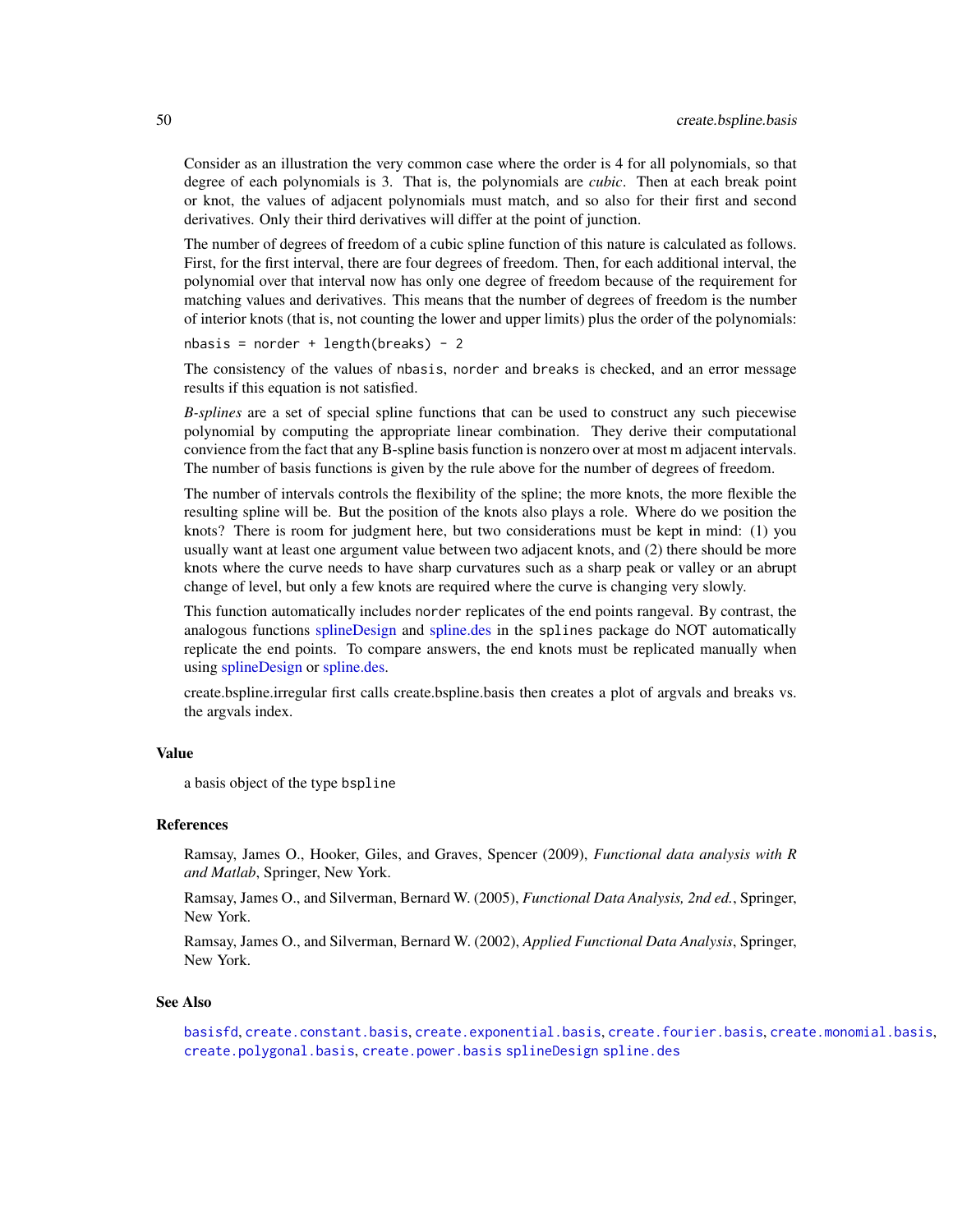## create.bspline.basis 51

#### Examples

##

```
## The simplest basis currently available with this function:
##
bspl1.1 <- create.bspline.basis(norder=1)
plot(bspl1.1)
# 1 basis function, order 1 = \text{degree } \theta = \text{step function}:
# should be the same as above:
b1.1 \leq create.bspline.basis(0:1, nbasis=1, norder=1, breaks=0:1)
all.equal(bspl1.1, b1.1)
bspl2.2 <- create.bspline.basis(norder=2)
plot(bspl2.2)
bspl3.3 <- create.bspline.basis(norder=3)
plot(bspl3.3)
bspl4.4 <- create.bspline.basis()
plot(bspl4.4)
bspl1.2 \leq create.bspline.basis(norder=1, breaks=c(0, .5, 1))
plot(bspl1.2)
# 2 bases, order 1 = \text{degree } \theta = \text{step functions}:# (1) constant 1 between 0 and 0.5 and 0 otherwise
# (2) constant 1 between 0.5 and 1 and 0 otherwise.
bspl2.3 <- create.bspline.basis(norder=2, breaks=c(0,.5, 1))
plot(bspl2.3)
# 3 bases: order 2 = degree 1 = linear
# (1) line from (0,1) down to (0.5, 0), 0 after
# (2) line from (0,0) up to (0.5, 1), then down to (1,0)
# (3) 0 to (0.5, 0) then up to (1,1).
bspl3.4 <- create.bspline.basis(norder=3, breaks=c(0,.5, 1))
plot(bspl3.4)
# 4 bases: order 3 = degree 2 = parabolas.
# (1) (x-.5)^2 from 0 to .5, 0 after
# (2) 2*(x-1)^2 from .5 to 1, and a parabola
# from (0,0 to (.5, .5) to match
# (3 & 4) = complements to (2 & 1).
bSpl4. \leq create.bspline.basis(c(-1,1))
plot(bSpl4.)
# Same as bSp14.23 but over (-1,1) rather than (0,1).
# set up the b-spline basis for the lip data, using 23 basis functions,
# order 4 (cubic), and equally spaced knots.
# There will be 23 - 4 = 19 interior knots at 0.05, ..., 0.95
lipbasis \leq create.bspline.basis(c(0,1), 23)
```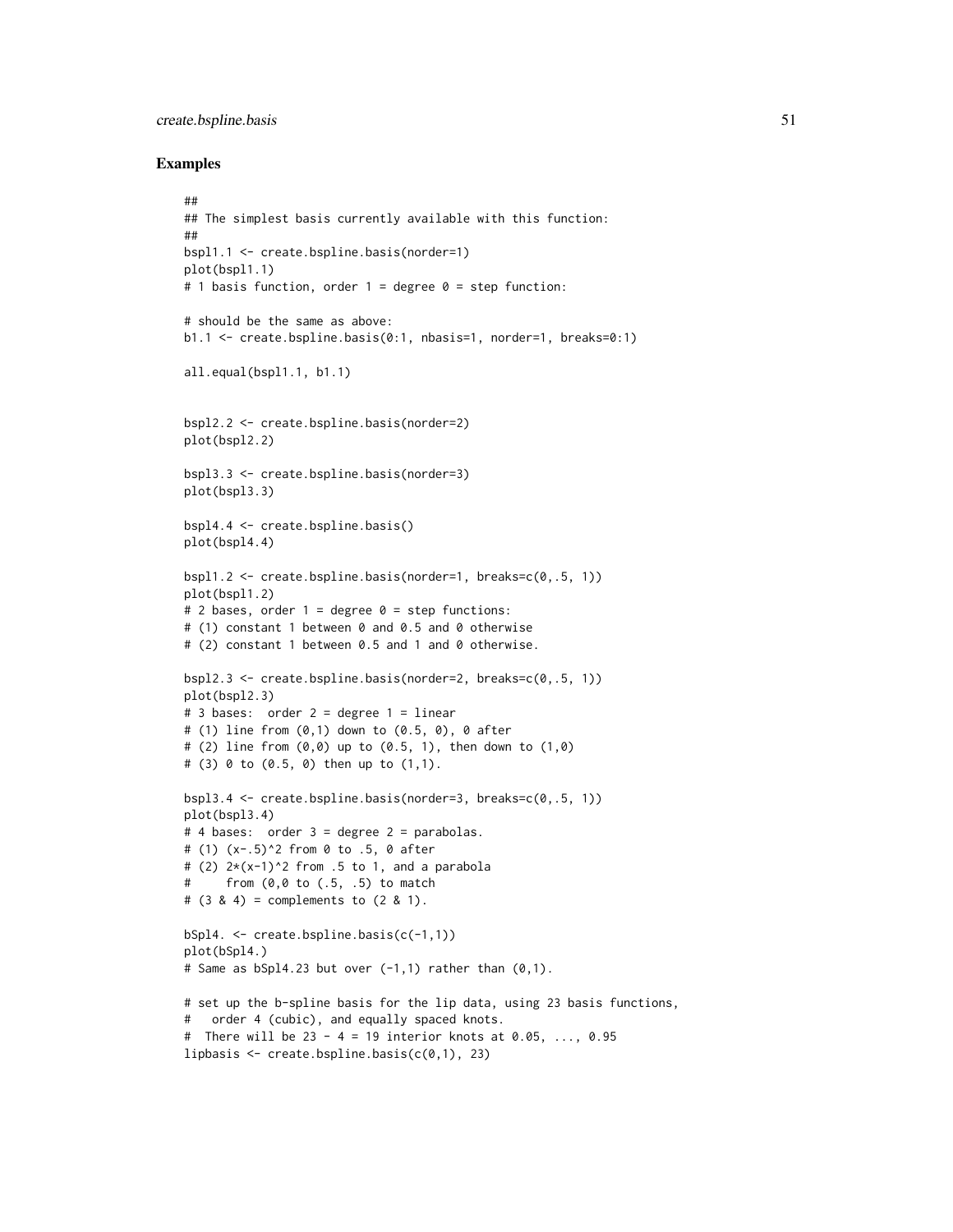```
plot(lipbasis)
bSpl.growth <- create.bspline.basis(growth$age)
# cubic spline (order 4)
bSpl.growth6 <- create.bspline.basis(growth$age,norder=6)
# quintic spline (order 6)
##
## irregular
##
Time <- c(1:20, 41:60)
Birreg <- create.bspline.irregular(Time)
plot(Birreg)
# check
bks <- quantile(Time, seq(0, 1, length=4))
Bspi <- create.bspline.basis(c(1, 60), nbasis=round(sqrt(40)),
          breaks=bks)
all.equal(Birreg, Bspi)
##
## Nonnumeric rangeval
##
# Date
July4.1776 <- as.Date('1776-07-04')
Apr30.1789 <- as.Date('1789-04-30')
AmRev <- c(July4.1776, Apr30.1789)
BspRevolution <- create.bspline.basis(AmRev)
# POSIXct
July4.1776ct <- as.POSIXct1970('1776-07-04')
Apr30.1789ct <- as.POSIXct1970('1789-04-30')
AmRev.ct <- c(July4.1776ct, Apr30.1789ct)
BspRev.ct <- create.bspline.basis(AmRev.ct)
```
<span id="page-51-0"></span>create.constant.basis *Create a Constant Basis*

#### Description

Create a constant basis object, defining a single basis function whose value is everywhere 1.0.

#### Usage

```
create.constant.basis(rangeval=c(0, 1), names="const", axes=NULL)
```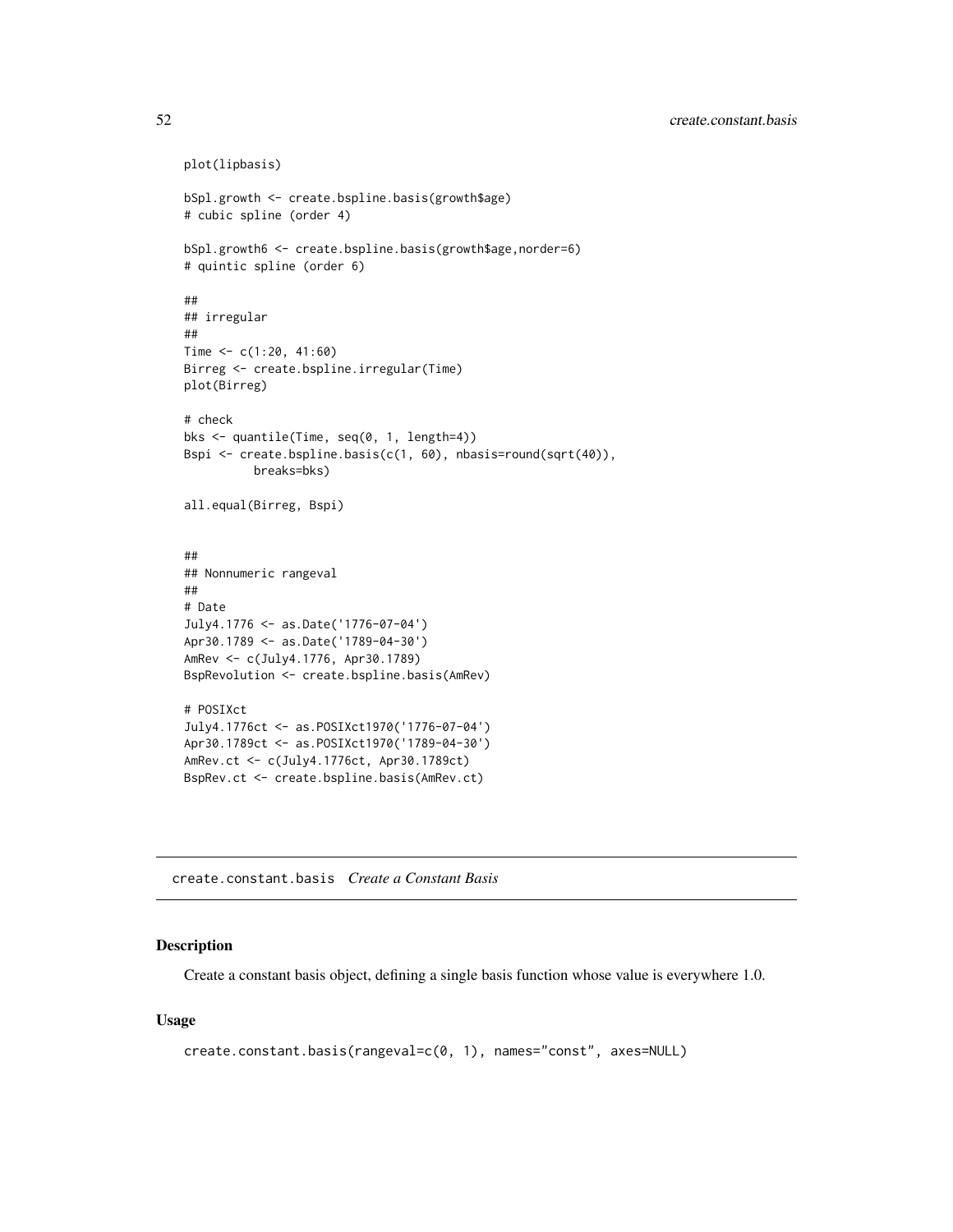## Arguments

| rangeval | a vector of length 2 containing the initial and final values of argument t defining<br>the interval over which the functional data object can be evaluated. However,<br>this is seldom used since the value of the basis function does not depend on the<br>range or any argument values.                                                                                                        |
|----------|--------------------------------------------------------------------------------------------------------------------------------------------------------------------------------------------------------------------------------------------------------------------------------------------------------------------------------------------------------------------------------------------------|
| names    | a character vector of length 1.                                                                                                                                                                                                                                                                                                                                                                  |
| axes     | an optional list used by selected plot functions to create custom axes. If this<br>axes argument is not NULL, functions plot.basisfd, plot.fd, plot.fdSmooth<br>plotfit.fd, plotfit.fdSmooth, and plot.Lfd will create axes via do.call(x\$axes[[1]],<br>x\$ax<br>The primary example of this uses $list("axesIntervals", \ldots), e.g., with$<br>Fourier bases to create Canadian Weather plots |

## Value

a basis object with type component const.

## See Also

[basisfd](#page-0-0), [create.bspline.basis](#page-47-0), [create.exponential.basis](#page-52-0), [create.fourier.basis](#page-54-0), [create.monomial.basis](#page-57-0), [create.polygonal.basis](#page-59-0), [create.power.basis](#page-61-0)

## Examples

basisobj <- create.constant.basis(c(-1,1))

<span id="page-52-0"></span>create.exponential.basis

*Create an Exponential Basis*

## Description

Create an exponential basis object defining a set of exponential functions with rate constants in argument ratevec.

#### Usage

```
create.exponential.basis(rangeval=c(0,1), nbasis=NULL, ratevec=NULL,
                         dropind=NULL, quadvals=NULL, values=NULL,
                         basisvalues=NULL, names='exp', axes=NULL)
```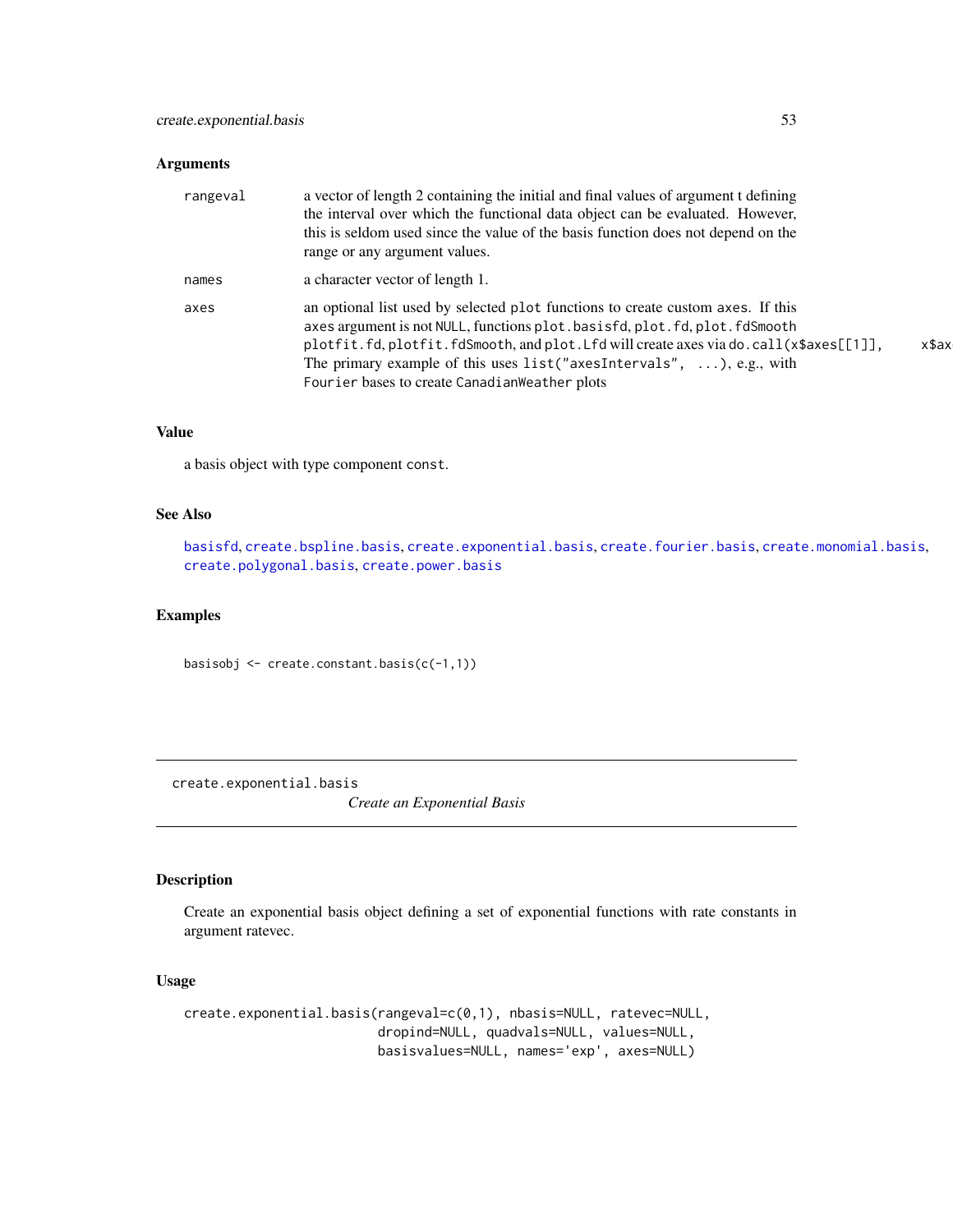| rangeval    | a vector of length 2 containing the initial and final values of the interval over<br>which the functional data object can be evaluated.                                                                                                                                                                                                                                                                                                                                                                                                                                                                                                                                                                                                                                                                                                                                                                                                                                                                                                                                                                                                                                                                                                                                                                                                                                                                                                                                                                                                                                                                                                                |
|-------------|--------------------------------------------------------------------------------------------------------------------------------------------------------------------------------------------------------------------------------------------------------------------------------------------------------------------------------------------------------------------------------------------------------------------------------------------------------------------------------------------------------------------------------------------------------------------------------------------------------------------------------------------------------------------------------------------------------------------------------------------------------------------------------------------------------------------------------------------------------------------------------------------------------------------------------------------------------------------------------------------------------------------------------------------------------------------------------------------------------------------------------------------------------------------------------------------------------------------------------------------------------------------------------------------------------------------------------------------------------------------------------------------------------------------------------------------------------------------------------------------------------------------------------------------------------------------------------------------------------------------------------------------------------|
| nbasis      | the number of basis functions. Default = $if(is.null(ratevec))$<br>2 else length(ratevec).                                                                                                                                                                                                                                                                                                                                                                                                                                                                                                                                                                                                                                                                                                                                                                                                                                                                                                                                                                                                                                                                                                                                                                                                                                                                                                                                                                                                                                                                                                                                                             |
| ratevec     | a vector of length nbasis of rate constants defining basis functions of the form<br>$exp(rate*x)$ . Default = 0:(nbasis-1).                                                                                                                                                                                                                                                                                                                                                                                                                                                                                                                                                                                                                                                                                                                                                                                                                                                                                                                                                                                                                                                                                                                                                                                                                                                                                                                                                                                                                                                                                                                            |
| dropind     | a vector of integers specifiying the basis functions to be dropped, if any. For<br>example, if it is required that a function be zero at the left boundary, this is<br>achieved by dropping the first basis function, the only one that is nonzero at that<br>point.                                                                                                                                                                                                                                                                                                                                                                                                                                                                                                                                                                                                                                                                                                                                                                                                                                                                                                                                                                                                                                                                                                                                                                                                                                                                                                                                                                                   |
| quadvals    | a matrix with two columns and a number of rows equal to the number of quadra-<br>ture points for numerical evaluation of the penalty integral. The first column of<br>quadvals contains the quadrature points, and the second column the quadrature<br>weights. A minimum of 5 values are required for each inter-knot interval, and<br>that is often enough. For Simpson's rule, these points are equally spaced, and<br>the weights are proportional to $1, 4, 2, 4, , 2, 4, 1$ .                                                                                                                                                                                                                                                                                                                                                                                                                                                                                                                                                                                                                                                                                                                                                                                                                                                                                                                                                                                                                                                                                                                                                                    |
| values      | a list of matrices with one row for each row of quadvals and one column for<br>each basis function. The elements of the list correspond to the basis functions<br>and their derivatives evaluated at the quadrature points contained in the first<br>column of quadvals.                                                                                                                                                                                                                                                                                                                                                                                                                                                                                                                                                                                                                                                                                                                                                                                                                                                                                                                                                                                                                                                                                                                                                                                                                                                                                                                                                                               |
| basisvalues | A list of lists, allocated by code such as vector("list", 1). This field is designed to<br>avoid evaluation of a basis system repeatedly at a set of argument values. Each<br>list within the vector corresponds to a specific set of argument values, and must<br>have at least two components, which may be tagged as you wish. 'The first com-<br>ponent in an element of the list vector contains the argument values. The second<br>component in an element of the list vector contains a matrix of values of the<br>basis functions evaluated at the arguments in the first component. The third and<br>subsequent components, if present, contain matrices of values their derivatives<br>up to a maximum derivative order. Whenever function getbasismatrix is called,<br>it checks the first list in each row to see, first, if the number of argument values<br>corresponds to the size of the first dimension, and if this test succeeds, checks<br>that all of the argument values match. This takes time, of course, but is much<br>faster than re-evaluation of the basis system. Even this time can be avoided by<br>direct retrieval of the desired array. For example, you might set up a vector of<br>argument values called "evalargs" along with a matrix of basis function values<br>for these argument values called "basismat". You might want too use names<br>like "args" and "values", respectively for these. You would then assign them to<br>basisvalues with code such as the following:<br>basisobj\\$basisvalues <- vector("list",1)<br>$basisobj\$ sbasisvalues $[[1]] \leq list(args = evalargs, values = basismat)$ |
| names       | either a character vector of the same length as the number of basis functions or<br>a simple stem used to construct such a vector.<br>For exponential bases, this defaults to paste('exp', 0:(nbasis-1), sep=").                                                                                                                                                                                                                                                                                                                                                                                                                                                                                                                                                                                                                                                                                                                                                                                                                                                                                                                                                                                                                                                                                                                                                                                                                                                                                                                                                                                                                                       |
| axes        | an optional list used by selected plot functions to create custom axes. If this<br>axes argument is not NULL, functions plot. basisfd, plot. fd, plot. fdSmooth                                                                                                                                                                                                                                                                                                                                                                                                                                                                                                                                                                                                                                                                                                                                                                                                                                                                                                                                                                                                                                                                                                                                                                                                                                                                                                                                                                                                                                                                                        |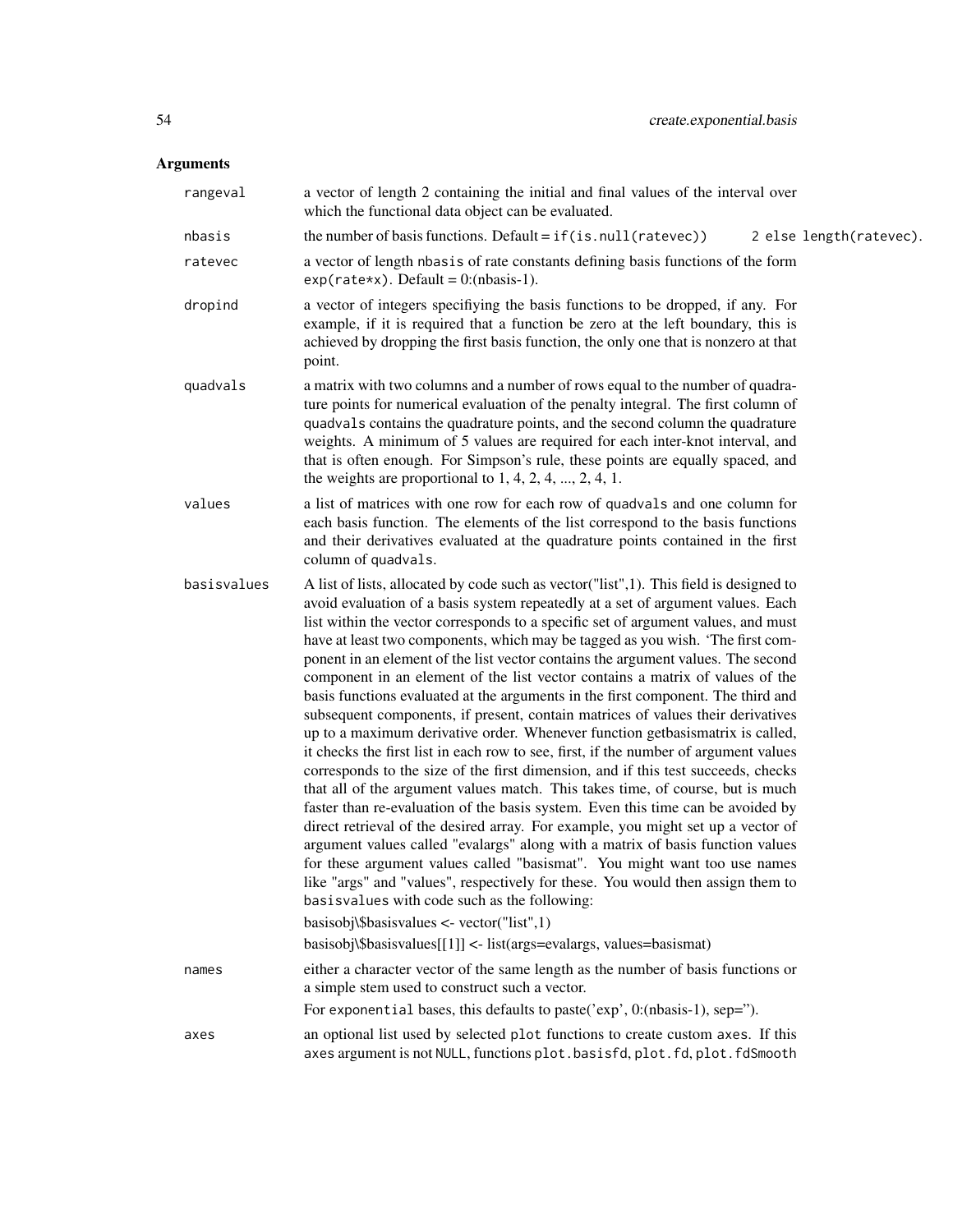plotfit.fd, plotfit.fdSmooth, and plot.Lfd will create axes via do.call(x\$axes[[1]], x\$ax The primary example of this uses list("axesIntervals", ...), e.g., with Fourier bases to create CanadianWeather plots

#### Details

Exponential functions are of the type  $\exp(bx)$  where  $b\$ is the rate constant. If  $b = 0$ , the constant function is defined.

## Value

a basis object with the type expon.

#### See Also

```
basisfd, create.bspline.basis, create.constant.basis, create.fourier.basis, create.monomial.basis,
create.polygonal.basis, create.power.basis
```
#### Examples

```
# Create an exponential basis over interval [0,5]
# with basis functions 1, exp(-t) and exp(-5t)
basisobj \leq create.exponential.basis(c(0,5),3,c(0,-1,-5))
# plot the basis
plot(basisobj)
```
<span id="page-54-0"></span>create.fourier.basis *Create a Fourier Basis*

## Description

Create an Fourier basis object defining a set of Fourier functions with specified period.

#### Usage

```
create.fourier.basis(rangeval=c(0, 1), nbasis=3,
              period=diff(rangeval), dropind=NULL, quadvals=NULL,
              values=NULL, basisvalues=NULL, names=NULL,
              axes=NULL)
```

```
rangeval a vector of length 2 containing the initial and final values of the interval over
                  which the functional data object can be evaluated.
```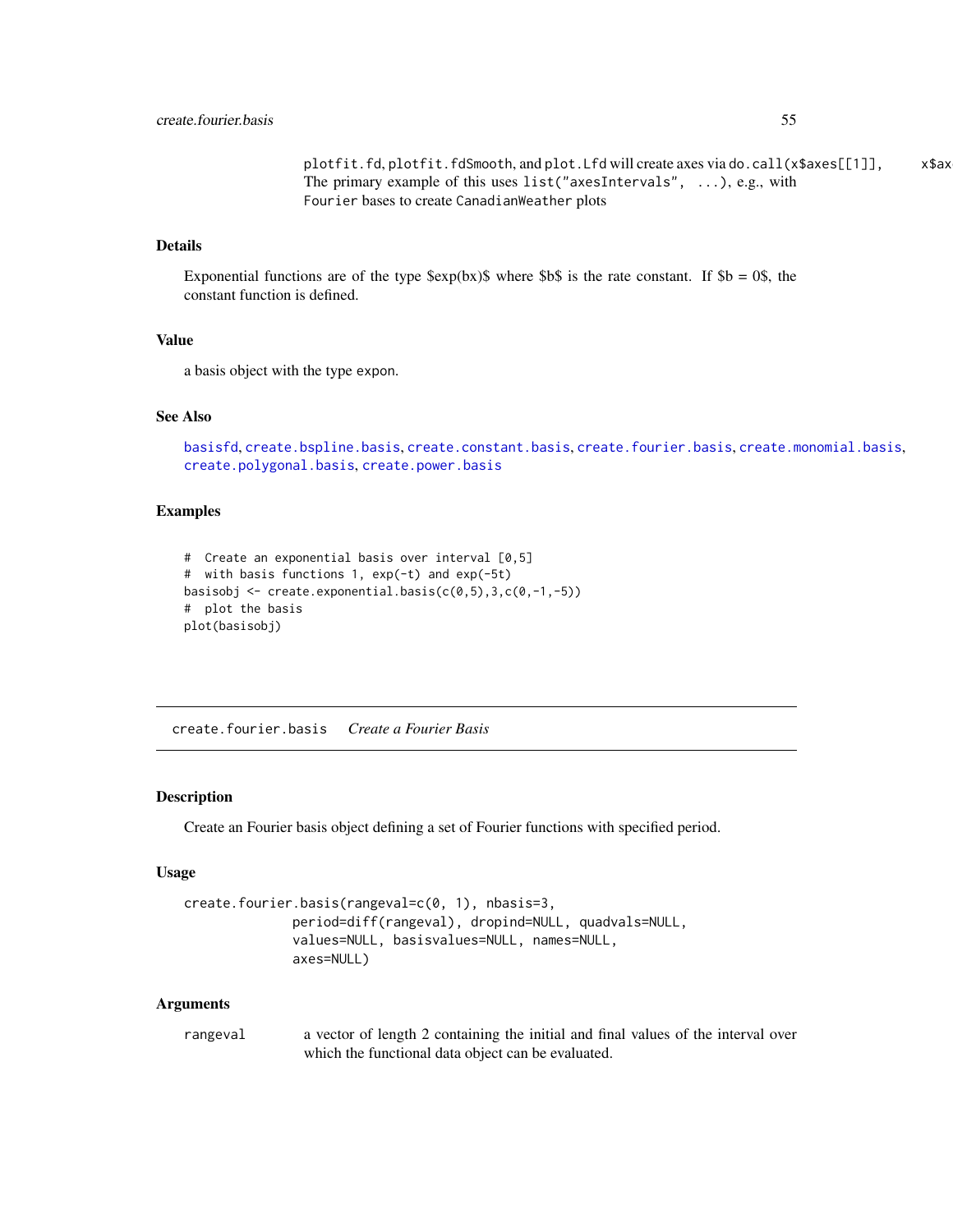| nbasis      | positive odd integer: If an even number is specified, it is rounded up to the<br>nearest odd integer to preserve the pairing of sine and cosine functions. An even<br>number of basis functions only makes sense when there are always only an even<br>number of observations at equally spaced points; that case can be accomodated<br>using dropind = $nbasis-1$ (because the bases are const, sin, cos, ).                                                                                                                                                                                                                                                                                                                                                                                                                                                                                                                                                                                                                                                                                                                                                                                                                                                                                                                                                                                                                                        |       |
|-------------|------------------------------------------------------------------------------------------------------------------------------------------------------------------------------------------------------------------------------------------------------------------------------------------------------------------------------------------------------------------------------------------------------------------------------------------------------------------------------------------------------------------------------------------------------------------------------------------------------------------------------------------------------------------------------------------------------------------------------------------------------------------------------------------------------------------------------------------------------------------------------------------------------------------------------------------------------------------------------------------------------------------------------------------------------------------------------------------------------------------------------------------------------------------------------------------------------------------------------------------------------------------------------------------------------------------------------------------------------------------------------------------------------------------------------------------------------|-------|
| period      | the width of any interval over which the Fourier functions repeat themselves or<br>are periodic.                                                                                                                                                                                                                                                                                                                                                                                                                                                                                                                                                                                                                                                                                                                                                                                                                                                                                                                                                                                                                                                                                                                                                                                                                                                                                                                                                     |       |
| dropind     | an optional vector of integers specifiying basis functions to be dropped.                                                                                                                                                                                                                                                                                                                                                                                                                                                                                                                                                                                                                                                                                                                                                                                                                                                                                                                                                                                                                                                                                                                                                                                                                                                                                                                                                                            |       |
| quadvals    | an optional matrix with two columns and a number of rows equal to the number<br>of quadrature points for numerical evaluation of the penalty integral. The first<br>column of quadvals contains the quadrature points, and the second column the<br>quadrature weights. A minimum of 5 values are required for each inter-knot<br>interval, and that is often enough. For Simpson's rule, these points are equally<br>spaced, and the weights are proportional to $1, 4, 2, 4, , 2, 4, 1$ .                                                                                                                                                                                                                                                                                                                                                                                                                                                                                                                                                                                                                                                                                                                                                                                                                                                                                                                                                          |       |
| values      | an optional list of matrices with one row for each row of quadvals and one<br>column for each basis function. The elements of the list correspond to the basis<br>functions and their derivatives evaluated at the quadrature points contained in<br>the first column of quadvals.                                                                                                                                                                                                                                                                                                                                                                                                                                                                                                                                                                                                                                                                                                                                                                                                                                                                                                                                                                                                                                                                                                                                                                   |       |
| basisvalues | an optional list of lists, allocated by code such as vector("list",1). This field is<br>designed to avoid evaluation of a basis system repeatedly at a set of argument<br>values. Each sublist corresponds to a specific set of argument values, and must<br>have at least two components: a vector of argument values and a matrix of the<br>values the basis functions evaluated at the arguments in the first component.<br>Third and subsequent components, if present, contain matrices of values their<br>derivatives. Whenever function getbasismatrix is called, it checks the first list in<br>each row to see, first, if the number of argument values corresponds to the size<br>of the first dimension, and if this test succeeds, checks that all of the argument<br>values match. This takes time, of course, but is much faster than re-evaluation<br>of the basis system. Even this time can be avoided by direct retrieval of the de-<br>sired array. For example, you might set up a vector of argument values called<br>"evalargs" along with a matrix of basis function values for these argument val-<br>ues called "basismat". You might want too use tags like "args" and "values",<br>respectively for these. You would then assign them to basisvalues with code<br>such as the following:<br>basisobj\\$basisvalues <- vector("list",1)<br>$basisobj\$ Sbasisvalues $[[1]] \leq list(args = evaluates, values = basismat)$ |       |
| names       | either a character vector of the same length as the number of basis functions or<br>a simple stem used to construct such a vector.                                                                                                                                                                                                                                                                                                                                                                                                                                                                                                                                                                                                                                                                                                                                                                                                                                                                                                                                                                                                                                                                                                                                                                                                                                                                                                                   |       |
|             | If nbasis = 3, names defaults to $c('const', 'cos', 'sin').$ If nbasis > 3, names<br>defaults to $c('const', outer(c('cos', 'sin'), 1:((nbasis-1)/2), paste, sep='))$ .<br>If names $= NA$ , no names are used.                                                                                                                                                                                                                                                                                                                                                                                                                                                                                                                                                                                                                                                                                                                                                                                                                                                                                                                                                                                                                                                                                                                                                                                                                                      |       |
| axes        | an optional list used by selected plot functions to create custom axes. If this<br>axes argument is not NULL, functions plot.basisfd, plot.fd, plot.fdSmooth<br>plotfit.fd, plotfit.fdSmooth, and plot.Lfd will create axes via do.call(x\$axes[[1]],<br>The primary example of this is to create CanadianWeather plots using list ("axesIntervals")                                                                                                                                                                                                                                                                                                                                                                                                                                                                                                                                                                                                                                                                                                                                                                                                                                                                                                                                                                                                                                                                                                 | x\$ax |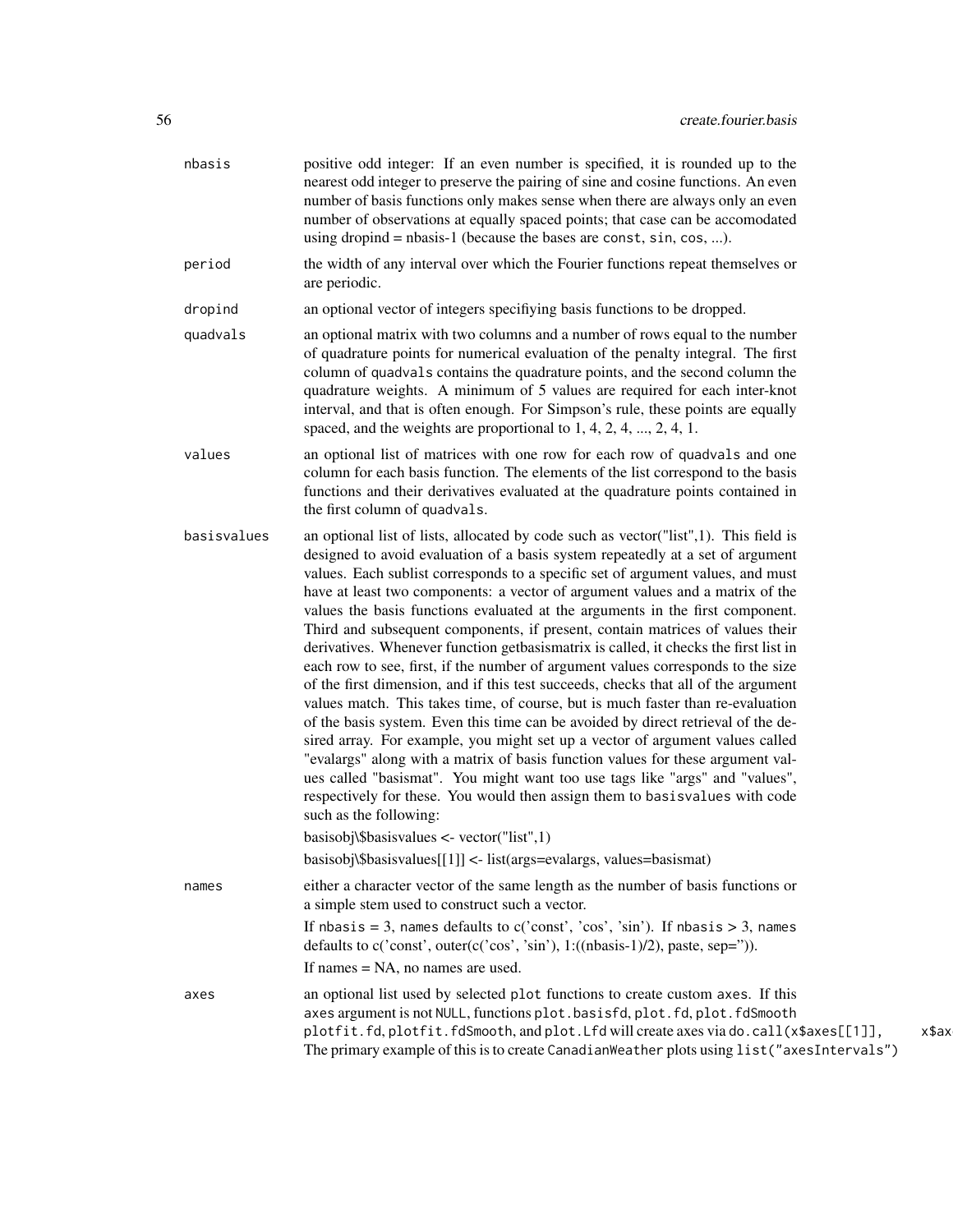## Details

Functional data objects are constructed by specifying a set of basis functions and a set of coefficients defining a linear combination of these basis functions. The Fourier basis is a system that is usually used for periodic functions. It has the advantages of very fast computation and great flexibility. If the data are considered to be nonperiod, the Fourier basis is usually preferred. The first Fourier basis function is the constant function. The remainder are sine and cosine pairs with integer multiples of the base period. The number of basis functions generated is always odd.

## Value

a basis object with the type fourier.

#### See Also

[basisfd](#page-0-0), [create.bspline.basis](#page-47-0), [create.constant.basis](#page-51-0), [create.exponential.basis](#page-52-0), [create.monomial.basis](#page-57-0), [create.polygonal.basis](#page-59-0), [create.power.basis](#page-61-0)

## Examples

```
# Create a minimal Fourier basis for annual data
# using 3 basis functions
yearbasis3 <- create.fourier.basis(c(0,365),
                    axes=list("axesIntervals") )
# plot the basis
plot(yearbasis3)
# Identify the months with letters
plot(yearbasis3, axes=list('axesIntervals', labels=monthLetters))
# The same labels as part of the basis object
yearbasis3. <- create.fourier.basis(c(0,365),
       axes=list("axesIntervals", labels=monthLetters) )
plot(yearbasis3.)
# set up the Fourier basis for the monthly temperature data,
# using 9 basis functions with period 12 months.
monthbasis \leq create.fourier.basis(c(0,12), 9, 12.0)
# plot the basis
plot(monthbasis)
# Create a false Fourier basis using 1 basis function.
falseFourierBasis <- create.fourier.basis(nbasis=1)
# plot the basis: constant
plot(falseFourierBasis)
```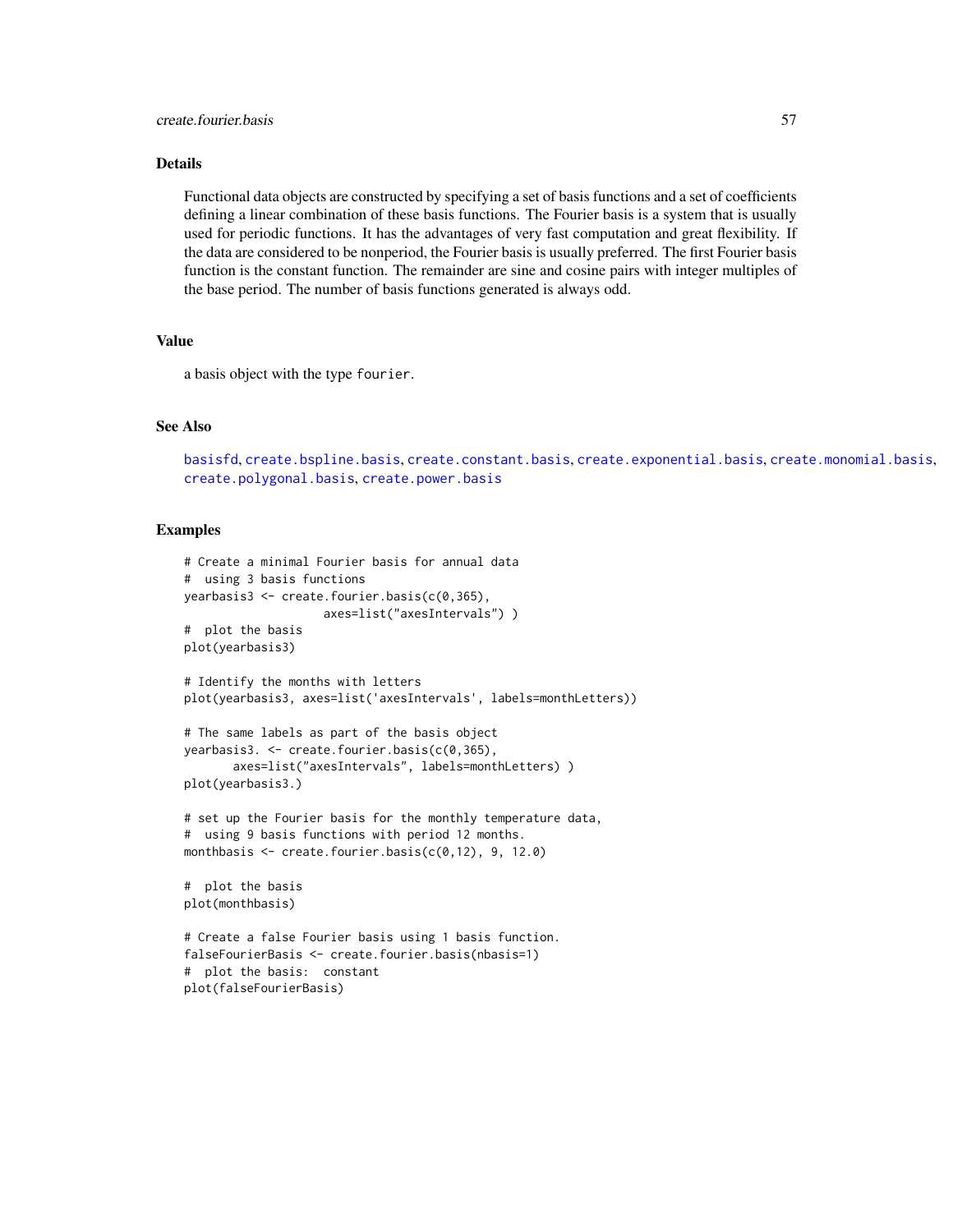<span id="page-57-0"></span>create.monomial.basis *Create a Monomial Basis*

# Description

Creates a set of basis functions consisting of powers of the argument.

## Usage

```
create.monomial.basis(rangeval=c(0, 1), nbasis=NULL,
        exponents=NULL, dropind=NULL, quadvals=NULL,
         values=NULL, basisvalues=NULL, names='monomial',
         axes=NULL)
```

| rangeval    | a vector of length 2 containing the initial and final values of the interval over<br>which the functional data object can be evaluated.                                                                                                                                                                                                                                                                                                                                                                                                                                                                                                                                                                                                                                         |
|-------------|---------------------------------------------------------------------------------------------------------------------------------------------------------------------------------------------------------------------------------------------------------------------------------------------------------------------------------------------------------------------------------------------------------------------------------------------------------------------------------------------------------------------------------------------------------------------------------------------------------------------------------------------------------------------------------------------------------------------------------------------------------------------------------|
| nbasis      | the number of basis functions = length (exponents). Default = if(is.null(exponents))<br>2 else length (exponents).                                                                                                                                                                                                                                                                                                                                                                                                                                                                                                                                                                                                                                                              |
| exponents   | the nonnegative integer powers to be used. By default, these are $0, 1, 2, \ldots$<br>$(n basis-1)$ .                                                                                                                                                                                                                                                                                                                                                                                                                                                                                                                                                                                                                                                                           |
| dropind     | a vector of integers specifiying the basis functions to be dropped, if any. For<br>example, if it is required that a function be zero at the left boundary when<br>rangeval $[1] = 0$ , this is achieved by dropping the first basis function, the only<br>one that is nonzero at that point.                                                                                                                                                                                                                                                                                                                                                                                                                                                                                   |
| quadvals    | a matrix with two columns and a number of rows equal to the number of quadra-<br>ture points for numerical evaluation of the penalty integral. The first column of<br>quadvals contains the quadrature points, and the second column the quadrature<br>weights. A minimum of 5 values are required for each inter-knot interval, and<br>that is often enough. For Simpson's rule, these points are equally spaced, and<br>the weights are proportional to $1, 4, 2, 4, , 2, 4, 1$ .                                                                                                                                                                                                                                                                                             |
| values      | a list of matrices with one row for each row of quadvals and one column for<br>each basis function. The elements of the list correspond to the basis functions<br>and their derivatives evaluated at the quadrature points contained in the first<br>column of quadvals.                                                                                                                                                                                                                                                                                                                                                                                                                                                                                                        |
| basisvalues | A list of lists, allocated by code such as vector ("list", 1). This field is designed to<br>avoid evaluation of a basis system repeatedly at a set of argument values. Each<br>list within the vector corresponds to a specific set of argument values, and must<br>have at least two components, which may be tagged as you wish. 'The first com-<br>ponent in an element of the list vector contains the argument values. The second<br>component in an element of the list vector contains a matrix of values of the<br>basis functions evaluated at the arguments in the first component. The third and<br>subsequent components, if present, contain matrices of values their derivatives<br>up to a maximum derivative order. Whenever function getbasismatrix is called, |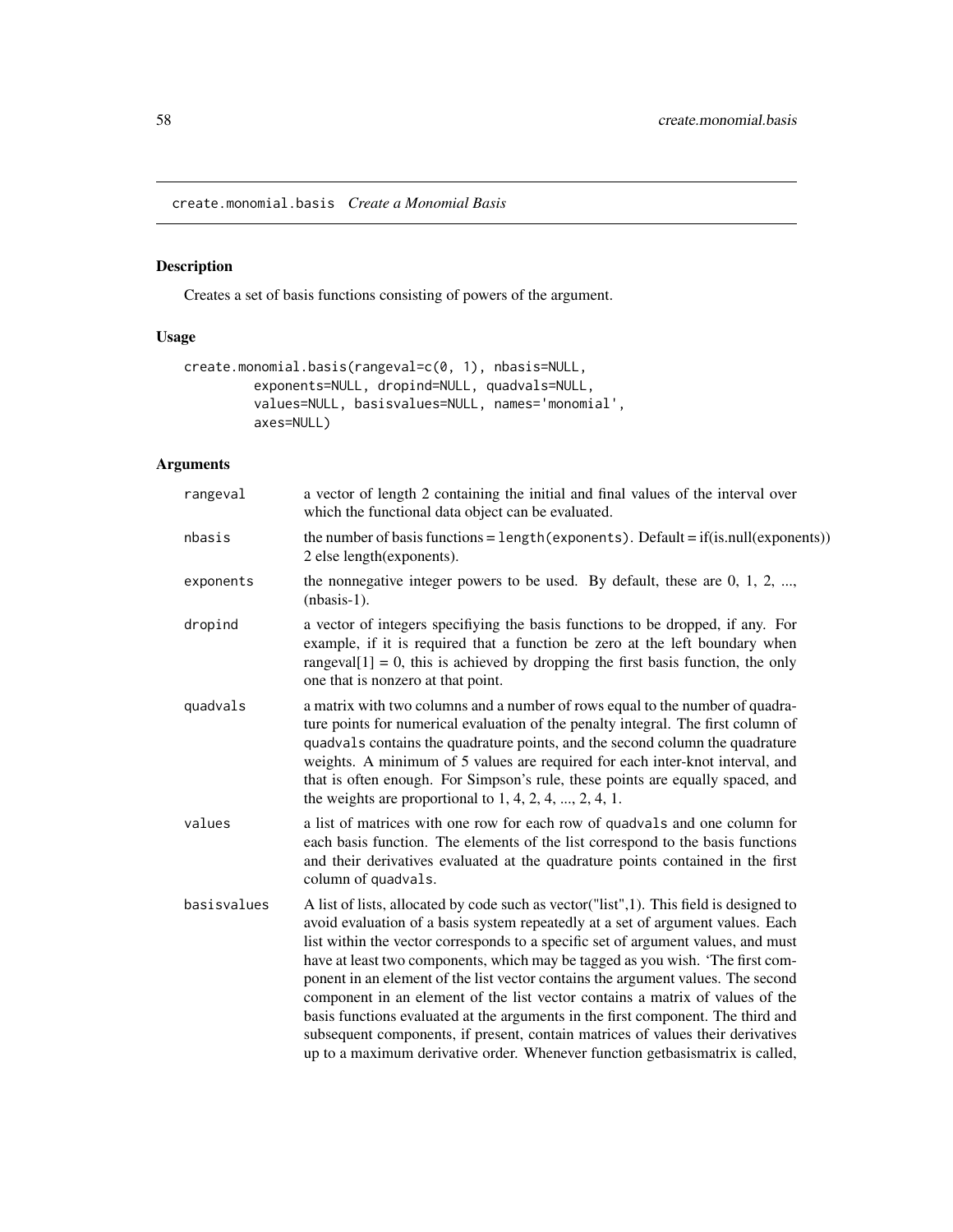|       | it checks the first list in each row to see, first, if the number of argument values                                                                         |       |
|-------|--------------------------------------------------------------------------------------------------------------------------------------------------------------|-------|
|       | corresponds to the size of the first dimension, and if this test succeeds, checks                                                                            |       |
|       | that all of the argument values match. This takes time, of course, but is much                                                                               |       |
|       | faster than re-evaluation of the basis system. Even this time can be avoided by                                                                              |       |
|       | direct retrieval of the desired array. For example, you might set up a vector of                                                                             |       |
|       | argument values called "evalargs" along with a matrix of basis function values                                                                               |       |
|       | for these argument values called "basismat". You might want too use names                                                                                    |       |
|       | like "args" and "values", respectively for these. You would then assign them to                                                                              |       |
|       | basisvalues with code such as the following:                                                                                                                 |       |
|       | $basisobj\$ $basisvalues \leftarrow vector("list", 1)$                                                                                                       |       |
|       | $basisobi\$ Basisvalues $[[1]] \leq list(args = evaluates, values = basismat)$                                                                               |       |
| names | either a character vector of the same length as the number of basis functions or<br>a simple stem used to construct such a vector.                           |       |
|       | For monomial bases, this defaults to paste ('monomial', 1:nbreaks, sep=").                                                                                   |       |
| axes  | an optional list used by selected plot functions to create custom axes. If this<br>axes argument is not NULL, functions plot.basisfd, plot.fd, plot.fdSmooth |       |
|       | plotfit.fd,plotfit.fdSmooth,andplot.Lfd will create axes via do.call(x\$axes[[1]],                                                                           | x\$ax |
|       | The primary example of this uses $list("axesIntervals", ,), e.g., with$                                                                                      |       |
|       | Fourier bases to create Canadian Weather plots                                                                                                               |       |

## Value

a basis object with the type monom.

## See Also

[basisfd](#page-0-0), link{create.basis} [create.bspline.basis](#page-47-0), [create.constant.basis](#page-51-0), [create.fourier.basis](#page-54-0), [create.exponential.basis](#page-52-0), [create.polygonal.basis](#page-59-0), [create.power.basis](#page-61-0)

## Examples

```
##
## simplest example: one constant 'basis function'
##
m0 <- create.monomial.basis(nbasis=1)
plot(m0)
##
## Create a monomial basis over the interval [-1,1]
## consisting of the first three powers of t
##
basisobj \leq create.monomial.basis(c(-1,1), 5)
# plot the basis
plot(basisobj)
##
## rangeval of class Date or POSIXct
##
# Date
invasion1 <- as.Date('1775-09-04')
```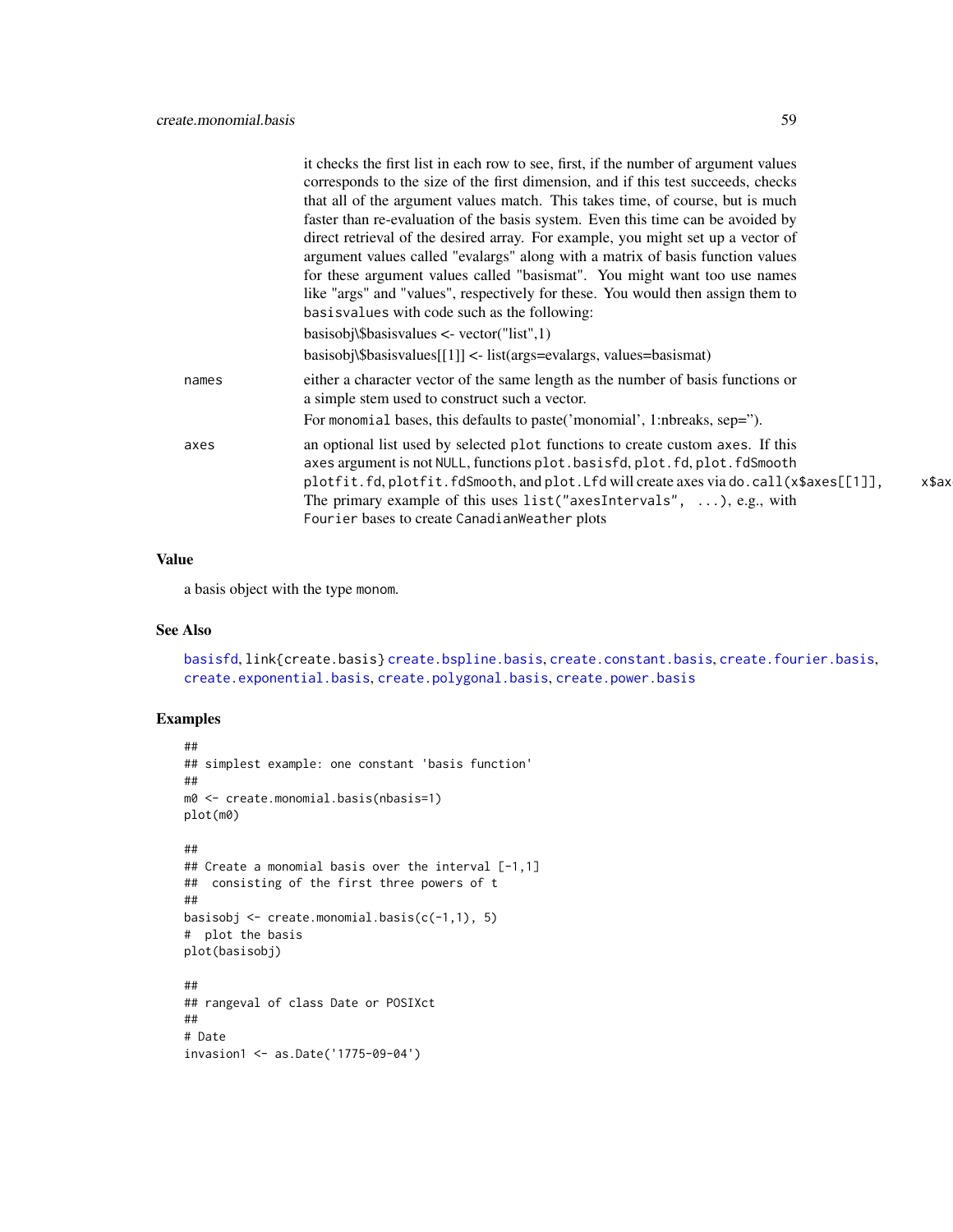```
invasion2 <- as.Date('1812-07-12')
earlyUS.Canada <- c(invasion1, invasion2)
BspInvade1 <- create.monomial.basis(earlyUS.Canada)
# POSIXct
AmRev.ct <- as.POSIXct1970(c('1776-07-04', '1789-04-30'))
BspRev1.ct <- create.monomial.basis(AmRev.ct)
```
<span id="page-59-0"></span>create.polygonal.basis

*Create a Polygonal Basis*

## Description

A basis is set up for constructing polygonal lines, consisting of straight line segments that join together.

## Usage

```
create.polygonal.basis(rangeval=NULL, argvals=NULL, dropind=NULL,
        quadvals=NULL, values=NULL, basisvalues=NULL, names='polygon',
        axes=NULL)
```

| rangeval | a numeric vector of length 2 defining the interval over which the functional data<br>object can be evaluated; default value is if (is.null(argvals)) 0:1 else range(argvals).                                                                                                                                                                                                                                                                                                                                 |
|----------|---------------------------------------------------------------------------------------------------------------------------------------------------------------------------------------------------------------------------------------------------------------------------------------------------------------------------------------------------------------------------------------------------------------------------------------------------------------------------------------------------------------|
|          | If length (rangeval) == 1 and rangeval $\leq \theta$ , this is an error. Otherwise, if<br>length(rangeval) == 1, rangeval is replaced by $c(0, rangeval)$ .                                                                                                                                                                                                                                                                                                                                                   |
|          | If length(rangeval)>2 and argvals is not provided, this extra long rangeval<br>argument is assigned to $argvals$ , and then rangeval = range( $argvale$ ).                                                                                                                                                                                                                                                                                                                                                    |
| argvals  | a strictly increasing vector of argument values at which line segments join to<br>form a polygonal line.                                                                                                                                                                                                                                                                                                                                                                                                      |
| dropind  | a vector of integers specifiying the basis functions to be dropped, if any. For<br>example, if it is required that a function be zero at the left boundary, this is<br>achieved by dropping the first basis function, the only one that is nonzero at that<br>point.                                                                                                                                                                                                                                          |
| quadvals | a matrix with two columns and a number of rows equal to the number of quadra-<br>ture points for numerical evaluation of the penalty integral. The first column of<br>quadvals contains the quadrature points, and the second column the quadrature<br>weights. A minimum of 5 values are required for each inter-knot interval, and<br>that is often enough. For Simpson's rule, these points are equally spaced, and<br>the weights are proportional to These are proportional to $1, 4, 2, 4, , 2, 4, 1$ . |
| values   | a list containing the basis functions and their derivatives evaluated at the quadra-<br>ture points contained in the first column of quadvals.                                                                                                                                                                                                                                                                                                                                                                |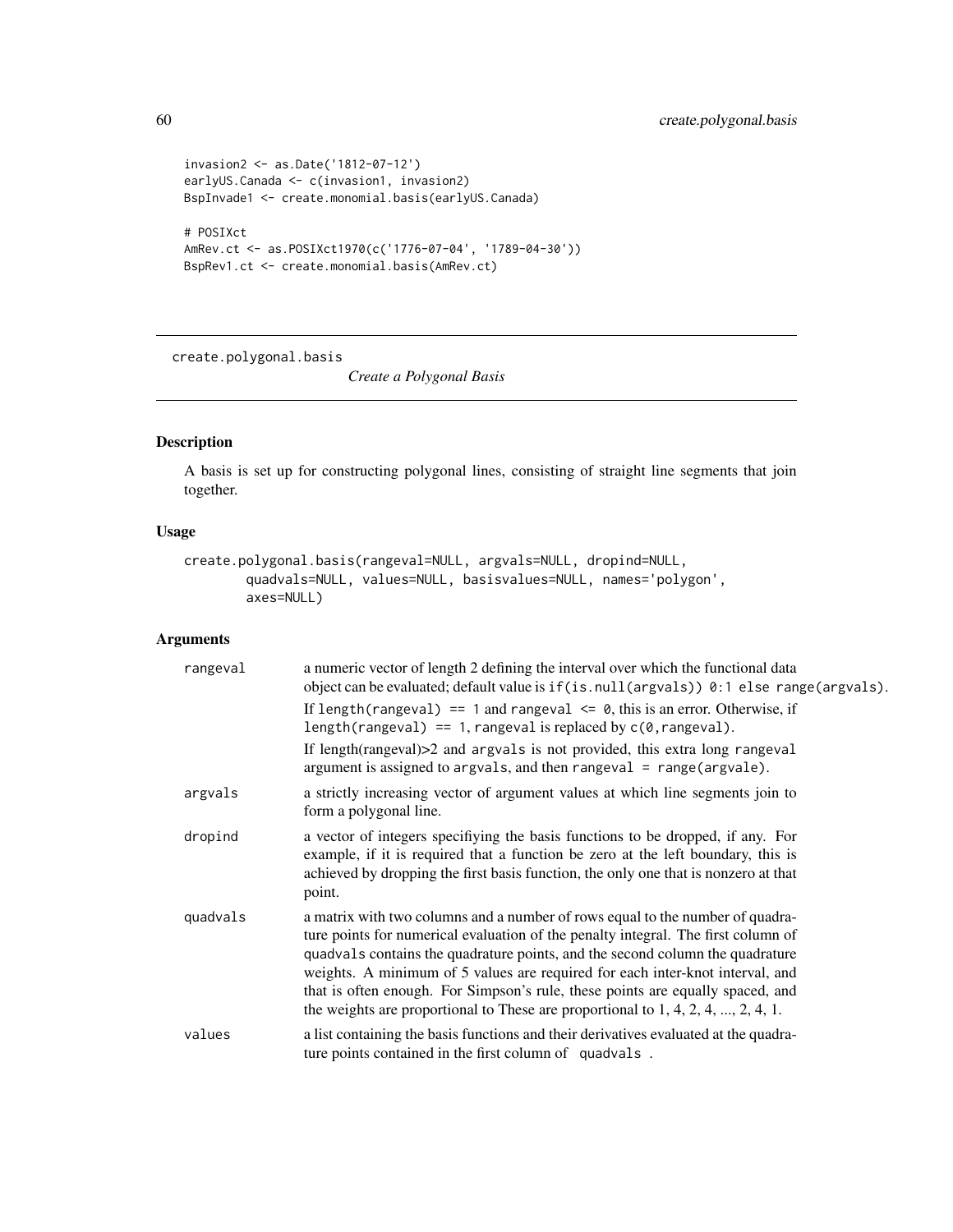| basisvalues | A list of lists, allocated by code such as vector("list",1). This is designed to<br>avoid evaluation of a basis system repeatedly at a set of argument values. Each<br>sublist corresponds to a specific set of argument values, and must have at least<br>two components, which may be named as you wish. The first component of a<br>sublist contains the argument values. The second component contains a matrix<br>of values of the basis functions evaluated at the arguments in the first com-<br>ponent. The third and subsequent components, if present, contain matrices of<br>values their derivatives up to a maximum derivative order. Whenever function<br>getbasismatrix is called, it checks the first list in each row to see, first, if the |
|-------------|--------------------------------------------------------------------------------------------------------------------------------------------------------------------------------------------------------------------------------------------------------------------------------------------------------------------------------------------------------------------------------------------------------------------------------------------------------------------------------------------------------------------------------------------------------------------------------------------------------------------------------------------------------------------------------------------------------------------------------------------------------------|
|             | number of argument values corresponds to the size of the first dimension, and if<br>this test succeeds, checks that all of the argument values match. This takes time,<br>of course, but is much faster than re-evaluation of the basis system. Even this<br>time can be avoided by direct retrieval of the desired array. For example, you<br>might set up a vector of argument values called "evalargs" along with a matrix<br>of basis function values for these argument values called "basismat". You might<br>want too use tags like "args" and "values", respectively for these. You would<br>then assign them to basisvalues with code such as the following:                                                                                        |
|             | $basisobj\$ sbasisvalues <- vector("list",1)<br>$basisobi\$ Basisvalues $[[1]] \leq list(args = evaluates, values = basismat)$                                                                                                                                                                                                                                                                                                                                                                                                                                                                                                                                                                                                                               |
| names       | either a character vector of the same length as the number of basis functions or a<br>single character string to which 1: nbasis are appended as paste (names, 1: nbasis, sep=''.<br>For example, if nbasis = 4, this defaults to $c('polygon1', 'polygon2',$<br>'polygon3', 'polygon                                                                                                                                                                                                                                                                                                                                                                                                                                                                        |
| axes        | an optional list used by selected plot functions to create custom axes. If this<br>axes argument is not NULL, functions plot.basisfd, plot.fd, plot.fdSmooth<br>plotfit.fd, plotfit.fdSmooth, and plot.Lfd will create axes via do.call(x\$axes[[1]],<br>x\$ax<br>The primary example of this uses $list("axesIntervals", ,), e.g., with$<br>Fourier bases to create CanadianWeather plots                                                                                                                                                                                                                                                                                                                                                                   |

## Details

The actual basis functions consist of triangles, each with its apex over an argument value. Note that in effect the polygonal basis is identical to a B-spline basis of order 2 and a knot or break value at each argument value. The range of the polygonal basis is set to the interval defined by the smallest and largest argument values.

## Value

a basis object with the type polyg.

## See Also

[basisfd](#page-0-0), [create.bspline.basis](#page-47-0), [create.basis](#page-44-0), [create.constant.basis](#page-51-0), [create.exponential.basis](#page-52-0), [create.fourier.basis](#page-54-0), [create.monomial.basis](#page-57-0), [create.power.basis](#page-61-0)

# Examples

# Create a polygonal basis over the interval [0,1] # with break points at 0, 0.1, ..., 0.95, 1 (basisobj <- create.polygonal.basis(seq(0,1,0.1)))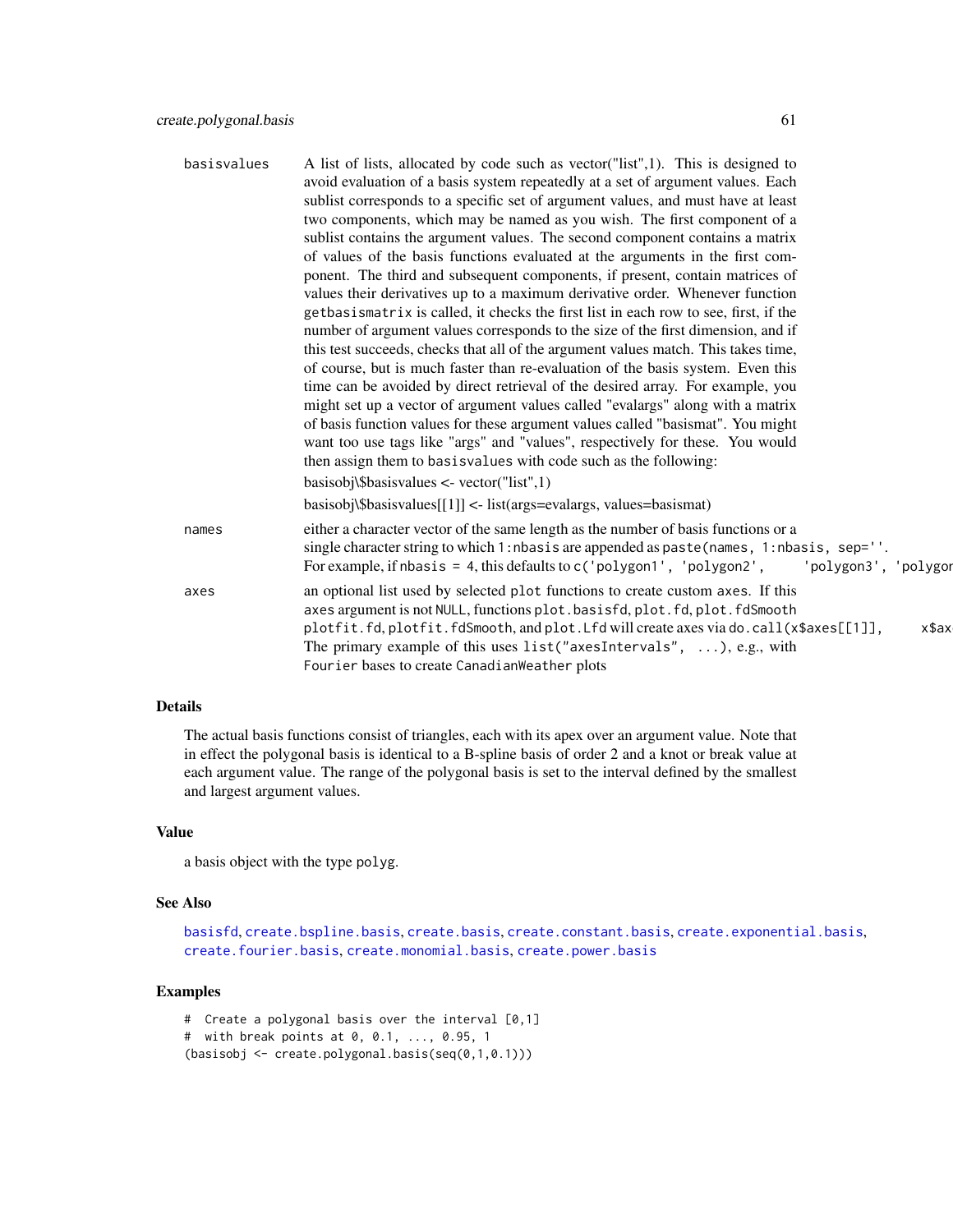# plot the basis plot(basisobj)

<span id="page-61-0"></span>create.power.basis *Create a Power Basis Object*

## Description

The basis system is a set of powers of argument \$x\$. That is, a basis function would be x^exponent, where exponent is a vector containing a set of powers or exponents. The power basis would normally only be used for positive values of x, since the power of a negative number is only defined for nonnegative integers, and the exponents here can be any real numbers.

## Usage

```
create.power.basis(rangeval=c(0, 1), nbasis=NULL, exponents=NULL,
            dropind=NULL, quadvals=NULL, values=NULL,
            basisvalues=NULL, names='power', axes=NULL)
```

| rangeval    | a vector of length 2 with the first element being the lower limit of the range of<br>argument values, and the second the upper limit. Of course the lower limit must<br>be less than the upper limit.                                                                                                                                                                                                                                                                                     |
|-------------|-------------------------------------------------------------------------------------------------------------------------------------------------------------------------------------------------------------------------------------------------------------------------------------------------------------------------------------------------------------------------------------------------------------------------------------------------------------------------------------------|
| nbasis      | the number of basis functions = $length(exponents)$ . Default = if(is.null(exponents))<br>2 else length(exponents).                                                                                                                                                                                                                                                                                                                                                                       |
| exponents   | a numeric vector of length nbasis containing the powers of x in the basis.                                                                                                                                                                                                                                                                                                                                                                                                                |
| dropind     | a vector of integers specifiying the basis functions to be dropped, if any. For<br>example, if it is required that a function be zero at the left boundary, this is<br>achieved by dropping the first basis function, the only one that is nonzero at that<br>point.                                                                                                                                                                                                                      |
| quadvals    | a matrix with two columns and a number of rows equal to the number of quadra-<br>ture points for numerical evaluation of the penalty integral. The first column of<br>quadvals contains the quadrature points, and the second column the quadrature<br>weights. A minimum of 5 values are required for each inter-knot interval, and<br>that is often enough. For Simpson's rule, these points are equally spaced, and<br>the weights are proportional to $1, 4, 2, 4, \ldots, 2, 4, 1$ . |
| values      | a list of matrices with one row for each row of quadvals and one column for<br>each basis function. The elements of the list correspond to the basis functions<br>and their derivatives evaluated at the quadrature points contained in the first<br>column of quadvals.                                                                                                                                                                                                                  |
| basisvalues | A list of lists, allocated by code such as vector("list", 1). This field is designed to<br>avoid evaluation of a basis system repeatedly at a set of argument values. Each<br>list within the vector corresponds to a specific set of argument values, and must<br>have at least two components, which may be tagged as you wish. 'The first com-<br>ponent in an element of the list vector contains the argument values. The second                                                     |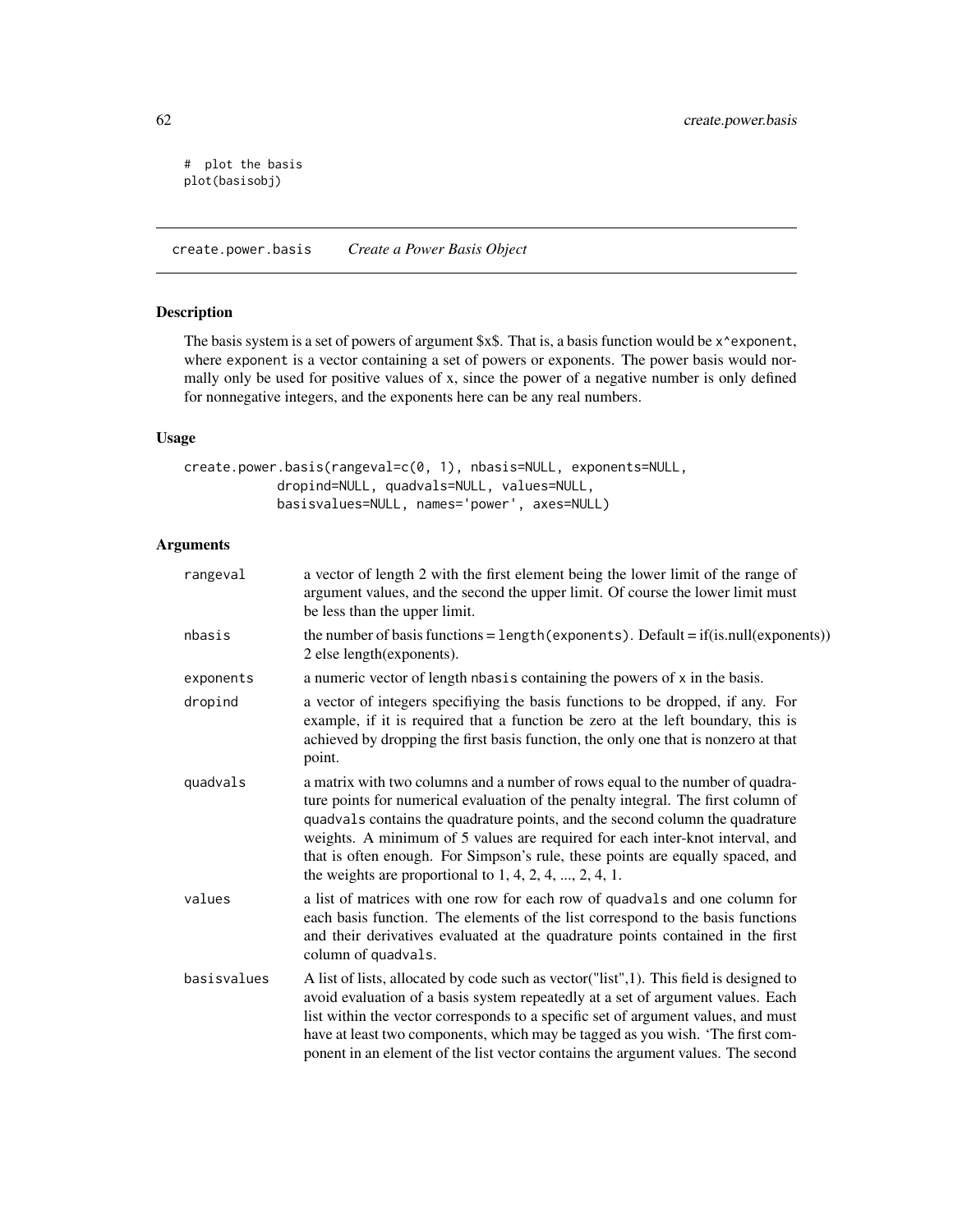|       | component in an element of the list vector contains a matrix of values of the                                                                                         |       |
|-------|-----------------------------------------------------------------------------------------------------------------------------------------------------------------------|-------|
|       | basis functions evaluated at the arguments in the first component. The third and                                                                                      |       |
|       | subsequent components, if present, contain matrices of values their derivatives                                                                                       |       |
|       | up to a maximum derivative order. Whenever function getbasismatrix is called,                                                                                         |       |
|       | it checks the first list in each row to see, first, if the number of argument values                                                                                  |       |
|       | corresponds to the size of the first dimension, and if this test succeeds, checks                                                                                     |       |
|       | that all of the argument values match. This takes time, of course, but is much                                                                                        |       |
|       | faster than re-evaluation of the basis system. Even this time can be avoided by                                                                                       |       |
|       | direct retrieval of the desired array. For example, you might set up a vector of                                                                                      |       |
|       | argument values called "evalargs" along with a matrix of basis function values                                                                                        |       |
|       | for these argument values called "basismat". You might want too use names                                                                                             |       |
|       | like "args" and "values", respectively for these. You would then assign them to                                                                                       |       |
|       | basisvalues with code such as the following:                                                                                                                          |       |
|       | $basisobj\$ sbasisvalues <- vector("list",1)                                                                                                                          |       |
|       | $basisobi\$ 8basisvalues[[1]] \leq list(args = evaluates, values = basismat)                                                                                          |       |
| names | either a character vector of the same length as the number of basis functions or                                                                                      |       |
|       | a simple stem used to construct such a vector.                                                                                                                        |       |
|       | For power bases, this defaults to paste (power', $0:(n basis-1)$ , $sep='')$ .                                                                                        |       |
| axes  | an optional list used by selected plot functions to create custom axes. If this<br>axes argument is not NULL, functions plot.basisfd, plot.fd, plot.fdSmooth          |       |
|       | plotfit.fd, plotfit.fdSmooth, and plot.Lfd will create axes via do.call(x\$axes[[1]],<br>The primary example of this uses $list("axesIntervals", \ldots), e.g., with$ | x\$ax |
|       | Fourier bases to create CanadianWeather plots                                                                                                                         |       |
|       |                                                                                                                                                                       |       |

# Details

The power basis differs from the monomial basis in two ways. First, the powers may be nonintegers. Secondly, they may be negative. Consequently, a power basis is usually used with arguments that only take positive values, although a zero value can be tolerated if none of the powers are negative.

## Value

a basis object of type power.

## See Also

[basisfd](#page-0-0), [create.basis](#page-44-0), [create.bspline.basis](#page-47-0), [create.constant.basis](#page-51-0), [create.exponential.basis](#page-52-0), [create.fourier.basis](#page-54-0), [create.monomial.basis](#page-57-0), [create.polygonal.basis](#page-59-0),

## Examples

```
# Create a power basis over the interval [1e-7,1]
# with powers or exponents -1, -0.5, 0, 0.5 and 1
basisobj <- create.power.basis(c(1e-7,1), 5, seq(-1,1,0.5))
# plot the basis
plot(basisobj)
```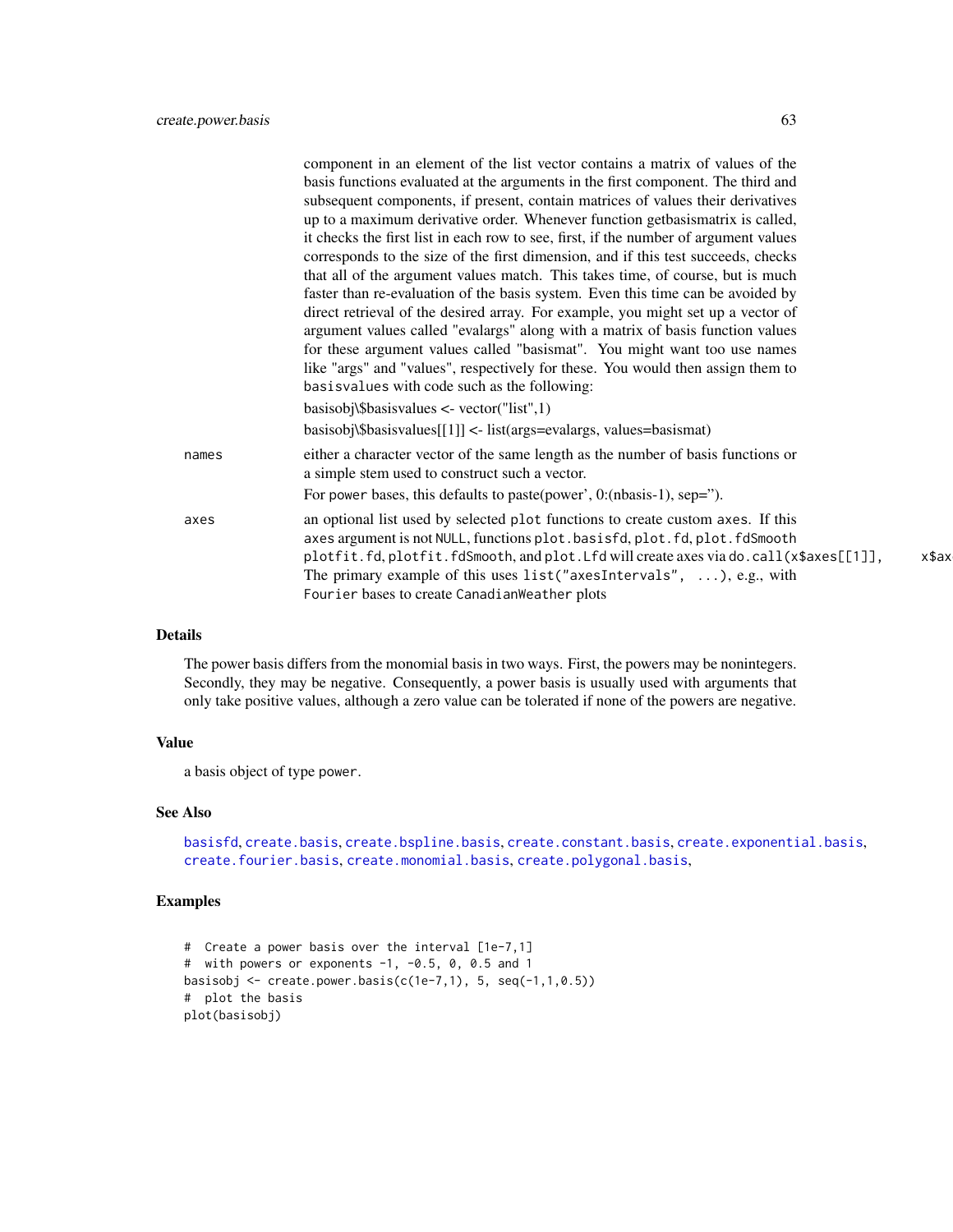## Description

Functions for solving the Continuously Stirred Tank Reactor (CSTR) Ordinary Differential Equations (ODEs). A solution for observations where metrology error is assumed to be negligible can be obtained via lsoda(y, Time, CSTR2, parms); CSTR2 calls CSTR2in. When metrology error can not be ignored, use CSTRfn (which calls CSTRfitLS). To estimate parameters in the CSTR differential equation system (kref, EoverR, a, and / or b), pass CSTRres to nls. If nls fails to converge, first use optim or nlminb with CSTRsse, then pass the estimates to nls.

## Usage

```
CSTR2in(Time, condition =
   c('all.cool.step', 'all.hot.step', 'all.hot.ramp', 'all.cool.ramp',
     'Tc.hot.exponential', 'Tc.cool.exponential', 'Tc.hot.ramp',
     'Tc.cool.ramp', 'Tc.hot.step', 'Tc.cool.step'),
   tau=1)
CSTR2(Time, y, parms)
CSTRfitLS(coef, datstruct, fitstruct, lambda, gradwrd=FALSE)
CSTRfn(parvec, datstruct, fitstruct, CSTRbasis, lambda, gradwrd=TRUE)
CSTRres(kref=NULL, EoverR=NULL, a=NULL, b=NULL,
```

```
datstruct, fitstruct, CSTRbasis, lambda, gradwrd=FALSE)
CSTRsse(par, datstruct, fitstruct, CSTRbasis, lambda)
```

| Time      | The time(s) for which computation(s) are desired                                                                                                                                                                                                                                                                  |
|-----------|-------------------------------------------------------------------------------------------------------------------------------------------------------------------------------------------------------------------------------------------------------------------------------------------------------------------|
| condition | a character string with the name of one of ten preprogrammed input scenarios.                                                                                                                                                                                                                                     |
| tau       | time for exponential decay of $exp(-1)$ under condition = $T_c$ . hot. exponential or<br>'Tc.cool.exponential'; ignored for other values of 'condition'.                                                                                                                                                          |
| У         | Either a vector of length 2 or a matrix with 2 columns giving the observation(s)<br>on Concentration and Temperature for which computation(s) are desired                                                                                                                                                         |
| parms     | a list of CSTR model parameters passed via the Isoda 'parms' argument. This<br>list consists of the following 3 components:                                                                                                                                                                                       |
|           | • fitstruct a list with 12 components describing the structure for fitting. This is<br>the same as the 'fitstruct' argument of 'CSTRfitLS' and 'CSTRfn' without<br>the 'fit' component; see below.                                                                                                                |
|           | • condition a character string identifying the inputs to the simulation. Cur-<br>rently, any of the following are accepted: 'all.cool.step', 'all.hot.step', 'all.hot.ramp',<br>'all.cool.ramp', 'Tc.hot.exponential', 'Tc.cool.exponential', 'Tc.hot.ramp',<br>'Tc.cool.ramp', 'Tc.hot.step', or 'Tc.cool.step'. |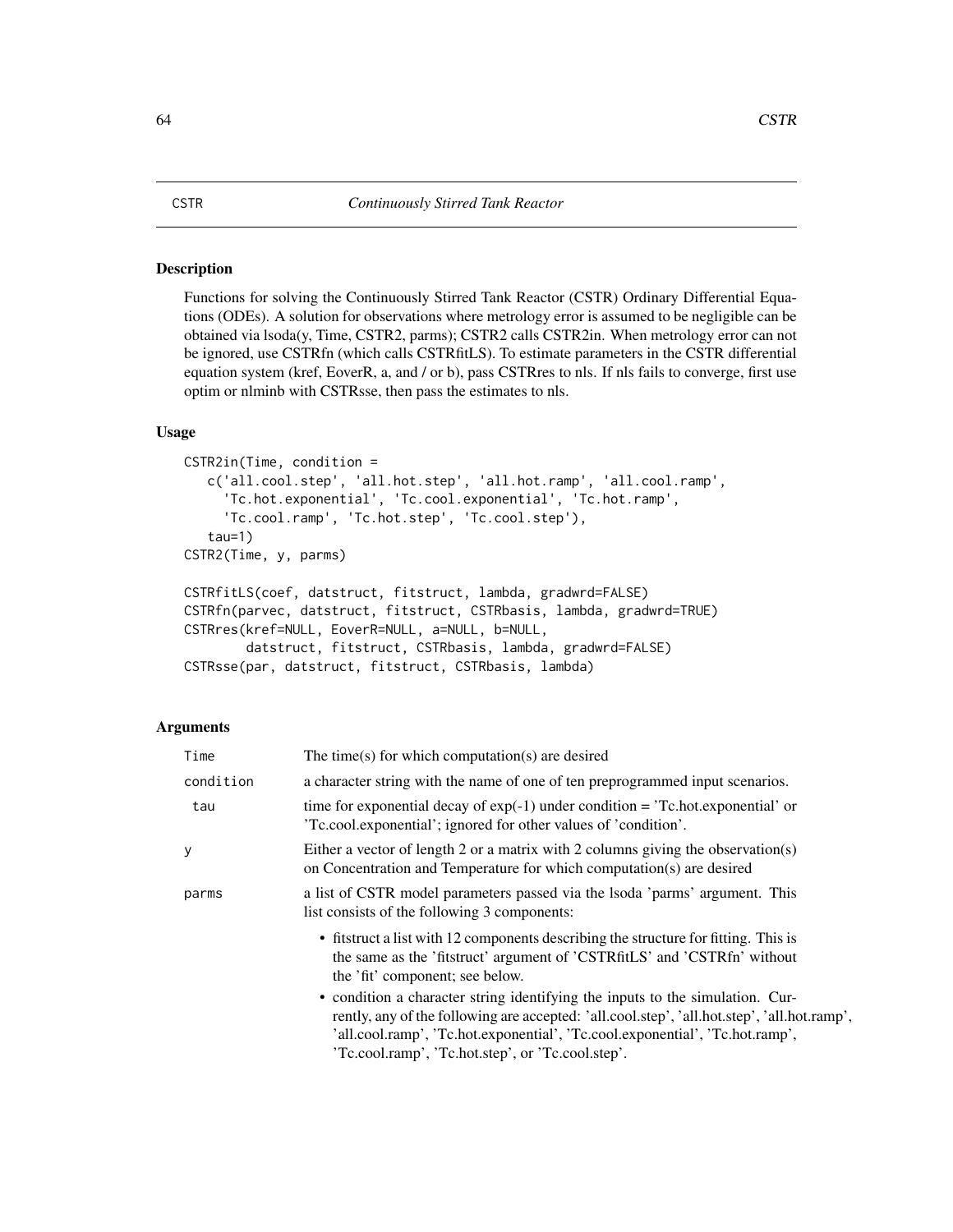|           | • Tlim end time for the computations.                                                                                                                                                                                                                                                                                  |
|-----------|------------------------------------------------------------------------------------------------------------------------------------------------------------------------------------------------------------------------------------------------------------------------------------------------------------------------|
| coef      | a matrix with one row for each basis function in fitstruct and columns c("Conc",<br>"Temp") or a vector form of such a matrix.                                                                                                                                                                                         |
| datstruct | a list describing the structure of the data. CSTRfitLS uses the following compo-<br>nents:                                                                                                                                                                                                                             |
|           | • basismat, Dbasismat basis coefficent matrices with one row for each obser-<br>vation and one column for each basis vector. These are typically produced<br>by code something like the following:<br>basismat <- eval.basis(Time, CSTRbasis)<br>Dbasismat <- eval.basis(Time, CSTRbasis, 1)                           |
|           | • Cwt, Twt scalar variances of 'fd' functional data objects for Concentration<br>and Temperature used to place the two series on comparable scales.                                                                                                                                                                    |
|           | • y a matrix with 2 columns for the observed 'Conc' and 'Temp'.                                                                                                                                                                                                                                                        |
|           | • quadbasismat, Dquadbasismat basis coefficient matrices with one row for<br>each quadrature point and one column for each basis vector. These are<br>typically produced by code something like the following:<br>quadbasismat <- eval.basis(quadpts, CSTRbasis)<br>Dquadbasismat <- eval.basis(quadpts, CSTRbasis, 1) |
|           | • Fc, F., CA0, T0, Tc input series for CSTRfitLS and CSTRfn as the output<br>list produced by CSTR2in.                                                                                                                                                                                                                 |
|           | · quadpts Quadrature points created by 'quadset' and stored in CSTRba-<br>sis[["quadvals"]][, "quadpts"].                                                                                                                                                                                                              |
|           | • quadwts Quadrature weights created by 'quadset' and stored in CSTRba-<br>sis[["quadvals"]][, "quadpts"].                                                                                                                                                                                                             |
| fitstruct | a list with 14 components:                                                                                                                                                                                                                                                                                             |
|           | • V volume in cubic meters                                                                                                                                                                                                                                                                                             |
|           | • Cp concentration in cal/(g.K) for computing betaTC and betaTT; see details<br>below.                                                                                                                                                                                                                                 |
|           | • rho density in grams per cubic meter                                                                                                                                                                                                                                                                                 |
|           | • delH cal/kmol                                                                                                                                                                                                                                                                                                        |
|           | • Cpc concentration in cal/ $(g.K)$ used for computing alpha; see details below.                                                                                                                                                                                                                                       |
|           | • Tref reference temperature.                                                                                                                                                                                                                                                                                          |
|           | • kref reference value                                                                                                                                                                                                                                                                                                 |
|           | • EoverR E/R in units of K/1e4                                                                                                                                                                                                                                                                                         |
|           | • a scale factor for Fco in alpha; see details below.                                                                                                                                                                                                                                                                  |
|           | • b power of Fco in alpha; see details below.                                                                                                                                                                                                                                                                          |
|           | • Tcin Tc input temperature vector.                                                                                                                                                                                                                                                                                    |
|           | • fit logical vector of length 2 indicating whether Contentration or Tempera-<br>ture or both are considered to be observed and used for parameter estima-<br>tion.                                                                                                                                                    |
|           | $cos\theta$ data frame(Cone = Cfdemth $Uncos\theta$ ) Temp = Tfdemth $Uncos\theta$ )                                                                                                                                                                                                                                   |

• coef0 data.frame(Conc = Cfdsmth[["coef"]], Temp = Tfdsmth[["coef"]]), where Cfdsmth and Tfdsmth are the objects returned by smooth.basis when applied to the observations on Conc and Temp, respectively.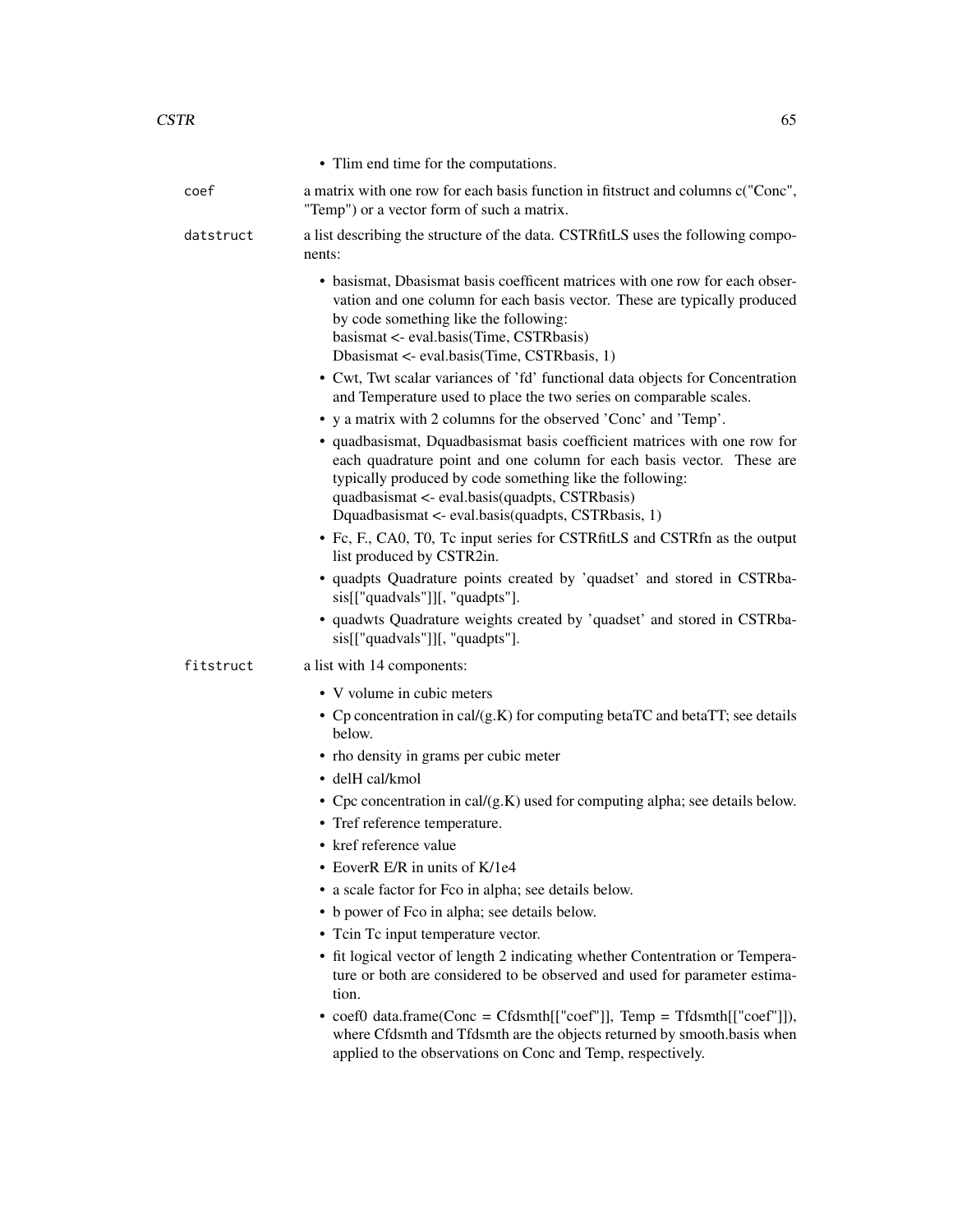|                    | • estimate logical vector of length 4 indicating which of kref, EoverR, a and<br>b are taken from 'parvec'; all others are taken from 'fitstruct'.                                                                                                              |
|--------------------|-----------------------------------------------------------------------------------------------------------------------------------------------------------------------------------------------------------------------------------------------------------------|
| lambda             | a 2-vector of rate parameters 'lambdaC' and 'lambdaT'.                                                                                                                                                                                                          |
| gradwrd            | a logical scalar TRUE if the gradient is to be returned as well as the residuals<br>matrix.                                                                                                                                                                     |
| parvec, par        | initial values for the parameters specified by fitstruct [Testimate"] to be esti-<br>mated.                                                                                                                                                                     |
| CSTRbasis          | Quadrature basis returned by 'quadset'.                                                                                                                                                                                                                         |
| kref, EoverR, a, b |                                                                                                                                                                                                                                                                 |
|                    | the kref, EoverR, a, and b coefficients of the CSTR model as individual argu-<br>ments of CSTRres to support using 'nls' with the CSTR model. Those actually<br>provided by name will be estimated; the others will be taken from '.fitstruct';<br>see details. |

#### Details

Ramsay et al. (2007) considers the following differential equation system for a continuously stirred tank reactor (CSTR):

 $dC/dt = (-betaCC(T, F.in)*C + Fin*C.in)$ 

 $dT/dt = (-betaTT(Fcvec, F.in)*T + betaTC(T, F.in)*C + alpha(Fcvec)*T.co)$ 

where

betaCC(T, F.in) =  $kref*exp(-1e4*EoverR*(1/T - 1/Tref)) + F.in$ 

 $betaTT(Fcvec, F.in) = alpha(Fcvec) + F.in$ 

 $betaTC(T, F.in) = (-delH/(rho*Cp))*betaCC(T, F.in)$ 

 $alpha(Fcvec) = (a * Fcvec^b + 1)/(K1 * (Fcvec + K2 * Fcvec^b)))$ 

 $K1 = V^*rho^*Cp$ 

 $K2 = 1/(2*rho*Cpc)$ 

The four functions CSTR2in, CSTR2, CSTRfitLS, and CSTRfn compute coefficients of basis vectors for two different solutions to this set of differential equations. Functions CSTR2in and CSTR2 work with 'lsoda' to provide a solution to this system of equations. Functions CSTSRitLS and CSTRfn are used to estimate parameters to fit this differential equation system to noisy data. These solutions are conditioned on specified values for kref, EoverR, a, and b. The other function, CSTRres, support estimation of these parameters using 'nls'.

CSTR2in translates a character string 'condition' into a data.frame containing system inputs for which the reaction of the system is desired. CSTR2 calls CSTR2in and then computes the corresponding predicted first derivatives of CSTR system outputs according to the right hand side of the system equations. CSTR2 can be called by 'lsoda' in the 'deSolve' package to actually solve the system of equations. To solve the CSTR equations for another set of inputs, the easiest modification might be to change CSTR2in to return the desired inputs. Another alternative would be to add an argument 'input.data.frame' that would be used in place of CSTR2in when present.

CSTRfitLS computes standardized residuals for systems outputs Conc, Temp or both as specified by fitstruct[["fit"]], a logical vector of length 2. The standardization is sqrt(datstruct[["Cwt"]]) and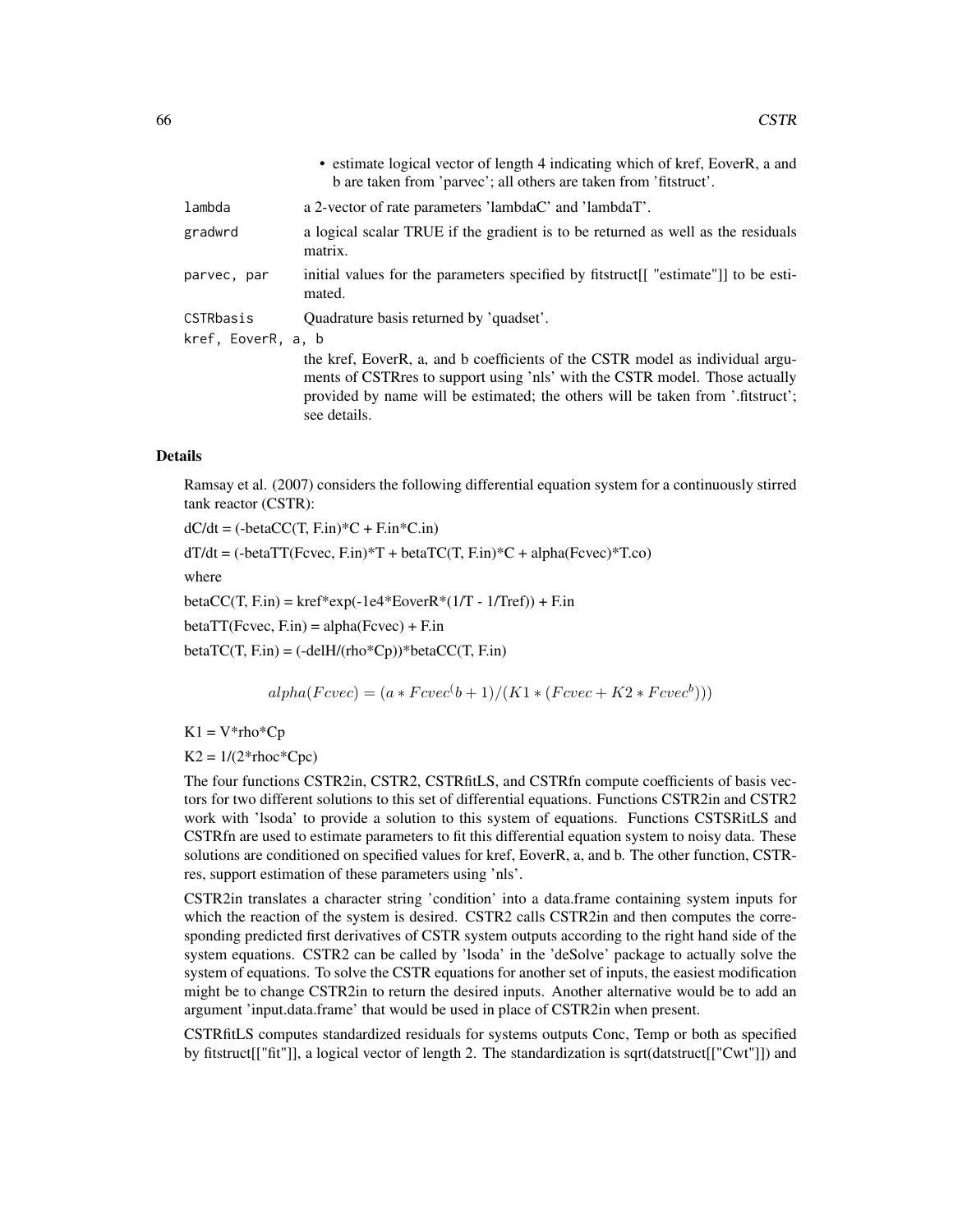/ or sqrt(datstruct[["Twt"]]) for Conc and Temp, respectively. CSTRfitLS also returns standardized deviations from the predicted first derivatives for Conc and Temp.

CSTRfn uses a Gauss-Newton optimization to estimates the coefficients of CSTRbasis to minimize the weighted sum of squares of residuals returned by CSTRfitLS.

CSTRres provides an interface between 'nls' and 'CSTRfn'. It gets the parameters to be estimated via the official function arguments, kref, EoverR, a, and / or b. The subset of these paramters to estimate must be specified both directly in the function call to 'nls' and indirectly via fitstruct[["estimate"]]. CSTRres gets the other CSTRfn arguments (datstruct, fitstruct, CSTRbasis, and lambda) via the 'data' argument of 'nls'.

CSTRsse computes sum of squares of residuals for use with optim or nlminb.

#### Value

| CSTR2in   | a matrix with number of rows = length (Time) and columns for $F1$ , CA0, T0, Tcin,<br>and Fc. This gives the inputs to the CSTR simulation for the chosen 'condition'.                                                                                                                                                                                                                                                                                                                                                                                                                                                                                                                                                                                                                                                                                                      |
|-----------|-----------------------------------------------------------------------------------------------------------------------------------------------------------------------------------------------------------------------------------------------------------------------------------------------------------------------------------------------------------------------------------------------------------------------------------------------------------------------------------------------------------------------------------------------------------------------------------------------------------------------------------------------------------------------------------------------------------------------------------------------------------------------------------------------------------------------------------------------------------------------------|
| CSTR2     | a list with one component being a matrix with number of rows $=$ length(tobs)<br>and 2 columns giving the first derivatives of Conc and Temp according to the<br>right hand side of the differential equation. CSTR2 calls CSTR2in to get its<br>inputs.                                                                                                                                                                                                                                                                                                                                                                                                                                                                                                                                                                                                                    |
| CSTRfitLS | a list with one or two components as follows:                                                                                                                                                                                                                                                                                                                                                                                                                                                                                                                                                                                                                                                                                                                                                                                                                               |
|           | • res a list with two components<br>$Sres = a$ matrix giving the residuals between observed and predicted dat-<br>struct[["y"]] divided by sqrt(datstruct[[c("Cwt", "Twt")]]) so the result is<br>dimensionless. $dim(Sres) = dim(datastruct[["y"]).$ Thus, if datstruct $[["y"]$<br>has only one column, 'Sres' has only one column.<br>Lres $=$ a matrix with two columns giving the difference between left and<br>right hand sides of the CSTR differential equation at all the quadrature<br>points. $dim(Lres) = c(nquad, 2)$ .<br>• Dres If gradwrd=TRUE, a list with two components:<br>$DSres = a$ matrix with one row for each element of res[["Sres"]] and two<br>columns for each basis function.<br>$DLres = a$ matrix with two rows for each quadrature point and two columns<br>for each basis function.<br>If gradwrd=FALSE, this component is not present. |
| CSTRfn    | a list with five components:                                                                                                                                                                                                                                                                                                                                                                                                                                                                                                                                                                                                                                                                                                                                                                                                                                                |
|           | • res the 'res' component of the final 'CSTRfitLS' object reformatted with its<br>component Sres first followed by Lres, using with(CSTRfitLS()[["res"]],<br>c(Sres, Lres)).                                                                                                                                                                                                                                                                                                                                                                                                                                                                                                                                                                                                                                                                                                |
|           | • Dres one of two very different gradient matrices depending on the value of<br>'gradwrd'.<br>If gradwrd = TRUE, Dres is a matrix with one row for each observation<br>value to match and one column for each parameter taken from 'parvec'<br>per fitstruct[["estimate"]]. Also, if fitstruct[["fit"]] = $c(1,1)$ , CSTRfn tries<br>to match both Concentration and Temperature, and rows corresponding to<br>Concentration come first following by rows corresponding to Temperature.                                                                                                                                                                                                                                                                                                                                                                                     |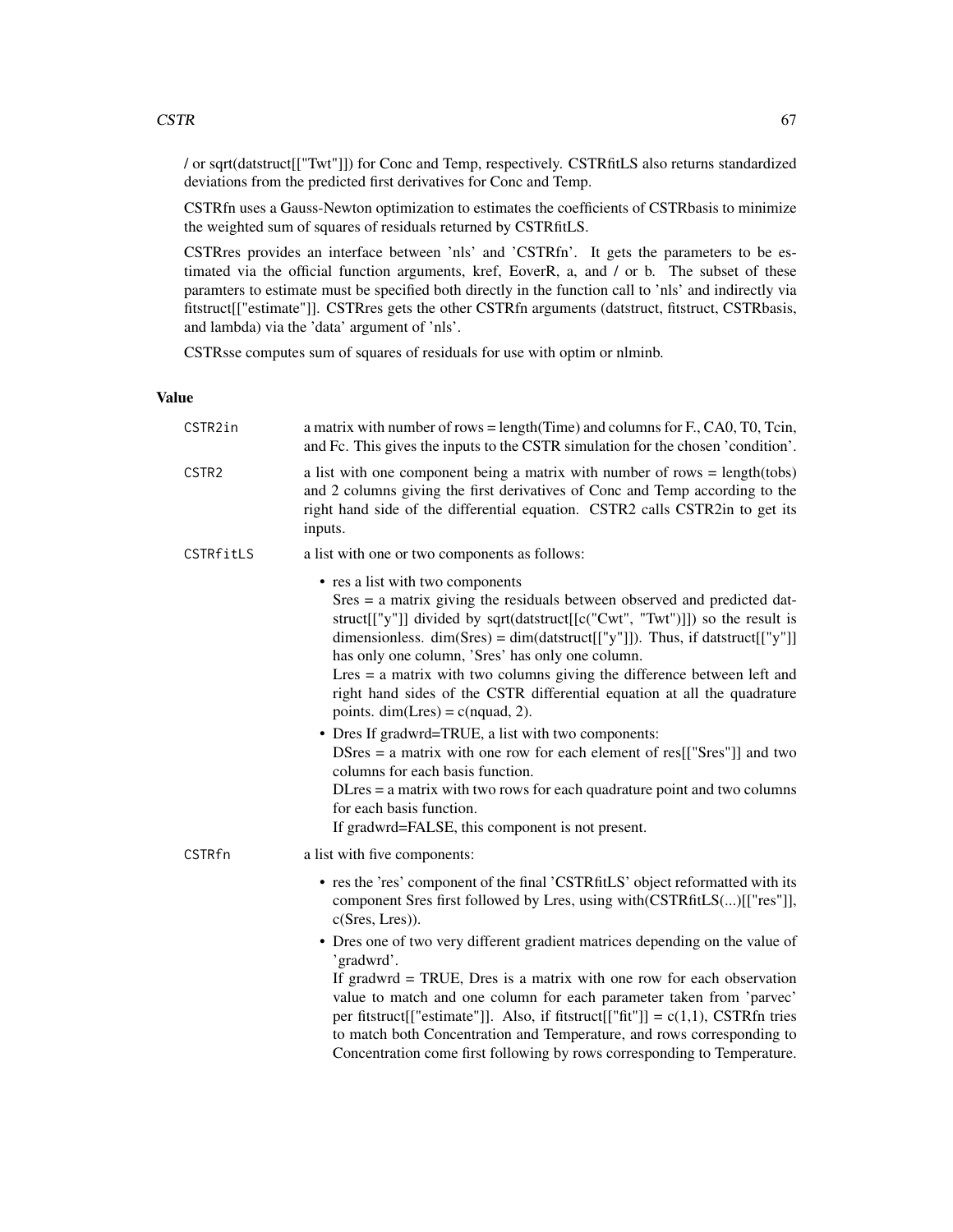|                | If gradwrd = FALSE, this is the 'Dres' component of the final 'CSTRfitLS'<br>object reformatted as follows:<br>$Dres \leftarrow with(CSTRfitLS()[["Dres"]], rbind(DSres, DLres))$                                                                                                                                                                                                            |
|----------------|----------------------------------------------------------------------------------------------------------------------------------------------------------------------------------------------------------------------------------------------------------------------------------------------------------------------------------------------------------------------------------------------|
|                | • fitstruct a list components matching the 'fitstruct' input, with coefficients<br>estimated replaced by their initial values from parvec and with coef0 re-<br>place by its final estimate.                                                                                                                                                                                                 |
|                | • df estimated degrees of freedom as the trace of the appropriate matrix.<br>• gcv the Generalized cross validation estimate of the mean square error, as<br>discussed in Ramsay and Silverman (2006, sec. 5.4).                                                                                                                                                                             |
| <b>CSTRres</b> | the 'res' component of $CSTRfd$ ) as a column vector. This allows us to use<br>'nls' with the CSTR model. This can be especially useful as 'nls' has several<br>helper functions to facilitate evaluating goodness of fit and and uncertainty in<br>parameter estimates.                                                                                                                     |
| CSTRsse        | sum(res*res) from CSTRfd(). This allows us to use 'optim' or 'nlminb' with<br>the CSTR model. This can also be used to obtain starting values for 'nls' in<br>cases where 'nls' fails to converge from the initiall provided starting values.<br>Apart from 'par', the other arguments 'datstruct', 'fitstruct', 'CSTRbasis', and<br>'lambda', must be passed via '' in 'optim' or 'nlminb'. |

## References

Ramsay, J. O., Hooker, G., Cao, J. and Campbell, D. (2007) Parameter estimation for differential equations: A generalized smoothing approach (with discussion). *Journal of the Royal Statistical Society*, Series B, 69, 741-796.

Ramsay, J. O., and Silverman, B. W. (2006) *Functional Data Analysis*, 2nd ed., Springer, New York.

Ramsay, James O., and Silverman, Bernard W. (2002), *Applied Functional Data Analysis*, Springer, New York.

## See Also

[lsoda](#page-0-0) [nls](#page-0-0)

## Examples

```
###
###
### 1. lsoda(y, times, func=CSTR2, parms=...)
###
###
# The system of two nonlinear equations has five forcing or
# input functions.
# These equations are taken from
# Marlin, T. E. (2000) Process Control, 2nd Edition, McGraw Hill,
# pages 899-902.
##
## Set up the problem
##
fitstruct <- list(V = 1.0,# volume in cubic meters
```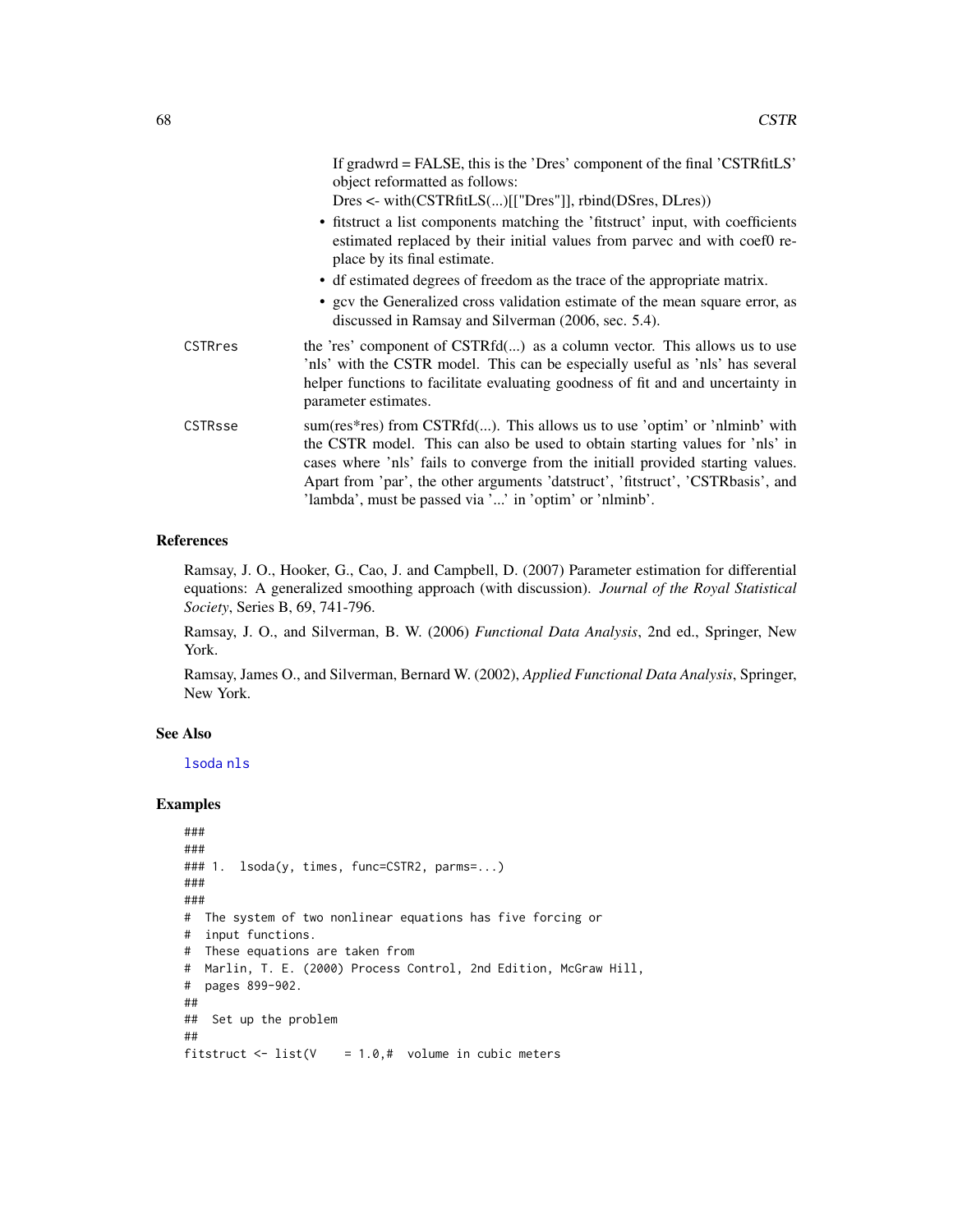```
Cp = 1.0, # concentration in cal/(g.K)
                 rho = 1.0, # density in grams per cubic meter
                 delH = -130.0, # cal/kmolCpc = 1.0, # concentration in cal/(g.K)rhoc = 1.0, # cal/kmolTref = 350)# reference temperature
# store true values of known parameters
EoverRtru = 0.83301# E/R in units K/1e4
kreftru = 0.4610 # reference value
atru = 1.678# a in units \frac{cal/min}{K/1e6}btru = 0.5# dimensionless exponent
#% enter these parameter values into fitstruct
fitstruct[["kref"]] = kreftru#
fitstruct[["EoverR"]] = EoverRtru# kref = 0.4610
firstruct[["a"]] = atru# a in units (cal/min)/K/1e6fitstruct[["b"]] = btru# dimensionless exponent
Tlim = 64# reaction observed over interval [0, Tlim]
delta = 1/12# observe every five seconds
tspan = seq(0, 1im, delta)#
coolStepInput <- CSTR2in(tspan, 'all.cool.step')
# set constants for ODE solver
# cool condition solution
# initial conditions
Cinit.cool = 1.5965# initial concentration in kmol per cubic meter
Tinit.cool = 341.3754# initial temperature in deg K
yinit = c(Conc = Cinit.cool, Temp=Tinit.cool)
# load cool input into fitstruct
fitstruct[["Tcin"]] = coolStepInput[, "Tcin"];
# solve differential equation with true parameter values
if (require(deSolve)) {
coolStepSoln <- lsoda(y=yinit, times=tspan, func=CSTR2,
 parms=list(fitstruct=fitstruct, condition='all.cool.step', Tlim=Tlim) )
}
###
###
### 2. CSTRfn
###
###
# See the script in '~R\library\fda\scripts\CSTR\CSTR_demo.R'
# for more examples.
```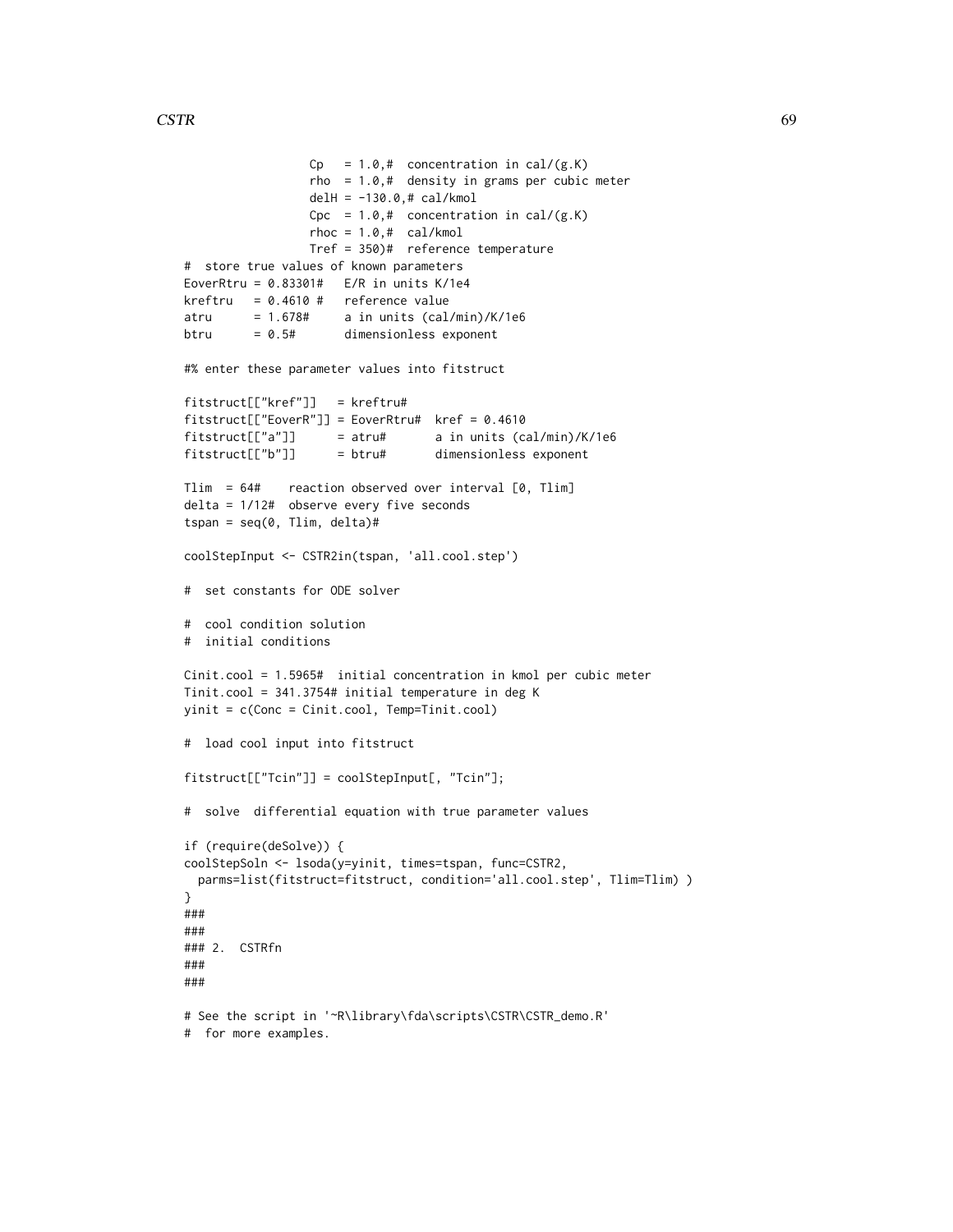## Description

A plotting function for data such as the knee-hip angles in the gait data or temperature-precipitation curves for the weather data.

## Usage

```
cycleplot.fd(fdobj, matplt=TRUE, nx=201, ...)
```
# Arguments

| fdobj  | a bivariate functional data object to be plotted.                                                                                             |
|--------|-----------------------------------------------------------------------------------------------------------------------------------------------|
| matplt | if TRUE, all cycles are plotted simultaneously; otherwise each cycle in turn is<br>plotted.                                                   |
| nx     | the number of argument values in a fine mesh to be plotted. Increase the default<br>number of 201 if the curves have a lot of detail in them. |
| .      | additional plotting parameters such as axis labels and etc. that are used in all<br>plot functions.                                           |

# Value

None

# Side Effects

A plot of the cycles

## See Also

[plot.fd](#page-194-0), [plotfit.fd](#page-204-0), demo(gait)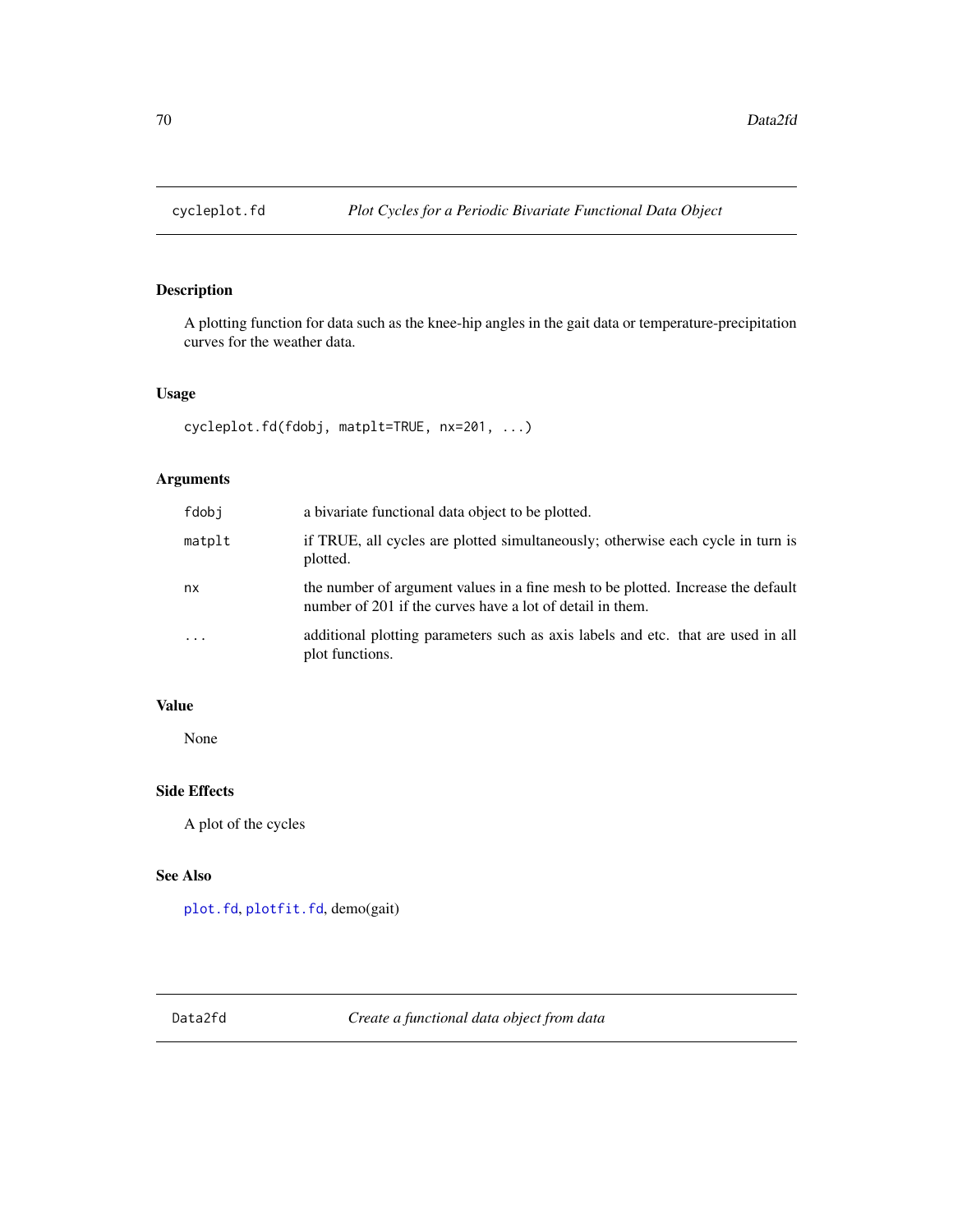#### $Data2fd$  71

## Description

This function converts an array y of function values plus an array argvals of argument values into a functional data object. This function tries to do as much for the user as possible in setting up a call to function smooth.basis. Be warned that the result may not be a satisfactory smooth of the data, and consequently that it may be necessary to use function smooth.basis instead, the help file for which provides a great deal more information than is provided here. Also, function Data2fd can swap the first two arguments, argvals and y if it appears that they have been included in reverse order. A warning message is returned if this swap takes place. Any such automatic decision, though, has the possibility of being wrong, and the results should be carefully checked. Preferably, the order of the arguments should be respected: argvals comes first and y comes second.

#### Usage

```
Data2fd(argvals=NULL, y=NULL, basisobj=NULL, nderiv=NULL,
       lambda=3e-8/diff(as.numeric(range(argvals))),
       fdnames=NULL, covariates=NULL, method="chol",
       dfscale=1)
```

| argvals  | a set of argument values. If this is a vector, the same set of argument values is<br>used for all columns of y. If argvals is a matrix, the columns correspond to the<br>columns of y, and contain the argument values for that replicate or case.                                                                                                                                                                                                                                                                                                                                                                                                                                                                        |
|----------|---------------------------------------------------------------------------------------------------------------------------------------------------------------------------------------------------------------------------------------------------------------------------------------------------------------------------------------------------------------------------------------------------------------------------------------------------------------------------------------------------------------------------------------------------------------------------------------------------------------------------------------------------------------------------------------------------------------------------|
|          | Dimensions for argvals must match the first dimensions of y, though y can<br>have more dimensions. For example, if $dim(y) = c(9, 5, 2)$ , argvals can be a<br>vector of length 9 or a matrix of dimensions $c(9, 5)$ or an array of dimensions<br>$c(9, 5, 2)$ .                                                                                                                                                                                                                                                                                                                                                                                                                                                         |
| У        | an array containing sampled values of curves.                                                                                                                                                                                                                                                                                                                                                                                                                                                                                                                                                                                                                                                                             |
|          | If y is a vector, only one replicate and variable are assumed. If y is a matrix,<br>rows must correspond to argument values and columns to replications or cases,<br>and it will be assumed that there is only one variable per observation. If y is<br>a three-dimensional array, the first dimension (rows) corresponds to argument<br>values, the second (columns) to replications, and the third (layers) to variables<br>within replications. Missing values are permitted, and the number of values may<br>vary from one replication to another. If this is the case, the number of rows must<br>equal the maximum number of argument values, and columns of y having fewer<br>values must be padded out with NA's. |
| basisobj | One of the following:                                                                                                                                                                                                                                                                                                                                                                                                                                                                                                                                                                                                                                                                                                     |
|          | • basisfd a functional basis object (class basisfd).                                                                                                                                                                                                                                                                                                                                                                                                                                                                                                                                                                                                                                                                      |
|          | • fd a functional data object (class fd), from which its basis component is<br>extracted.                                                                                                                                                                                                                                                                                                                                                                                                                                                                                                                                                                                                                                 |
|          | • fdPar a functional parameter object (class fdPar), from which its basis<br>component is extracted.                                                                                                                                                                                                                                                                                                                                                                                                                                                                                                                                                                                                                      |
|          | • integer an integer giving the order of a B-spline basis, create.bspline.basis(argvals,<br>norder=basisobj)                                                                                                                                                                                                                                                                                                                                                                                                                                                                                                                                                                                                              |
|          | rumente vector encatring the knots for a D culing hoste speaks bouling hoste(hostes                                                                                                                                                                                                                                                                                                                                                                                                                                                                                                                                                                                                                                       |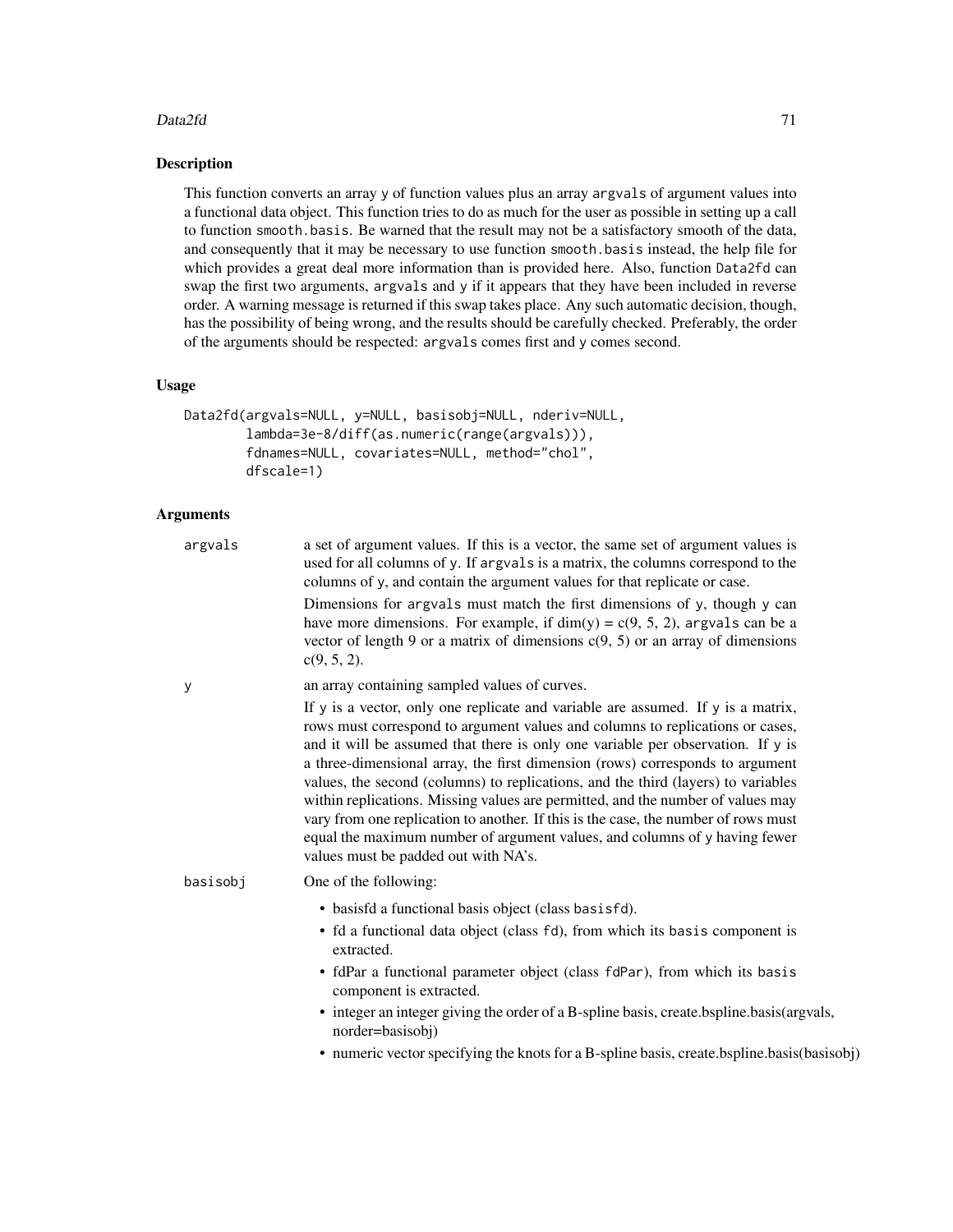|            | • NULL Defaults to create.bspline.basis(argvals).                                                                                                                                                                                                                                                                                                                                                                                                                                                                                                                                                                                                                                                                                |
|------------|----------------------------------------------------------------------------------------------------------------------------------------------------------------------------------------------------------------------------------------------------------------------------------------------------------------------------------------------------------------------------------------------------------------------------------------------------------------------------------------------------------------------------------------------------------------------------------------------------------------------------------------------------------------------------------------------------------------------------------|
| nderiv     | Smoothing typically specified as an integer order for the derivative whose square<br>is integrated and weighted by lambda to smooth. By default, if basisobj[['type']]<br>$==$ 'bspline', the smoothing operator is int2Lfd(max(0, norder-2)).                                                                                                                                                                                                                                                                                                                                                                                                                                                                                   |
|            | A general linear differential operator can also be supplied.                                                                                                                                                                                                                                                                                                                                                                                                                                                                                                                                                                                                                                                                     |
| lambda     | weight on the smoothing operator specified by nderiv.                                                                                                                                                                                                                                                                                                                                                                                                                                                                                                                                                                                                                                                                            |
| fdnames    | Either a charater vector of length 3 or a named list of length 3. In either case,<br>the three elements correspond to the following:                                                                                                                                                                                                                                                                                                                                                                                                                                                                                                                                                                                             |
|            | • argname name of the argument, e.g. "time" or "age".                                                                                                                                                                                                                                                                                                                                                                                                                                                                                                                                                                                                                                                                            |
|            | • repname a description of the cases, e.g. "reps" or "weather stations"                                                                                                                                                                                                                                                                                                                                                                                                                                                                                                                                                                                                                                                          |
|            | • value the name of the observed function value, e.g. "temperature"                                                                                                                                                                                                                                                                                                                                                                                                                                                                                                                                                                                                                                                              |
|            | If fdnames is a list, the components provide labels for the levels of the corre-<br>sponding dimension of y.                                                                                                                                                                                                                                                                                                                                                                                                                                                                                                                                                                                                                     |
| covariates | the observed values in y are assumed to be primarily determined the the height<br>of the curve being estimates, but from time to time certain values can also be<br>influenced by other known variables. For example, multi-year sets of climate<br>variables may be also determined by the presence of absence of an El Nino<br>event, or a volcanic eruption. One or more of these covariates can be supplied<br>as an n by p matrix, where p is the number of such covariates. When such<br>covariates are available, the smoothing is called "semi-parametric." Matrices or<br>arrays of regression coefficients are then estimated that define the impacts of<br>each of these covariates for each cueve and each variable. |
| method     | by default the function uses the usual textbook equations for computing the coef-<br>ficients of the basis function expansions. But, as in regression analysis, a price is<br>paid in terms of rounding error for such computations since they involved cross-<br>products of basis function values. Optionally, if method is set equal to the string<br>"qr", the computation uses an algorithm based on the qr-decomposition which<br>is more accurate, but will require substantially more computing time when n is<br>large, meaning more than 500 or so. The default is "chol", referring the Choleski<br>decomposition of a symmetric positive definite matrix.                                                            |
| dfscale    | the generalized cross-validation or "gcv" criterion that is often used to determine<br>the size of the smoothing parameter involves the subtraction of an measue of de-<br>grees of freedom from n. Chong Gu has argued that multiplying this degrees of<br>freedom measure by a constant slightly greater than 1, such as 1.2, can produce<br>better decisions about the level of smoothing to be used. The default value is,<br>however, 1.0.                                                                                                                                                                                                                                                                                  |

# Details

This function tends to be used in rather simple applications where there is no need to control the roughness of the resulting curve with any great finesse. The roughness is essentially controlled by how many basis functions are used. In more sophisticated applications, it would be better to use the function [smooth.basisPar](#page-255-0).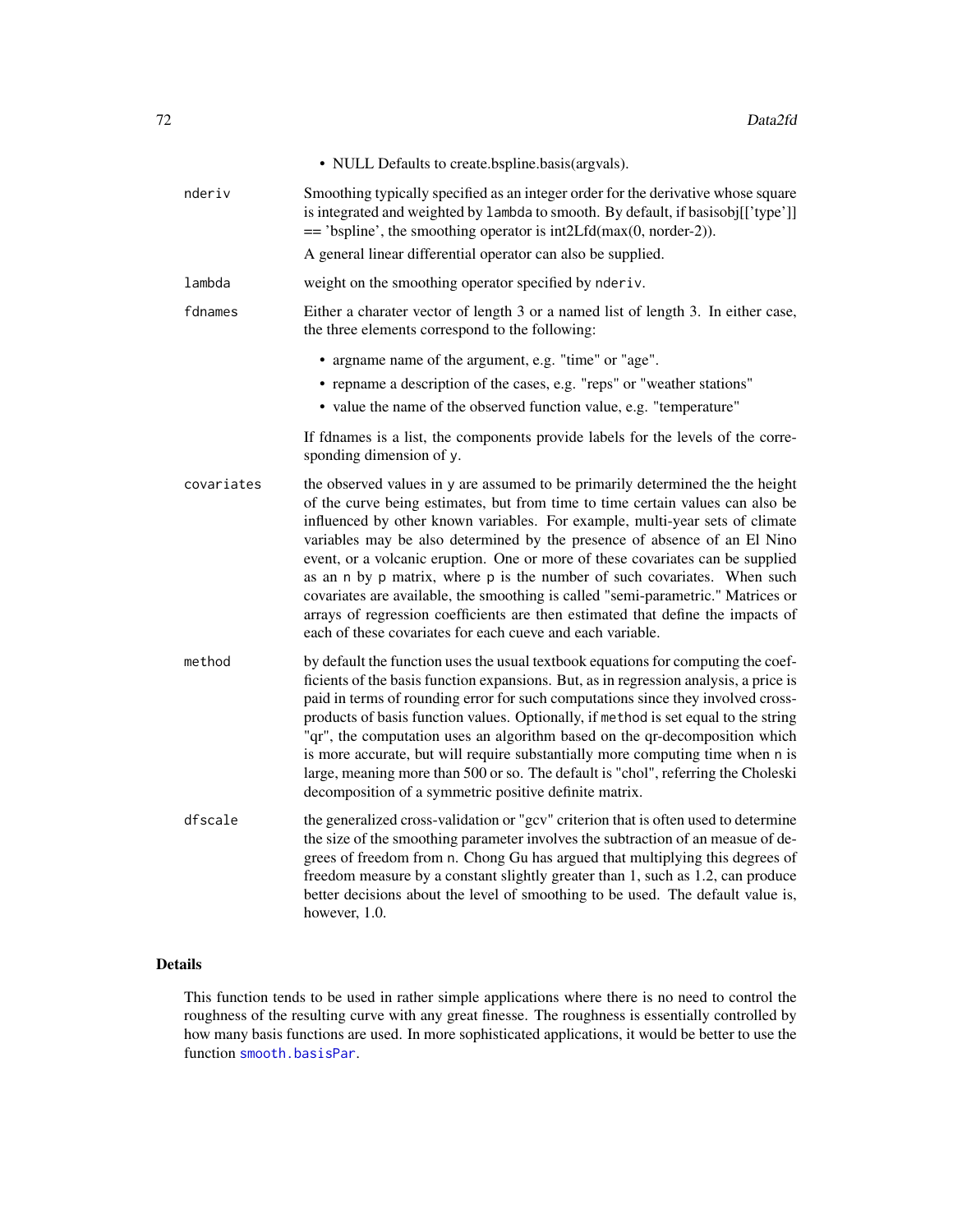## $Data2fd$  73

# Value

an object of the fd class containing:

| coefs   | the coefficient array                                                    |
|---------|--------------------------------------------------------------------------|
| basis   | a basis object                                                           |
| fdnames | a list containing names for the arguments, function values and variables |

# References

Ramsay, James O., and Silverman, Bernard W. (2006), *Functional Data Analysis, 2nd ed.*, Springer, New York.

Ramsay, James O., and Silverman, Bernard W. (2002), *Applied Functional Data Analysis*, Springer, New York.

# See Also

[smooth.basisPar](#page-255-0), [smooth.basis](#page-240-0), [project.basis](#page-221-0), [smooth.fd](#page-260-0), [smooth.monotone](#page-264-0), [smooth.pos](#page-268-0) [day.5](#page-75-0)

```
##
## Simplest possible example: constant function
##
# 1 basis, order 1 = \text{degree } \theta = \text{constant function}b1.1 <- create.bspline.basis(nbasis=1, norder=1)
# data values: 1 and 2, with a mean of 1.5
y12 <- 1:2
# smooth data, giving a constant function with value 1.5
fd1.1 <- Data2fd(y12, basisobj=b1.1)
plot(fd1.1)
# now repeat the analysis with some smoothing, which moves the
# toward 0.
fd1.1.5 \leq Data2fd(y12, basisobj=b1.1, lambda=0.5)
# values of the smooth:
# fd1.1.5 = sum(y12)/(n+lambda*integral(over arg=0 to 1 of 1))
\# = 3 / (2+0.5) = 1.2
eval.fd(seq(0, 1, .2), fd1.1.5)
##
## step function smoothing
##
sessionInfo()
find("crossprod")
# 2 step basis functions: order 1 = degree 0 = step functions
b1.2 <- create.bspline.basis(nbasis=2, norder=1)
# fit the data without smoothing
fd1.2 \leftarrow Data2fd(1:2, basisobj=b1.2)
# plot the result: A step function: 1 to 0.5, then 2
```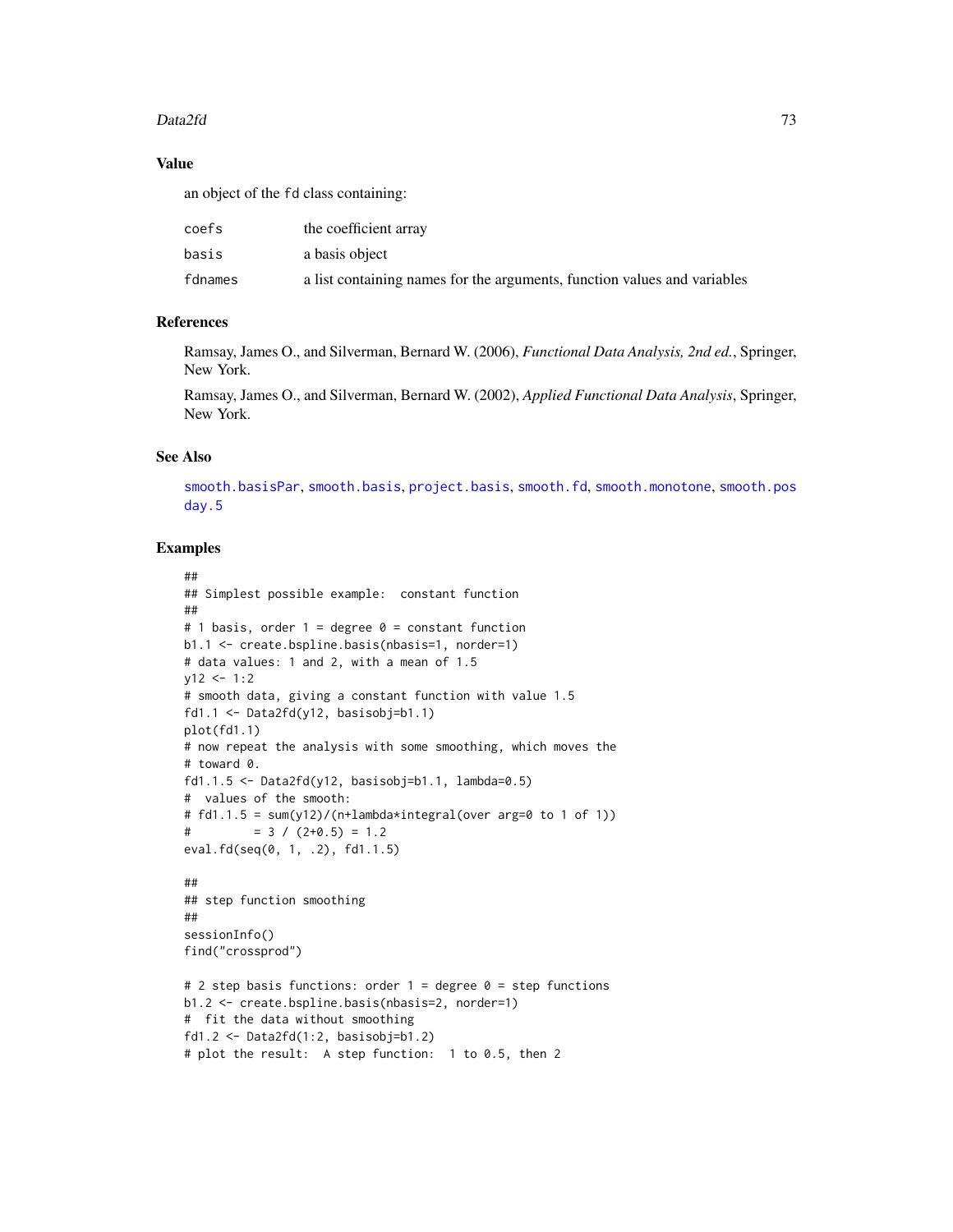```
op \leq par(mfrow=c(2,1))
plot(b1.2, main='bases')
plot(fd1.2, main='fit')
par(op)
##
## Simple oversmoothing
##
# 3 step basis functions: order 1 = \text{degree } \theta = \text{step} functions
b1.3 <- create.bspline.basis(nbasis=3, norder=1)
# smooth the data with smoothing
fd1.3.5 <- Data2fd(y12, basisobj=b1.3, lambda=0.5)
# plot the fit along with the points
plot(0:1, c(0, 2), type='n')
points(0:1, y12)
lines(fd1.3.5)
# Fit = penalized least squares with penalty =
# = lambda * integral(0:1 of basis^2),
# which shrinks the points towards 0.
# X1.3 = matrix(c(1, 0, 0, 0, 0, 1), 2)# XtX = crossprod(X1.3) = diag(c(1, 0, 1))
# penmat = diag(3)/3# = 3x3 matrix of integral(over arg=0:1 of basis[i]*basis[j])
# Xt.y = crossprod(X1.3, y12) = c(1, 0, 2)# XtX + lambda*penmat = diag(c(7, 1, 7)/6
# so coef(fd1.3.5) = solve(XtX + lambda*pennat, Xt.y)# \qquad = c(6/7, 0, 12/7)##
## linear spline fit
##
# 3 bases, order 2 = degree 1
b2.3 \leftarrow \text{create.bsplit}.basis(norder=2, breaks=c(0, .5, 1))
# interpolate the values 0, 2, 1
fd2.3 \leftarrow Data2fd(c(0,2,1), basisobj=b2.3, lambda=0)# display the coefficients
round(fd2.3$coefs, 4)
# plot the results
op \leq par(mfrow=c(2,1))
plot(b2.3, main='bases')
plot(fd2.3, main='fit')
par(op)
# apply some smoothing
fd2.3. <- Data2fd(c(0, 2, 1), basisobj=b2.3, lambda=1)op \leq par(mfrow=c(2,1))
plot(b2.3, main='bases')
plot(fd2.3., main='fit', ylim=c(0,2))
par(op)
##
## quadratic spline fit
##
# 4 bases, order 3 = degree 2 = continuous, bounded, locally quadratic
```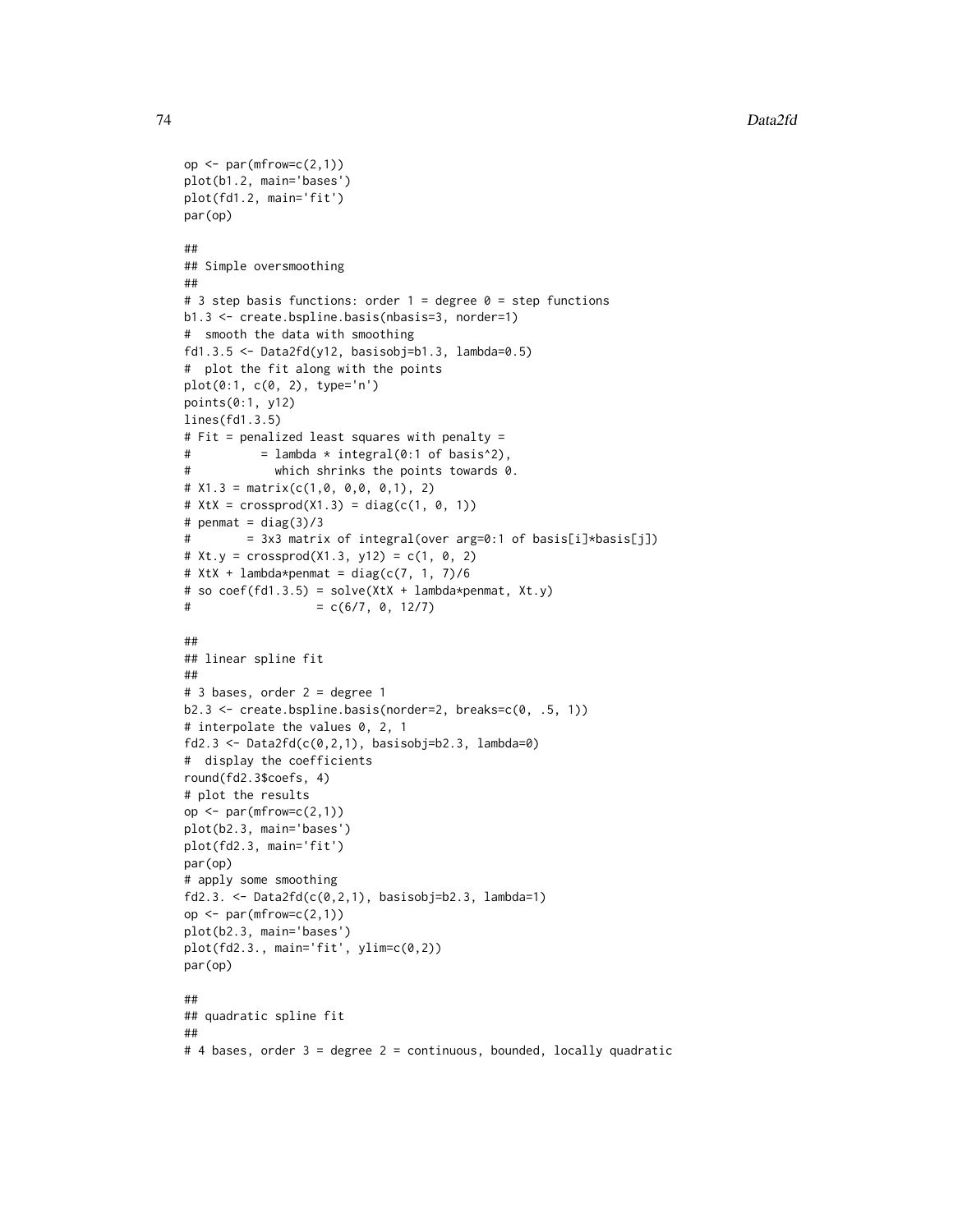## $Data2fd$  75

```
b3.4 \leftarrow create.bspline.basis(norder=3, breaks=c(0, .5, 1))
# fit values c(0,4,2,3) without interpolation
fd3.4 <- Data2fd(c(0,4,2,3), basisobj= b3.4, lambda=0)round(fd3.4$coefs, 4)
op \leq par(mfrow=c(2,1))
plot(b3.4)
plot(fd3.4)
points(c(0,1/3,2/3,1), c(0,4,2,3))
par(op)
# try smoothing
fd3.4. <- Data2fd(c(0,4,2,3), basisobj=b3.4, lambda=1)round(fd3.4.$coef, 4)
op \leq par(mfrow=c(2,1))
plot(b3.4)
plot(fd3.4., ylim=c(0,4))
points(seq(0,1,len=4), c(0,4,2,3))
par(op)
##
## Two simple Fourier examples
##
gaitbasis3 <- create.fourier.basis(nbasis=5)
gaitfd3 <- Data2fd(gait, basisobj=gaitbasis3)
plotfit.fd(gait, seq(0,1,len=20), gaitfd3)
# set up the fourier basis
daybasis <- create.fourier.basis(c(0, 365), nbasis=65)
# Make temperature fd object
# Temperature data are in 12 by 365 matrix tempav
# See analyses of weather data.
tempfd <- Data2fd(CanadianWeather$dailyAv[,,"Temperature.C"],
                  day.5, daybasis)
# plot the temperature curves
par(mfrow=c(1,1))
plot(tempfd)
##
## argvals of class Date and POSIXct
##
# Date
invasion1 <- as.Date('1775-09-04')
invasion2 <- as.Date('1812-07-12')
earlyUS.Canada <- c(invasion1, invasion2)
BspInvasion <- create.bspline.basis(earlyUS.Canada)
earlyYears <- seq(invasion1, invasion2, length.out=7)
(earlyQuad <- (as.numeric(earlyYears-invasion1)/365.24)^2)
fitQuad <- Data2fd(earlyYears, earlyQuad, BspInvasion)
# POSIXct
AmRev.ct <- as.POSIXct1970(c('1776-07-04', '1789-04-30'))
BspRev.ct <- create.bspline.basis(AmRev.ct)
AmRevYrs.ct <- seq(AmRev.ct[1], AmRev.ct[2], length.out=14)
(AmRevLin.ct <- as.numeric(AmRevYrs.ct-AmRev.ct[1]))
```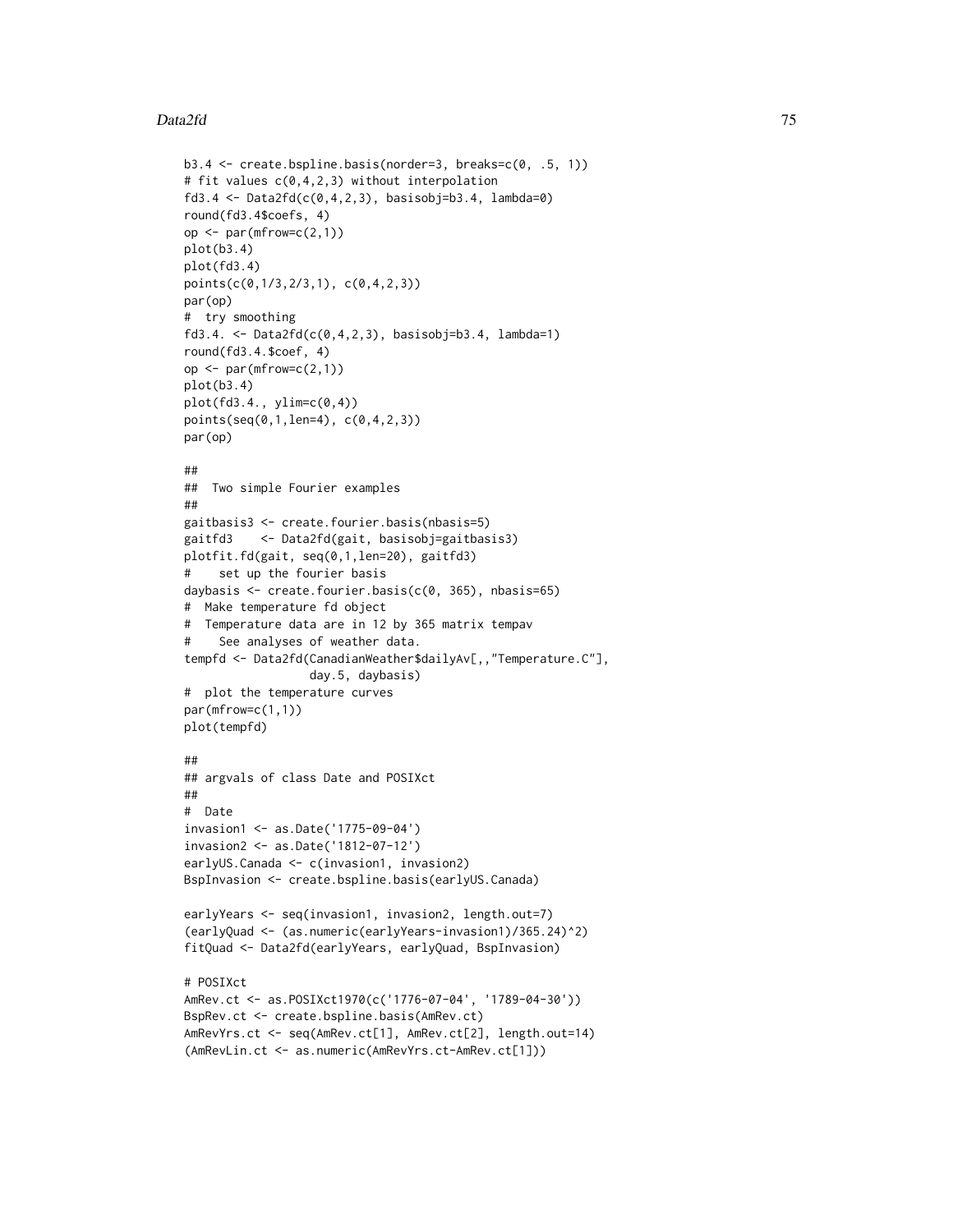fitLin.ct <- Data2fd(AmRevYrs.ct, AmRevLin.ct, BspRev.ct)

dateAccessories *Numeric and character vectors to facilitate working with dates*

#### <span id="page-75-0"></span>**Description**

Numeric and character vectors to simplify functional data computations and plotting involving dates.

# Format

- dayOfYear a numeric vector = 1:365 with names 'jan01' to 'dec31'.
- dayOfYearShifted a numeric vector =  $c(182:365, 1:181)$  with names 'jul01' to 'jun30'.
- day.5 a numeric vector = dayOfYear- $0.5 = 0.5, 1.5, ..., 364.5$
- daysPerMonth a numeric vector of the days in each month (ignoring leap years) with names = month.abb
- monthEnd a numeric vector of cumsum(daysPerMonth) with names = month.abb
- monthEnd.5 a numeric vector of the middle of the last day of each month with names = month.abb =  $c$ (Jan=30.5, Feb=58.5, ..., Dec=364.5)
- monthBegin.5 a numeric vector of the middle of the first day of each month with names month.abb =  $c$ (Jan=0.5, Feb=31.5, ..., Dec=334.5)
- monthMid a numeric vector of the middle of the month =  $(monthBegin.5 + monthEnd.5)/2$
- monthLetters A character vector of c("j", "F", "m", "A", "M", "J", "J", "A", "S", "O", "N", "D"), with 'month.abb' as the names.
- weeks a numeric vector of length 53 marking 52 periods of approximately 7 days each throughout the year =  $c(0, 365/52, ..., 365)$

#### Details

Miscellaneous vectors often used in 'fda' scripts.

#### Source

Ramsay, James O., and Silverman, Bernard W. (2006), *Functional Data Analysis, 2nd ed.*, Springer, New York, pp. 5, 47-53.

Ramsay, James O., and Silverman, Bernard W. (2002), *Applied Functional Data Analysis*, Springer, New York

## See Also

[axisIntervals](#page-20-0) [month.abb](#page-0-0)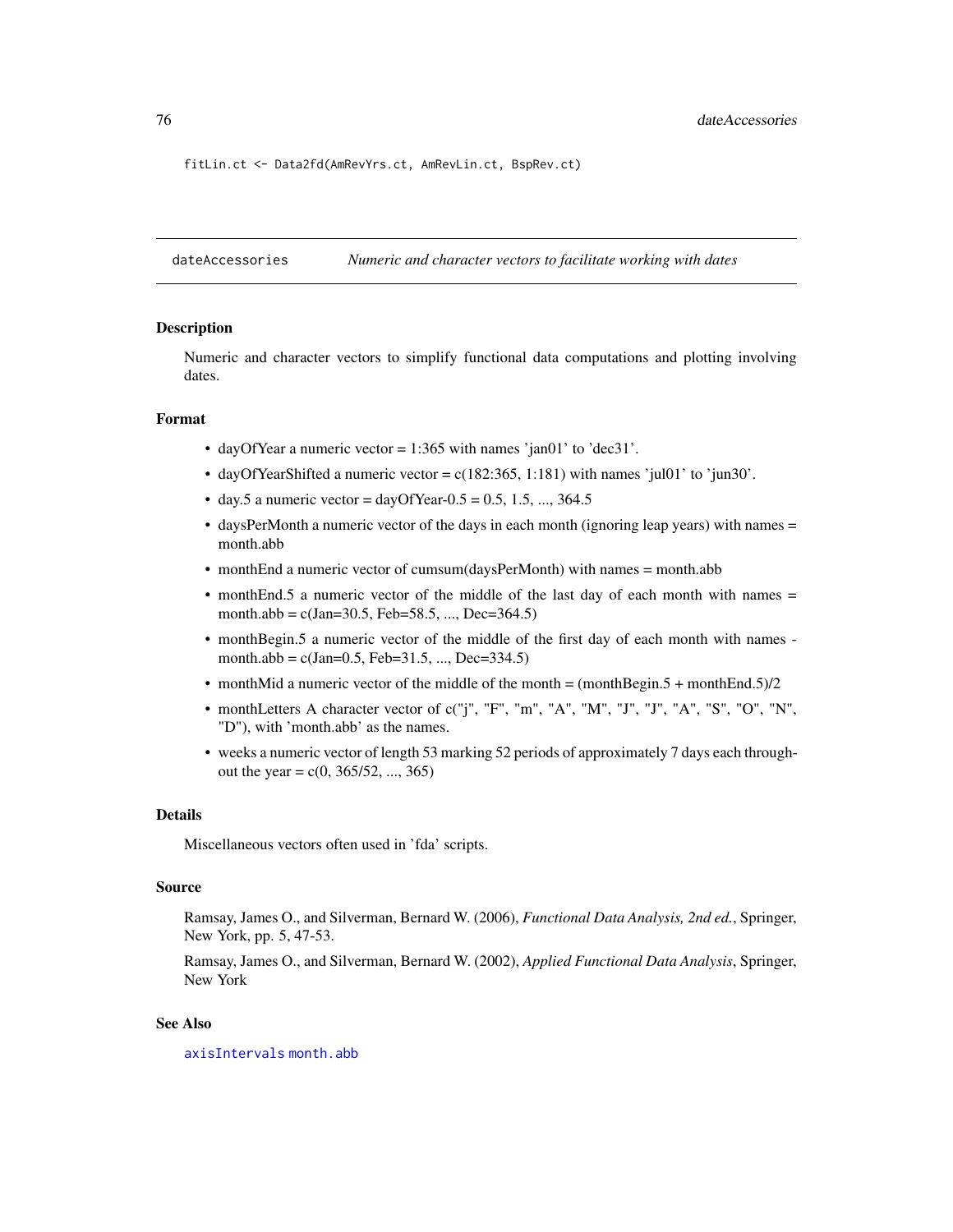#### density.fd **77**

# Examples

```
daybasis65 <- create.fourier.basis(c(0, 365), 65)
daytempfd <- with(CanadianWeather, smooth.basisPar(day.5,
    dailyAv[,,"Temperature.C"], daybasis65)$fd )
plot(daytempfd, axes=FALSE)
axisIntervals(1)
# axisIntervals by default uses
# monthBegin.5, monthEnd.5, monthMid, and month.abb
axis(2)
```
density.fd *Compute a Probability Density Function*

# Description

Like the regular S-PLUS function density, this function computes a probability density function for a sample of values of a random variable. However, in this case the density function is defined by a functional parameter object WfdParobj along with a normalizing constant C.

The density function  $\phi(x)$  has the form  $p(x) = C \exp[W(x)]$  where function  $W(x)$  is defined by the functional data object WfdParobj.

#### Usage

```
## S3 method for class 'fd'
density(x, WfdParobj, conv=0.0001, iterlim=20,
           active=1:nbasis, dbglev=1, returnMatrix=FALSE, ...)
```
# Arguments

| $\mathsf{x}$ | a set observations, which may be one of two forms:                                                                                                                                                                                                                                                                                  |  |
|--------------|-------------------------------------------------------------------------------------------------------------------------------------------------------------------------------------------------------------------------------------------------------------------------------------------------------------------------------------|--|
|              | 1. a vector of observatons \$x i\$                                                                                                                                                                                                                                                                                                  |  |
|              | 2. a two-column matrix, with the observations $x_i$ is in the first column, and<br>frequencies \$f_i\$ in the second.                                                                                                                                                                                                               |  |
|              | The first option corresponds to all $f_i = 1$ .                                                                                                                                                                                                                                                                                     |  |
| WfdParobi    | a functional parameter object specifying the initial value, basis object, roughness<br>penalty and smoothing parameter defining function \$W(t).\$                                                                                                                                                                                  |  |
| conv         | a positive constant defining the convergence criterion.                                                                                                                                                                                                                                                                             |  |
| iterlim      | the maximum number of iterations allowed.                                                                                                                                                                                                                                                                                           |  |
| active       | a logical vector of length equal to the number of coefficients defining Wfdobj. If<br>an entry is TRUE, the corresponding coefficient is estimated, and if FALSE, it<br>is held at the value defining the argument Wfdobj. Normally the first coefficient<br>is set to 0 and not estimated, since it is assumed that $W(0) = 0$ \$. |  |
| dbglev       | either 0, 1, or 2. This controls the amount information printed out on each iter-<br>ation, with 0 implying no output, 1 intermediate output level, and 2 full output.<br>If levels 1 and 2 are used, it is helpful to turn off the output buffering option in<br>S-PLUS.                                                           |  |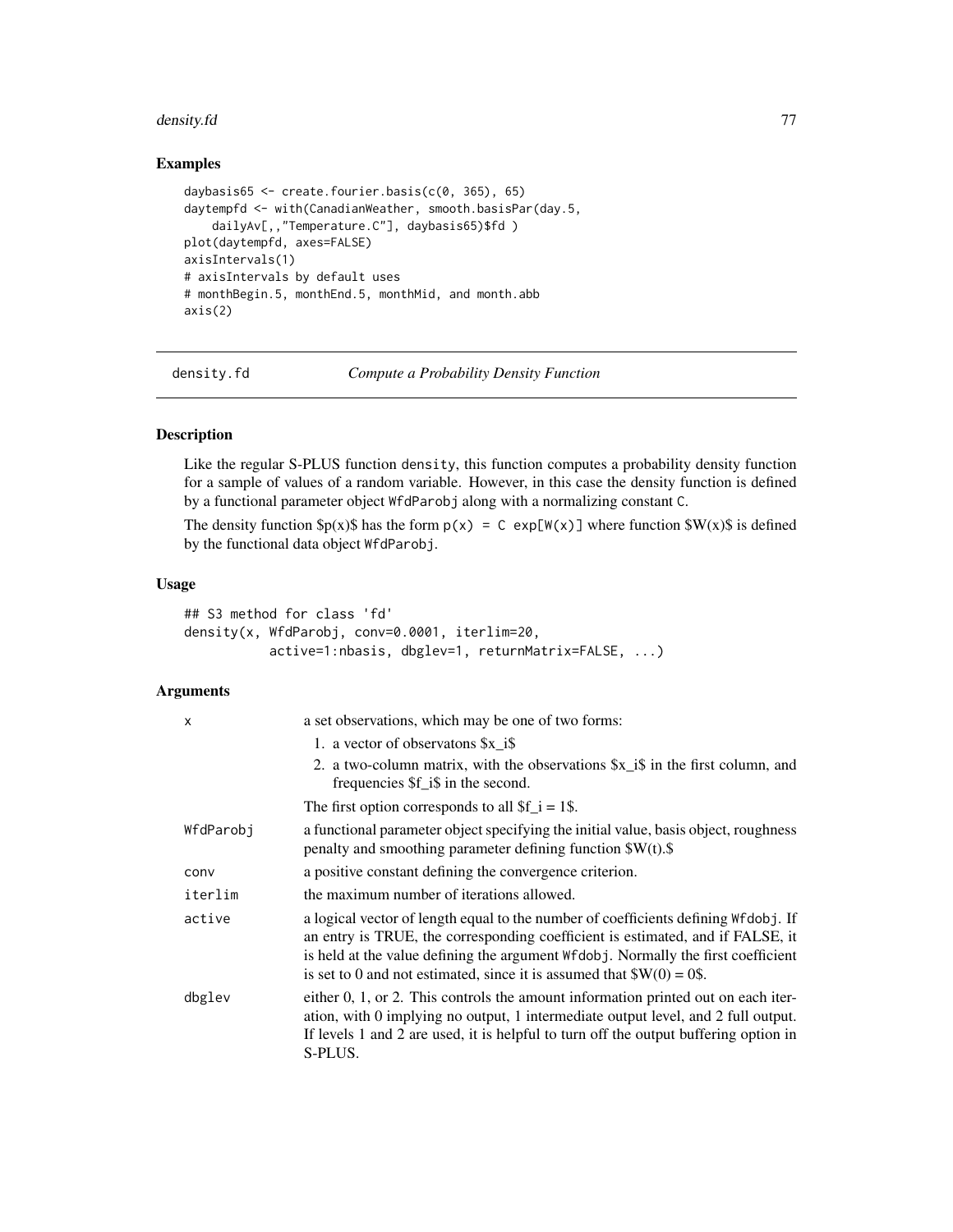78 density.fd

| returnMatrix         | logical: If TRUE, a two-dimensional is returned using a special class from the<br>Matrix package. |
|----------------------|---------------------------------------------------------------------------------------------------|
| $\ddot{\phantom{0}}$ | Other arguments to match the generic function 'density'                                           |

# Details

The goal of the function is provide a smooth density function estimate that approaches some target density by an amount that is controlled by the linear differential operator Lfdobj and the penalty parameter. For example, if the second derivative of  $W(t)$  is penalized heavily, this will force the function to approach a straight line, which in turn will force the density function itself to be nearly normal or Gaussian. Similarly, to each textbook density function there corresponds a \$W(t)\$, and to each of these in turn their corresponds a linear differential operator that will, when apply to  $W(t)\$ , produce zero as a result. To plot the density function or to evaluate it, evaluate Wfdobj, exponentiate the resulting vector, and then divide by the normalizing constant C.

## Value

a named list of length 4 containing:

| Wfdobj   | a functional data object defining function $W(x)$ \$ that that optimizes the fit to<br>the data of the monotone function that it defines.                                                                                                                                |
|----------|--------------------------------------------------------------------------------------------------------------------------------------------------------------------------------------------------------------------------------------------------------------------------|
| C        | the normalizing constant.                                                                                                                                                                                                                                                |
| Flist    | a named list containing three results for the final converged solution: (1) $f$ : the<br>optimal function value being minimized, $(2)$ grad: the gradient vector at the<br>optimal solution, and $(3)$ norm: the norm of the gradient vector at the optimal<br>solution. |
| iternum  | the number of iterations.                                                                                                                                                                                                                                                |
| iterhist | a iternum + 1 by 5 matrix containing the iteration history.                                                                                                                                                                                                              |

#### See Also

[intensity.fd](#page-143-0)

```
# set up range for density
rangeval \leq c(-3,3)# set up some standard normal data
x \le - rnorm(50)
# make sure values within the range
x[x < -3] < -2.99x[x > 3] < -2.99# set up basis for W(x)
basisobj <- create.bspline.basis(rangeval, 11)
# set up initial value for Wfdobj
Wfd0 <- fd(matrix(0,11,1), basisobj)
WfdParobj <- fdPar(Wfd0)
# estimate density
```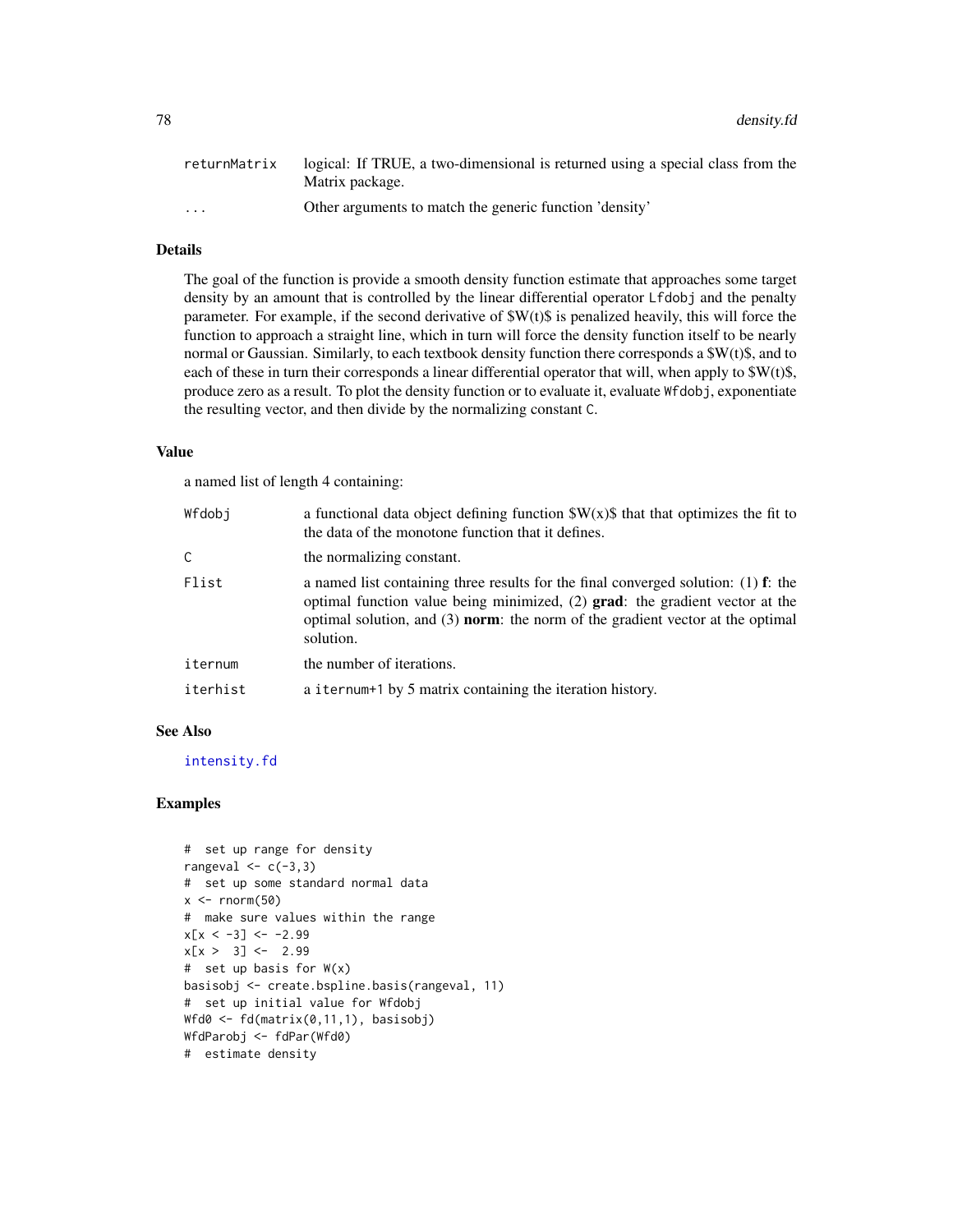#### deriv.fd **79**

```
denslist <- density.fd(x, WfdParobj)
# plot density
xval \leftarrow seq(-3, 3, .2)wval <- eval.fd(xval, denslist$Wfdobj)
pval <- exp(wval)/denslist$C
plot(xval, pval, type="l", ylim=c(0,0.4))
points(x,rep(0,50))
```
deriv.fd *Compute a Derivative of a Functional Data Object*

# Description

A derivative of a functional data object, or the result of applying a linear differential operator to a functional data object, is then converted to a functional data object. This is intended for situations where a derivative is to be manipulated as a functional data object rather than simply evaluated.

## Usage

```
## S3 method for class 'fd'
deriv(expr, Lfdobj=int2Lfd(1), returnMatrix=FALSE, ...)
```
# Arguments

| expr         | a functional data object. It is assumed that the basis for representing the object<br>can support the order of derivative to be computed. For B-spline bases, this<br>means that the order of the spline must be at least one larger than the order of<br>the derivative to be computed. |
|--------------|------------------------------------------------------------------------------------------------------------------------------------------------------------------------------------------------------------------------------------------------------------------------------------------|
| Lfdobi       | either a positive integer or a linear differential operator object.                                                                                                                                                                                                                      |
| returnMatrix | logical: If TRUE, a two-dimensional is returned using a special class from the<br>Matrix package.                                                                                                                                                                                        |
| $\cdots$     | Other arguments to match generic for 'deriv'                                                                                                                                                                                                                                             |

#### Details

Typically, a derivative has more high frequency variation or detail than the function itself. The basis defining the function is used, and therefore this must have enough basis functions to represent the variation in the derivative satisfactorily.

# Value

a functional data object for the derivative

# See Also

[getbasismatrix](#page-134-0), [eval.basis](#page-87-0) [deriv](#page-0-0)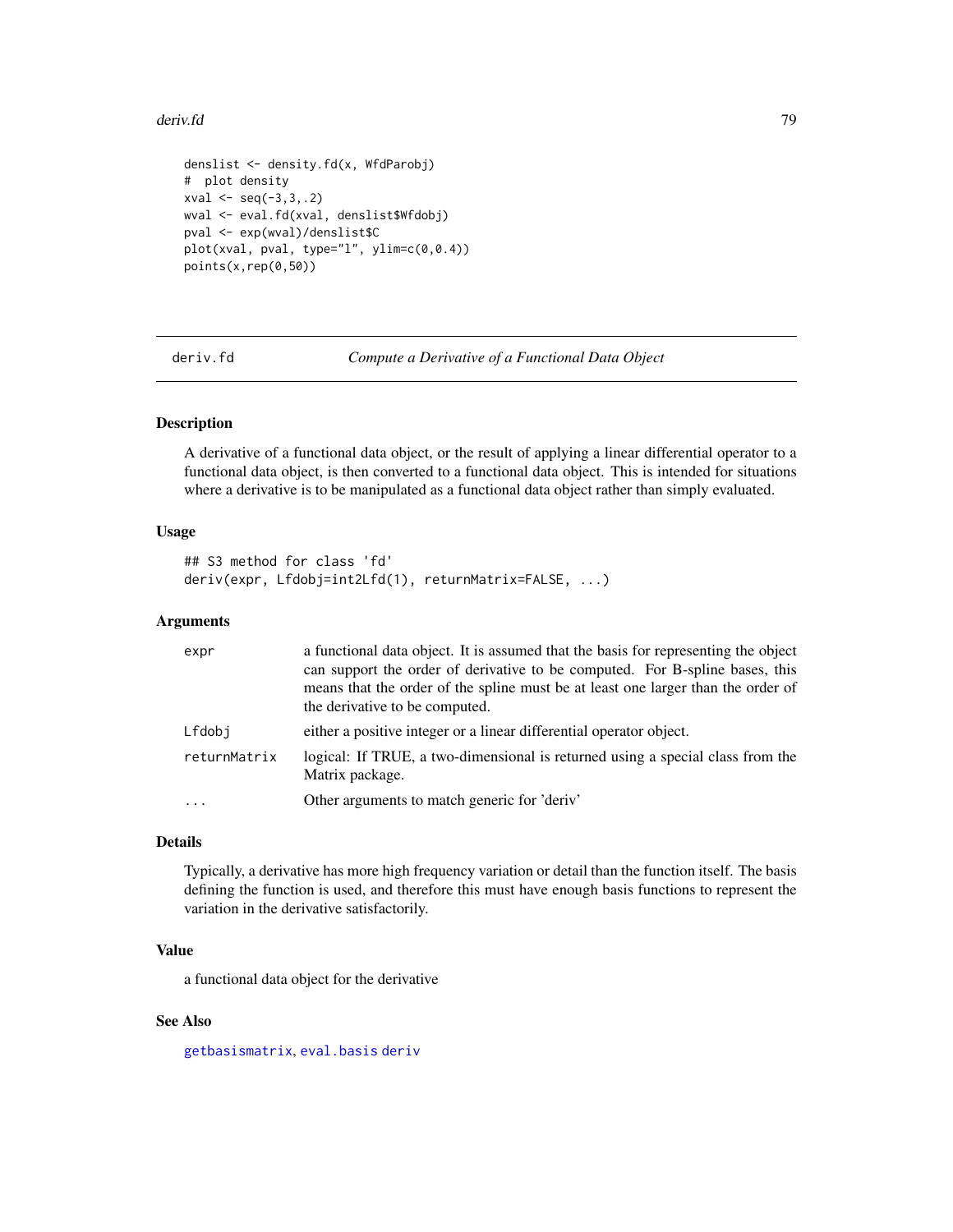# Examples

```
# Estimate the acceleration functions for growth curves
# See the analyses of the growth data.
# Set up the ages of height measurements for Berkeley data
age <- c( seq(1, 2, 0.25), seq(3, 8, 1), seq(8.5, 18, 0.5))
# Range of observations
rng \leq c(1,18)# Set up a B-spline basis of order 6 with knots at ages
knots <- age
norder <- 6
nbasis <- length(knots) + norder - 2
hgtbasis <- create.bspline.basis(rng, nbasis, norder, knots)
# Set up a functional parameter object for estimating
# growth curves. The 4th derivative is penalyzed to
# ensure a smooth 2nd derivative or acceleration.
Lfdobj <-4lambda <- 10^(-0.5) # This value known in advance.
growfdPar <- fdPar(hgtbasis, Lfdobj, lambda)
# Smooth the data. The data for the boys and girls
# are in matrices hgtm and hgtf, respectively.
hgtmfd <- smooth.basis(age, growth$hgtm, growfdPar)$fd
hgtffd <- smooth.basis(age, growth$hgtf, growfdPar)$fd
# Compute the acceleration functions
accmfd <- deriv.fd(hgtmfd, 2)
accffd <- deriv.fd(hgtffd, 2)
# Plot the two sets of curves
par(mfrow=c(2,1))
plot(accmfd)
plot(accffd)
```
df.residual.fRegress *Degress of Freedom for Residuals from a Functional Regression*

## Description

Effective degrees of freedom for residuals, being the trace of the idempotent hat matrix transforming observations into residuals from the fit.

#### Usage

```
## S3 method for class 'fRegress'
df.residual(object, ...)
```
#### Arguments

| object               | Object of class inheriting from fRegress |
|----------------------|------------------------------------------|
| $\ddot{\phantom{0}}$ | additional arguments for other methods   |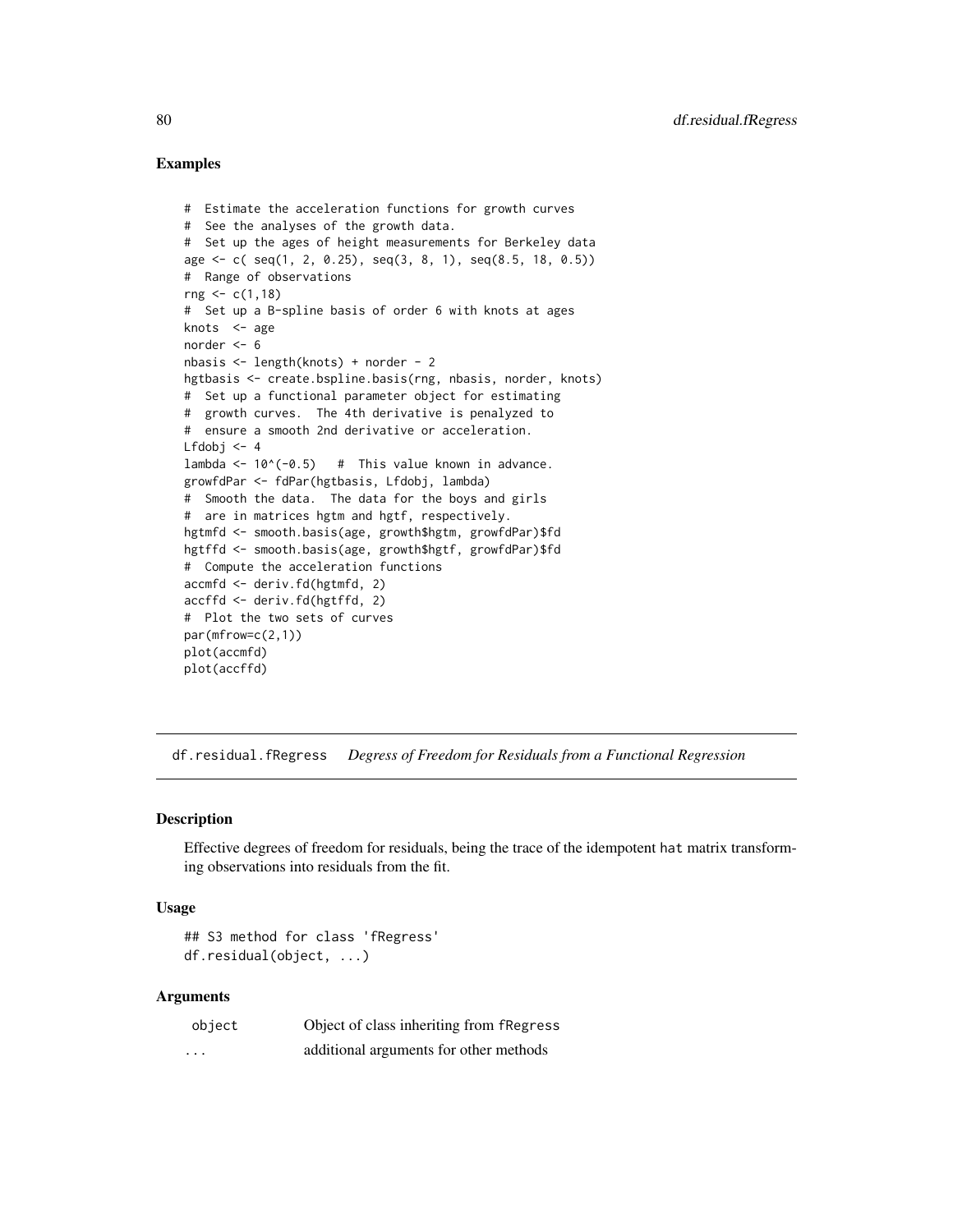# df.residual.fRegress 81

# Details

- 1. Determine  $N =$  number of observations
- 2. df.model <- object\\$df
- 3. df.residual <- (N df.model)
- 4. Add attributes

# Value

The numeric value of the residual degrees-of-freedom extracted from object with the following attributes:

| nobs     | number of observations                                                          |
|----------|---------------------------------------------------------------------------------|
| df.model | effective degrees of freedom for the model, being the trace of the idempotent   |
|          | linear projection operator transforming the observations into their predictions |
|          | per the model. This includes the intercept, so the 'degrees of freedom for the  |
|          | model' for many standard purposes that compare with a model with an estimated   |
|          | mean will be 1 less than this number.                                           |

# Author(s)

Spencer Graves

# References

Ramsay, James O., and Silverman, Bernard W. (2005), *Functional Data Analysis, 2nd ed.*, Springer, New York. Hastie, Trevor, Tibshirani, Robert, and Friedman, Jerome (2001) *The Elements of Statistical Learning: Data Mining, Inference, and Prediction*, Springer, New York.

# See Also

[fRegress](#page-120-0) [df.residual](#page-0-0)

```
##
## example from help('lm')
##
    ctl <- c(4.17,5.58,5.18,6.11,4.50,4.61,5.17,4.53,5.33,5.14)
     trt <- c(4.81,4.17,4.41,3.59,5.87,3.83,6.03,4.89,4.32,4.69)
     group <- gl(2,10,20, labels=c("Ctl","Trt"))
    weight <- c(ctl, trt)
fRegress.D9 <- fRegress(weight ~ group)
dfr.D9 <- df.residual(fRegress.D9)
# Check the answer manually
lm.D9 \leq -lm(weight \sim group)dfr.D9l <- df.residual(lm.D9)
attr(dfr.D9l, 'nobs') <- length(predict(lm.D9))
attr(dfr.D9l, 'df.model') <- 2
```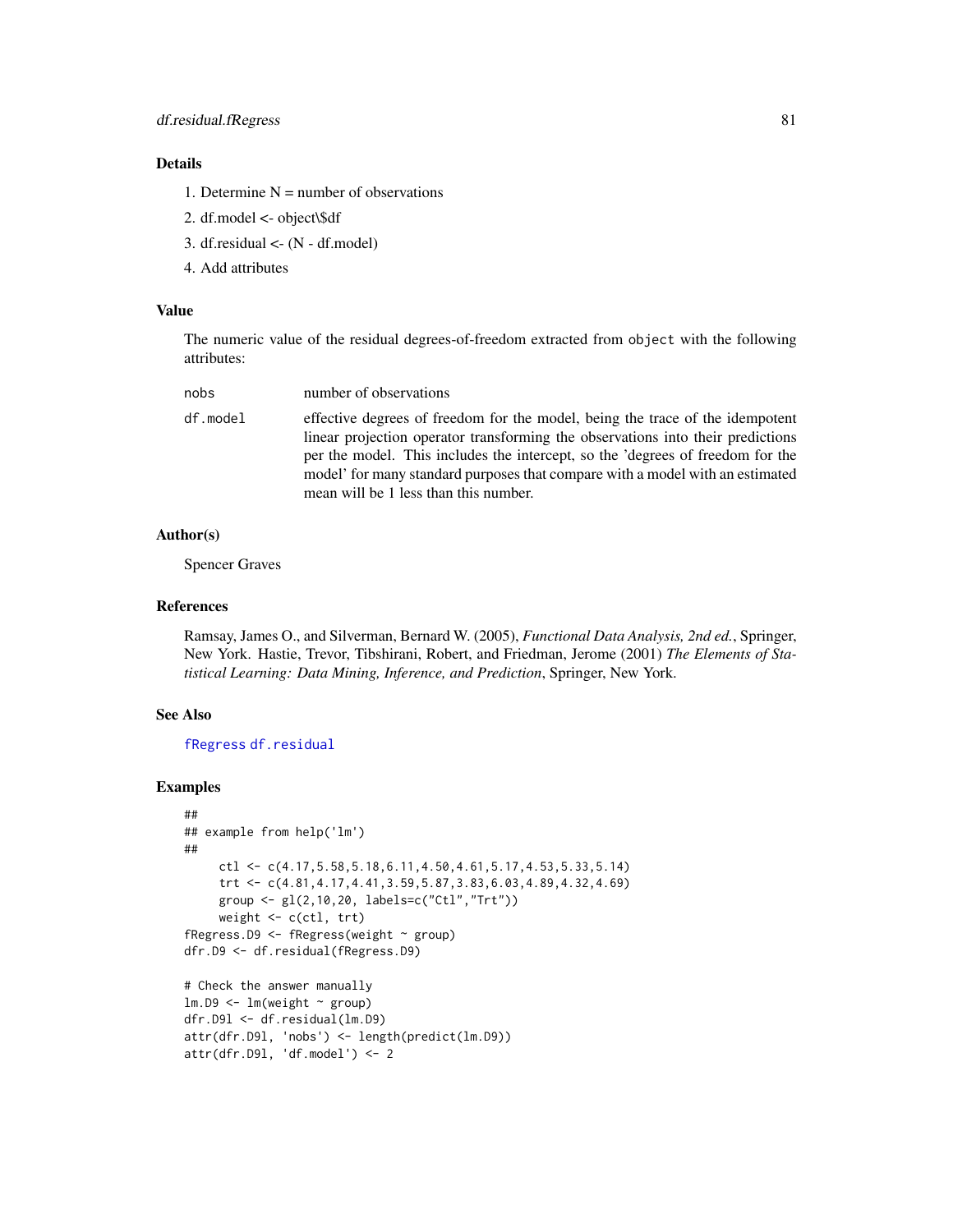```
all.equal(dfr.D9, dfr.D9l)
##
## functional response with (concurrent) functional explanatory variable
##
# *** NOT IMPLEMENTED YET FOR FUNCTIONAL RESPONSE
# BUT WILL EVENTUALLY USE THE FOLLOWING EXAMPLE:
(gaittime <- as.numeric(dimnames(gait)[[1]])*20)
gaitrange <-c(0,20)gaitbasis <- create.fourier.basis(gaitrange, nbasis=21)
harmaccelLfd <- vec2Lfd(c(0, (2*pi/20)^2, 0), rangeval=gaitrange)
gaitfd <- smooth.basisPar(gaittime, gait,
      gaitbasis, Lfdobj=harmaccelLfd, lambda=1e-2)$fd
hipfd <- gaitfd[,1]
kneefd <- gaitfd[,2]
knee.hip.f <- fRegress(kneefd ~ hipfd)
#knee.hip.dfr <- df.residual(knee.hip.f)
# Check the answer
#kh.dfr <- knee.hip.f$df ???
```
df2lambda *Convert Degrees of Freedom to a Smoothing Parameter Value*

## Description

The degree of roughness of an estimated function is controlled by a smoothing parameter \$lambda\$ that directly multiplies the penalty. However, it can be difficult to interpret or choose this value, and it is often easier to determine the roughness by choosing a value that is equivalent of the degrees of freedom used by the smoothing procedure. This function converts a degrees of freedom value into a multipler \$lambda\$.

#### Usage

```
df2lambda(argvals, basisobj, wtvec=rep(1, n), Lfdobj=0,
          df=nbasis)
```
# Arguments

| argvals  | a vector containing rgument values associated with the values to be smoothed. |
|----------|-------------------------------------------------------------------------------|
| basisobj | a basis function object.                                                      |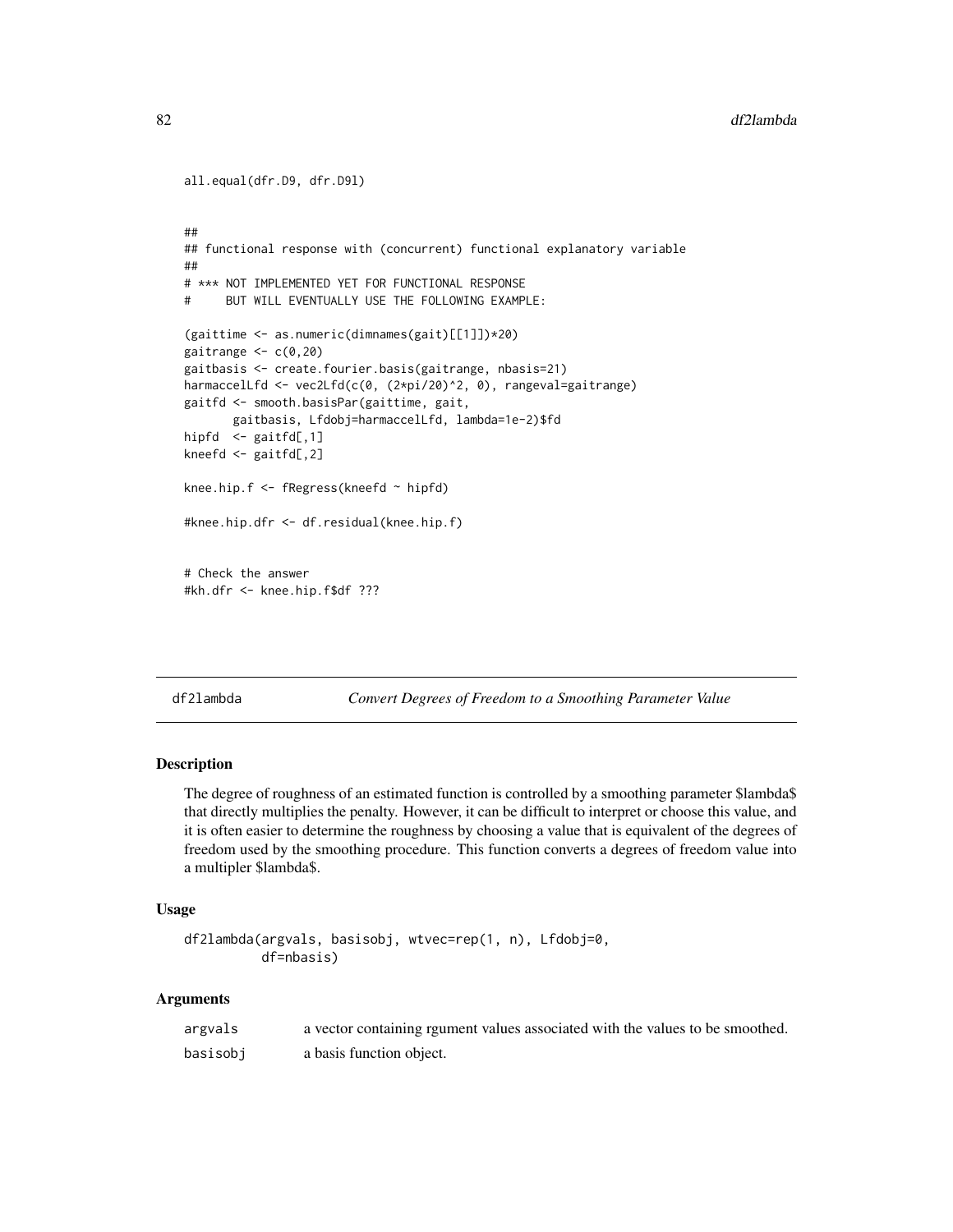#### df2lambda 83

| wtvec  | a vector of weights for the data to be smoothed.                       |
|--------|------------------------------------------------------------------------|
| Lfdobi | either a nonnegative integer or a linear differential operator object. |
| df     | the degrees of freedom to be converted.                                |

# Details

The conversion requires a one-dimensional optimization and may be therefore computationally intensive.

# Value

a positive smoothing parameter value \$lambda\$

# See Also

[lambda2df](#page-149-0), [lambda2gcv](#page-150-0)

```
# Smooth growth curves using a specified value of
# degrees of freedom.
# Set up the ages of height measurements for Berkeley data
age <- c( seq(1, 2, 0.25), seq(3, 8, 1), seq(8.5, 18, 0.5))
# Range of observations
rng < -c(1,18)# Set up a B-spline basis of order 6 with knots at ages
knots <- age
norder <- 6
nbasis <- length(knots) + norder - 2
hgtbasis <- create.bspline.basis(rng, nbasis, norder, knots)
# Find the smoothing parameter equivalent to 12
# degrees of freedom
lambda <- df2lambda(age, hgtbasis, df=12)
# Set up a functional parameter object for estimating
# growth curves. The 4th derivative is penalyzed to
# ensure a smooth 2nd derivative or acceleration.
Lfdobj \leq -4growfdPar <- fdPar(hgtbasis, Lfdobj, lambda)
# Smooth the data. The data for the girls are in matrix
# hgtf.
hgtffd <- smooth.basis(age, growth$hgtf, growfdPar)$fd
# Plot the curves
plot(hgtffd)
```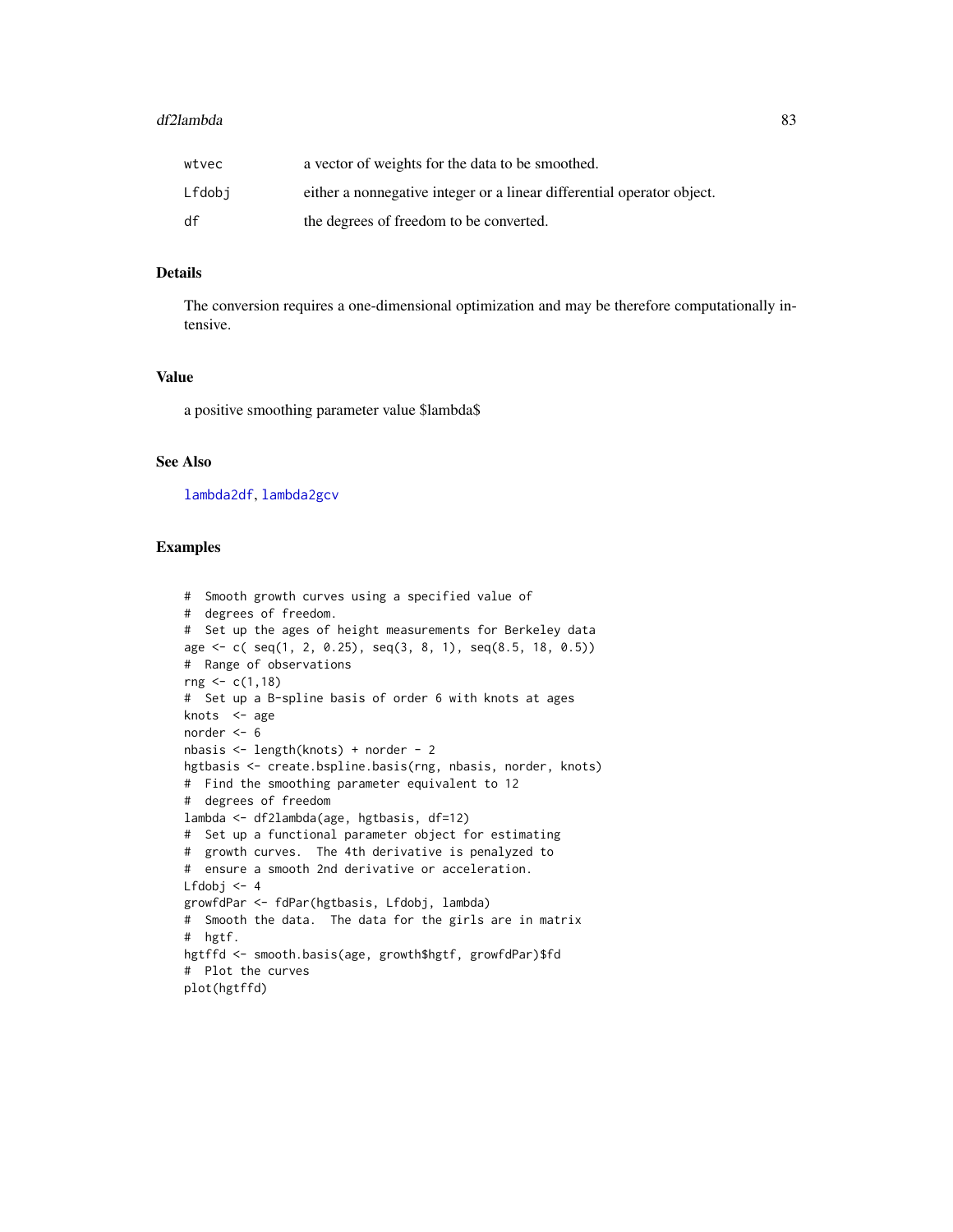## Description

If you want only subfolders and no files, use dirs. With recursive = FALSE, [dir](#page-0-0) returns both folders and files. With recursive = TRUE, it returns only files.

## Usage

```
dirs(path='.', pattern=NULL, exclude=NULL, all.files=FALSE,
     full.names=FALSE, recursive=FALSE, ignore.case=FALSE)
```
# Arguments

path, all.files, ful[l.na](#page-0-0)mes, recursive, ignore.case as for dir pattern, exclude

optional regular expressions of filenames to include or exclude, respectively.

## Details

1. mainDir <- dir(...) without recurse

2. Use [file.info](#page-0-0) to restrict mainDir to only directories.

3. If !recursive, return the restricted mainDir. Else, if length(mainDir) > 0, create dirList to hold the results of the recursion and call dirs for each component of mainDir. Then [unlist](#page-0-0) and return the result.

# Value

A character vector of the desired subdirectories.

#### Author(s)

Spencer Graves

## See Also

[dir](#page-0-0), [file.info](#page-0-0) [package.dir](#page-0-0)

```
path2fdaM <- system.file('Matlab/fdaM', package='fda')
dirs(path2fdaM)
dirs(path2fdaM, full.names=TRUE)
dirs(path2fdaM, recursive=TRUE)
dirs(path2fdaM, exclude='^@|^private$', recursive=TRUE)
```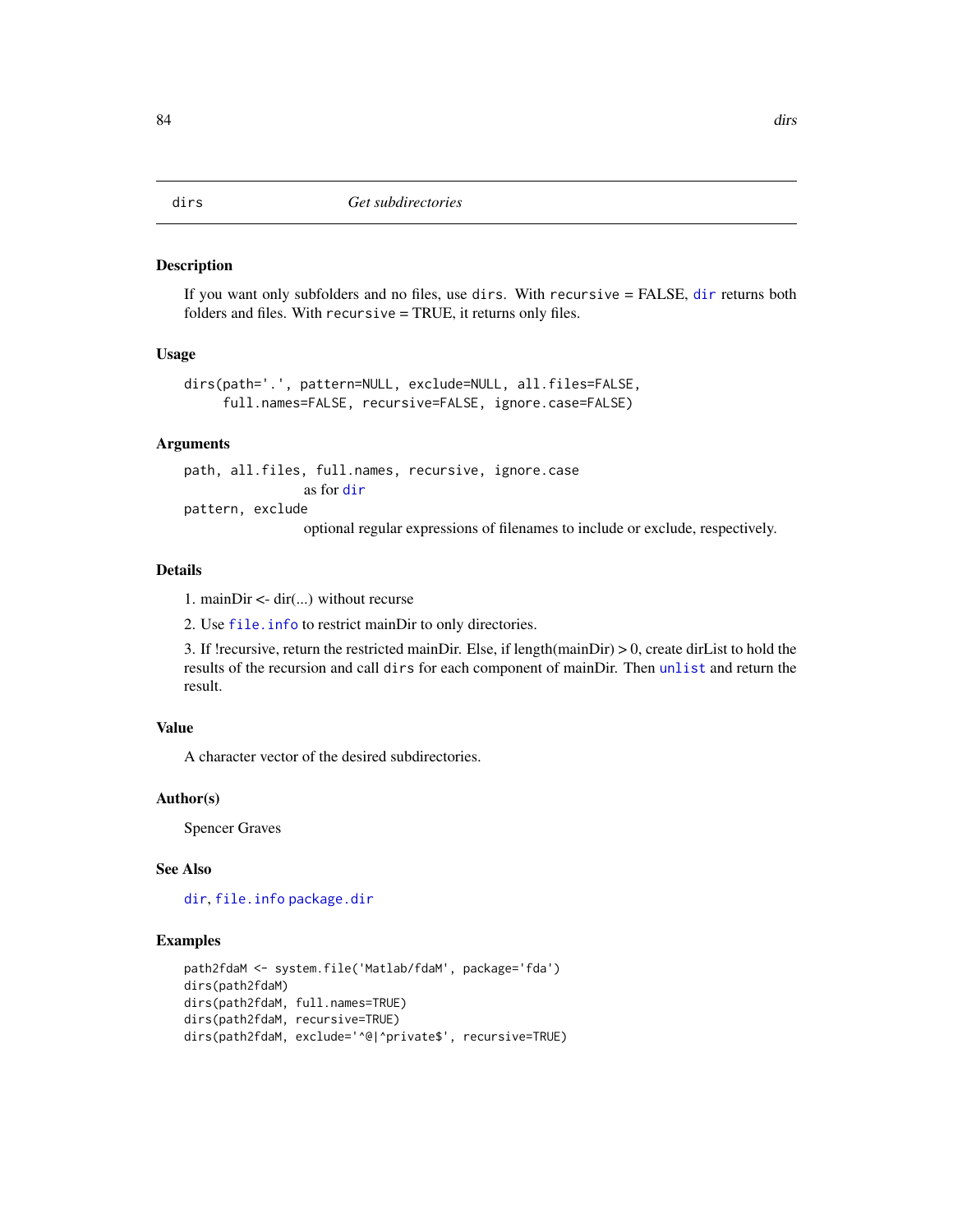#### Eigen 1855 - Stein Broadwaren en de Stein Broadwaren 1865 - Stein Broadwaren 1865 - Stein Broadwaren 1865 - St

```
# Directories to add to Matlab path
# for R.matlab and fda
R.matExt <- system.file('externals', package='R.matlab')
fdaM <- dirs(path2fdaM, exclude='^@|^private$', full.names=TRUE,
              recursive=TRUE)
add2MatlabPath <- c(R.matExt, path2fdaM, fdaM)
```
Eigen *Eigenanalysis preserving dimnames*

# Description

Compute eigenvalues and vectors, assigning names to the eigenvalues and dimnames to the eigenvectors.

# Usage

```
Eigen(x, symmetric, only.values = FALSE, EISPACK = FALSE,
      valuenames )
```
## Arguments

| $\mathsf{x}$   | a square matrix whose spectral decomposition is to be computed.                                                                                                                                                           |  |
|----------------|---------------------------------------------------------------------------------------------------------------------------------------------------------------------------------------------------------------------------|--|
| symmetric      | logical: If TRUE, the matrix is assumed to be symmetric (or Hermitian if com-<br>plex) and only its lower triangle (diagonal included) is used. If 'symmetric' is<br>not specified, the matrix is inspected for symmetry. |  |
| only.values    | if 'TRUE', only the eigenvalues are computed and returned, otherwise both<br>eigenvalues and eigenvectors are returned.                                                                                                   |  |
| <b>EISPACK</b> | logical. Should EISPACK be used (for compatibility with $R < 1.7.0$ )?                                                                                                                                                    |  |
| valuenames     | character vector of length $nrow(x)$ or a character string that can be extended to<br>that length by appening $1: nrow(x)$ .                                                                                              |  |
|                | The default depends on symmetric and whether rownames == colnames: If<br>rownames == colnames and symmetric = TRUE (either specified or determined                                                                        |  |
|                | by inspection), the default is "paste('ev', $1: nrow(x)$ , sep=")". Otherwise, the<br>$default$ is colnames $(x)$ unless this is NULL.                                                                                    |  |

#### Details

1. Check 'symmetric'

2. ev  $\leq$  [eigen](#page-0-0)(x, symmetric, only.values = FALSE, EISPACK = FALSE); see eigen for more details.

3. rNames = rownames(x); if this is NULL, rNames = if(symmetric) paste('x', 1:nrow(x), sep=") else paste('xcol', 1:nrow(x)).

4. Parse 'valuenames', assign to names(ev[['values']]).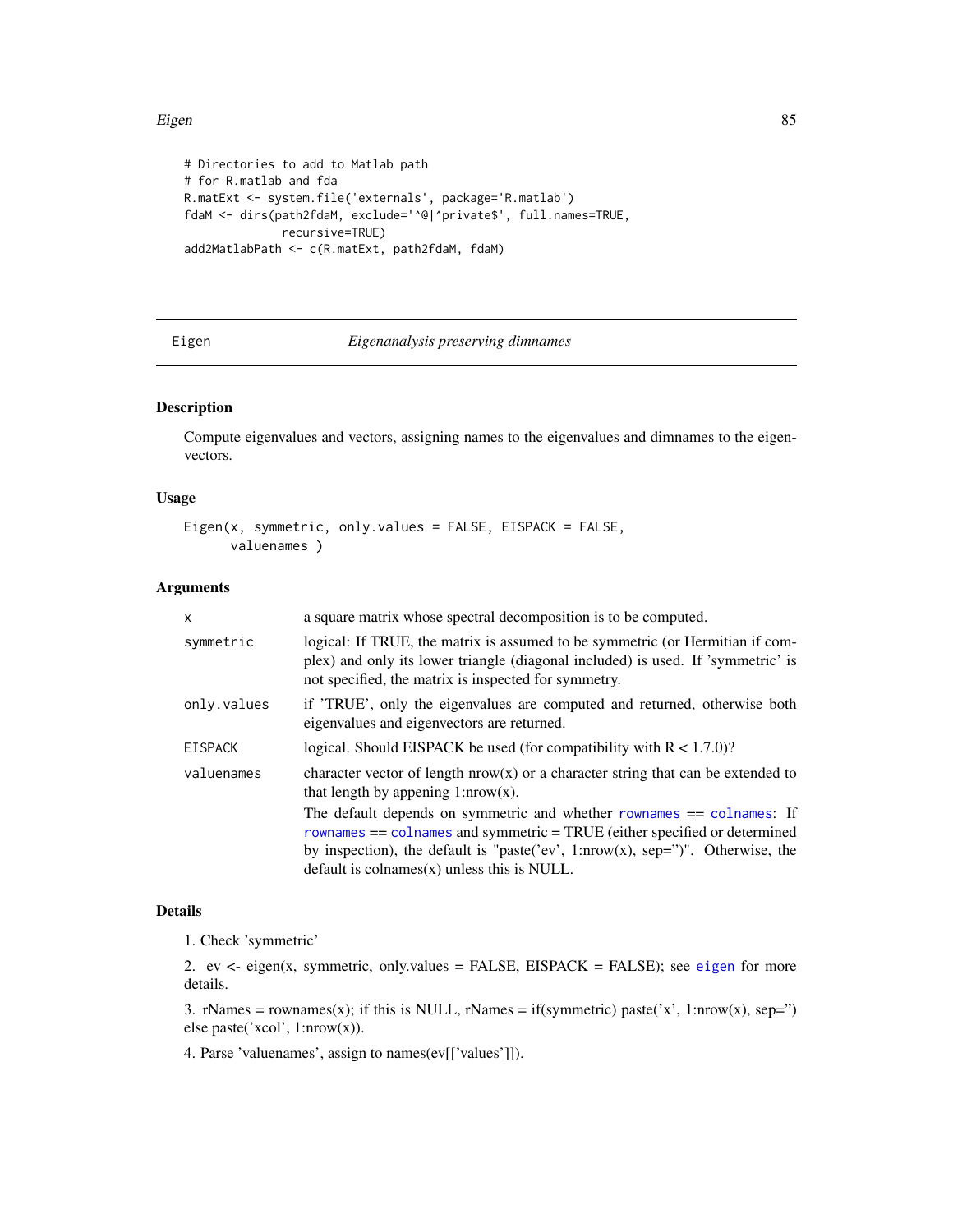## 5. dimnames(ev[['vectors']]) <- list(rNames, valuenames)

NOTE: This naming convention is fairly obvious if 'x' is symmetric. Otherwise, dimensional analysis suggests problems with almost any naming convention. To see this, consider the following simple example:

$$
X < -matrix(1:4,2, dimnames = list(LETTERS[1:2], letters[3:4]))
$$

|   | с            | d |
|---|--------------|---|
| A | $\mathbf{1}$ | 3 |
| B | 2            | 4 |
|   |              |   |

```
X.inv < -solve(X)
```

```
A B
c -2 1.5
d 1 -0.5
```
One way of interpreting this is to assume that colnames are really reciprocals of the units. Thus, in this example,  $X[1,1]$  is in units of 'A/c' and X.inv[1,1] is in units of 'c/A'. This would make any matrix with the same row and column names potentially dimensionless. Since eigenvalues are essentially the diagonal of a diagonal matrix, this would mean that eigenvalues are dimensionless, and their names are merely placeholders.

# Value

a list with components values and (if only.values = FALSE) vectors, as described in [eigen](#page-0-0).

## Author(s)

Spencer Graves

# See Also

[eigen](#page-0-0), [svd](#page-0-0) [qr](#page-0-0) [chol](#page-0-0)

```
X <- matrix(1:4, 2, dimnames=list(LETTERS[1:2], letters[3:4]))
eigen(X)
Eigen(X)
Eigen(X, valuenames='eigval')
Y <- matrix(1:4, 2, dimnames=list(letters[5:6], letters[5:6]))
Eigen(Y)
```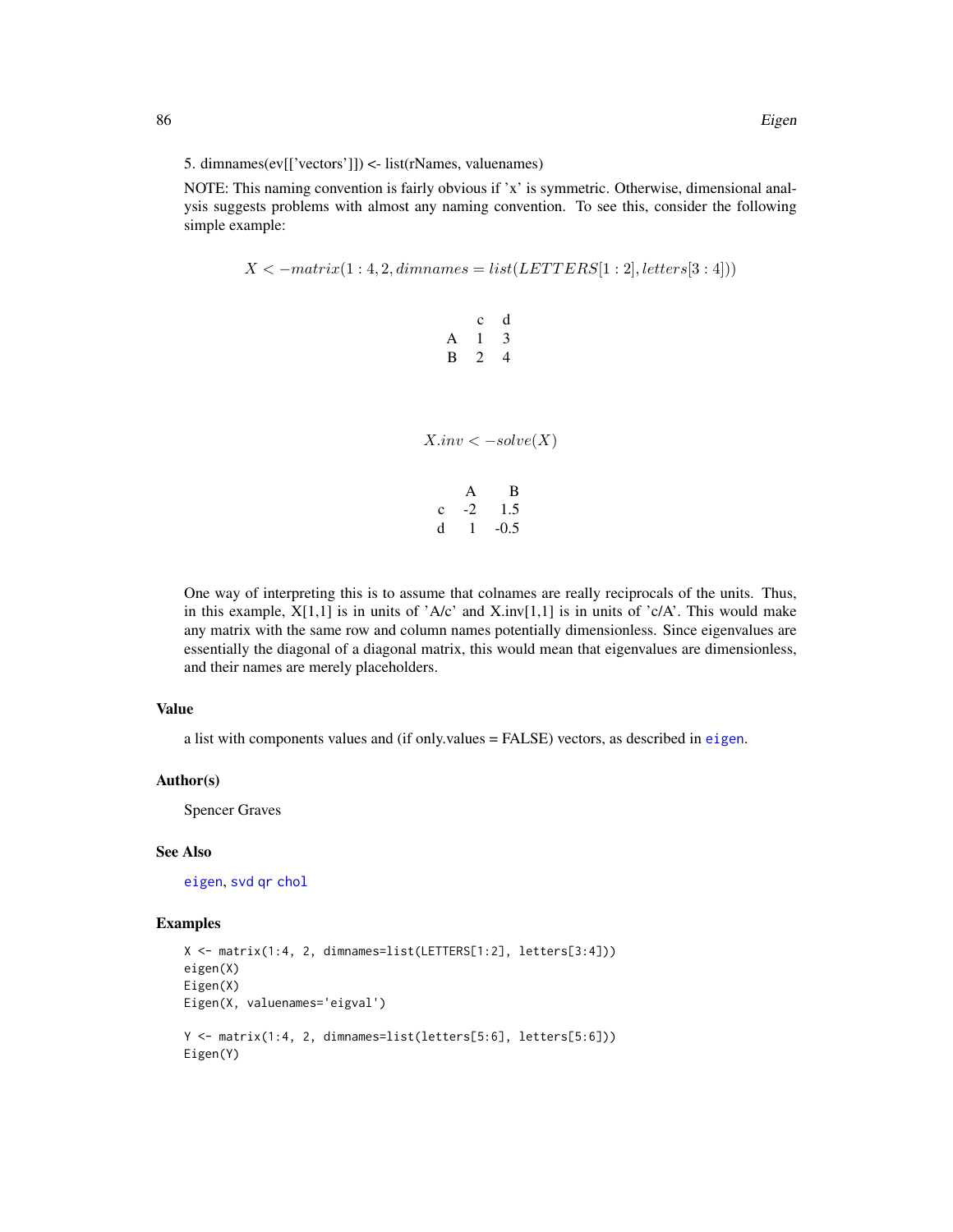#### eigen.pda 87

```
Eigen(Y, symmetric=TRUE)
# only the lower triangle is used;
# the upper triangle is ignored.
```
## eigen.pda *Stability Analysis for Principle Differential Analysis*

# Description

Performs a stability analysis of the result of pda.fd, returning the real and imaginary parts of the eigenfunctions associated with the linear differential operator.

# Usage

```
eigen.pda(pdaList,plotresult=TRUE,npts=501,...)
```
# Arguments

| pdaList    | a list object returned by pda. fd.            |
|------------|-----------------------------------------------|
| plotresult | should the result be plotted? Default is TRUE |
| npts       | number of points to use for plotting.         |
|            | other arguments for 'plot'.                   |

# Details

Conducts an eigen decomposition of the linear differential equation implied by the result of pda.fd. Imaginary eigenvalues indicate instantaneous oscillatory behavior. Positive real eigenvalues indicate exponential increase, negative real eigenvalues correspond to exponential decay. If the principle differential analysis also included the estimation of a forcing function, the limitting stable points are also tracked.

# Value

Returns a list with elements

| argvals | The evaluation points of the coefficient functions. |
|---------|-----------------------------------------------------|
| eigvals | The corresponding eigenvalues at each time.         |
| limvals | The stable points of the system at each time.       |

# See Also

[pda.fd](#page-181-0) [plot.pda.fd](#page-201-0) [pda.overlay](#page-188-0)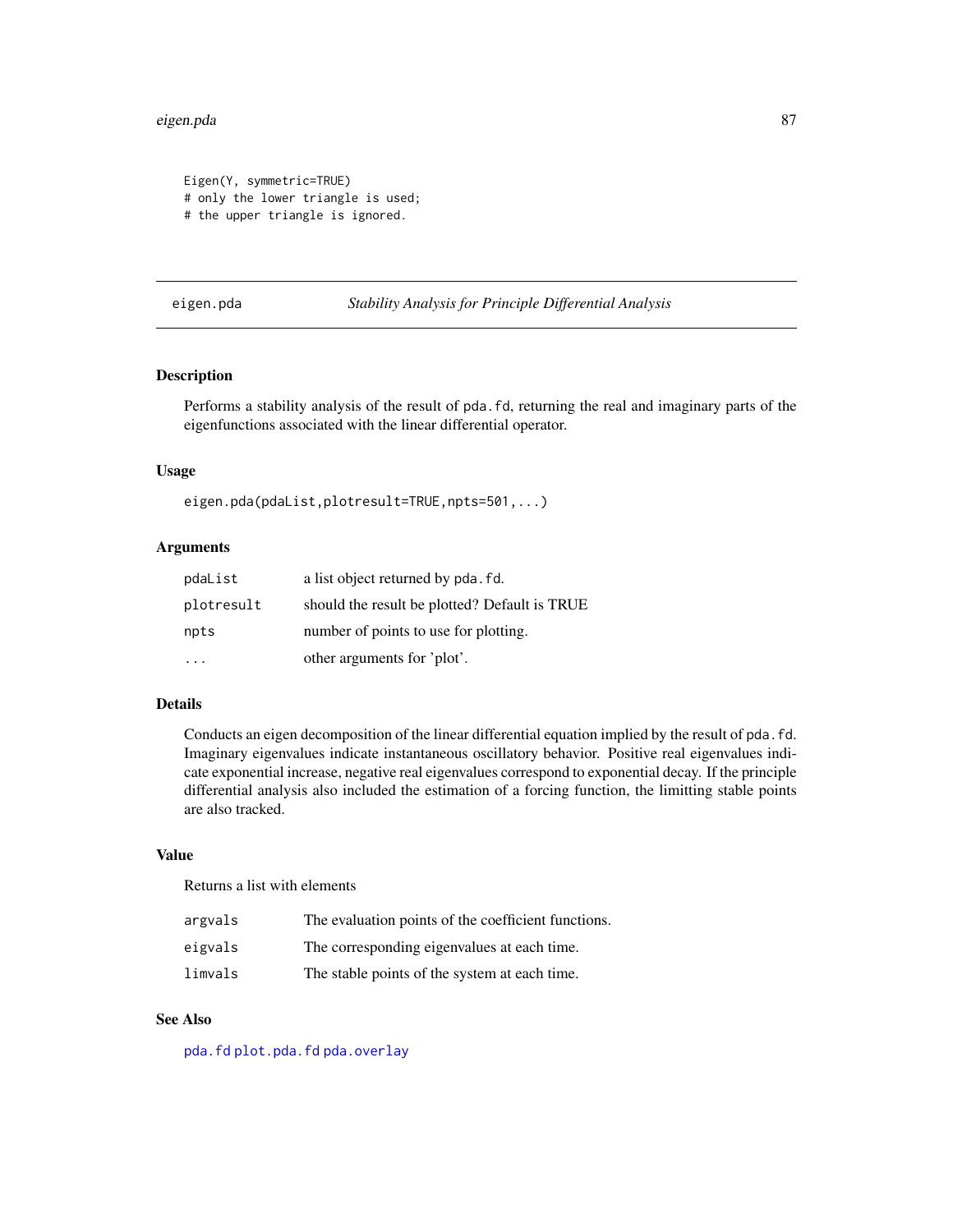```
# A pda analysis of the handwriting data
# reduce the size to reduce the compute time for the example
ni <- 281
indx <- seq(1, 1401, length=ni)
fdaarray = \text{handwrit}[indx,,]
fdatime \leq seq(0, 2.3, len=ni)
# basis for coordinates
fdarange \leq -c(0, 2.3)breaks = seq(0, 2.3, length.out=116)norder = 6fdabasis = create.bspline.basis(fdarange,norder=norder,breaks=breaks)
# parameter object for coordinates
fdaPar = fdPar(fdabasis, int2Lfd(4), 1e-8)# coordinate functions and a list tontaining them
Xfd = smooth.basis(fdatime, fdaarray[,,1], fdaPar)$fd
Yfd = smooth.basis(fdatime, fdaarray[,,2], fdaPar)$fd
xfdlist = list(Xfd, Yfd)
# basis and parameter object for weight functions
fdabasis2 = create.bspline.basis(fdarange,norder=norder,nbasis=31)
fdafd2 = fd(matrix(0,31,2),fdabasis2)pdaPar = f dPar(f da f d2, 1, 1e-8)pdaParlist = list(pdaPar, pdaPar)
bwtlist = list( list(pdaParlist,pdaParlist), list(pdaParlist,pdaParlist) )
# do the second order pda
pdaList = pda.fd(xfdlist, bwtlist)
# plot the results
eigres = eigen.pda(pdaList)
```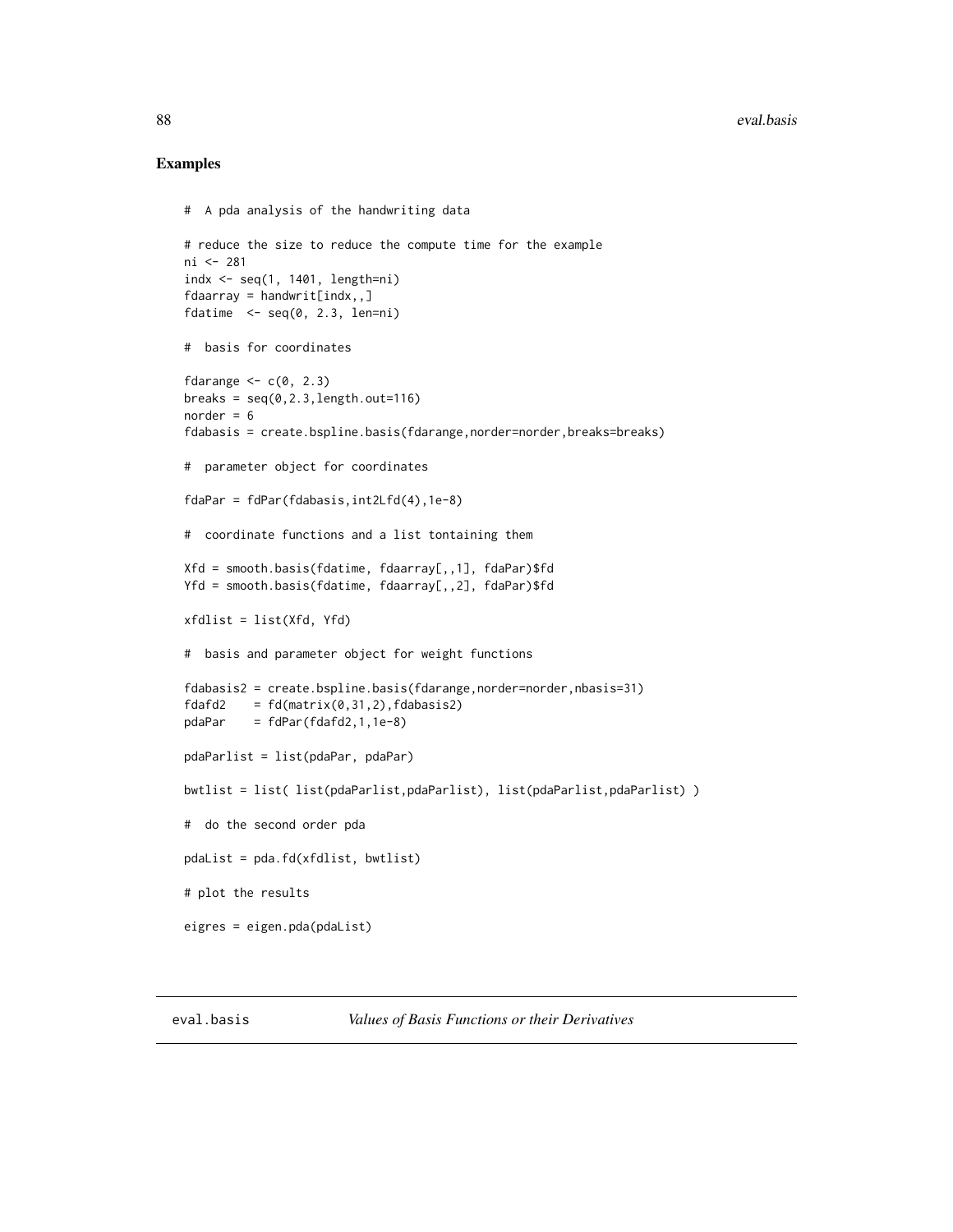#### eval.basis 89

## Description

A set of basis functions are evaluated at a vector of argument values. If a linear differential object is provided, the values are the result of applying the the operator to each basis function.

#### Usage

```
eval.basis(evalarg, basisobj, Lfdobj=0, returnMatrix=FALSE)
## S3 method for class 'basisfd'
predict(object, newdata=NULL, Lfdobj=0,
                          returnMatrix=FALSE, ...)
```
## Arguments

| evalarg, newdata |                                                                                                   |
|------------------|---------------------------------------------------------------------------------------------------|
|                  | a vector of argument values at which the basis functional is to be evaluated.                     |
| basisobj         | a basis object defining basis functions whose values are to be computed.                          |
| Lfdobj           | either a nonnegative integer or a linear differential. operator object.                           |
| object           | an object of class basisfd                                                                        |
|                  | optional arguments for predict, not currently used                                                |
| returnMatrix     | logical: If TRUE, a two-dimensional is returned using a special class from the<br>Matrix package. |

## Details

If a linear differential operator object is supplied, the basis must be such that the highest order derivative can be computed. If a B-spline basis is used, for example, its order must be one larger than the highest order of derivative required.

#### Value

a matrix of basis function values with rows corresponding to argument values and columns to basis functions.

predict.basisfd is a convenience wrapper for eval.basis.

#### Source

Ramsay, James O., and Silverman, Bernard W. (2006), *Functional Data Analysis, 2nd ed.*, Springer, New York.

Ramsay, James O., and Silverman, Bernard W. (2002), *Applied Functional Data Analysis*, Springer, New York

# See Also

[getbasismatrix](#page-134-0), [eval.fd](#page-92-0), [plot.basisfd](#page-192-0)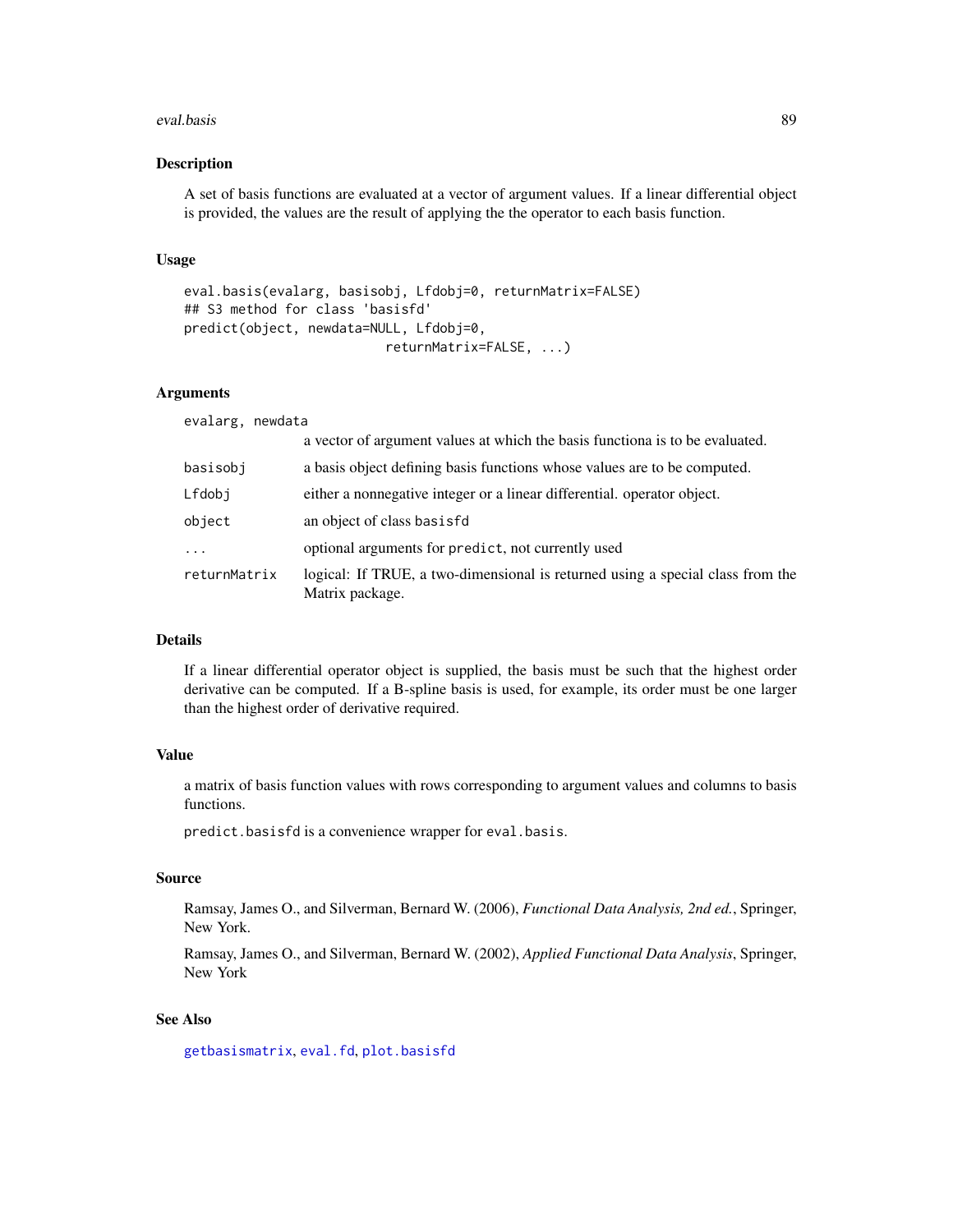```
##
## 1. B-splines
##
# The simplest basis currently available:
# a single step function
bspl1.1 <- create.bspline.basis(norder=1, breaks=0:1)
eval.bspl1.1 \leq eval.basis(seq(0, 1, .2), bspl1.1)
# check
eval.bspl1.1. <- matrix(rep(1, 6), 6,
       dimnames=list(NULL, 'bspl') )
all.equal(eval.bspl1.1, eval.bspl1.1.)
# The second simplest basis:
# 2 step functions, [0, .5], [.5, 1]
bspl1.2 \leq create.bspline.basis(norder=1, breaks=c(0, .5, 1))
eval.bspl1.2 \leq eval.basis(seq(0, 1, .2), bspl1.2)
# Second order B-splines (degree 1: linear splines)
bspl2.3 <- create.bspline.basis(norder=2, breaks=c(0,.5, 1))
eval.bspl2.3 \leq eval.basis(seq(0, 1, .1), bspl2.3)
# 3 bases: order 2 = degree 1 = linear
# (1) line from (0,1) down to (0.5, 0), 0 after
# (2) line from (0,0) up to (0.5, 1), then down to (1,0)
# (3) 0 to (0.5, 0) then up to (1,1).
##
## 2. Fourier
##
# The false Fourier series with 1 basis function
falseFourierBasis <- create.fourier.basis(nbasis=1)
eval.fFB <- eval.basis(seq(0, 1, .2), falseFourierBasis)
# Simplest real Fourier basis with 3 basis functions
fourier3 <- create.fourier.basis()
eval.fourier3 <- eval.basis(seq(0, 1, .2), fourier3)
# 3 basis functions on [0, 365]
fourier3.365 <- create.fourier.basis(c(0, 365))
eval.F3.365 <- eval.basis(day.5, fourier3.365)
matplot(eval.F3.365, type="l")
# The next simplest Fourier basis (5 basis functions)
fourier5 <- create.fourier.basis(nbasis=5)
eval.F5 \leq eval.basis(seq(0, 1, .1), fourier5)
matplot(eval.F5, type="l")
# A more complicated example
```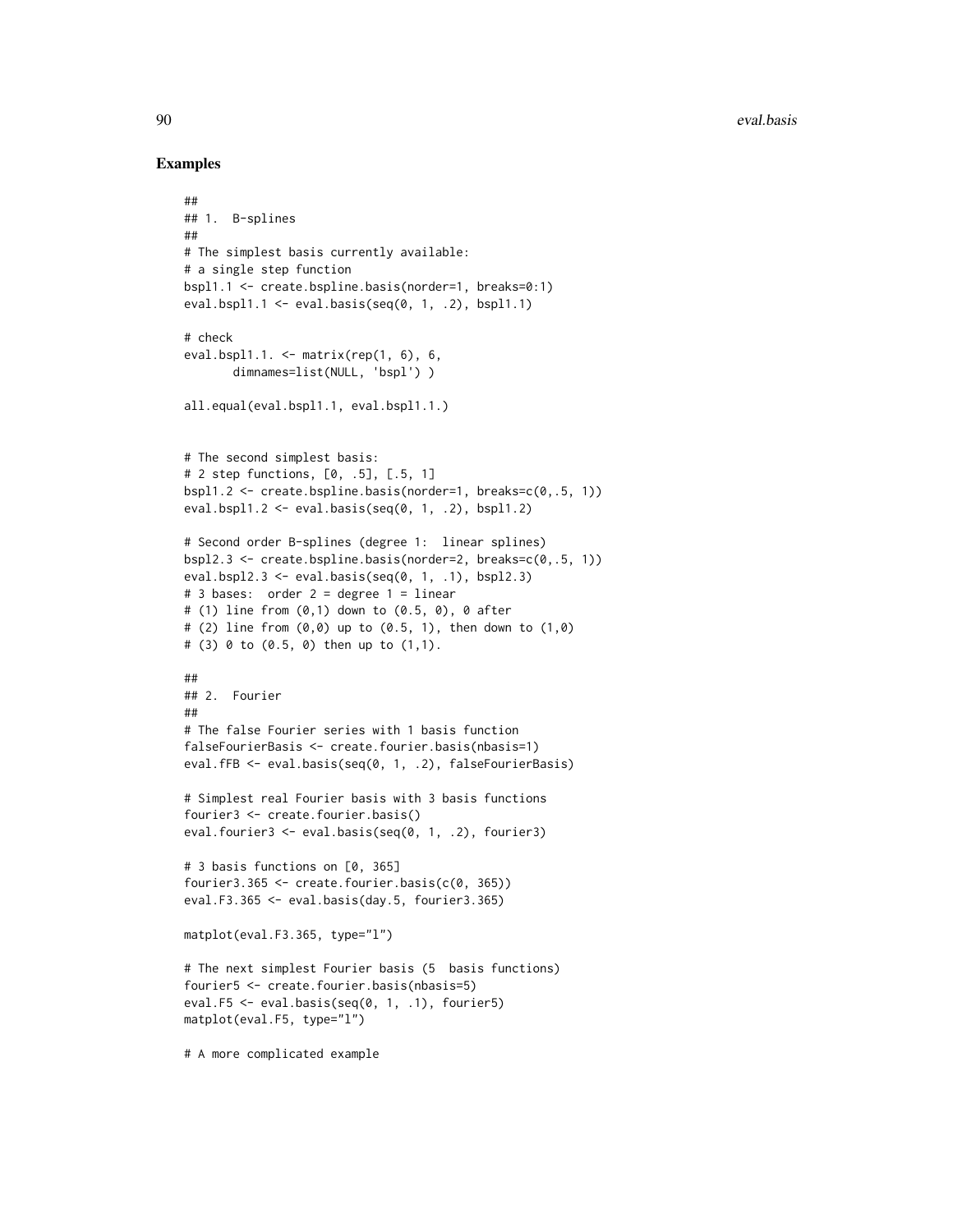#### eval.bifd 91

```
dayrng <- c(0, 365)
nbasis <- 51
norder <- 6
weatherBasis <- create.fourier.basis(dayrng, nbasis)
basisMat <- eval.basis(day.5, weatherBasis)
matplot(basisMat[, 1:5], type="l")
##
## 3. predict.basisfd
##
basisMat. <- predict(weatherBasis, day.5)
all.equal(basisMat, basisMat.)
##
## 4. Date and POSIXct
##
# Date
July4.1776 <- as.Date('1776-07-04')
Apr30.1789 <- as.Date('1789-04-30')
AmRev <- c(July4.1776, Apr30.1789)
BspRevolution <- create.bspline.basis(AmRev)
AmRevYears <- seq(July4.1776, Apr30.1789, length.out=14)
AmRevBases <- predict(BspRevolution, AmRevYears)
matplot(AmRevYears, AmRevBases, type='b')
# Image is correct, but
# matplot does not recogize the Date class of x
# POSIXct
AmRev.ct <- as.POSIXct1970(c('1776-07-04', '1789-04-30'))
BspRev.ct <- create.bspline.basis(AmRev.ct)
AmRevYrs.ct <- seq(AmRev.ct[1], AmRev.ct[2], length.out=14)
AmRevBas.ct <- predict(BspRev.ct, AmRevYrs.ct)
matplot(AmRevYrs.ct, AmRevBas.ct, type='b')
# Image is correct, but
# matplot does not recognize the POSIXct class of x
```
<span id="page-90-0"></span>eval.bifd *Values a Two-argument Functional Data Object*

## Description

A vector of argument values for the first argument s of the functional data object to be evaluated.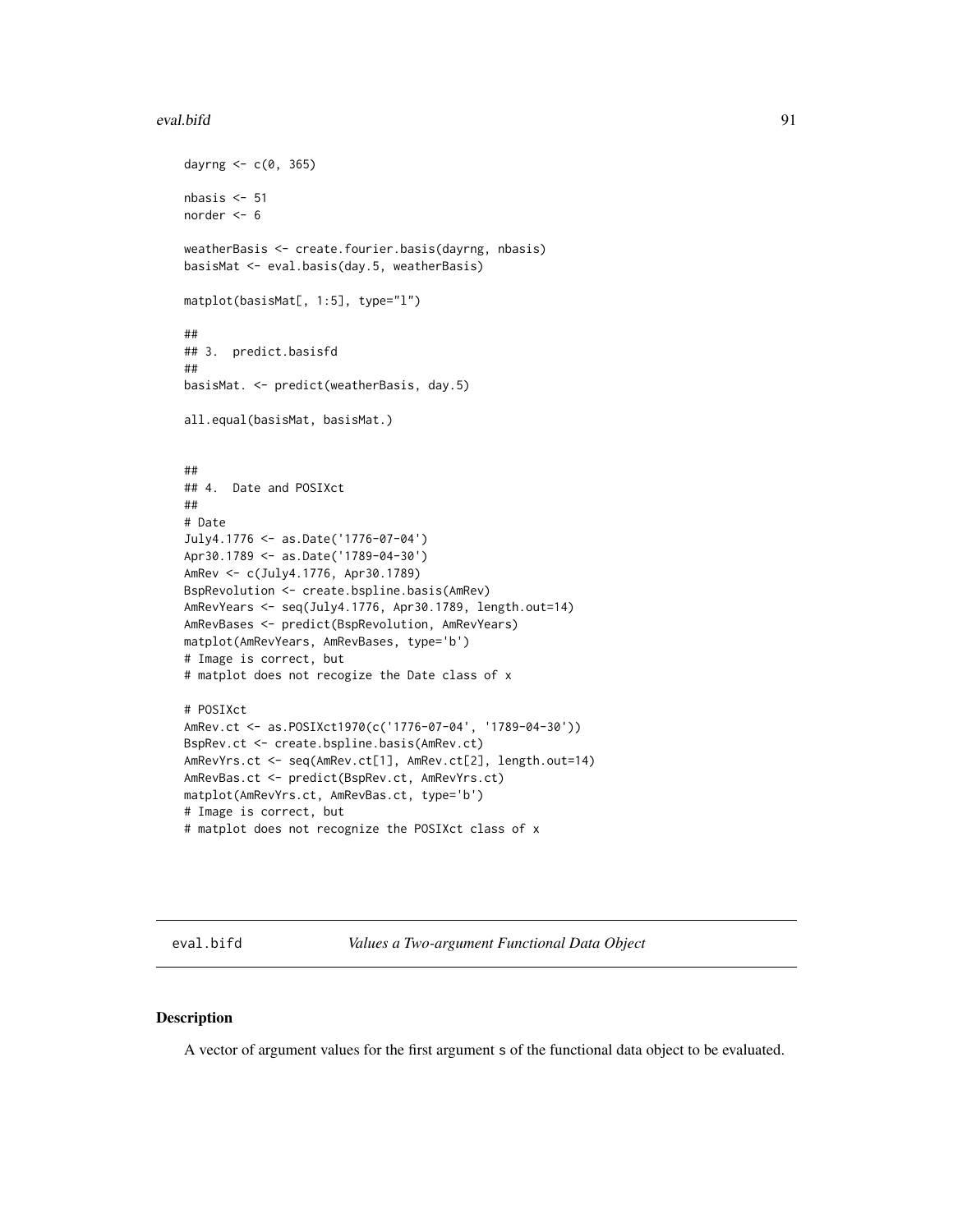## Usage

```
eval.bifd(sevalarg, tevalarg, bifd, sLfdobj=0, tLfdobj=0,
          returnMatrix=FALSE)
```
# Arguments

| sevalarg     | a vector of argument values for the first argument s of the functional data object<br>to be evaluated.                                                                                                                                                |
|--------------|-------------------------------------------------------------------------------------------------------------------------------------------------------------------------------------------------------------------------------------------------------|
| tevalarg     | a vector of argument values for the second argument t of the functional data<br>object to be evaluated.                                                                                                                                               |
| bifd         | a two-argument functional data object.                                                                                                                                                                                                                |
| sLfdobi      | either a nonnegative integer or a linear differential operator object. If present,<br>the derivative or the value of applying the operator to the object as a function of<br>the first argument s is evaluated rather than the functions themselves.  |
| tLfdobi      | either a nonnegative integer or a linear differential operator object. If present,<br>the derivative or the value of applying the operator to the object as a function of<br>the second argument t is evaluated rather than the functions themselves. |
| returnMatrix | logical: If TRUE, a two-dimensional is returned using a special class from the<br>Matrix package.                                                                                                                                                     |

# Value

an array of 2, 3, or 4 dimensions containing the function values. The first dimension corresponds to the argument values in sevalarg, the second to argument values in tevalarg, the third if present to replications, and the fourth if present to functions.

```
# every-other-day basis to save test time
daybasis <- create.fourier.basis(c(0,365), 183)
harmLcoef <- c(0,(2*pi/365)^2,0)
harmLfd <- vec2Lfd(harmLcoef, c(0,365))
templambda <- 1.0
tempfdPar <- fdPar(daybasis, harmLfd, lambda=1)
tempfd <- smooth.basis(day.5,
         CanadianWeather$dailyAv[,,"Temperature.C"], tempfdPar)$fd
# define the variance-covariance bivariate fd object
tempvarbifd <- var.fd(tempfd)
# evaluate the variance-covariance surface and plot
weektime <- seq(0,365,len=53)
tempvarmat <- eval.bifd(weektime,weektime,tempvarbifd)
# make a perspective plot of the variance function
persp(tempvarmat)
```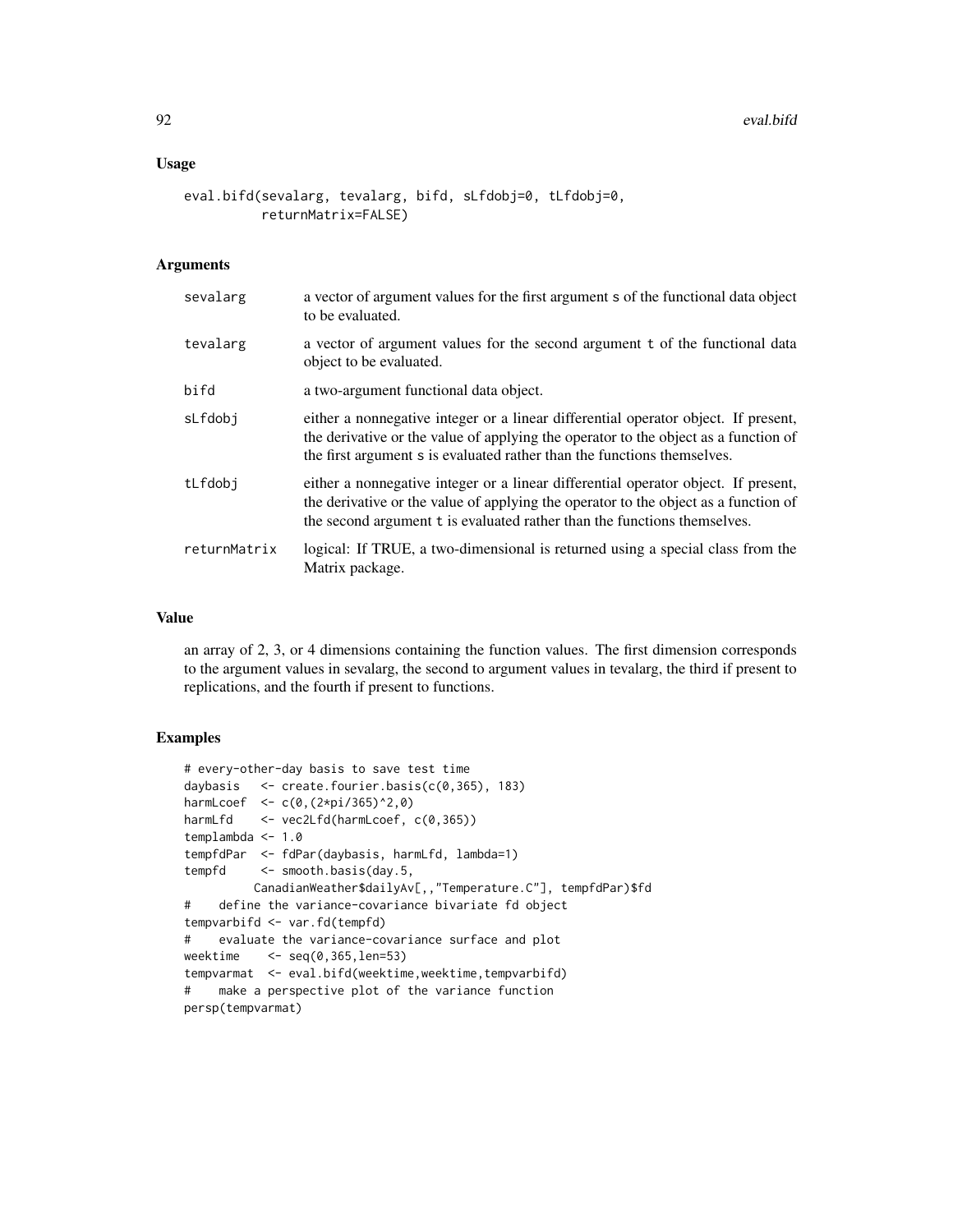<span id="page-92-0"></span>

#### Description

Evaluate a functional data object at specified argument values, or evaluate a derivative or the result of applying a linear differential operator to the functional object.

#### Usage

```
eval.fd(evalarg, fdobj, Lfdobj=0, returnMatrix=FALSE)
## S3 method for class 'fd'
predict(object, newdata=NULL, Lfdobj=0, returnMatrix=FALSE,
                     ...)
## S3 method for class 'fdPar'
predict(object, newdata=NULL, Lfdobj=0,
                     returnMatrix=FALSE, ...)
## S3 method for class 'fdSmooth'
predict(object, newdata=NULL, Lfdobj=0,
                     returnMatrix=FALSE, ...)
## S3 method for class 'fdSmooth'
fitted(object, returnMatrix=FALSE, ...)
## S3 method for class 'fdSmooth'
residuals(object, returnMatrix=FALSE, ...)
```
## Arguments

evalarg, newdata

|              | a vector or matrix of argument values at which the functional data object is to be<br>evaluated. If a matrix with more than one column, the number of columns must<br>match ncol(dfobj[['coefs']]). |
|--------------|-----------------------------------------------------------------------------------------------------------------------------------------------------------------------------------------------------|
| fdobj        | a functional data object to be evaluated.                                                                                                                                                           |
| Lfdobj       | either a nonnegative integer or a linear differential operator object. If present,<br>the derivative or the value of applying the operator is evaluated rather than the<br>functions themselves.    |
| object       | an object of class fd                                                                                                                                                                               |
| returnMatrix | logical: Should a 2-dimensional array to be returned using a special class from<br>the Matrix package if appropriate?                                                                               |
| $\ddots$ .   | optional arguments for predict, not currently used                                                                                                                                                  |
|              |                                                                                                                                                                                                     |

## Details

eval.fd evaluates Lfdobj of fdobj at evalarg.

predict.fd is a convenience wrapper for eval.fd. If newdata is NULL and fdobj[['basis']][['type']] is bspline, newdata = unique(knots(fdojb,interior=FALSE)); otherwise, newdata = fdobj[['basis']][['rangeval predict.fdSmooth, fitted.fdSmooth and residuals.fdSmooth are other wrappers for eval.fd.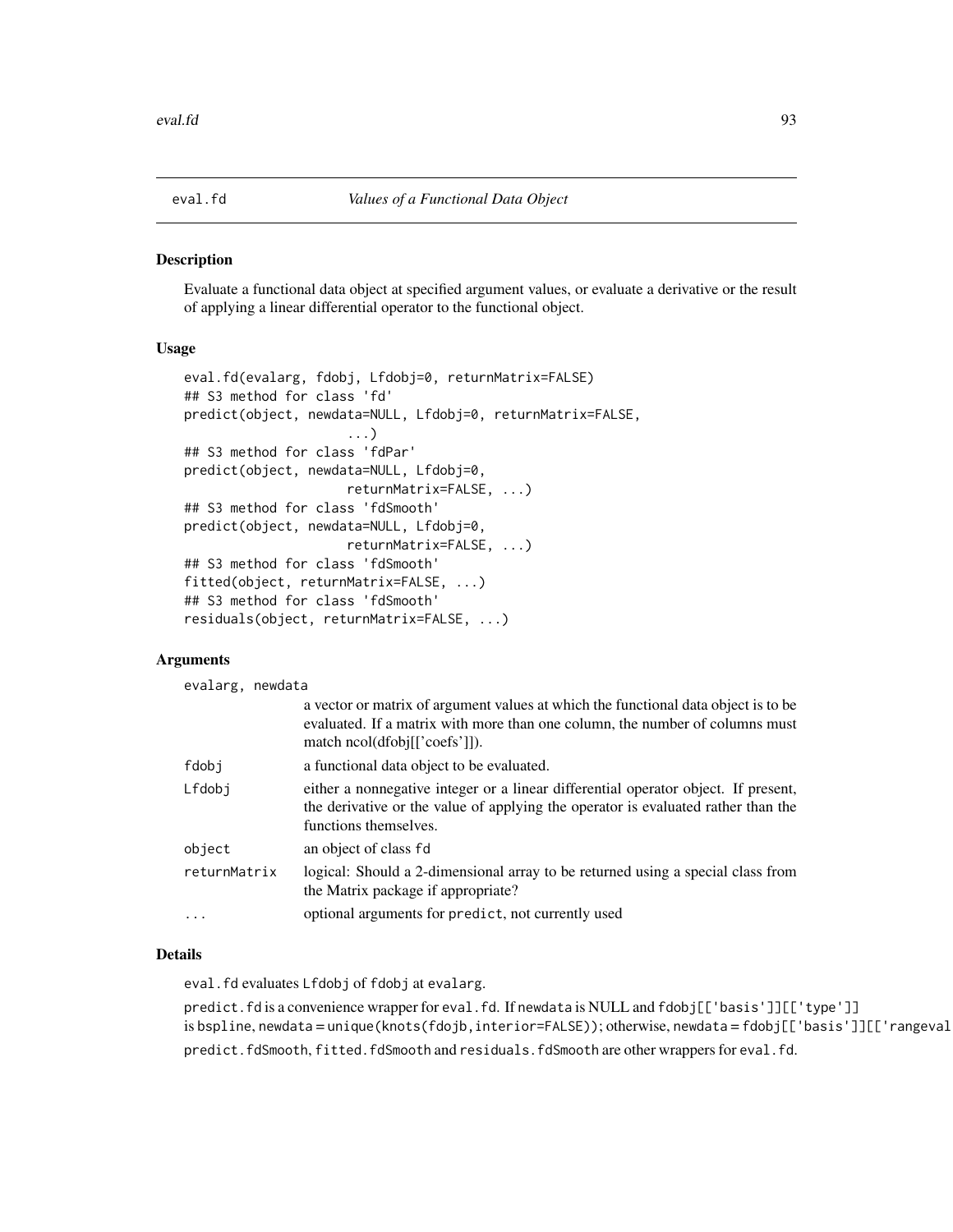#### Value

an array of 2 or 3 dimensions containing the function values. The first dimension corresponds to the argument values in evalarg, the second to replications, and the third if present to functions.

#### Author(s)

Soren Hosgaard wrote an initial version of predict.fdSmooth, fitted.fdSmooth, and residuals.fdSmooth.

## See Also

[getbasismatrix](#page-134-0), [eval.bifd](#page-90-0), [eval.penalty](#page-97-0), [eval.monfd](#page-95-0), [eval.posfd](#page-98-0)

```
##
## eval.fd
##
# set up the fourier basis
daybasis \leq create.fourier.basis(c(0, 365), nbasis=65)
# Make temperature fd object
# Temperature data are in 12 by 365 matrix tempav
# See analyses of weather data.
# Set up sampling points at mid days
# Convert the data to a functional data object
tempfd <- smooth.basis(day.5, CanadianWeather$dailyAv[,,"Temperature.C"],
                      daybasis)$fd
# set up the harmonic acceleration operator
Lbasis <- create.constant.basis(c(0, 365))
Lcoef \leq matrix(c(0,(2*pi/365)^2,0),1,3)
bfdobj <- fd(Lcoef,Lbasis)
bwtlist <- fd2list(bfdobj)
harmaccelLfd <- Lfd(3, bwtlist)
# evaluate the value of the harmonic acceleration
# operator at the sampling points
Ltempmat <- eval.fd(day.5, tempfd, harmaccelLfd)
# Confirm that it still works with
# evalarg = a matrix with only one column
# when fdobj[['coefs']] is a matrix with multiple columns
Ltempmat. <- eval.fd(matrix(day.5, ncol=1), tempfd, harmaccelLfd)
# confirm that the two answers are the same
all.equal(Ltempmat, Ltempmat.)
# Plot the values of this operator
matplot(day.5, Ltempmat, type="l")
##
## predict.fd
```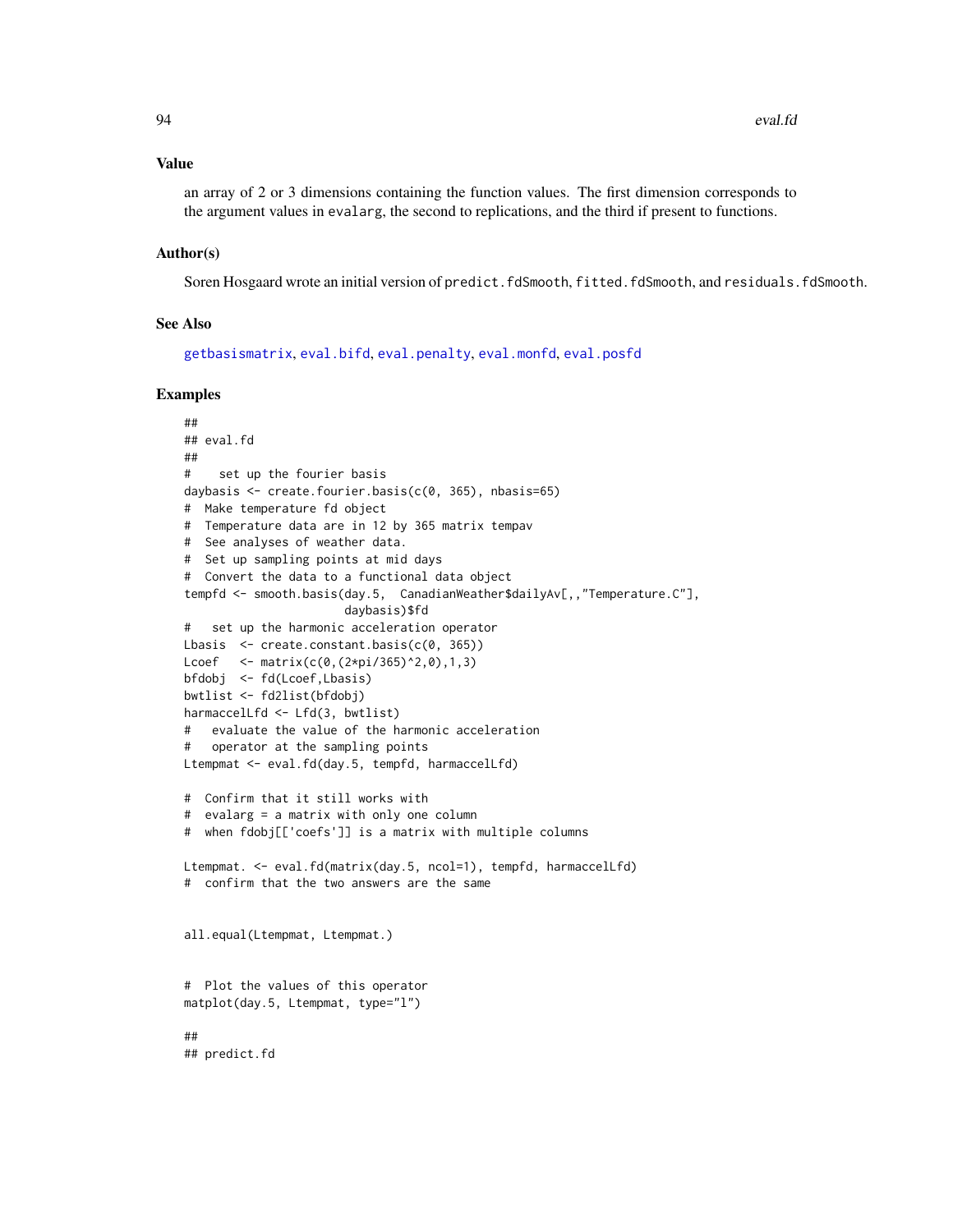```
eval.fd 95
```

```
##
predict(tempfd) # end points only at 35 locations
str(predict(tempfd, day.5)) # 365 x 35 matrix
str(predict(tempfd, day.5, harmaccelLfd))
# cublic splie with knots at 0, .5, 1
bspl3 \leq create.bspline.basis(c(0, .5, 1))
plot(bspl3) # 5 bases
fd.bsp13 \leq-fd(c(0, 0, 1, 0, 0), bsp13)pred3 <- predict(fd.bspl3)
pred3. <- matrix(c(0, .5, 0), 3)
dimnames(pred3.) <- list(NULL, 'reps 1')
all.equal(pred3, pred3.)
pred.2 <- predict(fd.bspl3, c(.2, .8))
pred.2. <- matrix(.176, 2, 1)
dimnames(pred.2.) <- list(NULL, 'reps 1')
all.equal(pred.2, pred.2.)
##
## predict.fdSmooth
##
lipSm9 <- smooth.basisPar(liptime, lip, lambda=1e-9)$fd
plot(lipSm9)
##
## with evalarg of class Date and POSIXct
##
# Date
July4.1776 <- as.Date('1776-07-04')
Apr30.1789 <- as.Date('1789-04-30')
AmRev <- c(July4.1776, Apr30.1789)
BspRevolution <- create.bspline.basis(AmRev)
AmRevYears <- seq(July4.1776, Apr30.1789, length.out=14)
(AmRevLinear <- as.numeric(AmRevYears-July4.1776))
fitLin <- smooth.basis(AmRevYears, AmRevLinear, BspRevolution)
AmPred <- predict(fitLin, AmRevYears)
# POSIXct
AmRev.ct <- as.POSIXct1970(c('1776-07-04', '1789-04-30'))
BspRev.ct <- create.bspline.basis(AmRev.ct)
AmRevYrs.ct <- seq(AmRev.ct[1], AmRev.ct[2], length.out=14)
(AmRevLin.ct <- as.numeric(AmRevYrs.ct-AmRev.ct[2]))
fitLin.ct <- smooth.basis(AmRevYrs.ct, AmRevLin.ct, BspRev.ct)
AmPred.ct <- predict(fitLin.ct, AmRevYrs.ct)
```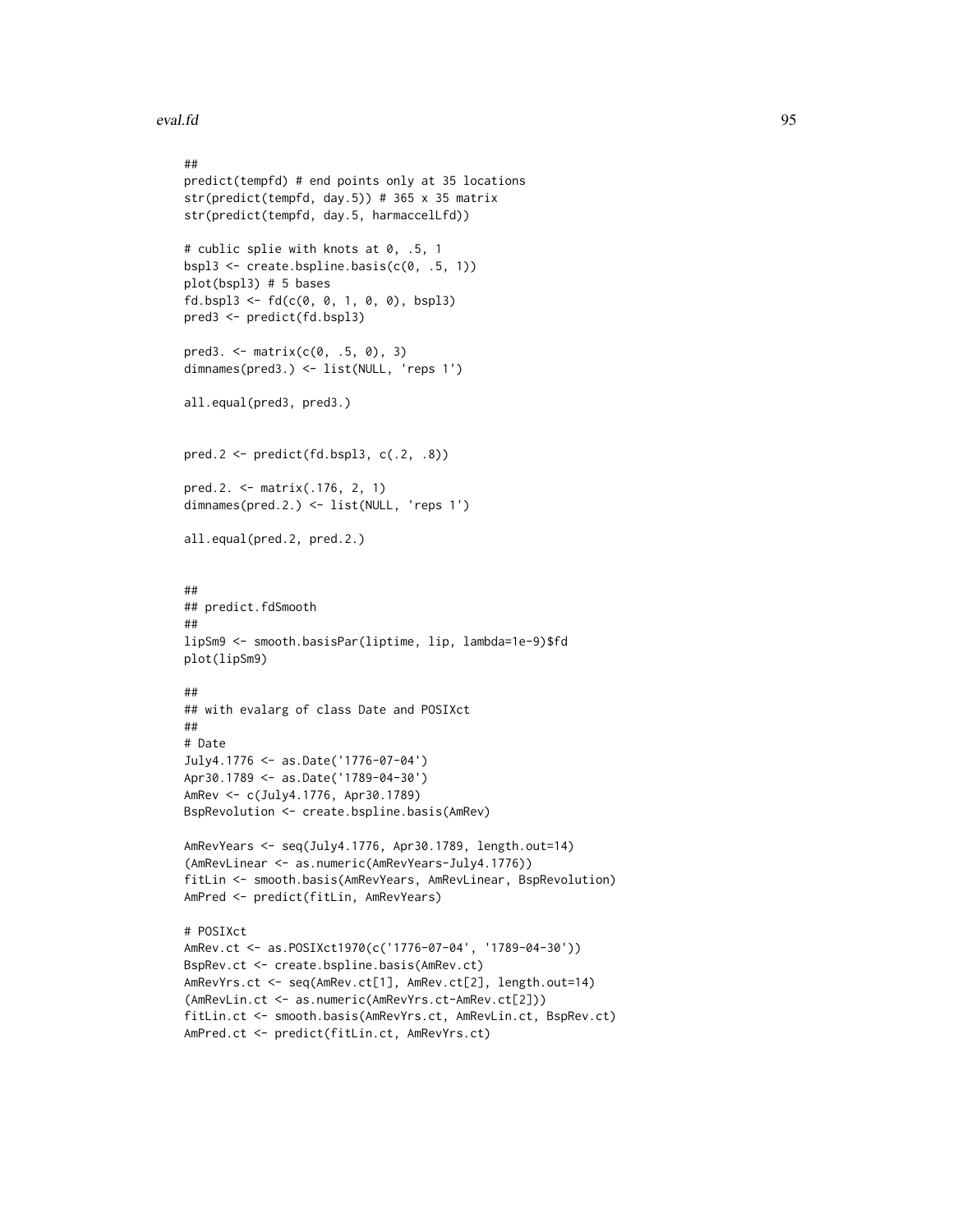<span id="page-95-0"></span>

#### Description

Evaluate a monotone functional data object at specified argument values, or evaluate a derivative of the functional object.

## Usage

```
eval.monfd(evalarg, Wfdobj, Lfdobj=int2Lfd(0), returnMatrix=FALSE)
## S3 method for class 'monfd'
predict(object, newdata=NULL, Lfdobj=0, returnMatrix=FALSE, ...)
## S3 method for class 'monfd'
fitted(object, ...)
## S3 method for class 'monfd'
residuals(object, ...)
```
# Arguments

| evalarg, newdata |                                                                                                                                                                                                    |
|------------------|----------------------------------------------------------------------------------------------------------------------------------------------------------------------------------------------------|
|                  | a vector of argument values at which the functional data object is to be evaluated.                                                                                                                |
| Wfdobj           | an object of class fd that defines the monotone function to be evaluated. Only<br>univariate functions are permitted.                                                                              |
| Lfdobi           | a nonnegative integer specifying a derivative to be evaluated. At this time of<br>writing, permissible derivative values are $0, 1, 2,$ or $3$ . A linear differential<br>operator is not allowed. |
| object           | an object of class monfd that defines the monotone function to be evaluated.<br>Only univariate functions are permitted.                                                                           |
| returnMatrix     | logical: If TRUE, a two-dimensional is returned using a special class from the<br>Matrix package.                                                                                                  |
| $\cdots$         | optional arguments required by predict; not currently used.                                                                                                                                        |

# Details

A monotone function data object  $h(t)$  is defined by  $h(t) = [D^{\wedge}(-1)]$  exp Wfdobj](t)\$. In this equation, the operator  $D^{(1)}$  smeans taking the indefinite integral of the function to which it applies. Note that this equation implies that the monotone function has a value of zero at the lower limit of the arguments. To actually fit monotone data, it will usually be necessary to estimate an intercept and a regression coefficient to be applied to \$h(t)\$, usually with the least squares regression function lsfit. The function Wfdobj that defines the monotone function is usually estimated by monotone smoothing function smooth.monotone.

eval.monfd only computes the standardized monotone form. predict.monfd computes the scaled version using with(object, beta[1] + beta[2]\*eval.monfd(...)) if Lfdobj = 0 or beta[2]\*eval.monfd(...) if  $Lfdobj > 0$ .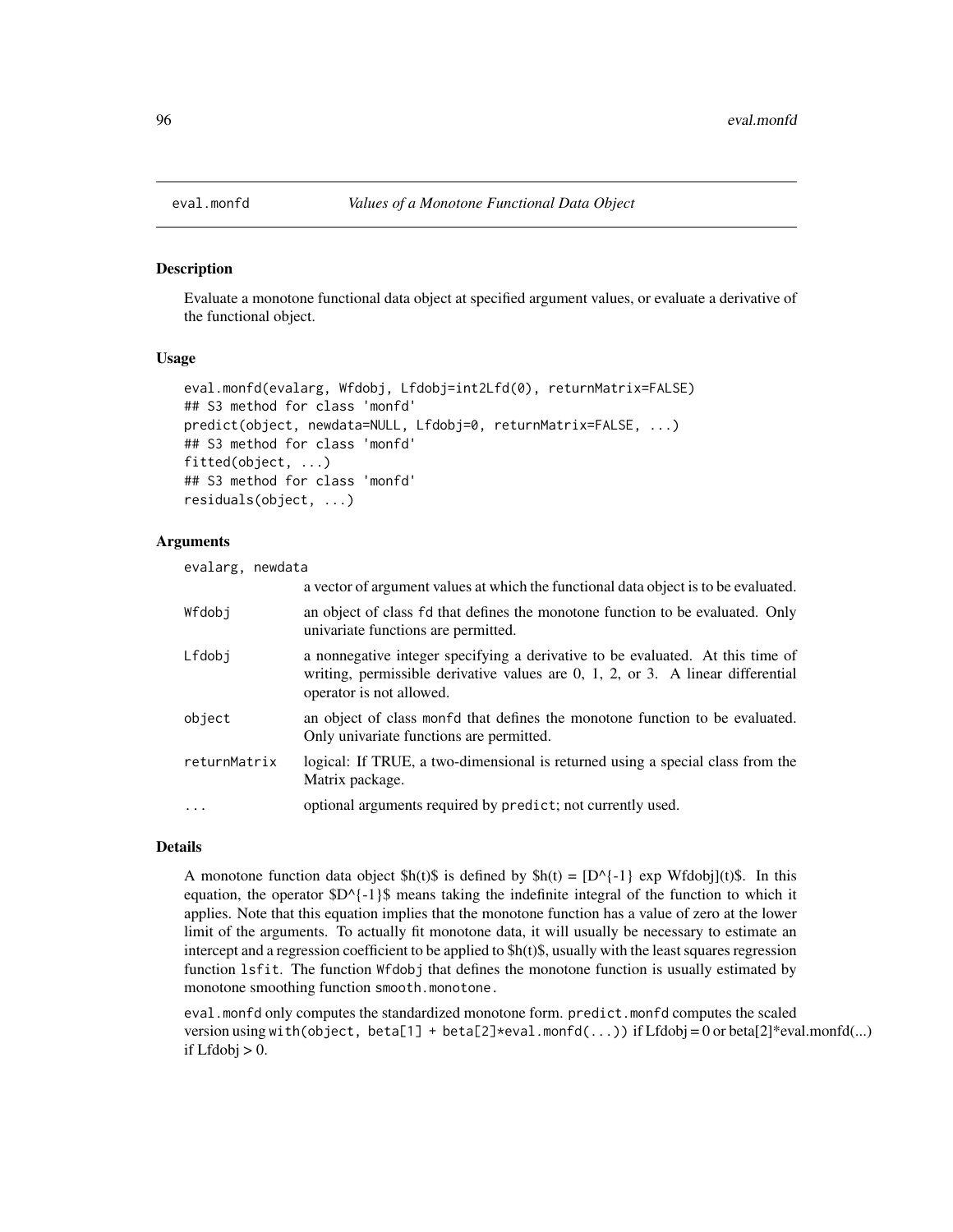#### eval.monfd 97

# Value

a matrix containing the monotone function values. The first dimension corresponds to the argument values in evalarg and the second to replications.

# See Also

[eval.fd](#page-92-0), [smooth.monotone](#page-264-0) [eval.posfd](#page-98-0)

```
# Estimate the acceleration functions for growth curves
# See the analyses of the growth data.
# Set up the ages of height measurements for Berkeley data
age <- c( seq(1, 2, 0.25), seq(3, 8, 1), seq(8.5, 18, 0.5))
# Range of observations
rng < -c(1,18)# First set up a basis for monotone smooth
# We use b-spline basis functions of order 6
# Knots are positioned at the ages of observation.
norder <- 6
nage <- length(age)
nbasis <- nage + norder - 2
wbasis <- create.bspline.basis(rng, nbasis, norder, age)
# starting values for coefficient
cvec0 <- matrix(0,nbasis,1)
Wfd0 <- fd(cvec0, wbasis)
# set up functional parameter object
Lfdobj \leq 3 # penalize curvature of acceleration
lambda \leq -10 (-0.5) # smoothing parameter
growfdPar <- fdPar(Wfd0, Lfdobj, lambda)
# Smooth the data for the first girl
hgt1 <- growth$hgtf[,1]
# set conv = 0.1 and iterlim=1 to reduce the compute time
# required for this test on CRAN;
# We would not do this normally.
result <- smooth.monotone(age, hgt1, growfdPar, conv=0.1,
                         iterlim=1)
# Extract the functional data object and regression
# coefficients
Wfd <- result$Wfdobj
beta <- result$beta
# Evaluate the fitted height curve over a fine mesh
agefine \leq seq(1,18, len=60)
hgtfine <- beta[1] + beta[2]*eval.monfd(agefine, Wfd)
# Plot the data and the curve
plot(age, hgt1, type="p")
lines(agefine, hgtfine)
# Evaluate the acceleration curve
accfine <- beta[2]*eval.monfd(agefine, Wfd, 2)
# Plot the acceleration curve
plot(agefine, accfine, type="l")
```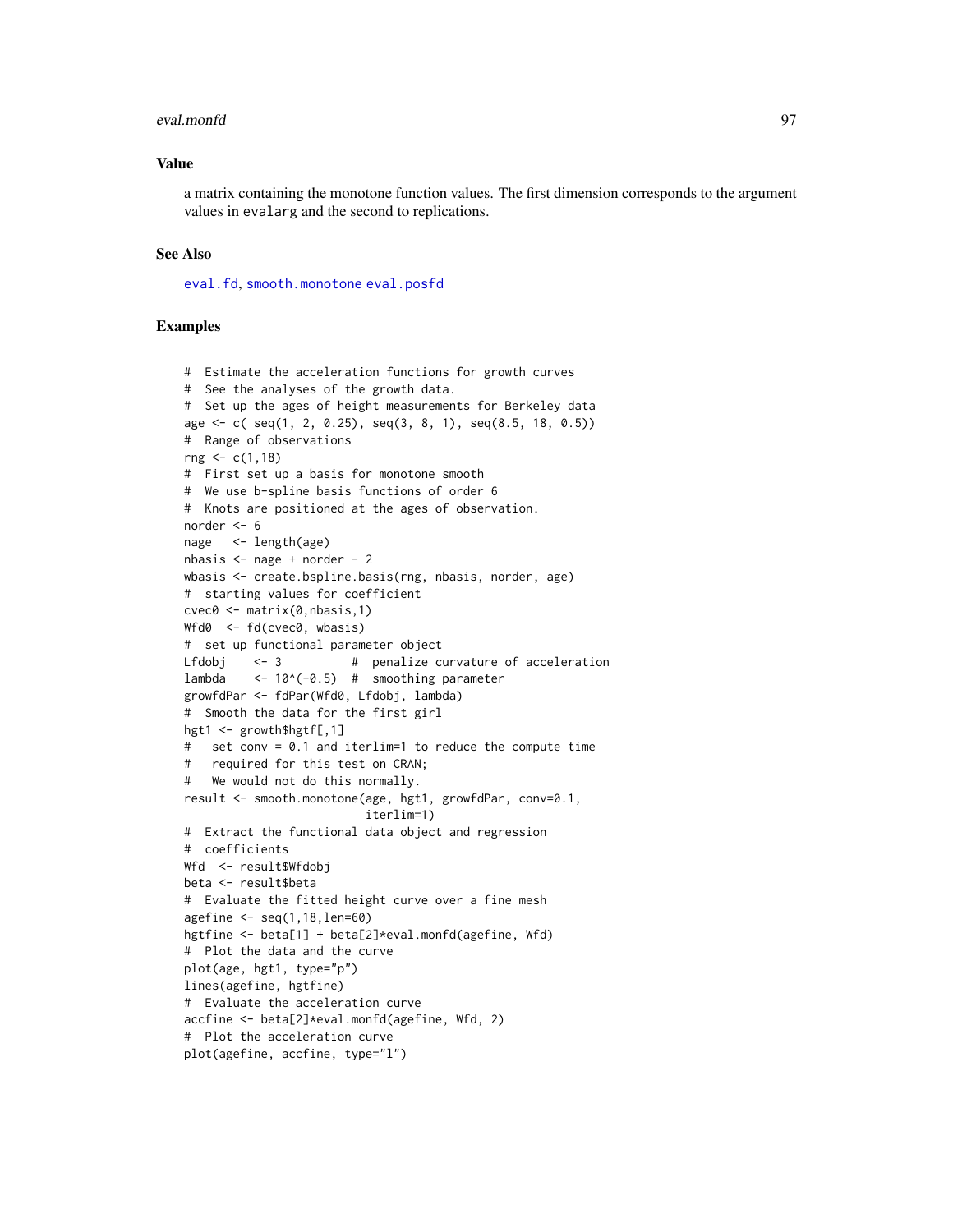# 98 eval.penalty

```
lines(c(1,18),c(0,0),lty=4)
##
## using predict.monfd
##
hgtfit <- with(result, beta[1]+beta[2]*eval.monfd(argvals, Wfdobj))
hgtfit. <- fitted(result)
all.equal(hgtfit, hgtfit.)
accfine. <- predict(result, agefine, Lfdobj=2)
all.equal(accfine, accfine.)
growthResid <- resid(result)
all.equal(growthResid, with(result, y-hgtfit.))
```
<span id="page-97-0"></span>eval.penalty *Evaluate a Basis Penalty Matrix*

## Description

A basis roughness penalty matrix is the matrix containing the possible inner products of pairs of basis functions. These inner products are typically defined in terms of the value of a derivative or of a linear differential operator applied to the basis function. The basis penalty matrix plays an important role in the computation of functions whose roughness is controlled by a roughness penalty.

## Usage

```
eval.penalty(basisobj, Lfdobj=int2Lfd(0), rng=rangeval)
```
## Arguments

| basisobj | a basis object.                                                                                                                                                                                                |
|----------|----------------------------------------------------------------------------------------------------------------------------------------------------------------------------------------------------------------|
| Lfdobi   | either a nonnegative integer defining an order of a derivative or a linear differ-<br>ential operator.                                                                                                         |
| rng      | a vector of length 2 defining a restricted range. Optionally, the inner products<br>can be computed over a range of argument values that lies within the interval<br>covered by the basis function definition. |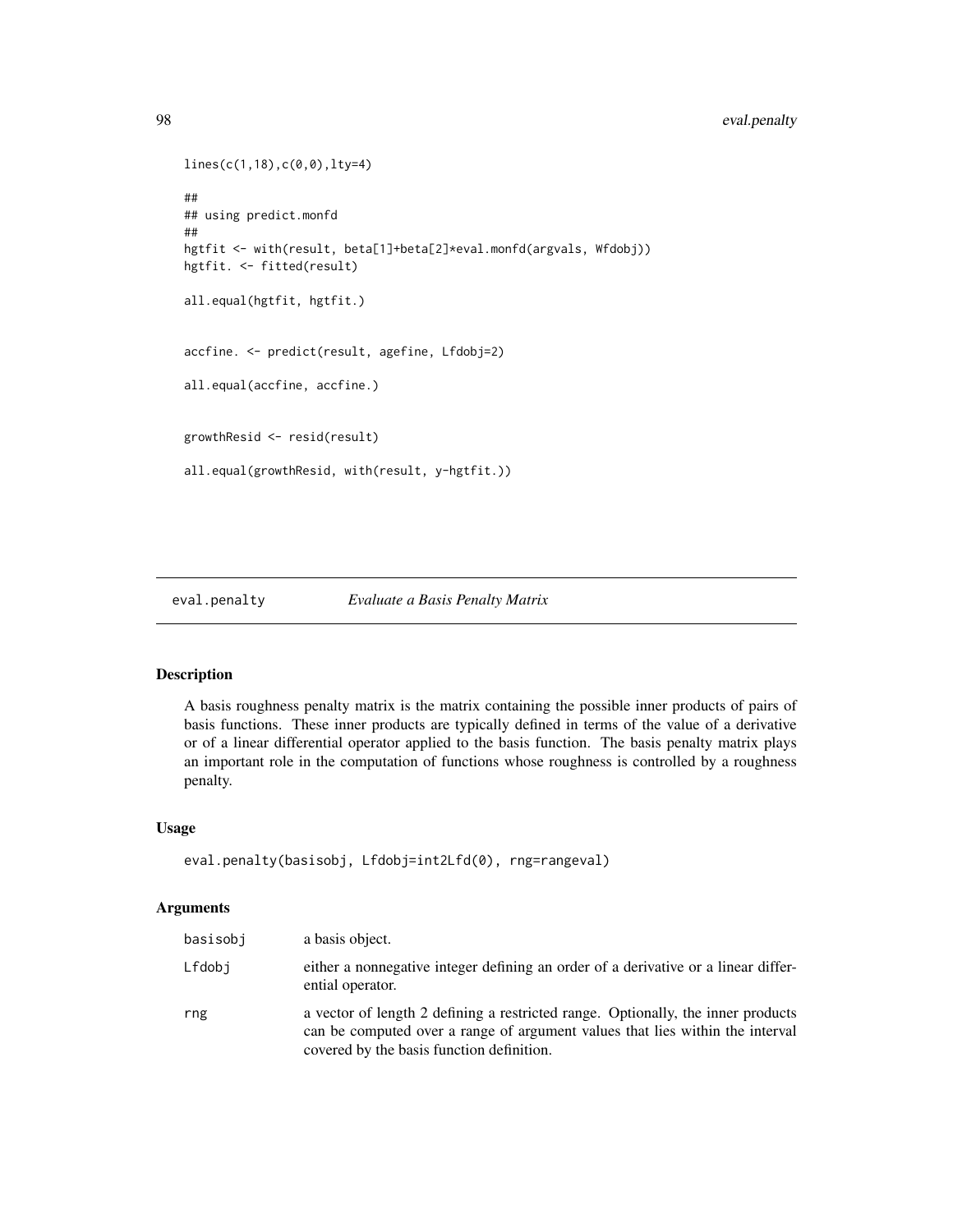#### eval.posfd 99

# Details

The inner product can be computed exactly for many types of bases if \$m\$ is an integer. These include B-spline, fourier, exponential, monomial, polynomial and power bases. In other cases, and for noninteger operators, the inner products are computed by an iterative numerical integration method called Richard extrapolation using the trapezoidal rule.

If the penalty matrix must be evaluated repeatedly, computation can be greatly speeded up by avoiding the use of this function, and instead using quadrature points and weights defined by Simpson's rule.

# Value

a square symmetric matrix whose order is equal to the number of basis functions defined by the basis function object basisobj . If Lfdobj is \$m\$ or a linear differential operator of order \$m\$, the rank of the matrix should be at least approximately equal to its order minus \$m\$.

#### See Also

[getbasispenalty](#page-135-0), [eval.basis](#page-87-0),

<span id="page-98-0"></span>eval.posfd *Evaluate a Positive Functional Data Object*

#### **Description**

Evaluate a positive functional data object at specified argument values, or evaluate a derivative of the functional object.

#### Usage

```
eval.posfd(evalarg, Wfdobj, Lfdobj=int2Lfd(0), returnMatrix=FALSE)
## S3 method for class 'posfd'
predict(object, newdata=NULL, Lfdobj=0,
                       returnMatrix=FALSE, ...)
## S3 method for class 'posfd'
fitted(object, ...)
## S3 method for class 'posfd'
residuals(object, ...)
```
## **Arguments**

evalarg, newdata

|        | a vector of argument values at which the functional data object is to be evaluated.                                                                                                       |
|--------|-------------------------------------------------------------------------------------------------------------------------------------------------------------------------------------------|
| Wfdobi | a functional data object that defines the positive function to be evaluated. Only<br>univariate functions are permitted.                                                                  |
| Lfdobi | a nonnegative integer specifying a derivative to be evaluated. At this time of<br>writing, permissible derivative values are 0, 1 or 2. A linear differential operator<br>is not allowed. |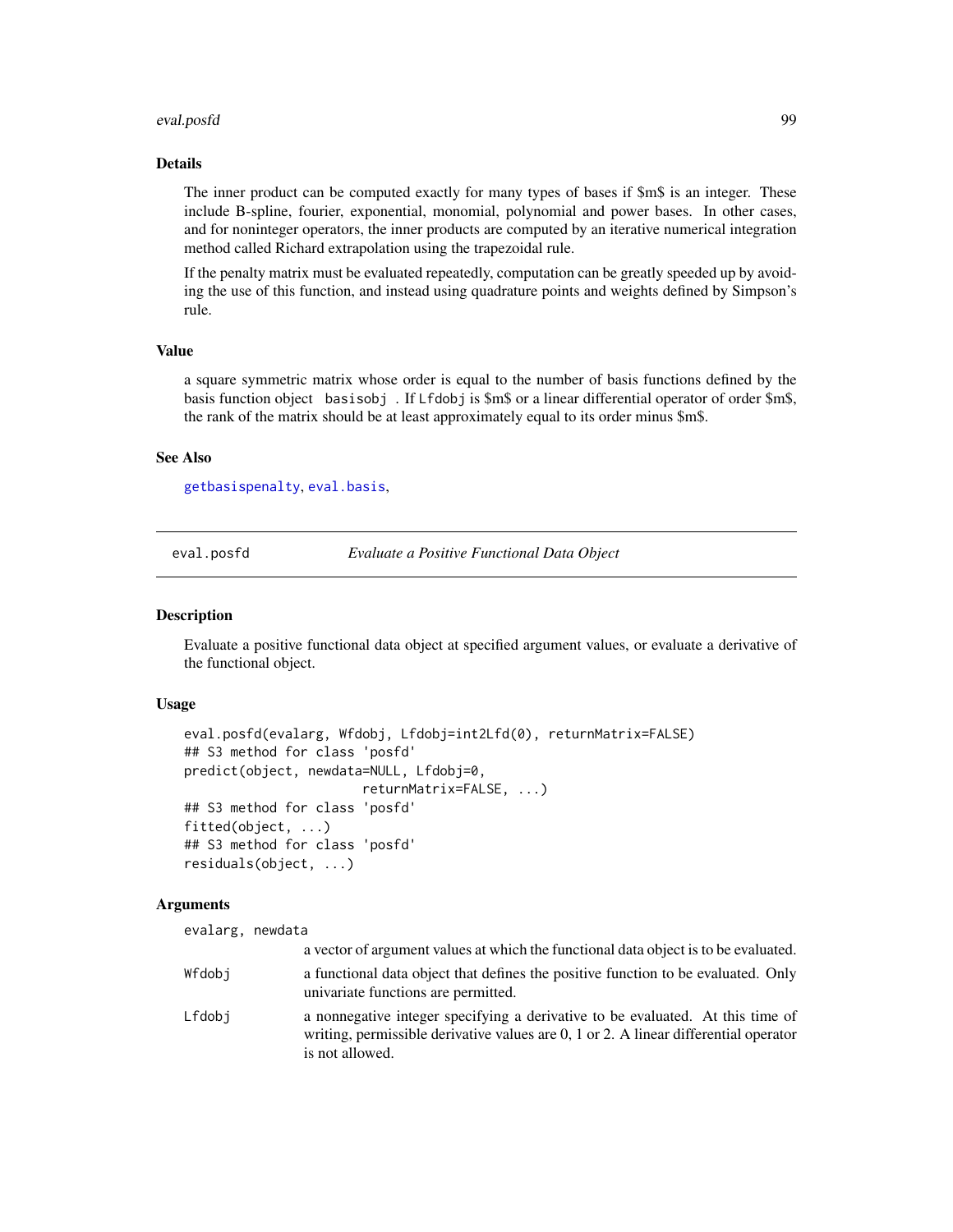| object       | an object of class posfd that defines the positive function to be evaluated. Only<br>univariate functions are permitted. |
|--------------|--------------------------------------------------------------------------------------------------------------------------|
| returnMatrix | logical: If TRUE, a two-dimensional is returned using a special class from the<br>Matrix package.                        |
| $\ddotsc$    | optional arguments required by predict; not currently used.                                                              |

# Details

A positive function data object  $h(t)$  is defined by  $h(t) = [exp Wfd](t)$ . The function Wfdobj that defines the positive function is usually estimated by positive smoothing function smooth.pos

# Value

a matrix containing the positive function values. The first dimension corresponds to the argument values in evalarg and the second to replications.

#### See Also

[eval.fd](#page-92-0), [eval.monfd](#page-95-0)

#### Examples

```
harmaccelLfd <- vec2Lfd(c(0,(2*pi/365)^2,0), c(0, 365))
smallbasis <- create.fourier.basis(c(0, 365), 65)
index <- (1:35)[CanadianWeather$place == "Vancouver"]
VanPrec <- CanadianWeather$dailyAv[,index, "Precipitation.mm"]
lambda <- 1e4
dayfdPar <- fdPar(smallbasis, harmaccelLfd, lambda)
VanPrecPos <- smooth.pos(day.5, VanPrec, dayfdPar)
# compute fitted values using eval.posfd()
VanPrecPosFit1 <- eval.posfd(day.5, VanPrecPos$Wfdobj)
# compute fitted values using predict()
VanPrecPosFit2 <- predict(VanPrecPos, day.5)
all.equal(VanPrecPosFit1, VanPrecPosFit2)
# compute fitted values using fitted()
VanPrecPosFit3 <- fitted(VanPrecPos)
# compute residuals
VanPrecRes <- resid(VanPrecPos)
```
all.equal(VanPrecRes, VanPrecPos\$y-VanPrecPosFit3)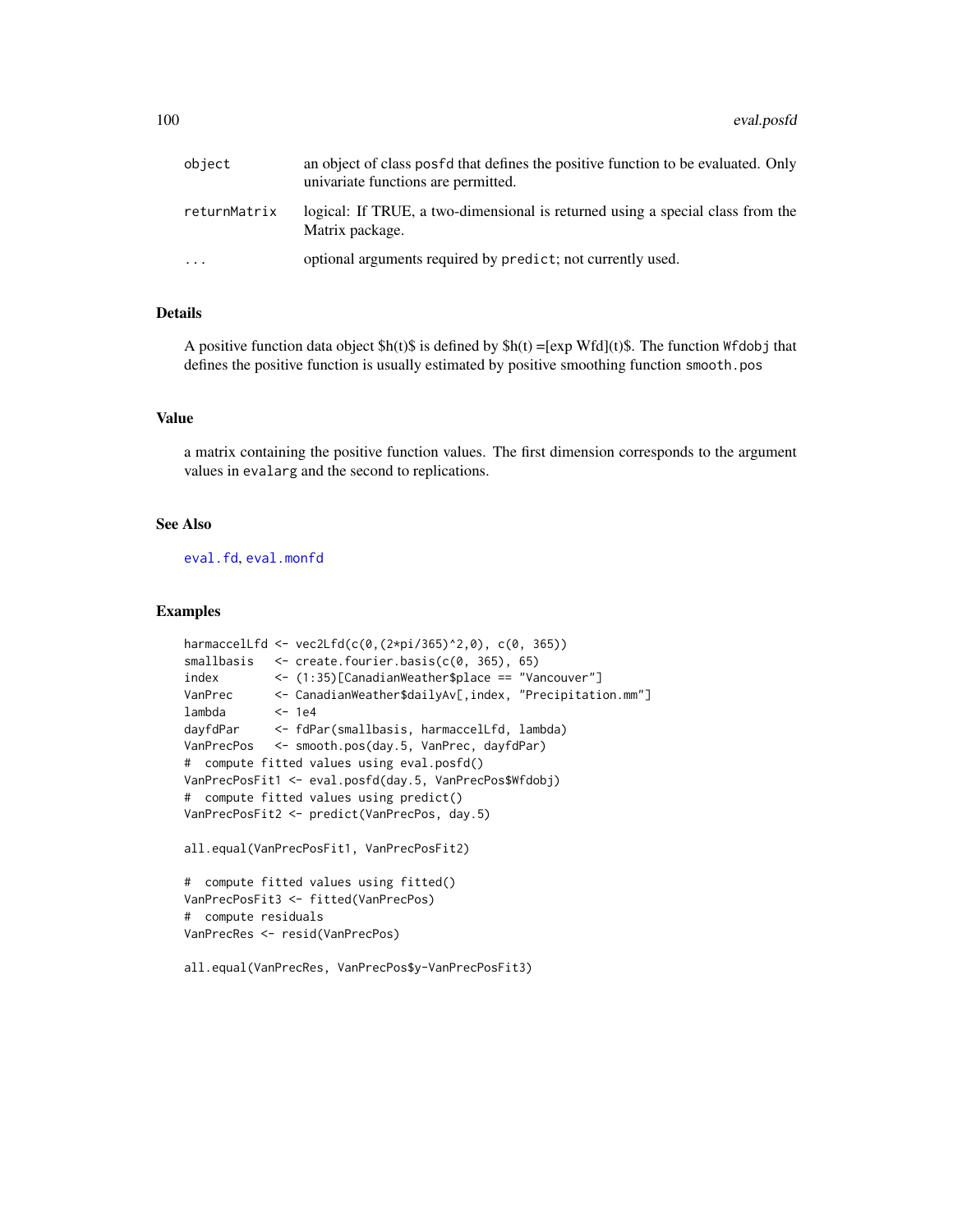## Description

Bivariate function data objects are functions of two arguments, \$f(s,t)\$. It can be useful to evaluate the function for argument values satisying \$s=t\$, such as evaluating the univariate variance function given the bivariate function that defines the variance-covariance function or surface. A linear differential operator can be applied to function  $f(s,t)$  considered as a univariate function of either object holding the other object fixed.

#### Usage

```
evaldiag.bifd(evalarg, bifdobj, sLfd=int2Lfd(0),
                                tLfd=int2Lfd(0), returnMatrix=FALSE)
```
# Arguments

| evalarg      | a vector of values of $s = t$ .                                                                   |
|--------------|---------------------------------------------------------------------------------------------------|
| bifdobi      | a bivariate functional data object of the bifd class.                                             |
| sLfd         | either a nonnegative integer or a linear differential operator object.                            |
| tLfd         | either a nonnegative integer or a linear differential operator object.                            |
| returnMatrix | logical: If TRUE, a two-dimensional is returned using a special class from the<br>Matrix package. |

# Value

a vector or matrix of diagonal function values.

# See Also

[var.fd](#page-280-0), [eval.bifd](#page-90-0)

<span id="page-100-0"></span>expon *Exponential Basis Function Values*

## Description

Evaluates a set of exponential basis functions, or a derivative of these functions, at a set of arguments.

#### Usage

expon(x, ratevec=1, nderiv=0)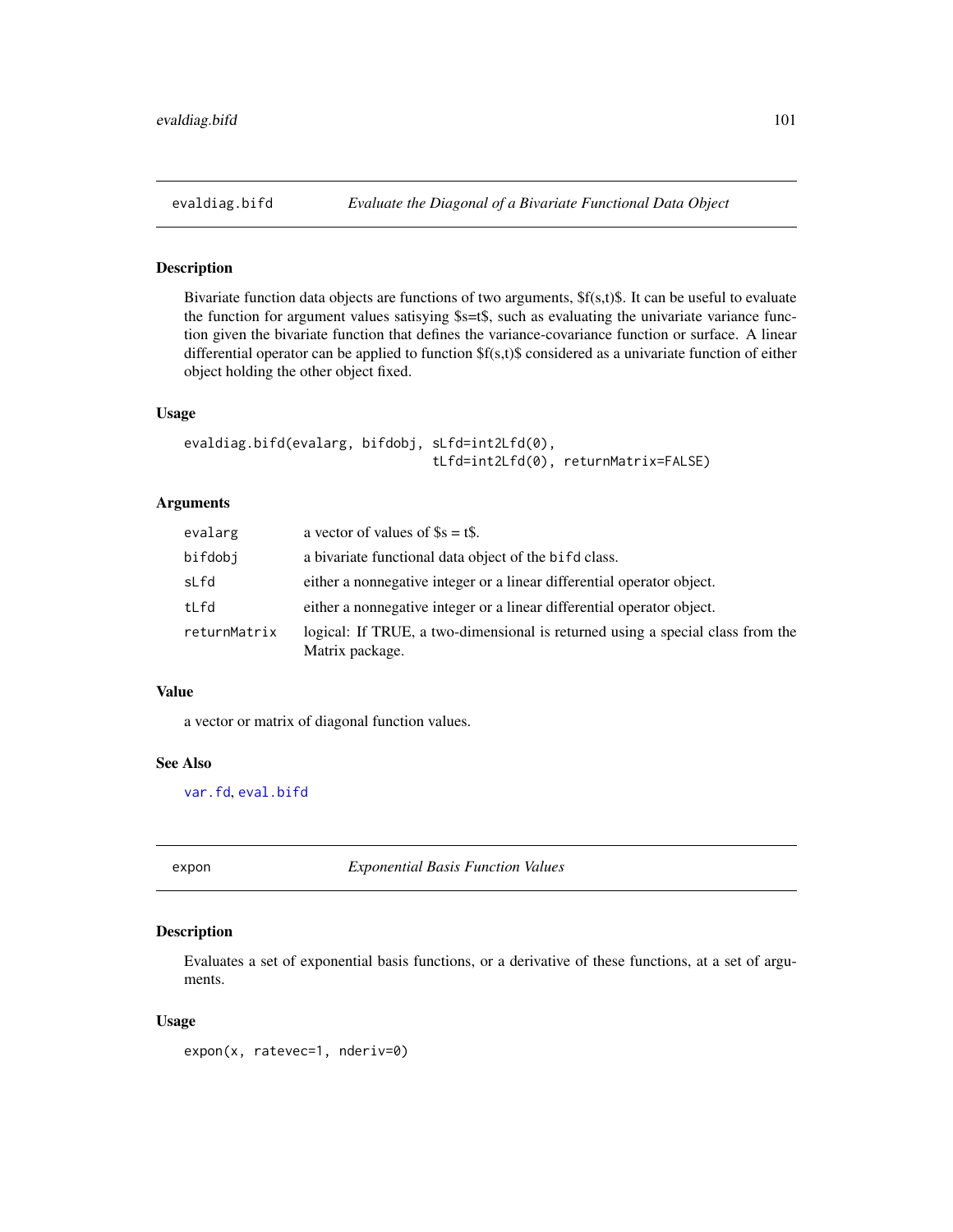# Arguments

| x       | a vector of values at which the basis functions are to be evaluated.                                                                                                                                                                                                 |
|---------|----------------------------------------------------------------------------------------------------------------------------------------------------------------------------------------------------------------------------------------------------------------------|
| ratevec | a vector of rate or time constants defining the exponential functions. That is,<br>if \$a\$ is the value of an element of this vector, then the corresponding basis<br>function is $\exp(at)\$ . The number of basis functions is equal to the length of<br>ratevec. |
| nderiv  | a nonnegative integer specifying an order of derivative to be computed. The<br>default is 0, or the basis function value.                                                                                                                                            |

# Details

There are no restrictions on the rate constants.

# Value

a matrix of basis function values with rows corresponding to argument values and columns to basis functions.

# See Also

[exponpen](#page-104-0)

exponentiate.fd *Powers of a functional data ('fd') object*

# Description

Exponentiate a functional data object where feasible.

# Usage

```
## S3 method for class 'fd'
e1 ^ e2
exponentiate.fd(e1, e2, tolint=.Machine$double.eps^0.75,
 basisobj=e1$basis,
  tolfd=sqrt(.Machine$double.eps)*
          sqrt(sum(e1$coefs^2)+.Machine$double.eps)^abs(e2),
 maxbasis=NULL, npoints=NULL)
```
# Arguments

| e1             | object of class 'fd'.                                                                                                                 |
|----------------|---------------------------------------------------------------------------------------------------------------------------------------|
| e <sub>2</sub> | a numeric vector of length 1.                                                                                                         |
| basisobj       | reference basis                                                                                                                       |
| tolint         | if abs(e2-round(e2)) <tolint, al-<br="" an="" assume="" e2="" integer.="" is="" simplifies="" the="" this="" we="">gorithm.</tolint,> |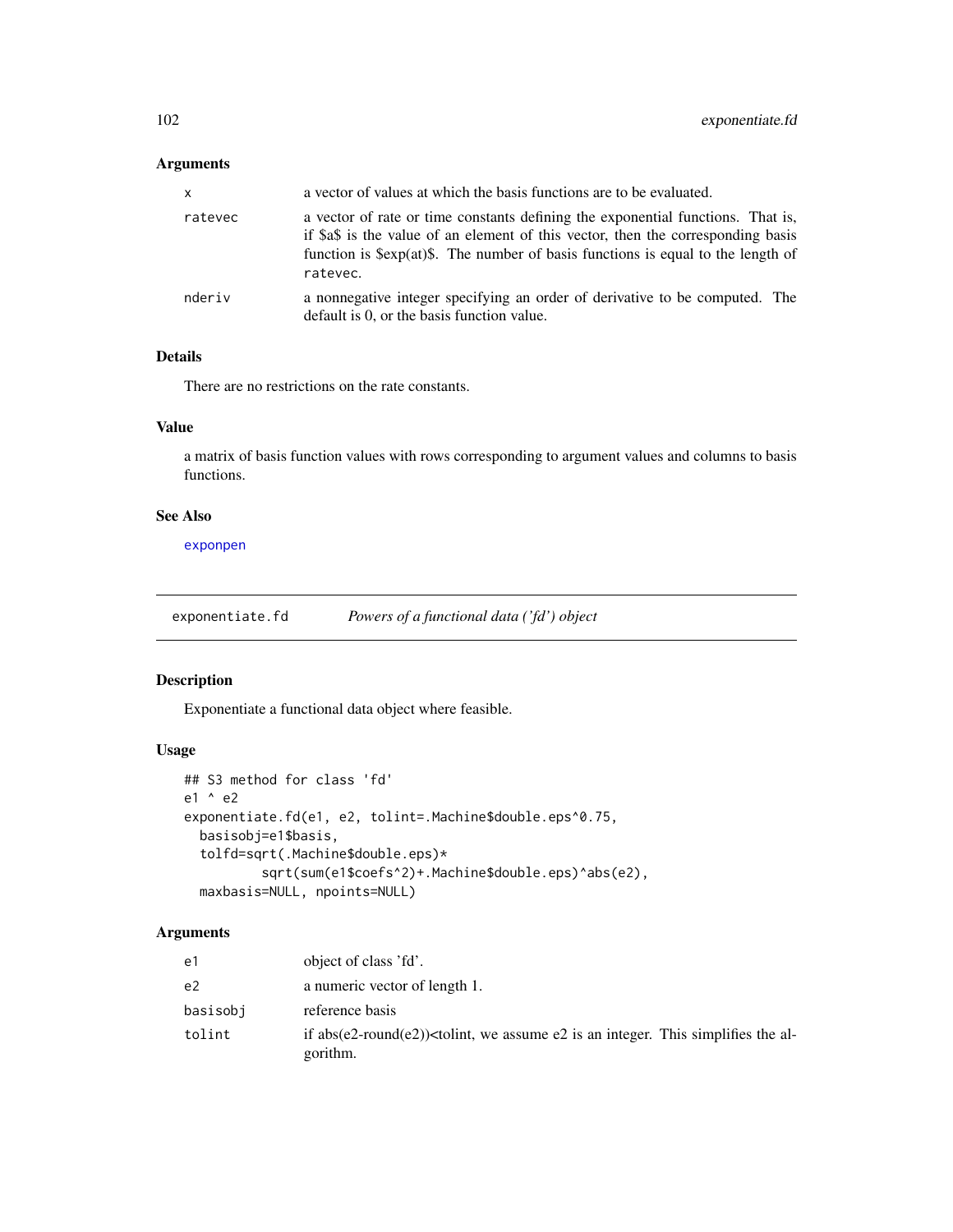| tolfd    | the maximum error allowed in the difference between the direct computation<br>eval. fd(e1) selected the computed representation.                                                                                                                                            |
|----------|-----------------------------------------------------------------------------------------------------------------------------------------------------------------------------------------------------------------------------------------------------------------------------|
| maxbasis | The maximum number of basis functions in growing reference basis to achieve<br>a fit within to lfd. Default = $2*$ nbasis12+1 where nbasis12 = nbasis of e1 $\text{·floor}(e2)$ .                                                                                           |
| npoints  | The number of points at which to compute eval. $fd(e1)^{e}$ and the com-<br>puted representation to evaluate the adequacy of the representation. Default<br>$= 2*$ maxbasis-1. For a max Fourier basis, this samples the highest frequency at<br>all its extrema and zeros. |

# Details

If e1 has a B-spline basis, this uses the B-spline algorithm.

Otherwise it throws an error unless it finds one of the following special cases:

- $e^2 = 0$  Return an fd object with a constant basis that is everywhere 1
- e2 is a positive integer to within tolint Multiply e1 by itself e2 times

• e2 is positive and e1 has a Fourier basis e120 <- e1^floor(e2) outBasis <- e120\$basis rng <- outBasis\$rangeval Time <- seq(rng[1], rng[2], npoints)  $e1.2 <$ - predict( $e1$ , Time) $\textdegree$ e2 fd1.2 <- Data2fd(Time, e1.2, outBasis)  $d1.2 < (e1.2 - predict(fd1.2, Time))$ if(all(abs(d1.2)<tolfd))return(fd1.2) Else if(outBasis\$nbasis<maxbasis) increase the size of outBasis and try again. Else write a warining with the  $max(abs(d1.2))$  and return fd1.2.

# Value

A function data object approximating the desired power.

# See Also

[arithmetic.fd](#page-12-0) [basisfd](#page-0-0), [basisfd.product](#page-22-0)

```
##
## sin^2
##
basis3 <- create.fourier.basis(nbasis=3)
plot(basis3)
# max = sqrt(2), so
# integral of the square of each basis function (from 0 to 1) is 1
integrate(function(x)sin(2*pi*x)^2, 0, 1) # = 0.5
```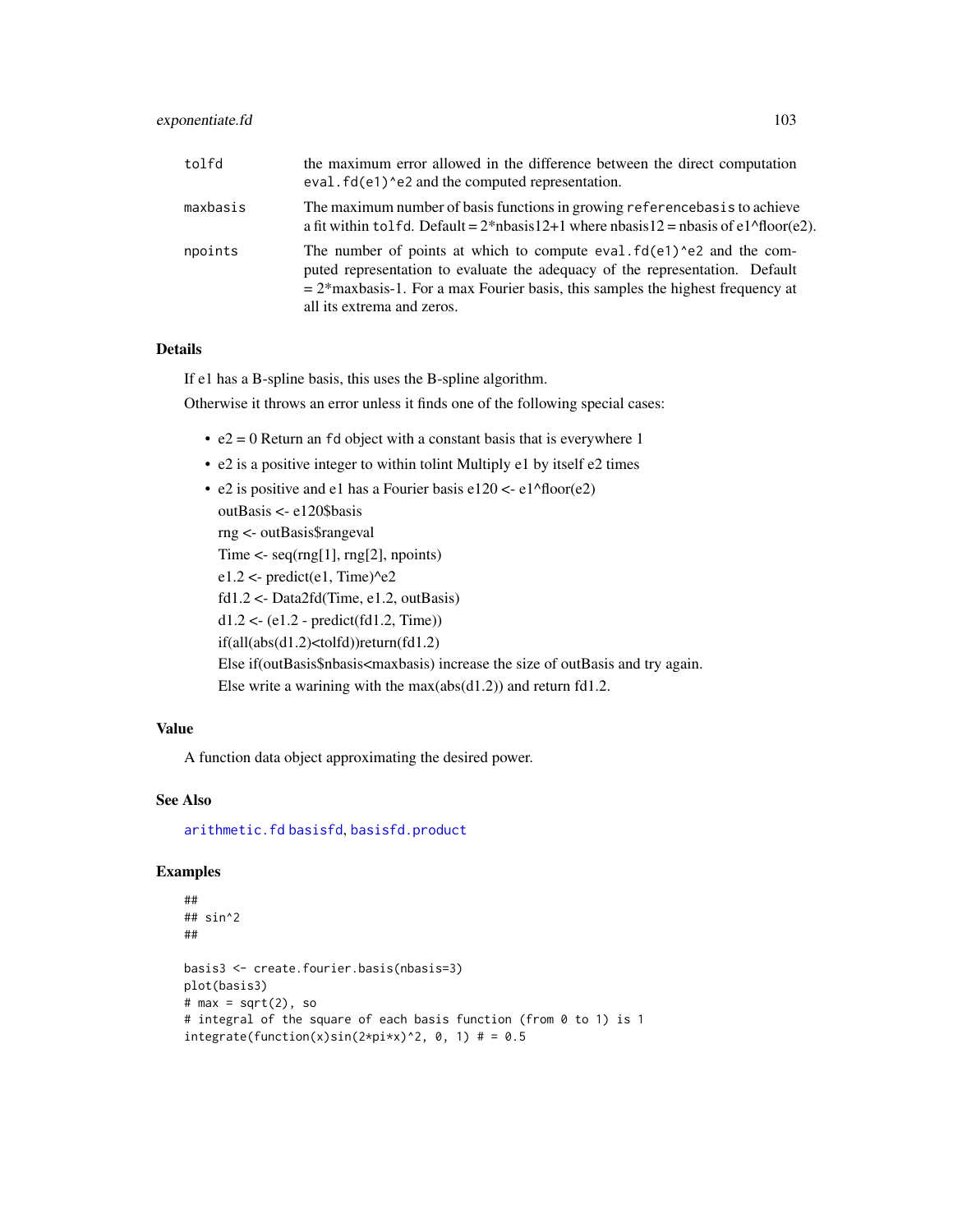```
# sin(theta)
fdsin \leq fd(c(0,sqrt(0.5),0), basis3)
plot(fdsin)
fdsin2 <- fdsin^2
# check
fdsinsin <- fdsin*fdsin
# sin^2(pi*time) = 0.5*(1-cos(2*pi*theta) basic trig identity
plot(fdsinsin) # good
all.equal(fdsin2, fdsinsin)
##
## sqrt(sin2)
##
plot(fdsin2)
fdsin. <- sqrt(fdsin2)
plot(fdsin, main='fdsin and sqrt(fdsin^2)')
lines(fdsin., col='red')
# fdsin is positive and negative
# fdsin. = sqrt(fdsin^2)
# has trouble, because it wants to be smooth
# but theoretically has a discontinuous first derivative at 0.5
fdsin.5.2 \leftarrow fdsin.^2
resin <- fdsin2-fdsin.5.2
plot(resin)
max(abs(resin$coefs))<0.01
##
## x^2, x = straight line f(x)=x##
bspl1 <- create.bspline.basis(norder=2)
x \leftarrow fd(0:1, bsp11)plot(x)
x2 < - x^2plot(x2)
er.x \leftarrow x-sqrt(x2)er.x$coefs
max(er.x$coefs)
max(abs(er.x$coefs))<10*.Machine$double.eps
```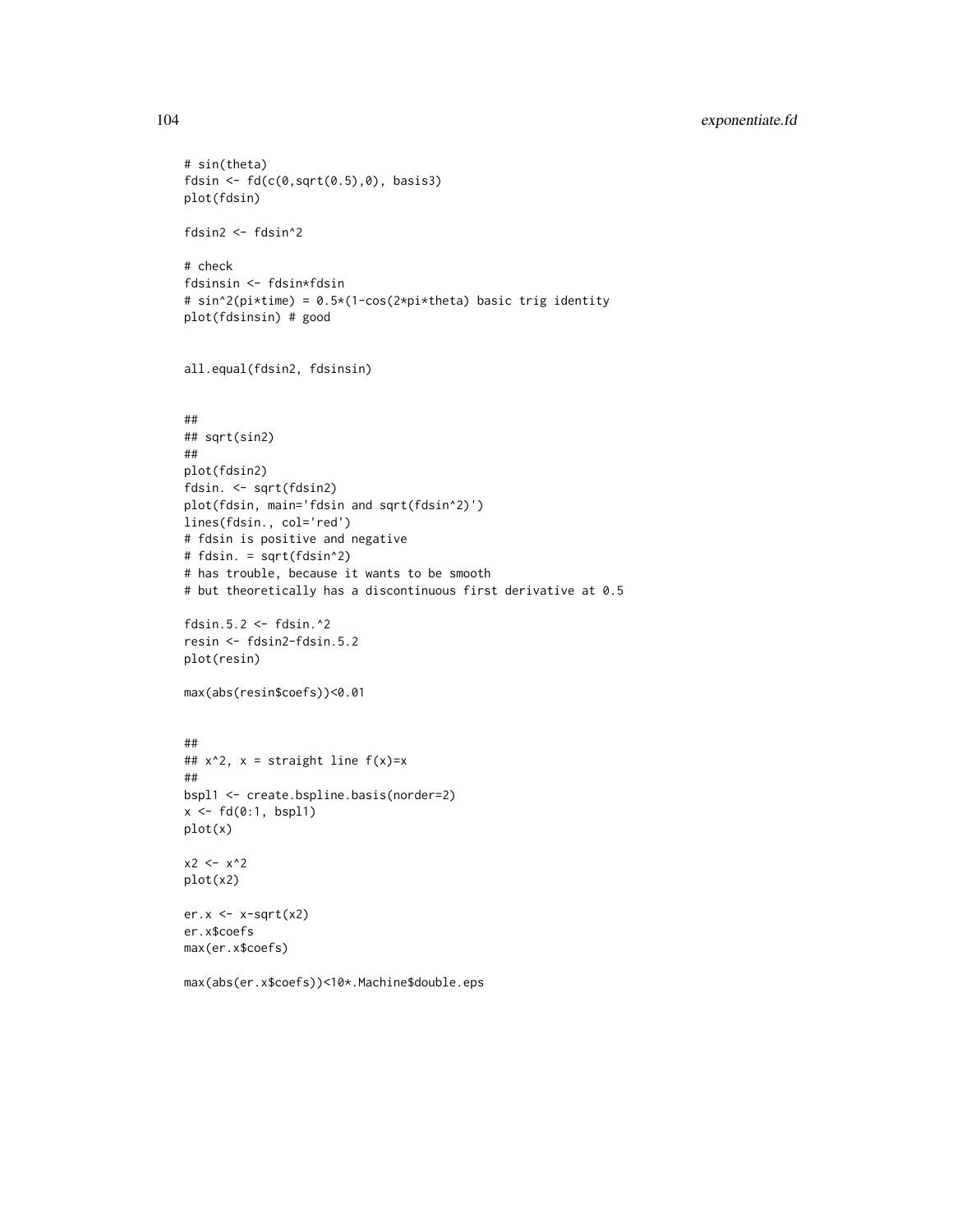<span id="page-104-0"></span>

# Description

Computes the matrix defining the roughness penalty for functions expressed in terms of an exponential basis.

#### Usage

exponpen(basisobj, Lfdobj=int2Lfd(2))

## Arguments

| basisobi | an exponential basis object.                                           |
|----------|------------------------------------------------------------------------|
| Lfdobj   | either a nonnegative integer or a linear differential operator object. |

# Details

A roughness penalty for a function  $(x(t)$  is defined by integrating the square of either the derivative of \$ x(t) \$ or, more generally, the result of applying a linear differential operator \$L\$ to it. The most common roughness penalty is the integral of the square of the second derivative, and this is the default. To apply this roughness penalty, the matrix of inner products of the basis functions (possibly after applying the linear differential operator to them) defining this function is necessary. This function just calls the roughness penalty evaluation function specific to the basis involved.

## Value

a symmetric matrix of order equal to the number of basis functions defined by the exponential basis object. Each element is the inner product of two exponential basis functions after applying the derivative or linear differential operator defined by Lfdobj.

# See Also

[expon](#page-100-0), [eval.penalty](#page-97-0), [getbasispenalty](#page-135-0)

```
# set up an exponential basis with 3 basis functions
ratevec <-c(0, -1, -5)basisobj \leq create.exponential.basis(c(0,1), 3, ratevec)
# compute the 3 by 3 matrix of inner products of
# second derivatives
penmat <- exponpen(basisobj)
```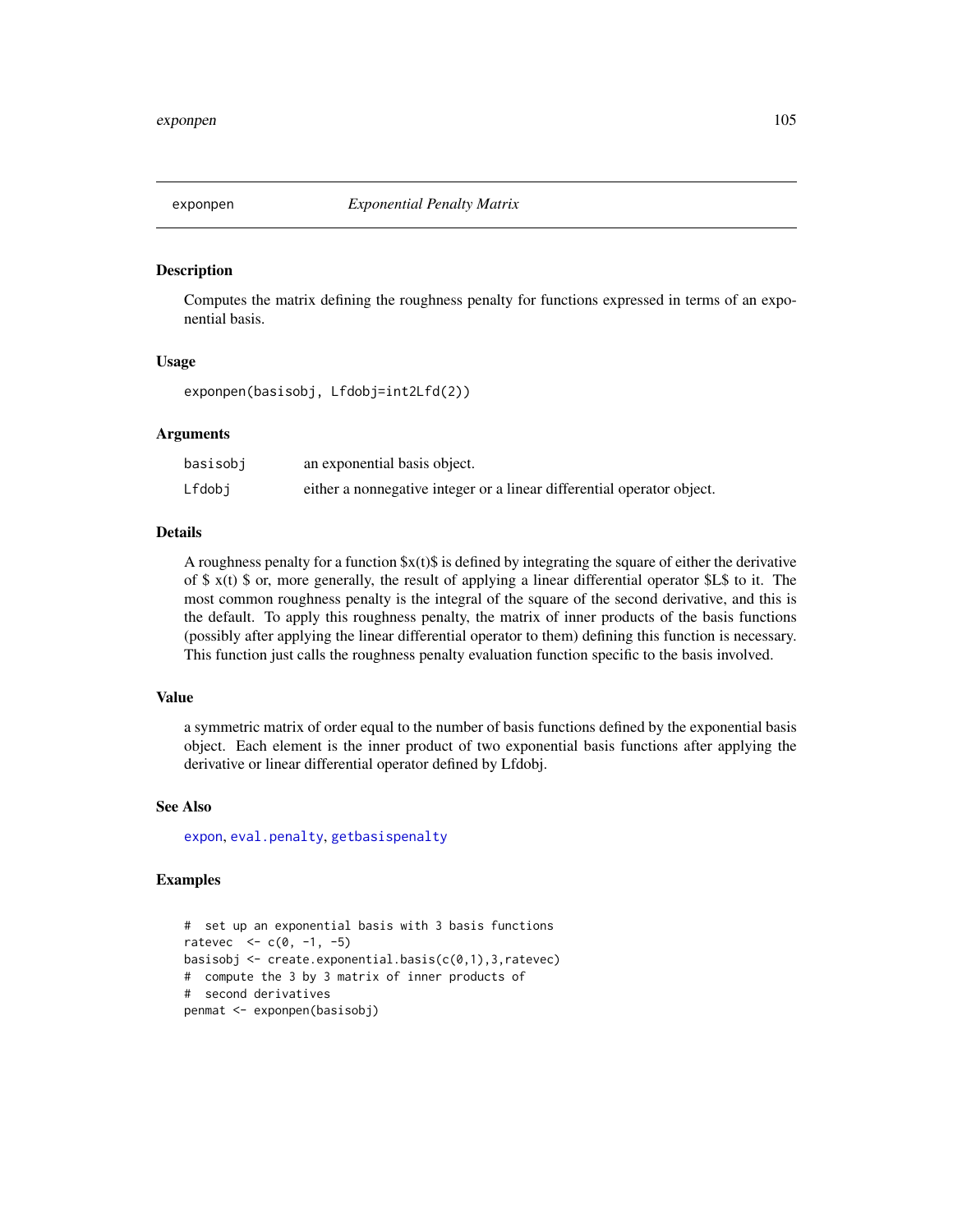# Description

Produces functional boxplots or enhanced functional boxplots of the given functional data. It can also be used to carry out functional data ordering based on band depth.

# Usage

```
fpplot(fit, x = NULL, method = "MBD", depth = NULL, plot = TRUE,prob = 0.5, color = 6, outliercol = 2, barcol = 4,
fullout=FALSE, factor=1.5,xlim=c(1,nrow(fit)),
ylim=c(min(fit)-.5*diff(range(fit)),max(fit)+.5*diff(range(fit))),...)
## S3 method for class 'fd'
boxplot(x, z=NULL, ...)## S3 method for class 'fdPar'
boxplot(x, z=NULL, ...)## S3 method for class 'fdSmooth'
boxplot(x, z=NULL, ...)
```
# Arguments

| fit          | a p-by-n functional data matrix where n is the number of curves, and p is defined<br>below.                                                                                                         |
|--------------|-----------------------------------------------------------------------------------------------------------------------------------------------------------------------------------------------------|
| $\mathsf{x}$ | For fbplot, x is the x coordinates of curves. Defaults to 1:p where $p$ is the<br>number of x coodinates.                                                                                           |
|              | For boxplot. fd, boxplot. fdPar and boxplot. fdSmooth, x is an object of<br>class fd, fdPar or fdSmooth, respectively.                                                                              |
| z            | The coordinate of the curves, labeled x for fdplot. For boxplot. fd, boxplot. fdPar<br>and boxplot. fdSmooth, this cannot be x, because that would clash with the<br>generic boxplot(x, ) standard. |
| method       | the method to be used to compute band depth. Can be one of "BD2", "MBD" or<br>"Both" with a default of "MBD". See also details.                                                                     |
| depth        | a vector giving band depths of curves. If missing, band depth computation is<br>conducted.                                                                                                          |
| plot         | logical. If TRUE (the default) then a functional boxplot is produced. If not,<br>band depth and outliers are returned.                                                                              |
| prob         | a vector giving the probabilities of central regions in a decreasing order, then<br>an enhanced functional boxplot is produced. Defaults to be 0.5 and a functional<br>boxplot is plotted.          |
| color        | a vector giving the colors of central regions from light to dark for an enhanced<br>functional boxplot. Defaults to be magenta for a functional boxplot.                                            |
| outliercol   | color of outlying curves. Defaults to be red.                                                                                                                                                       |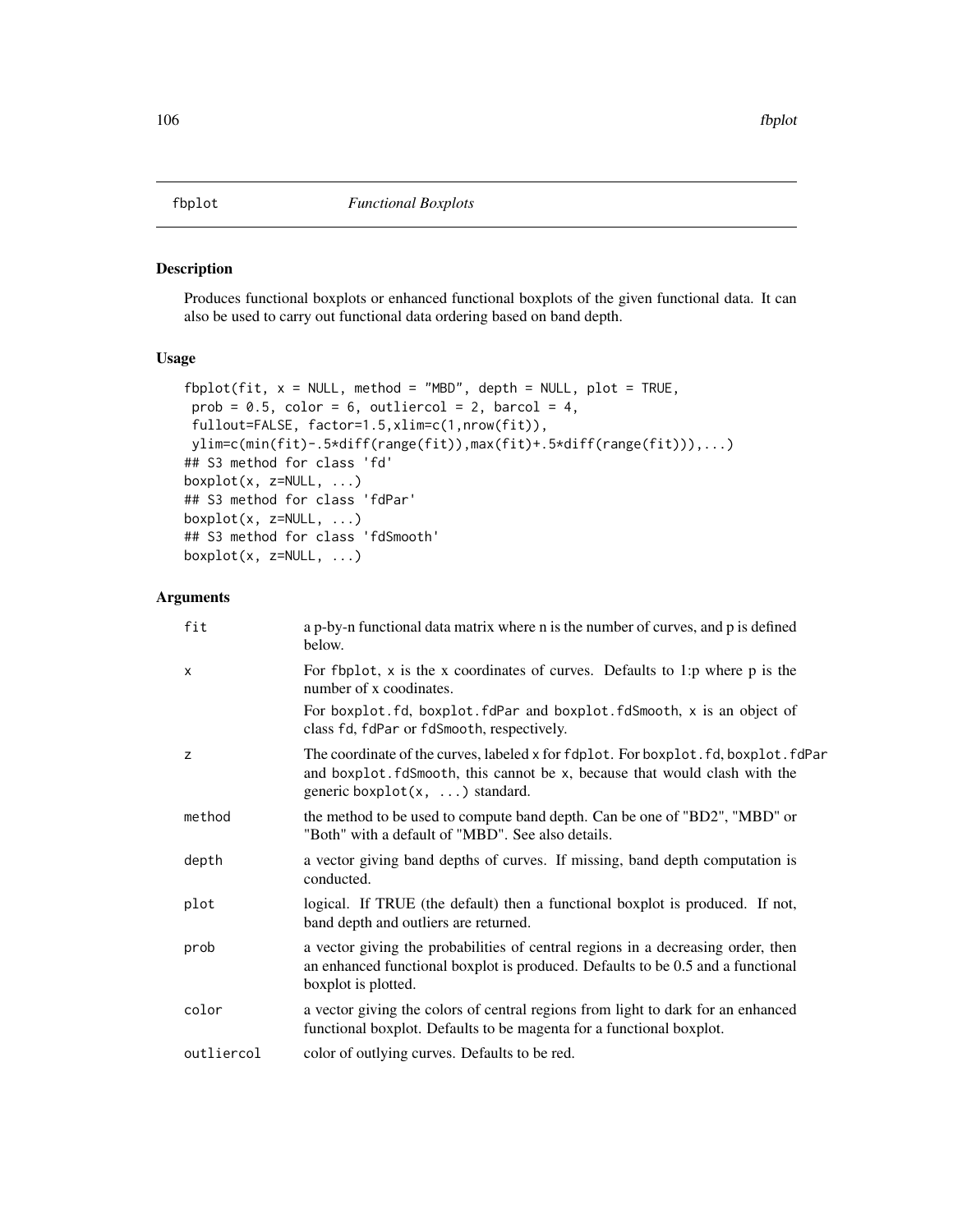#### fbplot that the contract of the contract of the contract of the contract of the contract of the contract of the contract of the contract of the contract of the contract of the contract of the contract of the contract of th

| barcol   | color of bars in a functional boxplot. Defaults to be blue.                                                                                                  |  |
|----------|--------------------------------------------------------------------------------------------------------------------------------------------------------------|--|
| fullout  | logical for plotting outlying curves. If FALSE (the default) then only the part<br>outside the box is plotted. If TRUE, complete outling curves are plotted. |  |
| factor   | the constant factor to inflate the middle box and determine fences for outliers.<br>Defaults to be 1.5 as in a classical boxplot.                            |  |
| xlim     | x-axis limits                                                                                                                                                |  |
| vlim     | y-axis limits                                                                                                                                                |  |
| $\ddots$ | For fbplot, optional arguments for plot.                                                                                                                     |  |
|          | For boxplot. fd, boxplot. fdPar, or boxplot. fdSmooth, optional arguments<br>for fbplot.                                                                     |  |

#### Details

For functional data, the band depth (BD) or modifed band depth (MBD) allows for ordering a sample of curves from the center outwards and, thus, introduces a measure to define functional quantiles and the centrality or outlyingness of an observation. A smaller rank is associated with a more central position with respect to the sample curves. BD usually provides many ties (curves have the same depth values), but MBD does not. "BD2" uses two curves to determine a band. The method "Both" uses "BD2" first and then uses "MBD" to break ties. The method "Both" uses BD2 first and then uses MBD to break ties. The computation is carried out by the fast algorithm proposed by Sun et al. (2012).

#### Value

| depth    | band depths of given curves.         |
|----------|--------------------------------------|
| outpoint | column indices of detected outliers. |

# Author(s)

Ying Sun <sunwards@stat.osu.edu>

Marc G. Genton <marc.genton@kaust.edu.sa>

# References

Sun, Y., Genton, M. G. and Nychka, D. (2012), "Exact fast computation of band depth for large functional datasets: How quickly can one million curves be ranked?" Stat, 1, 68-74.

Sun, Y. and Genton, M. G. (2011), "Functional Boxplots," Journal of Computational and Graphical Statistics, 20, 316-334.

Lopez-Pintado, S. and Romo, J. (2009), "On the concept of depth for functional data," Journal of the American Statistical Association, 104, 718-734.

#### Examples

## ## 1. generate 50 random curves with some covariance structure ## model 1 without outliers ##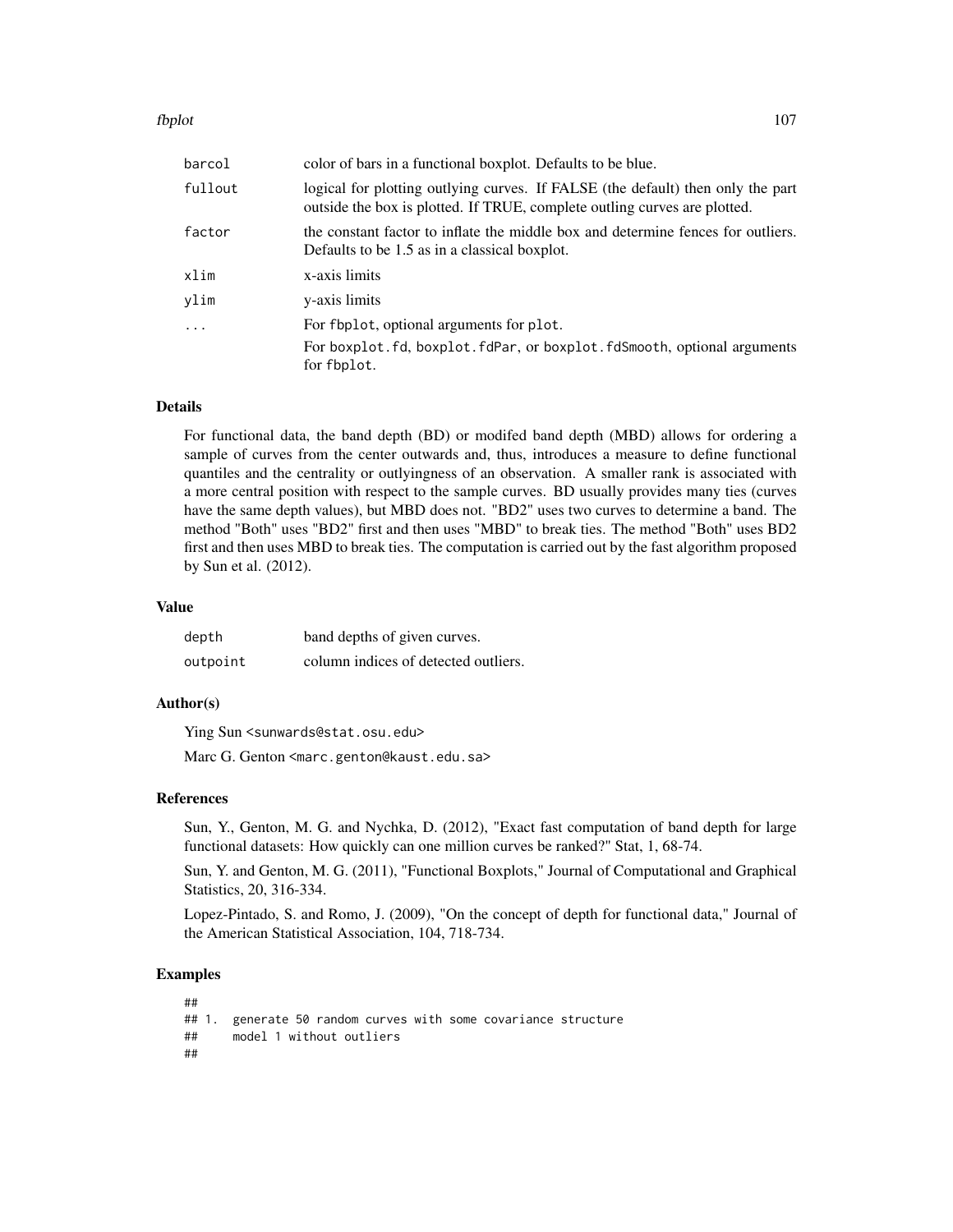```
cov.fun=function(d,k,c,mu){
       k*exp(-c*d^mu)
}
n=50
p=30
t=seq(0,1,len=p)
d=dist(t,upper=TRUE,diag=TRUE)
d.matrix=as.matrix(d)
#covariance function in time
t.cov=cov.fun(d.matrix,1,1,1)
# Cholesky Decomposition
L=chol(t.cov)
mu=4*t
e=matrix(rnorm(n*p),p,n)
y=mu+t(L)%*%e
#functional boxplot
fbplot(y,method='MBD',ylim=c(-11,15))
# The same using boxplot.fd
boxplot.fd(y, method='MBD', ylim=c(-11, 15))
# same with default ylim
boxplot.fd(y)
##
## 2. as an fd object
##
Y <- Data2fd(y)
boxplot(Y)
##
## 3. as an fdPar object
##
Ypar <- fdPar(Y)
boxplot(Ypar)
##
## 4. Smoothed version
##
Ysmooth <- smooth.fdPar(Y)
boxplot(Ysmooth)
##
## 5. model 2 with outliers
##
#magnitude
k=6
#randomly introduce outliers
C=rbinom(n,1,0.1)
s=2*rbinom(n,1,0.5)-1
cs.m=matrix(C*s,p,n,byrow=TRUE)
```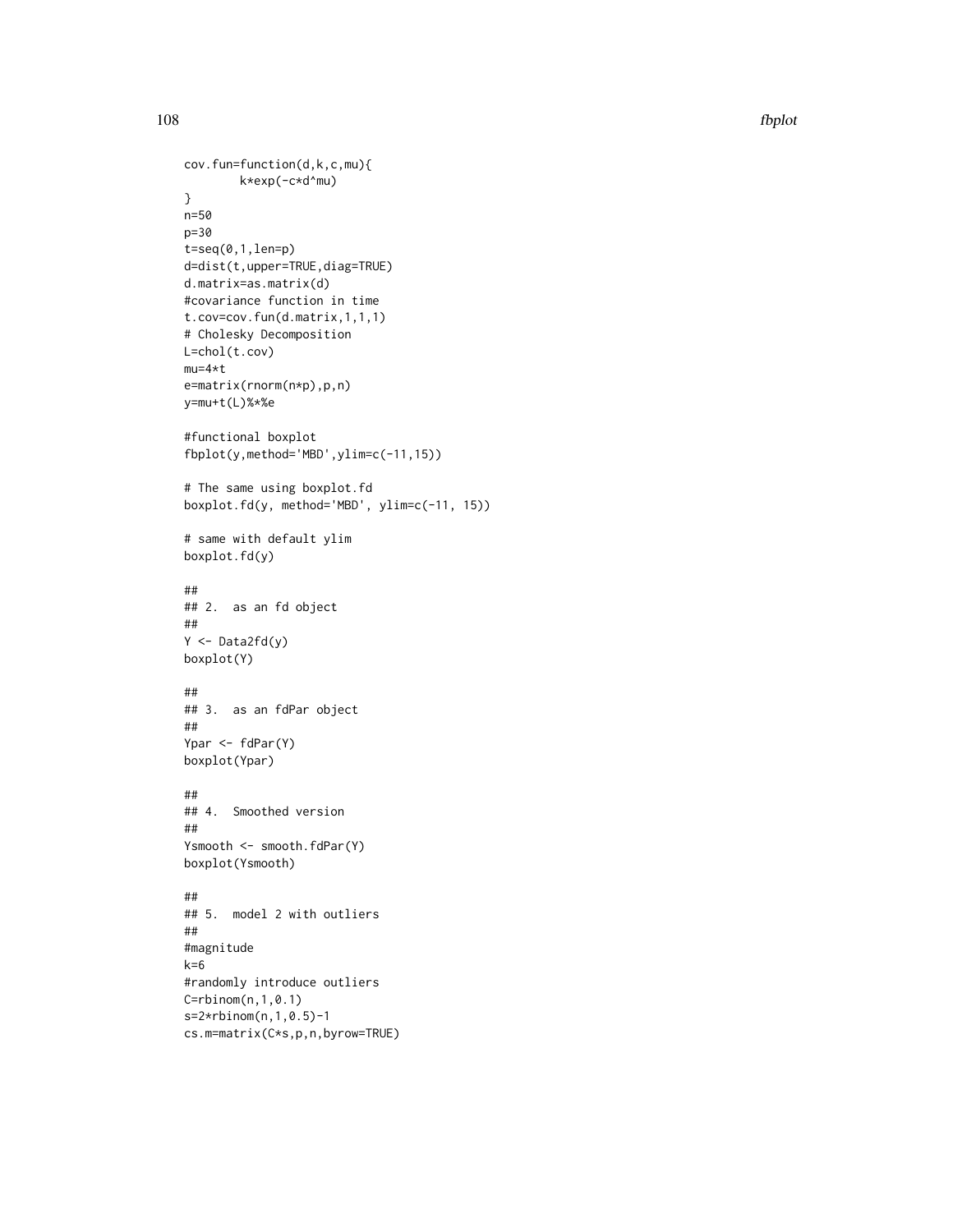#### fd2list 109

```
e=matrix(rnorm(n*p),p,n)
y=mu+t(L)%*%e+k*cs.m
#functional boxplot
fbplot(y,method='MBD',ylim=c(-11,15))
```
fd2list *Convert a univariate functional data object to s list*

# Description

Convert a univariate functional data object to a list for input to [Lfd](#page-154-0).

## Usage

fd2list(fdobj)

## Arguments

fdobj a univariate functional data object.

# Value

a list as required for the second argument of [Lfd](#page-154-0).

#### See Also

[Lfd](#page-154-0)

## Examples

```
Lbasis = create.constant.basis(c(0,365)); # create a constant basis
Lcoef = matrix(c(0, (2*pi/365)^2, 0), 1, 3) # set up three coefficients
wfdobj = fd(Lcoef,Lbasis) # define an FD object for weight functions
wfdlist = fd2list(wfdobj) # convert the FD object to a cell object
harmaccelLfd = Lfd(3, wfdlist) # define the operator object
```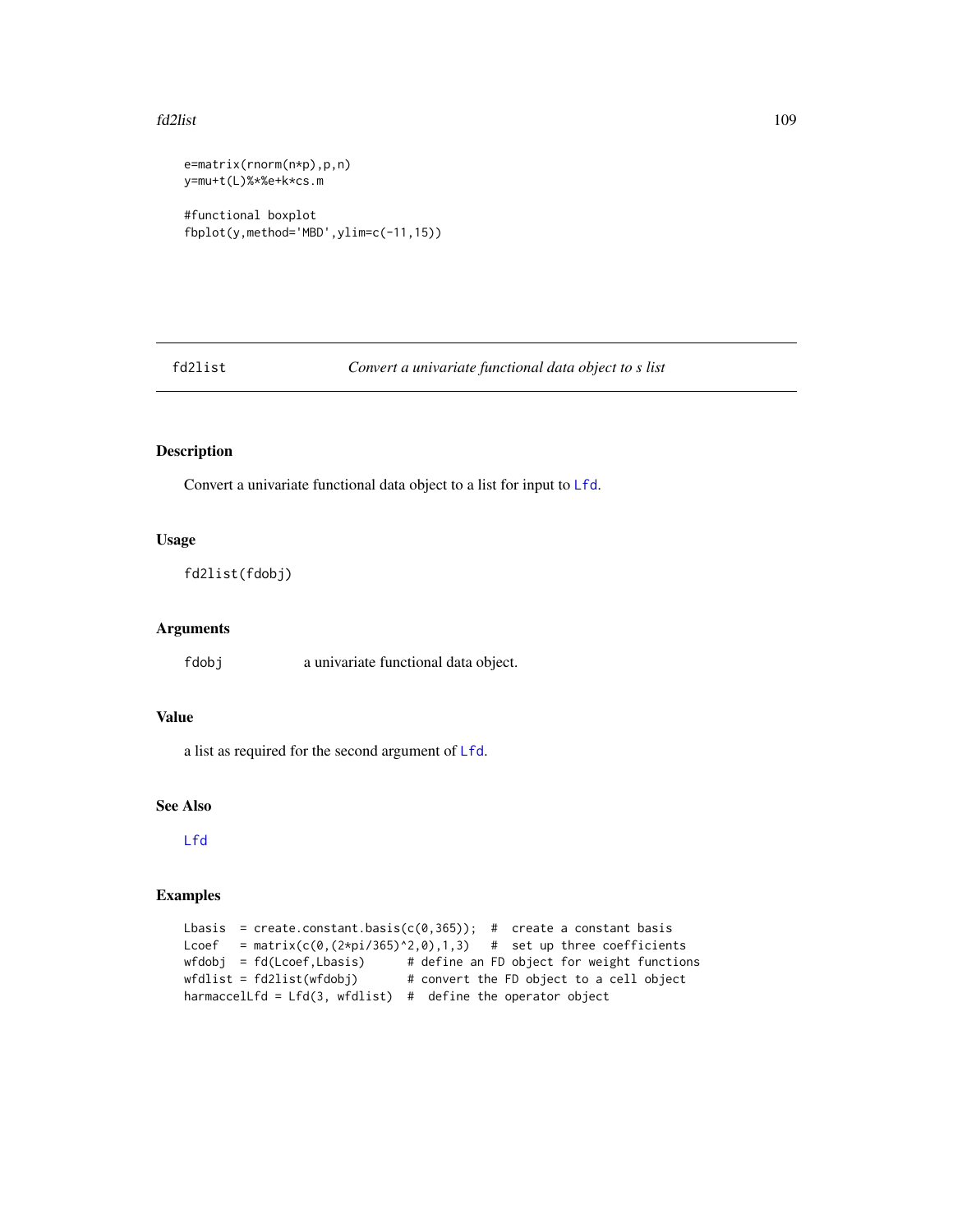#### Description

Write a sequence of Matlab commands to fdaMatlabPath.m in the working directory containing commands to add fdaM to the path for Matlab.

## Usage

```
fdaMatlabPath(R.matlab)
```
#### Arguments

| R.matlab | logical: If TRUE, include '~R/library/R.matlab/externals' in the path. If(missing(R.matlab)) |
|----------|----------------------------------------------------------------------------------------------|
|          | include '~R/library/R.matlab/externals' only if R.matlab is installed.                       |

# Details

• USAGE If your Matlab installation does NOT have a startup. m file, it might be wise to copy fdaMatlabPath.m into a directory where Matlab would look for startup.m, then rename it to startup.m.

If you have a startup.m, you could add the contents of fdaMatlabPath.m to startup.m. Alternatively, you can copy fdaMatlabPath.m into the directory containing startup.m and add the following to the end of startup.m:

if exist('fdaMatlabPath')

fdaMatlabPath ;

end

- ALGORITHM 1. path2fdaM = path to the Matlab/fdaM subdiretory of the fda installation directory.
	- 2. Find all subdirectories of path2fdaM except those beginning in '@' or including 'private'.
	- 3. if(requires(R.matlab)) add the path to MatlabServer.m to dirs2add
	- 4. d2a <- paste("addpath('", dirs2add, "');", sep=")
	- 5. writeLines(d2a, 'fdaMatlabPath.m')
	- 6. if(exists(startupFile)) append d2a to it

# Value

A character vector of Matlab addpath commands is returned invisibly.

# Author(s)

Spencer Graves with help from Jerome Besnard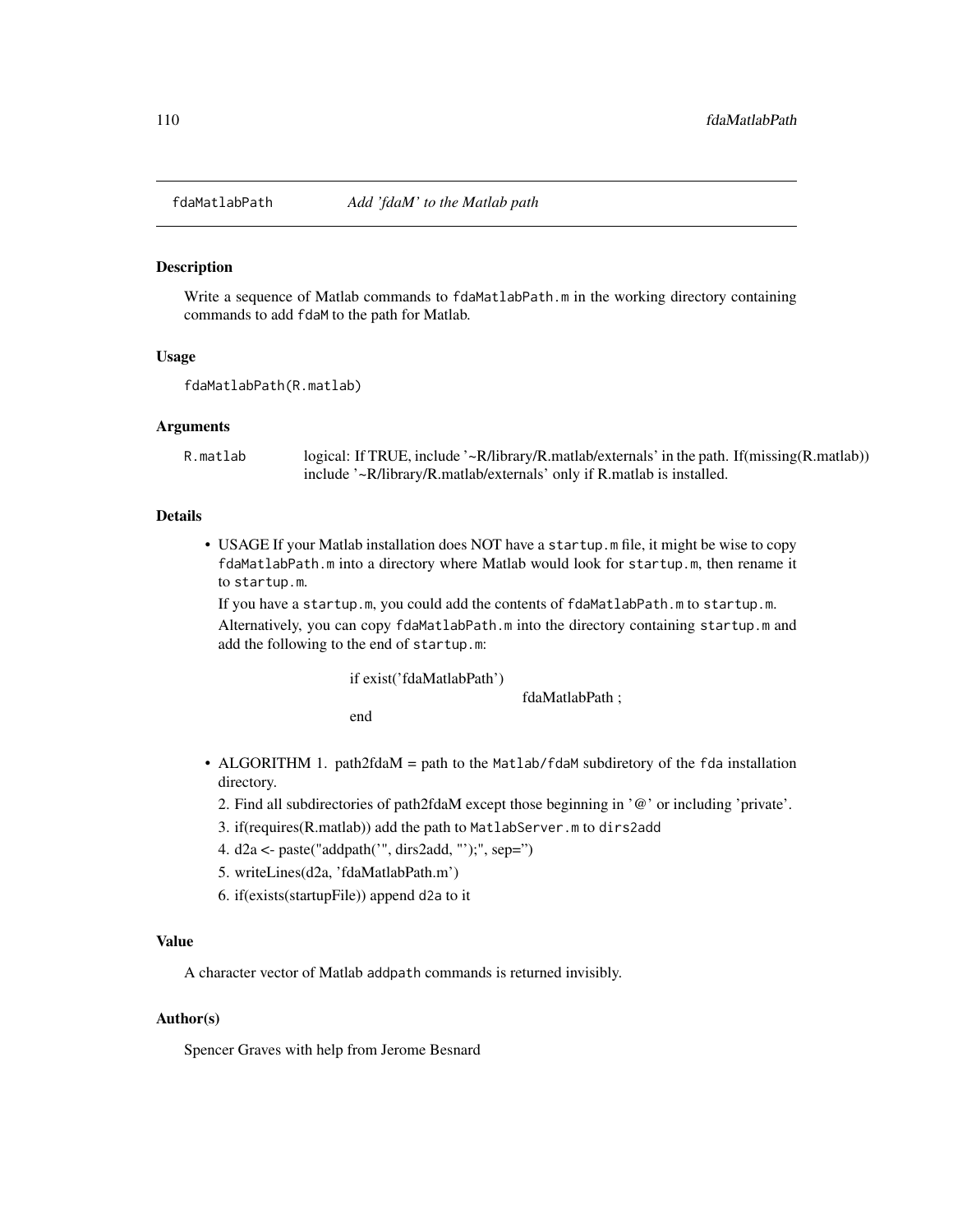#### fdlabels 111

# References

Matlab documentation for addpath and startup.m.

## See Also

[Matlab](#page-0-0), [dirs](#page-83-0)

# Examples

```
# Modify the Matlab startup.m only when you really want to,
# typically once per installation ... certaintly not
# every time we test this package.
fdaMatlabPath()
```
## fdlabels *Extract plot labels and names for replicates and variables*

## Description

Extract plot labels and, if available, names for each replicate and variable

#### Usage

fdlabels(fdnames, nrep, nvar)

# Arguments

| fdnames | a list of lenght 3 with xlabel, casenames, and ylabels. |
|---------|---------------------------------------------------------|
| nrep    | integer number of cases or observations                 |
| nvar    | integer number of variables                             |

## Details

xlabel <- if(length(fdnames[[1]])>1) names(fdnames)[1] else fdnames[[1]] ylabel <- if(length(fdnames[[3]])>1) names(fdnames)[3] else fdnames[[3]] casenames <- if(length(fdnames[[2]])== nrep)fdnames[[2]] else NULL varnames <- if(length(fdnames[[3]])==nvar)fdnames[[3]] else NULL

# Value

A list of xlabel, ylabel, casenames, and varnames

# Author(s)

Jim Ramsay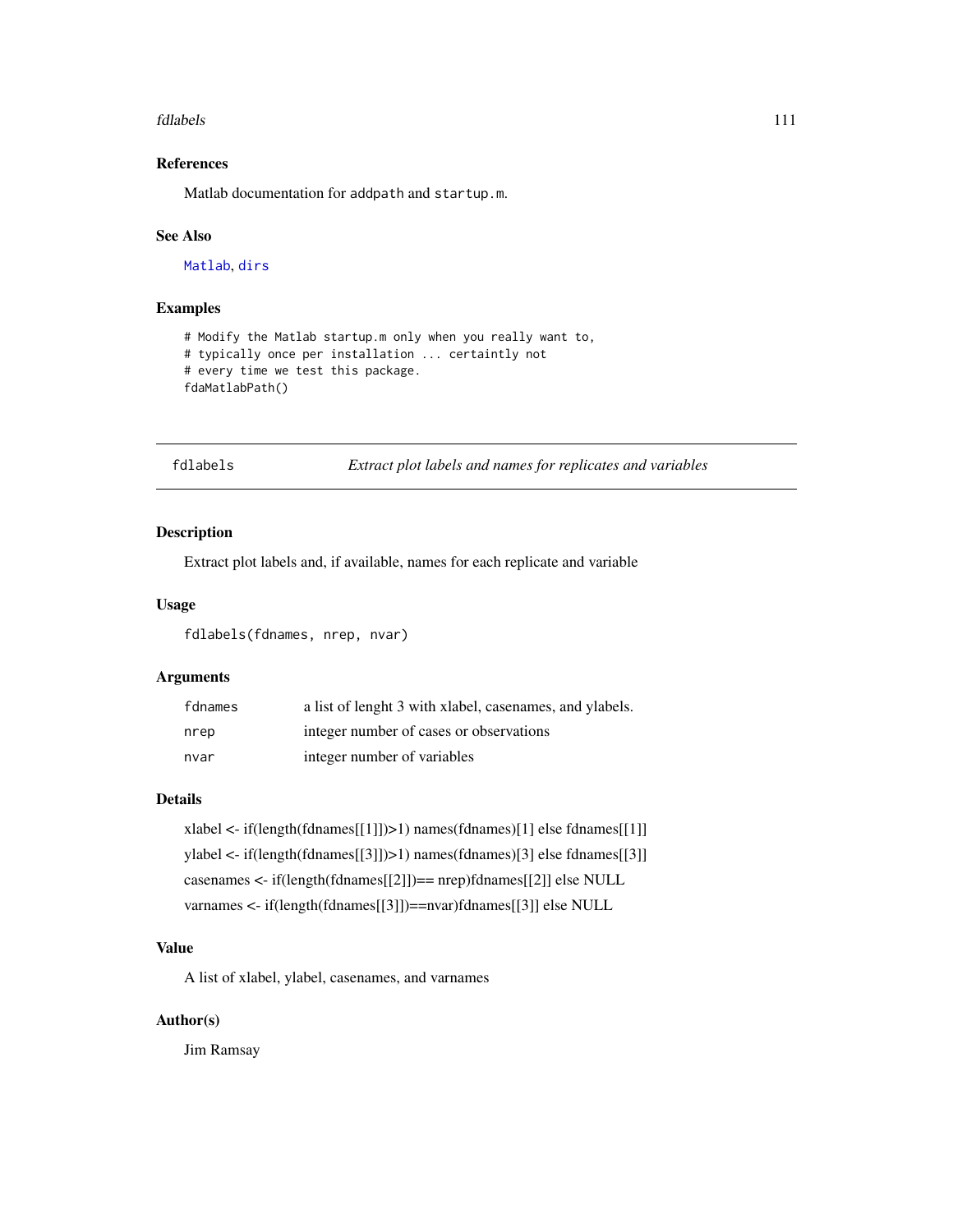# See Also

[plot.fd](#page-194-0)

fdPar *Define a Functional Parameter Object*

## Description

Functional parameter objects are used as arguments to functions that estimate functional parameters, such as smoothing functions like smooth.basis. A functional parameter object is a functional data object with additional slots specifying a roughness penalty, a smoothing parameter and whether or not the functional parameter is to be estimated or held fixed. Functional parameter objects are used as arguments to functions that estimate functional parameters.

## Usage

```
fdPar(fdobj=NULL, Lfdobj=NULL, lambda=0, estimate=TRUE,
     penmat=NULL)
```
# Arguments

| fdobi    | a functional data object, functional basis object, a functional parameter object or<br>a matrix. If it a matrix, it is replaced by $fd(fdobj)$ . If class( $fdobj$ ) == 'basisfd',<br>it is converted to an object of class fd with a coefficient matrix consisting of a<br>single column of zeros.      |
|----------|----------------------------------------------------------------------------------------------------------------------------------------------------------------------------------------------------------------------------------------------------------------------------------------------------------|
| Lfdobi   | either a nonnegative integer or a linear differential operator object.<br>If NULL, Lfdobj depends on fdobj[['basis']][['type']]:                                                                                                                                                                         |
|          | • bspline Lfdobj $\leq$ - int2Lfd(max(0, norder-2)), where norder = norder(fdobj).<br>• fourier $Lfdobj = a harmonic acceleration operator$ :<br>Lfdobj <- $vec2Lfd(c(0, (2*pi/diff(rng))^2, 0)$ , rng)<br>where $rng = fdobj[['basis']][['rangeval']].$<br>• anything elseLfdobj $\leq$ - int2Lfd $(0)$ |
| lambda   | a nonnegative real number specifying the amount of smoothing to be applied to<br>the estimated functional parameter.                                                                                                                                                                                     |
| estimate | not currently used.                                                                                                                                                                                                                                                                                      |
| penmat   | a roughness penalty matrix. Including this can eliminate the need to compute<br>this matrix over and over again in some types of calculations.                                                                                                                                                           |

## Details

Functional parameters are often needed to specify initial values for iteratively refined estimates, as is the case in functions register.fd and smooth.monotone.

Often a list of functional parameters must be supplied to a function as an argument, and it may be that some of these parameters are considered known and must remain fixed during the analysis. This is the case for functions fRegress and pda.fd, for example.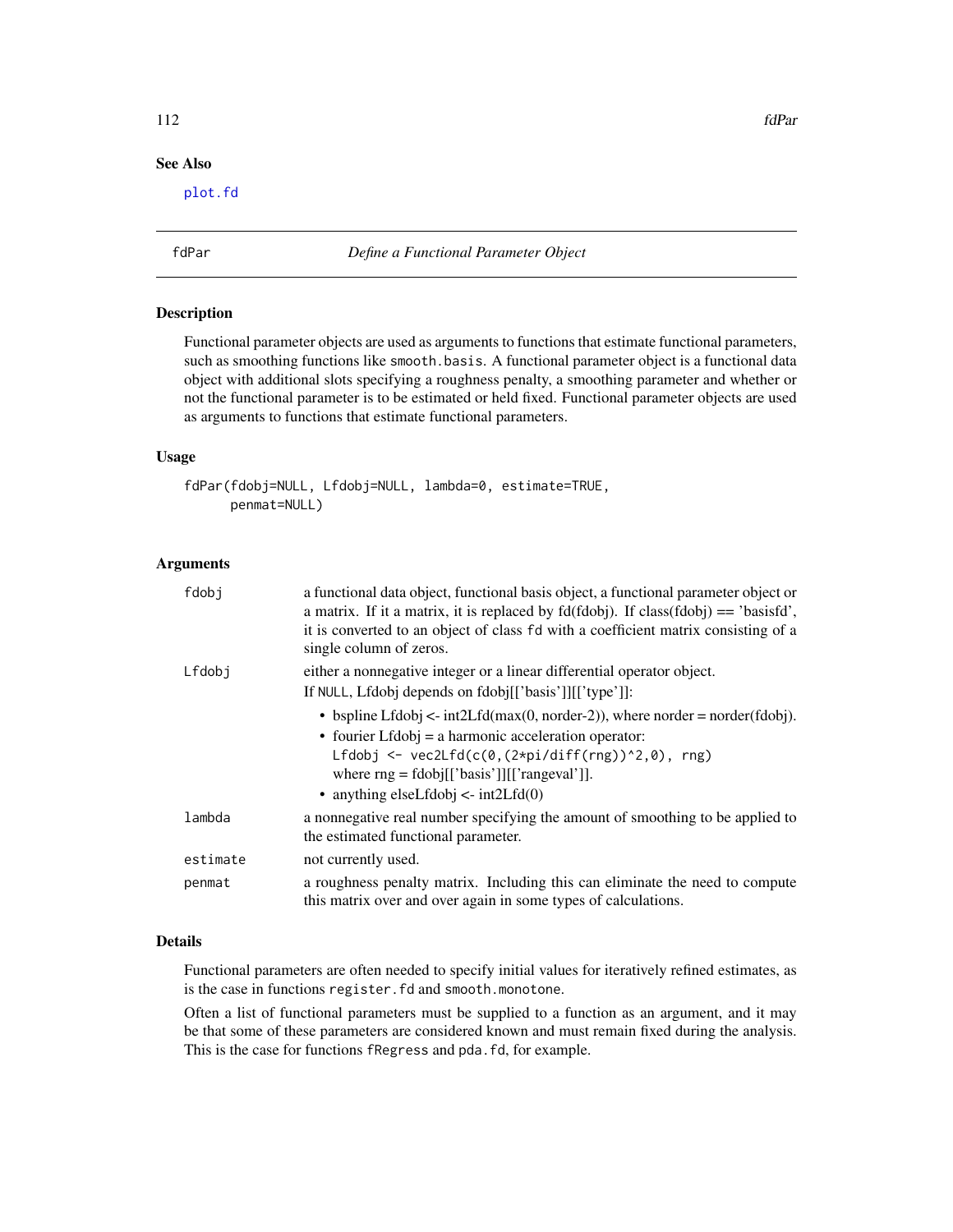## fdPar 113

# Value

a functional parameter object (i.e., an object of class fdPar), which is a list with the following components:

| fd       | a functional data object (i.e., with class fd)                                                                                     |
|----------|------------------------------------------------------------------------------------------------------------------------------------|
| Lfd      | a linear differential operator object (i.e., with class Lfd)                                                                       |
| lambda   | a nonnegative real number                                                                                                          |
| estimate | not currently used                                                                                                                 |
| penmat   | either NULL or a square, symmetric matrix with penmat $[i, j]$ = integral over<br>fd[['basis']][['rangeval']] of basis[i]*basis[j] |

## Source

Ramsay, James O., and Silverman, Bernard W. (2006), *Functional Data Analysis, 2nd ed.*, Springer, New York.

Ramsay, James O., and Silverman, Bernard W. (2002), *Applied Functional Data Analysis*, Springer, New York

# See Also

[cca.fd](#page-31-0), [density.fd](#page-76-0), [fRegress](#page-120-0), [intensity.fd](#page-143-0), [pca.fd](#page-180-0), [smooth.fdPar](#page-262-0), [smooth.basis](#page-240-0), [smooth.basisPar](#page-255-0), [smooth.monotone](#page-264-0), [int2Lfd](#page-142-0)

# Examples

```
##
## Simple example
##
# set up range for density
rangeval \leq c(-3,3)# set up some standard normal data
x < - rnorm(50)
# make sure values within the range
x[x < -3] < -2.99x[x > 3] < -2.99# set up basis for W(x)
basisobj <- create.bspline.basis(rangeval, 11)
# set up initial value for Wfdobj
Wfd0 <- fd(matrix(0,11,1), basisobj)
WfdParobj <- fdPar(Wfd0)
WfdP3 \leftarrow fdPar(seq(-3, 3, length=11))##
## smooth the Canadian daily temperature data
##
# set up the fourier basis
nbasis <- 365
dayrange \leq -c(0,365)
```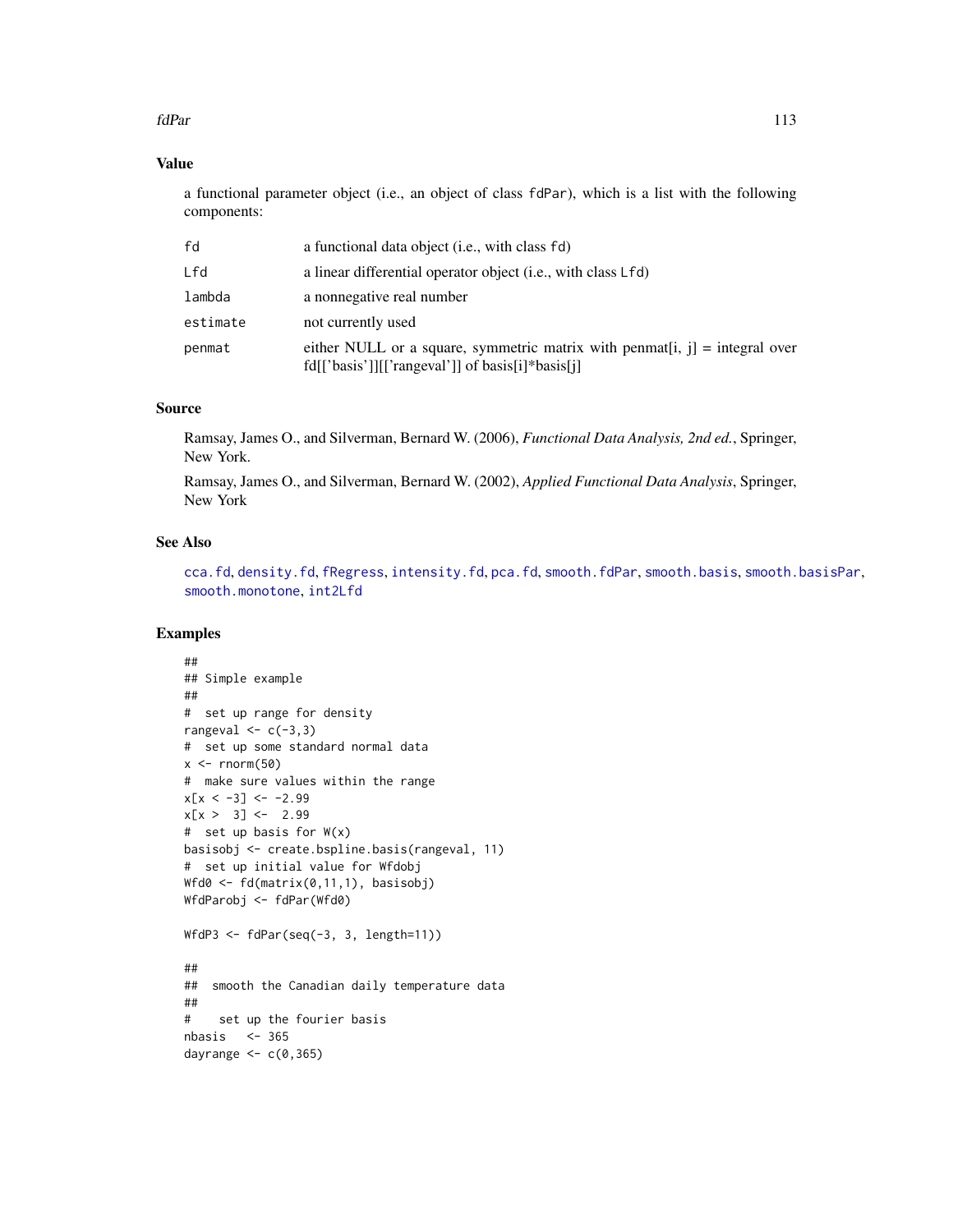```
daybasis <- create.fourier.basis(dayrange, nbasis)
dayperiod <- 365
harmaccelLfd <- vec2Lfd(c(0,(2*pi/365)^2,0), dayrange)
# Make temperature fd object
# Temperature data are in 12 by 365 matrix tempav
# See analyses of weather data.
# Set up sampling points at mid days
daytime <- (1:365)-0.5
# Convert the data to a functional data object
daybasis65 <- create.fourier.basis(dayrange, nbasis, dayperiod)
templambda <- 1e1
tempfdPar <- fdPar(fdobj=daybasis65, Lfdobj=harmaccelLfd,
                    lambda=templambda)
#FIXME
#tempfd <- smooth.basis(CanadianWeather$tempav, daytime, tempfdPar)$fd
# Set up the harmonic acceleration operator
Lbasis <- create.constant.basis(dayrange);
Lcoef <- matrix(c(0,(2*pi/365)^2,0),1,3)
bfdobj <- fd(Lcoef,Lbasis)
bwtlist <- fd2list(bfdobj)
harmaccelLfd <- Lfd(3, bwtlist)
# Define the functional parameter object for
# smoothing the temperature data
lambda <- 0.01 # minimum GCV estimate
#tempPar <- fdPar(daybasis365, harmaccelLfd, lambda)
# smooth the data
#tempfd <- smooth.basis(daytime, CanadialWeather$tempav, tempPar)$fd
# plot the temperature curves
#plot(tempfd)
##
## with rangeval of class Date and POSIXct
##
```
file.copy2 *Copy a file with a default 'to' name*

## Description

Copy a file appending a number to make the to name unique, with default to  $=$  from.

#### Usage

file.copy2(from, to)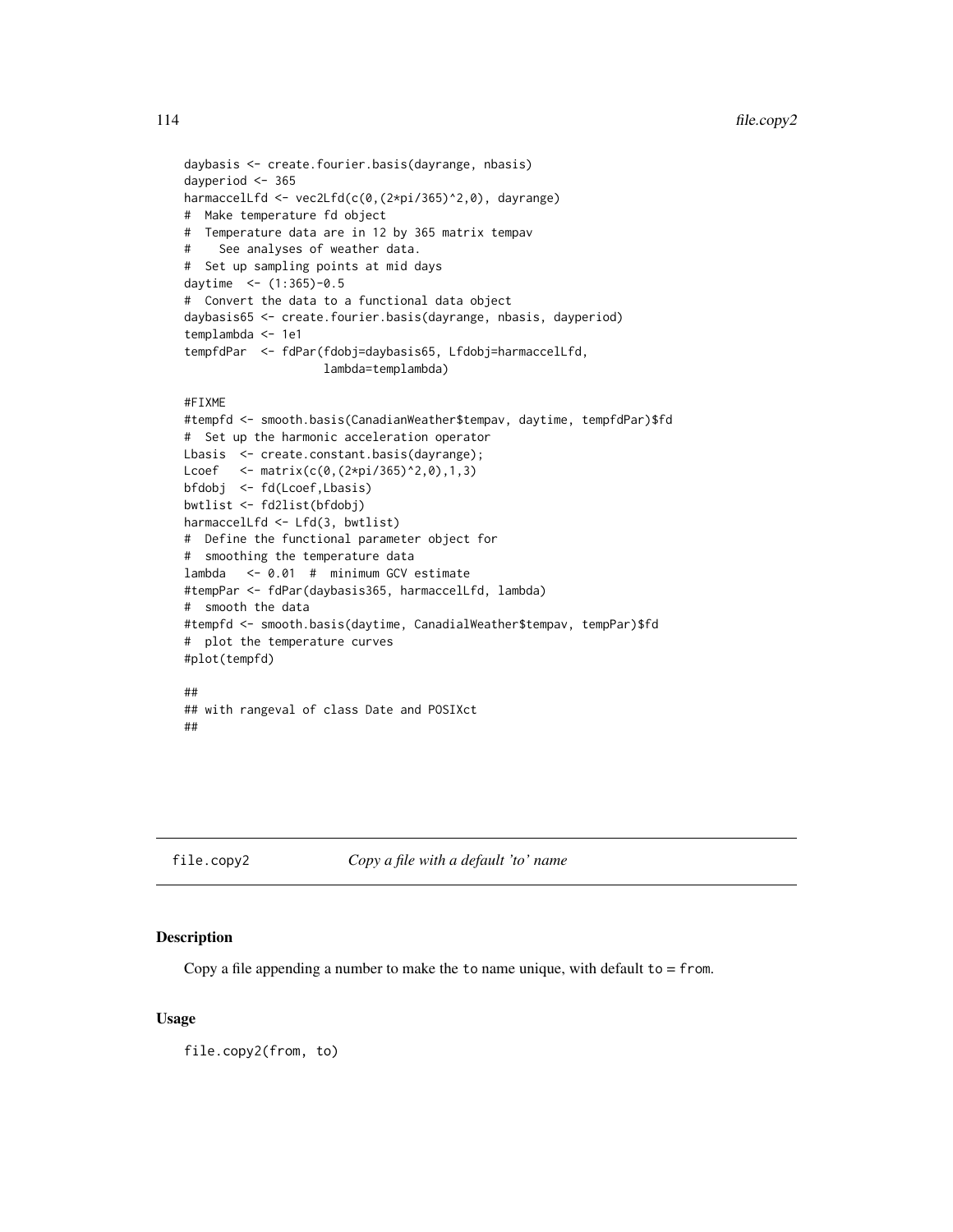#### fourier that the contract of the contract of the contract of the contract of the contract of the contract of the contract of the contract of the contract of the contract of the contract of the contract of the contract of t

#### Arguments

| from | character: name of a file to be copied                                          |
|------|---------------------------------------------------------------------------------|
| to   | character: name of copy. Default $=$ from with an integer appended to the name. |

## Details

- 1. length(from) != 1: Error: Only one file can be copied.
- 2. file.exists(from)? If no, If no, return FALSE.
- 3. if(missing(to))to  $\le$  from; else if(length(to)!=1) error.

4. file.exists(to)? If yes, Dir <- dir(dirname(to)), find all Dir starting with to, and find the smallest integer to append to make a unique to name.

5. file.copy(from, to)

6. Return TRUE.

### Value

logical: TRUE (with a name = name of the file created); FALSE if no file created.

#### Author(s)

Spencer Graves

# See Also

[file.copy](#page-0-0),

## Examples

```
## Not run:
file.copy2('startup.m')
# Used by 'fdaMatlabPath' so an existing 'startup.m' is not destroyed
```
## End(Not run)

<span id="page-114-0"></span>fourier *Fourier Basis Function Values*

# Description

Evaluates a set of Fourier basis functions, or a derivative of these functions, at a set of arguments.

# Usage

fourier(x, nbasis=n, period=span, nderiv=0)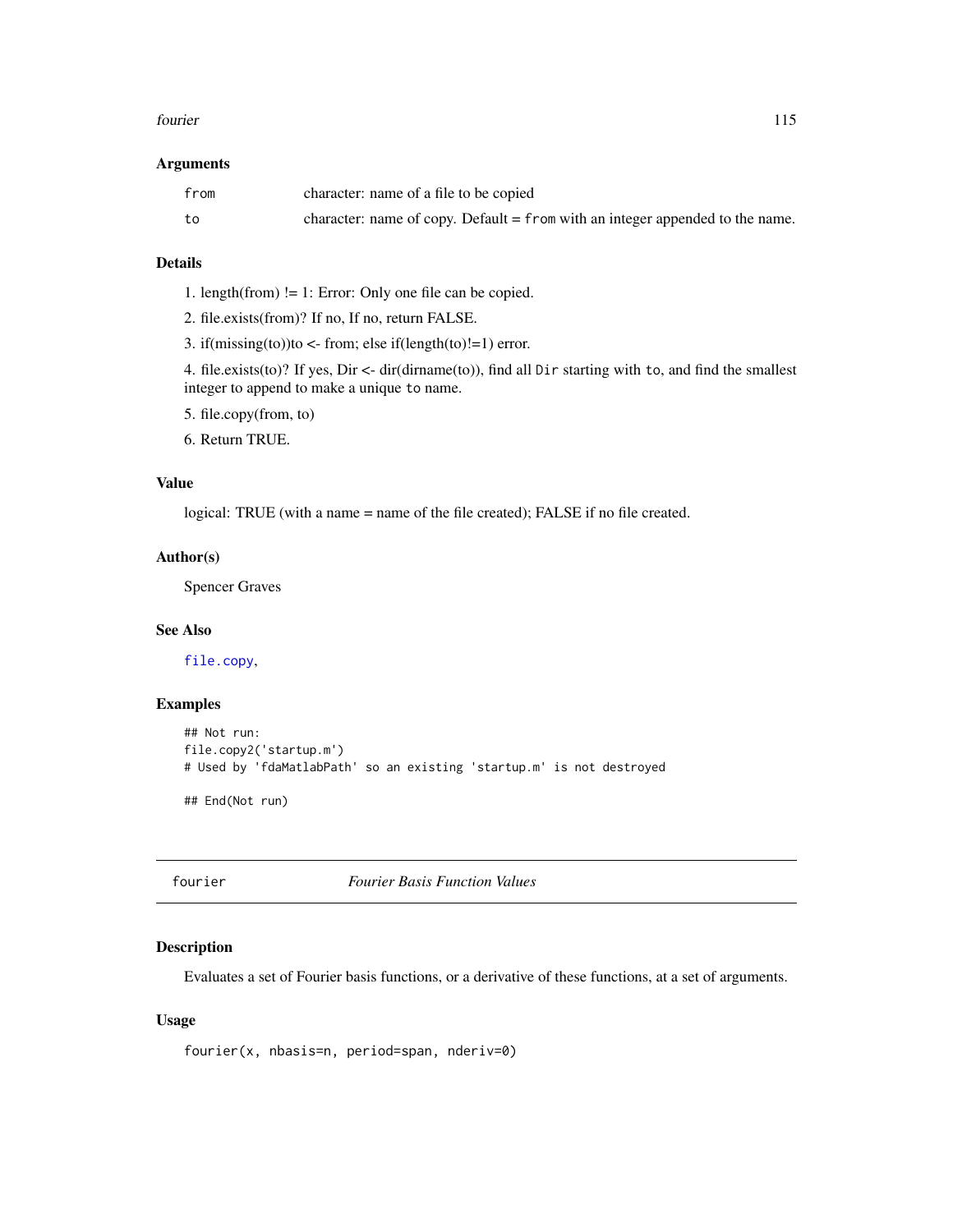# Arguments

| $\mathsf{x}$ | a vector of argument values at which the Fourier basis functions are to be eval-<br>uated.                                                                                                                                                                         |
|--------------|--------------------------------------------------------------------------------------------------------------------------------------------------------------------------------------------------------------------------------------------------------------------|
| nbasis       | the number of basis functions in the Fourier basis. The first basis function is the<br>constant function, followed by sets of sine/cosine pairs. Normally the number<br>of basis functions will be an odd. The default number is the number of argument<br>values. |
| period       | the width of an interval over which all sine/cosine basis functions repeat them-<br>selves. The default is the difference between the largest and smallest argument<br>values.                                                                                     |
| nderiv       | the derivative to be evaluated. The derivative must not exceed the order. The<br>default derivative is 0, meaning that the basis functions themselves are evaluated.                                                                                               |

# Value

a matrix of function values. The number of rows equals the number of arguments, and the number of columns equals the number of basis functions.

# See Also

[fourierpen](#page-115-0)

# Examples

```
# set up a set of 11 argument values
x \leq -\text{seq}(0,1,0.1)names(x) <- paste("x", 0:10, sep="")
# compute values for five Fourier basis functions
# with the default period (1) and derivative (0)
(basismat <- fourier(x, 5))
# Create a false Fourier basis, i.e., nbasis = 1
# = a constant function
fourier(x, 1)
```
<span id="page-115-0"></span>fourierpen *Fourier Penalty Matrix*

## Description

Computes the matrix defining the roughness penalty for functions expressed in terms of a Fourier basis.

# Usage

```
fourierpen(basisobj, Lfdobj=int2Lfd(2))
```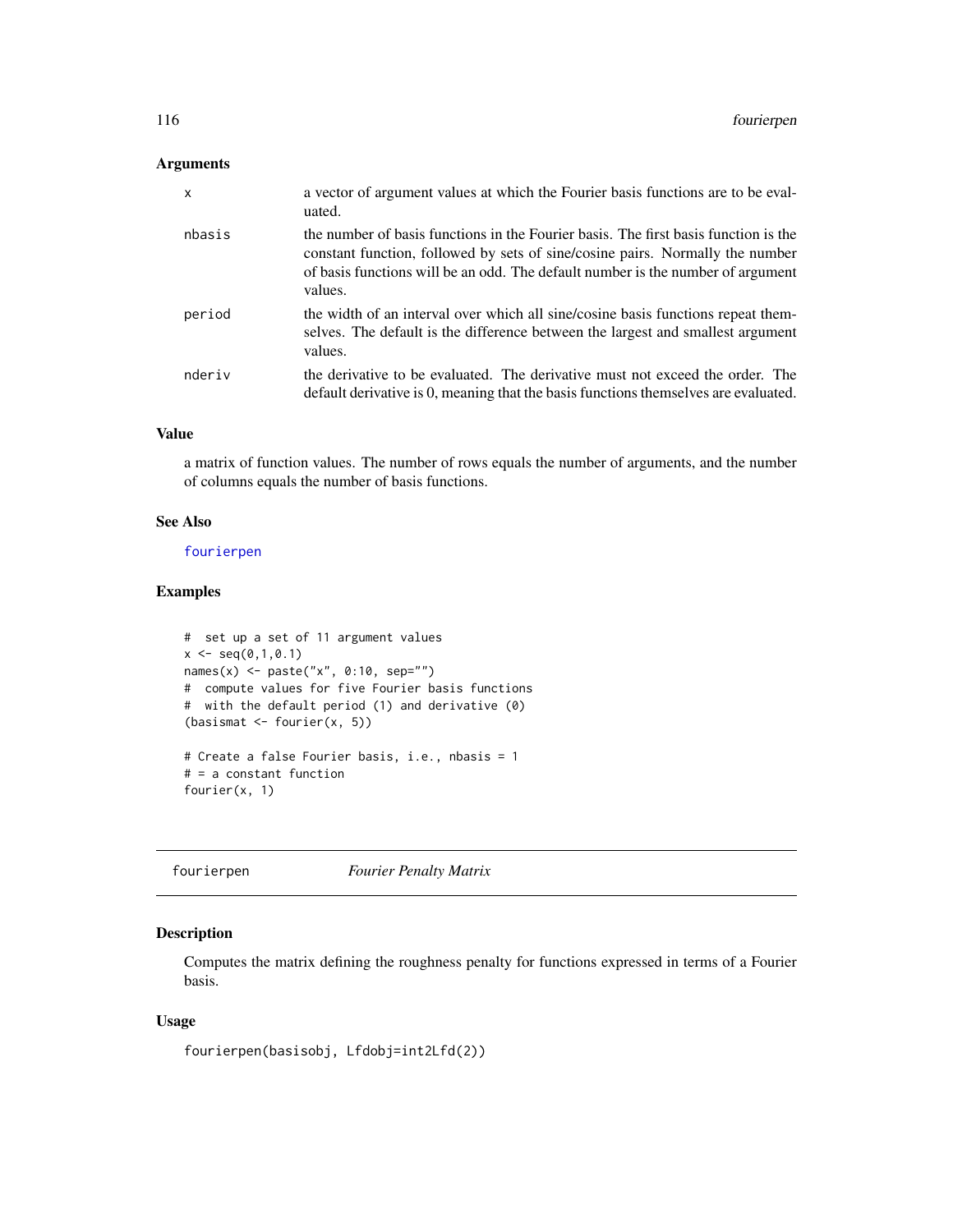#### Fperm.fd 117

#### Arguments

| basisobj | a Fourier basis object.                                                |
|----------|------------------------------------------------------------------------|
| Lfdobi   | either a nonnegative integer or a linear differential operator object. |

## Details

A roughness penalty for a function  $(x(t)$  is defined by integrating the square of either the derivative of  $\frac{1}{2}$  x(t)  $\frac{1}{2}$  or, more generally, the result of applying a linear differential operator  $\frac{1}{2}$  to it. The most common roughness penalty is the integral of the square of the second derivative, and this is the default. To apply this roughness penalty, the matrix of inner products of the basis functions (possibly after applying the linear differential operator to them) defining this function is necessary. This function just calls the roughness penalty evaluation function specific to the basis involved.

# Value

a symmetric matrix of order equal to the number of basis functions defined by the Fourier basis object. Each element is the inner product of two Fourier basis functions after applying the derivative or linear differential operator defined by Lfdobj.

# See Also

[fourier](#page-114-0), [eval.penalty](#page-97-0), [getbasispenalty](#page-135-0)

## Examples

```
# set up a Fourier basis with 13 basis functions
# and and period 1.0.
basisobj \leq create.fourier.basis(c(0,1),13)
# compute the 13 by 13 matrix of inner products
# of second derivatives
penmat <- fourierpen(basisobj)
```
Fperm.fd *Permutation F-test for functional linear regression.*

## Description

Fperm.fd creates a null distribution for a test of no effect in functional linear regression. It makes generic use of fRegress and permutes the yfdPar input.

#### Usage

```
Fperm.fd(yfdPar, xfdlist, betalist, wt=NULL, nperm=200,
         argvals=NULL, q=0.05, plotres=TRUE, ...)
```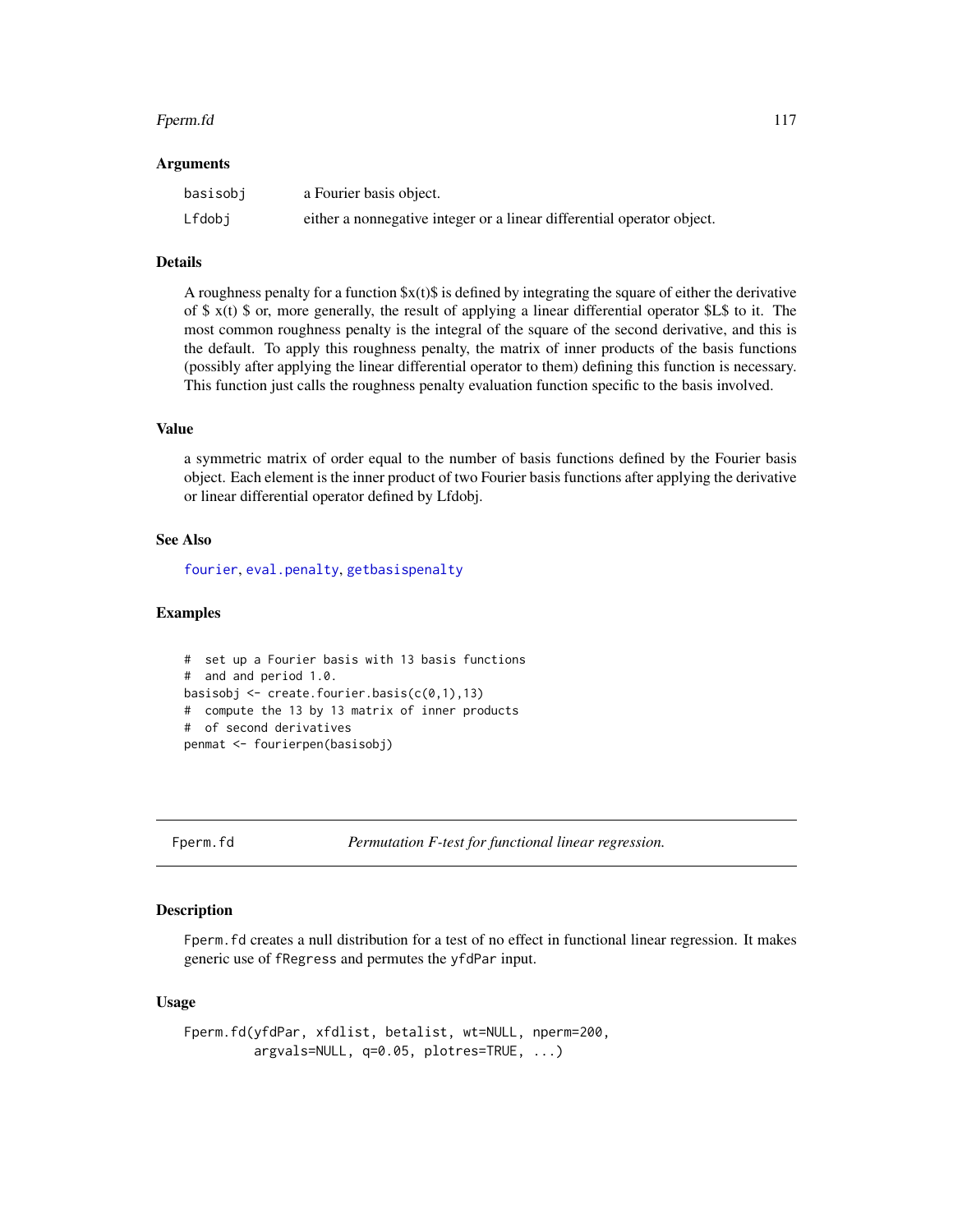# Arguments

| yfdPar   | the dependent variable object. It may be an object of three possible classes:                                                                                                                                                                                                                                                                                                                                                                                                 |
|----------|-------------------------------------------------------------------------------------------------------------------------------------------------------------------------------------------------------------------------------------------------------------------------------------------------------------------------------------------------------------------------------------------------------------------------------------------------------------------------------|
|          | • vector if the dependent variable is scalar.<br>• It a functional data object if the dependent variable is functional.<br>• fdPar a functional parameter object if the dependent variable is functional,<br>and if it is necessary to smooth the prediction of the dependent variable.                                                                                                                                                                                       |
| xfdlist  | a list of length equal to the number of independent variables. Members of this<br>list are the independent variables. They be objects of either of these two classes:                                                                                                                                                                                                                                                                                                         |
|          | • a vector if the independent dependent variable is scalar.<br>• a functional data object if the dependent variable is functional.                                                                                                                                                                                                                                                                                                                                            |
|          | In either case, the object must have the same number of replications as the de-<br>pendent variable object. That is, if it is a scalar, it must be of the same length as<br>the dependent variable, and if it is functional, it must have the same number of<br>replications as the dependent variable.                                                                                                                                                                       |
| betalist | a list of length equal to the number of independent variables. Members of this<br>list define the regression functions to be estimated. They are functional param-<br>eter objects. Note that even if corresponding independent variable is scalar, its<br>regression coefficient will be functional if the dependent variable is functional.<br>Each of these functional parameter objects defines a single functional data ob-<br>ject, that is, with only one replication. |
| wt       | weights for weighted least squares, defaults to all 1.                                                                                                                                                                                                                                                                                                                                                                                                                        |
| nperm    | number of permutations to use in creating the null distribution.                                                                                                                                                                                                                                                                                                                                                                                                              |
| argvals  | If yfdPar is a fd object, the points at which to evaluate the point-wise F-statistic.                                                                                                                                                                                                                                                                                                                                                                                         |
| q        | Critical upper-tail quantile of the null distribution to compare to the observed<br>F-statistic.                                                                                                                                                                                                                                                                                                                                                                              |
| plotres  | Argument to plot a visual display of the null distribution displaying the qth quan-<br>tile and observed F-statistic.                                                                                                                                                                                                                                                                                                                                                         |
| $\cdots$ | Additional plotting arguments that can be used with plot.                                                                                                                                                                                                                                                                                                                                                                                                                     |

# Details

An F-statistic is calculated as the ratio of residual variance to predicted variance. The observed F-statistic is returned along with the permutation distribution.

If yfdPar is a fd object, the maximal value of the pointwise F-statistic is calculated. The pointwise F-statistics are also returned.

The default of setting  $q = 0.95$  is, by now, fairly standard. The default nperm = 200 may be small, depending on the amount of computing time available.

If argvals is not specified and yfdPar is a fd object, it defaults to 101 equally-spaced points on the range of yfdPar.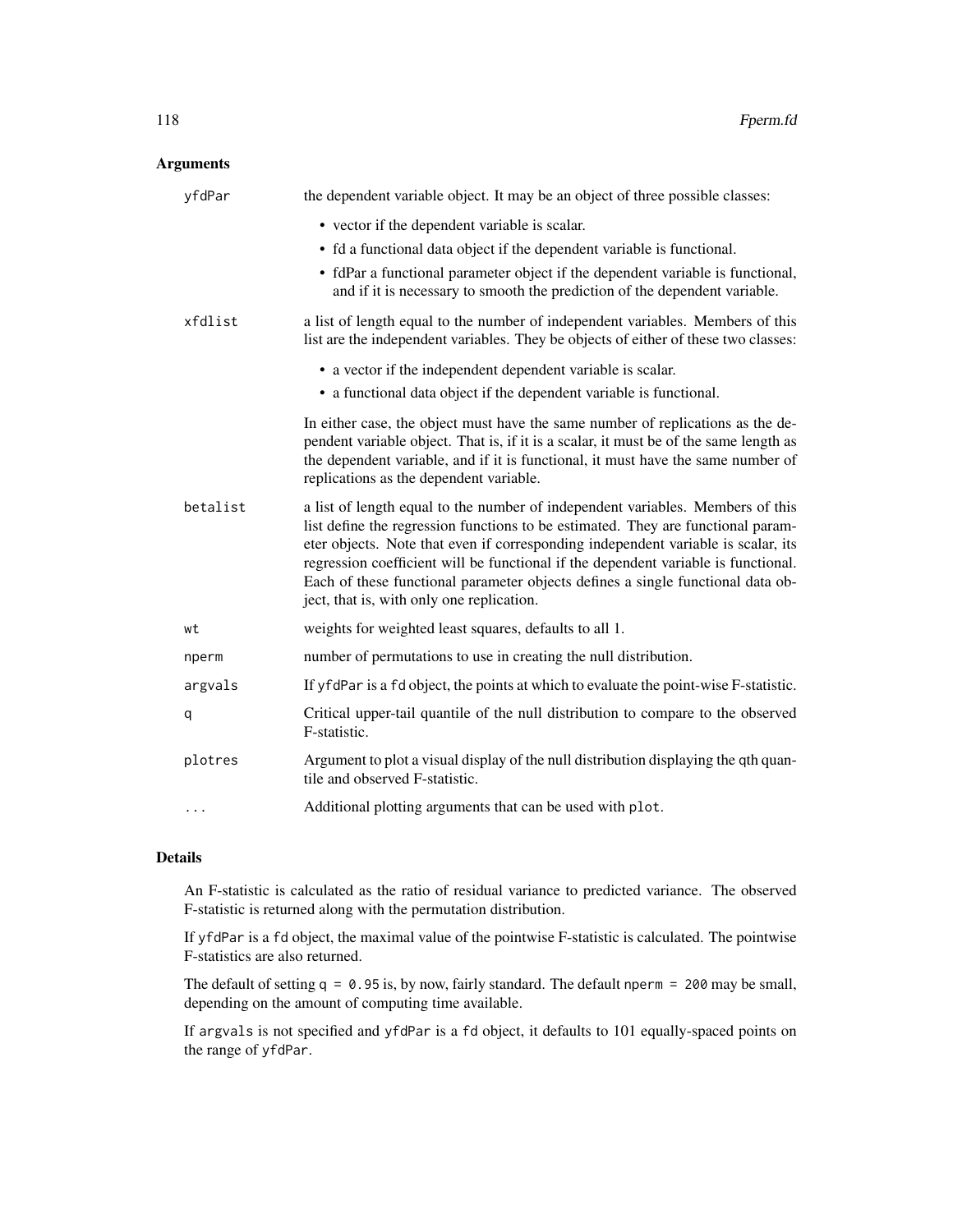## Fperm.fd 119

# Value

A list with the following components:

| pval         | the observed p-value of the permutation test.                                              |
|--------------|--------------------------------------------------------------------------------------------|
| qval         | the qth quantile of the null distribution.                                                 |
| Fobs         | the observed maximal F-statistic.                                                          |
| Fnull        | a vector of length nperm giving the observed values of the permutation distribu-<br>tion.  |
| Fvals        | the pointwise values of the observed F-statistic.                                          |
| Fnullvals    | the pointwise values of of the permutation observations.                                   |
| pvals.pts    | pointwise p-values of the F-statistic.                                                     |
| qvals.pts    | pointwise qth quantiles of the null distribution                                           |
| fRegressList | the result of fregress on the observed data                                                |
| argvals      | argument values for evaluating the F-statistic if yfdPar is a functional data ob-<br>ject. |

# Side Effects

a plot of the functional observations

#### Source

Ramsay, James O., and Silverman, Bernard W. (2006), *Functional Data Analysis, 2nd ed.*, Springer, New York.

## See Also

[fRegress](#page-120-0) [Fstat.fd](#page-131-0)

# Examples

```
##
## 1. yfdPar = vector
##
annualprec <- log10(apply(
    CanadianWeather$dailyAv[,,"Precipitation.mm"], 2,sum))
# set up a smaller basis using only 40 Fourier basis functions
# to save some computation time
smallnbasis <- 40
smallbasis <- create.fourier.basis(c(0, 365), smallnbasis)
tempfd <- smooth.basis(day.5, CanadianWeather$dailyAv[,,"Temperature.C"],
                      smallbasis)$fd
constantfd \leq fd(matrix(1,1,35), create.constant.basis(c(0, 365)))
xfdlist <- vector("list",2)
xfdlist[[1]] <- constantfd
```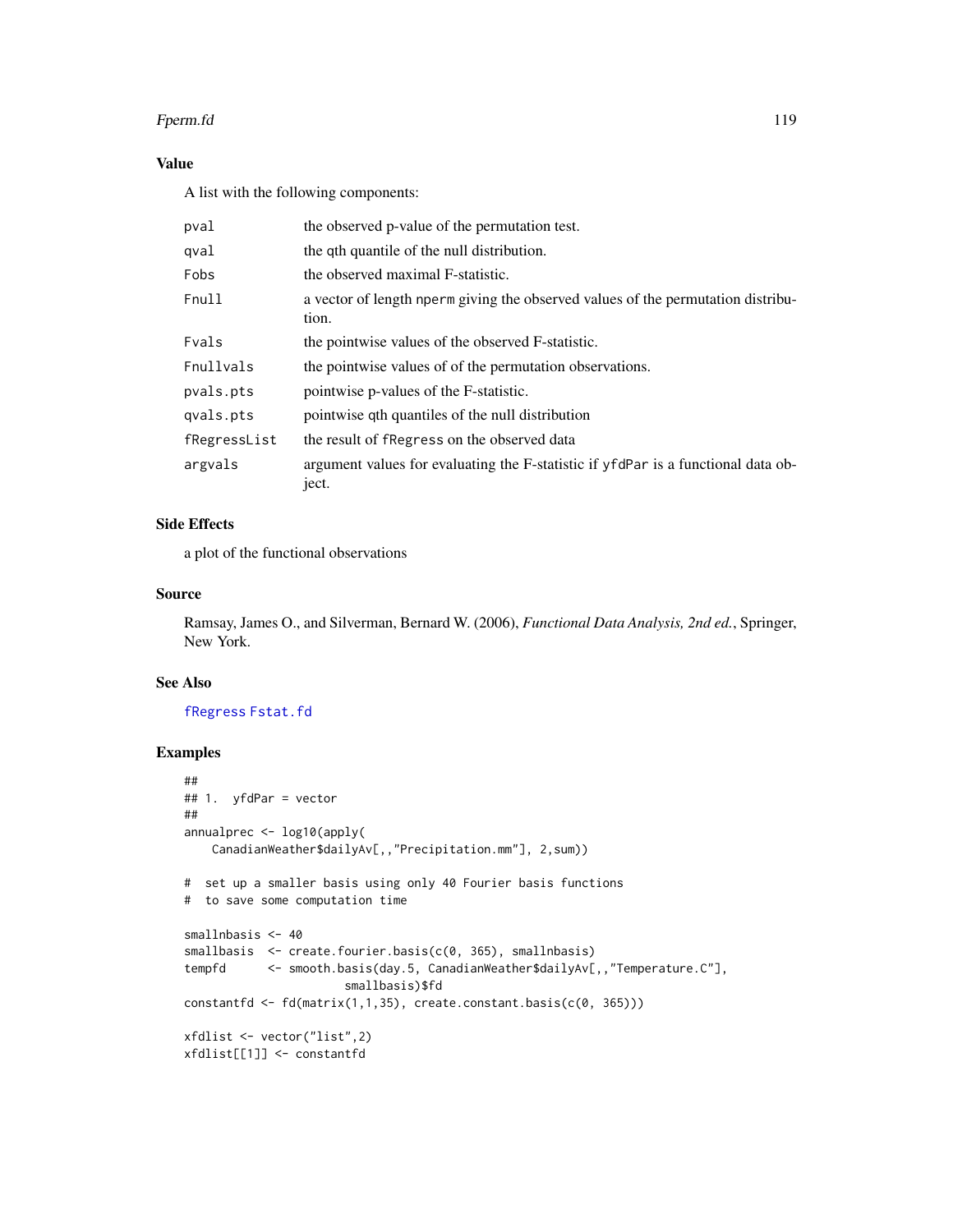```
xfdlist[[2]] <- tempfd[1:35]
betalist <- vector("list",2)
# set up the first regression function as a constant
betabasis1 <- create.constant.basis(c(0, 365))
betafd1 <- fd(0, betabasis1)
betafdPar1 <- fdPar(betafd1)
betalist[[1]] <- betafdPar1
nbetabasis <- 35
betabasis2 <- create.fourier.basis(c(0, 365), nbetabasis)
betafd2 <- fd(matrix(0,nbetabasis,1), betabasis2)
lambda <- 10^12.5
harmaccelLfd365 <- vec2Lfd(c(0,(2*pi/365)^2,0), c(0, 365))
betafdPar2 <- fdPar(betafd2, harmaccelLfd365, lambda)
betalist[[2]] <- betafdPar2
# Should use the default nperm = 200
# but use 10 to save test time for illustration
F.res2 = Fperm.fd(annualprec, xfdlist, betalist, nperm=10)
##
## 2. yfdpar = Functional data object (class fd)
##
# The very simplest example is the equivalent of the permutation
# t-test on the growth data.
# First set up a basis system to hold the smooths
# cut this example to reduce test time on CRAN
if(!CRAN()){
Knots <- growth$age
norder <- 6
nbasis <- length(Knots) + norder - 2
hgtbasis <- create.bspline.basis(range(Knots), nbasis, norder, Knots)
# Now smooth with a fourth-derivative penalty and a very small smoothing
# parameter
Lfdobj <- 4
lambda < - 1e-2growfdPar <- fdPar(hgtbasis, Lfdobj, lambda)
hgtfd <- smooth.basis(growth$age,
                     cbind(growth$hgtm,growth$hgtf),growfdPar)$fd
# Now set up factors for fRegress:
cbasis = create.constant.basis(range(Knots))
maleind = c(rep(1,ncol(growth$hgtm)),rep(0,ncol(growth$hgtf)))
```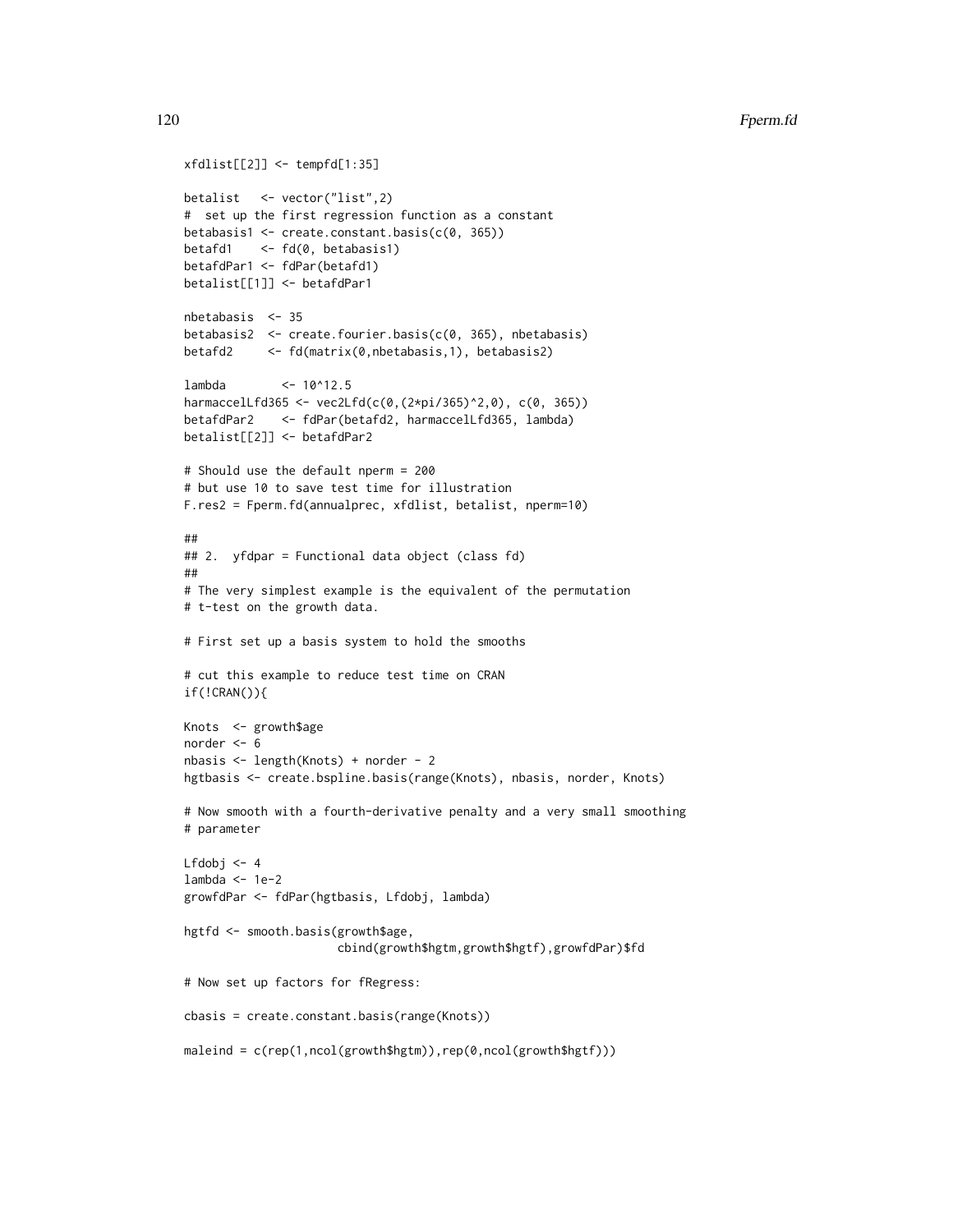#### fRegress 121

```
constfd = fd( matrix(1,1,length(maleind)),cbasis)
maleindfd = fd( matrix(maleind,1,length(maleind)),cbasis)
xfdlist = list(constfd,maleindfd)
# The fdPar object for the coefficients and call Fperm.fd
betalist = list(fdPar(hgtbasis,2,1e-6),fdPar(hgtbasis,2,1e-6))
# Should use nperm = 200 or so,
# but use 10 to save test time
Fres = Fperm.fd(hgtfd,xfdlist,betalist,nperm=10)
}
```
<span id="page-120-0"></span>fRegress *Functional Regression Analysis*

## <span id="page-120-1"></span>**Description**

This function carries out a functional regression analysis, where either the dependent variable or one or more independent variables are functional. Non-functional variables may be used on either side of the equation. In a simple problem where there is a single scalar independent covariate with values  $z_i$ ,  $i = 1, ..., N$  and a single functional covariate with values  $x_i(t)$ , the two versions of the model fit by fRegress are the *scalar* dependent variable model

$$
y_i = \beta_1 z_i + \int x_i(t)\beta_2(t) dt + e_i
$$

and the *concurrent* functional dependent variable model

$$
y_i(t) = \beta_1(t)z_i + \beta_2(t)x_i(t) + e_i(t).
$$

In these models, the final term  $e_i$  or  $e_i(t)$  is a residual, lack of fit or error term.

In the concurrent functional linear model for a functional dependent variable, all functional variables are all evaluated at a common time or argument value \$t\$. That is, the fit is defined in terms of the behavior of all variables at a fixed time, or in terms of "now" behavior.

All regression coefficient functions  $\beta_i(t)$  are considered to be functional. In the case of a scalar dependent variable, the regression coefficient for a scalar covariate is converted to a functional variable with a constant basis. All regression coefficient functions can be forced to be *smooth* through the use of roughness penalties, and consequently are specified in the argument list as functional parameter objects.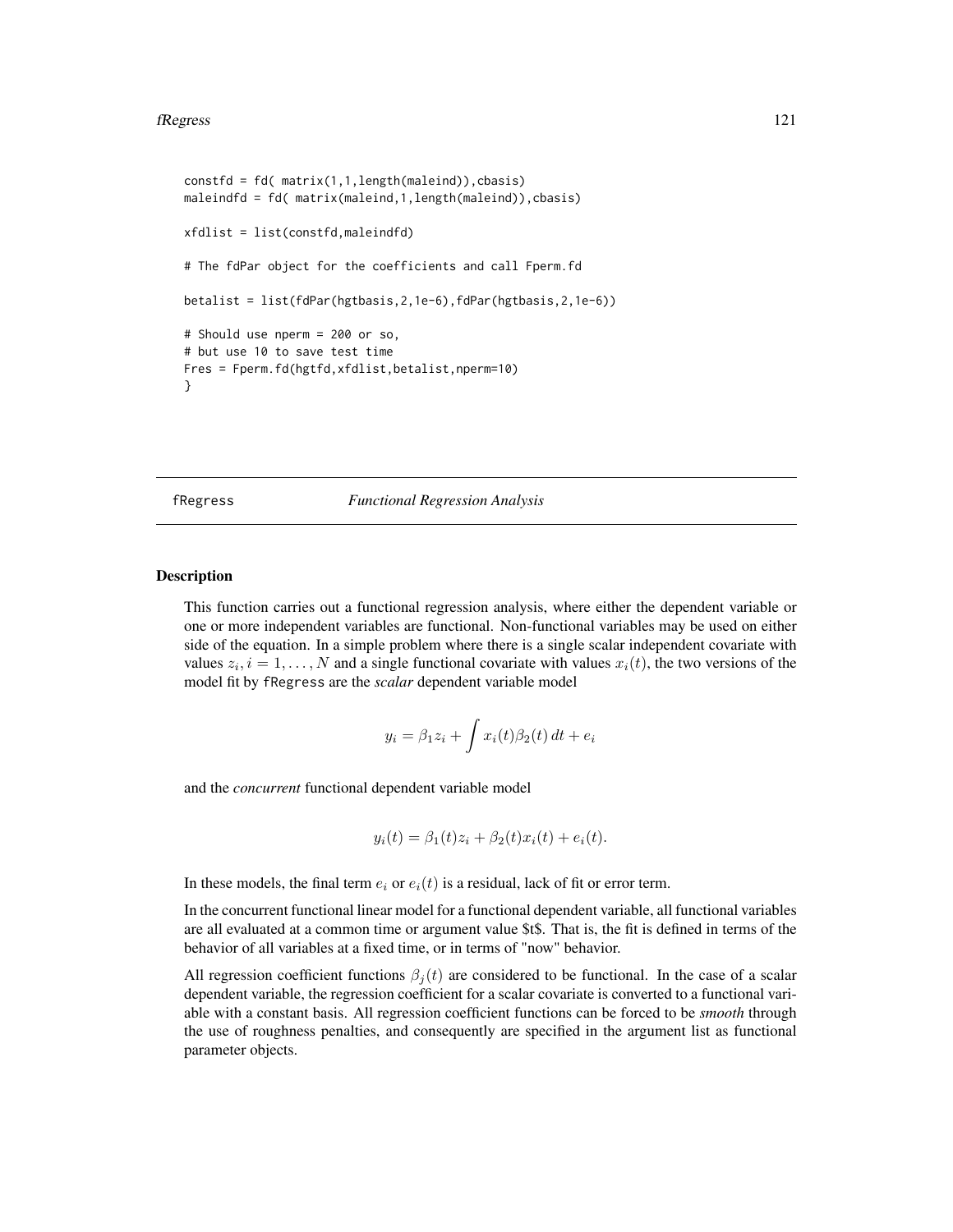## Usage

```
fRegress(y, ...)
## S3 method for class 'formula'
fRegress(y, data=NULL, betalist=NULL, wt=NULL,
                 y2cMap=NULL, SigmaE=NULL,
                 method=c('fRegress', 'model'), sep='.', ...)
## S3 method for class 'character'
fRegress(y, data=NULL, betalist=NULL, wt=NULL,
                 y2cMap=NULL, SigmaE=NULL,
                 method=c('fRegress', 'model'), sep='.', ...)
## S3 method for class 'fd'
fRegress(y, xfdlist, betalist, wt=NULL,
                     y2cMap=NULL, SigmaE=NULL, returnMatrix=FALSE, ...)
## S3 method for class 'fdPar'
fRegress(y, xfdlist, betalist, wt=NULL,
                     y2cMap=NULL, SigmaE=NULL, returnMatrix=FALSE, ...)
## S3 method for class 'numeric'
fRegress(y, xfdlist, betalist, wt=NULL,
                     y2cMap=NULL, SigmaE=NULL, returnMatrix=FALSE, ...)
```
#### Arguments

y the dependent variable object. It may be an object of five possible classes:

• character or formula a formula object or a character object that can be coerced into a formula providing a symbolic description of the model to be fitted satisfying the following rules:

The left hand side, formula y, must be either a numeric vector or a univariate object of class fd or fdPar. If the former, it is replaced by fdPar( $y$ , ...). All objects named on the right hand side must be either numeric or fd (functional data) or fdPar. The number of replications of fd or fdPar object(s) must match each other and the number of observations of numeric objects named, as well as the number of replications of the dependent variable object. The right hand side of this formula is translated into xfdlist, then passed to another method for fitting (unless method = 'model'). Multivariate independent variables are allowed in a formula and are split into univariate independent variables in the resulting xfdlist. Similarly, categorical independent variables with k levels are translated into k-1 contrasts in xfdlist. Any smoothing information is passed to the corresponding component of betalist.

- scalar a vector if the dependent variable is scalar.
- fd a functional data object if the dependent variable is functional. A y of this class is replaced by  $fdPar(y, \ldots)$  and passed to  $fRegress.fdPar$ .
- fdPar a functional parameter object if the dependent variable is functional, and if it is desired to smooth the prediction of the dependent variable.
- data an optional list or data.frame containing names of objects identified in the formula or character y.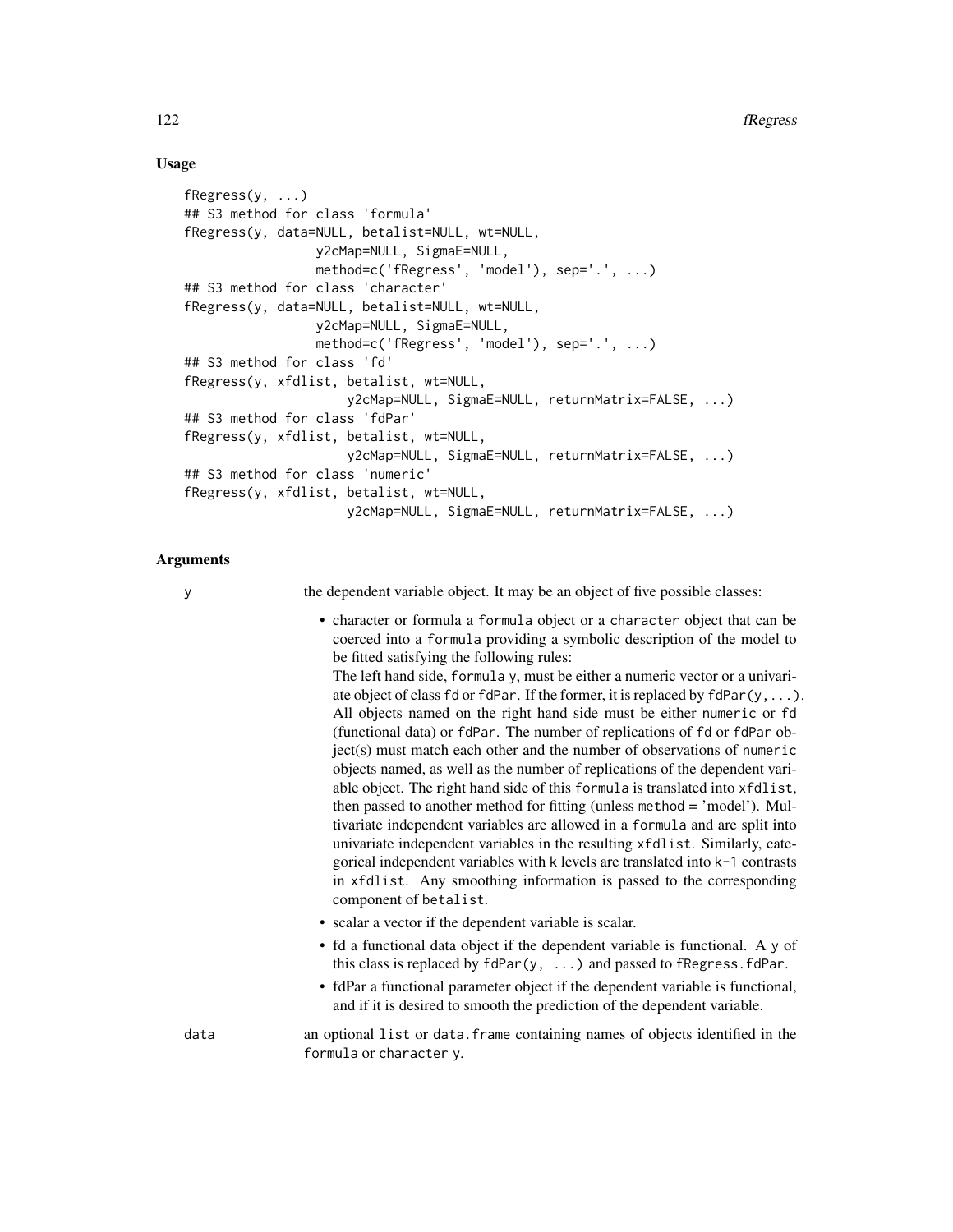#### fRegress 123

| xfdlist      | a list of length equal to the number of independent variables (including any<br>intercept). Members of this list are the independent variables. They can be<br>objects of either of these two classes:                                                                                                                                                                                                                                                                                                                                                                                                                                                                                                                                                                                                                                                                                                                                                                                                                                                                                                                                                                                                                                                                                                                                                                                                      |
|--------------|-------------------------------------------------------------------------------------------------------------------------------------------------------------------------------------------------------------------------------------------------------------------------------------------------------------------------------------------------------------------------------------------------------------------------------------------------------------------------------------------------------------------------------------------------------------------------------------------------------------------------------------------------------------------------------------------------------------------------------------------------------------------------------------------------------------------------------------------------------------------------------------------------------------------------------------------------------------------------------------------------------------------------------------------------------------------------------------------------------------------------------------------------------------------------------------------------------------------------------------------------------------------------------------------------------------------------------------------------------------------------------------------------------------|
|              | • scalar a numeric vector if the independent variable is scalar.                                                                                                                                                                                                                                                                                                                                                                                                                                                                                                                                                                                                                                                                                                                                                                                                                                                                                                                                                                                                                                                                                                                                                                                                                                                                                                                                            |
|              | • fd a (univariate) functional data object.                                                                                                                                                                                                                                                                                                                                                                                                                                                                                                                                                                                                                                                                                                                                                                                                                                                                                                                                                                                                                                                                                                                                                                                                                                                                                                                                                                 |
|              | In either case, the object must have the same number of replications as the de-<br>pendent variable object. That is, if it is a scalar, it must be of the same length as<br>the dependent variable, and if it is functional, it must have the same number of<br>replications as the dependent variable. (Only univariate independent variables<br>are currently allowed in xfdlist.)                                                                                                                                                                                                                                                                                                                                                                                                                                                                                                                                                                                                                                                                                                                                                                                                                                                                                                                                                                                                                        |
| betalist     | For the fd, fdPar, and numeric methods, betalist must be a list of length<br>equal to length(xfdlist). Members of this list are functional parameter ob-<br>jects (class fdPar) defining the regression functions to be estimated. Even if<br>a corresponding independent variable is scalar, its regression coefficient must<br>be functional if the dependent variable is functional. (If the dependent variable<br>is a scalar, the coefficients of scalar independent variables, including the inter-<br>cept, must be constants, but the coefficients of functional independent variables<br>must be functional.) Each of these functional parameter objects defines a single<br>functional data object, that is, with only one replication.<br>For the formula and character methods, betalist can be either a list, as<br>for the other methods, or NULL, in which case a list is created. If betalist is<br>created, it will use the bases from the corresponding component of xfdlist if<br>it is function or from the response variable. Smoothing information (arguments<br>Lfdobj, lambda, estimate, and penmat of function fdPar) will come from<br>the corresponding component of xfdlist if it is of class fdPar (or for scalar<br>independent variables from the response variable if it is of class fdPar) or from<br>optional  arguments if the reference variable is not of class fdPar. |
| wt           | weights for weighted least squares                                                                                                                                                                                                                                                                                                                                                                                                                                                                                                                                                                                                                                                                                                                                                                                                                                                                                                                                                                                                                                                                                                                                                                                                                                                                                                                                                                          |
| y2cMap       | the matrix mapping from the vector of observed values to the coefficients for<br>the dependent variable. This is output by function smooth.basis. If this is<br>supplied, confidence limits are computed, otherwise not.                                                                                                                                                                                                                                                                                                                                                                                                                                                                                                                                                                                                                                                                                                                                                                                                                                                                                                                                                                                                                                                                                                                                                                                    |
| SigmaE       | Estimate of the covariances among the residuals. This can only be estimated<br>after a preliminary analysis with fRegress.                                                                                                                                                                                                                                                                                                                                                                                                                                                                                                                                                                                                                                                                                                                                                                                                                                                                                                                                                                                                                                                                                                                                                                                                                                                                                  |
| method       | a character string matching either fRegress for functional regression estimation<br>or mode to create the argument lists for functional regression estimation without<br>running it.                                                                                                                                                                                                                                                                                                                                                                                                                                                                                                                                                                                                                                                                                                                                                                                                                                                                                                                                                                                                                                                                                                                                                                                                                        |
| sep          | separator for creating names for multiple variables for fRegress. fdPar or fRegress. numeric<br>created from single variables on the right hand side of the formula y. This hap-<br>pens with multidimensional fd objects as well as with categorical variables.                                                                                                                                                                                                                                                                                                                                                                                                                                                                                                                                                                                                                                                                                                                                                                                                                                                                                                                                                                                                                                                                                                                                            |
| returnMatrix | logical: If TRUE, a two-dimensional is returned using a special class from the<br>Matrix package.                                                                                                                                                                                                                                                                                                                                                                                                                                                                                                                                                                                                                                                                                                                                                                                                                                                                                                                                                                                                                                                                                                                                                                                                                                                                                                           |
| .            | optional arguments                                                                                                                                                                                                                                                                                                                                                                                                                                                                                                                                                                                                                                                                                                                                                                                                                                                                                                                                                                                                                                                                                                                                                                                                                                                                                                                                                                                          |

# Details

Alternative forms of functional regression can be categorized with traditional least squares using the following 2 x 2 table: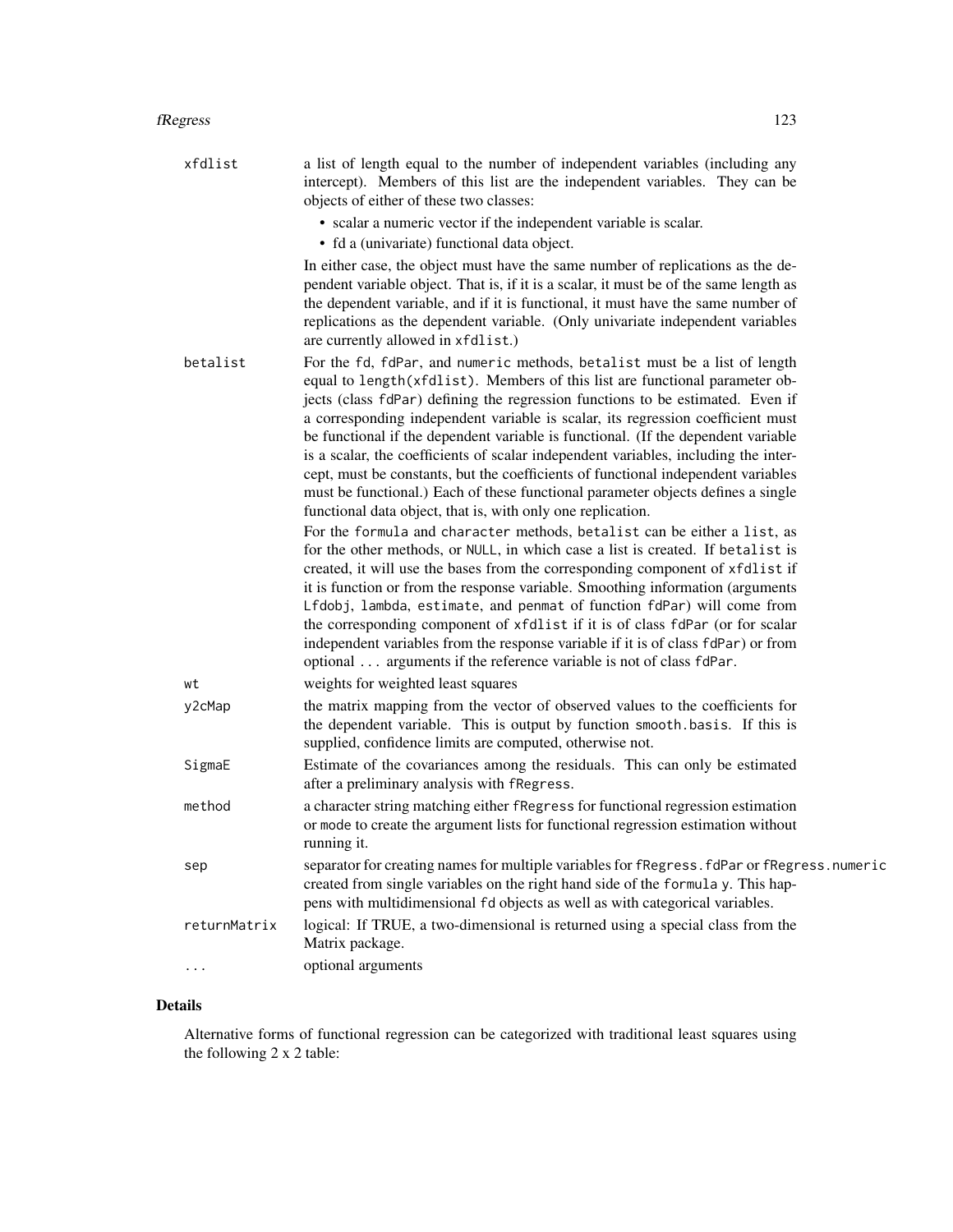#### 124 fRegress

| explanatory    | variable |                          |
|----------------|----------|--------------------------|
| scalar         |          | function                 |
|                |          |                          |
| Im             |          | fRegress.numeric         |
|                |          |                          |
| fRegress.fd or |          | fRegress.fd or           |
| fRegress.fdPar |          | fRegress.fdPar or linmod |
|                |          |                          |

For fRegress.numeric, the numeric response is assumed to be the sum of integrals of xfd \* beta for all functional xfd terms.

fRegress.fd or .fdPar produces a concurrent regression with each beta being also a (univariate) function.

linmod predicts a functional response from a convolution integral, estimating a bivariate regression function.

In the computation of regression function estimates in fRegress, all independent variables are treated as if they are functional. If argument xfdlist contains one or more vectors, these are converted to functional data objects having the constant basis with coefficients equal to the elements of the vector.

Needless to say, if all the variables in the model are scalar, do NOT use this function. Instead, use either lm or lsfit.

These functions provide a partial implementation of Ramsay and Silverman (2005, chapters 12-20).

#### Value

These functions return either a standard fRegress fit object or or a model specification:

fRegress fit a list of class fRegress with the following components:

- y the first argument in the call to fRegress (coerced to class fdPar)
- xfdlist the second argument in the call to fRegress.
- betalist the third argument in the call to fRegress.
- betaestlist a list of length equal to the number of independent variables and with members having the same functional parameter structure as the corresponding members of betalist. These are the estimated regression coefficient functions.
- yhatfdobj a functional parameter object (class fdPar) if the dependent variable is functional or a vector if the dependent variable is scalar. This is the set of predicted by the functional regression model for the dependent variable.
- Cmatinv a matrix containing the inverse of the coefficient matrix for the linear equations that define the solution to the regression problem. This matrix is required for function [fRegress.stderr](#page-130-0) that estimates confidence regions for the regression coefficient function estimates.
- wt the vector of weights input or inferred If class(y) is numeric, the fRegress object also includes:
- df equivalent degrees of freedom for the fit.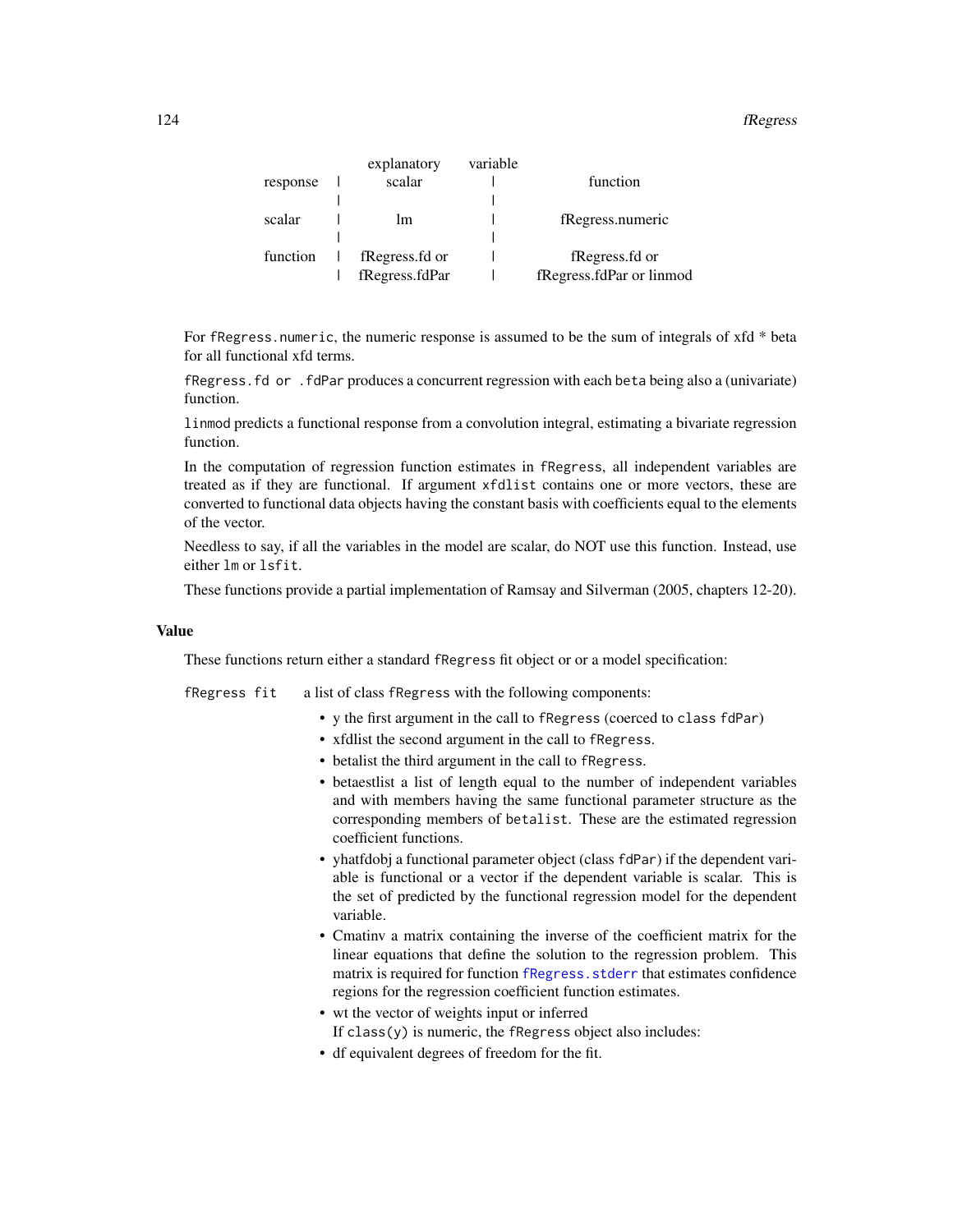#### fRegress and the state of the state of the state of the state of the state of the state of the state of the state of the state of the state of the state of the state of the state of the state of the state of the state of t

- OCV the leave-one-out cross validation score for the model.
- gcv the generalized cross validation score. If class(y) is either  $f$ d or  $f$ dPar, the fRegress object returned also includes 5 other components:
- y2cMap an input y2cMap
- SigmaE an input SigmaE
- betastderrlist an fd object estimating the standard errors of betaestlist
- bvar a covariance matrix
- c2bMap a map
- model specification

The fRegress.formula and fRegress.character functions translate the formula into the argument list required by fRegress.fdPar or fRegress.numeric. With the default value 'fRegress' for the argument method, this list is then used to call the appropriate other fRegress function.

Alternatively, to see how the formula is translated, use the alternative 'model' value for the argument method. In that case, the function returns a list with the arguments otherwise passed to these other functions plus the following additional components:

- xfdlist0 a list of the objects named on the right hand side of formula. This will differ from xfdlist for any categorical or multivariate right hand side object.
- type the type component of any fd object on the right hand side of formula.
- nbasis a vector containing the nbasis components of variables named in formula having such components
- xVars an integer vector with all the variable names on the right hand side of formula containing the corresponding number of variables in xfdlist. This can exceed 1 for any multivariate object on the right hand side of class either numeric or fd as well as any categorical variable.

# Author(s)

J. O. Ramsay, Giles Hooker, and Spencer Graves

### References

Ramsay, James O., Hooker, Giles, and Graves, Spencer (2009) *Functional Data Analysis in R and Matlab*, Springer, New York.

Ramsay, James O., and Silverman, Bernard W. (2005), *Functional Data Analysis, 2nd ed.*, Springer, New York.

#### See Also

[fRegress.formula](#page-120-1), [fRegress.stderr](#page-130-0), [fRegress.CV](#page-129-0), [linmod](#page-156-0)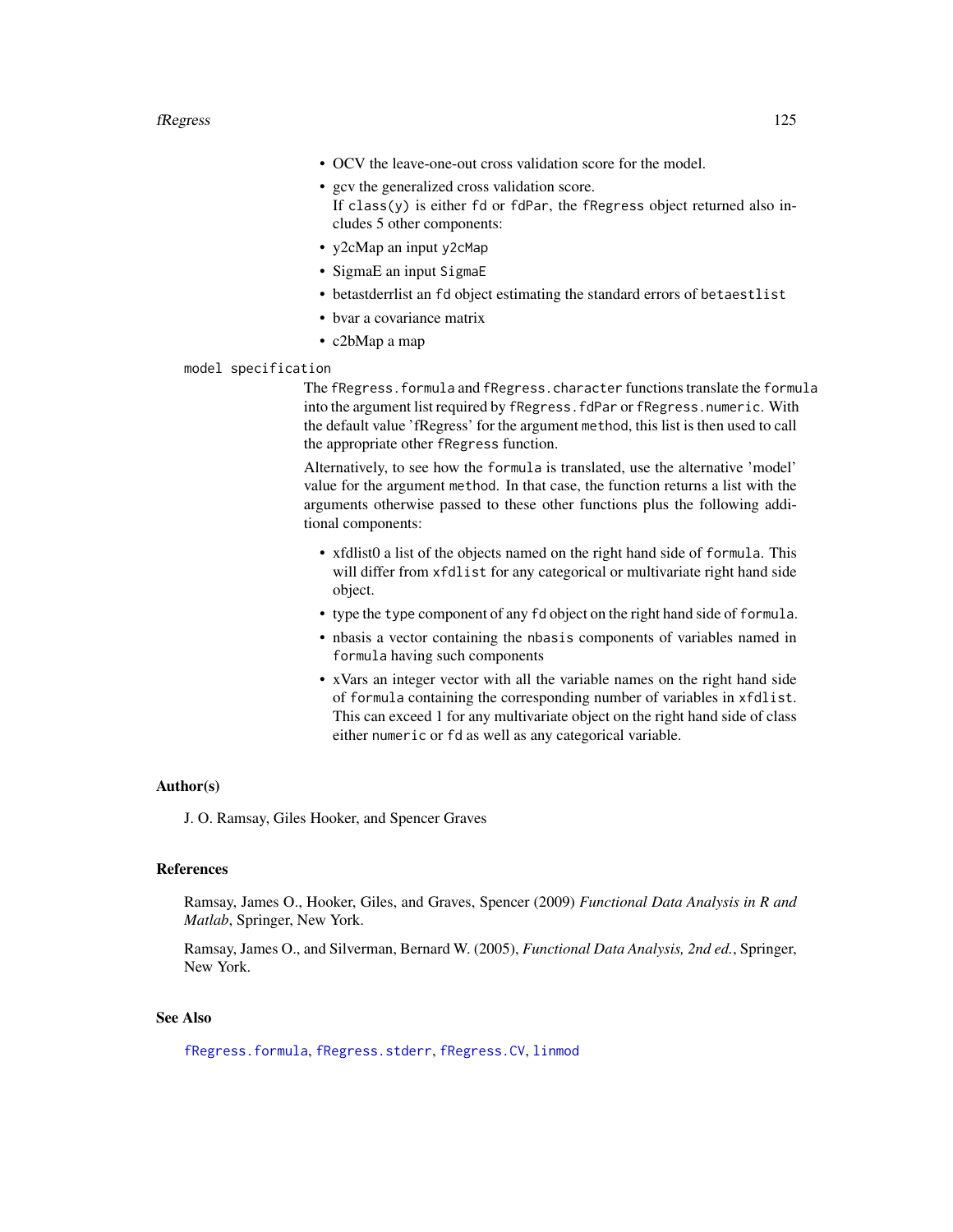## Examples

###

```
###
### scalar response and explanatory variable
### ... to compare fRegress and lm
###
###
# example from help('lm')
     ctl <- c(4.17,5.58,5.18,6.11,4.50,4.61,5.17,4.53,5.33,5.14)
     trt <- c(4.81,4.17,4.41,3.59,5.87,3.83,6.03,4.89,4.32,4.69)
     group <- gl(2,10,20, labels=c("Ctl","Trt"))
     weight <- c(ctl, trt)
lm.D9 \leq lm(weight \sim group)fRegress.D9 <- fRegress(weight ~ group)
(lm.D9.coef <- coef(lm.D9))
(fRegress.D9.coef <- sapply(fRegress.D9$betaestlist, coef))
all.equal(as.numeric(lm.D9.coef), as.numeric(fRegress.D9.coef))
###
###
### vector response with functional explanatory variable
###
###
##
## set up
##
annualprec <- log10(apply(CanadianWeather$dailyAv[,,"Precipitation.mm"],
                          2,sum))
# The simplest 'fRegress' call is singular with more bases
# than observations, so we use a small basis for this example
smallbasis <- create.fourier.basis(c(0, 365), 25)
# There are other ways to handle this,
# but we will not discuss them here
tempfd <- smooth.basis(day.5,
          CanadianWeather$dailyAv[,,"Temperature.C"], smallbasis)$fd
##
## formula interface
##
precip.Temp.f <- fRegress(annualprec ~ tempfd)
##
## Get the default setup and modify it
##
```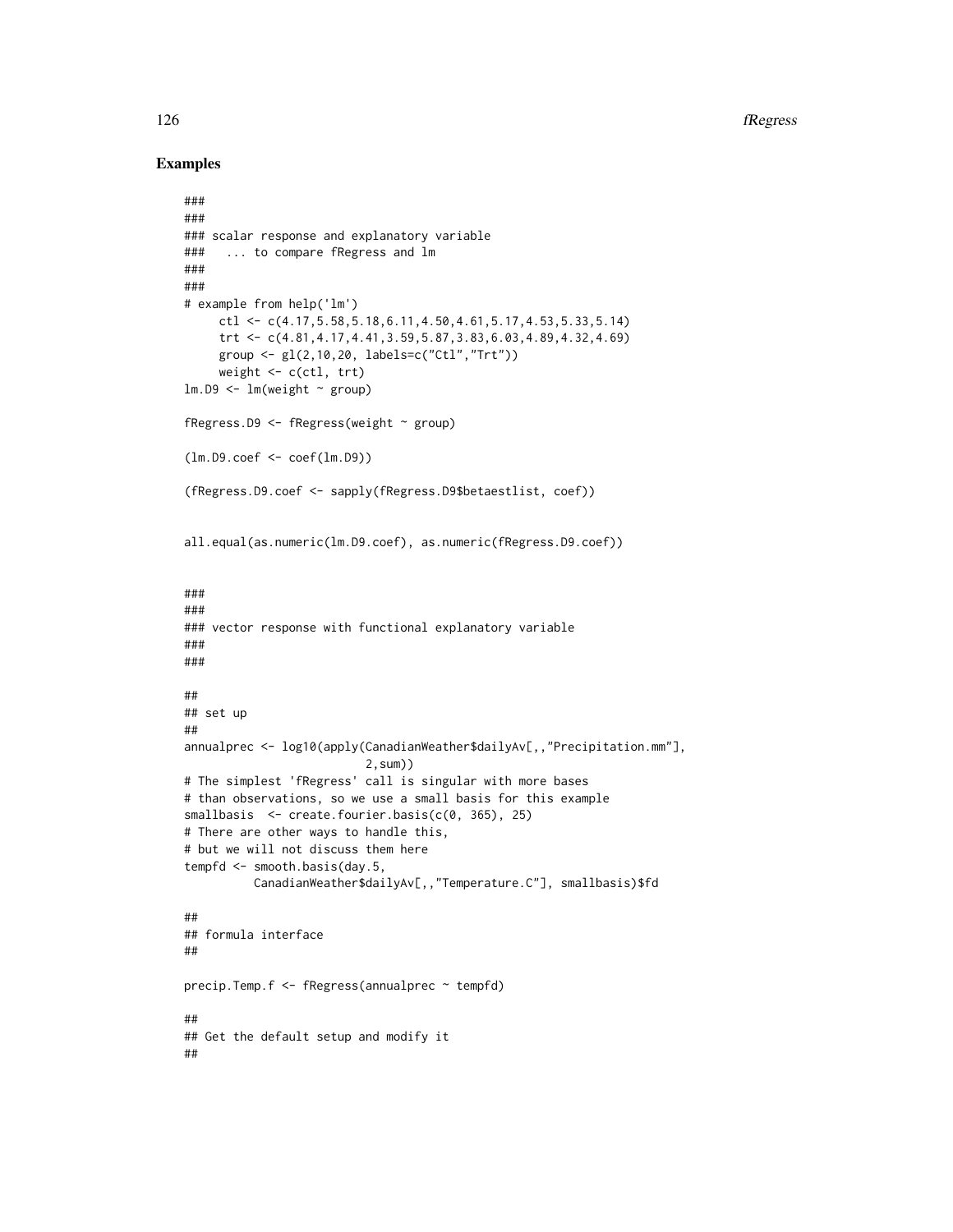```
precip.Temp.mdl <- fRegress(annualprec ~ tempfd, method='m')
# First confirm we get the same answer as above:
precip.Temp.m <- do.call('fRegress', precip.Temp.mdl)
all.equal(precip.Temp.m, precip.Temp.f)
# set up a smaller basis than for temperature
nbetabasis <- 21
betabasis2. <- create.fourier.basis(c(0, 365), nbetabasis)
betafd2. <- fd(rep(0, nbetabasis), betabasis2.)
# add smoothing
betafdPar2. <- fdPar(betafd2., lambda=10)
precip.Temp.mdl2 <- precip.Temp.mdl
precip.Temp.mdl2[['betalist']][['tempfd']] <- betafdPar2.
# Now do it.
precip.Temp.m2 <- do.call('fRegress', precip.Temp.mdl2)
# Compare the two fits
precip.Temp.f[['df']] # 26
precip.Temp.m2[['df']]# 22 = saved 4 degrees of freedom
(var.e.f <- mean(with(precip.Temp.f, (yhatfdobj-yfdPar)^2)))
(var.e.m2 <- mean(with(precip.Temp.m2, (yhatfdobj-yfdPar)^2)))
# with a modest increase in lack of fit.
##
## Manual construction of xfdlist and betalist
##
xfdlist <- list(const=rep(1, 35), tempfd=tempfd)
# The intercept must be constant for a scalar response
betabasis1 <- create.constant.basis(c(0, 365))
betafd1 <- fd(0, betabasis1)
betafdPar1 <- fdPar(betafd1)
betafd2 <- with(tempfd, fd(basisobj=basis, fdnames=fdnames))
# convert to an fdPar object
betafdPar2 <- fdPar(betafd2)
betalist <- list(const=betafdPar1, tempfd=betafdPar2)
precip.Temp <- fRegress(annualprec, xfdlist, betalist)
all.equal(precip.Temp, precip.Temp.f)
###
```
###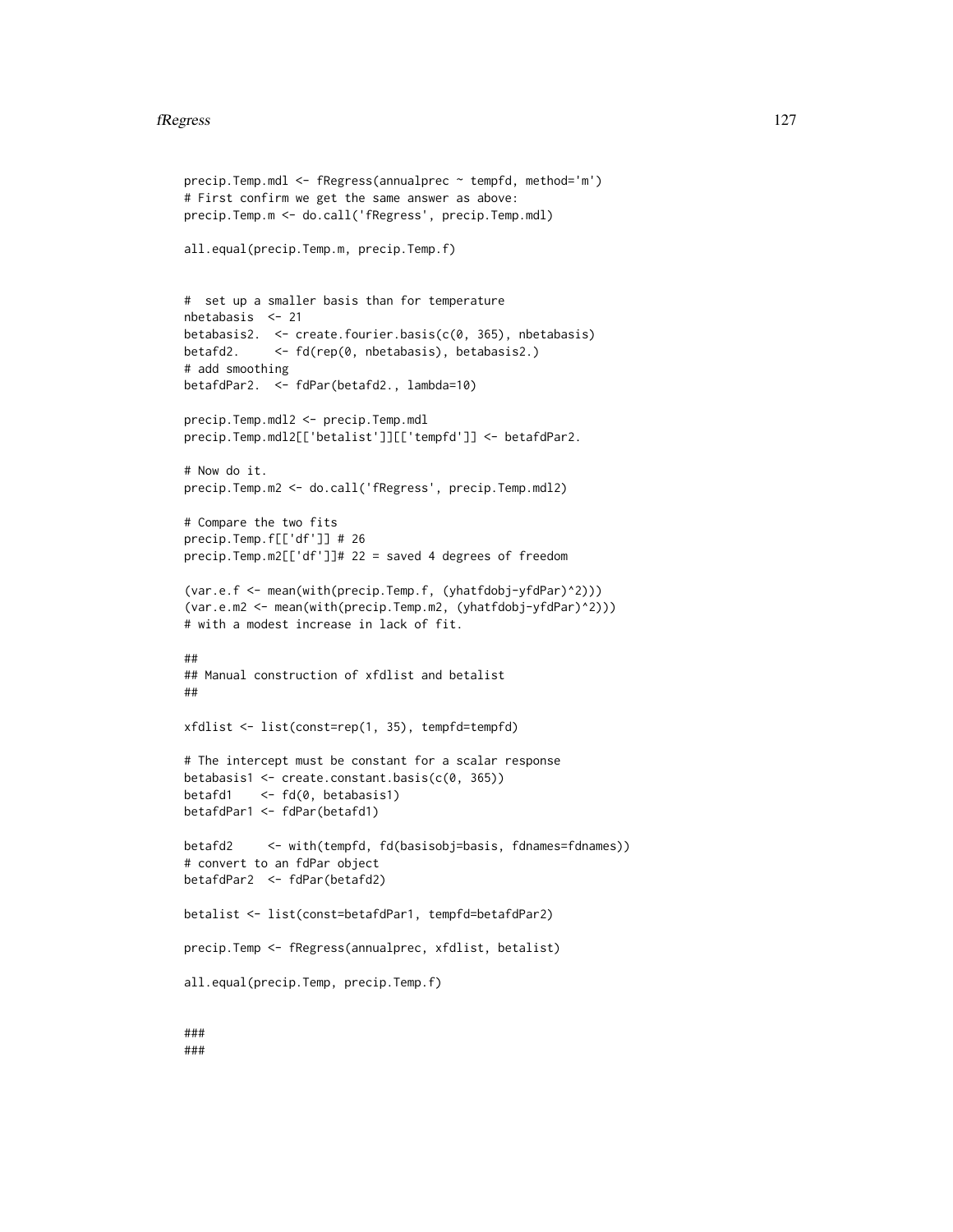```
### functional response with vector explanatory variables
###
###
##
## simplest: formula interface
##
daybasis65 <- create.fourier.basis(rangeval=c(0, 365), nbasis=65,
                  axes=list('axesIntervals'))
Temp.fd <- with(CanadianWeather, smooth.basisPar(day.5,
                dailyAv[,,'Temperature.C'], daybasis65)$fd)
TempRgn.f <- fRegress(Temp.fd ~ region, CanadianWeather)
##
## Get the default setup and possibly modify it
##
TempRgn.mdl <- fRegress(Temp.fd ~ region, CanadianWeather, method='m')
# make desired modifications here
# then run
TempRgn.m <- do.call('fRegress', TempRgn.mdl)
# no change, so match the first run
all.equal(TempRgn.m, TempRgn.f)
##
## More detailed set up
##
region.contrasts <- model.matrix(~factor(CanadianWeather$region))
rgnContr3 <- region.contrasts
dim(rgnContr3) <- c(1, 35, 4)
dimnames(rgnContr3) <- list('', CanadianWeather$place, c('const',
  paste('region', c('Atlantic', 'Continental', 'Pacific'), sep='.')) )
const365 <- create.constant.basis(c(0, 365))
region.fd.Atlantic <- fd(matrix(rgnContr3[,,2], 1), const365)
region.fd.Continental <- fd(matrix(rgnContr3[,,3], 1), const365)
region.fd.Pacific <- fd(matrix(rgnContr3[,,4], 1), const365)
region.fdlist <- list(const=rep(1, 35),
     region.Atlantic=region.fd.Atlantic,
     region.Continental=region.fd.Continental,
     region.Pacific=region.fd.Pacific)
beta1 <- with(Temp.fd, fd(basisobj=basis, fdnames=fdnames))
beta0 <- fdPar(beta1)
betalist <- list(const=beta0, region.Atlantic=beta0,
             region.Continental=beta0, region.Pacific=beta0)
```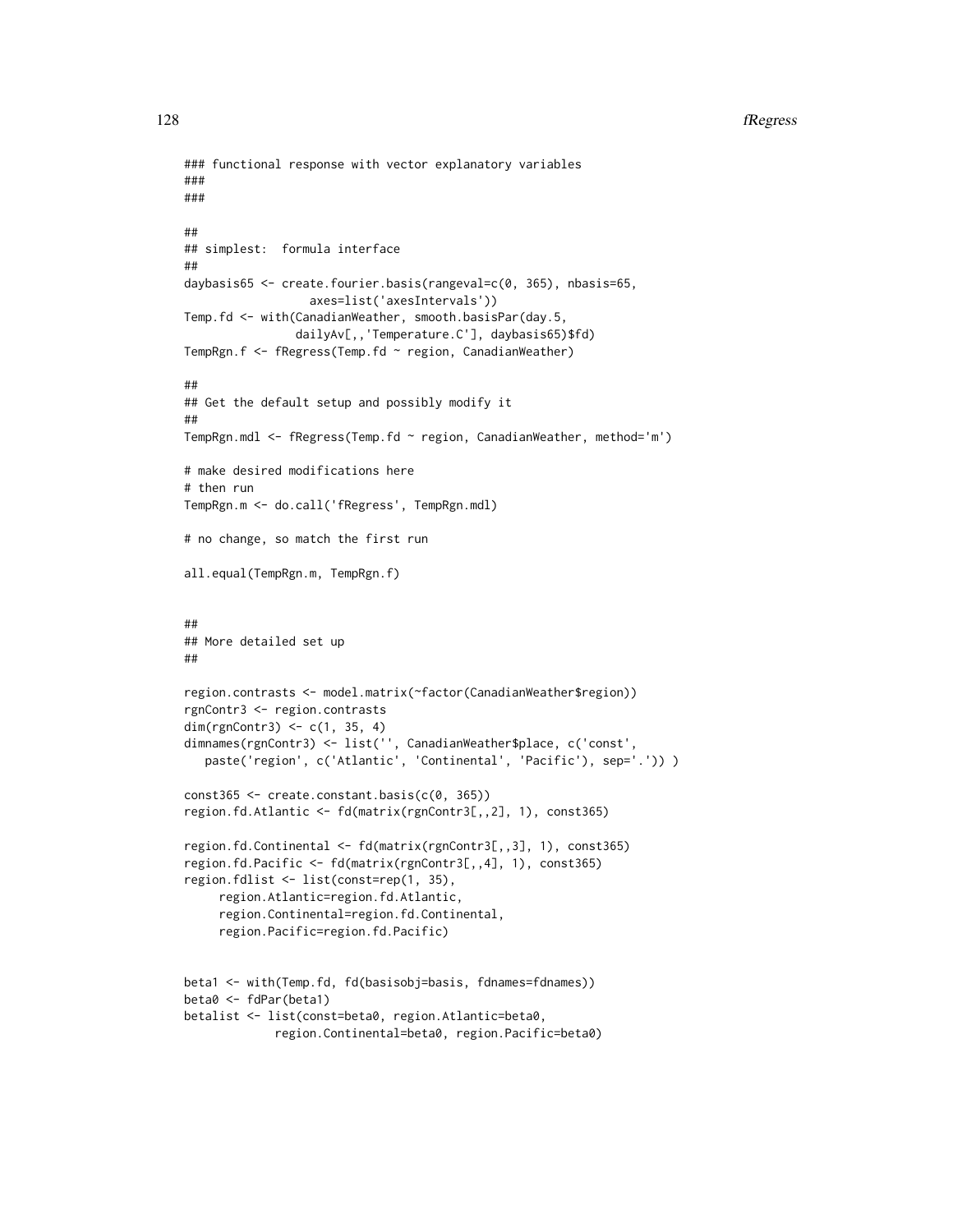#### fRegress and the set of the set of the set of the set of the set of the set of the set of the set of the set of the set of the set of the set of the set of the set of the set of the set of the set of the set of the set of

```
TempRgn <- fRegress(Temp.fd, region.fdlist, betalist)
all.equal(TempRgn, TempRgn.f)
###
###
### functional response with
### (concurrent) functional explanatory variable
###
###
##
## predict knee angle from hip angle; from demo('gait', package='fda')
##
## formula interface
##
(gaittime <- as.numeric(dimnames(gait)[[1]])*20)
gaitrange \leq c(0,20)
gaitbasis <- create.fourier.basis(gaitrange, nbasis=21)
harmaccelLfd <- vec2Lfd(c(0, (2*pi/20)^2, 0), rangeval=gaitrange)
gaitfd <- smooth.basisPar(gaittime, gait,
       gaitbasis, Lfdobj=harmaccelLfd, lambda=1e-2)$fd
hipfd <- gaitfd[,1]
kneefd <- gaitfd[,2]
knee.hip.f <- fRegress(kneefd ~ hipfd)
##
## manual set-up
##
# set up the list of covariate objects
const <- rep(1, dim(kneefd$coef)[2])
xfdlist <- list(const=const, hipfd=hipfd)
beta0 <- with(kneefd, fd(basisobj=basis, fdnames=fdnames))
beta1 <- with(hipfd, fd(basisobj=basis, fdnames=fdnames))
betalist <- list(const=fdPar(beta0), hipfd=fdPar(beta1))
fRegressout <- fRegress(kneefd, xfdlist, betalist)
all.equal(fRegressout, knee.hip.f)
#See also the following demos:
#demo('canadian-weather', package='fda')
#demo('gait', package='fda')
```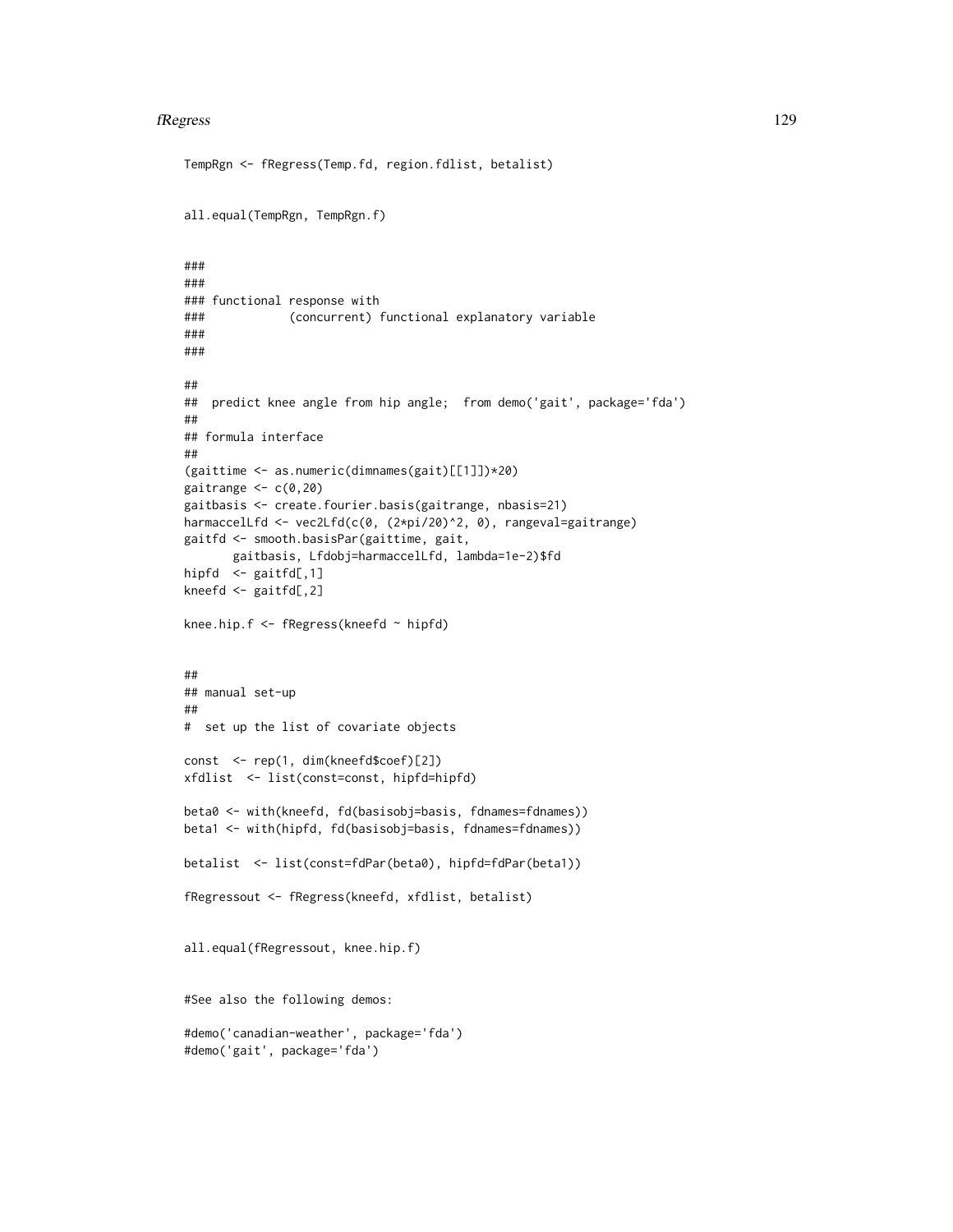```
#demo('refinery', package='fda')
#demo('weatherANOVA', package='fda')
#demo('weatherlm', package='fda')
```
<span id="page-129-0"></span>fRegress.CV *Computes Cross-validated Error Sum of Integrated Squared Errors for a Functional Regression Model*

## Description

For a functional regression model, a cross-validated error sum of squares is computed. For a functional dependent variable this is the sum of integrated squared errors. For a scalar response, this function has been superceded by the OCV and gcv elements returned by fRegress. This function aids the choice of smoothing parameters in this model using the cross-validated error sum of squares criterion.

#### Usage

```
#fRegress.CV(y, xfdlist, betalist, wt=NULL, CVobs=1:N,
# returnMatrix=FALSE, ...)
#NOTE: The following is required by CRAN rules that
# function names like "as.numeric" must follow the documentation
# standards for S3 generics, even when they are not.
# Please ignore the following line:
## S3 method for class 'CV'
fRegress(y, xfdlist, betalist, wt=NULL, CVobs=1:N,
           returnMatrix=FALSE, ...)
```

| y            | the dependent variable object.                                                                                                                                                      |
|--------------|-------------------------------------------------------------------------------------------------------------------------------------------------------------------------------------|
| xfdlist      | a list whose members are functional parameter objects specifying functional<br>independent variables. Some of these may also be vectors specifying scalar<br>independent variables. |
| betalist     | a list containing functional parameter objects specifying the regression functions<br>and their level of smoothing.                                                                 |
| wt           | weights for weighted least squares. Defaults to all 1's.                                                                                                                            |
| CVobs        | Indices of observations to be deleted. Defaults to 1:N.                                                                                                                             |
| returnMatrix | logical: If TRUE, a two-dimensional is returned using a special class from the<br>Matrix package.                                                                                   |
| $\cdot$      | optional arguments not used by fRegress. CV but needed for superficial com-<br>patibability with fRegress methods.                                                                  |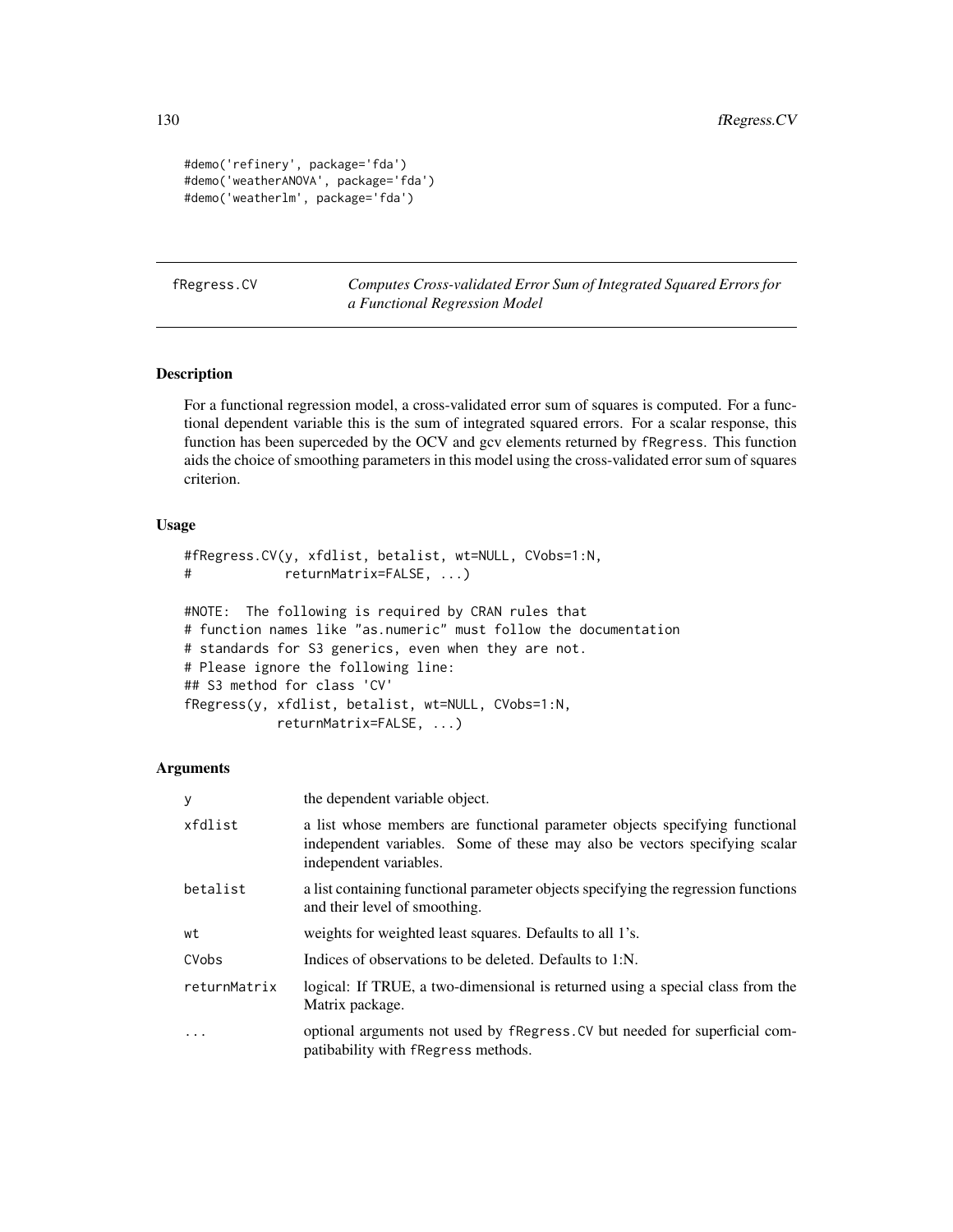# fRegress.stderr 131

## Value

A list containing

| SSE.CV   | The sum of squared errors, or integrated squared errors                       |
|----------|-------------------------------------------------------------------------------|
| errfd.cv | Either a vector or a functional data object giving the cross-validated errors |

# See Also

[fRegress](#page-120-0), [fRegress.stderr](#page-130-0)

## Examples

#See the analyses of the Canadian daily weather data.

<span id="page-130-0"></span>

| fRegress.stderr | Compute Standard errors of Coefficient Functions Estimated by Func- |
|-----------------|---------------------------------------------------------------------|
|                 | tional Regression Analysis                                          |

# Description

Function fRegress carries out a functional regression analysis of the concurrent kind, and estimates a regression coefficient function corresponding to each independent variable, whether it is scalar or functional. This function uses the list that is output by fRegress to provide standard error functions for each regression function. These standard error functions are pointwise, meaning that sampling standard deviation functions only are computed, and not sampling covariances.

#### Usage

#fRegress.stderr(y, y2cMap, SigmaE, returnMatrix=FALSE, ...) #NOTE: The following is required by CRAN rules that # function names like "as.numeric" must follow the documentation # standards for S3 generics, even when they are not. # Please ignore the following line: ## S3 method for class 'stderr'

fRegress(y, y2cMap, SigmaE, returnMatrix=FALSE, ...)

| у      | the named list that is returned from a call to function fregress, where it is<br>referred to as fRegressList. (R syntax requires that the first argument of any<br>function beginning with fRegress. must begin with y.)                                                                                                                                                                               |
|--------|--------------------------------------------------------------------------------------------------------------------------------------------------------------------------------------------------------------------------------------------------------------------------------------------------------------------------------------------------------------------------------------------------------|
| y2cMap | a matrix that contains the linear transformation that takes the raw data values into<br>the coefficients defining a smooth functional data object. Typically, this matrix<br>is returned from a call to function smooth, basis that generates the dependent<br>variable objects. If the dependent variable is scalar, this matrix is an identity<br>matrix of order equal to the length of the vector. |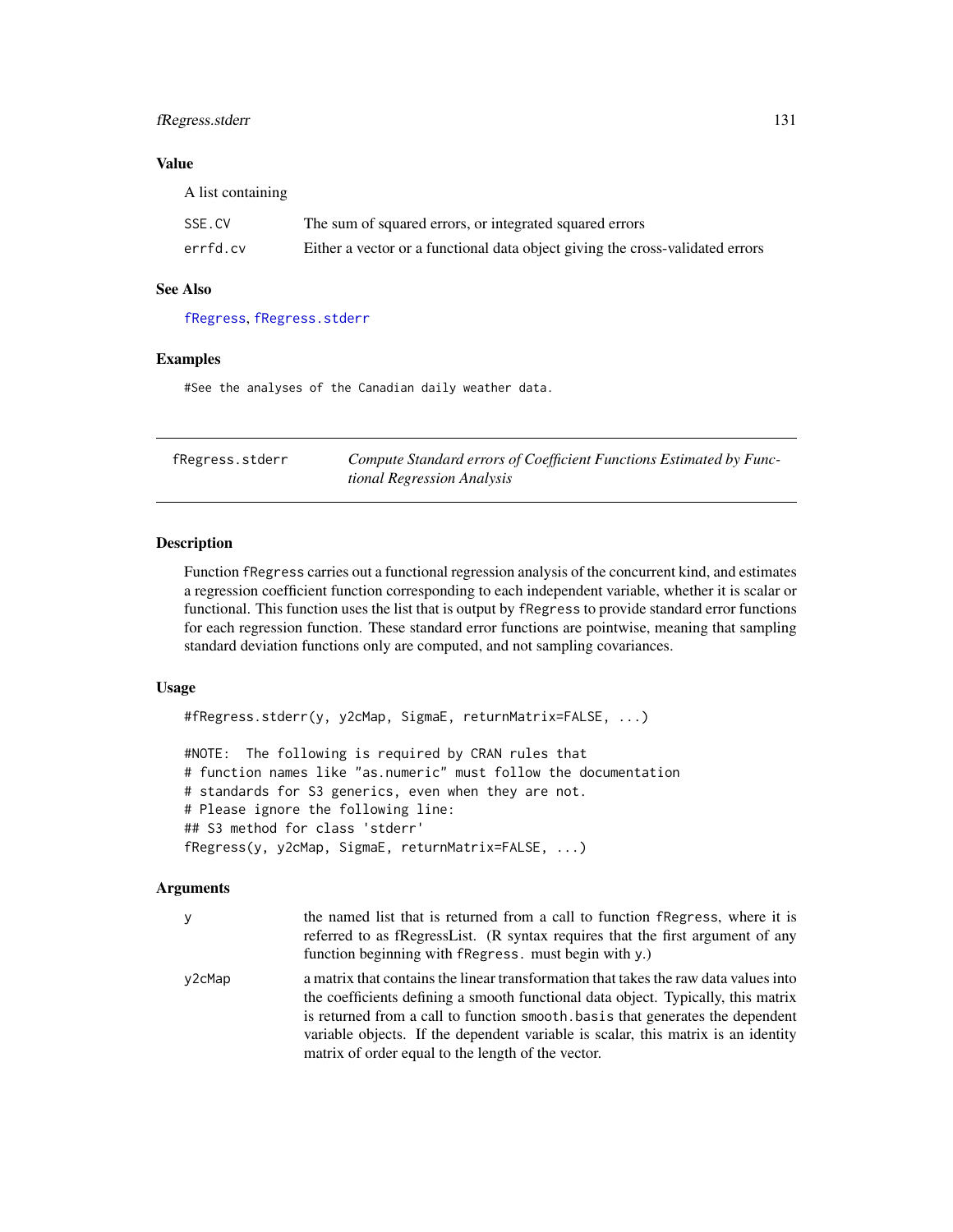| SigmaE       | either a matrix or a bivariate functional data object according to whether the                                       |
|--------------|----------------------------------------------------------------------------------------------------------------------|
|              | dependent variable is scalar or functional, respectively. This object has a number                                   |
|              | of replications equal to the length of the dependent variable object. It contains                                    |
|              | an estimate of the variance-covariance matrix or function for the residuals.                                         |
| returnMatrix | logical: If TRUE, a two-dimensional is returned using a special class from the                                       |
|              | Matrix package.                                                                                                      |
| $\ddots$ .   | optional arguments not used by fRegress. stder rbut needed for superficial<br>compatibability with fRegress methods. |

## Value

a named list of length 3 containing:

|        | betastderrlist a list object of length the number of independent variables. Each member con-                         |
|--------|----------------------------------------------------------------------------------------------------------------------|
|        | tains a functional parameter object for the standard error of a regression function.                                 |
| bvar   | a symmetric matrix containing sampling variances and covariances for the ma-                                         |
|        | trix of regression coefficients for the regression functions. These are stored<br>column-wise in defining BVARIANCE. |
| c2bMap | a matrix containing the mapping from response variable coefficients to coeffi-                                       |
|        | cients for regression coefficients.                                                                                  |

# See Also

[fRegress](#page-120-0), [fRegress.CV](#page-129-0)

# Examples

#See the weather data analyses in the file daily.ssc for #examples of the use of function fRegress.stderr.

<span id="page-131-0"></span>Fstat.fd *F-statistic for functional linear regression.*

# Description

Fstat.fd calculates a pointwise F-statistic for functional linear regression.

# Usage

```
Fstat.fd(y,yhat,argvals=NULL)
```

| ٧       | the dependent variable object. It may be:                                         |
|---------|-----------------------------------------------------------------------------------|
|         | • a vector if the dependent variable is scalar.                                   |
|         | • a functional data object if the dependent variable is functional.               |
| yhat    | The predicted values corresponding to y. It must be of the same class.            |
| argvals | If yfdPar is a functional data object, the points at which to evaluate the point- |
|         | wise F-statistic.                                                                 |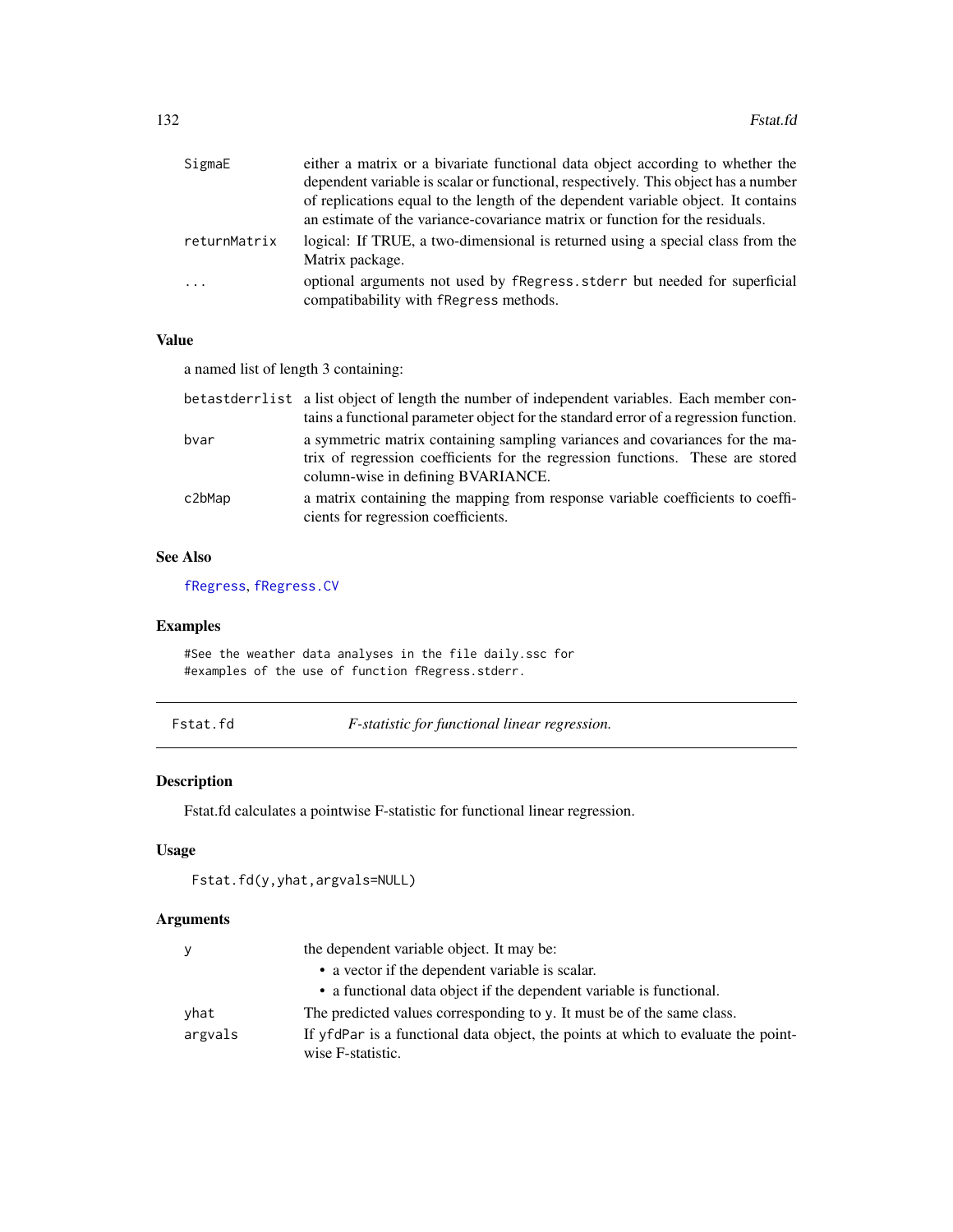# Details

An F-statistic is calculated as the ratio of residual variance to predicted variance.

If argvals is not specified and yfdPar is a fd object, it defaults to 101 equally-spaced points on the range of yfdPar.

# Value

A list with components

|         | the calculated pointwise F-statistics.                                                     |
|---------|--------------------------------------------------------------------------------------------|
| argvals | argument values for evaluating the F-statistic if yfdPar is a functional data ob-<br>iect. |

# Source

Ramsay, James O., and Silverman, Bernard W. (2006), *Functional Data Analysis, 2nd ed.*, Springer, New York.

## See Also

[fRegress](#page-120-0) [Fstat.fd](#page-131-0)

gait *Hip and knee angle while walking*

## Description

Hip and knee angle in degrees through a 20 point movement cycle for 39 boys

# Format

An array of dim c(20, 39, 2) giving the "Hip Angle" and "Knee Angle" for 39 repetitions of a 20 point gait cycle.

# Details

The components of dimnames(gait) are as follows:

- [[1]] standardized gait time = seq(from=0.025, to=0.975, by=0.05)
- [[2]] subject  $ID = "boy1", "boy2", ..., "boy39"$
- [[3]] gait variable = "Hip Angle" or "Knee Angle"

#### Source

Ramsay, James O., and Silverman, Bernard W. (2006), *Functional Data Analysis, 2nd ed.*, Springer, New York.

Ramsay, James O., and Silverman, Bernard W. (2002), *Applied Functional Data Analysis*, Springer, New York.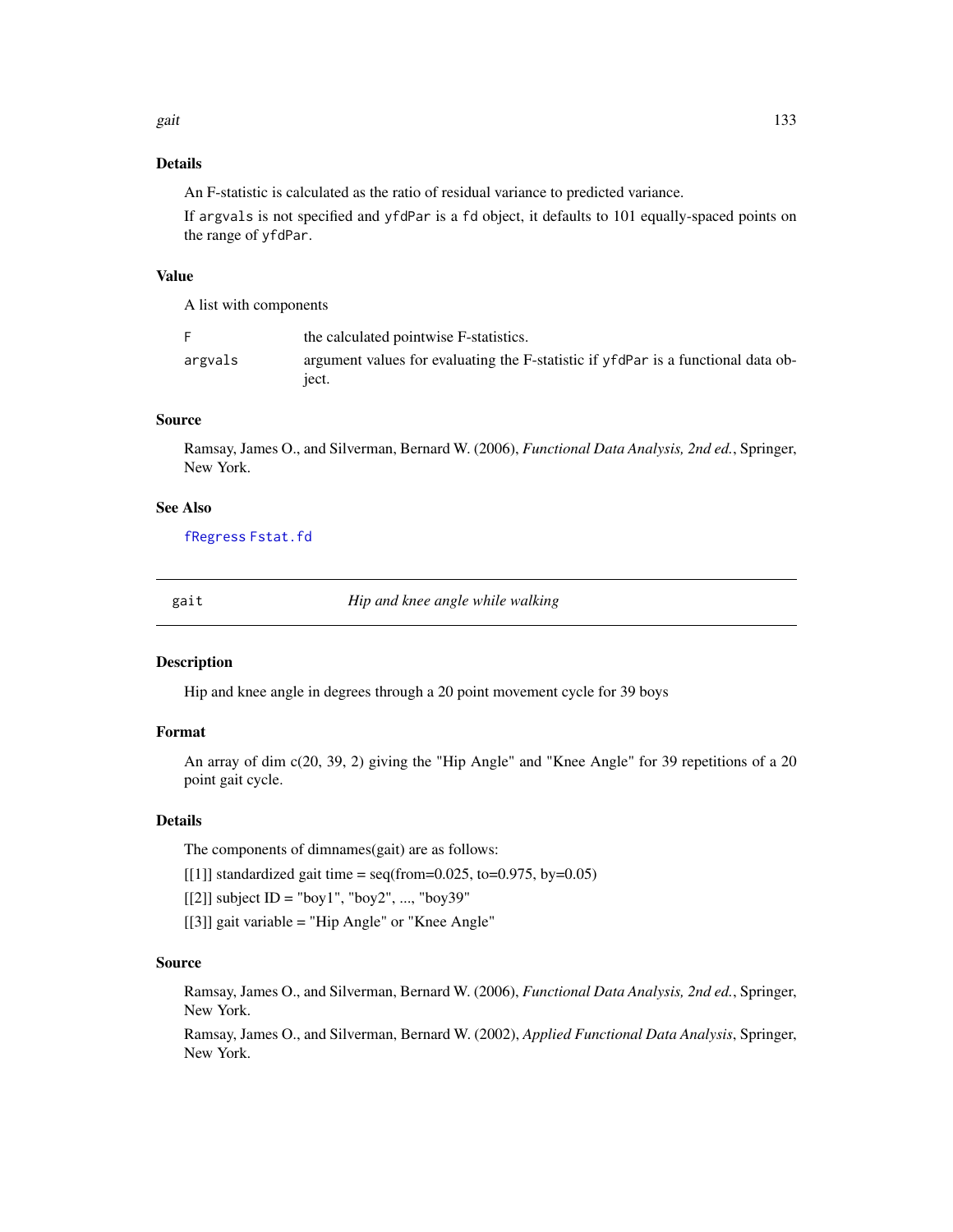# Examples

```
plot(gait[,1, 1], gait[, 1, 2], type="b")
```
## geigen *Generalized eigenanalysis*

## Description

Find matrices L and M to maximize

 $tr(L'AM)$  / sqrt $(tr(L'BL)$   $tr(M'CM'))$ 

where A = a p x q matrix, B = p x p symmetric, positive definite matrix, B = q x q symmetric positive definite matrix,  $L = p \times s$  matrix, and  $M = q \times s$  matrix, where  $s =$  the number of non-zero generalized eigenvalues of A.

## Usage

```
geigen(Amat, Bmat, Cmat)
```
# Arguments

| Amat | a numeric matrix                                                              |
|------|-------------------------------------------------------------------------------|
| Bmat | a symmetric, positive definite matrix with dimension = number of rows of A    |
| Cmat | a symmetric, positive definite matrix with dimension = number of columns of A |

# Value

list(values, Lmat, Mmat)

## See Also

[eigen](#page-0-0)

# Examples

```
A \leftarrow matrix(1:6, 2)B \leftarrow matrix(c(2, 1, 1, 2), 2)C \leftarrow diag(1:3)ABC <- geigen(A, B, C)
```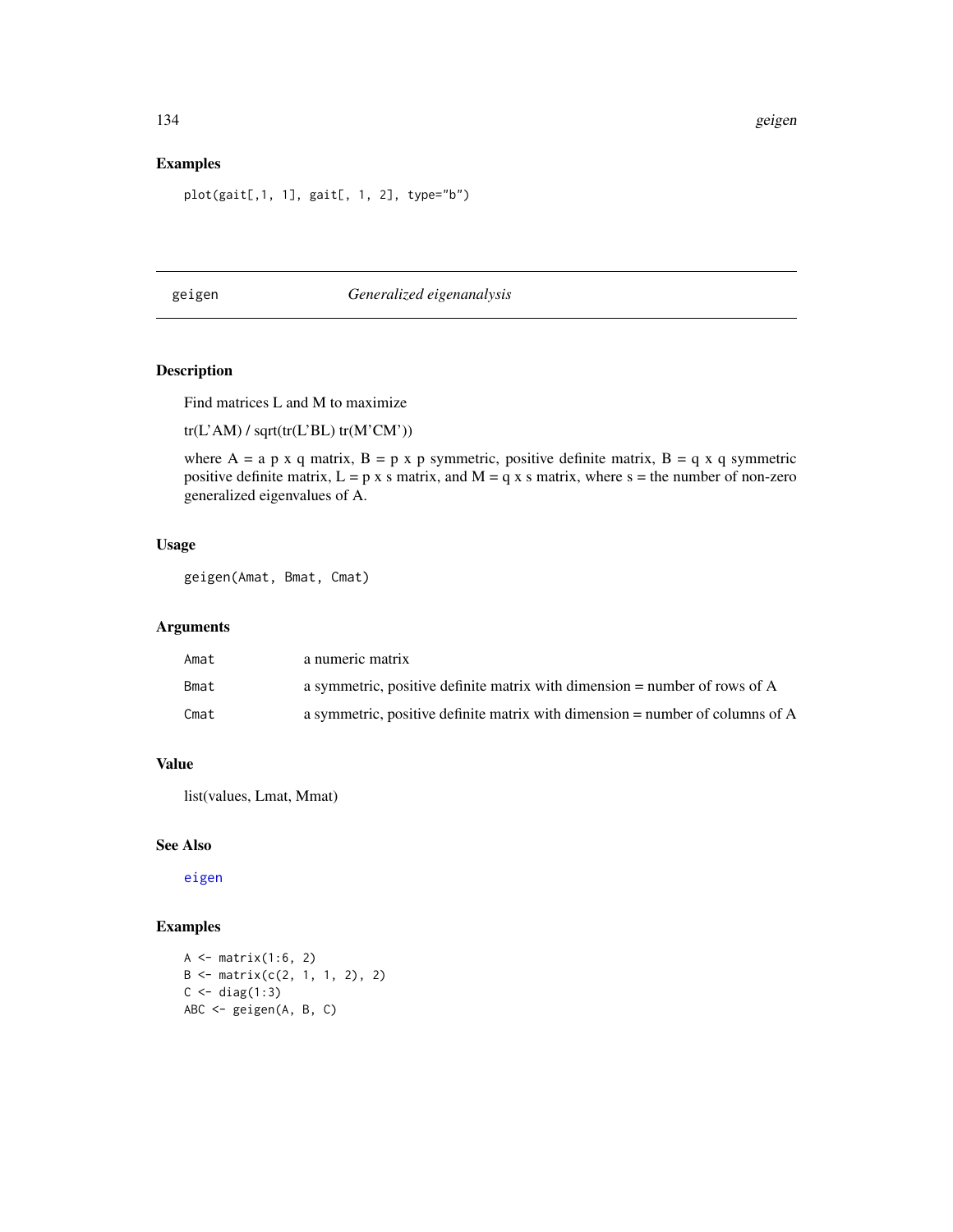# Description

Evaluate a set of basis functions or their derivatives at a set of argument values.

## Usage

getbasismatrix(evalarg, basisobj, nderiv=0, returnMatrix=FALSE)

# Arguments

| evalarg      | a vector of arguments values.                                                                     |
|--------------|---------------------------------------------------------------------------------------------------|
| basisobj     | a basis object.                                                                                   |
| nderiv       | a nonnegative integer specifying the derivative to be evaluated.                                  |
| returnMatrix | logical: If TRUE, a two-dimensional is returned using a special class from the<br>Matrix package. |

# Value

a matrix of basis function or derivative values. Rows correspond to argument values and columns to basis functions.

## See Also

[eval.fd](#page-92-0)

# Examples

```
##
## Minimal example: a B-spline of order 1, i.e., a step function
## with 0 interior knots:
##
bspl1.1 <- create.bspline.basis(norder=1, breaks=0:1)
m \leq getbasismatrix(seq(0, 1, .2), bspl1.1)
# check
m. <- matrix(rep(1, 6), 6,
    dimnames=list(NULL, 'bspl') )
all.equal(m, m.)
##
## Use library(Matrix)
##
bspl2.2 <- create.bspline.basis(norder=2, breaks=seq(0, 1, .5))
```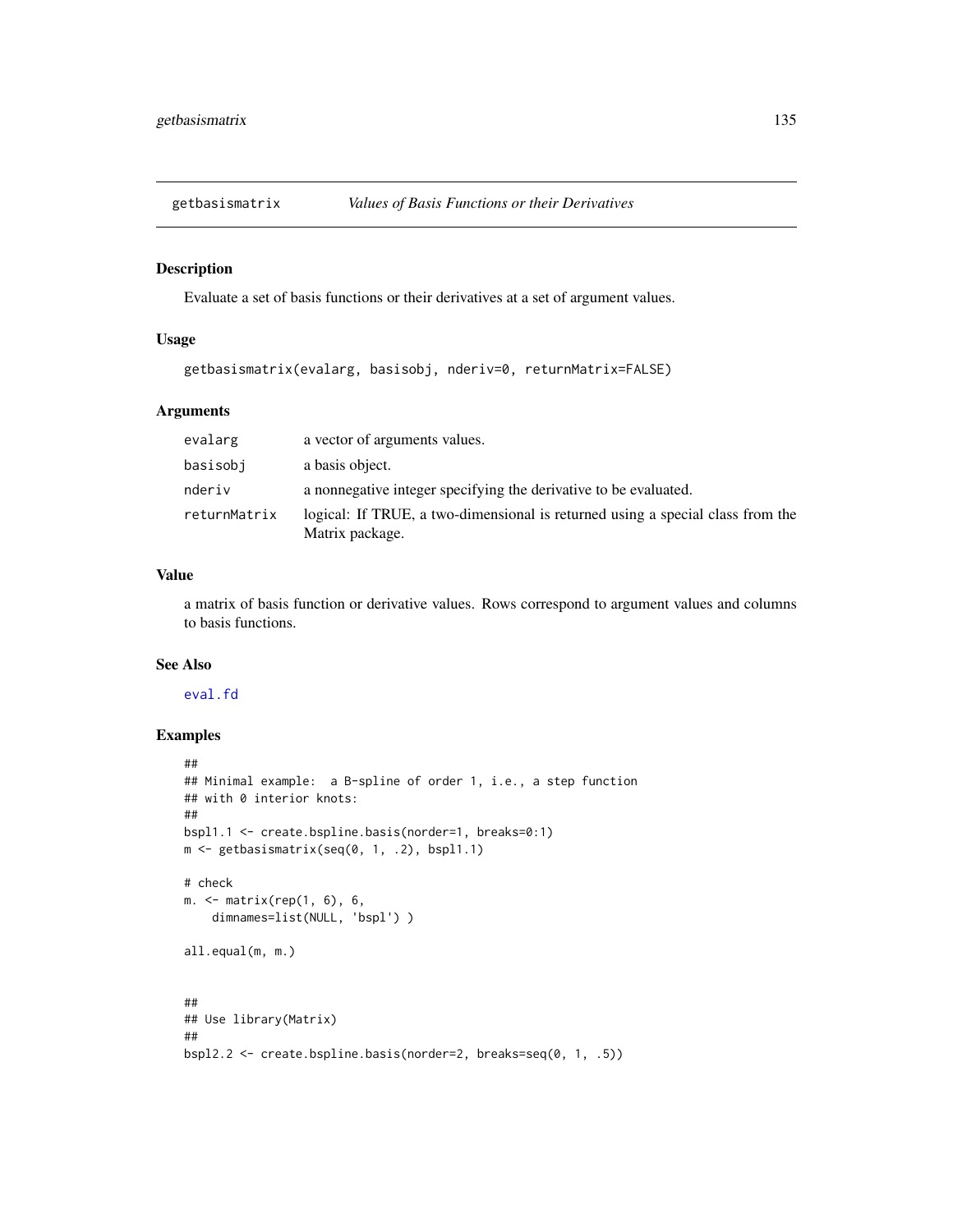```
M2 <- getbasismatrix(seq(0, 1, .2), bspl2.2, returnMatrix=TRUE)
M2. <- Matrix(c(1,.6,.2,0,0,0, 0,.4,.8,.8,.4,0, 0,0,0,.2,.6,1), 6)
(M2-M2.)
all(abs(M2-M2.)<1e-15)
##
## Date and POSIXct
##
# Date
July4.1776 <- as.Date('1776-07-04')
Apr30.1789 <- as.Date('1789-04-30')
AmRev <- c(July4.1776, Apr30.1789)
BspRevolution <- create.bspline.basis(AmRev)
AmRevYears <- seq(July4.1776, Apr30.1789, length.out=14)
AmRevMatrix <- getbasismatrix(AmRevYears, BspRevolution)
matplot(AmRevYears, AmRevMatrix, type='b')
# Image is correct, but
# matplot does not recogize the Date class of x
# POSIXct
AmRev.ct <- as.POSIXct1970(c('1776-07-04', '1789-04-30'))
BspRev.ct <- create.bspline.basis(AmRev.ct)
AmRevYrs.ct <- seq(AmRev.ct[1], AmRev.ct[2], length.out=14)
AmRevMat.ct <- getbasismatrix(AmRevYrs.ct, BspRev.ct)
matplot(AmRevYrs.ct, AmRevMat.ct, type='b')
# Image is correct, but
# matplot does not recogize the Date class of x
```
<span id="page-135-0"></span>getbasispenalty *Evaluate a Roughness Penalty Matrix*

### Description

A basis roughness penalty matrix is the matrix containing the possible inner products of pairs of basis functions. These inner products are typically defined in terms of the value of a derivative or of a linear differential operator applied to the basis function. The basis penalty matrix plays an important role in the computation of functions whose roughness is controlled by a roughness penalty.

#### Usage

```
getbasispenalty(basisobj, Lfdobj=NULL)
```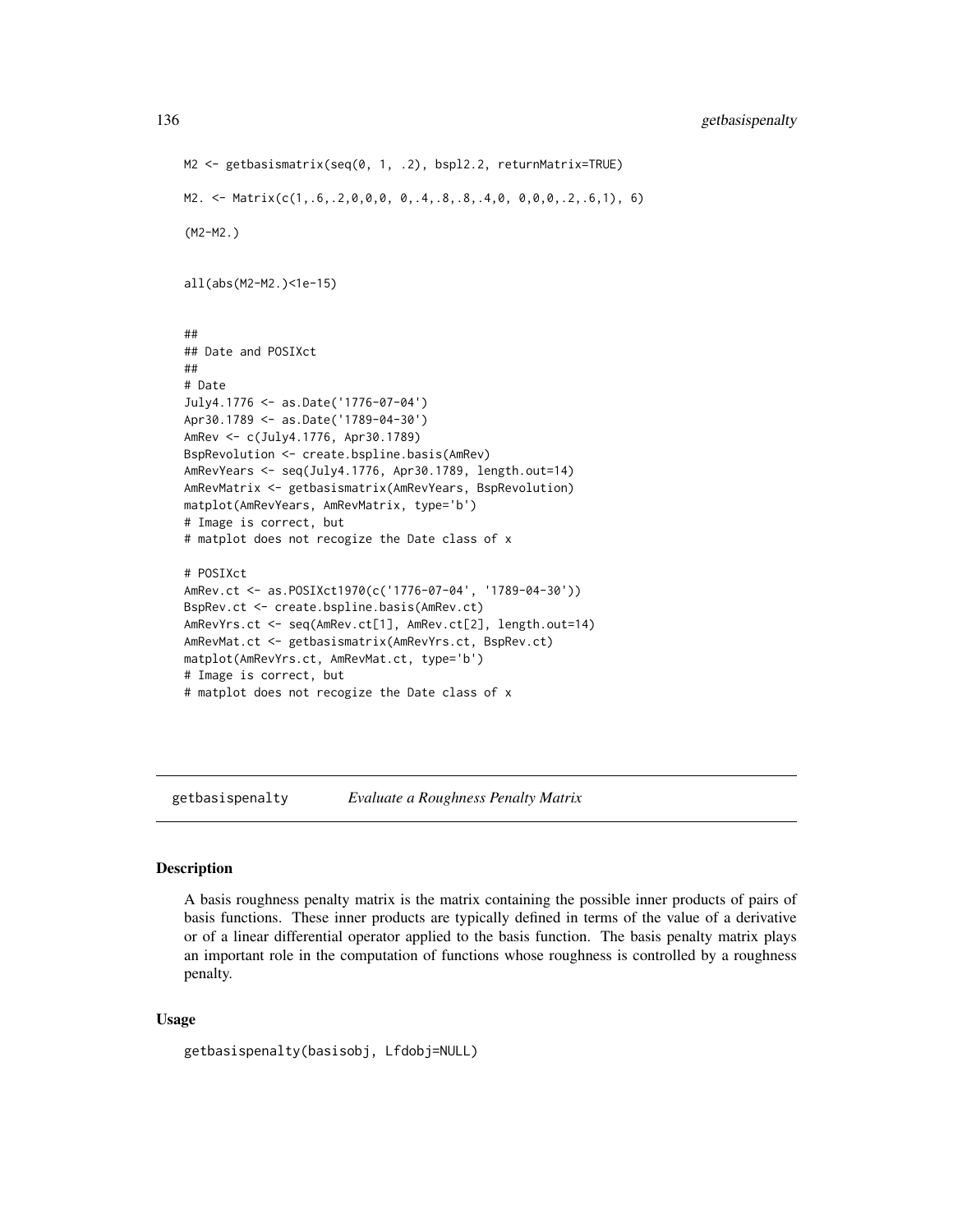## getbasisrange 137

#### Arguments

basisobj a basis object. Lfdobj

## Details

A roughness penalty for a function  $(x(t)$  is defined by integrating the square of either the derivative of  $\$x(t)$   $\$$  or, more generally, the result of applying a linear differential operator  $\$L\$$  to it. The most common roughness penalty is the integral of the square of the second derivative, and this is the default. To apply this roughness penalty, the matrix of inner products of the basis functions defining this function is necessary. This function just calls the roughness penalty evaluation function specific to the basis involved.

#### Value

a symmetric matrix of order equal to the number of basis functions defined by the B-spline basis object. Each element is the inner product of two B-spline basis functions after taking the derivative.

#### See Also

[eval.penalty](#page-97-0)

# Examples

```
# set up a B-spline basis of order 4 with 13 basis functions
# and knots at 0.0, 0.1,..., 0.9, 1.0.
basisobj \leq create.bspline.basis(c(0,1),13)
# compute the 13 by 13 matrix of inner products of second derivatives
penmat <- getbasispenalty(basisobj)
# set up a Fourier basis with 13 basis functions
# and and period 1.0.
basisobj \leq create.fourier.basis(c(0,1),13)
# compute the 13 by 13 matrix of inner products of second derivatives
penmat <- getbasispenalty(basisobj)
```
getbasisrange *Extract the range from a basis object*

# Description

Extracts the 'range' component from basis object 'basisobj'.

#### Usage

getbasisrange(basisobj)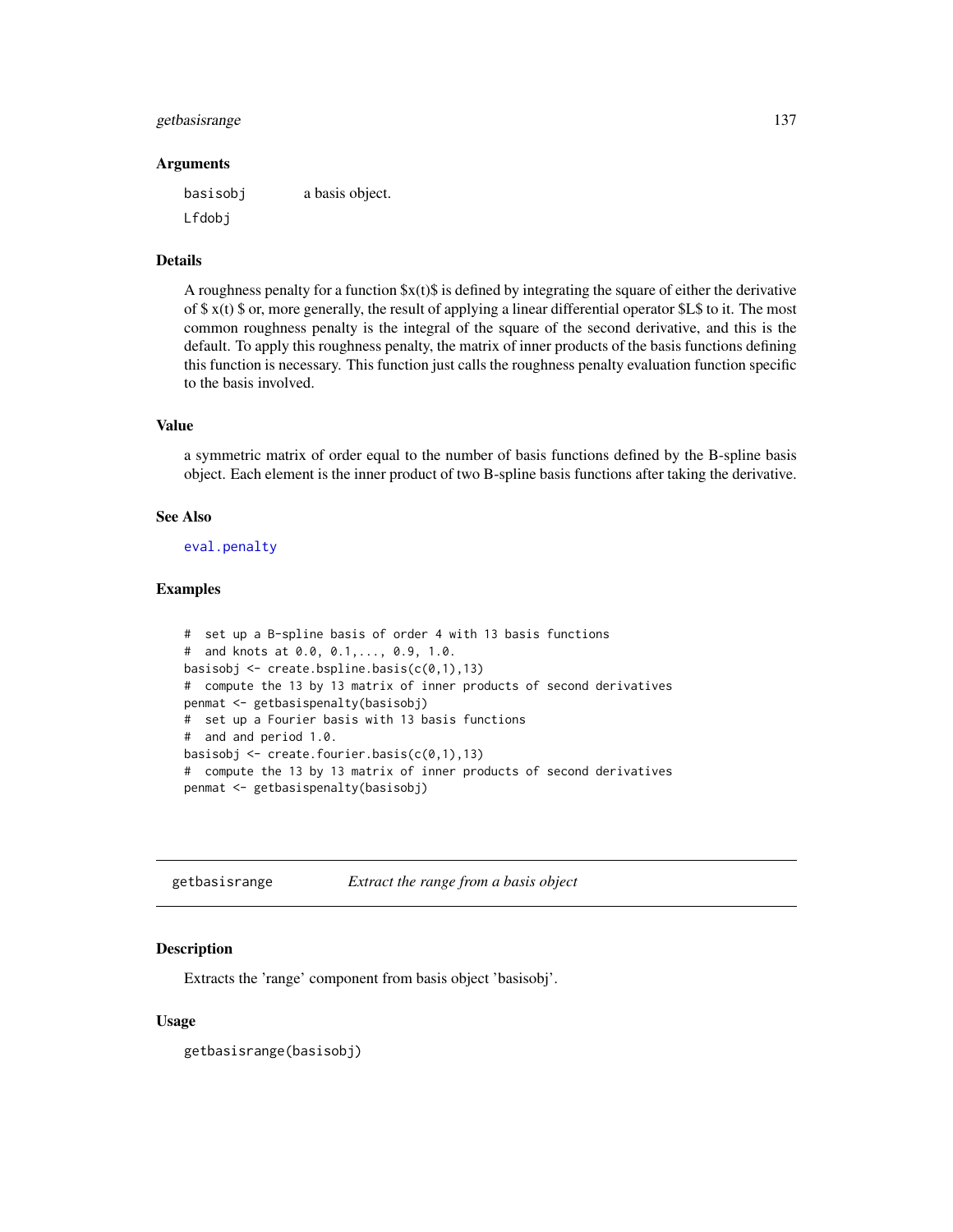#### 138 growth and the contract of the contract of the contract of the contract of the contract of the contract of the contract of the contract of the contract of the contract of the contract of the contract of the contract of

#### Arguments

basisobj a functional basis object

## Value

a numeric vector of length 2

## growth *Berkeley Growth Study data*

# Description

A list containing the heights of 39 boys and 54 girls from age 1 to 18 and the ages at which they were collected.

#### Format

This list contains the following components:

hgtm a 31 by 39 numeric matrix giving the heights in centimeters of 39 boys at 31 ages.

hgtf a 31 by 54 numeric matrix giving the heights in centimeters of 54 girls at 31 ages.

age a numeric vector of length 31 giving the ages at which the heights were measured.

# Details

The ages are not equally spaced.

#### Source

Ramsay, James O., and Silverman, Bernard W. (2006), *Functional Data Analysis, 2nd ed.*, Springer, New York.

Ramsay, James O., and Silverman, Bernard W. (2002), *Applied Functional Data Analysis*, Springer, New York, ch. 6.

Tuddenham, R. D., and Snyder, M. M. (1954) "Physical growth of California boys and girls from birth to age 18", *University of California Publications in Child Development*, 1, 183-364.

## Examples

with(growth, matplot(age, hgtf[, 1:10], type="b"))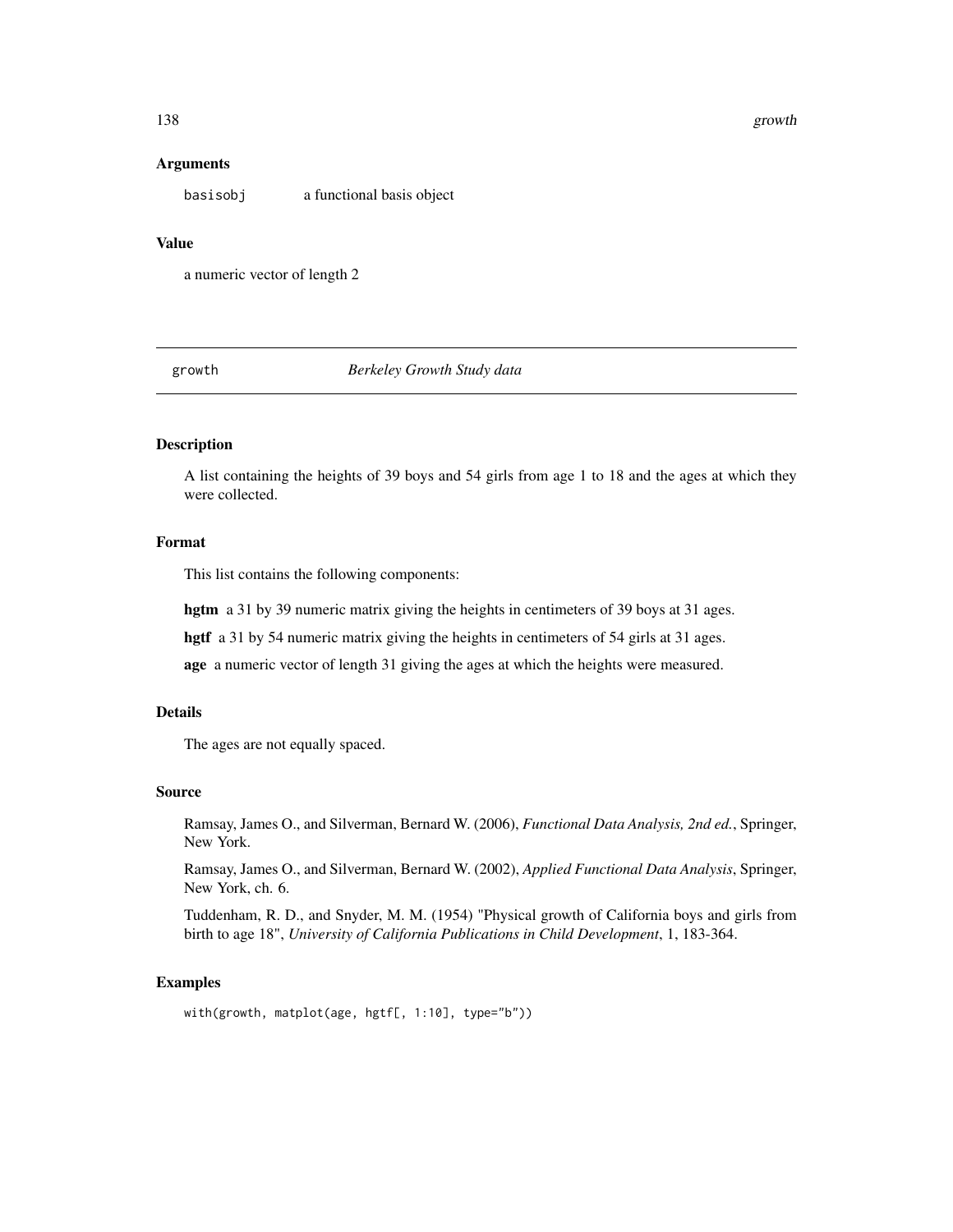## Description

20 cursive samples of 1401 (x, y,) coordinates for writing "fda"

#### Usage

handwrit handwritTime

# Format

- handwrit An array of dimensions  $(1401, 20, 2)$  giving 1401 pairs of  $(x, y)$  coordinates for each of 20 replicates of cursively writing "fda"
- handwritTime seq(0, 2300, length= $1401$ ) = sampling times

## Details

These data are the X-Y coordinates of 20 replications of writing the script "fda". The subject was Jim Ramsay. Each replication is represented by 1401 coordinate values. The scripts have been extensively pre-processed. They have been adjusted to a common length that corresponds to 2.3 seconds or 2300 milliseconds, and they have already been registered so that important features in each script are aligned.

This analysis is designed to illustrate techniques for working with functional data having rather high frequency variation and represented by thousands of data points per record. Comments along the way explain the choices of analysis that were made.

The final result of the analysis is a third order linear differential equation for each coordinate forced by a constant and by time. The equations are able to reconstruct the scripts to a fairly high level of accuracy, and are also able to accommodate a substantial amount of the variation in the observed scripts across replications. by contrast, a second order equation was found to be completely inadequate.

An interesting suprise in the results is the role placed by a 120 millisecond cycle such that sharp features such as cusps correspond closely to this period. This 110-120 msec cycle seems is usually seen in human movement data involving rapid movements, such as speech, juggling and so on.

These 20 records have already been normalized to a common time interval of 2300 milliseconds and have beeen also registered so that prominent features occur at the same times across replications. Time will be measured in (approximate) milliseconds and space in meters. The data will require a small amount of smoothing, since an error of 0.5 mm is characteristic of the OPTOTRAK 3D measurement system used to collect the data.

Milliseconds were chosen as a time scale in order to make the ratio of the time unit to the inter-knot interval not too far from one. Otherwise, smoothing parameter values may be extremely small or extremely large.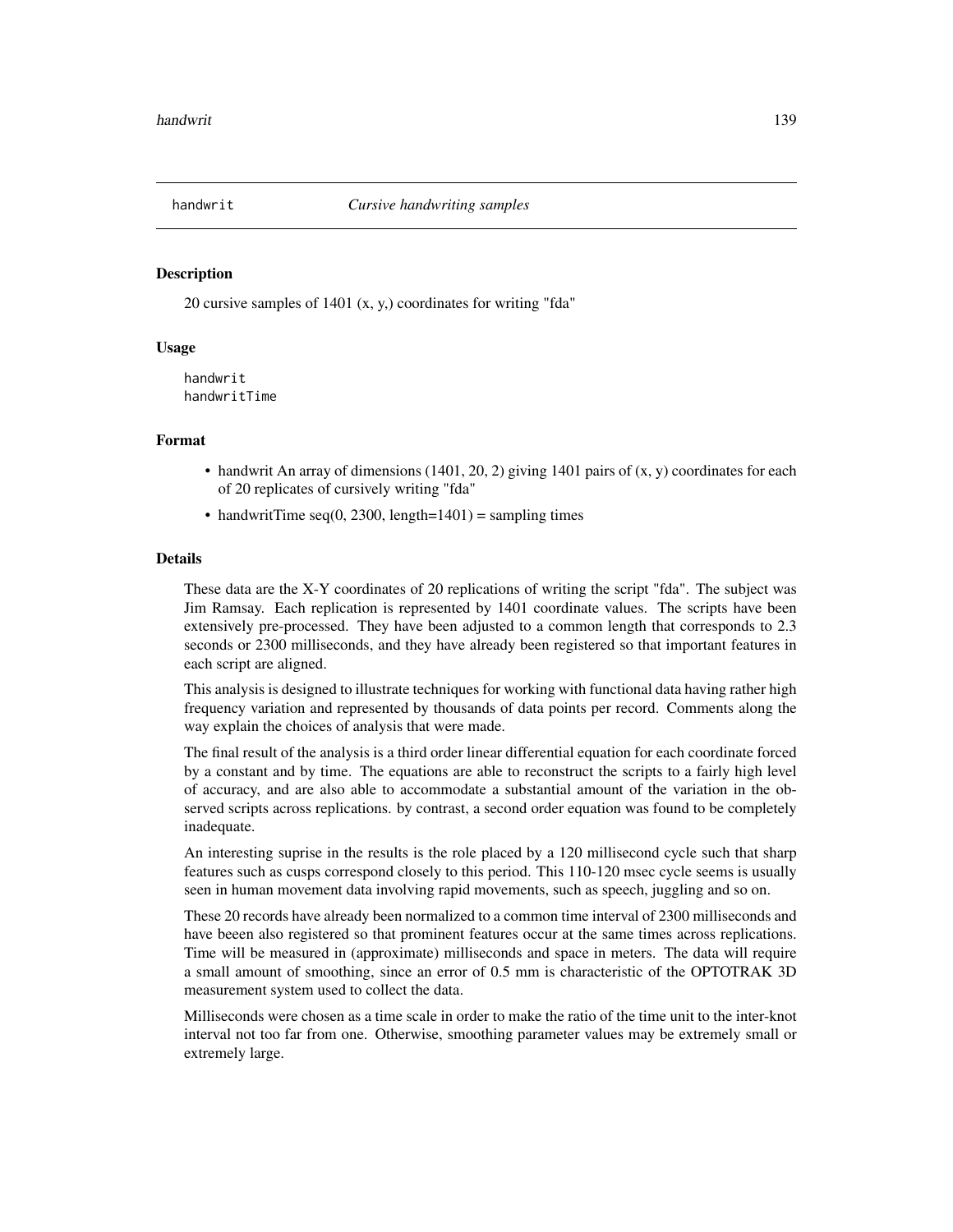The basis functions will be B-splines, with a spline placed at each knot. One may question whether so many basis functions are required, but this decision is found to be essential for stable derivative estimation up to the third order at and near the boundaries.

Order 7 was used to get a smooth third derivative, which requires penalizing the size of the 5th derivative, which in turn requires an order of at least 7. This implies norder + no. of interior knots  $= 1399 + 7 = 1406$  basis functions.

The smoothing parameter value 1e8 was chosen to obtain a fitting error of about 0.5 mm, the known error level in the OPTOTRACK equipment.

#### Source

Ramsay, James O., and Silverman, Bernard W. (2006), *Functional Data Analysis, 2nd ed.*, Springer, New York.

#### Examples

plot(handwrit[, 1, 1], handwrit[, 1, 2], type="l")

infantGrowth *Tibia Length for One Baby*

#### Description

Measurement of the length of the tibia for the first 40 days of life for one infant.

#### Usage

data(infantGrowth)

#### Format

A matrix with three columns:

- dayage in days
- tibiaLength The average of five measurements of tibia length in millimeters
- sd.length The standard deviation of five measurements of tibia length in millimeters

#### Source

Hermanussen, M., Thiel, C., von Bueren, E., de los Angeles Rol. de Lama, M., Perez Romero, A., Ariznavarreta Ruiz, C., Burmeister, J., Tresguerras, J. A. F. (1998) Micro and macro perspectives in auxology: Findings and considerations upon the variability of short term and individual growth and the stability of population derived parameters, *Annals of Human Biology*, 25: 359-395.

#### References

Ramsay, James O., and Silverman, Bernard W. (2006), *Functional Data Analysis, 2nd ed.*, Springer, New York.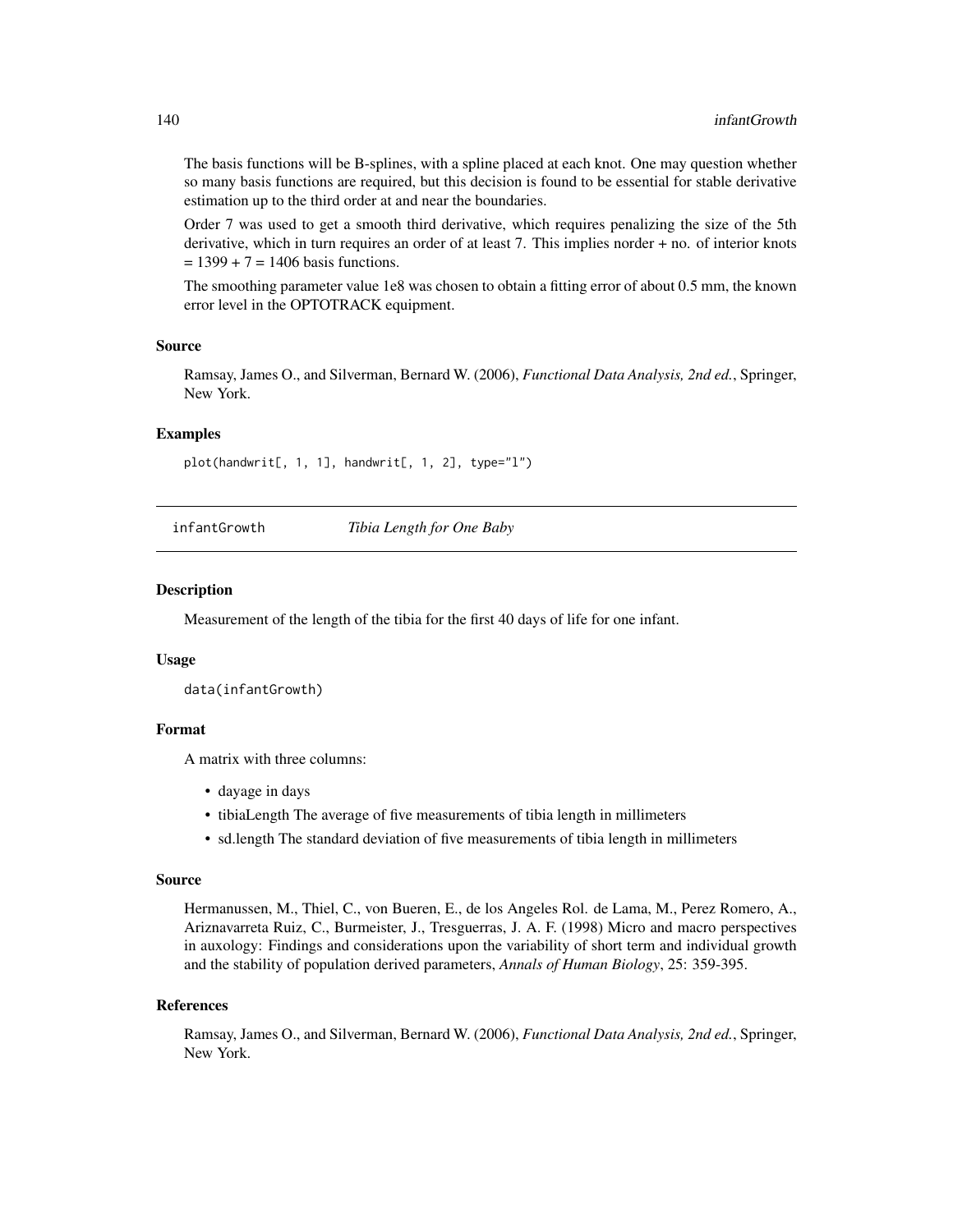#### inprod 141

## Examples

data(infantGrowth) plot(tibiaLength~day, infantGrowth)

inprod *Inner products of Functional Data Objects.*

## Description

Computes a matrix of inner products for each pairing of a replicate for the first argument with a replicate for the second argument. This is perhaps the most important function in the functional data library. Hardly any analysis fails to use inner products in some way, and many employ multiple inner products. While in certain cases these may be computed exactly, this is a more general function that approximates the inner product approximately when required. The inner product is defined by two derivatives or linear differential operators that are applied to the first two arguments. The range used to compute the inner product may be contained within the range over which the functions are defined. A weight functional data object may also be used to define weights for the inner product.

## Usage

inprod(fdobj1, fdobj2, Lfdobj1=int2Lfd(0), Lfdobj2=int2Lfd(0),  $rng = range1, wtfd = 0, returnMatrix=FALSE)$ 

| fdobj1       | a functional data object or a basis object. If the object is of the basis class,<br>it is converted to a functional data object by using the identity matrix as the<br>coefficient matrix. |
|--------------|--------------------------------------------------------------------------------------------------------------------------------------------------------------------------------------------|
| fdobj2       | a functional data object or a basis object. If the object is of the basis class,<br>it is converted to a functional data object by using the identity matrix as the<br>coefficient matrix. |
| Lfdobj1      | either a nonnegative integer specifying the derivative of the first argument to be<br>used, or a linear differential operator object to be applied to the first argument.                  |
| Lfdobj2      | either a nonnegative integer specifying the derivative of the second argument<br>to be used, or a linear differential operator object to be applied to the second<br>argument.             |
| rng          | a vector of length 2 defining a restricted range contained within the range over<br>which the arguments are defined.                                                                       |
| wtfd         | a univariate functional data object with a single replicate defining weights to be<br>used in computing the inner product.                                                                 |
| returnMatrix | logical: If TRUE, a two-dimensional is returned using a special class from the<br>Matrix package.                                                                                          |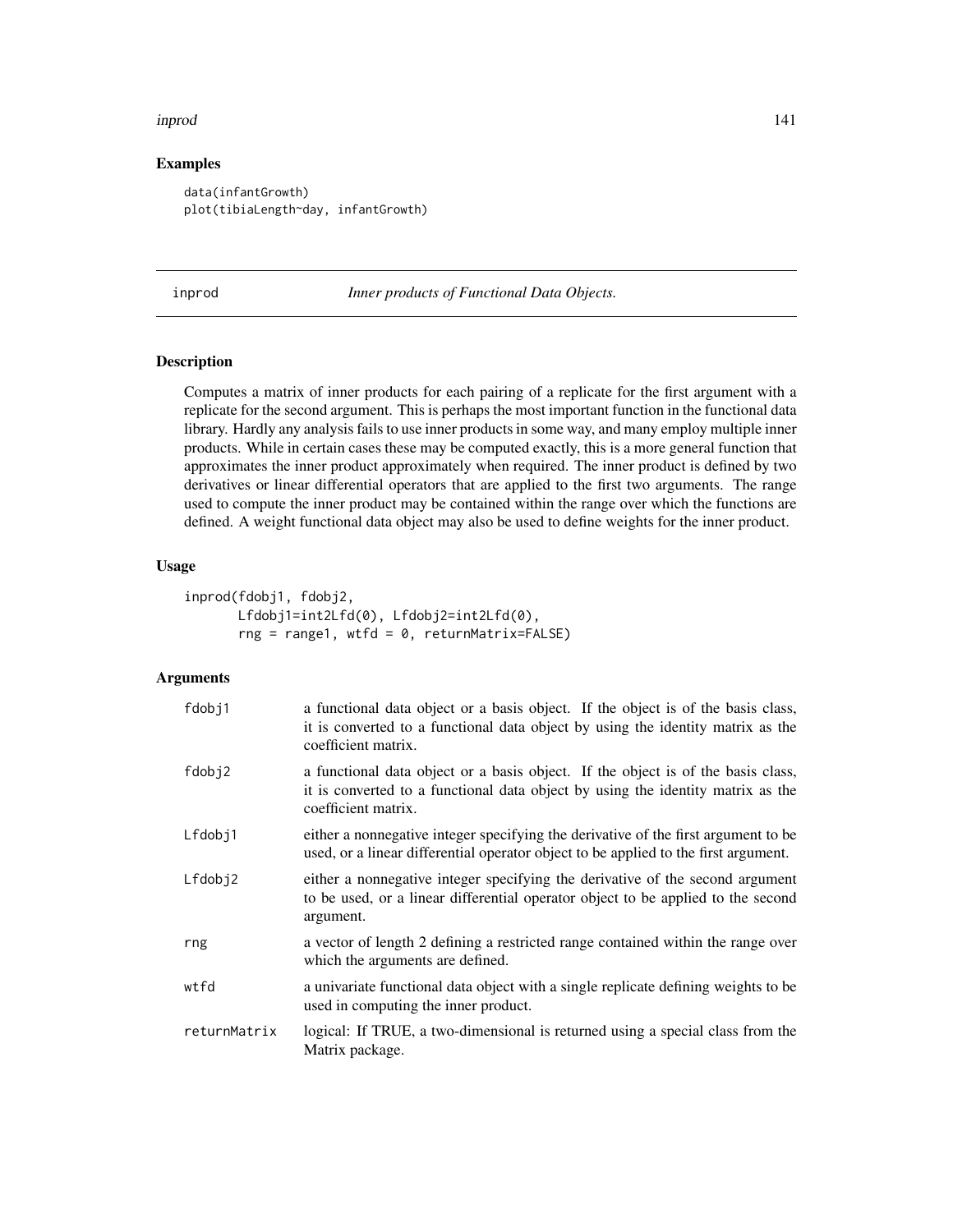# Details

The approximation method is Richardson extrapolation using numerical integration by the trapezoidal rule. At each iteration, the number of values at which the functions are evaluated is doubled, and a polynomial extrapolation method is used to estimate the converged integral values as well as an error tolerance. Convergence is declared when the relative error falls below EPS for all products. The extrapolation method generally saves at least one and often two iterations relative to un-extrapolated trapezoidal integration. Functional data analyses will seldom need to use inprod directly, but code developers should be aware of its pivotal role. Future work may require more sophisticated and specialized numerical integration methods. inprod computes the definite integral, but some functions such as smooth.monotone and register.fd also need to compute indefinite integrals. These use the same approximation scheme, but usually require more accuracy, and hence more iterations. When one or both arguments are basis objects, they are converted to functional data objects using identity matrices as the coefficient matrices. inprod is only called when there is no faster or exact method available. In cases where there is, it has been found that the approximation is good to about four to five significant digits, which is sufficient for most applications. Perhaps surprisingly, in the case of B-splines, the exact method is not appreciably faster, but of course is more accurate. inprod calls function eval.fd perhaps thousands of times, so high efficiency for this function and the functions that it calls is important.

# Value

a matrix of inner products. The number of rows is the number of functions or basis functions in argument fd1, and the number of columns is the same thing for argument fd2.

# References

Press, et, al, \$Numerical Recipes\$.

## See Also

[eval.penalty](#page-97-0),

inprod.bspline *Compute Inner Products B-spline Expansions.*

#### **Description**

Computes the matrix of inner products when both functions are represented by B-spline expansions and when both derivatives are integers. This function is called by function inprod, and is not normally used directly.

## Usage

```
inprod.bspline(fdobj1, fdobj2=fdobj1, nderiv1=0, nderiv2=0)
```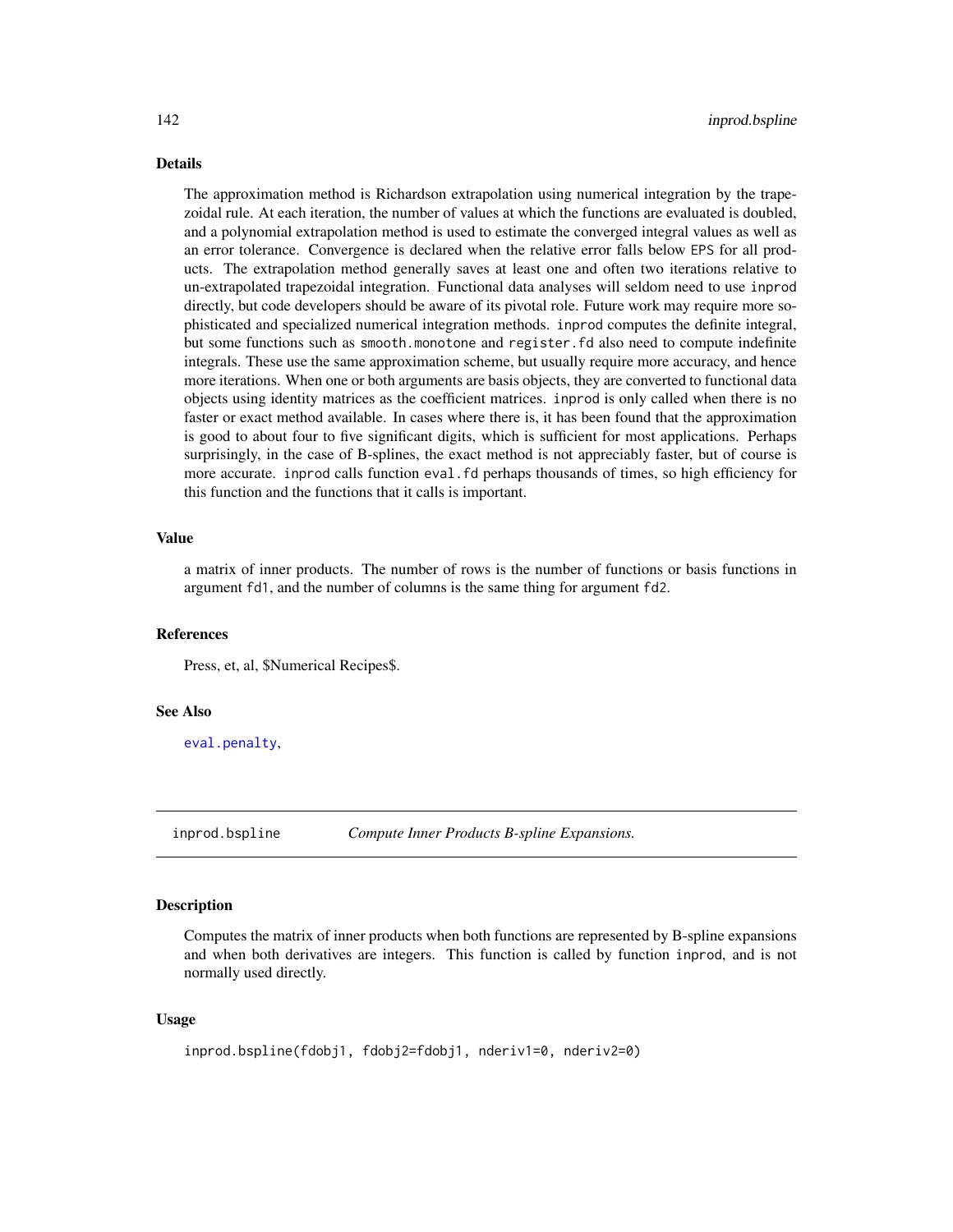#### int2Lfd 143

## **Arguments**

| fdobj1  | a functional data object having a B-spline basis function expansion.                                                             |
|---------|----------------------------------------------------------------------------------------------------------------------------------|
| fdobj2  | a second functional data object with a B-spline basis function expansion. By<br>default, this is the same as the first argument. |
| nderiv1 | a nonnegative integer specifying the derivative for the first argument.                                                          |
| nderiv2 | a nonnegative integer specifying the derivative for the second argument.                                                         |

# Value

a matrix of inner products with number of rows equal to the number of replications of the first argument and number of columns equal to the number of replications of the second object.

<span id="page-142-0"></span>int2Lfd *Convert Integer to Linear Differential Operator*

#### Description

This function turns an integer specifying an order of a derivative into the equivalent linear differential operator object. It is also useful for checking that an object is of the "Lfd" class.

## Usage

int2Lfd(m=0)

## **Arguments**

m either a nonnegative integer or a linear differential operator object.

#### Details

Smoothing is achieved by penalizing the integral of the square of the derivative of order m over rangeval:

 $m = 0$  penalizes the squared difference from 0 of the function

 $1$  = penalize the square of the slope or velocity

 $2$  = penalize the squared acceleration

3 = penalize the squared rate of change of acceleration

4 = penalize the squared curvature of acceleration?

# Value

a linear differential operator object of the "Lfd" class that is equivalent to the integer argument.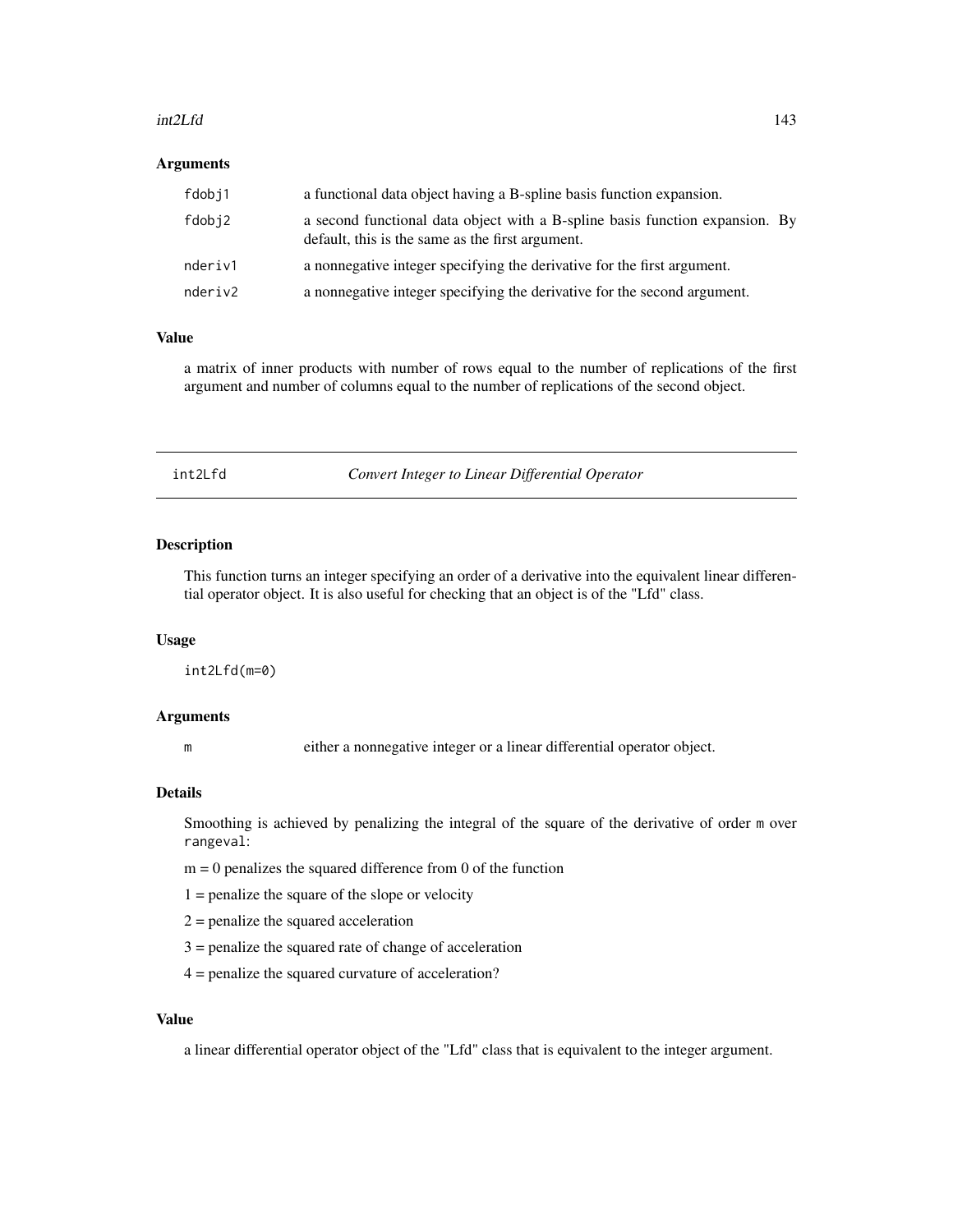## Examples

```
# Lfd to penalize the squared acceleration
# typical for smoothing a cubic spline (order 4)
int2Lfd(2)
# Lfd to penalize the curvature of acceleration
# used with splines of order 6
# when it is desired to study velocity and acceleration
int2Lfd(4)
```
<span id="page-143-0"></span>

intensity.fd *Intensity Function for Point Process*

## Description

The intensity \$mu\$ of a series of event times that obey a homogeneous Poisson process is the mean number of events per unit time. When this event rate varies over time, the process is said to be nonhomogeneous, and \$mu(t)\$, and is estimated by this function intensity.fd.

# Usage

```
intensity.fd(x, WfdParobj, conv=0.0001, iterlim=20,
             dbglev=1, returnMatrix=FALSE)
```
## Arguments

| $\mathsf{x}$ | a vector containing a strictly increasing series of event times. These event times<br>assume that the the events begin to be observed at time 0, and therefore are times<br>since the beginning of observation.                                |
|--------------|------------------------------------------------------------------------------------------------------------------------------------------------------------------------------------------------------------------------------------------------|
| WfdParobj    | a functional parameter object estimating the log-intensity function $W(t) = \log[\text{mu}(t)]\$<br>. Because the intensity function $\text{Smu}(t)\$ \$ is necessarily positive, it is represented<br>by $mu(x) = exp[W(x)].$                 |
| conv         | a convergence criterion, required because the estimation process is iterative.                                                                                                                                                                 |
| iterlim      | maximum number of iterations that are allowed.                                                                                                                                                                                                 |
| dbglev       | either $0, 1$ , or 2. This controls the amount information printed out on each iter-<br>ation, with 0 implying no output, 1 intermediate output level, and 2 full output.<br>If levels 1 and 2 are used, turn off the output buffering option. |
| returnMatrix | logical: If TRUE, a two-dimensional is returned using a special class from the<br>Matrix package.                                                                                                                                              |

## Details

The intensity function  $$I(t)$$ \$ is almost the same thing as a probability density function  $$p(t)$$ \$ estimated by function densify.fd. The only difference is the absence of the normalizing constant \$C\$ that a density function requires in order to have a unit integral. The goal of the function is provide a smooth intensity function estimate that approaches some target intensity by an amount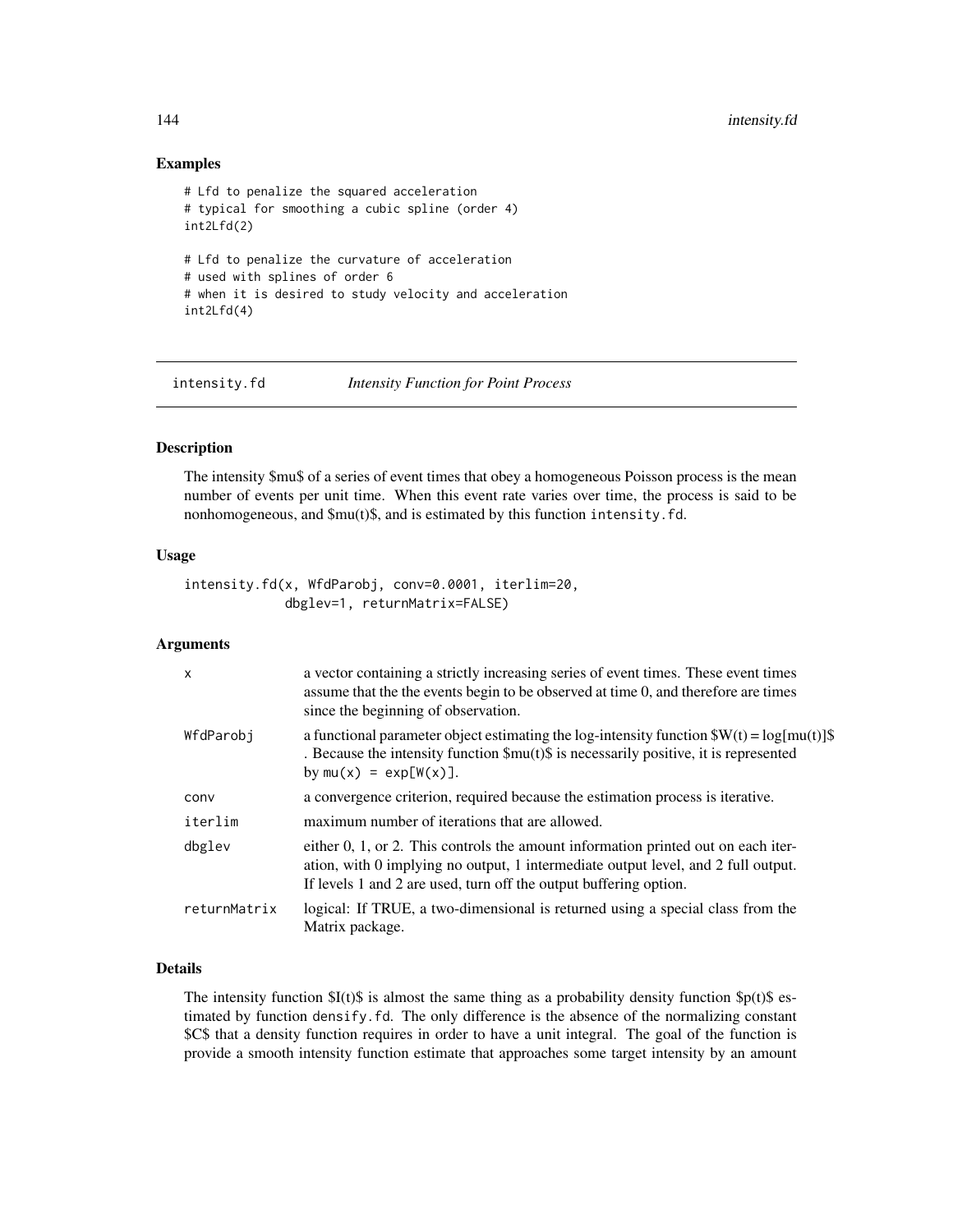# intensity.fd 145

that is controlled by the linear differential operator Lfdobj and the penalty parameter in argument WfdPar. For example, if the first derivative of  $W(t)\$  is penalized heavily, this will force the function to approach a constant, which in turn will force the estimated Poisson process itself to be nearly homogeneous. To plot the intensity function or to evaluate it, evaluate Wfdobj, exponentiate the resulting vector.

#### Value

a named list of length 4 containing:

| Wfdobj   | a functional data object defining function $W(x)$ that that optimizes the fit to<br>the data of the monotone function that it defines.                                                                                                                                   |
|----------|--------------------------------------------------------------------------------------------------------------------------------------------------------------------------------------------------------------------------------------------------------------------------|
| Flist    | a named list containing three results for the final converged solution: (1) $f$ : the<br>optimal function value being minimized, $(2)$ grad: the gradient vector at the<br>optimal solution, and $(3)$ norm: the norm of the gradient vector at the optimal<br>solution. |
| iternum  | the number of iterations.                                                                                                                                                                                                                                                |
| iterhist | a iternum + 1 by 5 matrix containing the iteration history.                                                                                                                                                                                                              |

### See Also

[density.fd](#page-76-0)

## Examples

```
# Generate 101 Poisson-distributed event times with
# intensity or rate two events per unit time
N < -101mu < - 2# generate 101 uniform deviates
uvec \le runif(rep(0,N))
# convert to 101 exponential waiting times
wvec <- -log(1-uvec)/mu
# accumulate to get event times
tvec <- cumsum(wvec)
tmax <- max(tvec)
# set up an order 4 B-spline basis over [0,tmax] with
# 21 equally spaced knots
tbasis <- create.bspline.basis(c(0,tmax), 23)
# set up a functional parameter object for W(t),
# the log intensity function. The first derivative
# is penalized in order to smooth toward a constant
lambda < -10Wfd0 \leftarrow fd(matrix(0, 23, 1), t basis)WfdParobj <- fdPar(Wfd0, 1, lambda)
# estimate the intensity function
Wfdobj <- intensity.fd(tvec, WfdParobj)$Wfdobj
# get intensity function values at 0 and event times
events <- c(0,tvec)
intenvec <- exp(eval.fd(events,Wfdobj))
```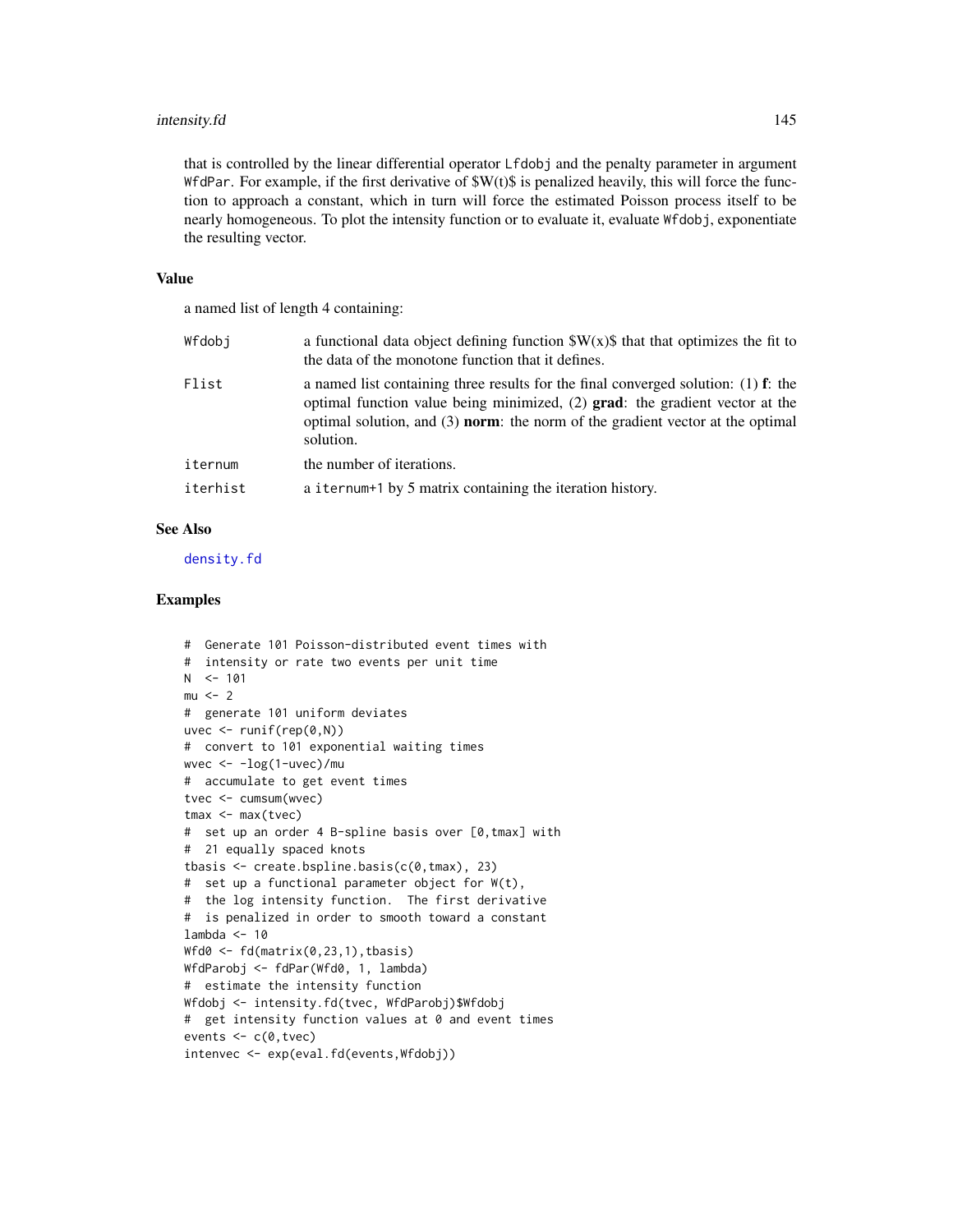```
# plot intensity function
plot(events, intenvec, type="b")
lines(c(0,tmax),c(mu,mu),lty=4)
```
# <span id="page-145-0"></span>is.basis *Confirm Object is Class "Basisfd"*

# Description

Check that an argument is a basis object.

#### Usage

is.basis(basisobj)

## Arguments

basisobj an object to be checked.

# Value

a logical value: TRUE if the class is correct, FALSE otherwise.

### See Also

[is.fd](#page-146-0), [is.fdPar](#page-146-1), [is.Lfd](#page-147-0)

is.eqbasis *Confirm that two objects of class "Basisfd" are identical*

# Description

Check all the slots of two basis objects to see that they are identical.

# Usage

```
is.eqbasis(basisobj1, basisobj2)
```
#### Arguments

| basisobj1 | The first basis object to be checked for being identical to the second. |
|-----------|-------------------------------------------------------------------------|
| basisobj2 | The second basis object to be checked for being identical to the first. |

# Value

a logical value: TRUE if the two basis objects are identical, FALSE otherwise.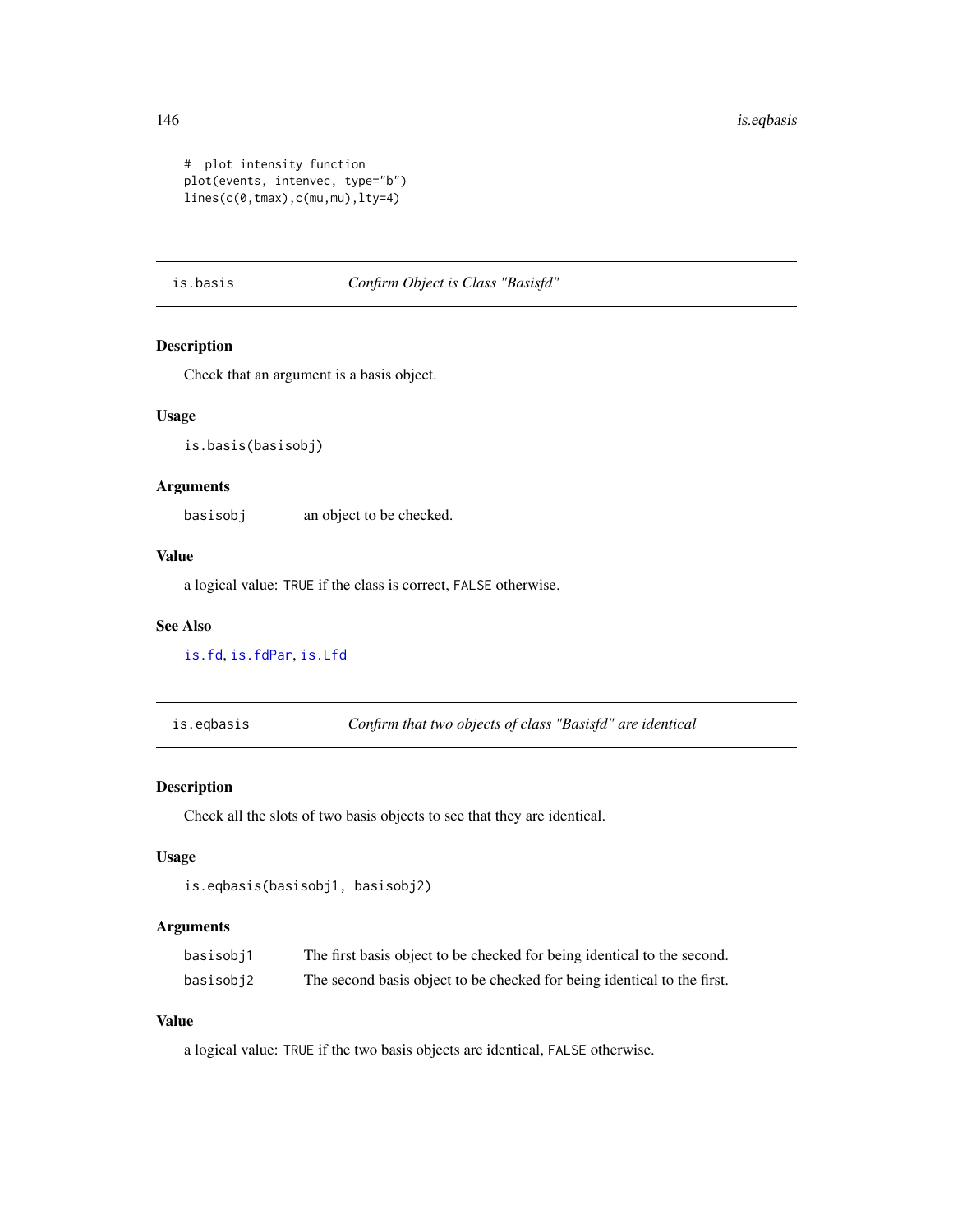#### is.fd 147

# See Also

[basisfd](#page-0-0),

# <span id="page-146-0"></span>is.fd *Confirm Object has Class "fd"*

# Description

Check that an argument is a functional data object.

# Usage

is.fd(fdobj)

# Arguments

fdobj an object to be checked.

# Value

a logical value: TRUE if the class is correct, FALSE otherwise.

# See Also

[is.basis](#page-145-0), [is.fdPar](#page-146-1), [is.Lfd](#page-147-0)

<span id="page-146-1"></span>is.fdPar *Confirm Object has Class "fdPar"*

# Description

Check that an argument is a functional parameter object.

# Usage

is.fdPar(fdParobj)

## Arguments

fdParobj an object to be checked.

# Value

a logical value: TRUE if the class is correct, FALSE otherwise.

# See Also

[is.basis](#page-145-0), [is.fd](#page-146-0), [is.Lfd](#page-147-0)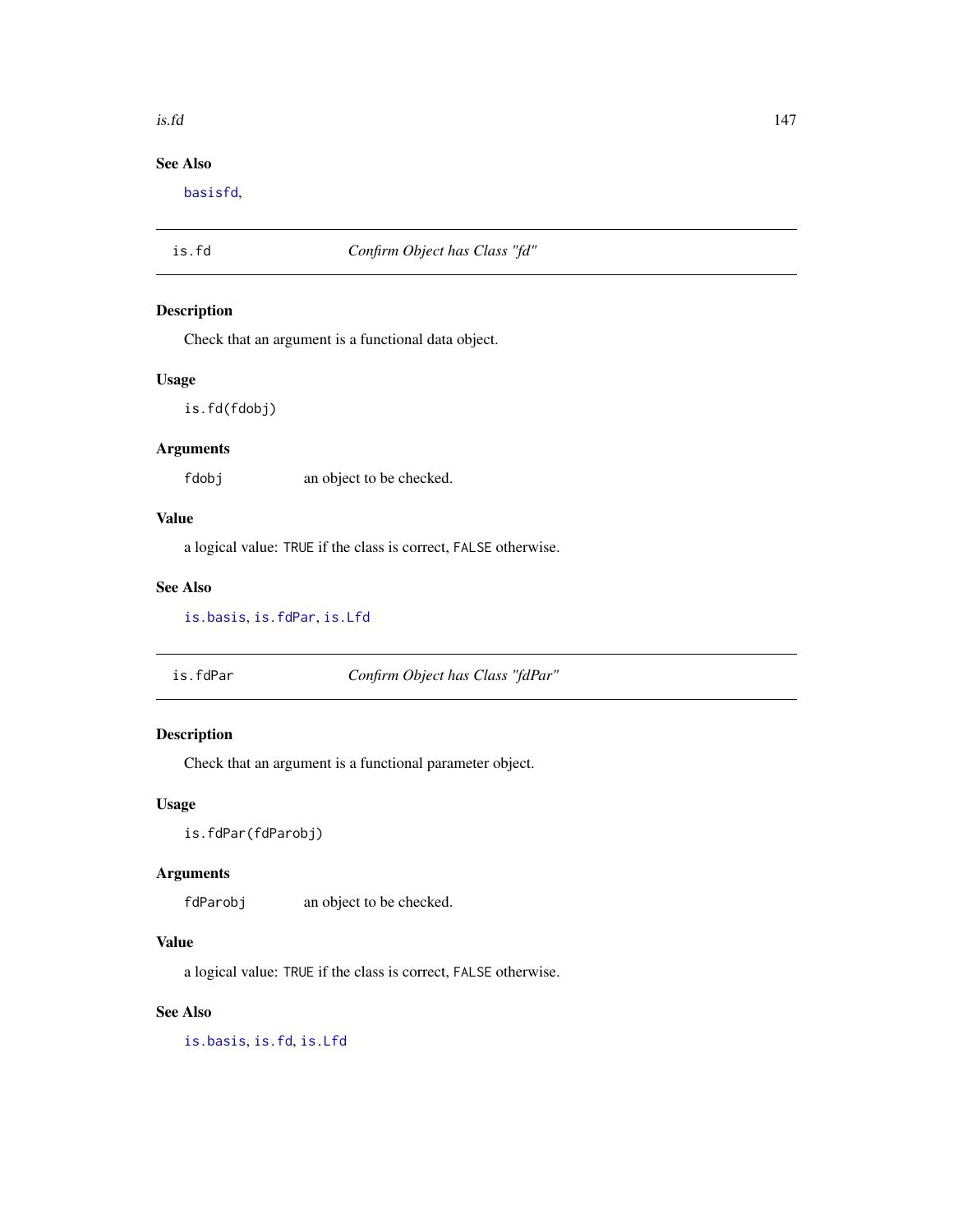# Description

Check that an argument is a functional parameter object.

# Usage

```
is.fdSmooth(fdSmoothobj)
```
# Arguments

fdSmoothobj an object to be checked.

# Value

a logical value: TRUE if the class is correct, FALSE otherwise.

# See Also

[is.basis](#page-145-0), [is.fd](#page-146-0), [is.Lfd](#page-147-0), [is.fdPar](#page-146-1)

<span id="page-147-0"></span>is.Lfd *Confirm Object has Class "Lfd"*

# Description

Check that an argument is a linear differential operator object.

# Usage

is.Lfd(Lfdobj)

# Arguments

Lfdobj an object to be checked.

# Value

a logical value: TRUE if the class is correct, FALSE otherwise.

# See Also

[is.basis](#page-145-0), [is.fd](#page-146-0), [is.fdPar](#page-146-1)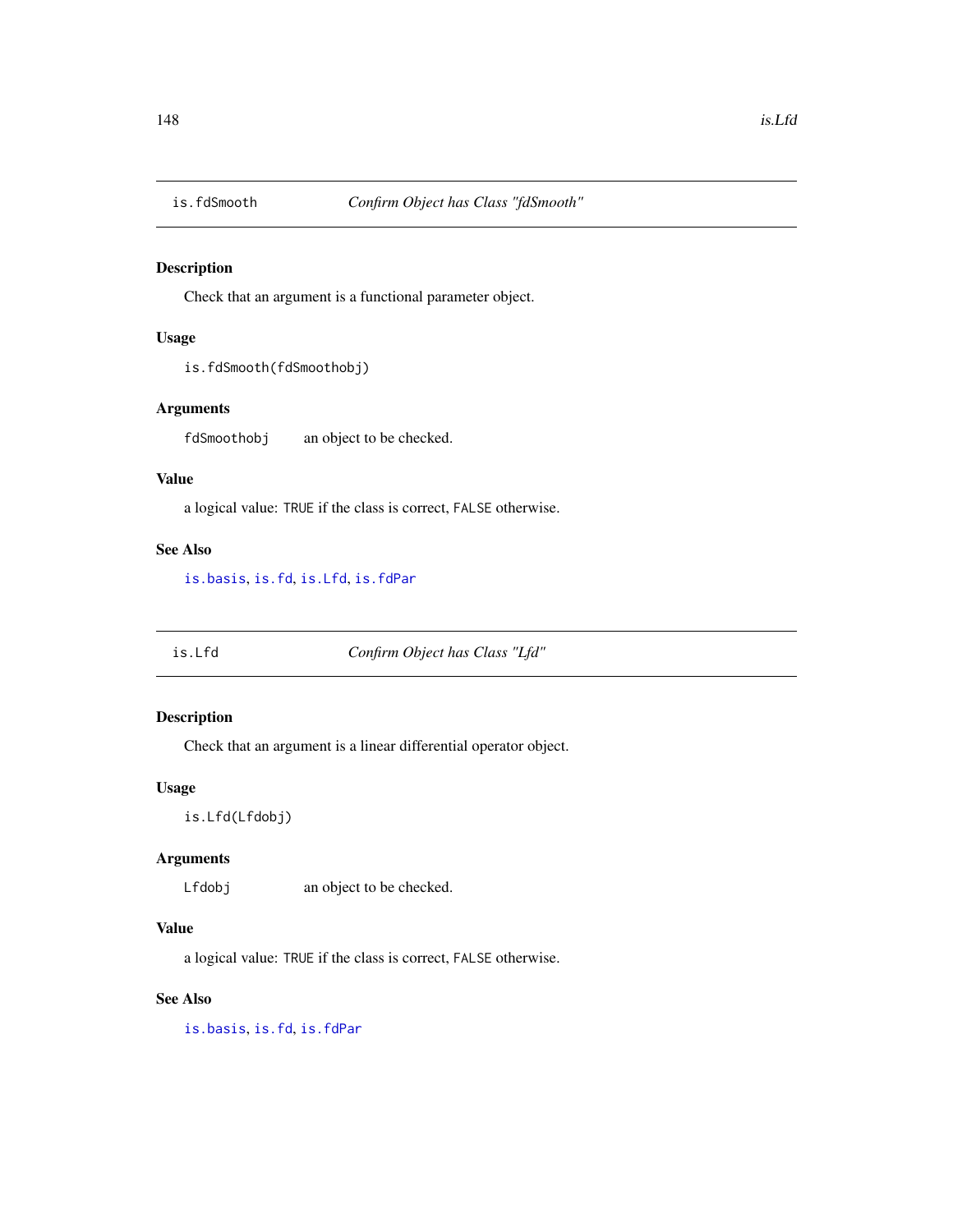#### Description

Extract either all or only the interior knots from an object of class basisfd, fd, or fdSmooth.

# Usage

```
## S3 method for class 'fd'
knots(Fn, interior=TRUE, ...)
## S3 method for class 'fdSmooth'
knots(Fn, interior=TRUE, ...)
## S3 method for class 'basisfd'
knots(Fn, interior=TRUE, ...)
```
## Arguments

| Fn        | an object of class basisfd or containing such an object                                                                   |
|-----------|---------------------------------------------------------------------------------------------------------------------------|
| interior  | logical:<br>if TRUE, Fn[["params"]] are returned.                                                                         |
|           | Else, nord <- norder(Fn); rng <- Fn[['rangeval']]; return $c$ (rep(rng[1], nord),<br>$Fn[["params"]$ , rep(rng[2], nord)) |
| $\ddotsc$ | ignored                                                                                                                   |

# Details

The interior knots of a bspline basis are stored in the params component. The remaining knots are in the rangeval component, with mulltiplicity norder(Fn).

#### Value

Numeric vector. If 'interior' is TRUE, this is the params component of the bspline basis. Otherwise, params is bracketed by rep(rangeval, norder(basisfd).

#### Author(s)

Spencer Graves

# References

Dierckx, P. (1991) *Curve and Surface Fitting with Splines*, Oxford Science Publications.

## See Also

[fd](#page-0-0), [create.bspline.basis](#page-47-0),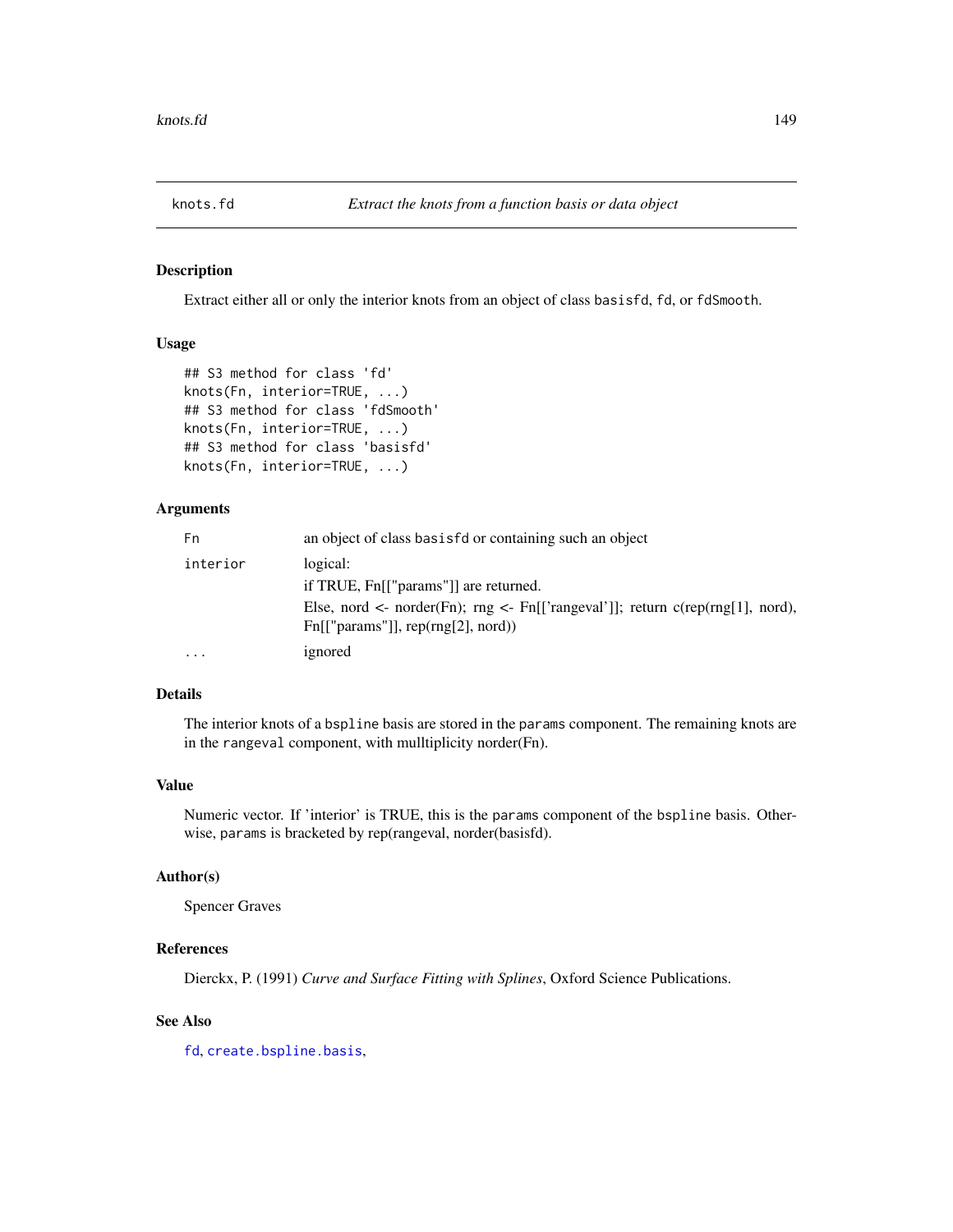### Examples

```
x < -0.24y \leftarrow c(1.0, 1.0, 1.4, 1.1, 1.0, 1.0, 4.0, 9.0, 13.0,13.4,12.8,13.1,13.0,14.0,13.0,13.5,
       10.0,2.0,3.0,2.5,2.5,2.5,3.0,4.0,3.5)
# knots.fdSmooth
girlGrowthSm <- with(growth, smooth.basisPar(argvals=age, y=hgtf,
                                              lambda=0.1)$fd)
girlKnots.fdSm <- knots(girlGrowthSm)
girlKnots.fdSmA <- knots(girlGrowthSm, interior=FALSE)
stopifnot(all.equal(girlKnots.fdSm, girlKnots.fdSmA[5:33]))
girlKnots.fd <- knots(girlGrowthSm)
girlKnots.fdA <- knots(girlGrowthSm, interior=FALSE)
stopifnot(all.equal(girlKnots.fdSm, girlKnots.fd))
stopifnot(all.equal(girlKnots.fdSmA, girlKnots.fdA))
```
lambda2df *Convert Smoothing Parameter to Degrees of Freedom*

## Description

The degree of roughness of an estimated function is controlled by a smoothing parameter \$lambda\$ that directly multiplies the penalty. However, it can be difficult to interpret or choose this value, and it is often easier to determine the roughness by choosing a value that is equivalent of the degrees of freedom used by the smoothing procedure. This function converts a multipler \$lambda\$ into a degrees of freedom value.

#### Usage

```
lambda2df(argvals, basisobj, wtvec=rep(1, n),
         Lfdobj=NULL, lambda=0, returnMatrix=FALSE)
```
# Arguments

| argvals      | a vector containing the argument values used in the smooth of the data.                                           |
|--------------|-------------------------------------------------------------------------------------------------------------------|
| basisobj     | the basis object used in the smoothing of the data.                                                               |
| wtvec        | the weight vector, if any, that was used in the smoothing of the data.                                            |
| Lfdobi       | the linear differential operator object used to defining the roughness penalty<br>employed in smoothing the data. |
| lambda       | the smoothing parameter to be converted.                                                                          |
| returnMatrix | logical: If TRUE, a two-dimensional is returned using a special class from the<br>Matrix package.                 |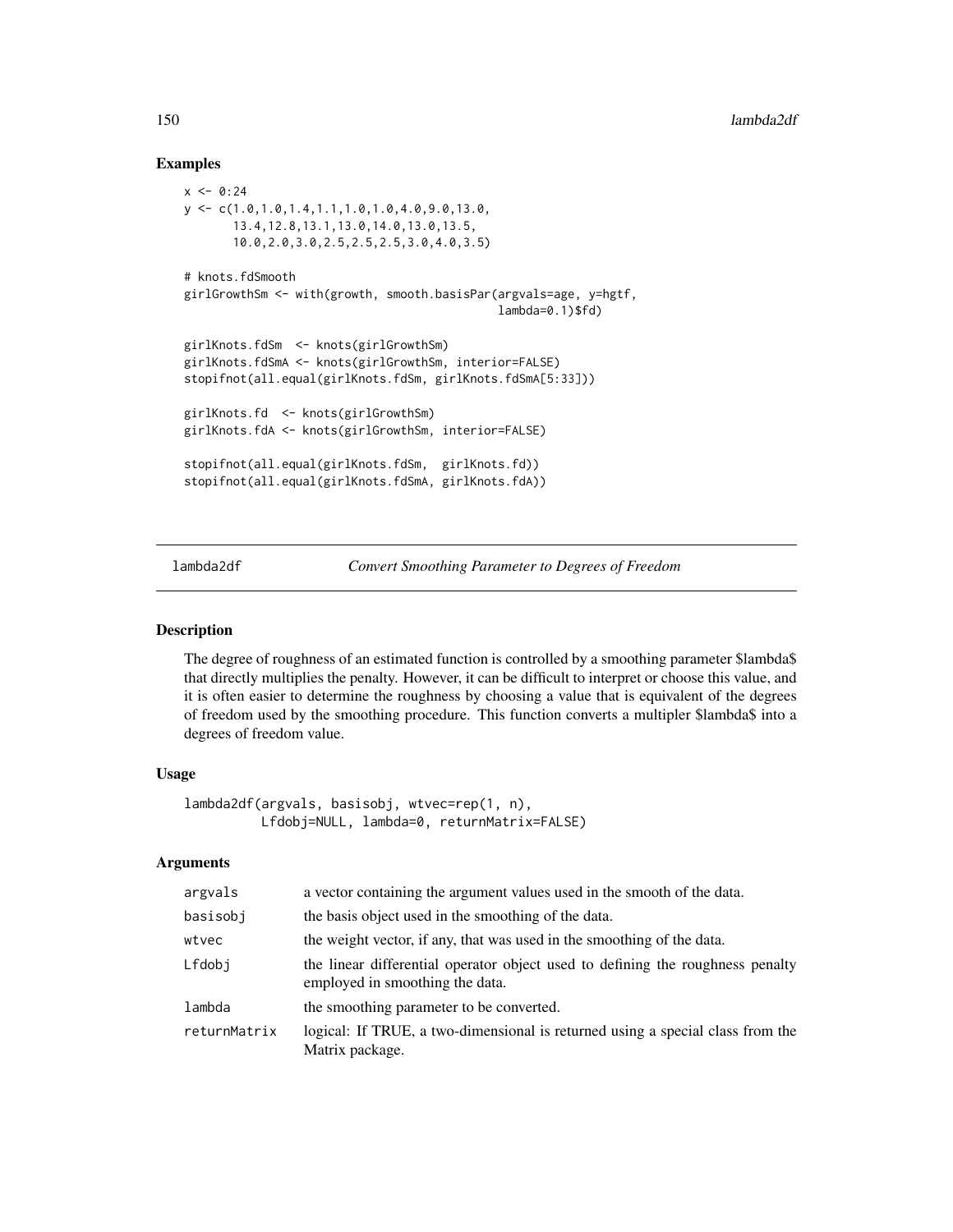# lambda2gcv 151

# Value

the equivalent degrees of freedom value.

# See Also

[df2lambda](#page-81-0)

lambda2gcv *Compute GCV Criterion*

# Description

The generalized cross-validation or GCV criterion is often used to select an appropriate smoothing parameter value, by finding the smoothing parameter that minimizes GCV. This function locates that value.

# Usage

lambda2gcv(log10lambda, argvals, y, fdParobj, wtvec=rep(1,length(argvals)))

# Arguments

| log10lambda | the logarithm (base 10) of the smoothing parameter |
|-------------|----------------------------------------------------|
| argvals     | a vector of argument values.                       |
| y           | the data to be smoothed.                           |
| fdParobi    | a functional parameter object defining the smooth. |
| wtvec       | a weight vector used in the smoothing.             |

# Details

Currently, lambda2gcv

# Value

- 1.  $fdParobj[['lambda']] < -10^log10lambdaabda$
- 2. smoothlist <- smooth.basks(argvals, y, fdParobj, wtvec)
- 3. return(smoothlist[['gcv']])

# See Also

[smooth.basis](#page-240-0) [fdPar](#page-111-0)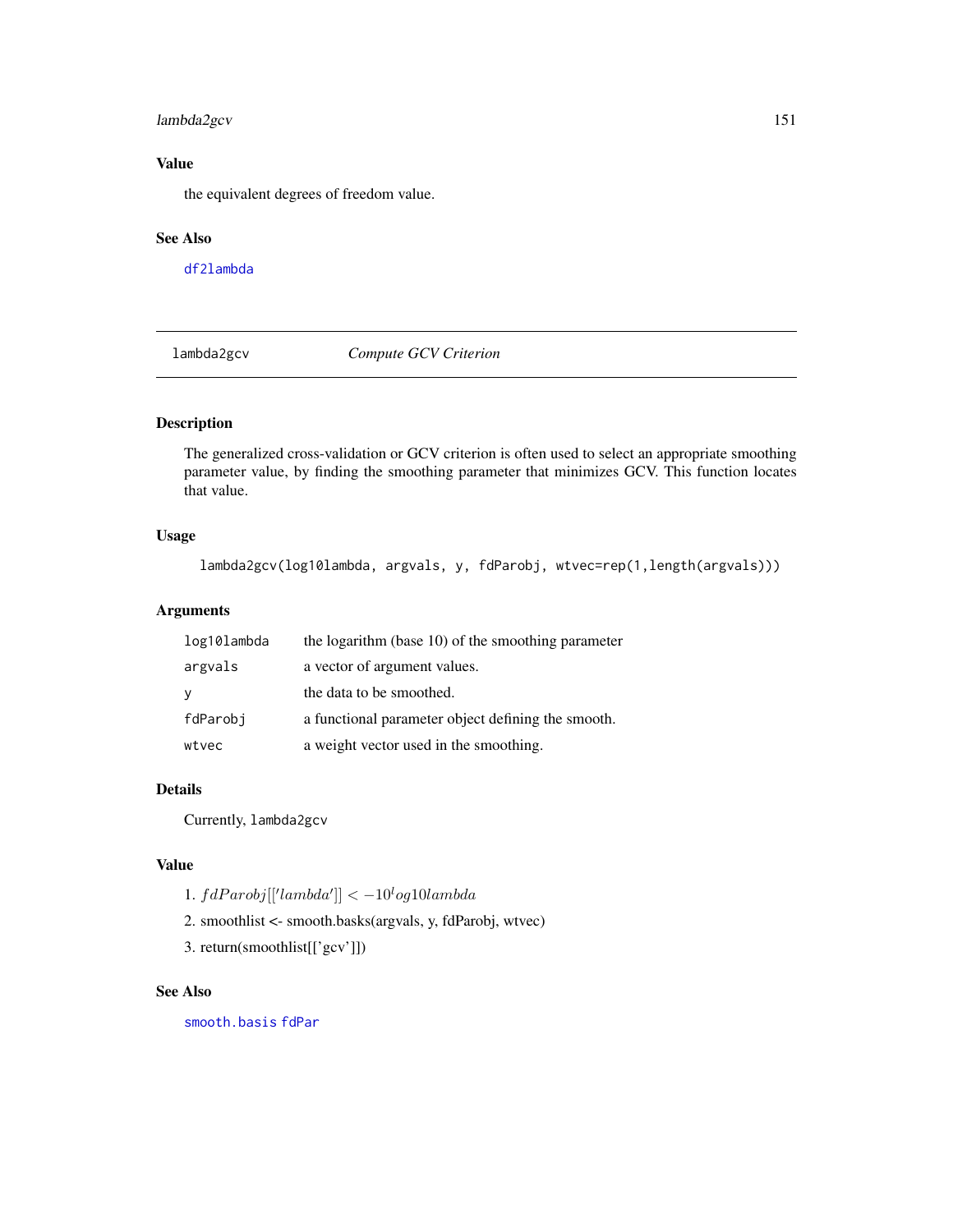landmark.reg.expData *Experiment data for landmark registration and alignment*

#### Description

A data.frame object obtaining flow cytometry data with 5 samples subject to landmark alignment.

### Usage

sampleData

## Format

data Flow cytometry fluorescent intensity data. which Indicating the sample name of the data.

#### Author(s)

C. J. Wong <cwon2@fhcrc.org>

#### See Also

[landmarkreg](#page-151-0)

# Examples

```
data(landmark.reg.expData)
head(sampleData)
```
<span id="page-151-0"></span>landmarkreg *Landmark Registration of Functional Observations*

## Description

It is common to see that among a set of functions certain prominent features such peaks and valleys, called \$landmarks\$, do not occur at the same times, or other argument values. This is called \$phase variation\$, and it can be essential to align these features before proceeding with further functional data analyses. This function uses the timings of these features to align or register the curves. The registration involves estimating a nonlinear transformation of the argument continuum for each functional observation. This transformation is called a warping function. It must be strictly increasing and smooth.

#### Usage

```
landmarkreg(fdobj, ximarks, x0marks=xmeanmarks,
           WfdPar, monwrd=FALSE, ylambda=1e-10, returnMatrix=FALSE)
```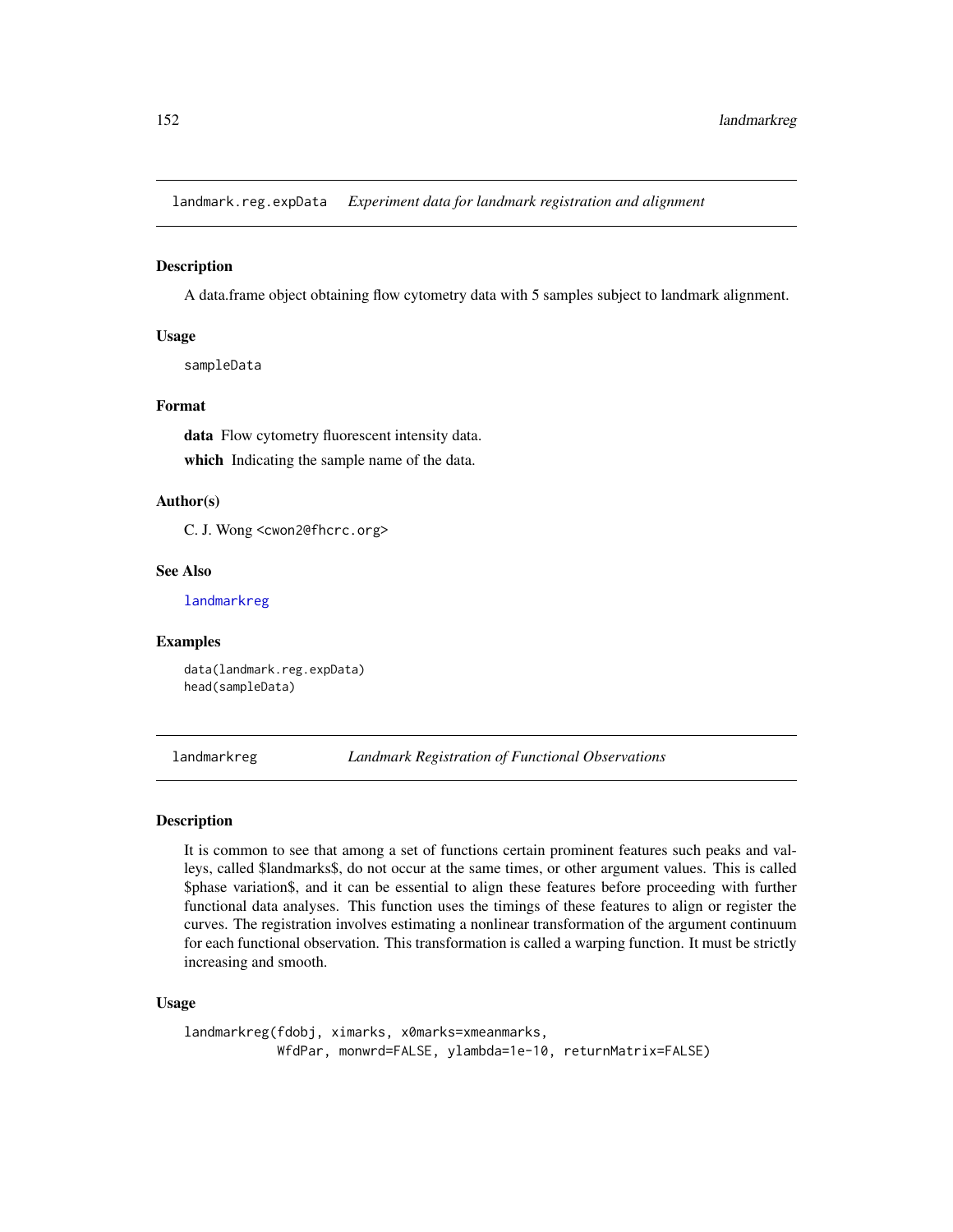## landmarkreg 153

### Arguments

| fdobj        | a functional data object containing the curves to be registered.                                                                                                                                                                                                                                                                                                    |
|--------------|---------------------------------------------------------------------------------------------------------------------------------------------------------------------------------------------------------------------------------------------------------------------------------------------------------------------------------------------------------------------|
| ximarks      | a matrix containing the timings or argument values associated with the land-<br>marks for the observations in fd to be registered. The number of rows N equals<br>the number of observations, and the number of columns NL equals the number<br>of landmarks. These landmark times must be in the interior of the interval over<br>which the functions are defined. |
| x0marks      | a vector of length NL of times of landmarks for target curve. If not supplied, the<br>mean of the landmark times in ximarks is used.                                                                                                                                                                                                                                |
| WfdPar       | a functional parameter object defining the warping functions that transform time<br>in order to register the curves.                                                                                                                                                                                                                                                |
| monwrd       | A logical value: if TRUE, the warping function is estimated using a monotone<br>smoothing methhod; otherwise, a regular smoothing method is used, which is<br>not guaranteed to give strictly monotonic warping functions.                                                                                                                                          |
| ylambda      | Smoothing parameter controlling the smoothness of the registered functions. It<br>can happen with high dimensional bases that local wiggles can appear in the<br>registered curves or their derivatives that are not seen in the unregistered ver-<br>sions. In this case, this parameter should be increased to the point where they<br>disappear.                 |
| returnMatrix | logical: If TRUE, a two-dimensional is returned using a special class from the<br>Matrix package.                                                                                                                                                                                                                                                                   |

# Details

It is essential that the location of every landmark be clearly defined in each of the curves as well as the template function. If this is not the case, consider using the continuous registration function register.fd. Although requiring that a monotone smoother be used to estimate the warping functions is safer, it adds considerably to the computatation time since monotone smoothing is itself an iterative process. It is usually better to try an initial registration with this feature to see if there are any failures of monotonicity. Moreover, monotonicity failures can usually be cured by increasing the smoothing parameter defining WfdPar. Not much curvature is usually required in the warping functions, so a rather low power basis, usually B-splines, is suitable for defining the functional paramter argument WfdPar. A registration with a few prominent landmarks is often a good preliminary to using the more sophisticated but more lengthy process in register.fd.

# Value

a named list of length 2 with components:

| fdreg  | a functional data object for the registered curves. |
|--------|-----------------------------------------------------|
| warpfd | a functional data object for the warping functions. |

# See Also

[register.fd](#page-227-0), [smooth.morph](#page-267-0)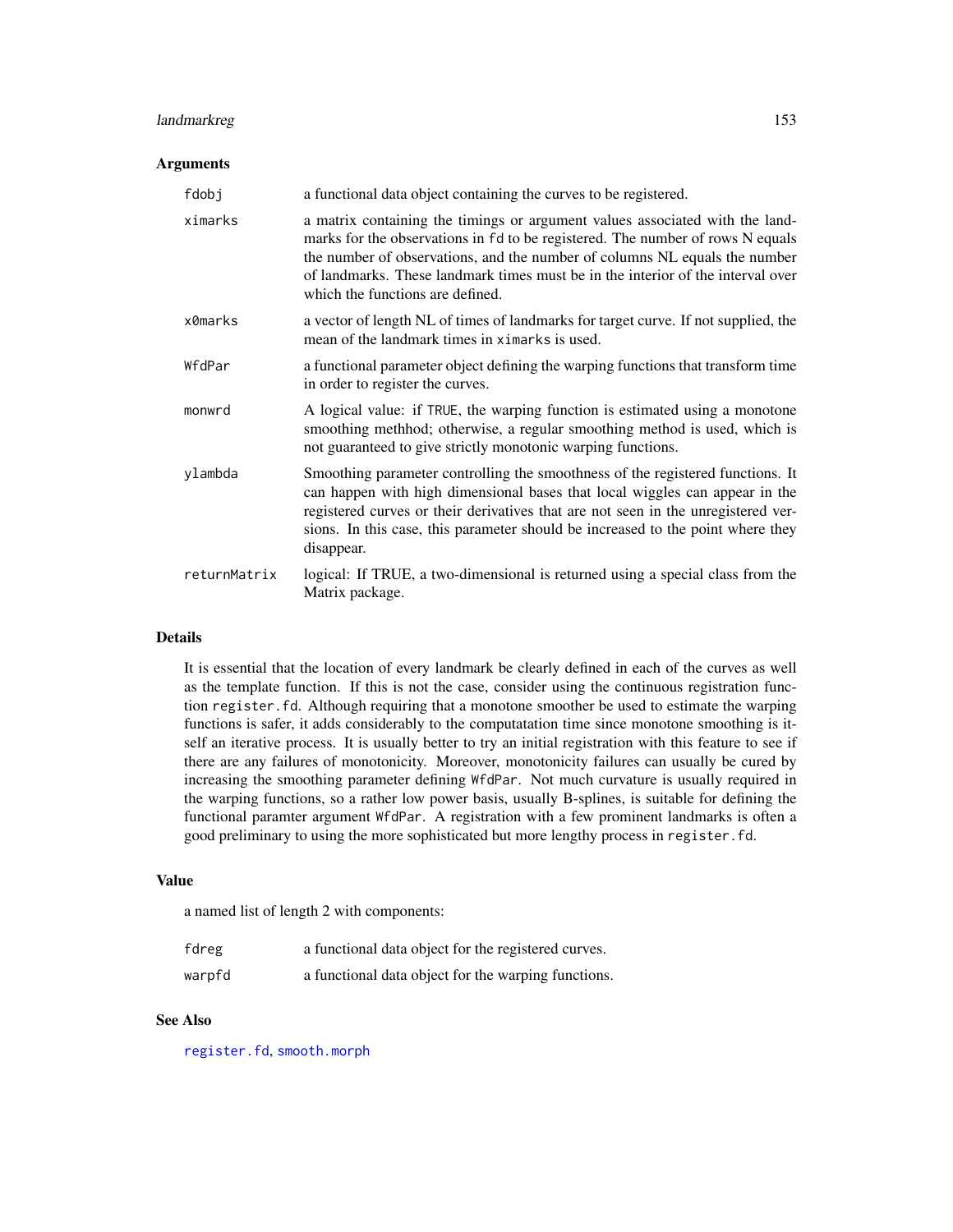## Examples

#See the analysis for the lip data in the examples.

```
## setting parameters
library(lattice)
data(landmark.reg.expData) ## containing an simple object called sampleData
# Preferred:
# eps <- .Machine$double.eps
# to reduce compute time:
eps <- 1000*.Machine$double.eps
from <-1.0187to <-9.4551# Preferred:
# nb <- 201
# to reduce compute time:
nb < -31nbreaks <- 11
## assign landmarks
landmark <- matrix(c(0.4999, 0.657, 0.8141, 0.5523, 0.5523,
                    3.3279, 3.066, 3.0137, 3.2231, 3.2231),
                  ncol=2)
wbasis <- create.bspline.basis(rangeval=c(from, to),
                      norder=4, breaks=seq(from, to, len=nbreaks))
Wfd0 <- fd(matrix(0,wbasis$nbasis,1),wbasis)
WfdPar <- fdPar(Wfd0, 1, 1e-4)
## get the density of the data
x <- split(sampleData, factor(sampleData$which))
# to save time, reduce the number of curves from 5 to 3
k < -3densY <- sapply(x[1:k], function(z){
           r \leq r range(z[, 1])
           z \le z, 1]
           z <- z[z>r[1]+eps & z<r[2]-eps]
           density(z, from=from, to=to, n=nb, na.rm=TRUE)$y
       })
argvals <- seq(from, to, len=nb)
fdobj <- smooth.basis(argvals, densY, wbasis,
                  fdnames = c("x", "samples", "density")$fd
regDens <- landmarkreg(fdobj, landmark[1:k,], WfdPar=WfdPar, monwrd=TRUE)
warpfdobj <- regDens$warpfd
warpedX <- as.matrix(eval.fd(warpfdobj, argvals))
funs <- apply(warpedX, 2, approxfun, argvals)
## newDat <- list()
## for (i in 1:length(funs))
## newDat[[names(funs)[i]]] <- data.frame(data=funs[[i]](x[[i]][,1]),
## which=names(funs)[i])
## visualization
## lattice::densityplot(~ data | which, sampleData,
```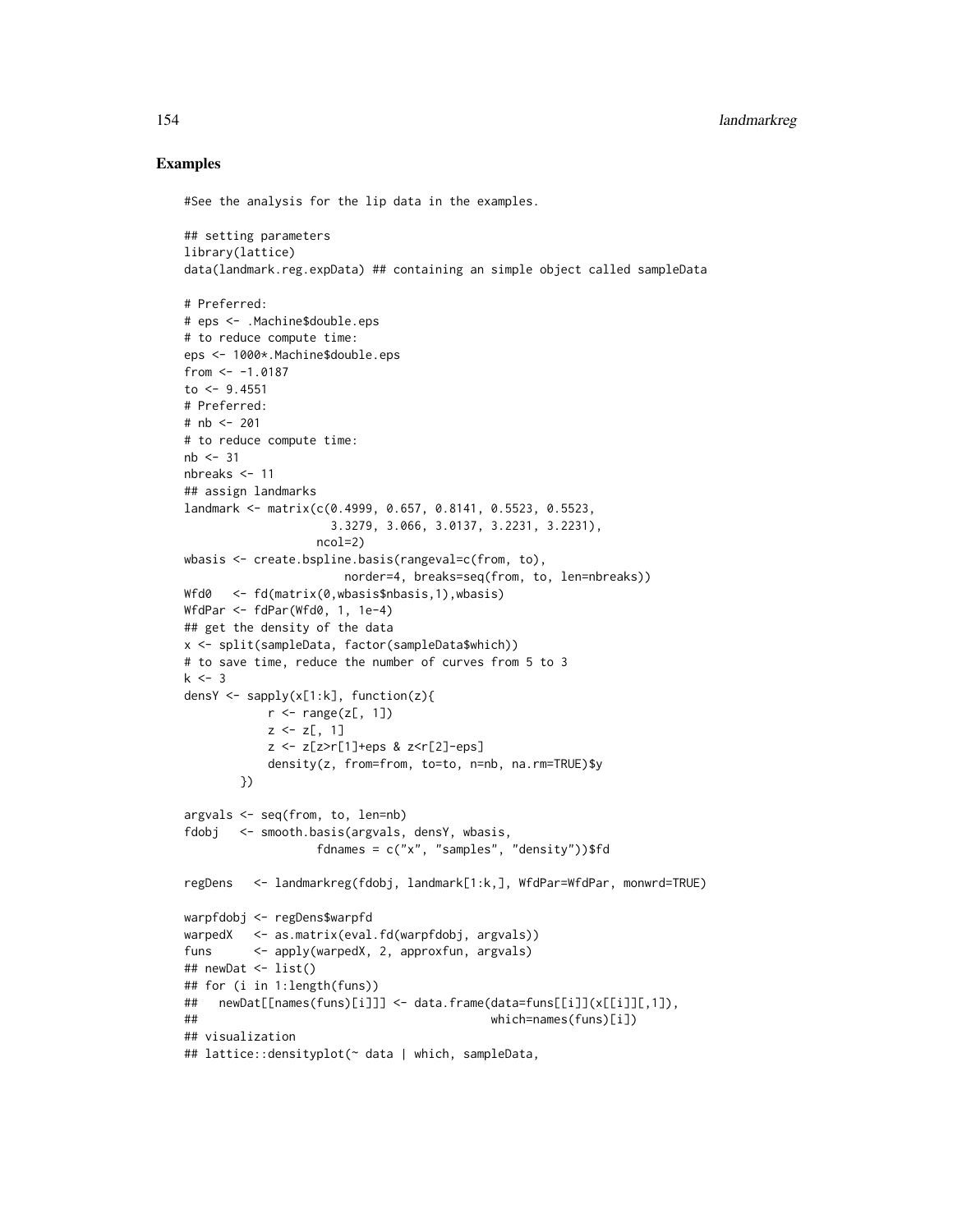```
## layout=c(1,5), col="#A6CEE3", n=120,
## main="Original data set")
## dev.new()
## lattice::densityplot( ~ data | which, layout=c(1,length(newDat)),
## do.call(rbind, newDat), col="#A6CEE3", n=120,
## main="After warping")
```
##

# Lfd *Define a Linear Differential Operator Object*

### Description

A linear differential operator of order \$m\$ is defined, usually to specify a roughness penalty.

#### Usage

Lfd(nderiv=0, bwtlist=vector("list", 0))

#### Arguments

| nderiv  | a nonnegative integer specifying the order \$m\$ of the highest order derivative in<br>the operator                                                                  |
|---------|----------------------------------------------------------------------------------------------------------------------------------------------------------------------|
| bwtlist | a list of length \$m\$. Each member contains a functional data object that acts as<br>a weight function for a derivative. The first member weights the function, the |
|         | second the first derivative, and so on up to order \$m-1\$.                                                                                                          |

# Details

To check that an object is of this class, use functions is.Lfd or int2Lfd.

Linear differential operator objects are often used to define roughness penalties for smoothing towards a "hypersmooth" function that is annihilated by the operator. For example, the harmonic acceleration operator used in the analysis of the Canadian daily weather data annihilates linear combinations of \$1, sin(2 pi t/365)\$ and \$cos(2 pi t/365)\$, and the larger the smoothing parameter, the closer the smooth function will be to a function of this shape.

Function pda.fd estimates a linear differential operator object that comes as close as possible to annihilating a functional data object.

A linear differential operator of order \$m\$ is a linear combination of the derivatives of a functional data object up to order \$m\$. The derivatives of orders 0, 1, ..., \$m-1\$ can each be multiplied by a weight function  $b(t)$  that may or may not vary with argument \$t\$.

If the notation  $D^{\wedge}$  is taken to mean "take the derivative of order  $\frac{1}{2}$ ", then a linear differental operator \$L\$ applied to function \$x\$ has the expression

 $SLx(t) = b_0(t) x(t) + b_1(t)Dx(t) + ... + b_{m-1}(t) D^{m-1} x(t) + D^{m-1} x(t)$ 

There are print, summary, and plot methods for objects of class Lfd.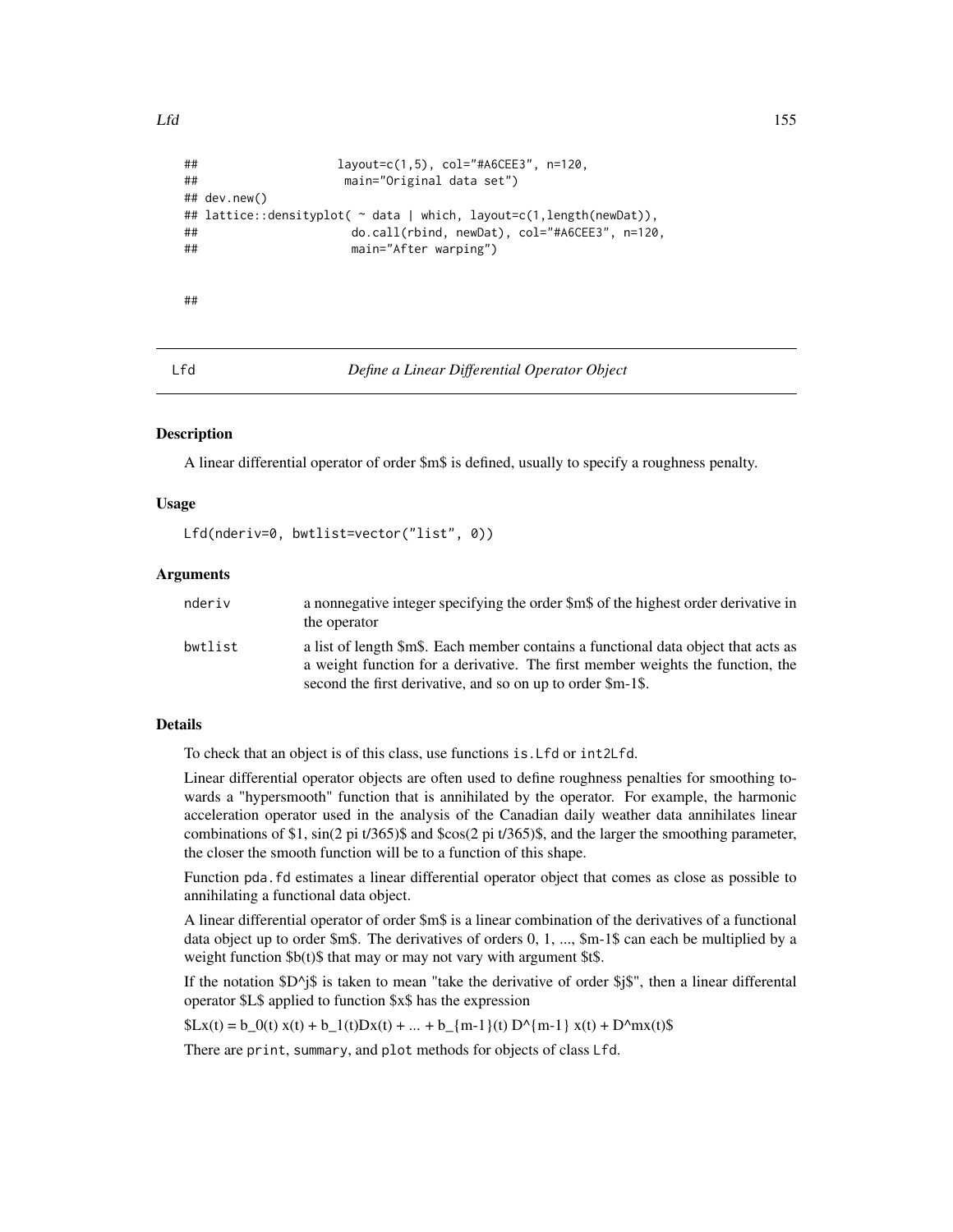# Value

a linear differential operator object

# See Also

[int2Lfd](#page-142-0), [vec2Lfd](#page-284-0), [fdPar](#page-111-0), [pda.fd](#page-181-0) [plot.Lfd](#page-197-0)

# Examples

```
# Set up the harmonic acceleration operator
dayrange \leq \leq \in (0, 365)Lbasis <- create.constant.basis(dayrange,
                  axes=list("axesIntervals"))
Lcoef <- matrix(c(0,(2*pi/365)^2,0),1,3)
bfdobj <- fd(Lcoef,Lbasis)
bwtlist <- fd2list(bfdobj)
harmaccelLfd <- Lfd(3, bwtlist)
```
# lines.fd *Add Lines from Functional Data to a Plot*

# Description

Lines defined by functional observations are added to an existing plot.

# Usage

```
## S3 method for class 'fd'
lines(x, Lfdobj=int2Lf d(0), nx=201, ...)
## S3 method for class 'fdSmooth'
lines(x, Lfdobj=int2Lfd(0), nx=201, ...)
```
# Arguments

| $\mathsf{x}$ | a univariate functional data object to be evaluated at nx points over x1 im and<br>added as a line to an existing plot.                                                                          |
|--------------|--------------------------------------------------------------------------------------------------------------------------------------------------------------------------------------------------|
| Lfdobi       | either a nonnegative integer or a linear differential operator object. If present,<br>the derivative or the value of applying the operator is evaluated rather than the<br>functions themselves. |
| nx           | Number of points within x1 im at which to evaluate x for plotting.                                                                                                                               |
| .            | additional arguments such as axis titles and so forth that can be used in plotting<br>programs called by lines. fd or lines. fdSmooth.                                                           |

# Side Effects

Lines added to an existing plot.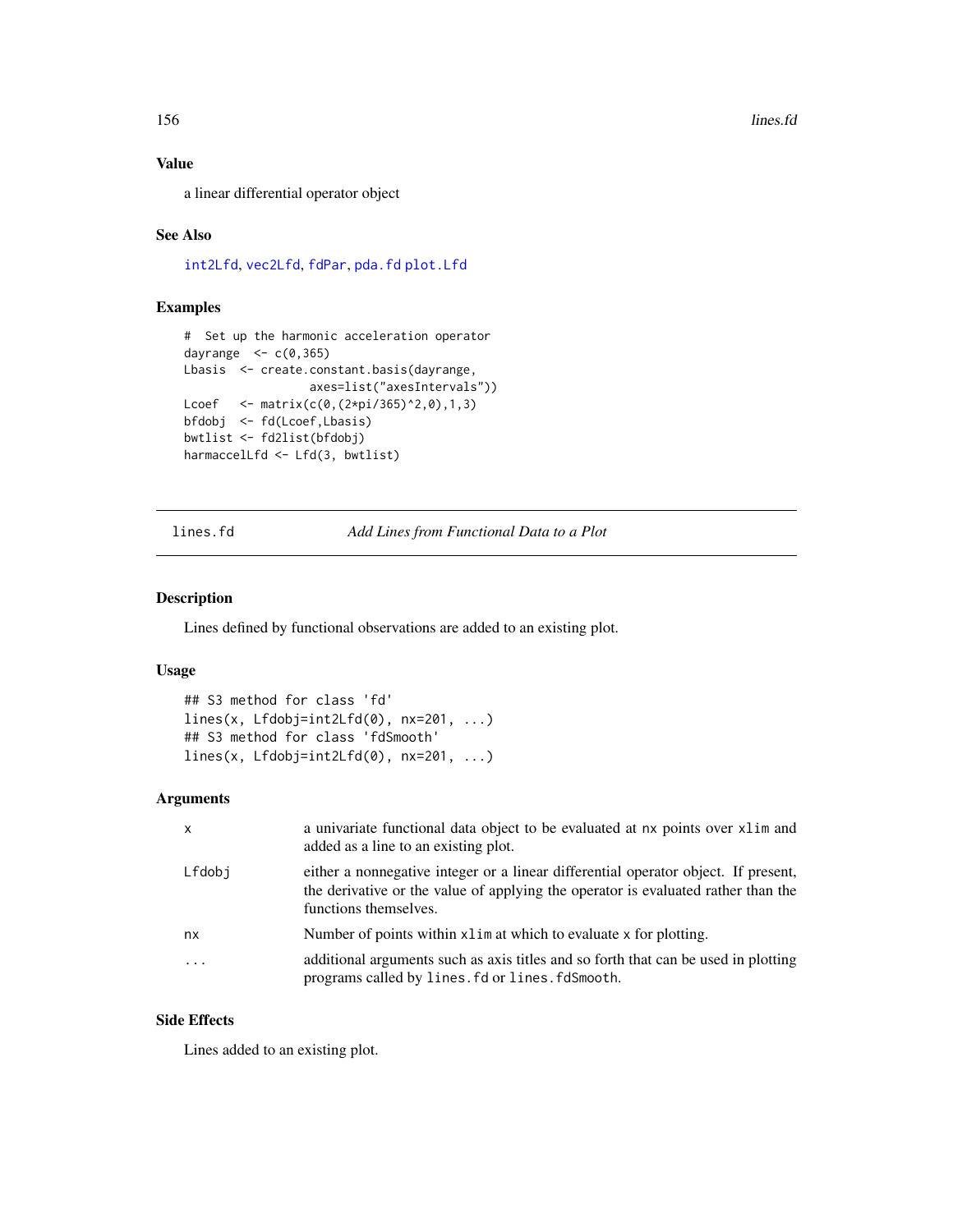#### linmod the contract of the contract of the contract of the contract of the contract of the contract of the contract of the contract of the contract of the contract of the contract of the contract of the contract of the con

# See Also

[plot.fd](#page-194-0), [plotfit.fd](#page-204-0)

#### Examples

```
##
## plot a fit with 3 levels of smoothing
##
x \leq -\text{seq}(-1, 1, 0.02)y \le -x + 3*exp(-6*x^2) + sin(1:101)/2# sin not rnorm to make it easier to compare
# results across platforms
result4.0 <- smooth.basisPar(argvals=x, y=y, lambda=1)
result4.m4 <- smooth.basisPar(argvals=x, y=y, lambda=1e-4)
plot(x, y)
lines(result4.0$fd)
lines(result4.m4$fd, col='blue')
lines.fdSmooth(result4.0, col='red')
plot(x, y, xlim=c(0.5, 1))lines.fdSmooth(result4.0)
lines.fdSmooth(result4.m4, col='blue')
# no visible difference from the default?
```
linmod *Fit Fully Functional Linear Model*

### **Description**

A functional dependent variable  $y_i(t)$  is approximated by a single functional covariate  $x_i(s)$  plus an intercept function  $\alpha(t)$ , and the covariate can affect the dependent variable for all values of its argument. The equation for the model is

$$
y_i(t) = \beta_0(t) + \int \beta_1(s, t) x_i(s) ds + e_i(t)
$$

for  $i = 1, ..., N$ . The regression function  $\beta_1(s, t)$  is a bivariate function. The final term  $e_i(t)$  is a residual, lack of fit or error term. There is no need for values s and t to be on the same continuum.

# Usage

linmod(xfdobj, yfdobj, betaList, wtvec=NULL)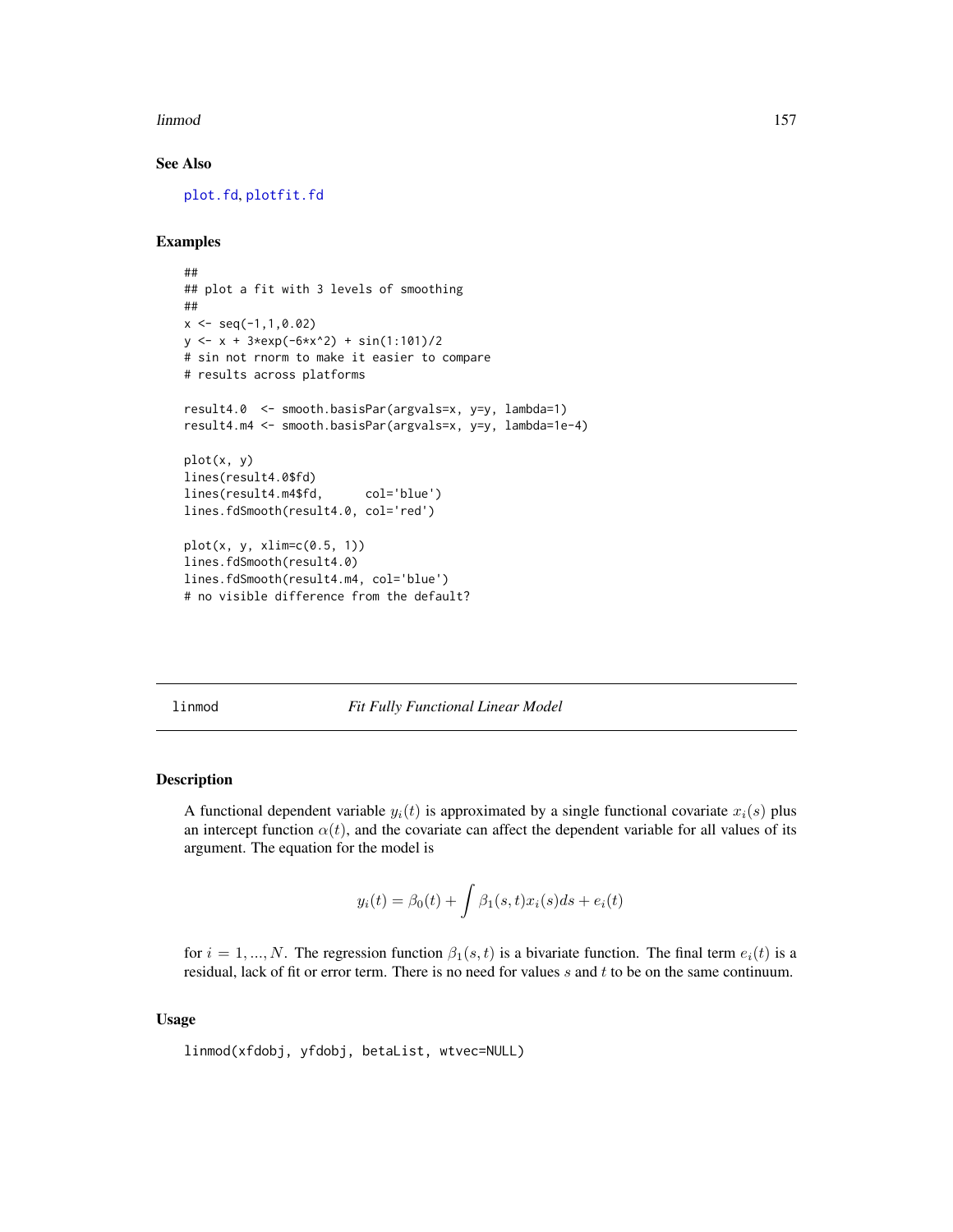# Arguments

| xfdobj   | a functional data object for the covariate                                                                                                                                                                                                                    |
|----------|---------------------------------------------------------------------------------------------------------------------------------------------------------------------------------------------------------------------------------------------------------------|
| yfdobj   | a functional data object for the dependent variable                                                                                                                                                                                                           |
| betaList | a list object of length 2. The first element is a functional parameter object speci-<br>fying a basis and a roughness penalty for the intercept term. The second element<br>is a bivariate functional parameter object for the bivariate regression function. |
| wtvec    | a vector of weights for each observation. Its default value is NULL, in which<br>case the weights are assumed to be 1.                                                                                                                                        |

#### Value

a named list of length 3 with the following entries:

| beta0estfd   | the intercept functional data object.                                                                                                                                                            |
|--------------|--------------------------------------------------------------------------------------------------------------------------------------------------------------------------------------------------|
| beta1estbifd | a bivariate functional data object for the regression function.                                                                                                                                  |
| yhatfdobi    | a functional data object for the approximation to the dependent variable defined<br>by the linear model, if the dependent variable is functional. Otherwise the matrix<br>of approximate values. |

# Source

Ramsay, James O., Hooker, Giles, and Graves, Spencer (2009) *Functional Data Analysis in R and Matlab*, Springer, New York.

Ramsay, James O., and Silverman, Bernard W. (2005), *Functional Data Analysis, 2nd ed.*, Springer, New York.

Ramsay, James O., and Silverman, Bernard W. (2002), *Applied Functional Data Analysis*, Springer, New York

# See Also

[bifdPar](#page-24-0), [fRegress](#page-120-0)

# Examples

#See the prediction of precipitation using temperature as #the independent variable in the analysis of the daily weather #data, and the analysis of the Swedish mortality data.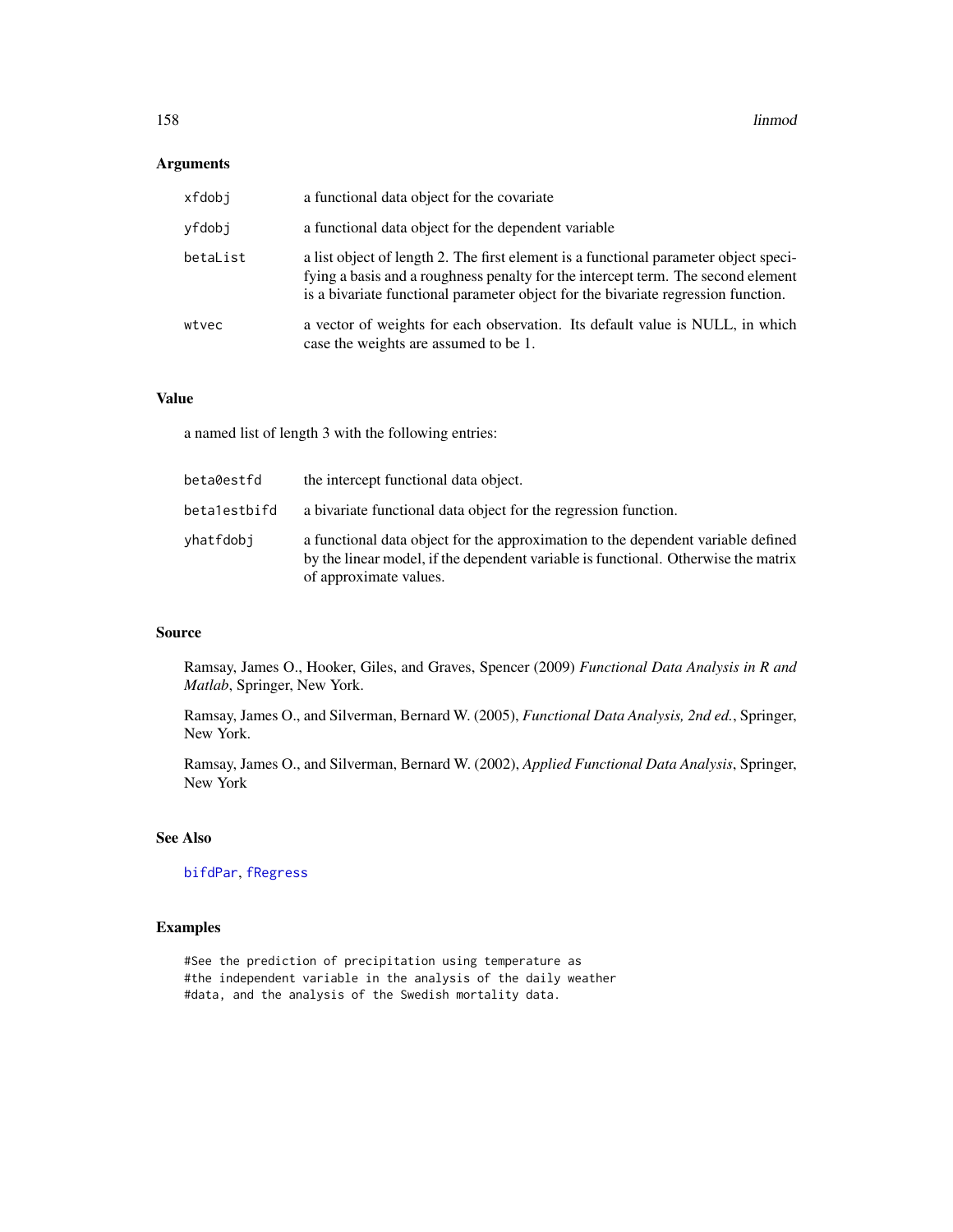# Description

51 measurements of the position of the lower lip every 7 milliseconds for 20 repitions of the syllable 'bob'.

#### Usage

lip lipmarks liptime

# Format

- lip a matrix of dimension c(51, 20) giving the position of the lower lip every 7 milliseconds for 350 miliseconds.
- lipmarks a matrix of dimension c(20, 2) giving the positions of the 'leftElbow' and 'rightElbow' in each of the 20 repitions of the syllable 'bob'.
- liptime time in seconds from the start =  $seq(0, 0.35, 51)$  = every 7 milliseconds.

# Details

These are rather simple data, involving the movement of the lower lip while saying "bob". There are 20 replications and 51 sampling points. The data are used to illustrate two techniques: landmark registration and principal differental analysis. Principal differential analysis estimates a linear differential equation that can be used to describe not only the observed curves, but also a certain number of their derivatives. For a rather more elaborate example of principal differential analysis, see the handwriting data.

See the lip demo.

## Source

Ramsay, James O., and Silverman, Bernard W. (2006), *Functional Data Analysis, 2nd ed.*, Springer, New York, sections 19.2 and 19.3.

#### Examples

# See the lip demo.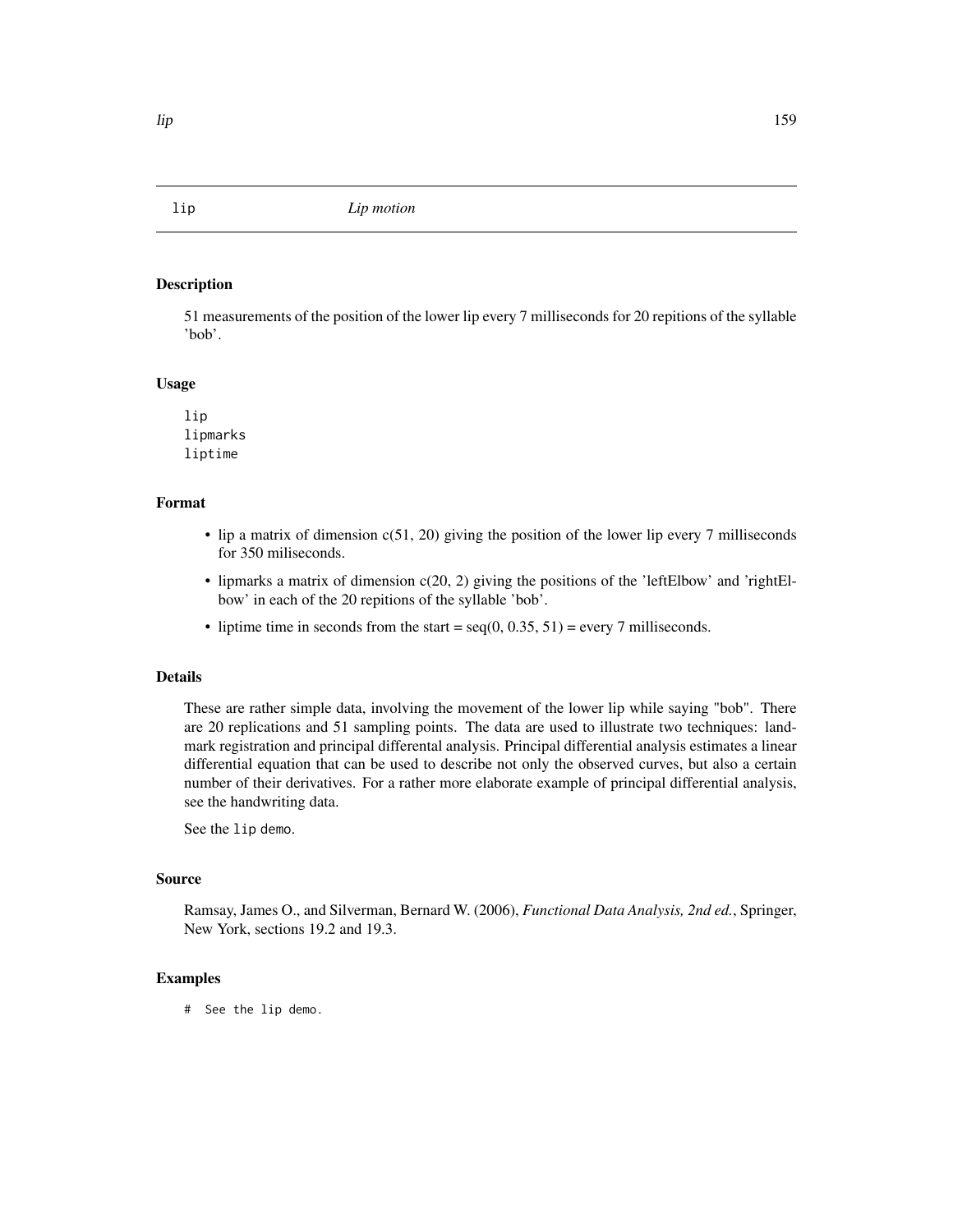<span id="page-159-0"></span>

# Description

Clip inputs and mixed-effects predictions to (upper, lower) or to selected quantiles to limit wild predictions outside the training set.

# Usage

```
lmeWinsor(fixed, data, random, lower=NULL, upper=NULL, trim=0,
     quantileType=7, correlation, weights, subset, method,
     na.action, control, contrasts = NULL, keep.data=TRUE,
      ...)
```
# Arguments

| fixed        | a two-sided linear formula object describing the fixed-effects part of the model,<br>with the response on the left of a ' $\sim$ ' operator and the terms, separated by ' $+$ '<br>operators, on the right. The left hand side of 'formula' must be a single vector<br>in 'data', untransformed.                                                                                                             |
|--------------|--------------------------------------------------------------------------------------------------------------------------------------------------------------------------------------------------------------------------------------------------------------------------------------------------------------------------------------------------------------------------------------------------------------|
| data         | an optional data frame containing the variables named in 'fixed', 'random', 'cor-<br>relation', 'weights', and 'subset'. By default the variables are taken from the<br>environment from which lme is called.                                                                                                                                                                                                |
| random       | a random- / mixed-effects specification, as described with lme.                                                                                                                                                                                                                                                                                                                                              |
|              | NOTE: Unlike Ime, 'random' must be provided; it can not be inferred from<br>'data'.                                                                                                                                                                                                                                                                                                                          |
| lower, upper | optional numeric vectors with names matching columns of 'data' giving limits<br>on the ranges of predictors and predictions: If present, values below 'lower' will<br>be increased to 'lower', and values above 'upper' will be decreased to 'upper'.<br>If absent, these $limit(s)$ will be inferred from quantile(, $prob = c(t \, \text{rim}, \, 1 \, \text{-trim})$ ,<br>na.rm=TRUE, type=quantileType). |
| trim         | the fraction $(0 \text{ to } 0.5)$ of observations to be considered outside the range of the<br>data in determining limits not specified in 'lower' and 'upper'.                                                                                                                                                                                                                                             |
|              | NOTES:                                                                                                                                                                                                                                                                                                                                                                                                       |
|              | $(1)$ trim $>0$ with a singular fit may give an error. In such cases, fix the singularity<br>and retry.                                                                                                                                                                                                                                                                                                      |
|              | $(2)$ trim = 0.5 should NOT be used except to check the algorithm, because it<br>trims everything to the median, thereby providing zero leverage for estimating a<br>regression.                                                                                                                                                                                                                             |
|              | (3) The current algorithm does does NOT adjust any of the variance parameter<br>estimates to account for predictions outside 'lower' and 'upper'. This will have<br>no effect for trim $= 0$ or trim otherwise so small that there are not predictions<br>outside 'lower' and 'upper'. However, for more substantive trimming, this could<br>be an issue. This is different from lmWinsor.                   |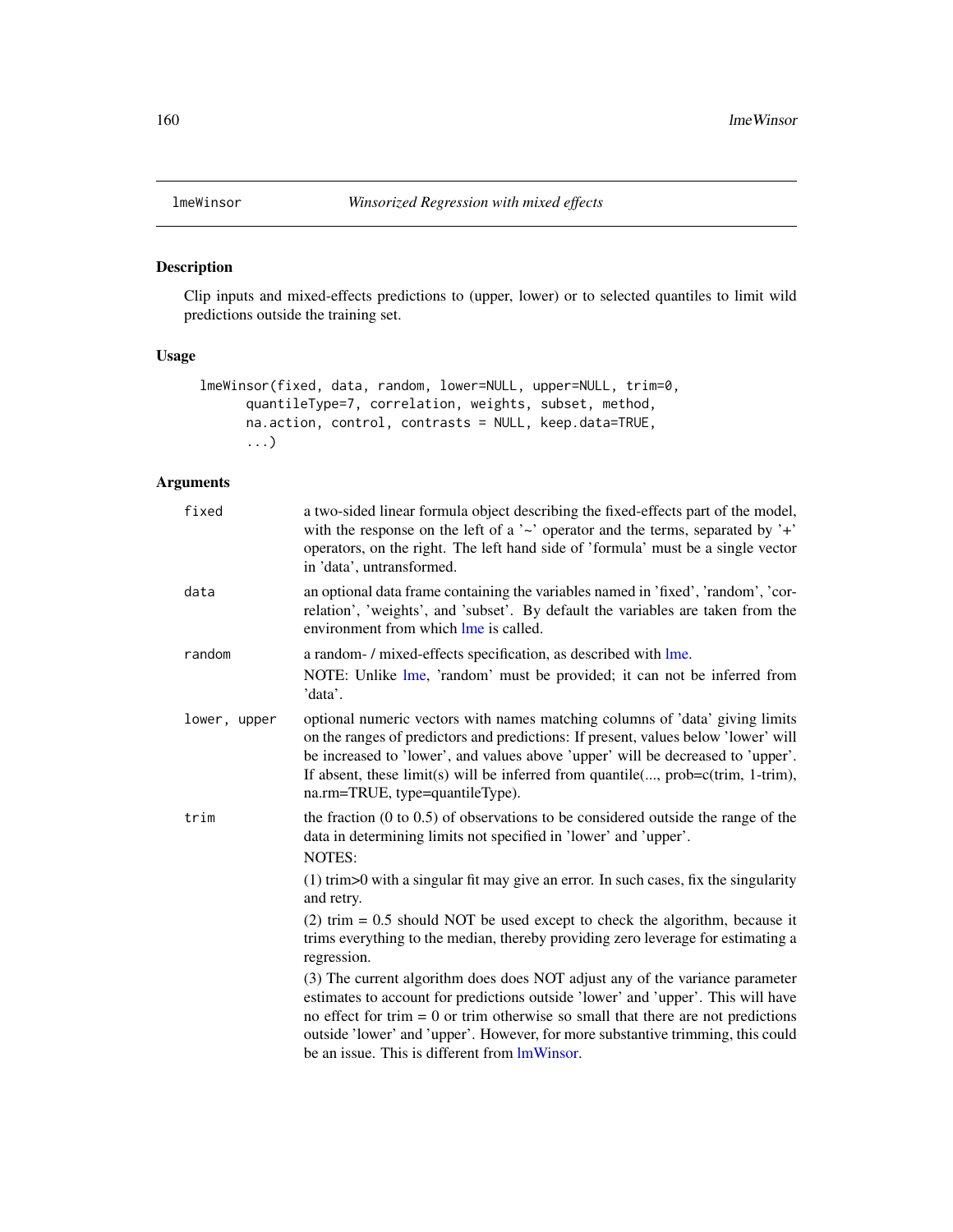lmeWinsor 161

| quantileType | an integer between 1 and 9 selecting one of the nine quantile algorithms to be<br>used with 'trim' to determine limits not provided with 'lower' and 'upper'.                                                                           |
|--------------|-----------------------------------------------------------------------------------------------------------------------------------------------------------------------------------------------------------------------------------------|
| correlation  | an optional correlation structure, as described with lme.                                                                                                                                                                               |
| weights      | an optional heteroscedasticity structure, as described with lme.                                                                                                                                                                        |
| subset       | an optional vector specifying a subset of observations to be used in the fitting<br>process, as described with lme.                                                                                                                     |
| method       | a character string. If "'REML"' the model is fit by maximizing the restricted log-<br>likelihood. If '"ML"' the log-likelihood is maximized. Defaults to '"REML"'.                                                                      |
| na.action    | a function that indicates what should happen when the data contain 'NA's. The<br>default action ('na.fail') causes 'lme' to print an error message and terminate if<br>there are any incomplete observations.                           |
| control      | a list of control values for the estimation algorithm to replace the default values<br>returned by the function lmeControl. Defaults to an empty list.<br>NOTE: Other control parameters such as 'singular.ok' as documented in glsCon- |
|              | trol may also work, but should be used with caution.                                                                                                                                                                                    |
| contrasts    | an optional list. See the 'contrasts.arg' of 'model.matrix.default'.                                                                                                                                                                    |
| keep.data    | logical: should the 'data' argument (if supplied and a data frame) be saved as<br>part of the model object?                                                                                                                             |
|              | additional arguments to be passed to the low level regression fitting functions;<br>see lme.                                                                                                                                            |

# Details

1. Identify inputs and outputs as follows:

1.1. mdly <- mdlx <- fixed; mdly[[3]] <- NULL; mdlx[[2]] <- NULL;

1.2. xNames <- c(all.vars(mdlx), all.vars(random)).

1.3. yNames <- all.vars(mdly). Give an error if as.character(mdly[[2]]) != yNames.

2. Do 'lower' and 'upper' contain limits for all numeric columns of 'data? Create limits to fill any missing.

3. clipData = data with all xNames clipped to (lower, upper).

4. fit $0 <$ - lme $(...)$ 

5. Add components lower and upper to fit0 and convert it to class c('lmeWinsor', 'lme').

6. Clip any stored predictions at the Winsor limits for 'y'.

NOTE: This is different from [lmWinsor,](#page-161-0) which uses quadratic programming with predictions outside limits, transferring extreme points one at a time to constraints that force the unWinsorized predictions for those points to be at least as extreme as the limits.

#### Value

an object of class c('lmeWinsor', 'lme') with 'lower', 'upper', and 'message' components in addition to the standard 'lm' components. The 'message' is a list with its first component being either 'all predictions inside limits' or 'predictions outside limits'. In the latter case, there rest of the list summarizes how many and which points have predictions outside limits.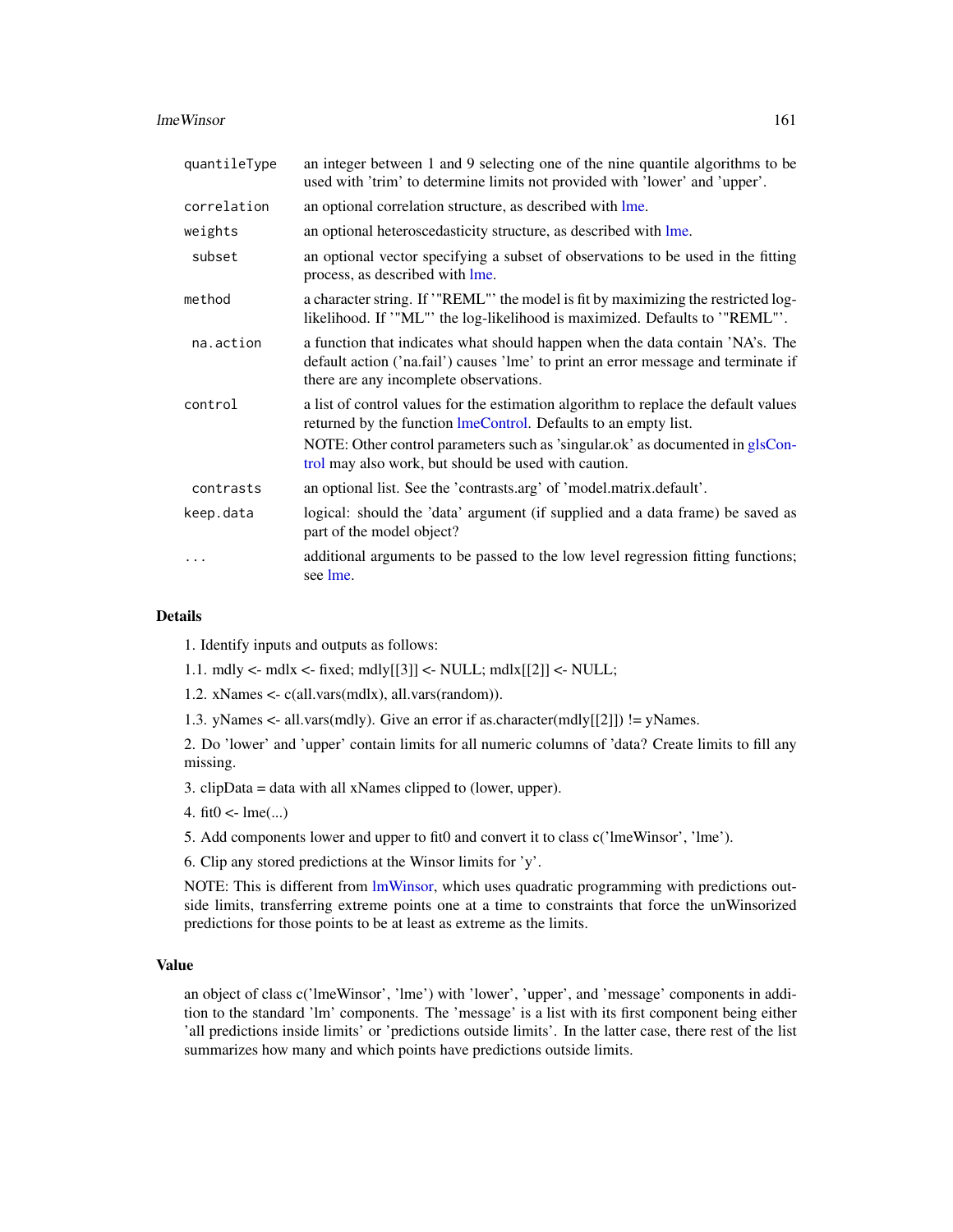# Author(s)

Spencer Graves

# See Also

[lmWinsor](#page-161-0) [predict.lmeWinsor](#page-217-0) [lme](#page-0-0) [quantile](#page-0-0)

# Examples

```
fm1w \leq lmeWinsor(distance \sim age, data = Orthodont,
                  random=~age|Subject)
fm1w.1 \leq 1meWinsor(distance \sim age, data = Orthodont,
                  random=~age|Subject, trim=0.1)
```
<span id="page-161-0"></span>

lmWinsor *Winsorized Regression*

# Description

Clip inputs and predictions to (upper, lower) or to selected quantiles to limit wild predictions outside the training set.

#### Usage

```
lmWinsor(formula, data, lower=NULL, upper=NULL, trim=0,
     quantileType=7, subset, weights=NULL, na.action,
     model = TRUE, x = FALSE, y = FALSE, qr = TRUE,
     singular.ok = TRUE, contrasts = NULL, offset=NULL,
     method=c('QP', 'clip'), eps=sqrt(.Machine$double.eps),
     trace=ceiling(sqrt(nrow(data))), ...)
```
## Arguments

| formula      | an object of class "formula" (or one that can be coerced to that class): a sym-<br>bolic description of the model to be fitted. See lm. The left hand side of 'for-<br>mula' must be a single vector in 'data', untransformed.                                                                                                                                                                                                                                                                                                                                                                                                                                        |
|--------------|-----------------------------------------------------------------------------------------------------------------------------------------------------------------------------------------------------------------------------------------------------------------------------------------------------------------------------------------------------------------------------------------------------------------------------------------------------------------------------------------------------------------------------------------------------------------------------------------------------------------------------------------------------------------------|
| data         | an optional data frame, list or environment (or object coercible by 'as.data.frame'<br>to a data frame) containing the variables in the model. If not found in 'data', the<br>variables are taken from 'environment(formula)'; see lm.                                                                                                                                                                                                                                                                                                                                                                                                                                |
| lower, upper | Either NULL or a numeric vector or a list.<br>If a numeric vector, it must have names matching columns of 'data' giving limits<br>on the ranges of predictors and predictions: If present, values below 'lower' will<br>be increased to 'lower', and values above 'upper' will be decreased to 'upper'.<br>If absent, these limit(s) will be inferred from quantile(, $prob = c$ (trim, 1-trim),<br>na.rm=TRUE, type=quantileType).<br>If a list, its components must be numeric vectors with names, as just described.<br>If length(trim) $> 1$ or either 'lower' or 'upper' is a list, 'lmWinsor' will return a<br>list giving alternative fits; see 'value' below. |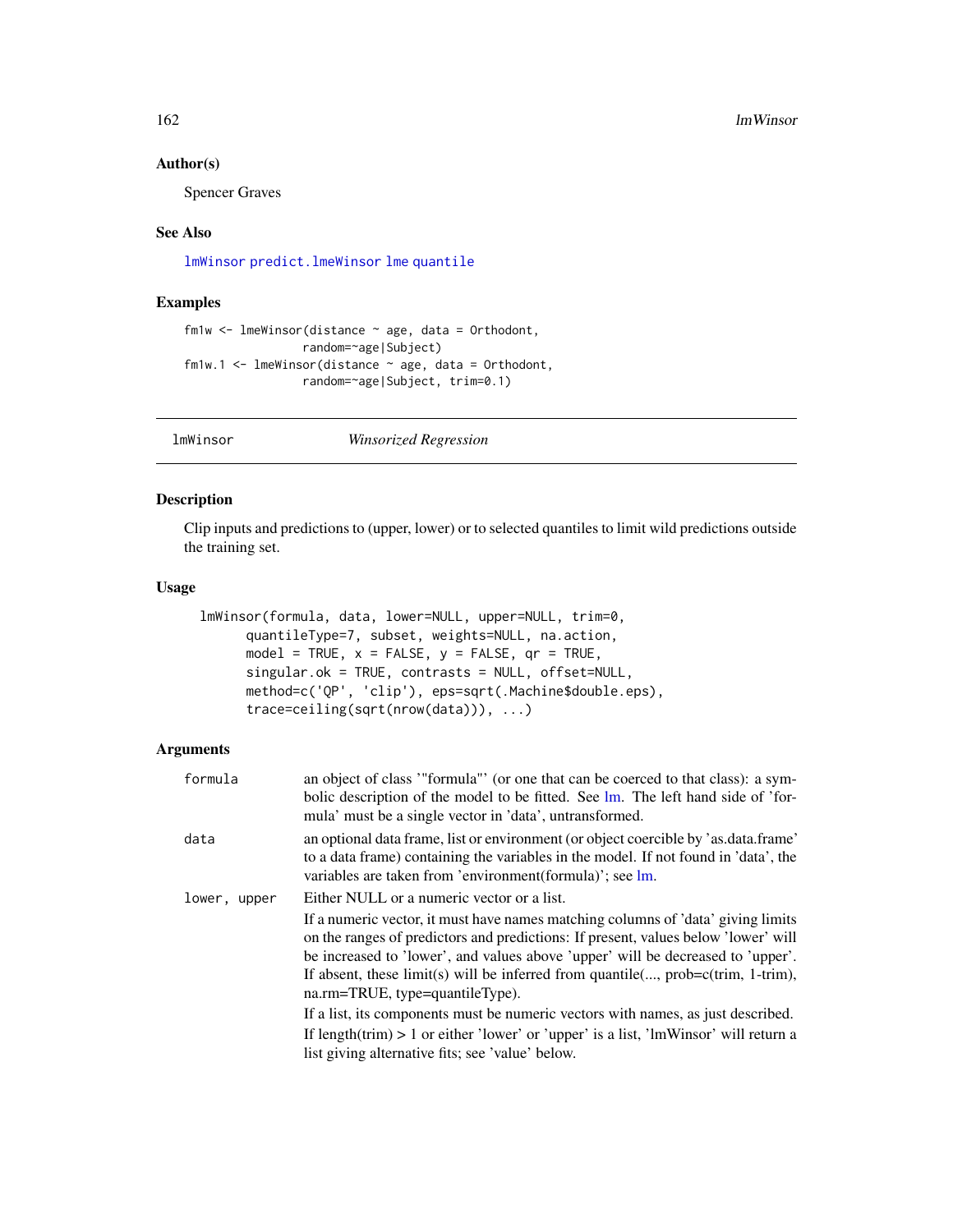#### lmWinsor 163

| trim            | Either a constant or a numeric vector giving the fraction $(0 \text{ to } 0.5)$ of observa-<br>tions to be considered outside the range of the data in determining limits not<br>specified in 'lower' and 'upper'. If $length(trim) > 1$ or either 'lower' or 'upper'<br>is a list, 'lmWinsor' will return a list giving alternative fits; see 'value' below.<br>NOTES:                                                                                                    |
|-----------------|----------------------------------------------------------------------------------------------------------------------------------------------------------------------------------------------------------------------------------------------------------------------------------------------------------------------------------------------------------------------------------------------------------------------------------------------------------------------------|
|                 | $(1)$ trim > 0 with a singular fit may give an error. In such cases, fix the singularity<br>and retry.                                                                                                                                                                                                                                                                                                                                                                     |
|                 | $(2)$ trim = 0.5 should NOT be used except to check the algorithm, because it<br>trims everything to the median, thereby providing zero leverage for estimating a<br>regression.                                                                                                                                                                                                                                                                                           |
| quantileType    | an integer between 1 and 9 selecting one of the nine quantile algorithms to be<br>used with 'trim' to determine limits not provided with 'lower' and 'upper'; see<br>quantile.                                                                                                                                                                                                                                                                                             |
| subset          | an optional vector specifying a subset of observations to be used in the fitting<br>process.                                                                                                                                                                                                                                                                                                                                                                               |
| weights         | an optional vector of weights to be used in the fitting process. Should be 'NULL'<br>or a numeric vector. If non-NULL, weighted least squares is used with weights<br>'weights' (that is, minimizing 'sum(w*e*e)'); otherwise ordinary least squares<br>is used.                                                                                                                                                                                                           |
| na.action       | a function which indicates what should happen when the data contain 'NA's.<br>The default is set by the 'na.action' setting of 'options', and is 'na.fail' if that is<br>unset. The factory-fresh default is 'na.omit'. Another possible value is 'NULL',<br>no action. Value 'na.exclude' can be useful.                                                                                                                                                                  |
| model, x, y, qr |                                                                                                                                                                                                                                                                                                                                                                                                                                                                            |
|                 | logicals. If 'TRUE' the corresponding components of the fit (the model frame,<br>the model matrix, the response, the QR decomposition) are returned.                                                                                                                                                                                                                                                                                                                       |
| singular.ok     | logical. If 'FALSE' (the default in S but not in R) a singular fit is an error.                                                                                                                                                                                                                                                                                                                                                                                            |
| contrasts       | an optional list. See the 'contrasts.arg' of 'model.matrix.default'.                                                                                                                                                                                                                                                                                                                                                                                                       |
| offset          | this can be used to specify an a priori known component to be included in the<br>linear predictor during fitting. This should be 'NULL' or a numeric vector of<br>length either one or equal to the number of cases. One or more 'offset' terms<br>can be included in the formula instead or as well, and if both are specified their<br>sum is used. See 'model.offset'.                                                                                                  |
| method          | Either 'QP' or 'clip'; partial matching is allowed. If 'clip', force all 'fitted.values'<br>from an 'lm' fit to be at least lower[yName] and at most'upper[yName]. If<br>'QP', iteratively find the prediction farthest outside (lower, upper)[yName] and<br>transfer it from the sum of squared residuals objective function to a constraint<br>that keeps high 'fitted.values' from going below upper[yName] and low 'fit-<br>ted.values' from going above lower[yName]. |
| eps             | small positive number used in two ways:                                                                                                                                                                                                                                                                                                                                                                                                                                    |
|                 | • limits 'pred' is judged between 'lower' and 'upper' for 'y' as follows: First<br>compute mod = mean(abs(y)). If this is 0, let Eps = eps; otherwise let Eps =<br>eps*mod. Then pred is low if it is less than (lower - Eps), high if it exceeds<br>(upper + Eps), and inside limits otherwise.                                                                                                                                                                           |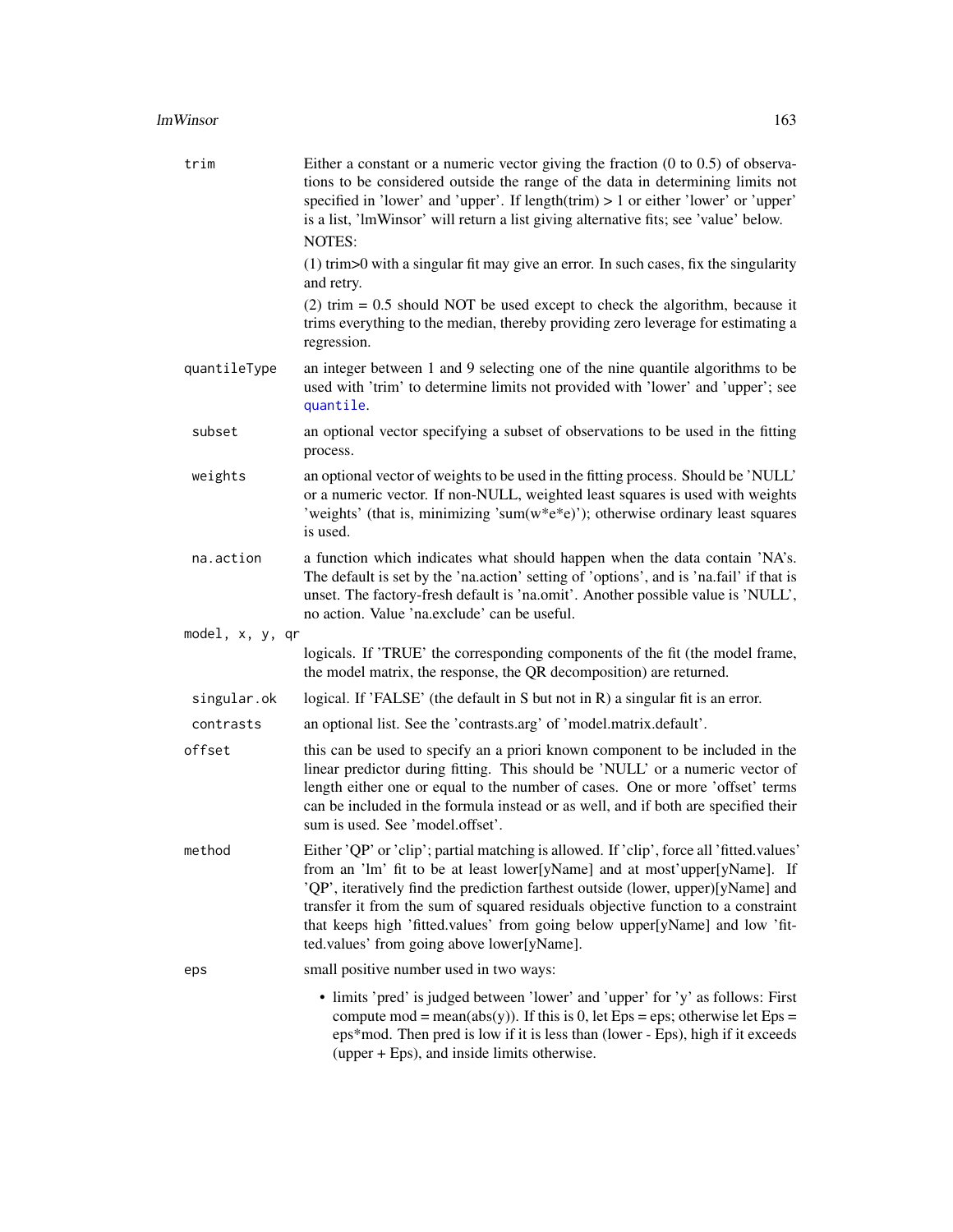|          | • QP To identify singularity in the quadratic program (QP) discussed in 'de-<br>tails', step 7 below, first compute the model matrix of the points with in-                                                                                                                              |
|----------|------------------------------------------------------------------------------------------------------------------------------------------------------------------------------------------------------------------------------------------------------------------------------------------|
|          | terior predictions. Then compute the QR decomposition of this reduced<br>model.matix. Then compute the absolute values of the diagonal elements<br>of R. If the smallest of these numbers is less than eps times the largest,<br>terminate the QP with the previous parameter estimates. |
| trace    | Print the iteration count every 'trace' iteration during 'QP' iterations; see details.<br>'trace' = $0$ means no trace.                                                                                                                                                                  |
| $\ddots$ | additional arguments to be passed to the low level regression fitting functions;<br>see lm.                                                                                                                                                                                              |

# Details

1. Identify inputs and outputs via mdly  $\lt$ - mdlx  $\lt$ - formula; mdly[[3]]  $\lt$ - NULL; mdlx[[2]]  $\lt$ -NULL; xNames <- all.vars(mdlx); yNames <- all.vars(mdly). Give an error if as.character(mdly[[2]]) != yNames.

2. Do 'lower' and 'upper' contain limits for all numeric columns of 'data? Create limits to fill any missing.

3. clipData = data with all xNames clipped to (lower, upper).

4. fit0 <- lm(formula, clipData, subset = subset, weights = weights, na.action = na.action, method = method, x=x, y=y, qr=qr, singular.ok=singular.ok, contrasts=contrasts, offset=offset, ...)

5. out  $=$  a logical matrix with two columns, indicating any of predict(fit0) outside (lower, upper)[yName].

6. Add components lower and upper to fit0 and convert it to class c('lmWinsor', 'lm').

7. If((method == 'clip')  $\parallel$  !any(out)), return(fit0).

8. Else, use quadratic programming [\(solve.QP\)](#page-0-0) to minimize the 'Winsorized sum of squares of residuals' as follows:

8.1. First find the prediction farthest outside (lower, upper)[yNames]. Set temporary limits at the next closest point inside that point (or at the limit if that's closer).

8.2. Use QP to minimize the sum of squares of residuals among all points not outside the temporary limits while keeping the prediction for the exceptional point away from the interior of (lower, upper)[yNames].

8.3. Are the predictions for all points unconstrained in QP inside (lower, upper)[yNames]? If yes, quit.

8.4. Otherwise, among the points still unconstrained, find the prediction farthest outside (lower, upper)[yNames]. Adjust the temporary limits to the next closest point inside that point (or at the limit if that's closer).

8.5. Use QP as in 8.2 but with multiple exceptional points, then return to step 8.3.

9. Modify the components of fit0 as appropriate and return the result.

#### Value

an object of class 'lmWinsor', which is either an object of class c('lmWinsor', 'lm') or a list of such objects. A list is returned when length $(trim) > 0$  or is.list $(lower)$  or is.list $(lupper)$ . The length of the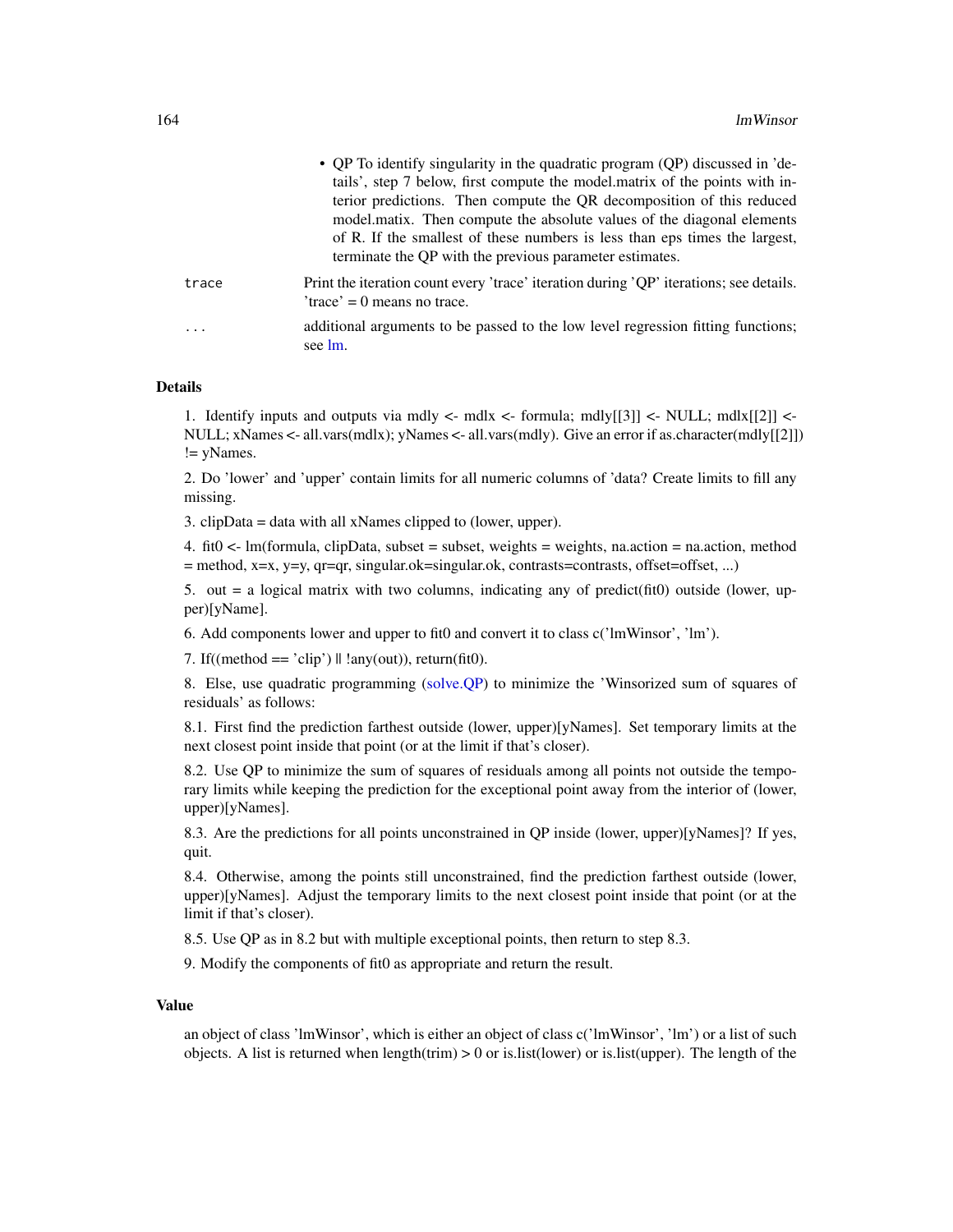#### lmWinsor 165

ouput list is the max of length(trim) and the lengths of any lists provided for 'lower' and 'upper'. If these lengths are not the same, shorter ones are replicated to match the longest one.

An object of class c('lmWinsor', 'lm') has 'lower', 'upper', 'out', 'message', and 'elapsed.time' components in addition to the standard 'lm' components. The 'out' component is a logical matrix identifying which predictions from the initial 'lm' fit were below lower[yName] and above upper[yName]. If method  $=$  'QP' and the initial fit produces predictions outside the limits, this object returned will also include a component 'coefIter' containing the model coefficients, the index number of the observation in 'data' transferred from the objective function to the constraints on that iteration, plus the sum of squared residuals before and after clipping the predictions and the number of predictions in 5 categories: below and at the lower limit, between the limits, and at and above the upper limit. The 'elapsed.time' component gives the run time in seconds.

The options for 'message' are as follows:

| $\mathbf{1}$   | Initial fit in bounds': All predictions were between 'lower' and 'upper' for 'y'.                                                                                                                                                                                                                                      |
|----------------|------------------------------------------------------------------------------------------------------------------------------------------------------------------------------------------------------------------------------------------------------------------------------------------------------------------------|
| $\overline{2}$ | 'QP iterations successful': The QP iteration described in 'Details', step 7, ter-<br>minated with all predictions either at or between the 'lower' and 'upper' for<br>v'.                                                                                                                                              |
| 3              | 'Iteration terminated by a singular quadratic program': The QP iteration de-<br>scribed in 'Details', step 7, terminated when the model matrix for the QP objec-<br>tive function became rank deficient. (Rank deficient in this case means that the<br>smallest singular value is less than 'eps' times the largest.) |

In addition to the coefficients, 'coefIter' also includes columns for 'SSEraw' and 'SSEclipped', containing the residual sums of squres from the estimated linear model before and after clipping to the 'lower' and 'upper' limits for 'y', plus 'nLoOut', 'nLo.', 'nIn', 'nHi.', and 'nHiOut', summarizing the distribtion of model predictions at each iteration relative to the limits.

### Author(s)

Spencer Graves

## See Also

[predict.lmWinsor](#page-219-0) [lmeWinsor](#page-159-0) [lm](#page-0-0) [quantile](#page-0-0) [solve.QP](#page-0-0)

#### Examples

```
# example from 'anscombe'
lm.1 <- lmWinsor(y1~x1, data=anscombe)
# no leverage to estimate the slope
lm.1.5 <- lmWinsor(y1~x1, data=anscombe, trim=0.5)
# test nonlinear optimization
lm.1.25 <- lmWinsor(y1~x1, data=anscombe, trim=0.25)
# list example
lm.1. <- lmWinsor(y1~x1, data=anscombe, trim=c(0, 0.25, .4, .5))
```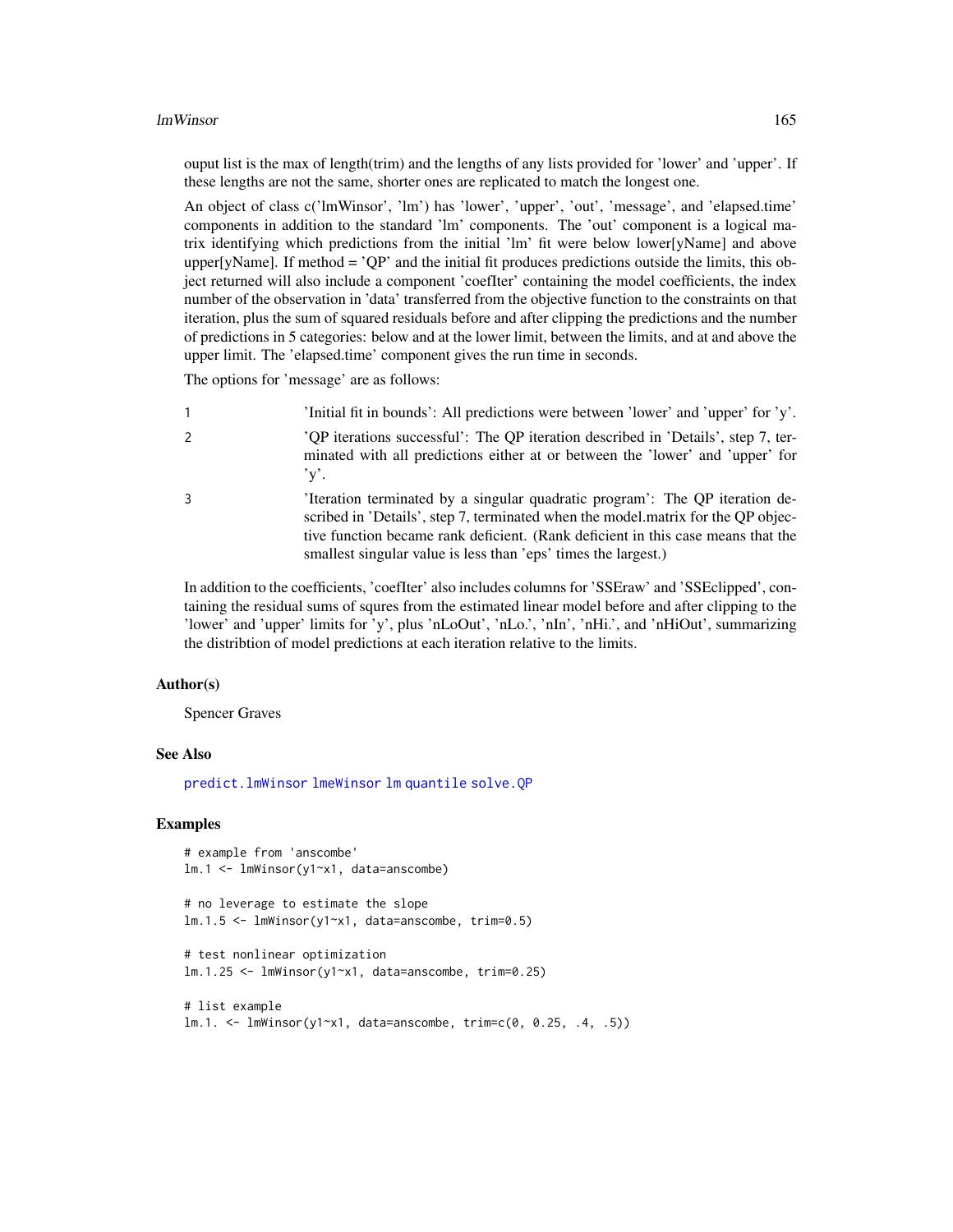#### Description

internal functions used by lmWinsor, not intended for direct use and may be changed in the future without notice.

## Usage

```
constraintCheck(Amat, bvec, eps=sqrt(.Machine$double.eps) )
lmWinsor1(formula, data, lower=NULL, upper=NULL, trim=0,
       quantileType=7, subset, weights=NULL, na.action,
       model = TRUE, x = FALSE, y = FALSE, qr = TRUE,
       singular.ok = TRUE, contrasts = NULL, offset=NULL,
       method=c('QP', 'clip'), eps=sqrt(.Machine$double.eps),
       trace=ceiling(sqrt(nrow(data))), ...)
lmWinsor2(formula, data, lower=NULL, upper=NULL, trim=0,
       quantileType=7, subset, weights=NULL, na.action,
       model = TRUE, x = FALSE, y = FALSE, qr = TRUE,
       singular.ok = TRUE, contrasts = NULL, offset=NULL,
       method=c('QP', 'clip'), eps=sqrt(.Machine$double.eps),
        trace=ceiling(sqrt(nrow(data))), ...)
```
## Arguments

formula, data, lower, upper, trim, quantileType, subset, weights, na.action, model, x, y, qr, singu as for lmWinsor

Amat, bvec  $t(Amat)$  and bvec are arguments to solve.QP.

## Author(s)

Spencer Graves

## See Also

[lmWinsor](#page-161-0) [solve.QP](#page-0-0)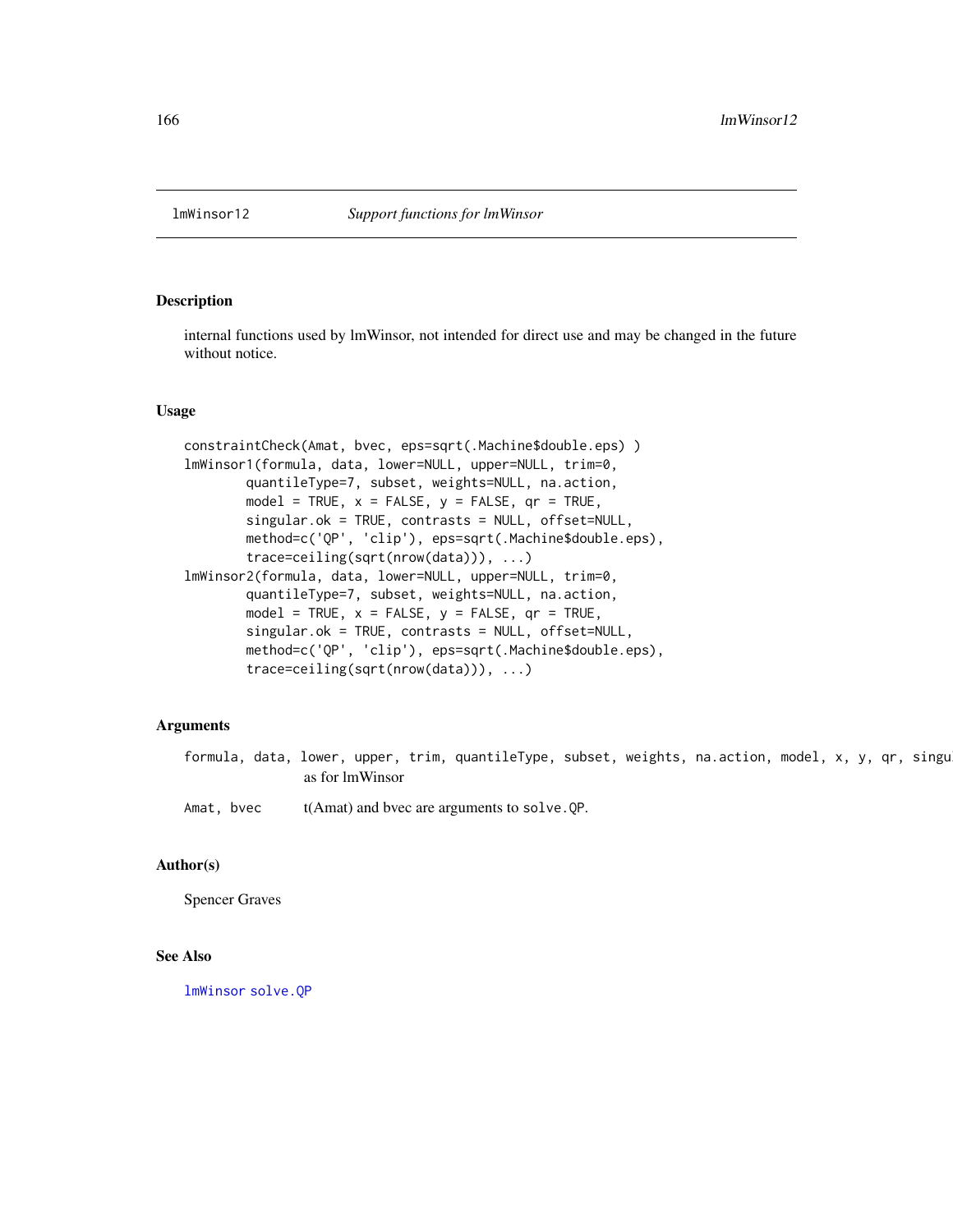<span id="page-166-0"></span>

# Description

Plot the columns of one matrix against the columns of another.

#### Usage

```
matplot(x, ...)
## Default S3 method:
matplot(x, y, type = "p", lty = 1:5, lwd = 1,
    lend = par("lend"), pch = NULL, col = 1:6, cex = NULL, bg = NA,
    xlab = NULL, ylab = NULL, xlim = NULL, ylim = NULL, ..., add = FALSE,
    verbose = getOption("verbose"))
## S3 method for class 'Date'
matplot(x, y, type = "p", lty = 1:5, lwd = 1,
    lend = par("lend"), pch = NULL, col = 1:6, cex = NULL, bg = NA,
    xlab = NULL, ylab = NULL, xlim = NULL, ylim = NULL, ..., add = FALSE,
    verbose = getOption("verbose"))
## S3 method for class 'POSIXct'
matplot(x, y, type = "p", lty = 1:5, lwd = 1,
    lend = par("lend"), pch = NULL, col = 1:6, cex = NULL, bg = NA,xlab = NULL, ylab = NULL, xlim = NULL, ylim = NULL, ..., add = FALSE,
    verbose = getOption("verbose"))
```
## Arguments

| x, y | vectors or matrices of data for plotting. The number of rows should match. If<br>one of them are missing, the other is taken as 'y' and an 'x' vector of '1:n' is<br>used. Missing values ('NA's) are allowed.                                                                                                                                                |
|------|---------------------------------------------------------------------------------------------------------------------------------------------------------------------------------------------------------------------------------------------------------------------------------------------------------------------------------------------------------------|
| type | character string (length 1 vector) or vector of 1-character strings indicating the<br>type of plot for each column of 'y', see 'plot' for all possible 'type's. The first<br>character of 'type' defines the first plot, the second character the second, etc.<br>Characters in 'type' are cycled through; e.g., "pl"' alternately plots points and<br>lines. |
|      | 1ty, 1wd, 1end vector of line types, widths, and end styles. The first element is for the first<br>column, the second element for the second column, etc., even if lines are not<br>plotted for all columns. Line types will be used cyclically until all plots are<br>drawn.                                                                                 |
| pch  | character string or vector of 1-characters or integers for plotting characters, see<br>'points'. The first character is the plotting-character for the first plot, the second<br>for the second, etc. The default is the digits $(1$ through $9, 0)$ then the lowercase<br>and uppercase letters.                                                             |
| col  | vector of colors. Colors are used cyclically.                                                                                                                                                                                                                                                                                                                 |
|      |                                                                                                                                                                                                                                                                                                                                                               |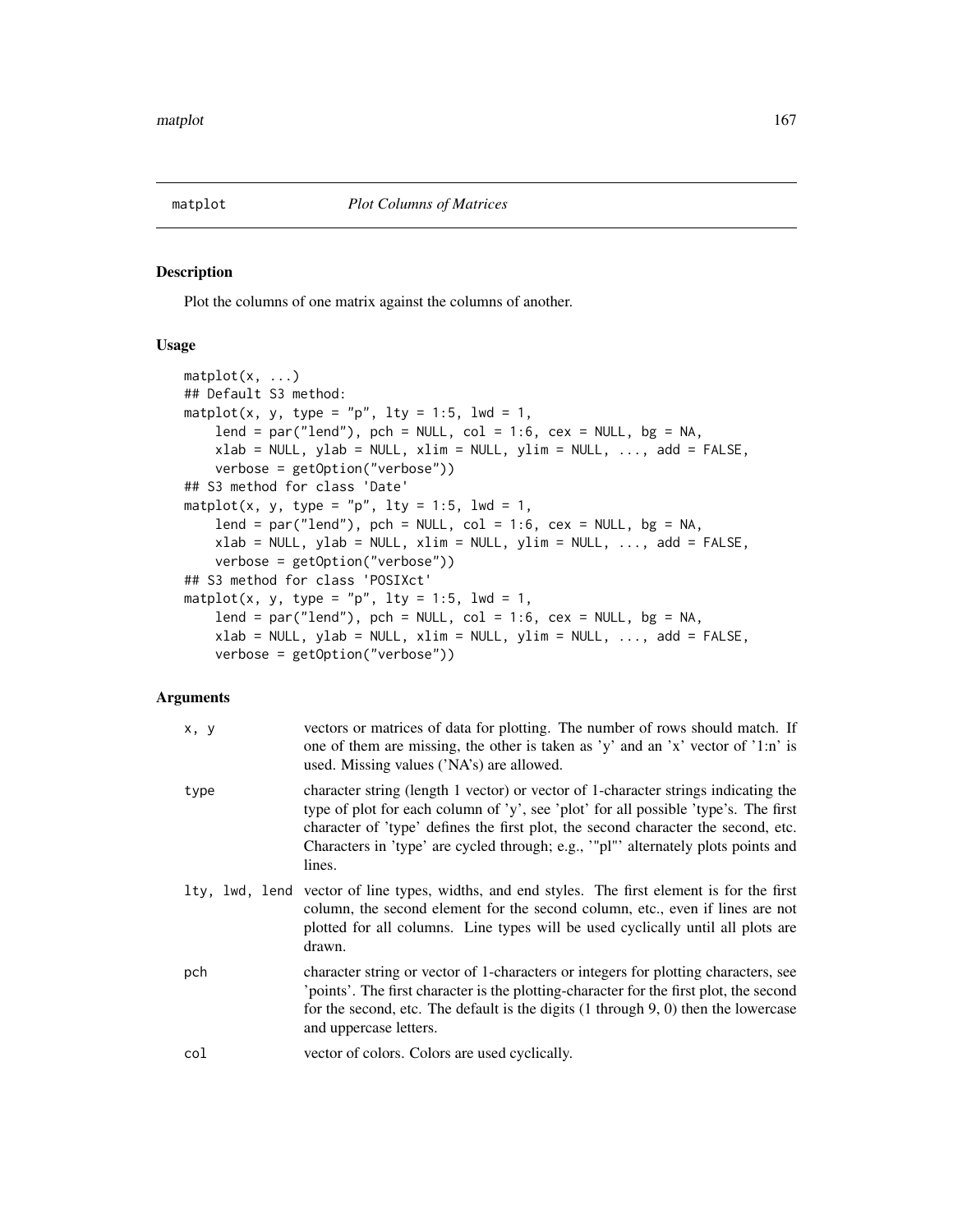| cex        | vector of character expansion sizes, used cyclically. This works as a multiple of<br>'par("cex")'. 'NULL' is equivalent to '1.0'.                                                                                                                                                                  |
|------------|----------------------------------------------------------------------------------------------------------------------------------------------------------------------------------------------------------------------------------------------------------------------------------------------------|
| bg         | vector of background (fill) colors for the open plot symbols given by 'pch=21:25'<br>as in 'points'. The default 'NA' corresponds to the one of the underlying func-<br>tion 'plot.xy'.                                                                                                            |
| xlab, ylab | titles for x and y axes, as in 'plot'.                                                                                                                                                                                                                                                             |
| xlim, ylim | ranges of x and y axes, as in 'plot'.                                                                                                                                                                                                                                                              |
| .          | Graphical parameters (see 'par') and any further arguments of 'plot', typically<br>'plot.default', may also be supplied as arguments to this function. Hence, the<br>high-level graphics control arguments described under 'par' and the arguments<br>to 'title' may be supplied to this function. |
| add        | logical. If 'TRUE', plots are added to current one, using 'points' and 'lines'.                                                                                                                                                                                                                    |
| verbose    | logical. If 'TRUE', write one line of what is done.                                                                                                                                                                                                                                                |
|            |                                                                                                                                                                                                                                                                                                    |

# Details

Note that for multivariate data, a suitable array must first be defined using the par function.

matplot.default calls [matplot](#page-166-0). The other methods are needed, because the default methods ignore the Date or POSIXct character of x, labeling the horizontal axis as numbers, thereby placing it on the user to translate the numbers of days or seconds since the start of the epoch into dates (and possibly times for POSIXct x).

# Side Effects

a plot of the functional observations

# See Also

[matplot](#page-166-0), [plot](#page-0-0), [points](#page-0-0), [lines](#page-0-0), [matrix](#page-0-0), [par](#page-0-0)

# Examples

```
##
## matplot.Date, matplot.POSIXct
##
# Date
invasion1 <- as.Date('1775-09-04')
invasion2 <- as.Date('1812-07-12')
earlyUS.Canada <- c(invasion1, invasion2)
Y <- matrix(1:4, 2, 2)
matplot(earlyUS.Canada, Y)
# POSIXct
AmRev.ct <- as.POSIXct1970(c('1776-07-04', '1789-04-30'))
matplot(AmRev.ct, Y)
##
## matplot.default (copied from matplot{graphics})
##
```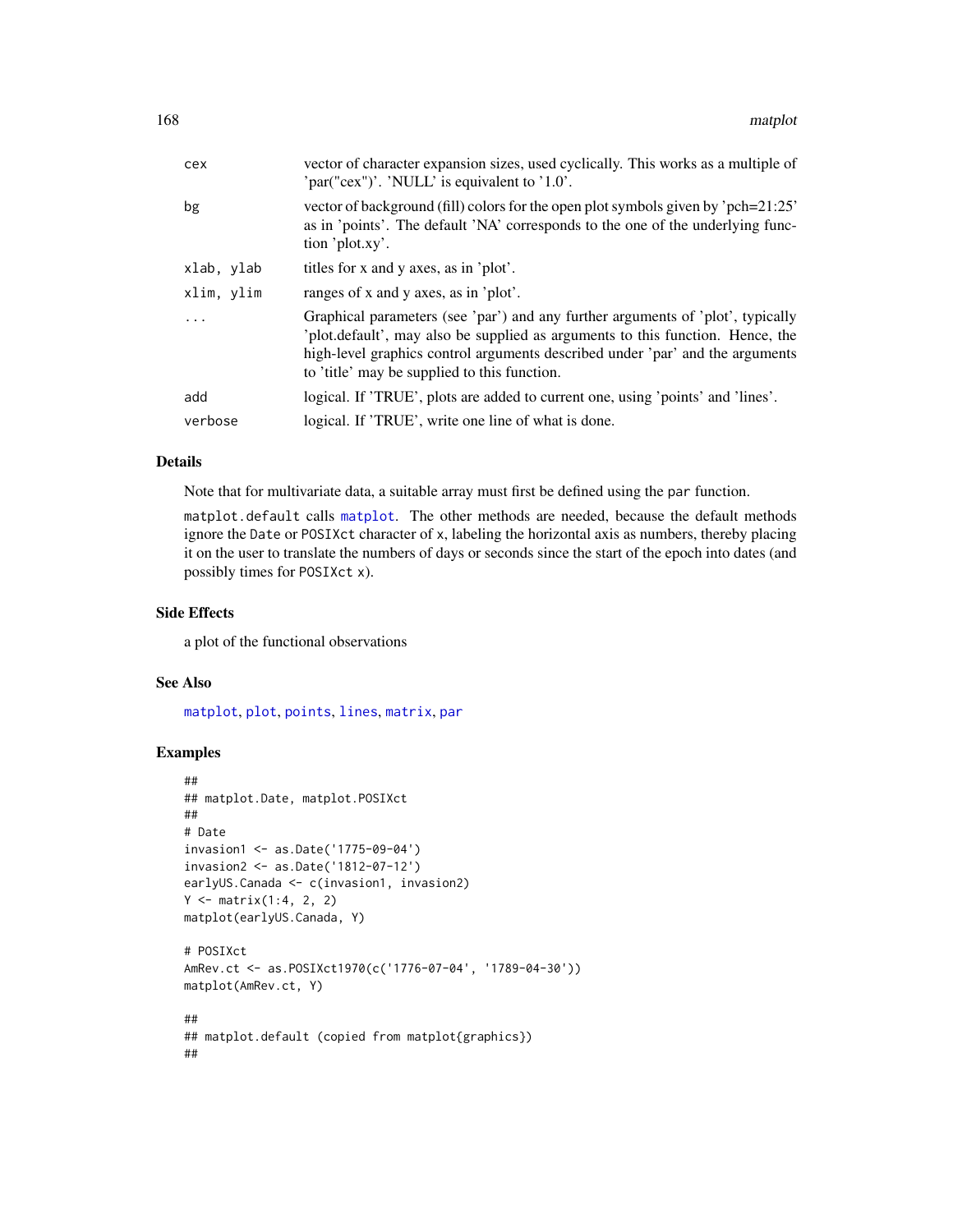```
matplot((-4:5)^2, main = "Quadratic") # almost identical to plot(*)
sines \le outer(1:20, 1:4, function(x, y) sin(x / 20 \star pi \star y))
matplot(sines, pch = 1:4, type = "o", col = rainbow(ncol(sines)))
matplot(sines, type = "b", pch = 21:23, col = 2:5, bg = 2:5,
             main = "matplot(...., pch = 21:23, bg = 2:5)")
x < -0.50/50matplot(x, outer(x, 1:8, function(x, k) sin(k * pi * x)),
             ylim = c(-2, 2), type = "plobcsSh",
             main= "matplot(,type = \lq"plobcsSh\" )")
## pch & type = vector of 1-chars :
matplot(x, outer(x, 1:4, function(x, k) sin(k * pi * x)),
             pch = letters[1:4], type = c("b", "p", "o"))
lends <- c("round","butt","square")
matplot(matrix(1:12, 4), type="c", lty=1, lwd=10, lend=lends)
text(cbind(2.5, 2*c(1,3,5)-.4), lends, col= 1:3, cex = 1.5)table(iris$Species) # is data.frame with 'Species' factor
iS <- iris$Species == "setosa"
iV <- iris$Species == "versicolor"
op <- par(bg = "bisque")
matplot(c(1, 8), c(0, 4.5), type= "n", xlab = "Length", ylab = "Width",
             main = "Petal and Sepal Dimensions in Iris Blossoms")
matpoints(iris[iS,c(1,3)], iris[iS,c(2,4)], pch = "sS", col = c(2,4))
matpoints(iris[iV,c(1,3)], iris[iV,c(2,4)], pch = "vV", col = c(2,4))
legend(1, 4, c(" Setosa Petals", " Setosa Sepals",
                    "Versicolor Petals", "Versicolor Sepals"),
            pch = "sSvV", col = rep(c(2,4), 2))nam.var <- colnames(iris)[-5]
nam.spec <- as.character(iris[1+50*0:2, "Species"])
iris.S \leq \arctan(NA, \dim = c(50, 4, 3),dimnames = list(NULL, nam.var, nam.spec))
for(i in 1:3) iris.S[, i] < - data.matrix(iris[1:50+50*(i-1), -5])matplot(iris.S[,"Petal.Length",], iris.S[,"Petal.Width",], pch="SCV",
             col = rainbow(3, start = .8, end = .1),sub = paste(c("S", "C", "V"), dimnames(iris.S)[[3]],sep = "='', collapse = ", "),main = "Fisher's Iris Data")
par(op)
```
mean.fd *Mean of Functional Data*

#### Description

Evaluate the mean of a set of functions in a functional data object.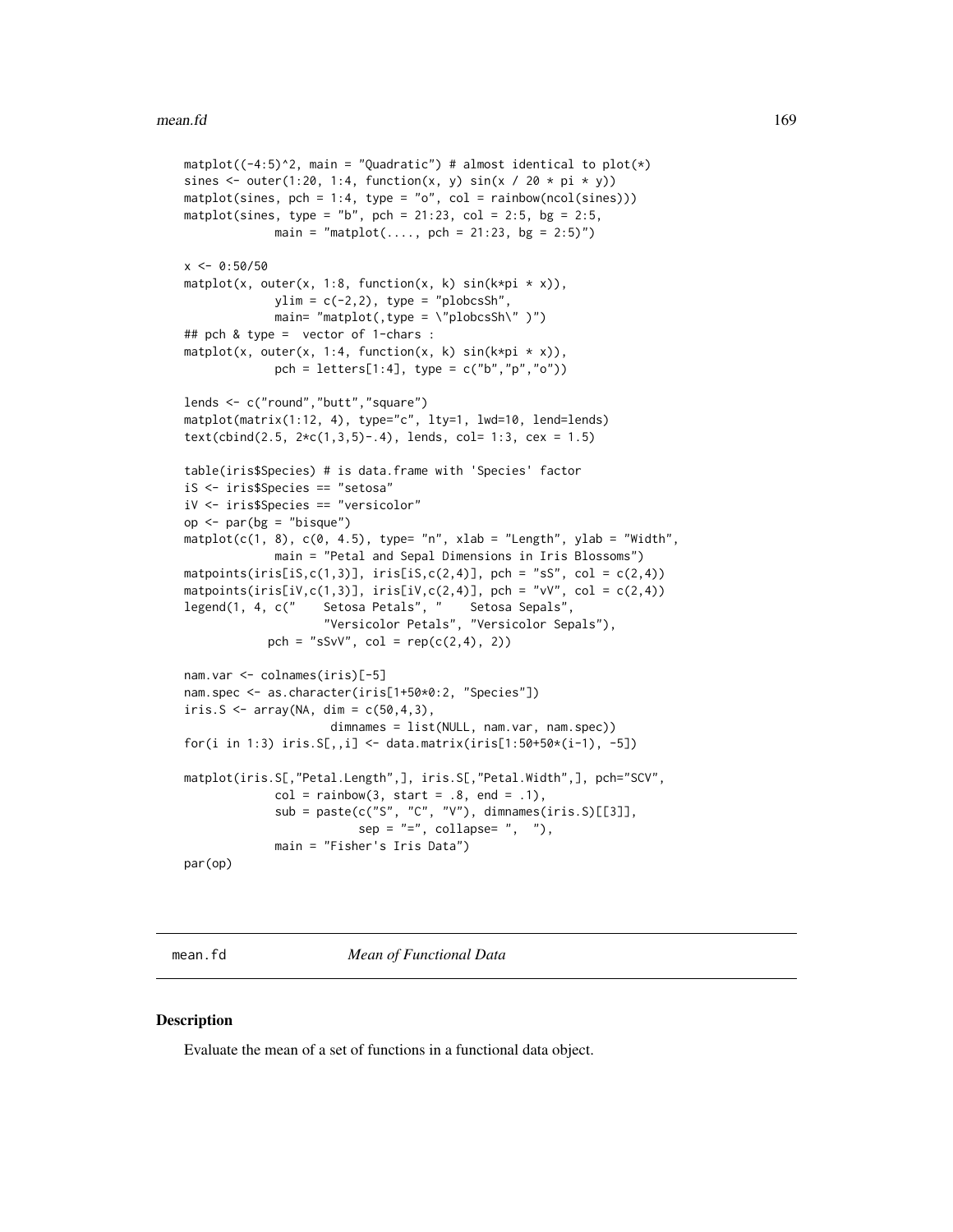# Usage

```
## S3 method for class 'fd'
mean(x, \ldots)
```
### Arguments

|          | a functional data object.                                |
|----------|----------------------------------------------------------|
| $\cdots$ | Other arguments to match the generic function for 'mean' |

# Value

a functional data object with a single replication that contains the mean of the functions in the object fd.

# See Also

[stddev.fd](#page-237-0), [var.fd](#page-280-0), [sum.fd](#page-271-0), [center.fd](#page-32-0) [mean](#page-0-0)

## Examples

```
##
## 1. univeriate: lip motion
##
liptime \leq seq(0,1,.02)
liprange \leq c(0,1)# ------------- create the fd object -----------------
# use 31 order 6 splines so we can look at acceleration
nbasis <- 51
norder <- 6
lipbasis <- create.bspline.basis(liprange, nbasis, norder)
# ------------ apply some light smoothing to this object -------
lipLfdobj <- int2Lfd(4)
lipLambda <- 1e-12
lipfdPar <- fdPar(lipbasis, lipLfdobj, lipLambda)
lipfd <- smooth.basis(liptime, lip, lipfdPar)$fd
names(lipfd$fdnames) = c("Normalized time", "Replications", "mm")
lipmeanfd <- mean.fd(lipfd)
plot(lipmeanfd)
##
## 2. Trivariate: CanadianWeather
##
dayrng <- c(0, 365)
nbasis <- 51
```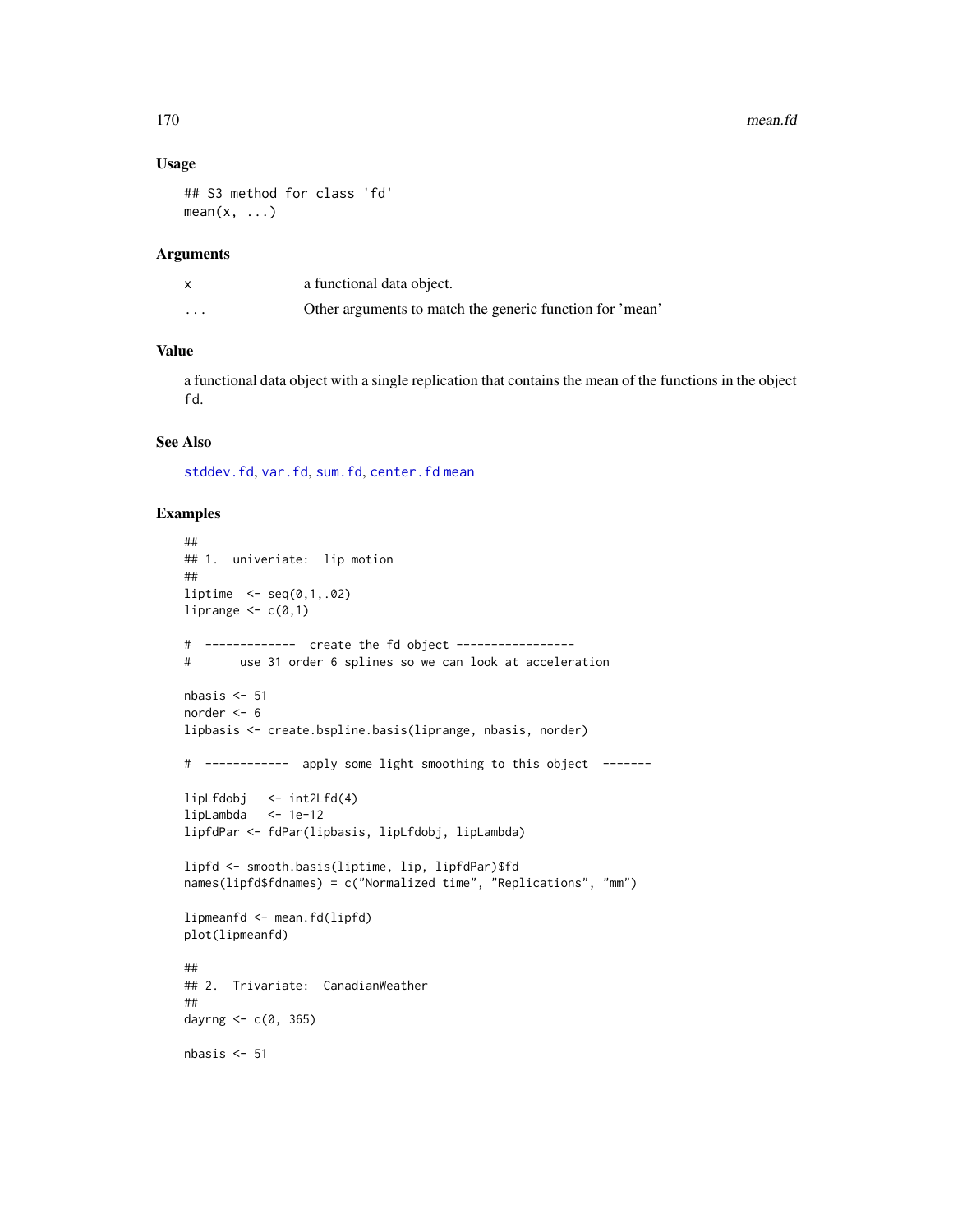#### melanoma 171

```
norder <- 6
weatherBasis <- create.fourier.basis(dayrng, nbasis)
weather.fd <- smooth.basis(day.5, CanadianWeather$dailyAv,
                           weatherBasis)$fd
str(weather.fd.mean <- mean.fd(weather.fd))
```
<span id="page-170-0"></span>

melanoma *melanoma 1936-1972*

# Description

These data from the Connecticut Tumor Registry present age-adjusted numbers of melanoma skincancer incidences per 100,000 people in Connectict for the years from 1936 to 1972.

# Format

A data frame with 37 observations on the following 2 variables.

year Years 1936 to 1972.

incidence Rate of melanoma cancer per 100,000 population.

#### Details

This is a copy of the 'melanoma' dataset in the 'lattice' package. It is unrelated to the object of the same name in the 'boot' package.

#### Source

Ramsay, James O., and Silverman, Bernard W. (2006), *Functional Data Analysis, 2nd ed.*, Springer, New York.

#### See Also

[melanoma](#page-170-0) [melanoma](#page-170-0)

#### Examples

plot(melanoma[, -1], type="b")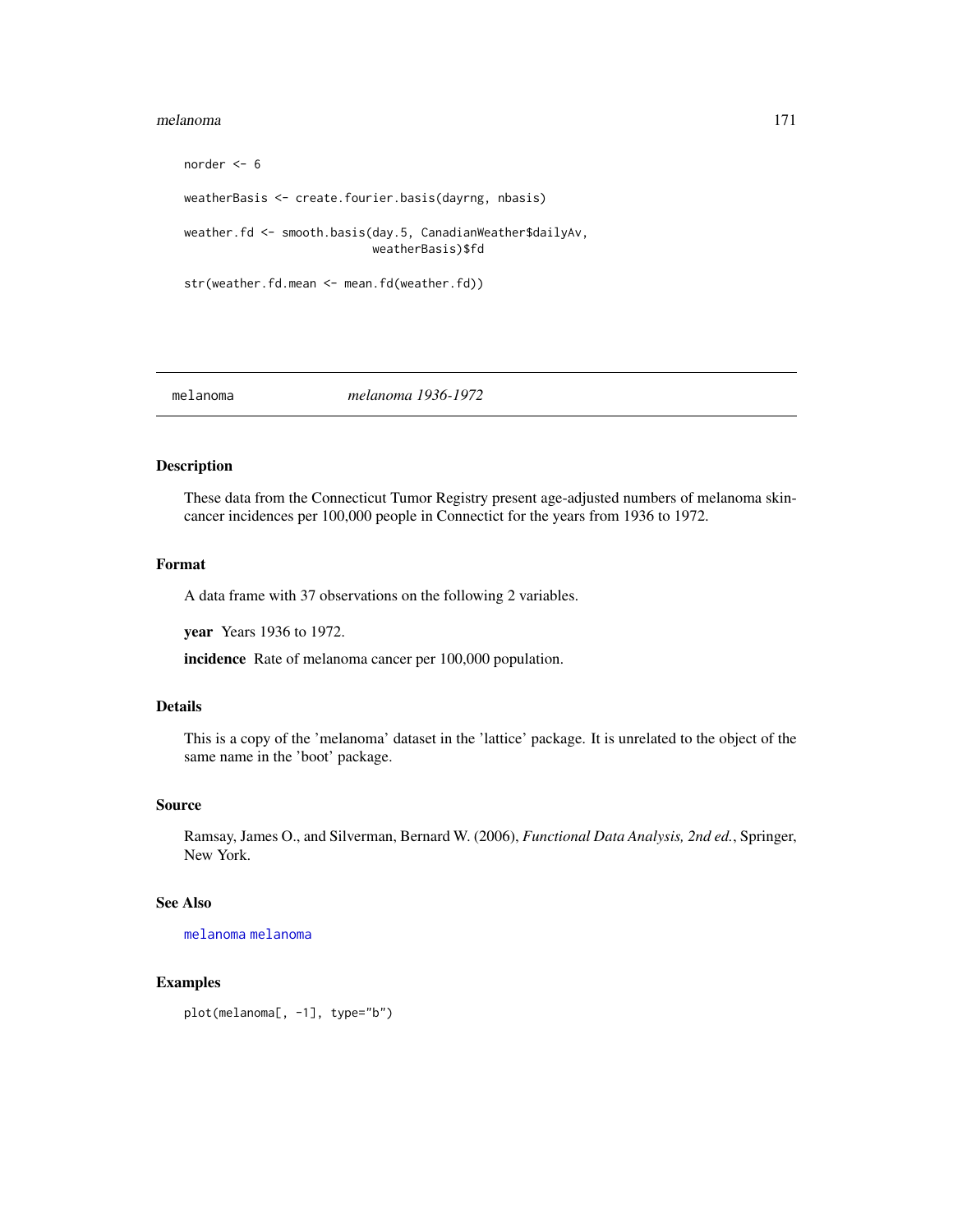# Description

Evaluates a monotone function

### Usage

```
monfn(argvals, Wfdobj, basislist=vector("list", JMAX), returnMatrix=FALSE)
```
# Arguments

| argvals      | A numerical vector at which function and derivative are evaluated.                                |
|--------------|---------------------------------------------------------------------------------------------------|
| Wfdobi       | A functional data object.                                                                         |
| basislist    | A list containing values of basis functions.                                                      |
| returnMatrix | logical: If TRUE, a two-dimensional is returned using a special class from the<br>Matrix package. |

# Details

This function evaluates a strictly monotone function of the form

 $h(x) = [D^{-1}exp(Wf dobj)](x),$ 

where  $D^{-1}$  means taking the indefinite integral. The interval over which the integration takes places is defined in the basis object in Wfdobj.

## Value

A numerical vector or matrix containing the values the warping function h.

### See Also

[landmarkreg](#page-151-0)

# Examples

```
## basically this example resembles part of landmarkreg.R that uses monfn.R to
## estimate the warping function.
```

```
## Specify the curve subject to be registered
n=21
tbreaks = seq(0, 2*pi, len=n)xval <- sin(tbreaks)
rangeval <- range(tbreaks)
```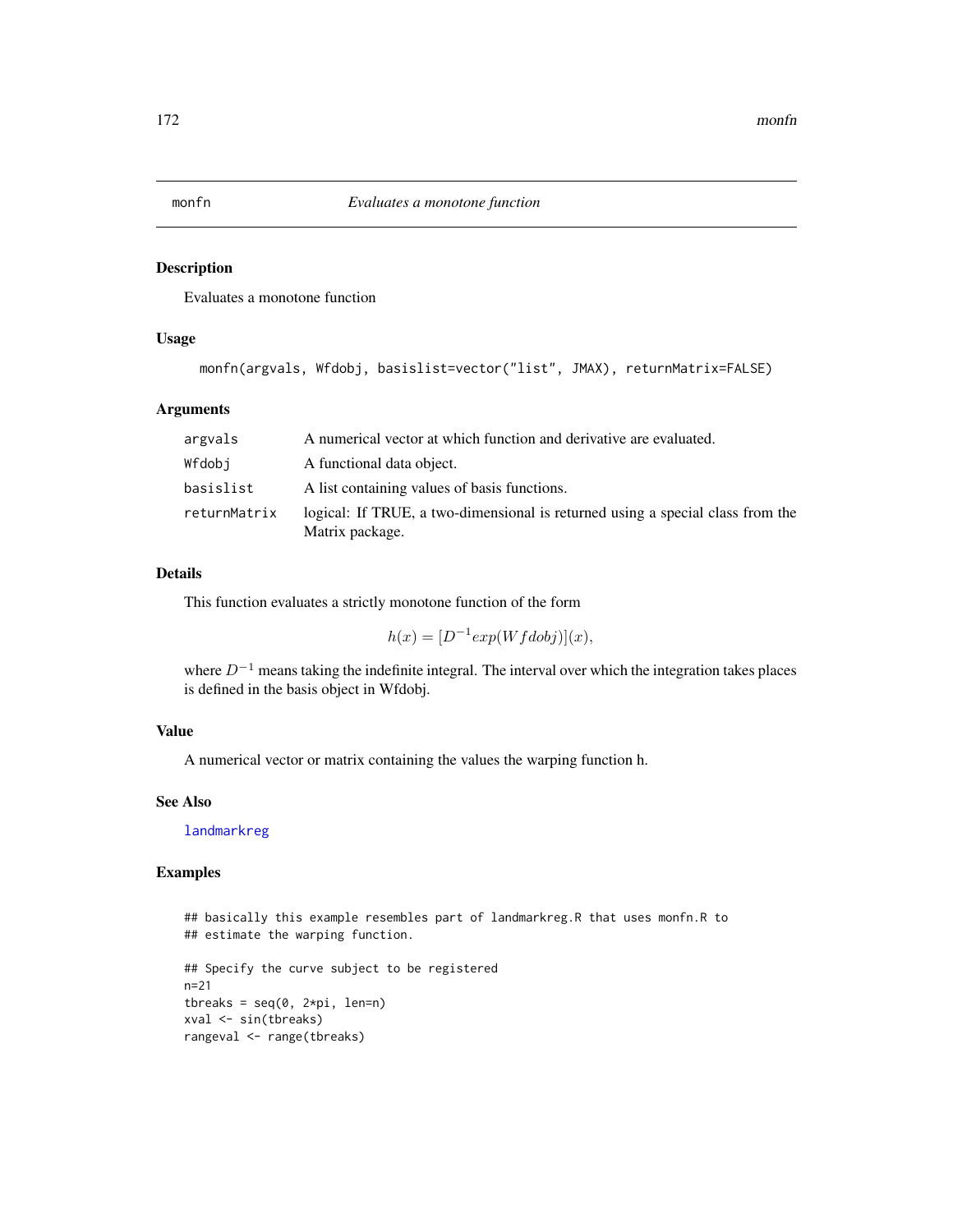#### monomial and the contract of the contract of the contract of the contract of the contract of the contract of the contract of the contract of the contract of the contract of the contract of the contract of the contract of t

```
## Establish a B-spline basis for the curve
wbasis <- create.bspline.basis(rangeval=rangeval, breaks=tbreaks)
Wfd0 <- fd(matrix(0,wbasis$nbasis,1),wbasis)
WfdPar <- fdPar(Wfd0, 1, 1e-4)
fdObj <- smooth.basis(tbreaks, xval, WfdPar)$fd
## Set the mean landmark times. Note that the objective of the warping
## function is to transform the curve such that the landmarks of the curve
## occur at the designated mean landmark times.
## Specify the mean landmark times: tbreak[8]=2.2 and tbreaks[13]=3.76
meanmarks <- c(rangeval[1], tbreaks[8], tbreaks[13], rangeval[2])
## Specify landmark locations of the curve: tbreaks[6] and tbreaks[16]
cmarks <- c(rangeval[1], tbreaks[6], tbreaks[16], rangeval[2])
## Establish a B-basis object for the warping function
Wfd = smooth.morph(x=meanmarks, y=cmarks, WfdPar=WfdPar)$Wfdobj
## Estimate the warping function
h = monfn(tbreaks, Wfd)
## scale using a linear equation h such that h(0)=0 and h(END)=END
b <- (rangeval[2]-rangeval[1])/ (h[n]-h[1])
a \leftarrow rangeval[1] - b * h[1]h \leftarrow a + b * hplot(tbreaks, h, xlab="Time", ylab="Transformed time", type="b")
```
monomial *Evaluate Monomial Basis*

# Description

Computes the values of the powers of argument t.

#### Usage

```
monomial(evalarg, exponents, nderiv=0)
```
#### Arguments

| evalarg   | a vector of argument values.                                                 |
|-----------|------------------------------------------------------------------------------|
| exponents | a vector of nonnegative integer values specifying the powers to be computed. |
| nderiv    | a nonnegative integer specifying the order of derivative to be evaluated.    |

#### Value

a matrix of values of basis functions. Rows correspond to argument values and columns to basis functions.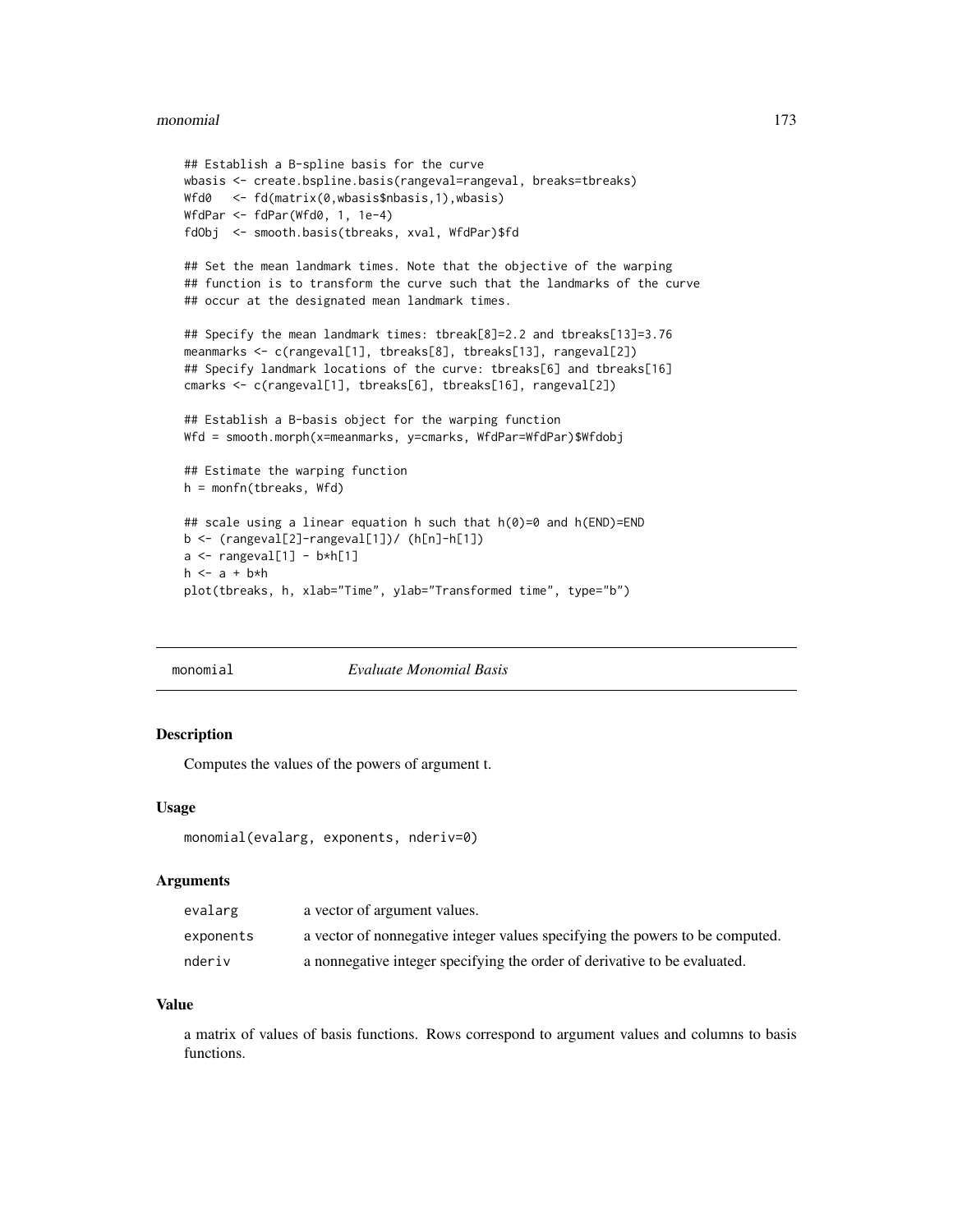# See Also

[power](#page-0-0), [expon](#page-100-0), [fourier](#page-114-0), [polyg](#page-210-0), [bsplineS](#page-27-0)

# Examples

```
# set up a monomial basis for the first five powers
nbasis <- 5
basisobj <- create.monomial.basis(c(-1,1),nbasis)
# evaluate the basis
tval \leq seq(-1,1,0.1)
basismat <- monomial(tval, 1:basisobj$nbasis)
```
monomialpen *Evaluate Monomial Roughness Penalty Matrix*

# Description

The roughness penalty matrix is the set of inner products of all pairs of a derivative of integer powers of the argument.

#### Usage

```
monomialpen(basisobj, Lfdobj=int2Lfd(2),
            rng=basisobj$rangeval)
```
# Arguments

| basisobj | a monomial basis object.                                                                                                                                                |
|----------|-------------------------------------------------------------------------------------------------------------------------------------------------------------------------|
| Lfdobj   | either a nonnegative integer specifying an order of derivative or a linear differ-<br>ential operator object.                                                           |
| rng      | the inner product may be computed over a range that is contained within the<br>range defined in the basis object. This is a vector or length two defining the<br>range. |

# Value

a symmetric matrix of order equal to the number of monomial basis functions.

# See Also

[exponpen](#page-104-0), [fourierpen](#page-115-0), [bsplinepen](#page-26-0), [polygpen](#page-211-0)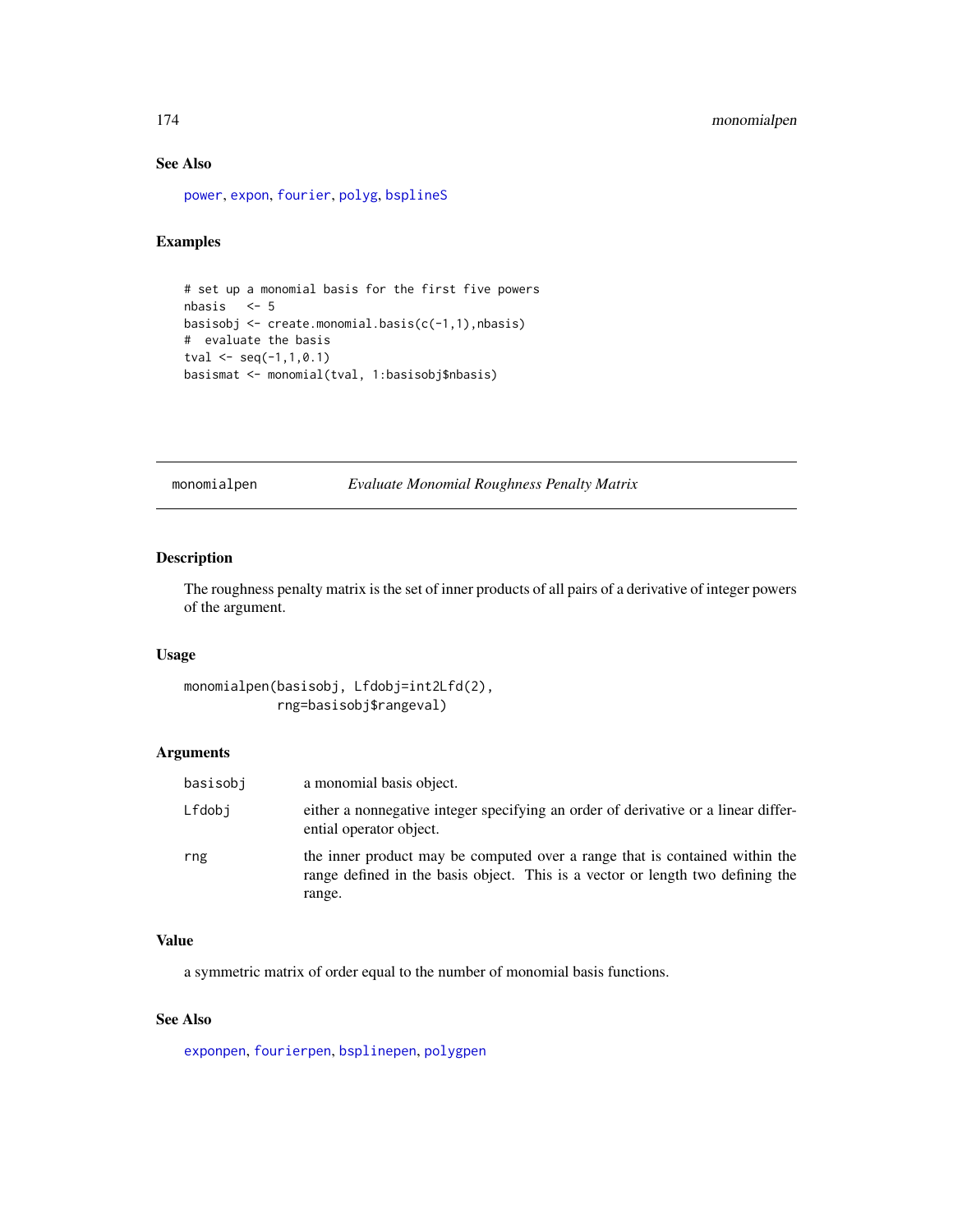# MontrealTemp 175

#### Examples

```
##
## set up a monomial basis for the first five powers
##
nbasis <- 5
basisobj <- create.monomial.basis(c(-1,1),nbasis)
# evaluate the rougness penalty matrix for the
# second derivative.
penmat <- monomialpen(basisobj, 2)
##
## with rng of class Date and POSIXct
##
# Date
invasion1 <- as.Date('1775-09-04')
invasion2 <- as.Date('1812-07-12')
earlyUS.Canada <- c(invasion1, invasion2)
BspInvade1 <- create.monomial.basis(earlyUS.Canada)
invadmat <- monomialpen(BspInvade1)
# POSIXct
AmRev.ct <- as.POSIXct1970(c('1776-07-04', '1789-04-30'))
BspRev1.ct <- create.monomial.basis(AmRev.ct)
revmat <- monomialpen(BspRev1.ct)
```
MontrealTemp *Montreal Daily Temperature*

# Description

Temperature in degrees Celsius in Montreal each day from 1961 through 1994

## Usage

data(MontrealTemp)

# Format

A numeric array with dimnames =  $list(1961:1994, names(dayOfYear))$ .

# References

Ramsay, James O., Hooker, Giles, and Graves, Spencer B. (2009) *Functional Data Analysis with R and Matlab*, Springer, New York (esp. Section 4.3)

## See Also

[CanadianWeather](#page-29-0) [monthAccessories](#page-75-0)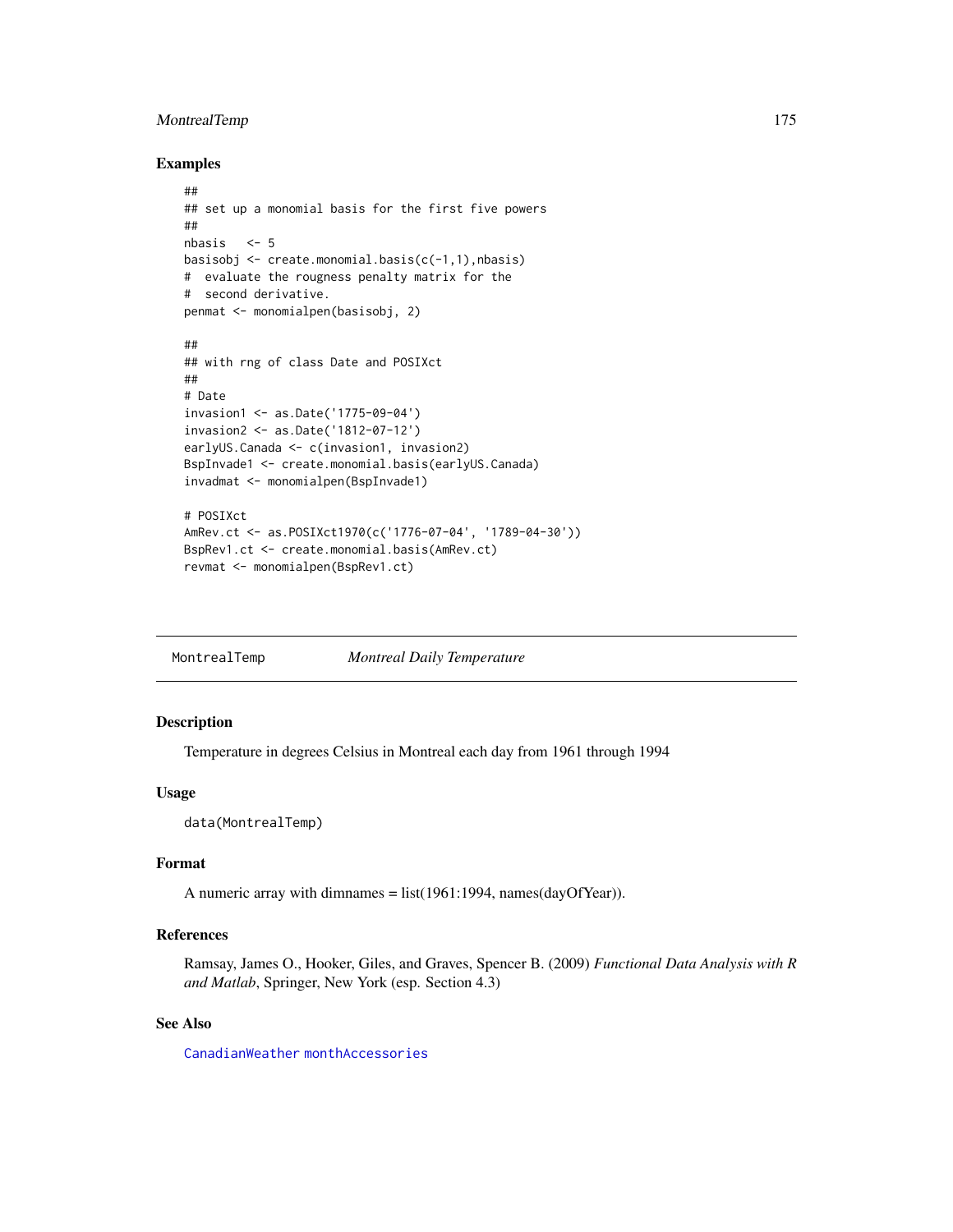## Examples

data(MontrealTemp)

```
JanuaryThaw <- t(MontrealTemp[, 16:47])
```
nondurables *Nondurable goods index*

### Description

US nondurable goods index time series, January 1919 to January 2000.

## Format

An object of class 'ts'.

# Source

Ramsay, James O., and Silverman, Bernard W. (2006), *Functional Data Analysis, 2nd ed.*, Springer, New York.

Ramsay, James O., and Silverman, Bernard W. (2002), *Applied Functional Data Analysis*, Springer, New York, ch. 3.

## Examples

plot(nondurables, log="y")

norder *Order of a B-spline*

# Description

norder = number of basis functions minus the number of interior knots.

### Usage

```
norder(x, ...)
## S3 method for class 'fd'
norder(x, \ldots)## S3 method for class 'basisfd'
norder(x, \ldots)## Default S3 method:
norder(x, ...)
```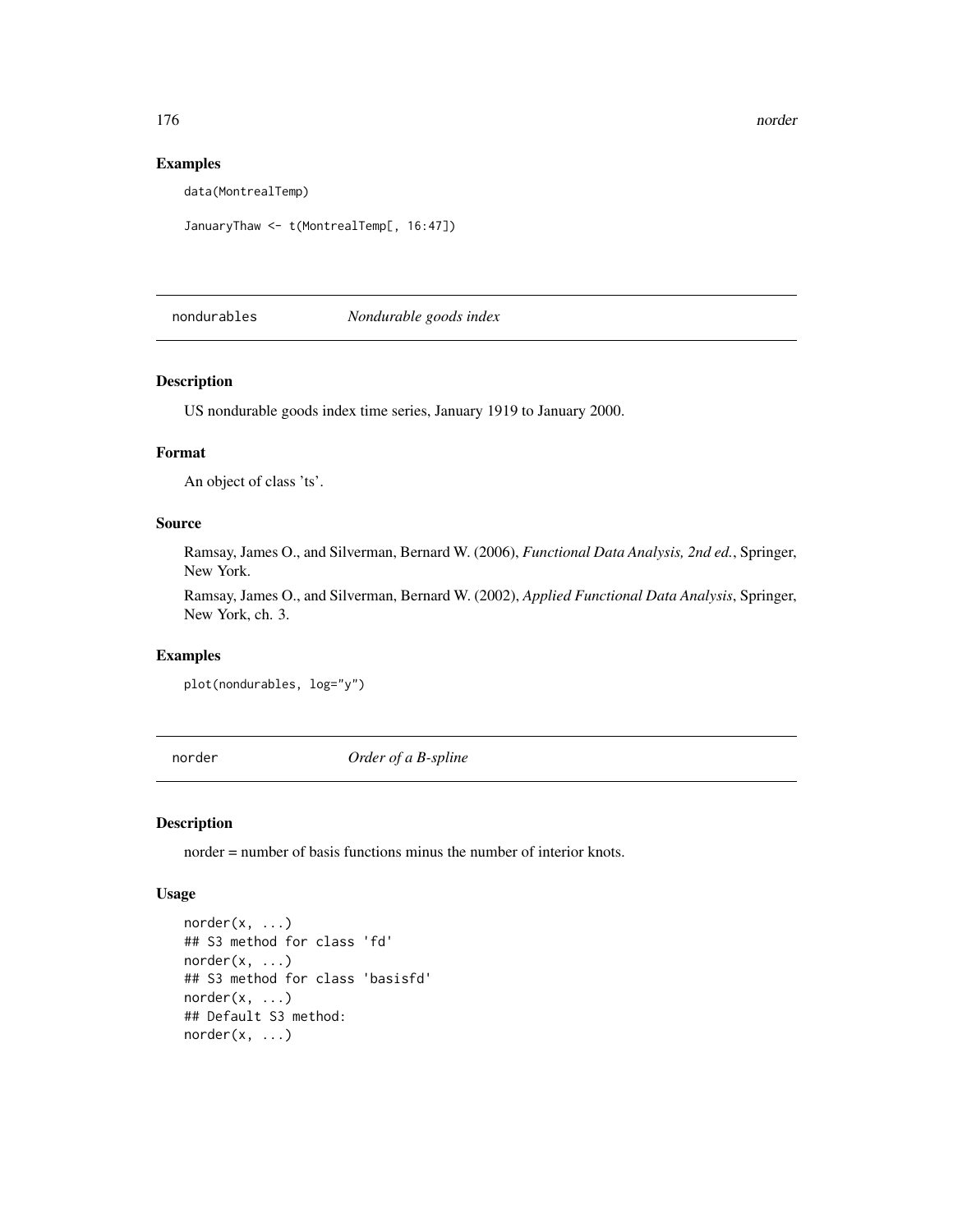#### norder the contract of the contract of the contract of the contract of the contract of the contract of the contract of the contract of the contract of the contract of the contract of the contract of the contract of the con

```
#norder.bspline(x, ...)
#NOTE: The following is required by CRAN rules that
# function names like "as.numeric" must follow the documentation
# standards for S3 generics, even when they are not.
# Please ignore the following line:
## S3 method for class 'bspline'
norder(x, \ldots)
```
## Arguments

|   | Either a basisf object or an object containing a basisf object as a component. |
|---|--------------------------------------------------------------------------------|
| . | optional arguments currently unused                                            |

# Details

norder throws an error of basisfd[['type']] != 'bspline'.

## Value

An integer giving the order of the B-spline.

# Author(s)

Spencer Graves

### See Also

[create.bspline.basis](#page-47-0)

#### Examples

bspl1.1 <- create.bspline.basis(norder=1, breaks=0:1)

stopifnot(norder(bspl1.1)==1)

stopifnot(norder(fd(0, basisobj=bspl1.1))==1)

stopifnot(norder(fd(rep(0,4)))==4)

```
stopifnot(norder(list(fd(rep(0,4))))==4)
## Not run:
norder(list(list(fd(rep(0,4)))))
Error in norder.default(list(list(fd(rep(0, 4))))) :
  input is not a 'basisfd' object and does not have a 'basisfd'
component.
## End(Not run)
```
stopifnot(norder(create.bspline.basis(norder=1, breaks=c(0,.5, 1))) == 1)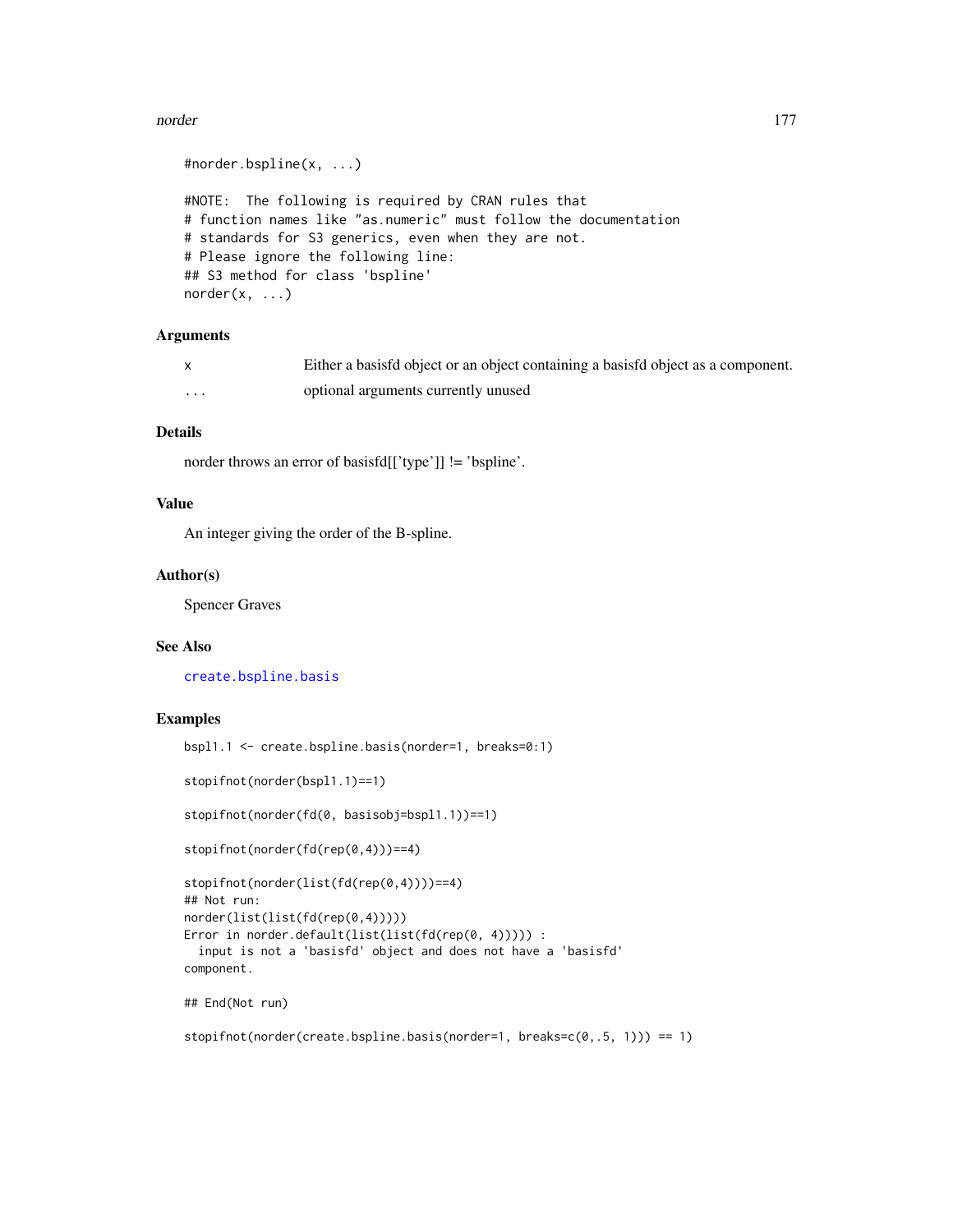```
stopifnot(norder(create.bspline.basis(norder=2, breaks=c(0,.5, 1))) == 2)
# Defaut B-spline basis: Cubic spline: degree 3, order 4,
# 21 breaks, 19 interior knots.
stopifnot(norder(create.bspline.basis()) == 4)
## Not run:
norder(create.fourier.basis(c(0,12) ))
Error in norder.bspline(x) :
  object x is of type = fourier; 'norder' is only defined for type = 'bsline'
## End(Not run)
```
objAndNames *Add names to an object*

# Description

Add names to an object from 'preferred' if available and 'default' if not.

# Usage

objAndNames(object, preferred, default)

# Arguments

| object    | an object of some type to which names must be added. If length $(\dim(\text{object}))>0$<br>add 'dimnames', else add 'names'. |
|-----------|-------------------------------------------------------------------------------------------------------------------------------|
| preferred | A list to check first for names to add to 'object'.                                                                           |
| default   | A list to check for names to add to 'object' if appropriate names are not found<br>in 'preferred'.                            |

# Details

1. If length(dim(object))<1, names(object) are taken from 'preferred' if they are not NULL and have the correct length, else try 'default'.

2. Else for(lvl in 1:length(dim(object))) take dimnames[[lvl]] from 'preferred[[i]]' if they are not NULL and have the correct length, else try 'default[[lvl]].

# Value

An object of the same class and structure as 'object' but with either names or dimnames added or changed.

## Author(s)

Spencer Graves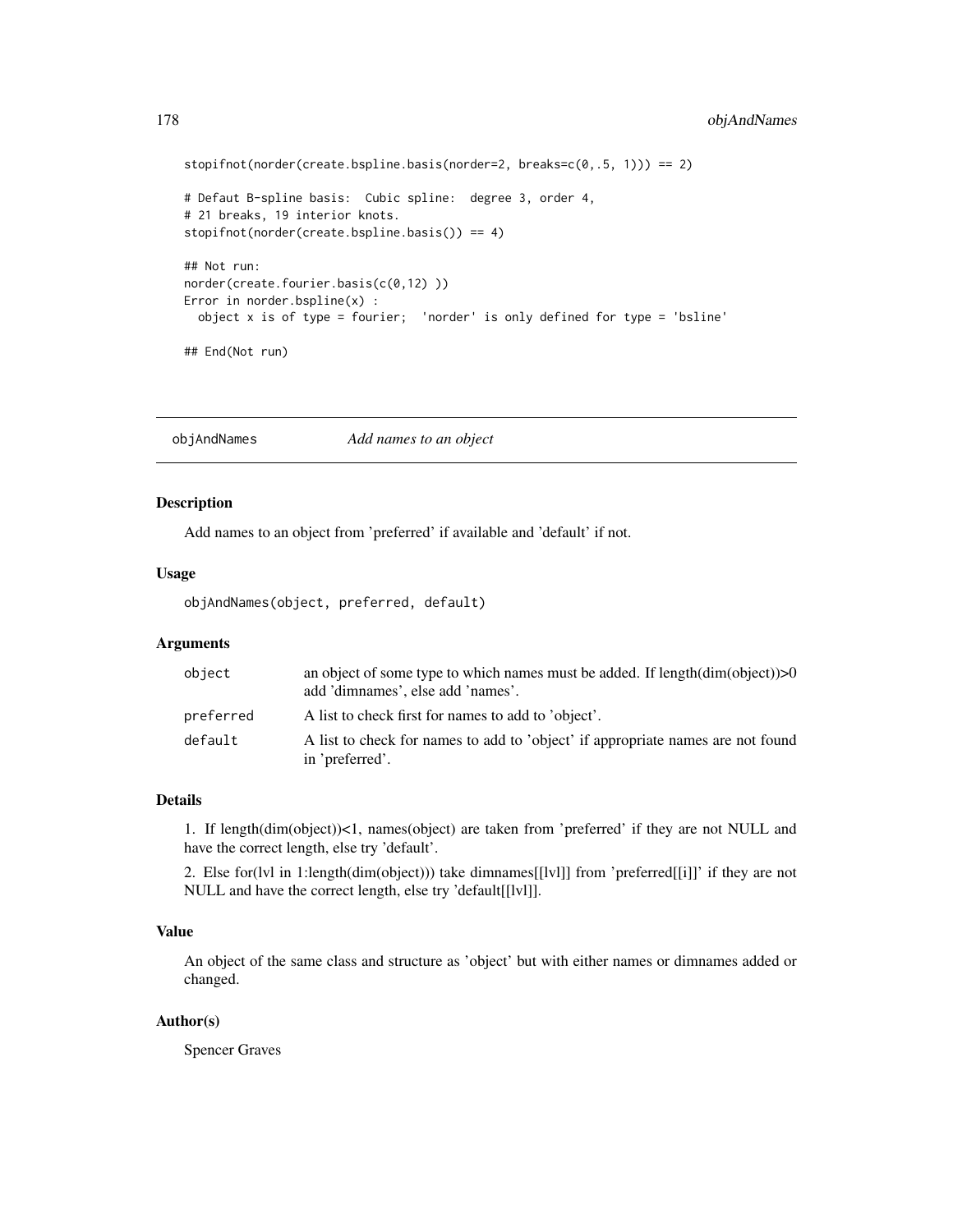#### odesolv 179

# See Also

[bifd](#page-23-0)

# Examples

```
# The following should NOT check 'anything' here
tst1 <- objAndNames(1:2, list(letters[1:2], LETTERS[1:2]), anything)
all.equal(tst1, c(a=1, b=2))
# The following should return 'object unchanged
tst2 <- objAndNames(1:2, NULL, list(letters))
all.equal(tst2, 1:2)
tst3 <- objAndNames(1:2, list("a", 2), list(letters[1:2]))
all.equal(tst3, c(a=1, b=2) )
# The following checks a matrix / array
tst4 <- array(1:6, dim=c(2,3))tst4a <- tst4
dimnames(tst4a) <- list(letters[1:2], LETTERS[1:3])
tst4b <- objAndNames(tst4,
      list(letters[1:2], LETTERS[1:3]), anything)
all.equal(tst4b, tst4a)
tst4c <- objAndNames(tst4, NULL,
      list(letters[1:2], LETTERS[1:3]) )
all.equal(tst4c, tst4a)
```
odesolv *Numerical Solution mth Order Differential Equation System*

# Description

The system of differential equations is linear, with possibly time-varying coefficient functions. The numerical solution is computed with the Runge-Kutta method.

### Usage

```
odesolv(bwtlist, ystart=diag(rep(1,norder)),
       h0=width/100, hmin=width*1e-10, hmax=width*0.5,
       EPS=1e-4, MAXSTP=1000)
```
#### Arguments

| bwtlist | a list whose members are functional parameter objects defining the weight func- |
|---------|---------------------------------------------------------------------------------|
|         | tions for the linear differential equation.                                     |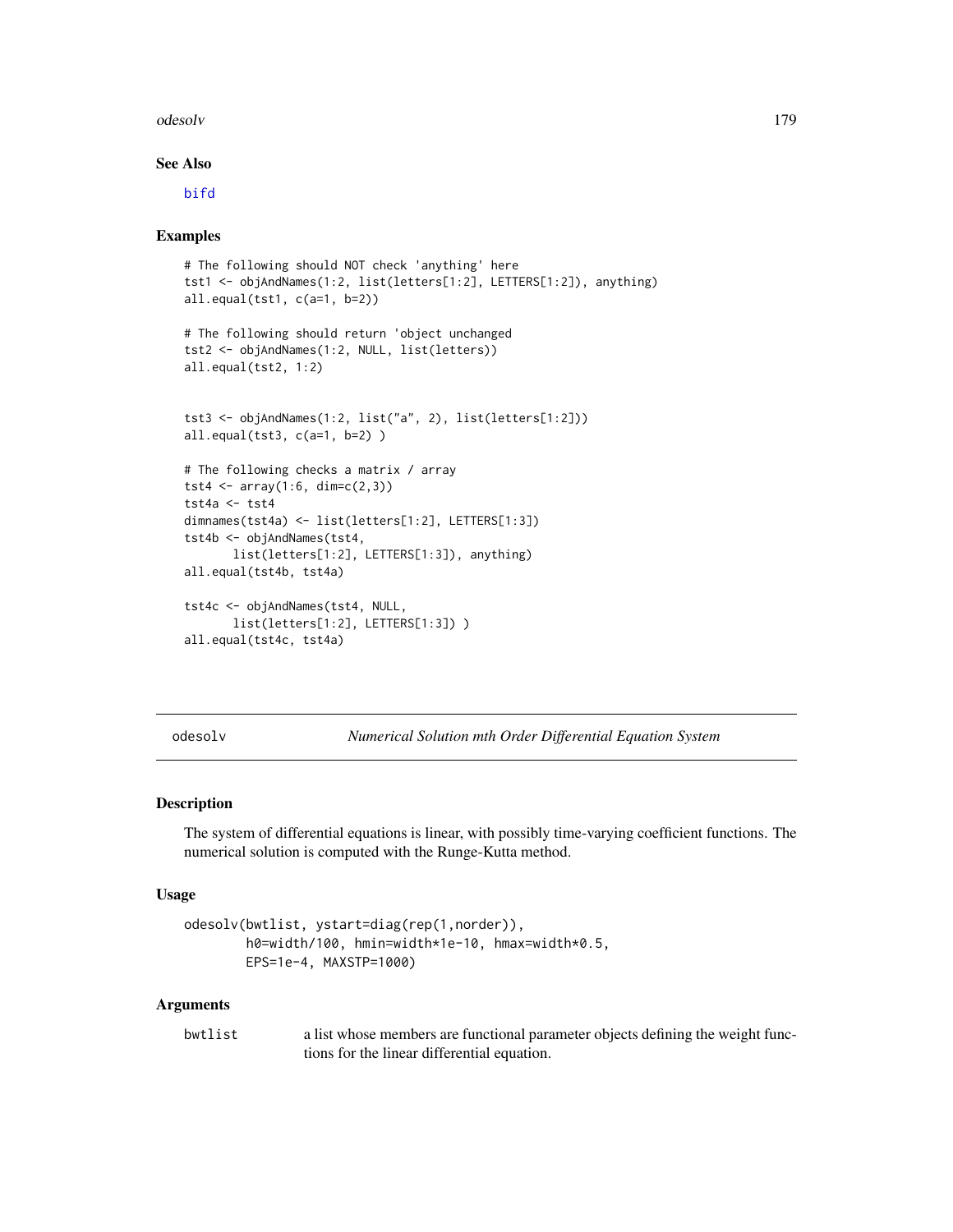| vstart | a vector of initial values for the equations. These are the values at time 0 of the<br>solution and its first m - 1 derivatives. |
|--------|----------------------------------------------------------------------------------------------------------------------------------|
| h0     | a positive initial step size.                                                                                                    |
| hmin   | the minimum allowable step size.                                                                                                 |
| hmax   | the maximum allowable step size.                                                                                                 |
| EPS    | a convergence criterion.                                                                                                         |
| MAXSTP | the maximum number of steps allowed.                                                                                             |
|        |                                                                                                                                  |

# Details

This function is required to compute a set of solutions of an estimated linear differential equation in order compute a fit to the data that solves the equation. Such a fit will be a linear combinations of m independent solutions.

# Value

a named list of length 2 containing

| tp | a vector of time values at which the system is evaluated |
|----|----------------------------------------------------------|
| уp | a matrix of variable values corresponding to tp.         |

[pda.fd](#page-181-0). For new applications, users are encouraged to consider [deSolve](#page-0-0). The deSolve package provides general solvers for ordinary and partial differential equations, as well as differential algebraic equations and delay differential equations.

# Examples

See Also

#See the analyses of the lip data.

onechild *growth in height of one 10-year-old boy*

#### Description

Heights of a boy of age approximately 10 collected during one school year. The data were collected "over one school year, with gaps corresponding to the school vacations" (AFDA, p. 84)

#### Format

A data.frame with two columns:

day Integers counting the day into data collection with gaps indicating days during which data were not collected.

height Height of the boy measured on the indicated day.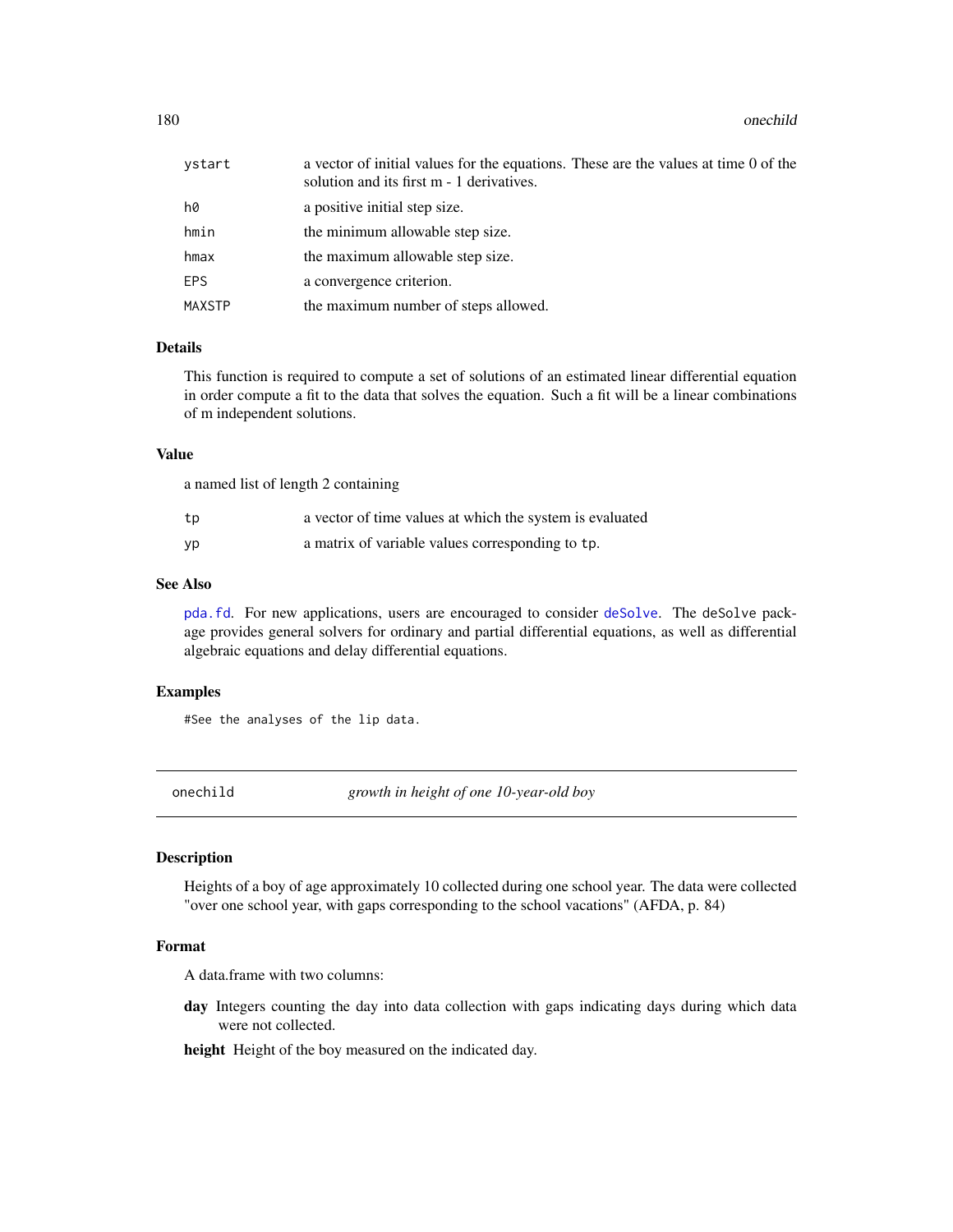#### pca.fd 181

## Source

Ramsay, James O., and Silverman, Bernard W. (2002), *Applied Functional Data Analysis, 2nd ed.*, Springer, New York.

Tuddenham, R. D., and Snyder, M. M. (1954) "Physical growth of California boys and girls from birth to age 18", *University of California Publications in Child Development*, 1, 183-364.

## Examples

with(onechild, plot(day, height, type="b"))

<span id="page-180-0"></span>pca.fd *Functional Principal Components Analysis*

## **Description**

Functional Principal components analysis aims to display types of variation across a sample of functions. Principal components analysis is an exploratory data analysis that tends to be an early part of many projects. These modes of variation are called \$principal components\$ or \$harmonics.\$ This function computes these harmonics, the eigenvalues that indicate how important each mode of variation, and harmonic scores for individual functions. If the functions are multivariate, these harmonics are combined into a composite function that summarizes joint variation among the several functions that make up a multivariate functional observation.

## Usage

pca.fd(fdobj, nharm = 2, harmfdPar=fdPar(fdobj), centerfns = TRUE)

## Arguments

| fdobj     | a functional data object.                                                                                         |
|-----------|-------------------------------------------------------------------------------------------------------------------|
| nharm     | the number of harmonics or principal components to compute.                                                       |
| harmfdPar | a functional parameter object that defines the harmonic or principal component<br>functions to be estimated.      |
| centerfns | a logical value: if TRUE, subtract the mean function from each function before<br>computing principal components. |

# Value

an object of class "pca.fd" with these named entries:

| harmonics | a functional data object for the harmonics or eigenfunctions               |
|-----------|----------------------------------------------------------------------------|
| values    | the complete set of eigenvalues                                            |
| scores    | s matrix of scores on the principal components or harmonics                |
| varprop   | a vector giving the proportion of variance explained by each eigenfunction |
| meanfd    | a functional data object giving the mean function                          |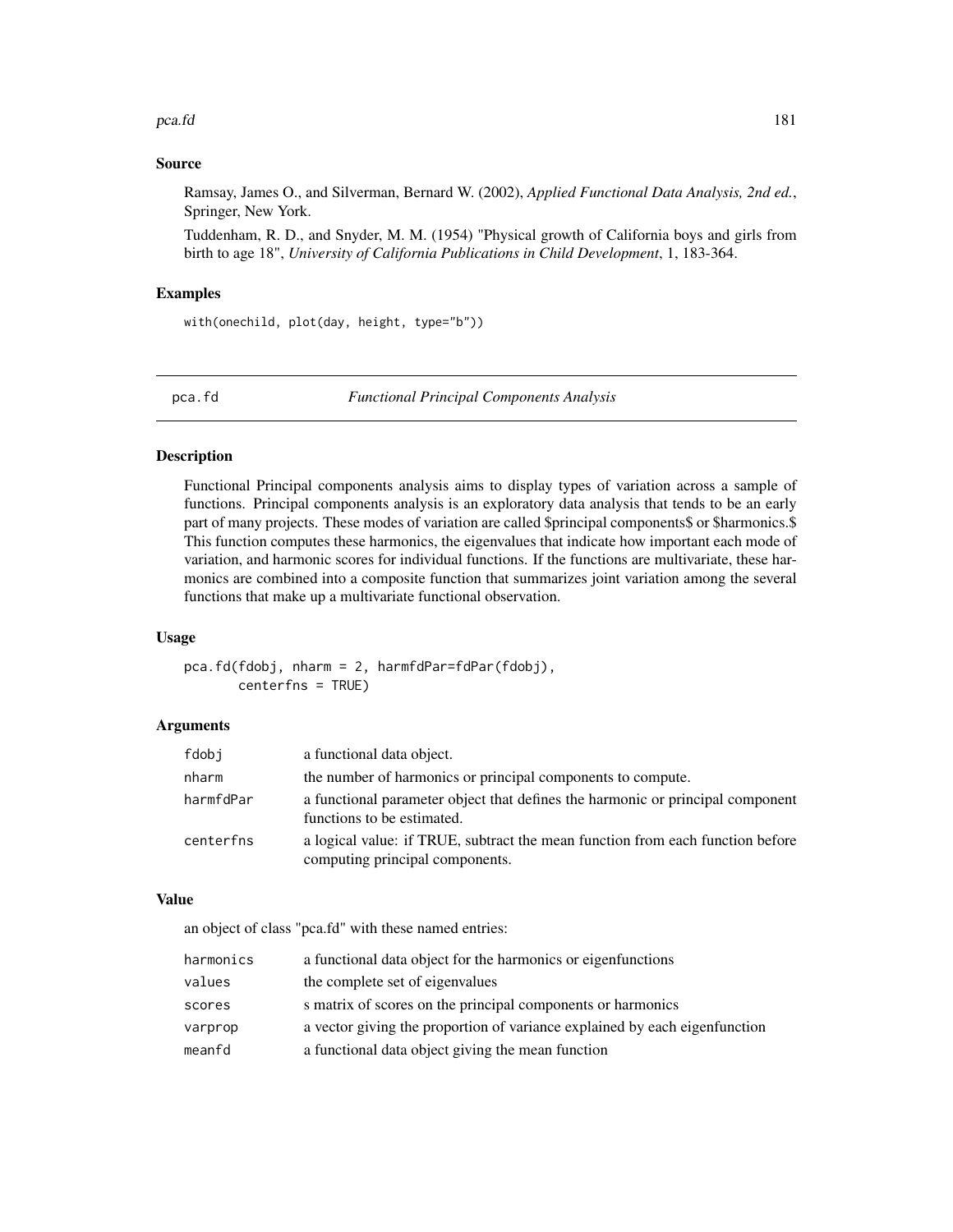## See Also

[cca.fd](#page-31-0), [pda.fd](#page-181-0)

#### Examples

```
# carry out a PCA of temperature
# penalize harmonic acceleration, use varimax rotation
daybasis65 <- create.fourier.basis(c(0, 365), nbasis=65, period=365)
harmaccelLfd <- vec2Lfd(c(0,(2*pi/365)^2,0), c(0, 365))
harmfdPar <- fdPar(daybasis65, harmaccelLfd, lambda=1e5)
daytempfd <- smooth.basis(day.5, CanadianWeather$dailyAv[,,"Temperature.C"],
                   daybasis65, fdnames=list("Day", "Station", "Deg C"))$fd
daytemppcaobj <- pca.fd(daytempfd, nharm=4, harmfdPar)
daytemppcaVarmx <- varmx.pca.fd(daytemppcaobj)
# plot harmonics
op \leq par(mfrow=c(2,2))
plot.pca.fd(daytemppcaobj, cex.main=0.9)
plot.pca.fd(daytemppcaVarmx, cex.main=0.9)
par(op)
plot(daytemppcaobj$harmonics)
plot(daytemppcaVarmx$harmonics)
```
<span id="page-181-0"></span>

pda.fd *Principal Differential Analysis*

#### **Description**

Principal differential analysis (PDA) estimates a system of  $n$  linear differential equations that define functions that fit the data and their derivatives. There is an equation in the system for each variable.

Each equation has on its right side the highest order derivative that is used, and the order of this derivative,  $m_j$ ,  $j = 1, ..., n$  can vary over equations.

On the left side of equation is a linear combination of all the variables and all the derivatives of these variables up to order one less than the order  $m_i$  of the highest derivative.

In addition, the right side may contain linear combinations of forcing functions as well, with the number of forcing functions varying over equations.

The linear combinations are defined by weighting functions multiplying each variable, derivative, and forcing function in the equation. These weighting functions may be constant or vary over time. They are each represented by a functional parameter object, specifying a basis for an expansion of a coefficient, a linear differential operator for smoothing purposes, a smoothing parameter value, and a logical variable indicating whether the function is to be estimated, or kept fixed.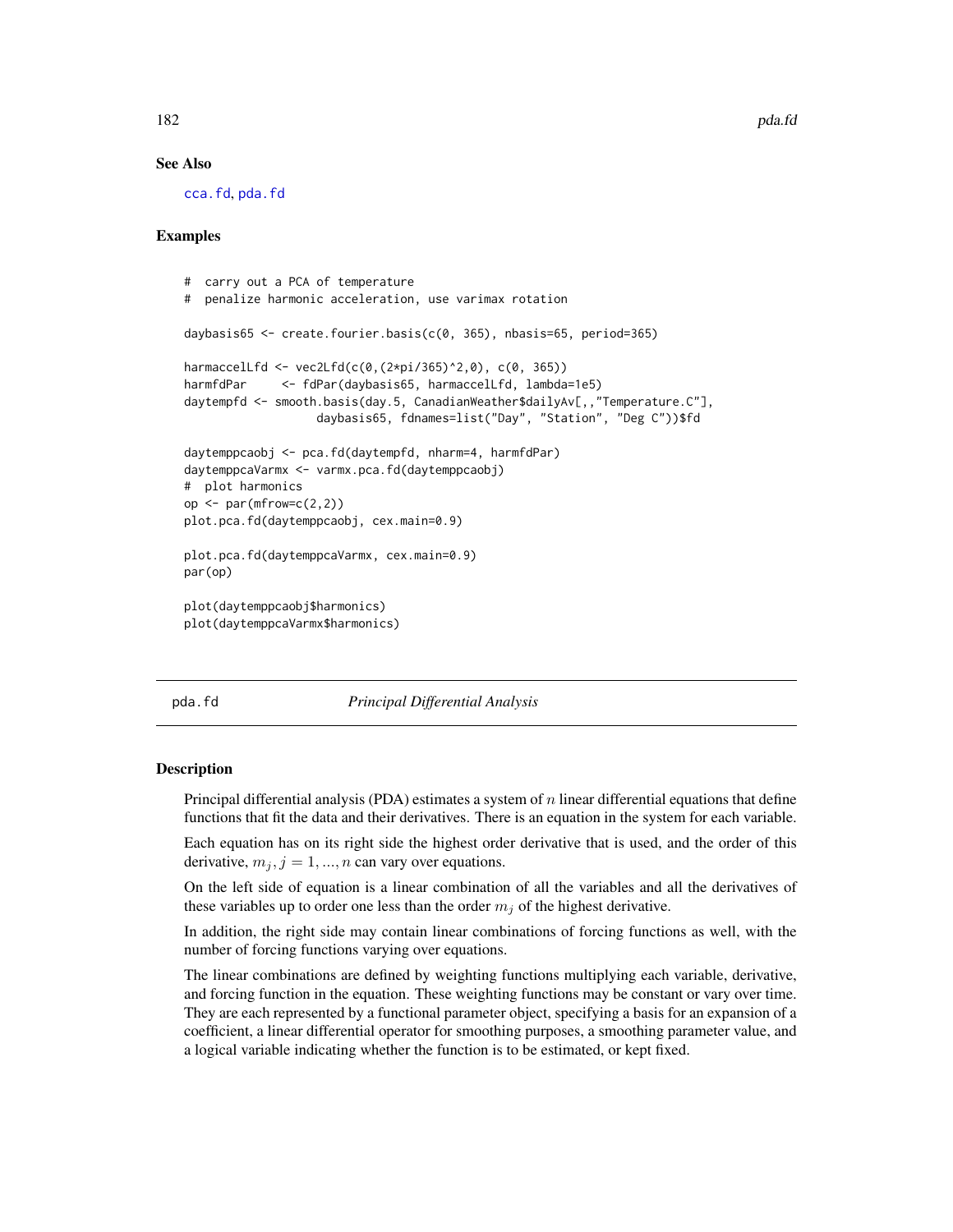#### pda.fd 183

# Usage

```
pda.fd(xfdlist, bwtlist=NULL,
       awtlist=NULL, ufdlist=NULL, nfine=501, returnMatrix=FALSE)
```
# Arguments

| xfdlist | a list whose members are functional data objects representing each variable in<br>the system of differential equations. Each of these objects contain one or more<br>curves to be represented by the corresponding differential equation. The length<br>of the list is equal to the number of differential equations. The number $N$ of<br>replications must be the same for each member functional data object.                |
|---------|---------------------------------------------------------------------------------------------------------------------------------------------------------------------------------------------------------------------------------------------------------------------------------------------------------------------------------------------------------------------------------------------------------------------------------|
| bwtlist | this argument contains the weight coefficients that multiply, in the right side of<br>each equation, all the variables in the system, and all their derivatives, where the<br>derivatives are used up to one less than the order of the variable. This argument<br>has, in general, a three-level structure, defined by a three-level hierarchy of list<br>objects.                                                             |
|         | At the top level, the argument is a single list of length equal to the number of<br>variables. Each component of this list is itself a list                                                                                                                                                                                                                                                                                     |
|         | At the second level, each component of the top level list is itself a list, also of<br>length equal to the number of variables.                                                                                                                                                                                                                                                                                                 |
|         | At the third and bottom level, each component of a second level list is a list of<br>length equal to the number of orders of derivatives appearing on the right side of<br>the equation, including the variable itself, a derivative of order 0. If m indicates<br>the order of the equation, that is the order of the derivative on the left side, then<br>this list is length m.                                              |
|         | The components in the third level lists are functional parameter objects defining<br>estimates for weight functions. For a first order equation, for example, $m = 1$<br>and the single component in each list contains a weight function for the variable.<br>Since each equation has a term involving each variable in the system, a system<br>of first order equations will have $n^2$ at the third level of this structure. |
|         | There MUST be a component for each weight function, even if the correspond-<br>ing term does not appear in the equation. In the case of a missing term, the<br>corresponding component can be NULL, and it will be treated as a coefficient<br>fixed at 0.                                                                                                                                                                      |
|         | However, in the case of a single differential equation, bwtlist can be given a<br>simpler structure, since in this case only $m$ coefficients are required. Therefore,<br>for a single equation, bwtlist can be a list of length $m$ with each component<br>containing a functional parameter object for the corresponding derivative.                                                                                          |
| awtlist | a two-level list containing weight functions for forcing functions.                                                                                                                                                                                                                                                                                                                                                             |
|         | In addition to terms in each of the equations involving terms corresponding to<br>each derivative of each variable in the system, each equation can also have a<br>contribution from one or more exogenous variables, often called forcing func-<br>tions.                                                                                                                                                                      |
|         | This argument defines the weights multiplying these forcing functions, and is a<br>list of length $n$ , the number of variables. Each component of this is is in turn a<br>list, each component of which contains a functional parameter object defining a                                                                                                                                                                      |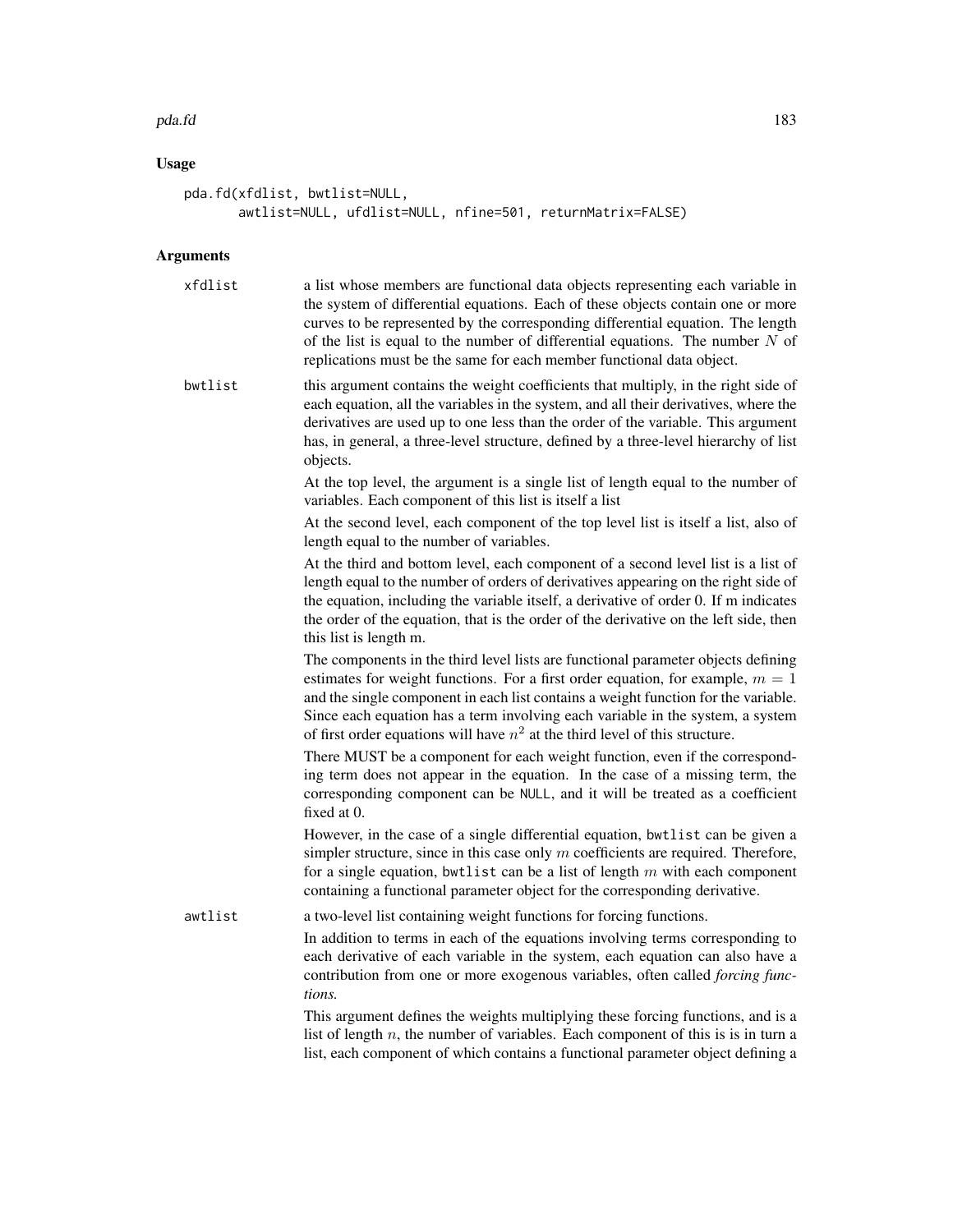|              | weight function for a forcing function. If there are no forcing functions for an<br>equation, this list can be NULL. If none of the equations involve forcing functions,<br>awtlist can be NULL, which is its default value if it is not in the argument list.                                                                                                                                                                                                 |
|--------------|----------------------------------------------------------------------------------------------------------------------------------------------------------------------------------------------------------------------------------------------------------------------------------------------------------------------------------------------------------------------------------------------------------------------------------------------------------------|
| ufdlist      | a two-level list containing forcing functions. This list structure is identical to that<br>for awtlist, the only difference being that the components in the second level<br>contain functional data objects for the forcing functions, rather than functional<br>parameter objects.                                                                                                                                                                           |
| nfine        | a number of values for a fine mesh. The estimation of the differential equation<br>involves discrete numerical quadrature estimates of integrals, and these require<br>that functions be evaluated at a fine mesh of values of the argument. This argu-<br>ment defines the number to use. The default value of 501 is reset to five times the<br>largest number of basis functions used to represent any variable in the system, if<br>this number is larger. |
| returnMatrix | logical: If TRUE, a two-dimensional is returned using a special class from the<br>Matrix package.                                                                                                                                                                                                                                                                                                                                                              |
|              |                                                                                                                                                                                                                                                                                                                                                                                                                                                                |

## Value

an object of class pda. fd, being a list with the following components:

| bwtlist   | a list array of the same dimensions as the corresponding argument, containing<br>the estimated or fixed weight functions defining the system of linear differential<br>equations.                                                                                                                                                                                                                           |
|-----------|-------------------------------------------------------------------------------------------------------------------------------------------------------------------------------------------------------------------------------------------------------------------------------------------------------------------------------------------------------------------------------------------------------------|
| resfdlist | a list of length equal to the number of variables or equations. Each members is a<br>functional data object giving the residual functions or forcing functions defined<br>as the left side of the equation (the derivative of order m of a variable) minus the<br>linear fit on the right side. The number of replicates for each residual functional<br>data object is the same as that for the variables. |
| awtlist   | a list of the same dimensions as the corresponding argument. Each member is<br>an estimated or fixed weighting function for a forcing function.                                                                                                                                                                                                                                                             |

## See Also

[pca.fd](#page-180-0), [cca.fd](#page-31-0)

```
#See analyses of daily weather data for examples.
##
## set up objects for examples
##
# constant basis for estimating weight functions
cbasis = create.constant.basis(c(0,1))
# monomial basis: {1,t} for estimating weight functions
mbasis = create.monomial.basis(c(0,1),2)# quartic spline basis with 54 basis functions for
# defining functions to be analyzed
x basis = create.bsplit. basis(c(0,1), 24, 5)# set up functional parameter objects for weight bases
```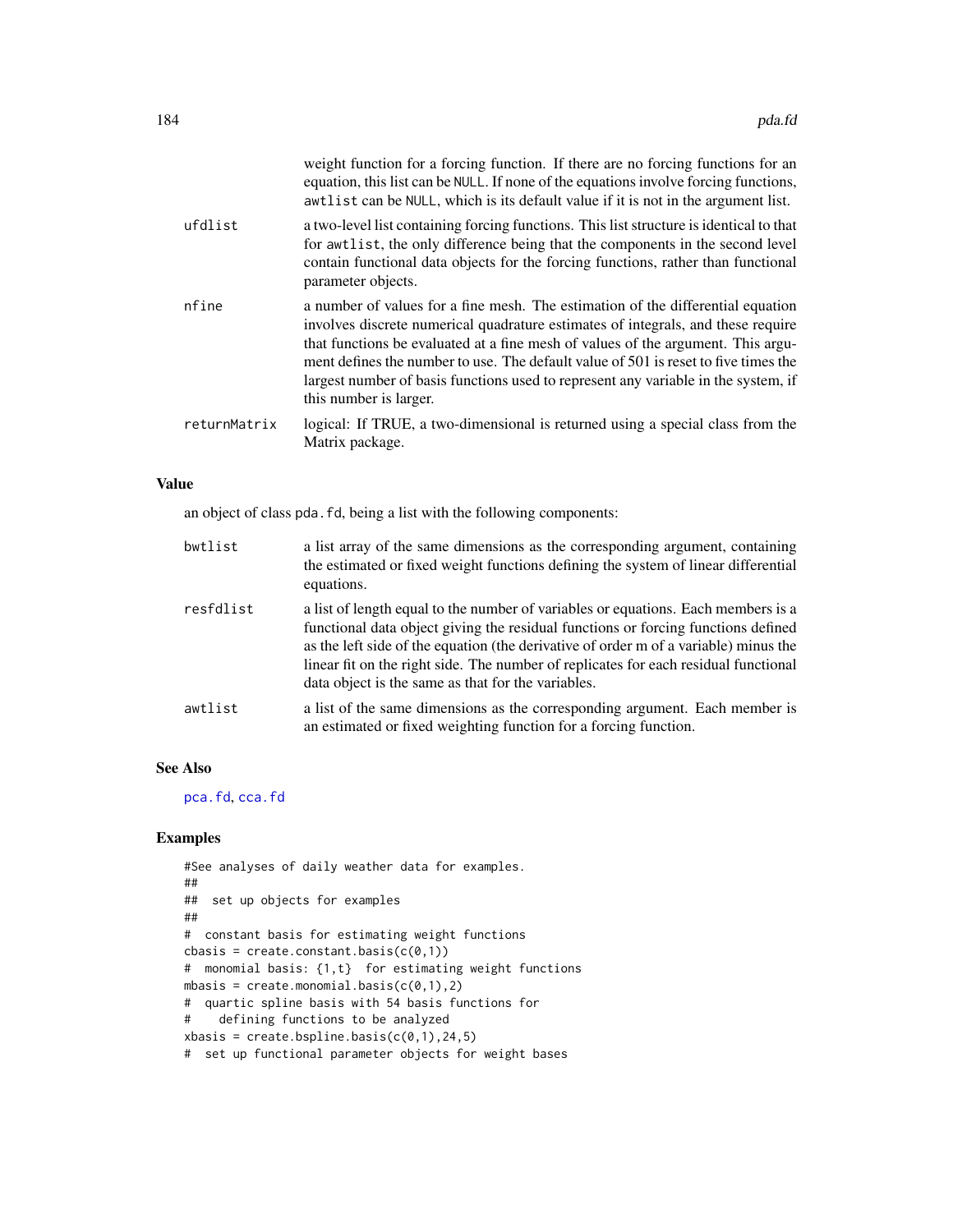## pda.fd 185

```
cfd0 = fd(0, \text{chasis})cfdPar = fdPar(cfd0)mfd0 = fd(matrix(0,2,1), mbasis)mfdPar = fdPar(mfd0)
# sampling points over [0,1]
tvec = seq(0, 1, len=101)##
## Example 1: a single first order constant coefficient unforced equation
## Dx = -4*x for x(t) = exp(-4t)beta = 4xvec = exp(-beta * tvec)xfd = smooth.basis(tvec, xvec, xbasis)$fd
xfdlist = list(xfd)
bwtlist = list(cfdPar)
# perform the principal differential analysis
result = pda.fd(xfdlist, bwtlist)
# display weight coefficient for variable
bwtlistout = result$bwtlist
bwtfd = bwtlistout[[1]]$fd
par(mfrow=c(1,1))
plot(bwtfd)
title("Weight coefficient for variable")
print(round(bwtfd$coefs,3))
# display residual functions
reslist = result$resfdlist
plot(reslist[[1]])
title("Residual function")
##
## Example 2: a single first order varying coefficient unforced equation
## Dx(t) = -t*x(t) or x(t) = exp(-t^2/2)bvec = tvecxvec = exp(-tvec^2/2)xfd = smooth.basis(tvec, xvec, xbasis)$fd
xfdlist = list(xfd)
bwtlist = list(mfdPar)
# perform the principal differential analysis
result = pda.fd(xfdlist, bwtlist)
# display weight coefficient for variable
bwtlistout = result$bwtlist
bwtfd = bwtlistout[[1]]$fd
par(mfrow=c(1,1))
plot(bwtfd)
title("Weight coefficient for variable")
print(round(bwtfd$coefs,3))
# display residual function
reslist = result$resfdlist
plot(reslist[[1]])
title("Residual function")
##
## Example 3: a single second order constant coefficient unforced equation
## Dx(t) = -(2*pi)^2*x(t) or x(t) = sin(2*pi*t)##
xvec = sin(2*pi*tree)
```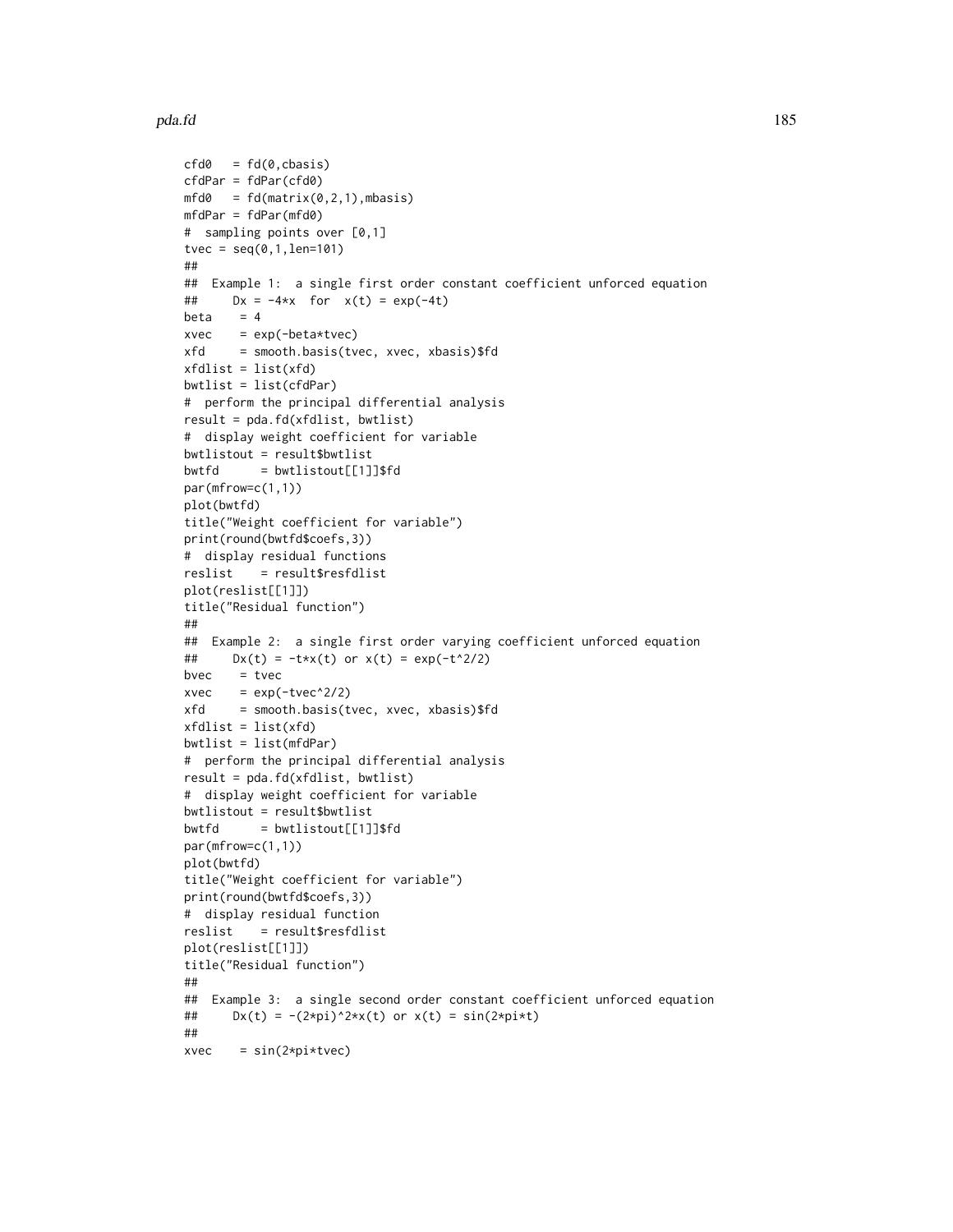```
xfd = smooth.basis(tvec, xvec, xbasis)$fd
xfdlist = list(xfd)bwtlist = list(cfdPar,cfdPar)
# perform the principal differential analysis
result = pda.fd(xfdlist, bwtlist)
# display weight coefficients
bwtlistout = result$bwtlist
bwtfd1 = bwtlistout[[1]]$fd
bwtfd2 = bwtlistout[[2]]$fd
par(mfrow=c(2,1))
plot(bwtfd1)
title("Weight coefficient for variable")
plot(bwtfd2)
title("Weight coefficient for derivative of variable")
print(round(c(bwtfd1$coefs, bwtfd2$coefs),3))
print(bwtfd2$coefs)
# display residual function
reslist = result$resfdlist
par(mfrow=c(1,1))
plot(reslist[[1]])
title("Residual function")
##
## Example 4: two first order constant coefficient unforced equations
## Dx1(t) = x2(t) and Dx2(t) = -x1(t)## equivalent to x1(t) = sin(2*pi*t)
##
xvec1 = sin(2*pi*tree)xvec2 = 2*pi*cos(2*pi*tree)xfd1 = smooth.basis(tvec, xvec1, xbasis)$fd
xfd2 = smooth.basis(tvec, xvec2, xbasis)$fd
xfdlist = list(xfd1,xfd2)
bwtlist = list(list(
                     list(cfdPar),
                    list(cfdPar)
                    ),
                list(
                     list(cfdPar),
                     list(cfdPar)
                    )
               \lambda# perform the principal differential analysis
result = pda.fd(xfdlist, bwtlist)
# display weight coefficients
bwtlistout = result$bwtlist
bwtfd11 = bwtlistout[[1]][[1]][[1]]$fdbwtfd21 = bwtlistout[[2]][[1]][[1]]$fdbwtfd12 = bwtlistout[[1]][[2]][[1]]$fdbwtfd22 = bwtlistout[[2]][[2]][[1]]$fdpar(mfrow=c(2,2))
plot(bwtfd11)
title("Weight for variable 1 in equation 1")
plot(bwtfd21)
```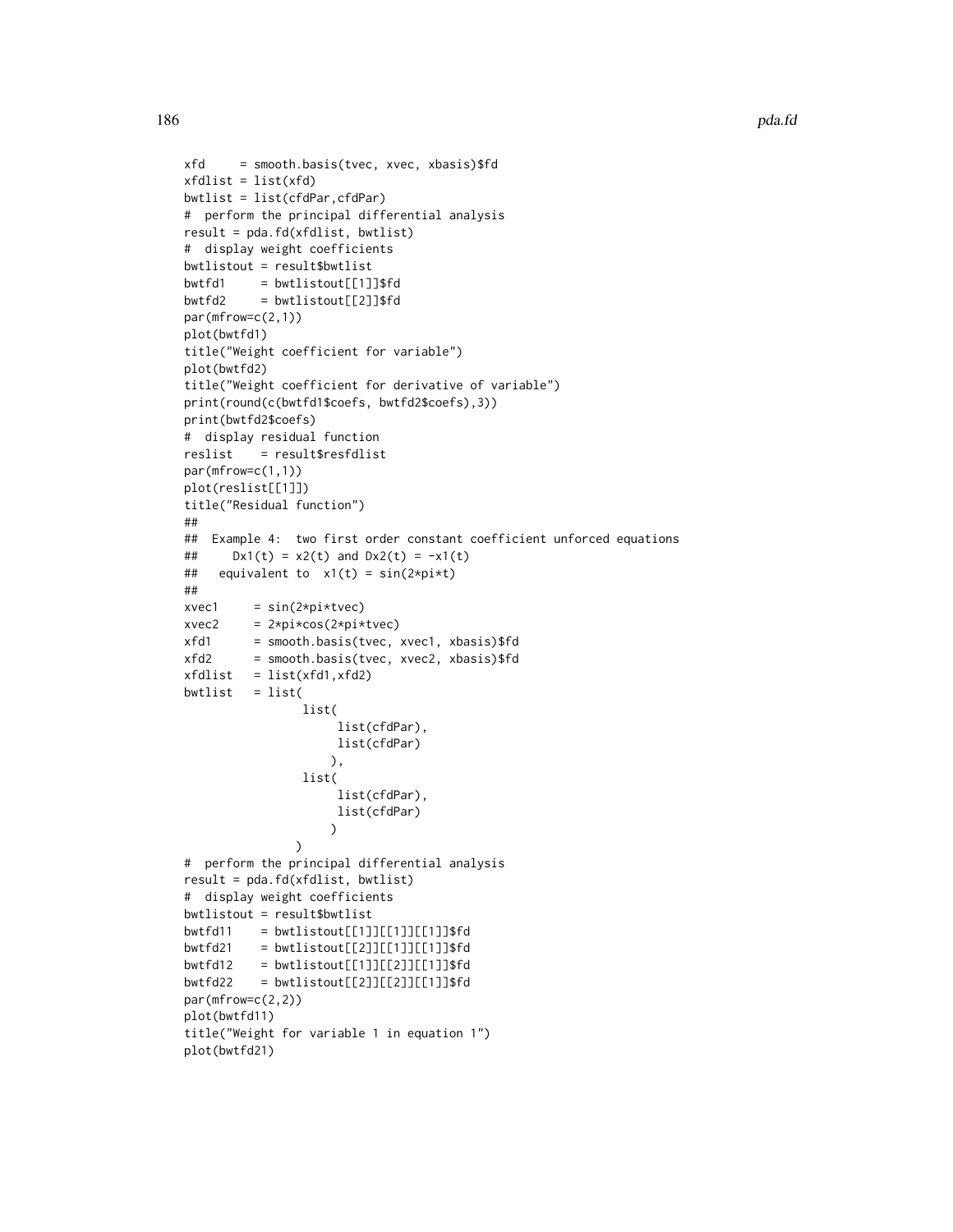#### pda.fd 187

```
title("Weight for variable 2 in equation 1")
plot(bwtfd12)
title("Weight for variable 1 in equation 2")
plot(bwtfd22)
title("Weight for variable 2 in equation 2")
print(round(bwtfd11$coefs,3))
print(round(bwtfd21$coefs,3))
print(round(bwtfd12$coefs,3))
print(round(bwtfd22$coefs,3))
# display residual functions
reslist = result$resfdlist
par(mfrow=c(2,1))
plot(reslist[[1]])
title("Residual function for variable 1")
plot(reslist[[2]])
title("Residual function for variable 2")
##
## Example 5: a single first order constant coefficient equation
## Dx = -4*x for x(t) = exp(-4t) forced by u(t) = 2##
beta = 4alpha = 2xvec0 = exp(-beta * tvec)intv = (exp(beta*tree) - 1)/betaxvec = xvec0*(1 + alpha*intv)xfd = smooth.basis(tvec, xvec, xbasis)$fd
xfdlist = list(xfd)
bwtlist = list(cfdPar)
awtlist = list(cfdPar)
ufdlist = list(fd(1,cbasis))
# perform the principal differential analysis
result = pda.fd(xfdlist, bwtlist, awtlist, ufdlist)
# display weight coefficients
bwtlistout = result$bwtlist
bwtfd = bwtlistout[[1]]$fd
awtlistout = result$awtlist
awtfd = awtlistout[[1]]$fd
par(mfrow=c(2,1))
plot(bwtfd)
title("Weight for variable")
plot(awtfd)
title("Weight for forcing function")
# display residual function
reslist = result$resfdlist
par(mfrow=c(1,1))
plot(reslist[[1]], ylab="residual")
title("Residual function")
##
## Example 6: two first order constant coefficient equations<br>## Dx = -4*x for x(t) = exp(-4t) forced by u(t) = 2## Dx = -4*x for x(t) = exp(-4t)## Dx = -4*t*x for x(t) = exp(-4t^2/2) forced by u(t) = -1##
beta = 4
```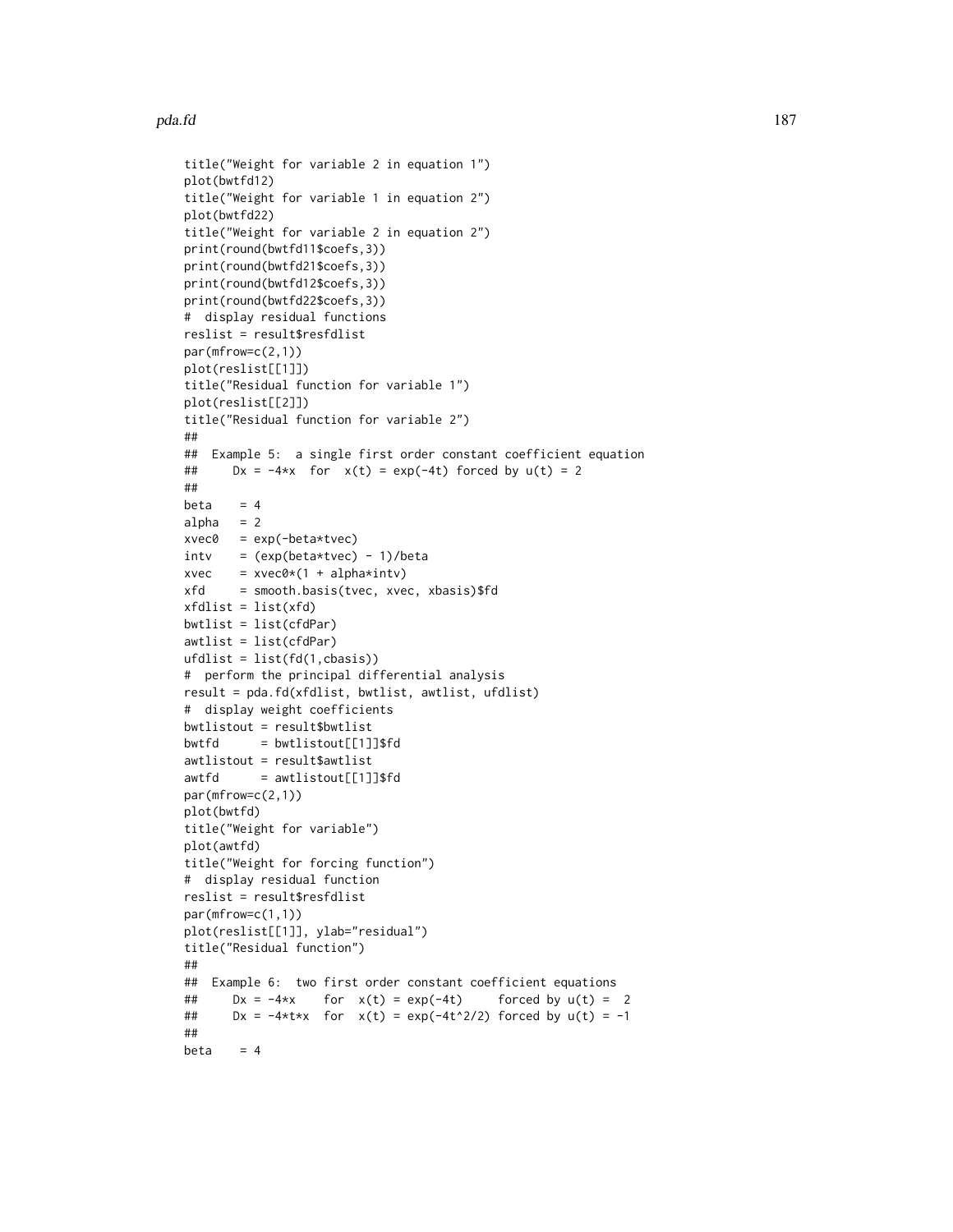```
xvec10 = exp(-beta * tvec)alpha1 = 2alpha2 = -1xvec1 = xvec0 + alpha1*(1-xvec10)/betaxvec20 = exp(-beta * tvec^2/2)vvec = exp(beta*tree^2/2);intv = 0.01*(cumsum(vvec) - 0.5*vvec)xvec2 = xvec20*(1 + alpha2*intv)xfd1 = smooth.basis(tvec, xvec1, xbasis)$fd
xfd2 = smooth.basis(tvec, xvec2, xbasis)$fd
xfdlist = list(xfd1, xfd2)
bwtlist = list(list(
                     list(cfdPar),
                     list(cfdPar)
                    ),
                list(
                     list(cfdPar),
                     list(mfdPar)
                    )
               )
awtlist = list(list(cfdPar), list(cfdPar))
ufdlist = list(list(fd(1,cbasis)), list(fd(1,cbasis)))
# perform the principal differential analysis
result = pda.fd(xfdlist, bwtlist, awtlist, ufdlist)
# display weight functions for variables
bwtlistout = result$bwtlist
bwtfd11 = bwtlistout[[1]][[1]][[1]]$fdbwtfd21 = bwtlistout[[2]][[1]][[1]]$fdbwtfd12 = bwtlistout[[1]][[2]][[1]]$fdbwtfd22 = bwtlistout[[2]][[2]][[1]]$fdpar(mfrow=c(2,2))
plot(bwtfd11)
title("weight on variable 1 in equation 1")
plot(bwtfd21)
title("weight on variable 2 in equation 1")
plot(bwtfd12)
title("weight on variable 1 in equation 2")
plot(bwtfd22)
title("weight on variable 2 in equation 2")
print(round(bwtfd11$coefs,3))
print(round(bwtfd21$coefs,3))
print(round(bwtfd12$coefs,3))
print(round(bwtfd22$coefs,3))
# display weight functions for forcing functions
awtlistout = result$awtlist
awtfd1 = awtlistout[[1]][[1]]$fd
awtfd2 = awtlistout[[2]][[1]]$fd
par(mfrow=c(2,1))
plot(awtfd1)
title("weight on forcing function in equation 1")
plot(awtfd2)
title("weight on forcing function in equation 2")
```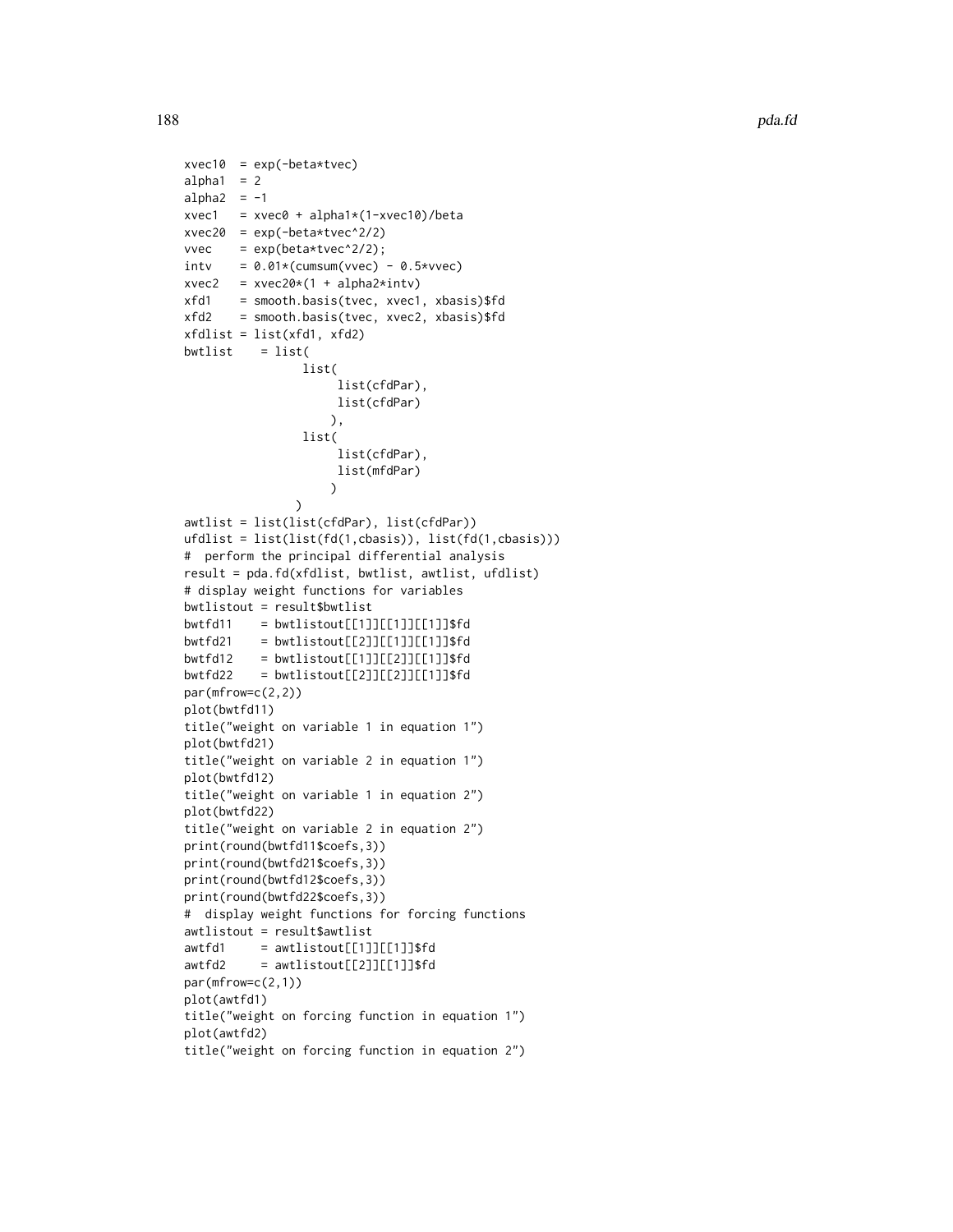# pda.overlay 189

```
# display residual functions
reslist = result$resfdlist
par(mfrow=c(2,1))
plot(reslist[[1]])
title("residual function for equation 1")
plot(reslist[[2]])
title("residual function for equation 2")
```
pda.overlay *Stability Analysis for Principle Differential Analysis*

# Description

Overlays the results of a univariate, second-order principal differential analysis on a bifurcation diagram to demonstrate stability.

# Usage

```
pda.overlay(pdaList,nfine=501,ncoarse=11, returnMatrix=FALSE,...)
```
# Arguments

| pdaList      | a list object returned by pda. fd.                                                                |
|--------------|---------------------------------------------------------------------------------------------------|
| nfine        | number of plotting points to use.                                                                 |
| ncoarse      | number of time markers to place along the plotted curve.                                          |
| returnMatrix | logical: If TRUE, a two-dimensional is returned using a special class from the<br>Matrix package. |
| $\ddotsc$    | other arguments for 'plot'.                                                                       |

# Details

Overlays a bivariate plot of the functional parameters in a univariate second-order principal differential analysis on a bifurcation diagram.

## Value

None.

# See Also

[pda.fd](#page-181-0) [plot.pda.fd](#page-201-0) [eigen.pda](#page-86-0)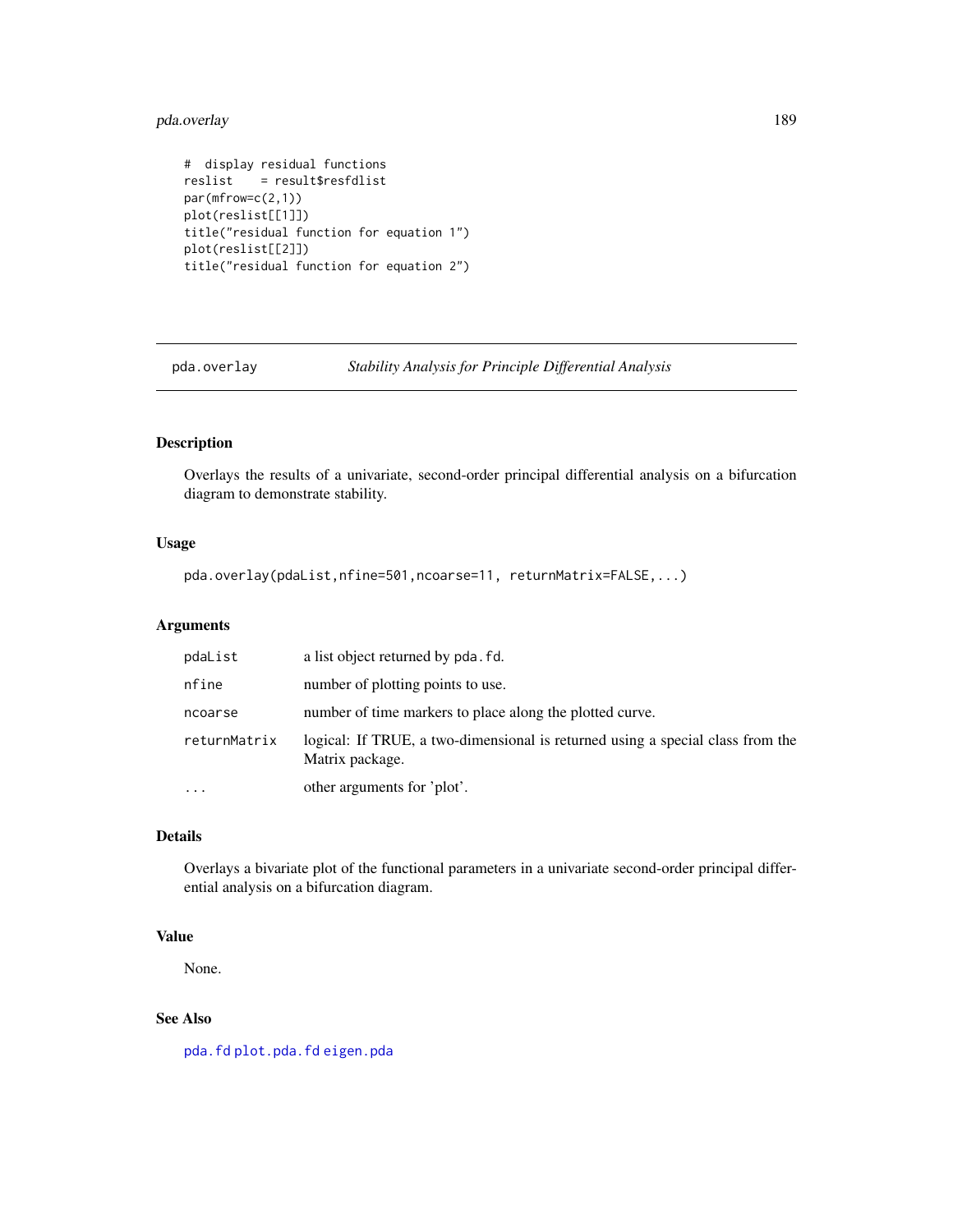## Examples

```
# This example looks at a principal differential analysis of the lip data
# in Ramsay and Silverman (2005).
# First smooth the data
lipfd <- smooth.basisPar(liptime, lip, 6, Lfdobj=int2Lfd(4),
                         lambda=1e-12)$fd
names(lipfd$fdnames) <- c("time(seconds)", "replications", "mm")
# Now we'll set up functional parameter objects for the beta coefficients.
lipbasis <- lipfd$basis
lipfd0 <- fd(matrix(0,lipbasis$nbasis,1),lipbasis)
lipfdPar <- fdPar(lipfd0,2,0)
bwtlist <- list(lipfdPar,lipfdPar)
xfdlist <- list(lipfd)
# Call pda
pdaList <- pda.fd(xfdlist, bwtlist)
# And plot the overlay
pda.overlay(pdaList,lwd=2,cex.lab=1.5,cex.axis=1.5)
```
phaseplanePlot *Phase-plane plot*

## **Description**

Plot acceleration (or Ldfobj2) vs. velocity (or Lfdobj1) of a function data object.

## Usage

```
phaseplanePlot(evalarg, fdobj, Lfdobj1=1, Lfdobj2=2,
       lty=c("longdash", "solid"),
     labels=list(evalarg=seq(evalarg[1], max(evalarg), length=13),
             labels=fda::monthLetters),
     abline=list(h=0, v=0, lty=2), xlab="Velocity",
     ylab="Acceleration", returnMatrix=FALSE, ...)
```
## Arguments

```
evalarg a vector of argument values at which the functional data object is to be evaluated.
                   Defaults to a sequence of 181 points in the range specified by fdobj[["basis"]][["rangeval"]].
                   If(length(evalarg) == 1)it is replaced by seq(evalarg[1], evalarg[1]+1, length=181).
```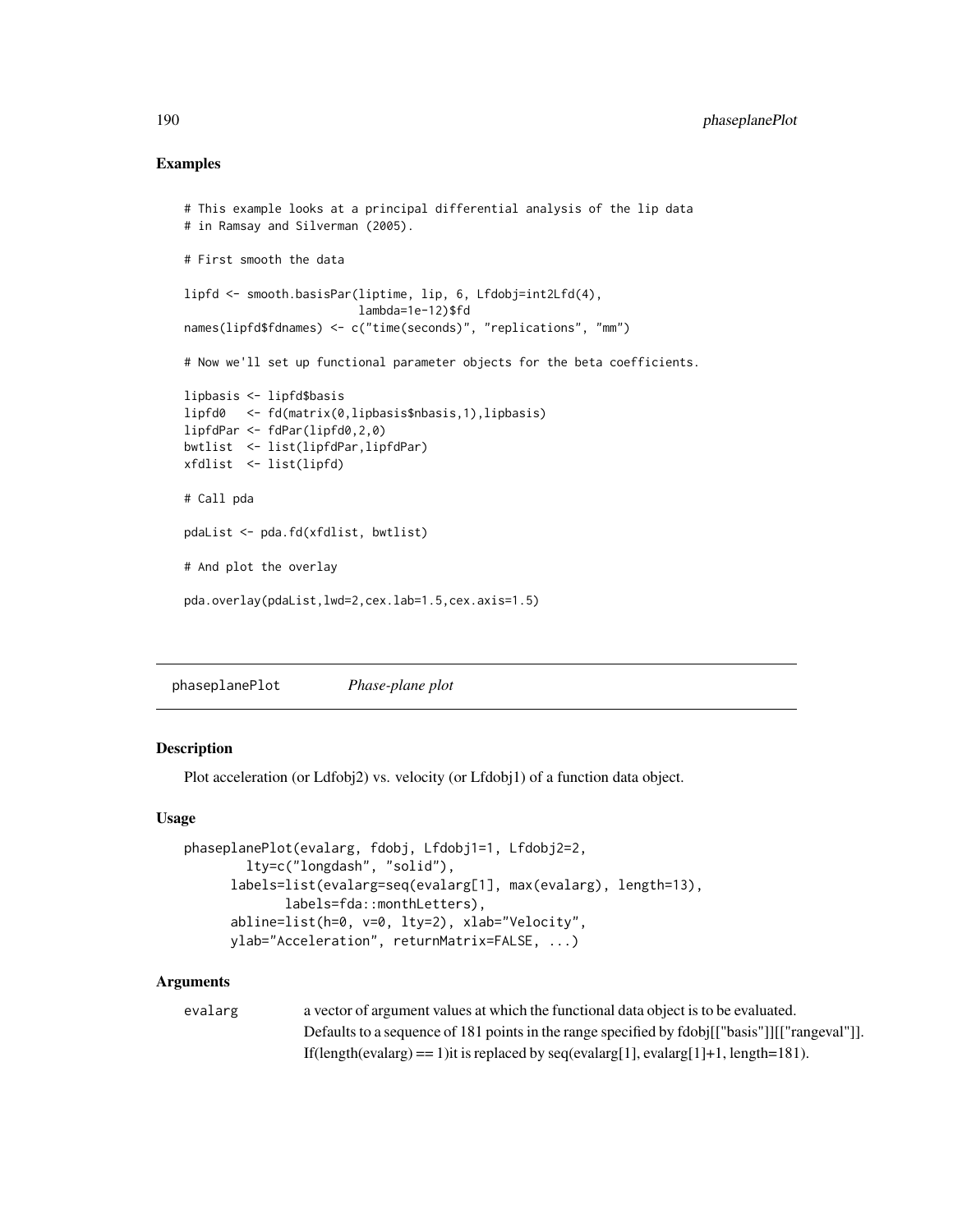|         | If(length(evalarg) = = 2) it is replaced by seq(evalarg[1], evalarg[2], length=181).                                                                                                             |
|---------|--------------------------------------------------------------------------------------------------------------------------------------------------------------------------------------------------|
| fdobi   | a functional data object to be evaluated.                                                                                                                                                        |
| Lfdobj1 | either a nonnegative integer or a linear differential operator object. The points<br>plotted on the horizontal axis are eval.fd(evalarg, fdobj, Lfdobj1). By default,<br>this is the velocity.   |
| Lfdobj2 | either a nonnegative integer or a linear differential operator object. The points<br>plotted on the vertical axis are eval.fd(evalarg, fdobj, Lfdobj2). By default, this<br>is the acceleration. |
| ltv     | line types for the first and second halves of the plot.                                                                                                                                          |
| labels  | a list of length two:                                                                                                                                                                            |
|         | evalarg = a numeric vector of 'evalarg' values to be labeled.                                                                                                                                    |
|         | $labels = a character vector of labels, replicated to the same length as labels[["evalarg"]$<br>in case it's not of the same length.                                                             |
| abline  | arguments to a call to abline.                                                                                                                                                                   |

| abline       | arguments to a call to abline.                                                                    |
|--------------|---------------------------------------------------------------------------------------------------|
| xlab         | x axis label                                                                                      |
| ylab         | y axis label                                                                                      |
| returnMatrix | logical: If TRUE, a two-dimensional is returned using a special class from the<br>Matrix package. |
| .            | optional arguments passed to plot.                                                                |

## Value

Invisibly returns a matrix with two columns containg the points plotted.

# See Also

[plot](#page-0-0), [eval.fd](#page-92-0) [plot.fd](#page-194-0) [nondurables](#page-175-0) [index](#page-0-0)

```
goodsbasis <- create.bspline.basis(rangeval=c(1919,2000),
                                   nbasis=161, norder=8)
LfdobjNonDur <- int2Lfd(4)
library(zoo)
logNondurSm <- smooth.basisPar(argvals=index(nondurables),
                y=log10(coredata(nondurables)), fdobj=goodsbasis,
                Lfdobj=LfdobjNonDur, lambda=1e-11)
```

```
phaseplanePlot(1964, logNondurSm$fd)
```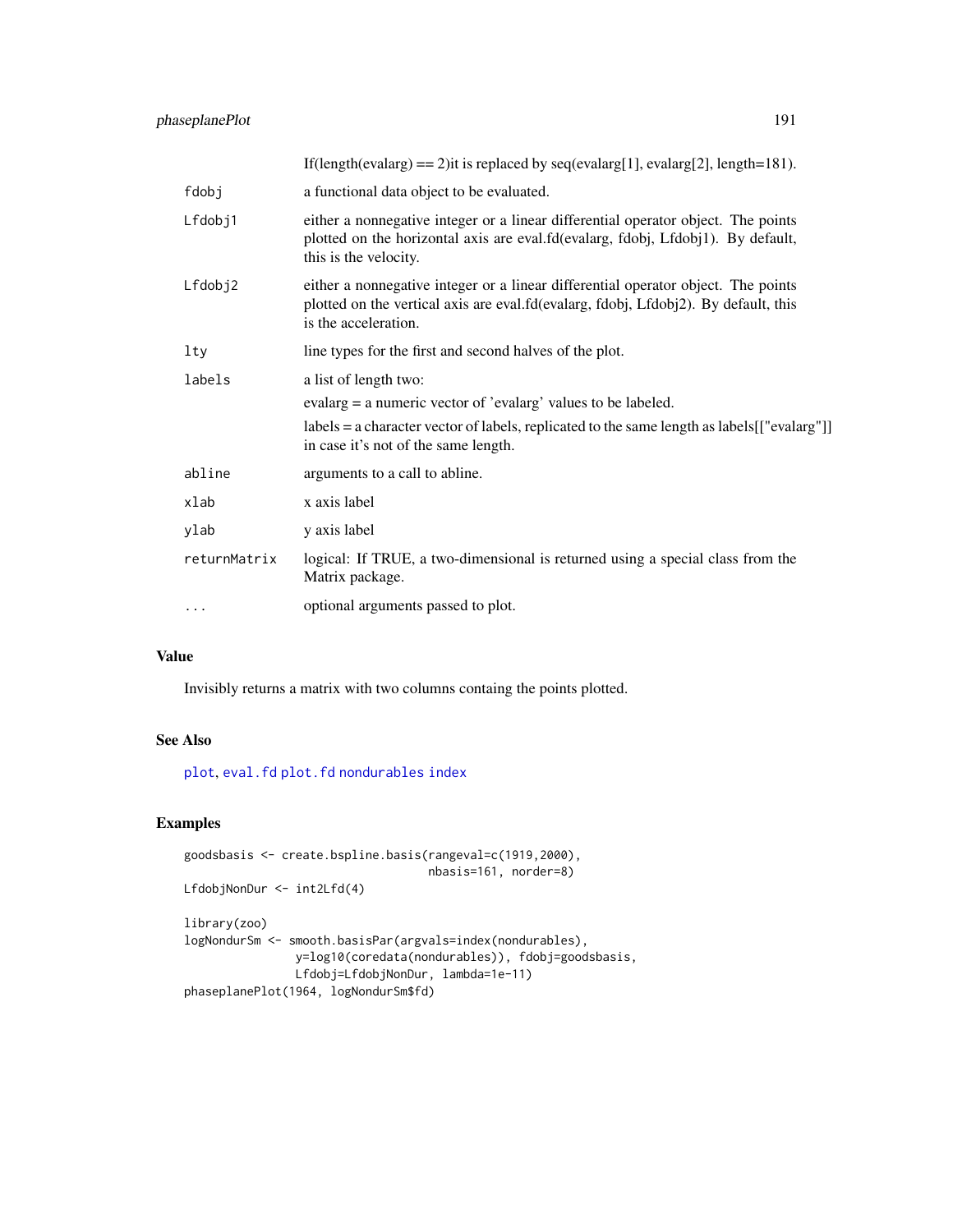# Description

151 measurements of pinch force during 20 replications with time from start of measurement.

## Usage

pinch pinchraw pinchtime

# Format

**pinch, pinchraw** Matrices of dimension  $c(151, 20) = 20$  replications of measuring pinch force every 2 milliseconds for 300 milliseconds. The original data included 300 observations. pinchraw consists of the first 151 of the 300 observations. pinch selected 151 observations so the maximum of each curve occurred at 0.076 seconds.

**pinchtime** time in seconds from the start =  $seq(0, 0.3, 151)$  = every 2 milliseconds.

## Details

Measurements every 2 milliseconds.

## Source

Ramsay, James O., and Silverman, Bernard W. (2006), *Functional Data Analysis, 2nd ed.*, Springer, New York, p. 13, Figure 1.11, pp. 22-23, Figure 2.2, and p. 144, Figure 7.13.

```
matplot (pinchtime, pinchraw, type="l", lty=1, cex=2,
        col=1, lwd=1, xlab = "Seconds", ylab='Force (N)")abline(h=2, lty=2)
matplot (pinchtime, pinch, type="l", lty=1, cex=2,
        col=1, lwd=1, xlab = "Seconds", ylab="Force (N)")
abline(h=2, v=0.075, lty=2)
```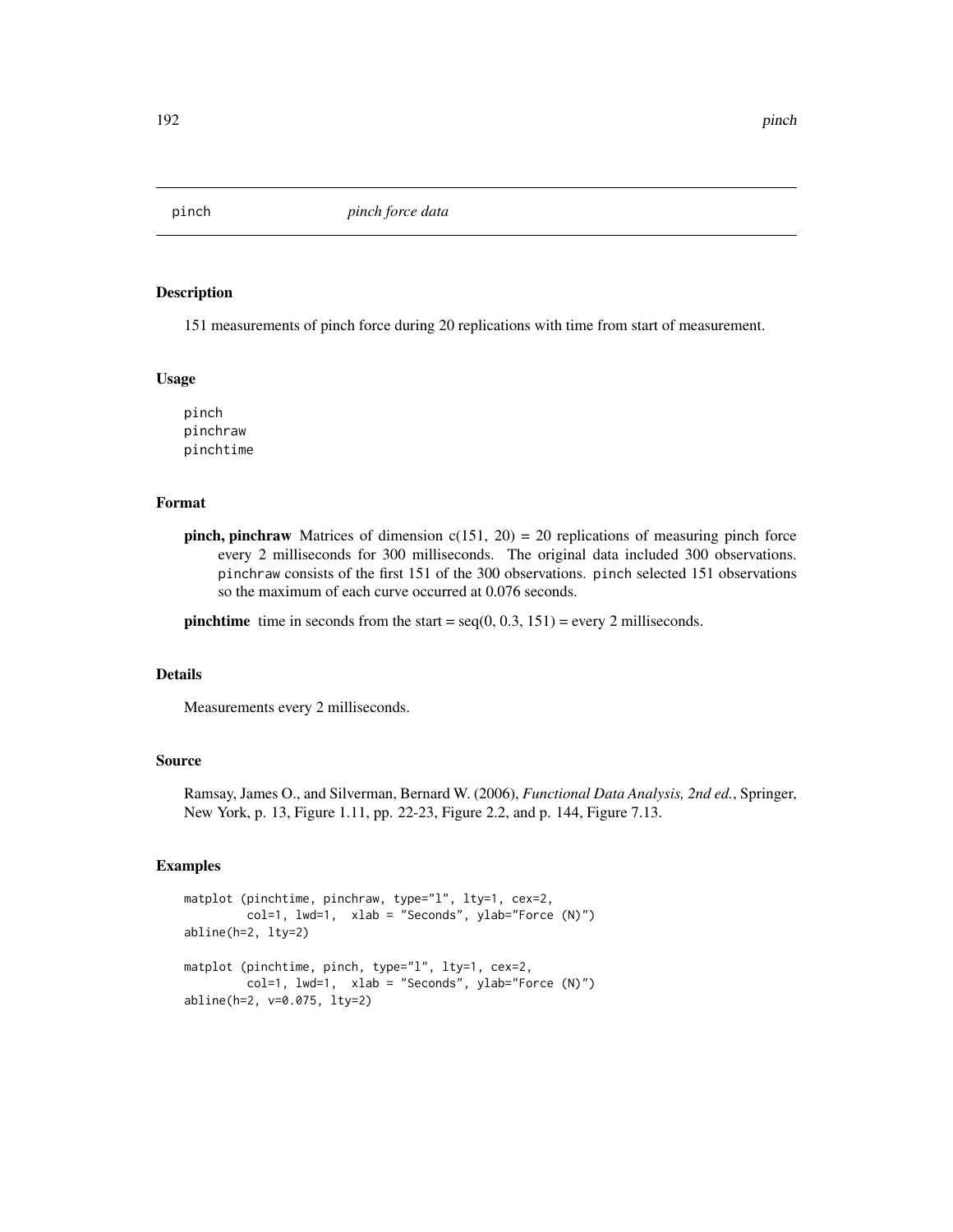# Description

Plots all the basis functions.

# Usage

## S3 method for class 'basisfd' plot(x, knots=TRUE, axes=NULL, ...)

# Arguments

| X        | a basis object                                                                                                                                                                                                                                                                                                  |
|----------|-----------------------------------------------------------------------------------------------------------------------------------------------------------------------------------------------------------------------------------------------------------------------------------------------------------------|
| knots    | logical: If TRUE and $x[[\text{type'}]] == \text{'bslpine'}$ , the knot locations are plotted<br>using vertical dotted, red lines. Ignored otherwise.                                                                                                                                                           |
| axes     | Either a logical or a list or NULL.                                                                                                                                                                                                                                                                             |
|          | • logical whether axes should be drawn on the plot<br>• list a list used to create custom axes used to create axes via do. call $(x\frac{2}{3})$ , $x\frac{2}{3}$ axes [-1]).<br>The primary example of this uses $list("axesIntervals", \ldots), e.g.,$<br>with Fourier bases to create Canadian Weather plots |
| $\cdots$ | additional plotting parameters passed to matplot.                                                                                                                                                                                                                                                               |

# Value

none

# Side Effects

a plot of the basis functions

## See Also

[plot.fd](#page-194-0)

```
##
## 1. b-spline
##
# set up the b-spline basis for the lip data, using 23 basis functions,
# order 4 (cubic), and equally spaced knots.
# There will be 23 - 4 = 19 interior knots at 0.05, ..., 0.95
lipbasis <- create.bspline.basis(c(0,1), 23)
# plot the basis functions
plot(lipbasis)
```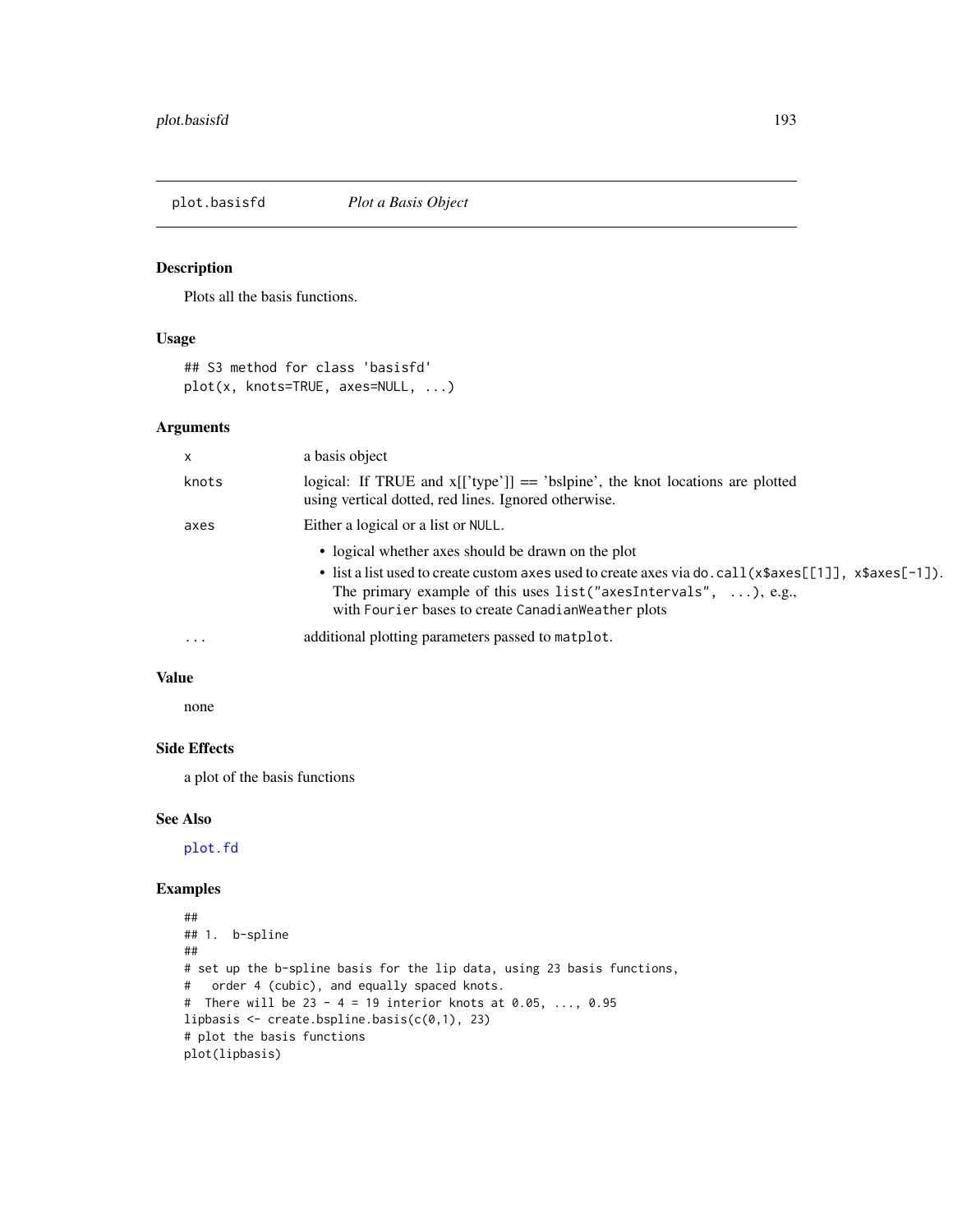```
##
## 2. Fourier basis
##
yearbasis3 <- create.fourier.basis(c(0,365),
                    axes=list("axesIntervals") )
# plot the basis
plot(yearbasis3)
##
## 3. With Date and POSIXct rangeval
##
# Date
July4.1776 <- as.Date('1776-07-04')
Apr30.1789 <- as.Date('1789-04-30')
AmRev <- c(July4.1776, Apr30.1789)
BspRevolution <- create.bspline.basis(AmRev)
plot(BspRevolution)
# POSIXct
July4.1776ct <- as.POSIXct1970('1776-07-04')
Apr30.1789ct <- as.POSIXct1970('1789-04-30')
AmRev.ct <- c(July4.1776ct, Apr30.1789ct)
BspRev.ct <- create.bspline.basis(AmRev.ct)
plot(BspRev.ct)
```
plot.cca.fd *Plot Functional Canonical Correlation Weight Functions*

## Description

A canonical correlation analysis produces a series of pairs of functional data objects which, when used as weighting functions, successively maximize the corresponding canonical correlation between two functional data objects. Like functional principal component weight functions, successive weight within either side fo the pair are required to be orthogonal to all previous weight functions. Consequently, each successive canonical correlation will no larger than its predecessor, and more likely substantially smaller. This function plots an object of class cca.fd that results from the use of function cca.fd. Each pair of weight functions is plotted after a left mouse click indicating that you are ready for the next plot.

# Usage

```
## S3 method for class 'cca.fd'
plot(x, cexval = 1, ...)
```
## Arguments

x an object of class cca.fd produced by an invocation of function cca.fd.R.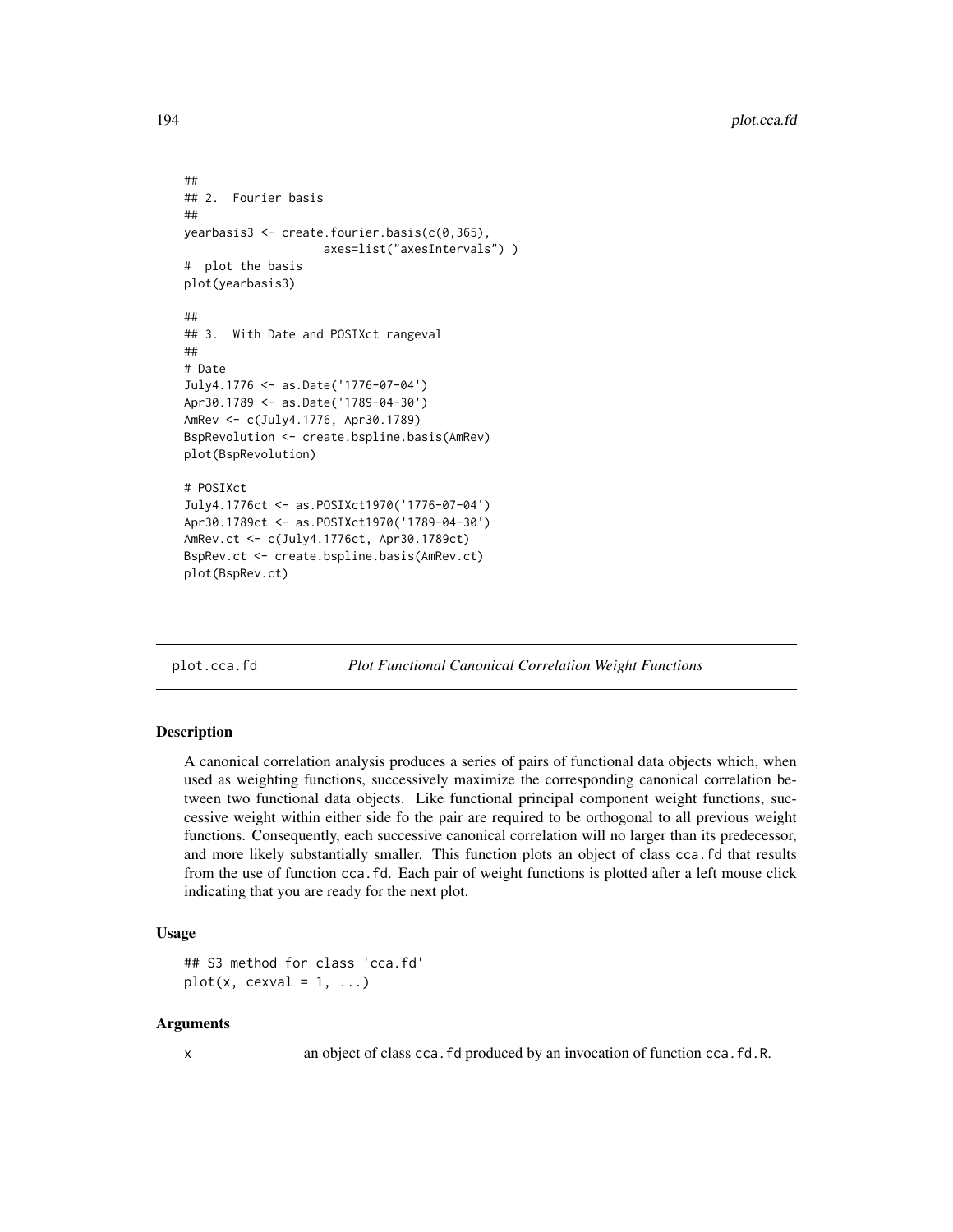#### plot.fd the contract of the contract of the contract of the contract of the contract of the contract of the contract of the contract of the contract of the contract of the contract of the contract of the contract of the co

| cexval            | A number used to determine label sizes in the plots. |
|-------------------|------------------------------------------------------|
| $\cdot\cdot\cdot$ | other arguments for 'plot'.                          |

#### Details

Produces a plot of a pair of weight functions corresponding to each canonical correlation between two functional data objects.

# Value

invisible(NULL)

#### See Also

[cca.fd](#page-31-0), [pda.fd](#page-181-0) [plot.pca.fd](#page-200-0)

## Examples

# Canonical correlation analysis of knee-hip curves

```
gaittime <- (1:20)/21
gaitrange \leq c(0,1)gaitbasis <- create.fourier.basis(gaitrange,21)
lambda <- 10^(-11.5)
harmaccelLfd <- vec2Lfd(c(0, 0, (2*pi)^2, 0))
gaitfdPar <- fdPar(gaitbasis, harmaccelLfd, lambda)
gaitfd <- smooth.basis(gaittime, gait, gaitfdPar)$fd
ccafdPar <- fdPar(gaitfd, harmaccelLfd, 1e-8)
ccafd0 <- cca.fd(gaitfd[,1], gaitfd[,2], ncan=3, ccafdPar, ccafdPar)
# display the canonical correlations
round(ccafd0$ccacorr[1:6],3)
# plot the unrotated canonical weight functions
plot.cca.fd(ccafd0)
# compute a VARIMAX rotation of the canonical variables
ccafd <- varmx.cca.fd(ccafd0)
# plot the rotated canonical weight functions
plot.cca.fd(ccafd)
```
<span id="page-194-0"></span>plot.fd *Plot a Functional Data Object*

## <span id="page-194-1"></span>Description

Functional data observations, or a derivative of them, are plotted. These may be either plotted simultaneously, as matplot does for multivariate data, or one by one with a mouse click to move from one plot to another. The function also accepts the other plot specification arguments that the regular plot does. Calling plot with an fdSmooth or an fdPar object plots its fd component.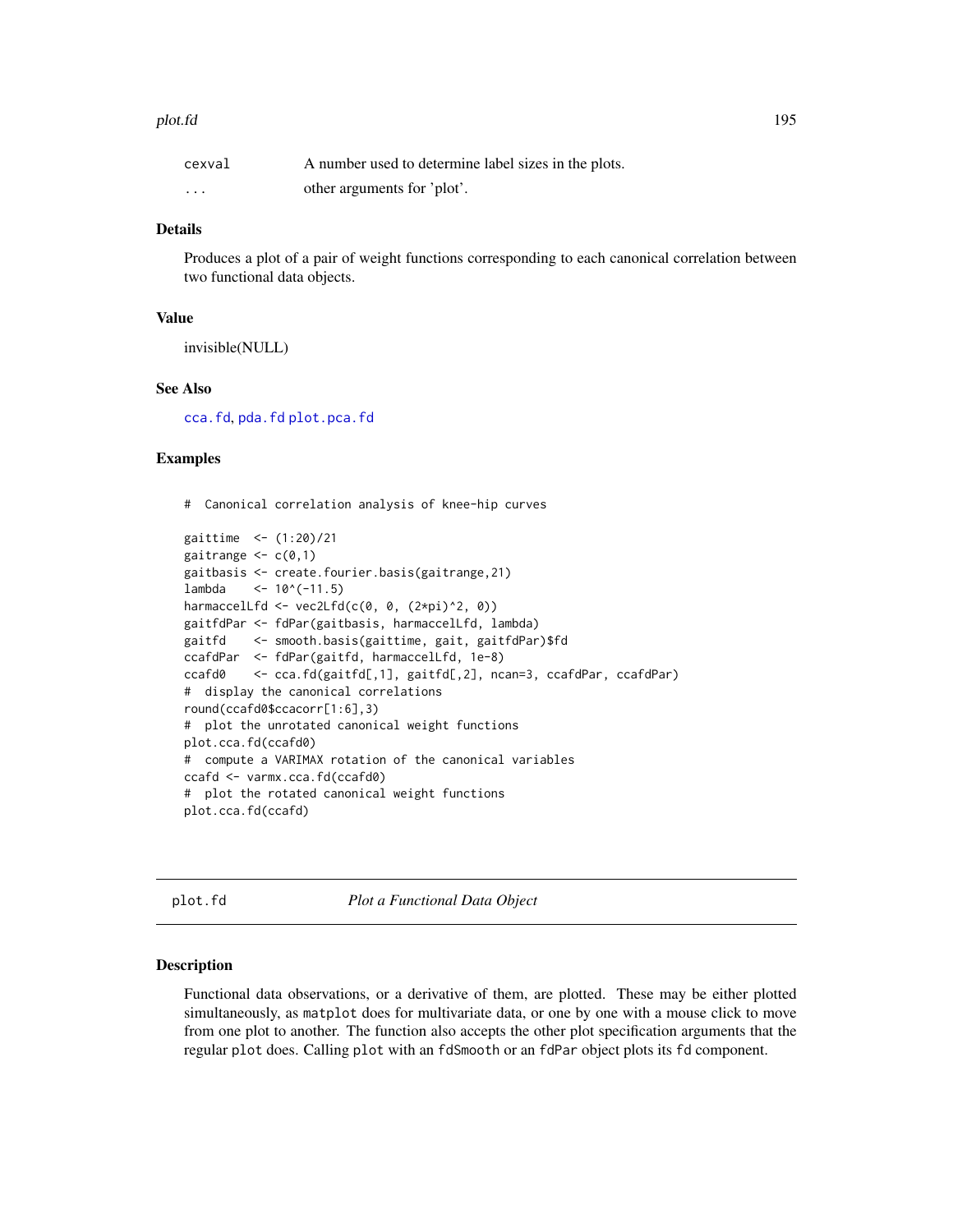## Usage

```
## S3 method for class 'fd'
plot(x, y, Lfdobj=0, href=TRUE, titles=NULL,
                    xlim=NULL, ylim=NULL, xlab=NULL,
                    ylab=NULL, ask=FALSE, nx=NULL, axes=NULL, ...)
## S3 method for class 'fdPar'
plot(x, y, Lfdobj=0, href=TRUE, titles=NULL,
                    xlim=NULL, ylim=NULL, xlab=NULL,
                    ylab=NULL, ask=FALSE, nx=NULL, axes=NULL, ...)
## S3 method for class 'fdSmooth'
plot(x, y, Lfdobj=0, href=TRUE, titles=NULL,
                    xlim=NULL, ylim=NULL, xlab=NULL,
                    ylab=NULL, ask=FALSE, nx=NULL, axes=NULL, ...)
```
## Arguments

| $\times$ | functional data object(s) to be plotted.                                                                                                                                                                                                            |
|----------|-----------------------------------------------------------------------------------------------------------------------------------------------------------------------------------------------------------------------------------------------------|
| У        | sequence of points at which to evaluate the functions 'x' and plot on the hori-<br>zontal axis. Defaults to $seq(rangex[1], rangex[2], length = nx)$ .                                                                                              |
|          | NOTE: This will be the values on the horizontal axis, NOT the vertical axis.                                                                                                                                                                        |
| Lfdobi   | either a nonnegative integer or a linear differential operator object. If present,<br>the derivative or the value of applying the operator is plotted rather than the<br>functions themselves.                                                      |
| href     | a logical variable: If TRUE, add a horizontal reference line at 0.                                                                                                                                                                                  |
| titles   | a vector of strings for identifying curves                                                                                                                                                                                                          |
| xlab     | a label for the horizontal axis.                                                                                                                                                                                                                    |
| ylab     | a label for the vertical axis.                                                                                                                                                                                                                      |
| xlim     | a vector of length 2 containing axis limits for the horizontal axis.                                                                                                                                                                                |
| ylim     | a vector of length 2 containing axis limits for the vertical axis.                                                                                                                                                                                  |
| ask      | a logical value: If TRUE, each curve is shown separately, and the plot advances<br>with a mouse click                                                                                                                                               |
| nx       | the number of points to use to define the plot. The default is usually enough, but<br>for a highly variable function more may be required.                                                                                                          |
| axes     | Either a logical or a list or NULL.                                                                                                                                                                                                                 |
|          | • logical whether axes should be drawn on the plot                                                                                                                                                                                                  |
|          | • list a list used to create custom axes used to create axes via do. call $(x\frac{2}{\sqrt{1}}), x\frac{2}{\sqrt{1}})$ .<br>The primary example of this uses $list("axesIntervals", , e.g.,$<br>with Fourier bases to create CanadianWeather plots |
| $\cdots$ | additional plotting arguments that can be used with function plot                                                                                                                                                                                   |
|          |                                                                                                                                                                                                                                                     |

# Details

Note that for multivariate data, a suitable array must first be defined using the par function.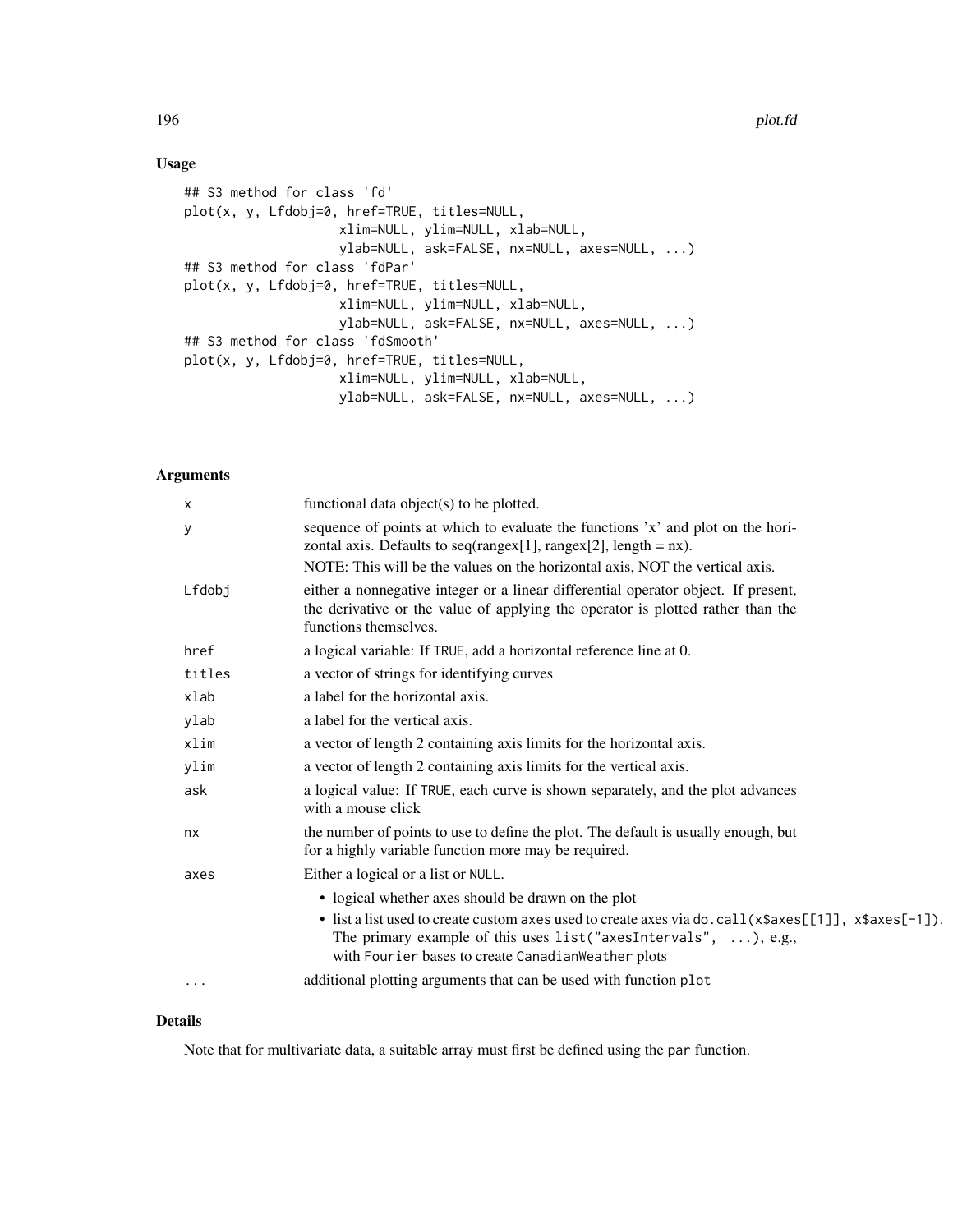plot.fd the contract of the contract of the contract of the contract of the contract of the contract of the contract of the contract of the contract of the contract of the contract of the contract of the contract of the co

## Value

'done'

# Side Effects

a plot of the functional observations

# See Also

[lines.fd](#page-155-0), [plotfit.fd](#page-204-0)

# Examples

## ## plot.fd ##

```
daybasis65 <- create.fourier.basis(c(0, 365), 65,
                    axes=list("axesIntervals"))
harmaccelLfd <- vec2Lfd(c(0,(2*pi/365)^2,0), c(0, 365))
harmfdPar <- fdPar(daybasis65, harmaccelLfd, lambda=1e5)
daytempfd <- with(CanadianWeather, Data2fd(day.5,
        dailyAv[,,"Temperature.C"], daybasis65))
# plot all the temperature functions for the monthly weather data
plot(daytempfd, main="Temperature Functions")
## Not run:
# To plot one at a time:
# The following pauses to request page changes.
\dontshow{
# (Without 'dontrun', the package build process
# might encounter problems with the par(ask=TRUE)
# feature.)
}
plot(daytempfd, ask=TRUE)
## End(Not run)
##
## plot.fdSmooth
##
b3.4 <- create.bspline.basis(norder=3, breaks=c(0, .5, 1))
# 4 bases, order 3 = \text{degree } 2 =# continuous, bounded, locally quadratic
```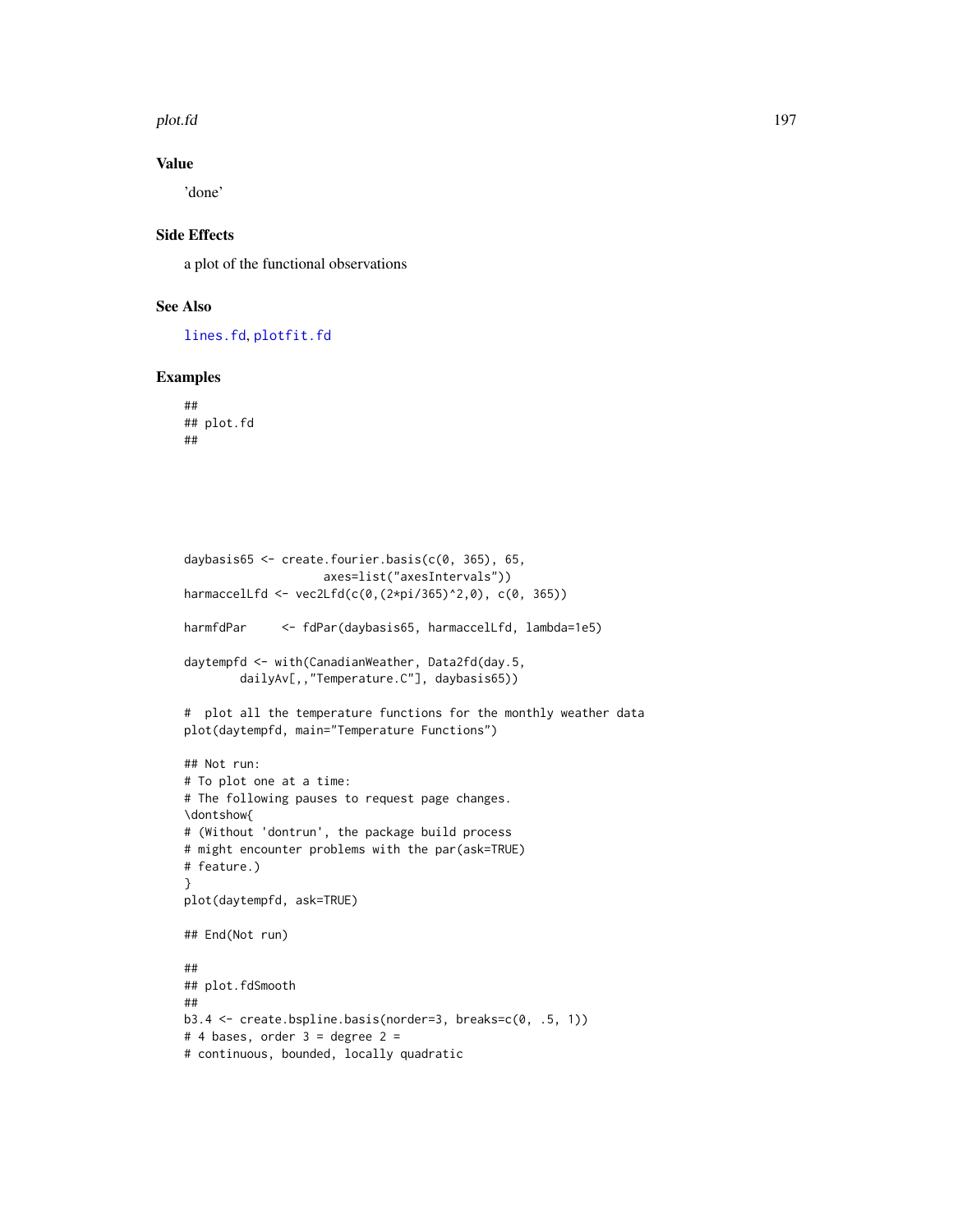```
fdPar3 <- fdPar(b3.4, lambda=1)
# Penalize excessive slope Lfdobj=1;
# (Can not smooth on second derivative Lfdobj=2 at it is discontinuous.)
fd3.4s0 <- smooth.basis(0:1, 0:1, fdPar3)
# using plot.fd directly
plot(fd3.4s0$fd)
# same plot via plot.fdSmooth
plot(fd3.4s0)
##
## with Date and POSIXct argvals
##
# Date
invasion1 <- as.Date('1775-09-04')
invasion2 <- as.Date('1812-07-12')
earlyUS.Canada <- c(invasion1, invasion2)
BspInvasion <- create.bspline.basis(earlyUS.Canada)
earlyUSyears <- seq(invasion1, invasion2, length.out=7)
(earlyUScubic <- (as.numeric(earlyUSyears-invasion1)/365.24)^3)
fitCubic <- smooth.basis(earlyUSyears, earlyUScubic, BspInvasion)
plot(fitCubic)
# POSIXct
AmRev.ct <- as.POSIXct1970(c('1776-07-04', '1789-04-30'))
BspRev.ct <- create.bspline.basis(AmRev.ct)
AmRevYrs.ct <- seq(AmRev.ct[1], AmRev.ct[2], length.out=14)
(AmRevLin.ct <- as.numeric(AmRevYrs.ct-AmRev.ct[2]))
fitLin.ct <- smooth.basis(AmRevYrs.ct, AmRevLin.ct, BspRev.ct)
plot(fitLin.ct)
```
plot.Lfd *Plot a Linear Differential Operator Object*

## Description

Plot the coefficents of the terms of order 0 through m-1 of an object of class Lfd and length m.

### Usage

```
## S3 method for class 'Lfd'
plot(x, axes=NULL, ...)
```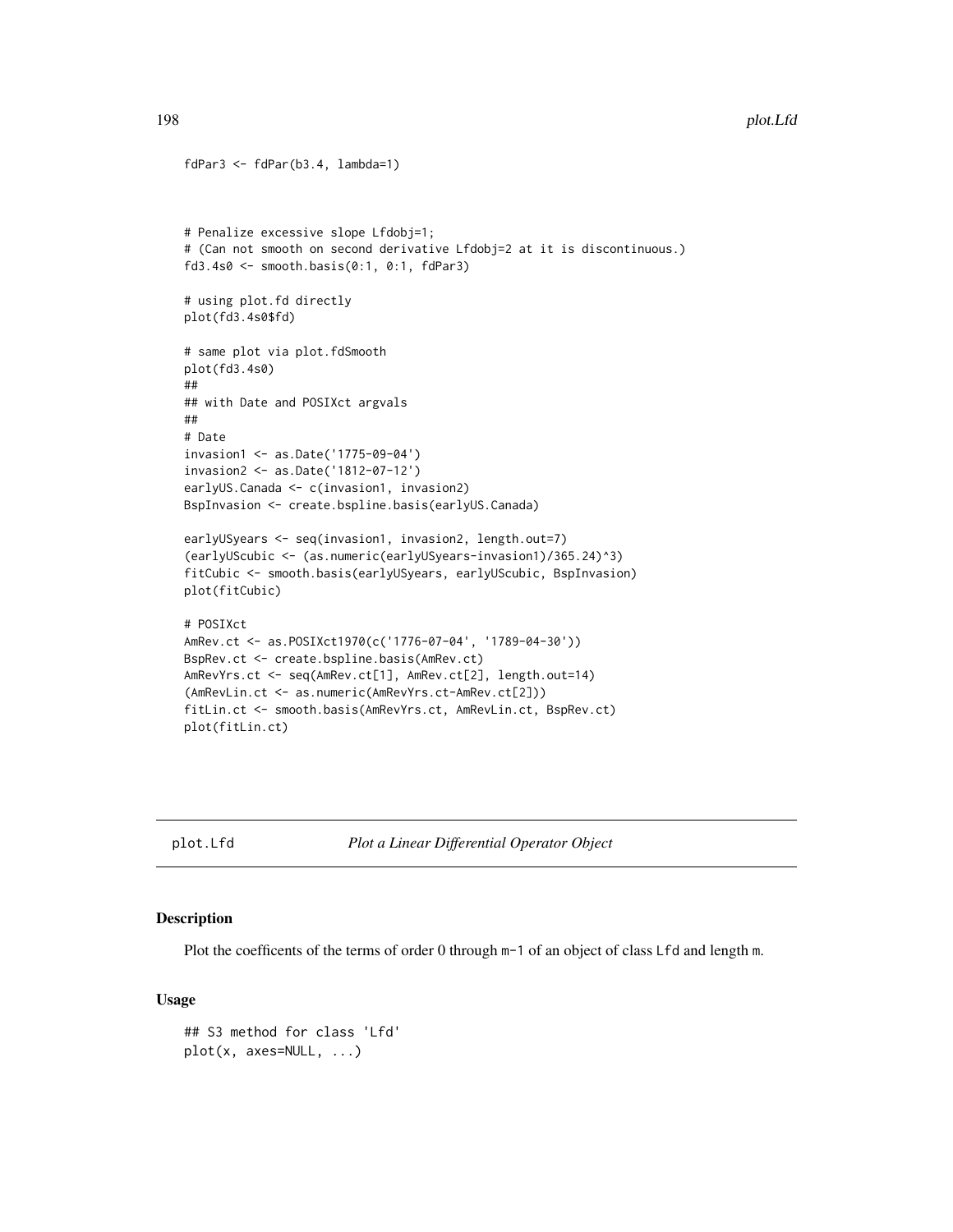# plot.lmWinsor 199

## Arguments

| X         | a linear differential operator object to be plotted.                                                                                                                                                                                                                                                      |
|-----------|-----------------------------------------------------------------------------------------------------------------------------------------------------------------------------------------------------------------------------------------------------------------------------------------------------------|
| axes      | Either a logical or a list or NULL passed to plot. fd.                                                                                                                                                                                                                                                    |
|           | • logical whether axes should be drawn on the plot<br>• list a list used to create custom axes used to create axes via do. call $(x\frac{2}{\sqrt{1}}), x\frac{2}{\sqrt{1}})$ .<br>The primary example of this uses $list("axesIntervals", , e.g.,$<br>with Fourier bases to create CanadianWeather plots |
| $\ddotsc$ | additional plotting arguments that can be used with function plot                                                                                                                                                                                                                                         |

## Value

invisible(NULL)

## Side Effects

a plot of the lindear differential operator object.

# See Also

[Lfd](#page-154-0), [plot.fd](#page-194-0)

## Examples

```
# Set up the harmonic acceleration operator
dayrange \leq -c(0,365)Lbasis <- create.constant.basis(dayrange,
                  axes=list("axesIntervals"))
Lcoef \leq matrix(c(0,(2*pi/365)^2,0),1,3)
bfdobj <- fd(Lcoef,Lbasis)
bwtlist <- fd2list(bfdobj)
harmaccelLfd <- Lfd(3, bwtlist)
plot(harmaccelLfd)
```
plot.lmWinsor *lmWinsor plot*

## Description

plot an lmWinsor model or list of models as line(s) with the data as points

## Usage

```
## S3 method for class 'lmWinsor'
plot(x, n=101, lty=1:9, col=1:9,
        lwd=c(2:4, rep(3, 6)), lty.y=c('dotted', 'dashed'),
         lty.x = lty.y, col.y=1:9, col.x= col.y, lwd.y = c(1.2, 1),lwd.x=lwd.y, ...
```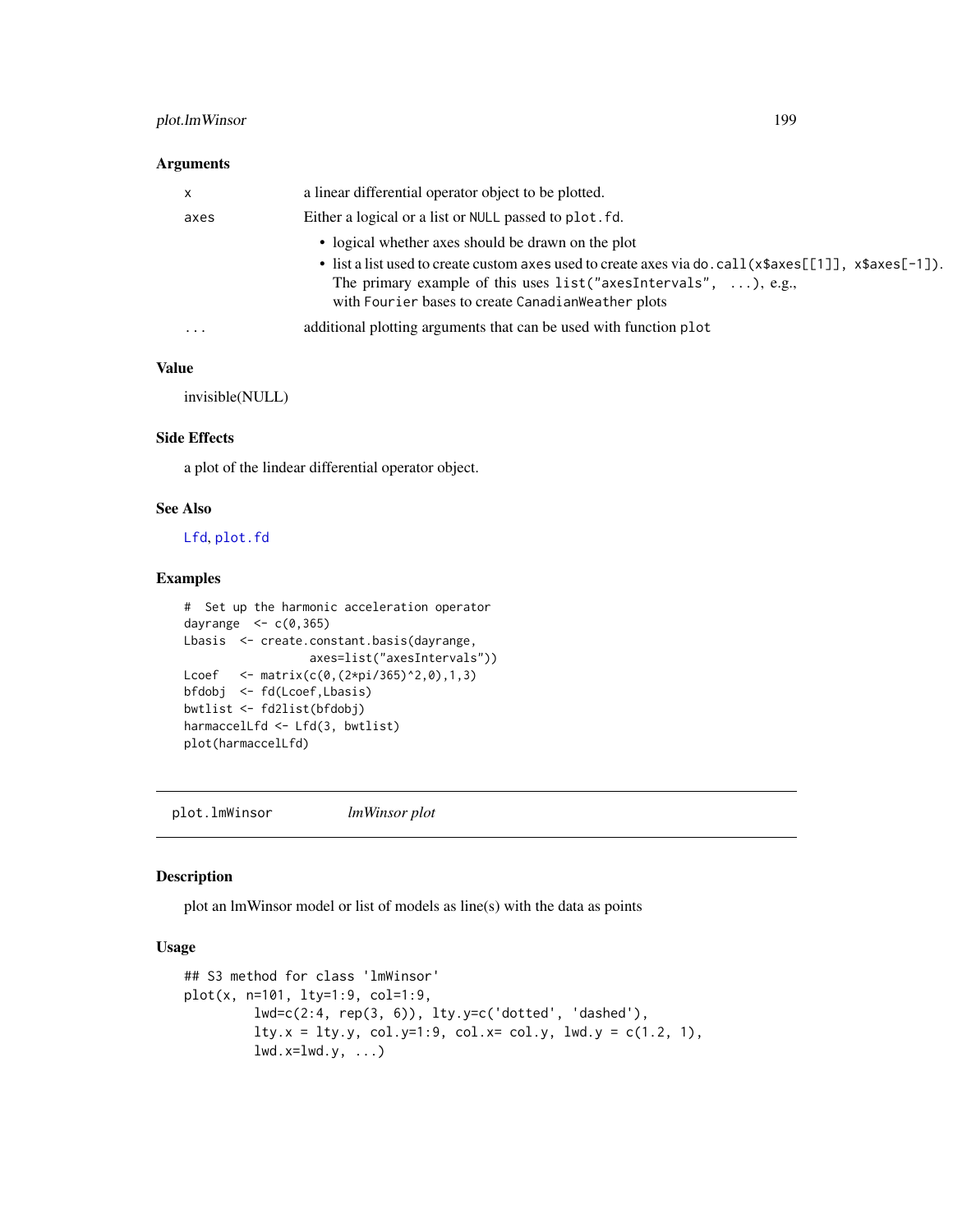## Arguments

| X |          | an object of class 'lmWinsor', which is either a list of objects of class c('lmWinsor',<br>'lm') or is a single object of that double class. Each object of class c('lmWinsor',<br>'lm') is the result of a single 'lmWinsor' fit. If 'x' is a list, it summarizes multi-<br>ple fits with different limits to the same data. |
|---|----------|-------------------------------------------------------------------------------------------------------------------------------------------------------------------------------------------------------------------------------------------------------------------------------------------------------------------------------|
| n |          | integer; with only one explanatory variable 'xNames' in the model, 'n' is the<br>number of values at which to evaluate the model predictions. This is ignored if<br>the number of explanatory variable 'xNames' in the model is different from 1.                                                                             |
|   |          | lty, col, lwd, lty.y, lty.x, col.y, col.x, lwd.y, lwd.x<br>'lty', 'col' and 'lwd' are each replicated to a length matching the number of fits<br>summarized in 'x' and used with one line for each fit in the order appearing in<br>'x'. The others refer to horizontal and vertical limit lines.                             |
|   | $\cdots$ | optional arguments for 'plot'                                                                                                                                                                                                                                                                                                 |

# Details

1. One fit or several?

2. How many explanatory variables are involved in the model(s) in  $x$ ? If only one, then the response variable is plotted vs. that one explanatory variable. Otherwise, the response is plotted vs. predictions.

3. Plot the data.

4. Plot one line for each fit with its limits.

# Value

invisible(NULL)

# Author(s)

Spencer Graves

## See Also

[lmWinsor](#page-161-0) [plot](#page-0-0)

```
lm.1 <- lmWinsor(y1~x1, data=anscombe)
plot(lm.1)
plot(lm.1, xlim=c(0, 15), main="other title")
```

```
# list example
lm.1. <- lmWinsor(y1~x1, data=anscombe, trim=c(0, 0.25, .4, .5))
plot(lm.1.)
```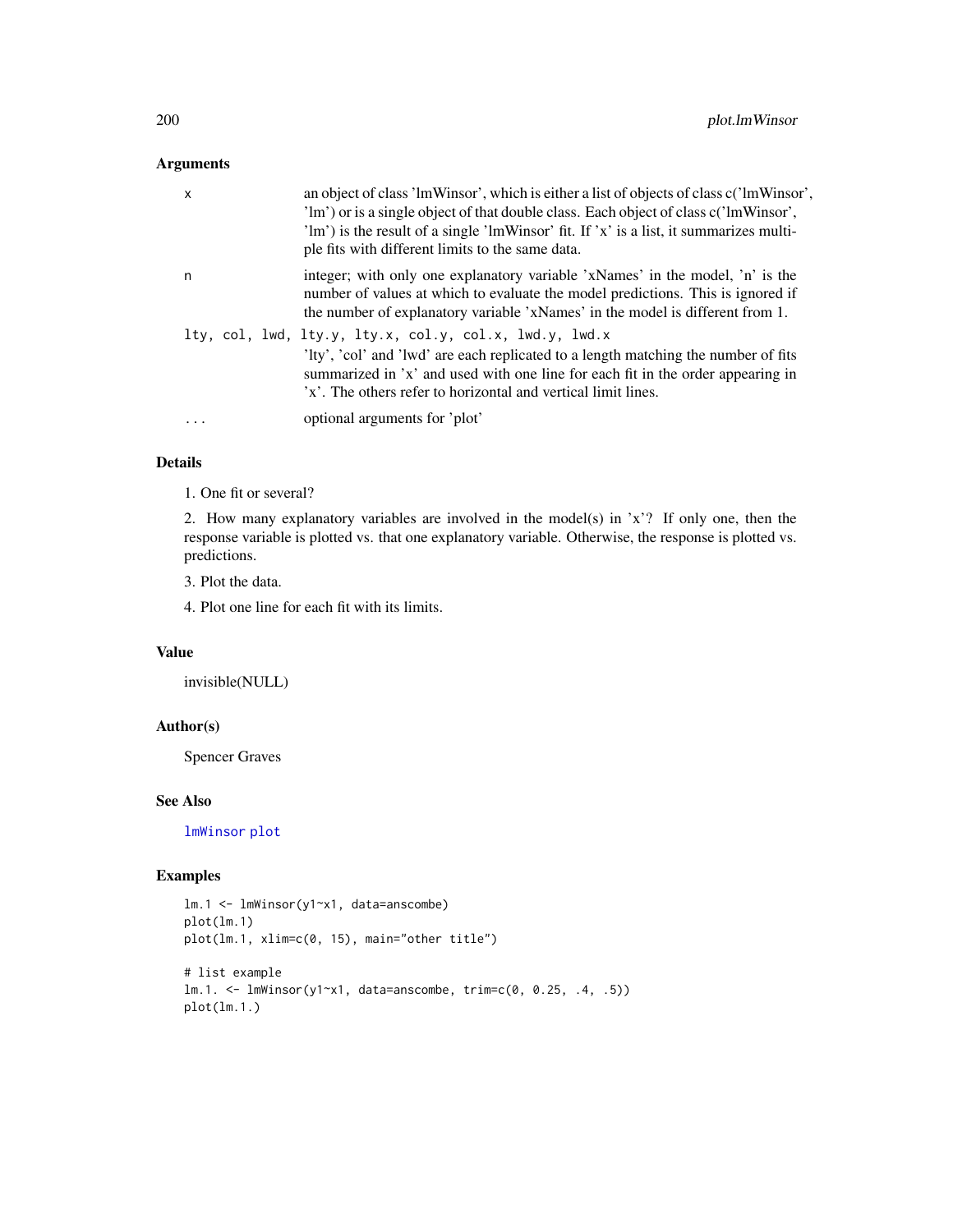<span id="page-200-0"></span>

## Description

Display the types of variation across a sample of functions. Label with the eigenvalues that indicate the relative importance of each mode of variation.

# Usage

```
#plot.pca.fd(x, nx = 128, pointplot = TRUE, harm = 0,
# expand = 0, cycle = FALSE, ...)
```

```
#NOTE: The following is required by CRAN rules that
# function names like "as.numeric" must follow the documentation
# standards for S3 generics, even when they are not.
# Please ignore the following line:
## S3 method for class 'pca.fd'
plot(x, nx = 128, pointplot = TRUE, harm = 0,expand = 0, cycle = FALSE, ...)
```
# Arguments

| $\times$  | a functional data object.                                                                                                                                                                                                               |
|-----------|-----------------------------------------------------------------------------------------------------------------------------------------------------------------------------------------------------------------------------------------|
| nx        | Number of points to plot or vector (if length $> 1$ ) to use as evalarg in evaluating<br>and plotting the functional principal components.                                                                                              |
| pointplot | logical: If TRUE, the harmonics / principal components are plotted as '+' and<br>'-'. Otherwise lines are used.                                                                                                                         |
| harm      | Harmonics / principal components to plot. If 0, plot all.<br>If length(harm) $>$ sum(par("mfrow")), the user advised, "Waiting to confirm<br>page change" and / or 'Click or hit ENTER for next page' for each page after<br>the first. |
| expand    | nonnegative real: If expand $== 0$ then effect of $+/- 2$ standard deviations of each<br>pc are given otherwise the factor expand is used.                                                                                              |
| cycle     | logical: If cycle=TRUE and there are 2 variables then a cycle plot will be drawn<br>If the number of variables is anything else, cycle will be ignored.                                                                                 |
| $\cdots$  | other arguments for 'plot'.                                                                                                                                                                                                             |

## Details

Produces one plot for each principal component / harmonic to be plotted.

#### Value

invisible(NULL)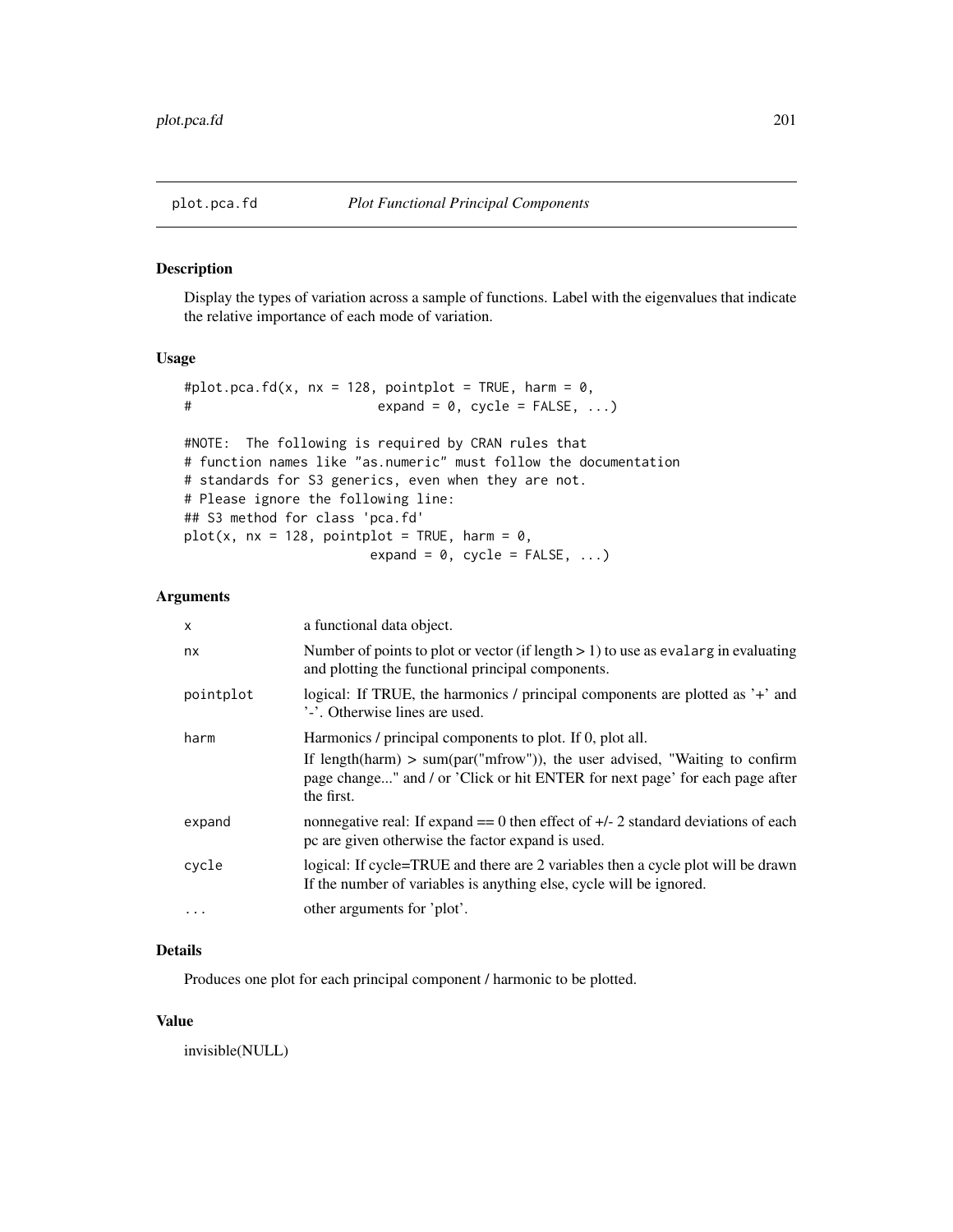# See Also

[cca.fd](#page-31-0), [pda.fd](#page-181-0) [plot.pca.fd](#page-200-0)

# Examples

```
# carry out a PCA of temperature
# penalize harmonic acceleration, use varimax rotation
daybasis65 <- create.fourier.basis(c(0, 365), nbasis=65, period=365)
harmaccelLfd <- vec2Lfd(c(0,(2*pi/365)^2,0), c(0, 365))
harmfdPar <- fdPar(daybasis65, harmaccelLfd, lambda=1e5)
daytempfd <- smooth.basis(day.5, CanadianWeather$dailyAv[,,"Temperature.C"],
                    daybasis65, fdnames=list("Day", "Station", "Deg C"))$fd
daytemppcaobj <- pca.fd(daytempfd, nharm=4, harmfdPar)
# plot harmonics, asking before each new page after the first:
plot.pca.fd(daytemppcaobj)
# plot 4 on 1 page
op <- par(mfrow=c(2,2))
plot.pca.fd(daytemppcaobj, cex.main=0.9)
par(op)
```
# <span id="page-201-0"></span>plot.pda.fd *Plot Principle Differential Analysis Components*

## Description

Plots the results of pda.fd, allows the user to group coefficient functions by variable, equation, derivative or combination of them.

# Usage

```
## S3 method for class 'pda.fd'
plot(x,whichdim=1,npts=501,...)
```
#### Arguments

| $\mathsf{X}$ | an object of class pda. fd.                             |
|--------------|---------------------------------------------------------|
| whichdim     | which dimension to use as grouping variables            |
|              | • 1 coefficients of each variable differential equation |
|              | • 2 coefficient functions for each equation             |

• 3 coefficients of derivatives of each variable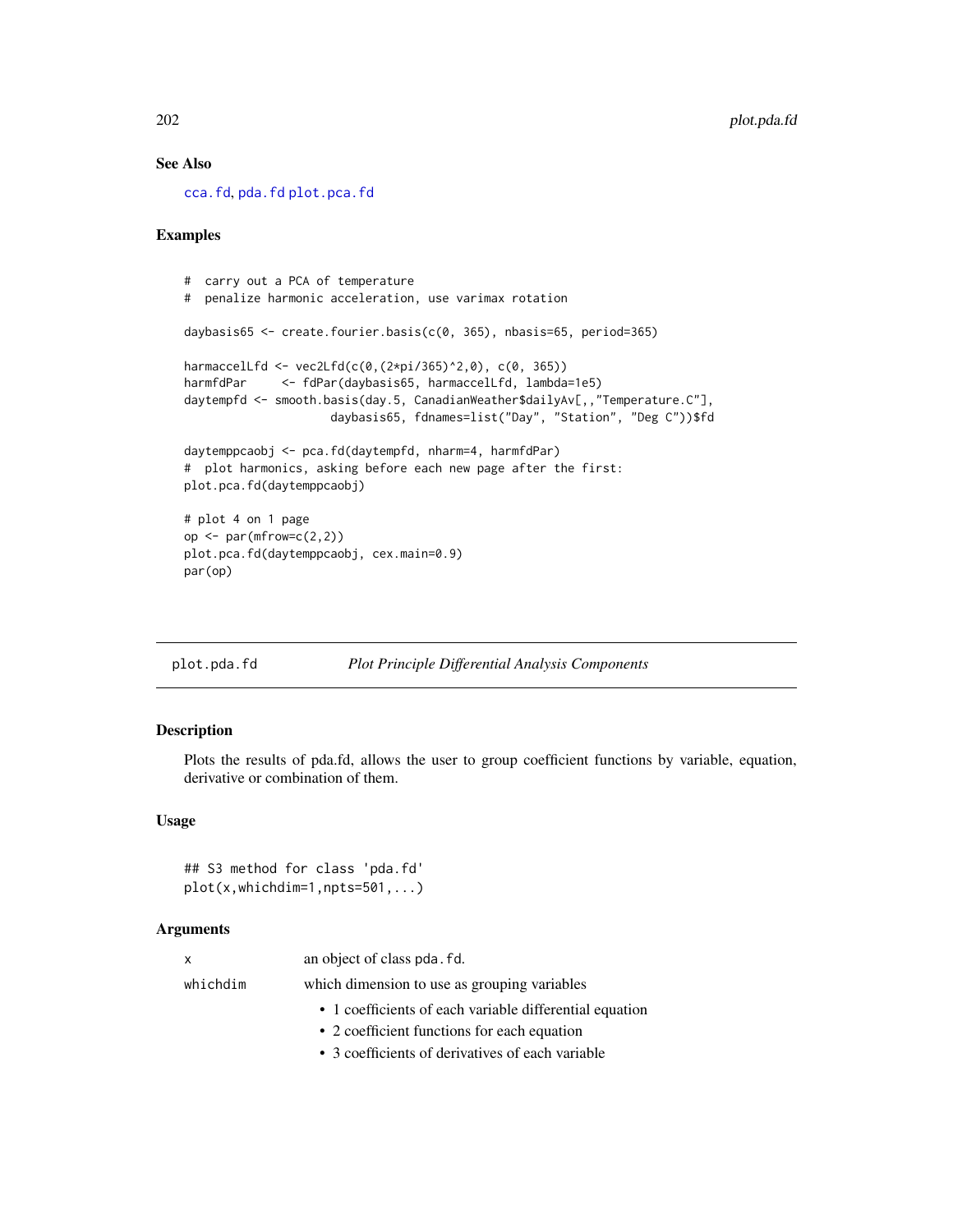|                         | whichdim should be an ordered vector of length between 1 and 3. |
|-------------------------|-----------------------------------------------------------------|
| npts                    | number of points to use for plotting.                           |
| $\cdot$ $\cdot$ $\cdot$ | other arguments for 'plot'.                                     |

#### Details

Produces one plot for each coefficient function in a principle differential analysis.

## Value

invisible(NULL)

#### See Also

[pda.fd](#page-181-0) [eigen.pda](#page-86-0)

```
# A pda analysis of the handwriting data
# reduce the size to reduce the compute time for the example
ni <- 281
indx <- seq(1, 1401, length=ni)
fdaarray <- handwrit[indx,,]
fdatime \leq seq(0, 2.3, len=ni)
# basis for coordinates
fdarange <-c(0, 2.3)breaks \leftarrow seq(0, 2.3,length.out=116)
norder <- 6
fdabasis <- create.bspline.basis(fdarange,norder=norder,breaks=breaks)
# parameter object for coordinates
fdafd0 <- fd(matrix(0,fdabasis$nbasis,1), fdabasis)
fdaPar <- fdPar(fdafd0,int2Lfd(4),1e-8)
# coordinate functions and a list tontaining them
Xfd <- smooth.basis(fdatime, fdaarray[,,1], fdaPar)$fd
Yfd <- smooth.basis(fdatime, fdaarray[,,2], fdaPar)$fd
xfdlist <- list(Xfd, Yfd)
# basis and parameter object for weight functions
fdabasis2 <- create.bspline.basis(fdarange,norder=norder,nbasis=31)
fdafd0 <- fd(matrix(0,fdabasis2$nbasis,1), fdabasis2)
pdaPar <- fdPar(fdafd0,1,1e-8)
```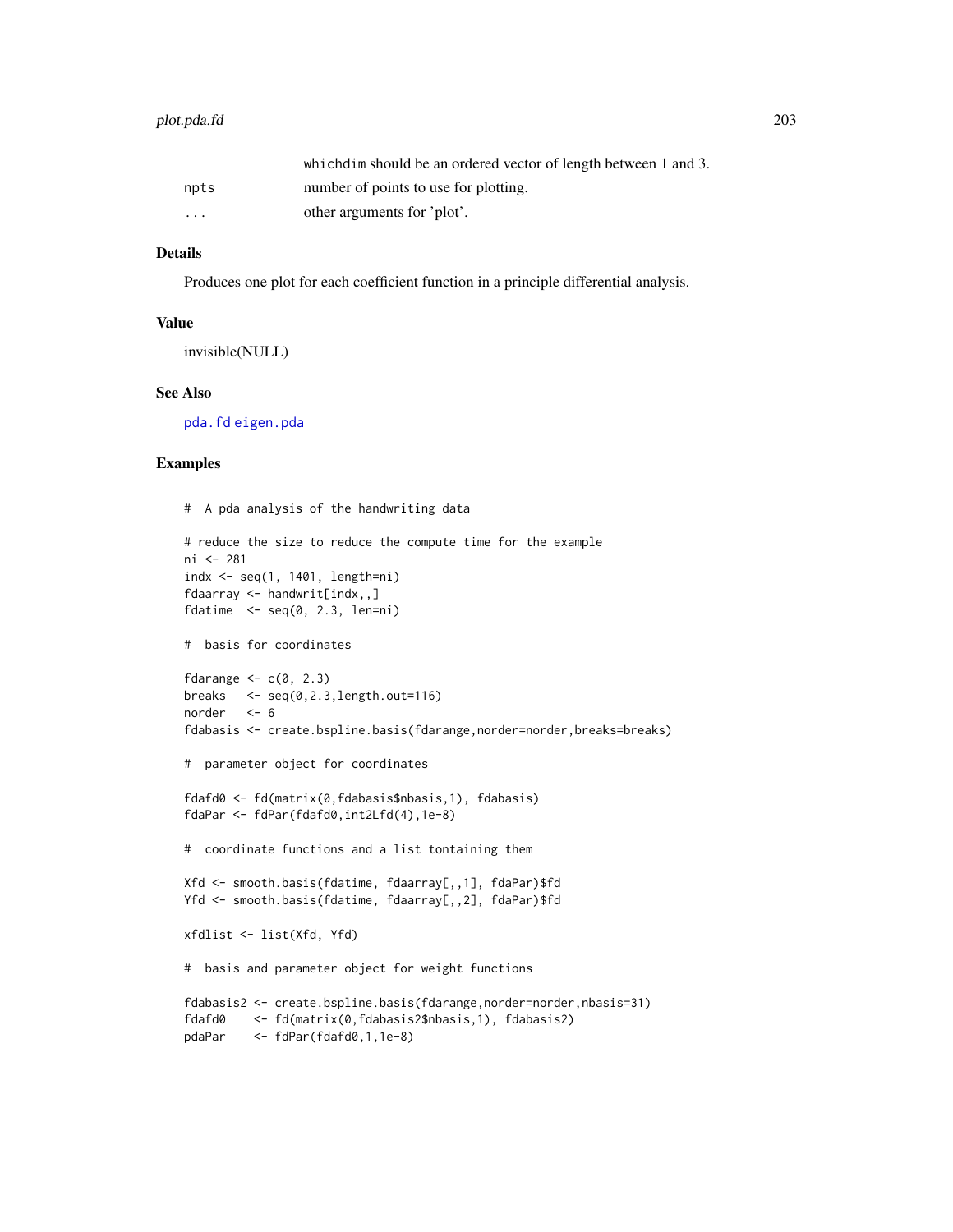#### 204 plotbeta

```
pdaParlist <- list(pdaPar, pdaPar)
bwtlist <- list( list(pdaParlist,pdaParlist), list(pdaParlist,pdaParlist) )
# do the second order pda
pdaList <- pda.fd(xfdlist, bwtlist)
# plot the results
plot(pdaList,whichdim=1)
plot(pdaList,whichdim=2)
plot(pdaList,whichdim=3)
plot(pdaList,whichdim=c(1,2))
plot(pdaList,whichdim=c(1,3))
plot(pdaList,whichdim=c(2,3))
plot(pdaList,whichdim=1:3)
```
plotbeta *Plot a functional parameter object with confidence limits*

# Description

Plot a functional parameter object with confidence limits

## Usage

```
plotbeta(betaestlist, betastderrlist, argvals=NULL, xlab="", ...)
```
# Arguments

| betaestlist | a list containing one or more functional parameter objects (class $= f dP$ ar) or<br>functional data objects (class $=$ fd). |
|-------------|------------------------------------------------------------------------------------------------------------------------------|
|             | betastderrlist a list containing functional data objects for the standard errors of the objects in<br>betaestlist.           |
| argvals     | a sequence of values at which to evaluate betaestlist and betastderrlist.                                                    |
| xlab        | x axis label                                                                                                                 |
| $\cdots$    | additional plotting parameters passed to plot.                                                                               |

# Value

none

# Side Effects

a plot of the basis functions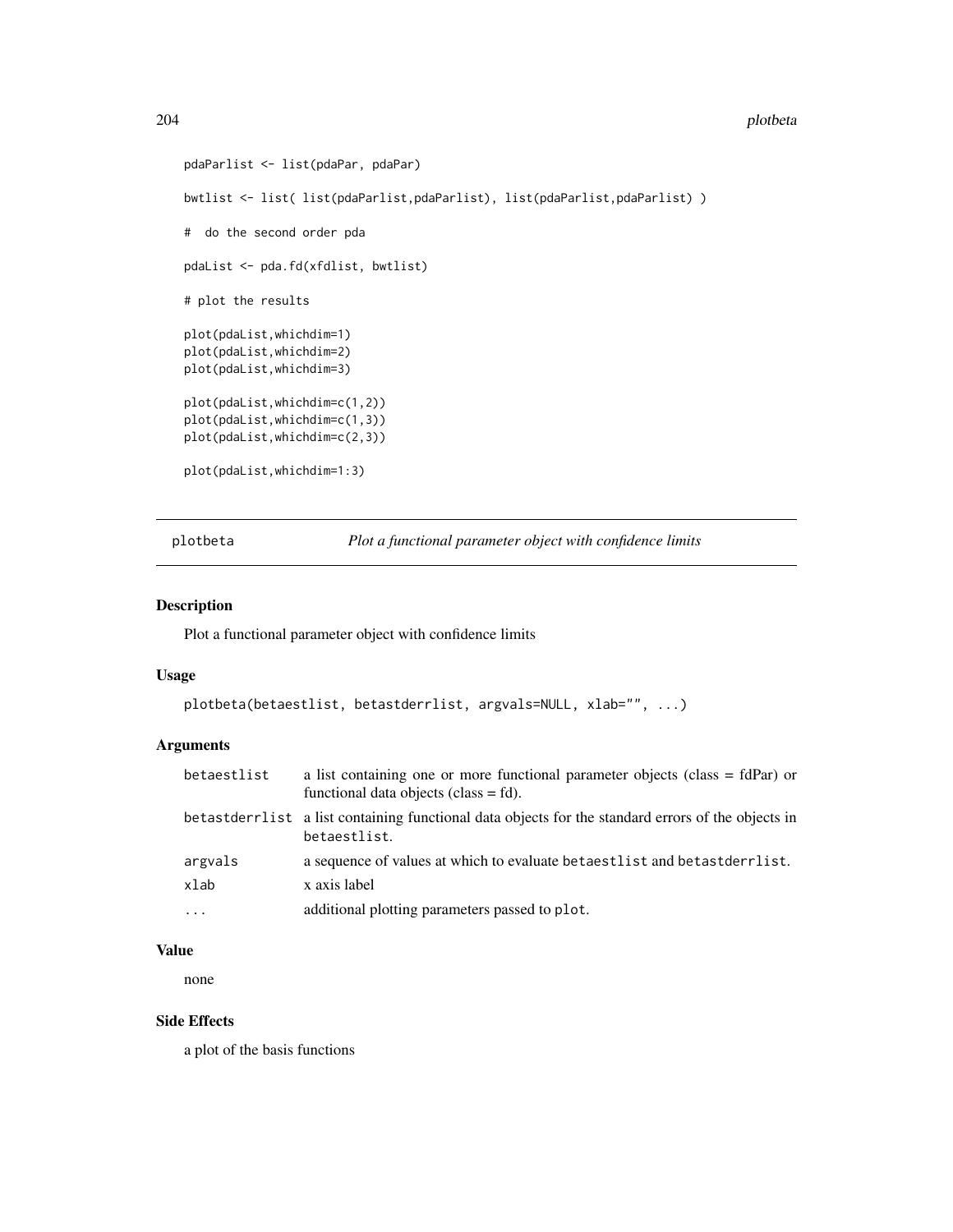#### plotfit 205

### See Also

[plot.fd](#page-194-0)

plotfit *Plot a Functional Data Object With Data*

#### <span id="page-204-0"></span>Description

Plot either functional data observations 'x' with a fit 'fdobj' or residuals from the fit.

This function is useful for assessing how well a functional data object fits the actual discrete data.

The default is to make one plot per functional observation with fit if residual is FALSE and superimposed lines if residual==TRUE.

With multiple plots, the system waits to confirm a desire to move to the next page unless ask==FALSE.

## Usage

```
plotfit.fd(y, argvals, fdobj, rng = NULL, index = NULL,
     nfine = 101, residual = FALSE, sortwrd = FALSE, titles=NULL,
     ylim=NULL, ask=TRUE, type=c("p", "l")[1+residual],
     xlab=NULL, ylab=NULL, sub=NULL, col=1:9, lty=1:9, lwd=1,
     cex.pch=1, axes=NULL, ...)
plotfit.fdSmooth(y, argvals, fdSm, rng = NULL, index = NULL,
     nfine = 101, residual = FALSE, sortwrd = FALSE, titles=NULL,
     ylim=NULL, ask=TRUE, type=c("p", "l")[1+residual],
     xlab=NULL, ylab=NULL, sub=NULL, col=1:9, lty=1:9, lwd=1,
     cex.pch=1, axes=NULL, ...)
```
## Arguments

| У       | a vector, matrix or array containing the discrete observations used to estimate<br>the functional data object.                                                              |
|---------|-----------------------------------------------------------------------------------------------------------------------------------------------------------------------------|
| argvals | a vector containing the argument values corresponding to the first dimension of<br>у.                                                                                       |
| fdobj   | a functional data object estimated from the data.                                                                                                                           |
| fdSm    | an object of class fdSmooth                                                                                                                                                 |
| rng     | a vector of length 2 specifying the limits for the horizontal axis. This must be a<br>subset of fdobilitions if if it is the default.                                       |
| index   | a set of indices of functions if only a subset of the observations are to be plotted.<br>Subsetting can also be achieved by subsetting y; see details, below.               |
| nfine   | the number of argument values used to define the plot of the functional data<br>object. This may need to be increased if the functions have a great deal of fine<br>detail. |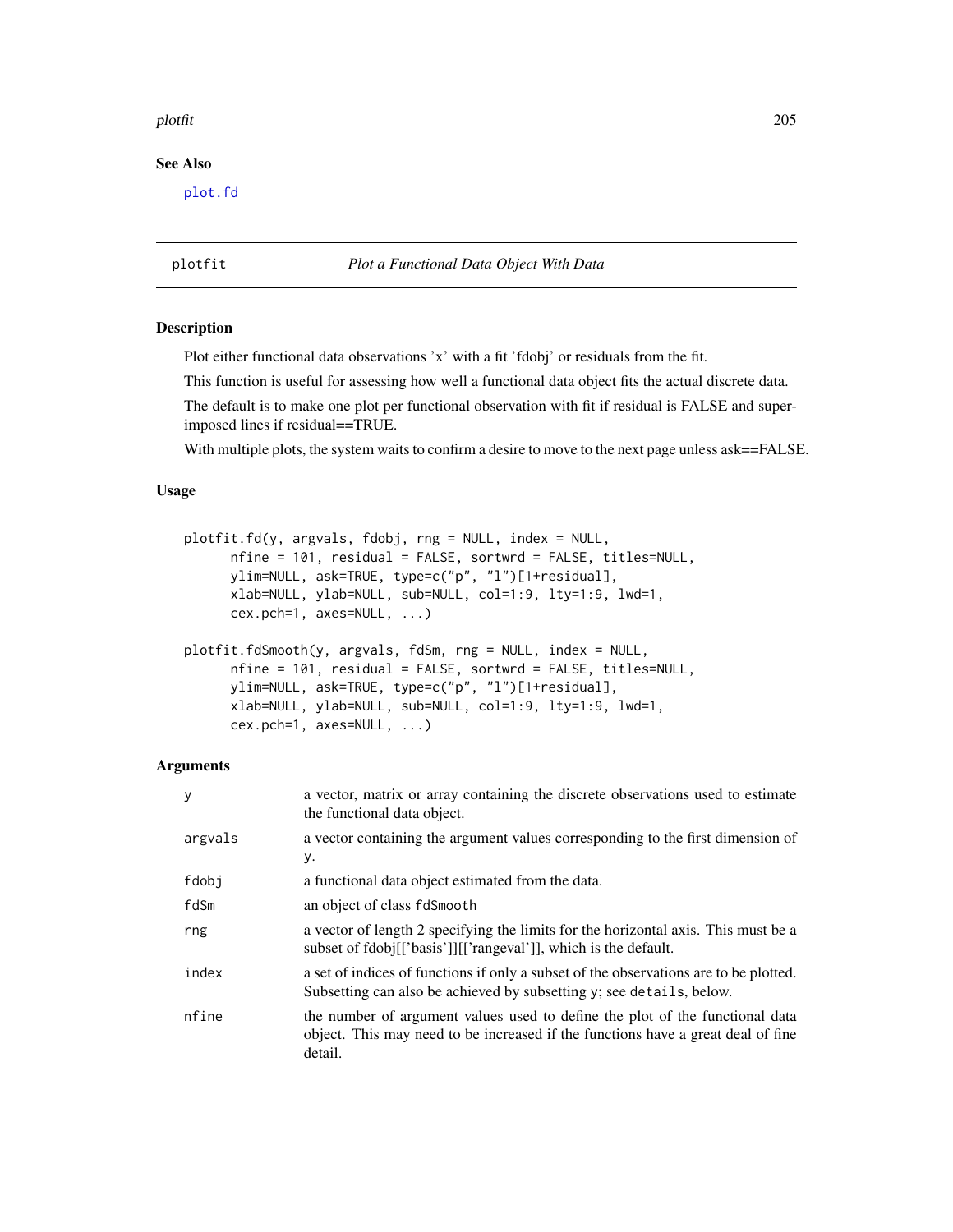| residual                      | a logical variable: if TRUE, the residuals are plotted rather than the data and<br>functional data object.                                                                                                                                                                                                                                                                                                                                                                                                                                                                                                                                                                                                                                                                                                                                                                             |
|-------------------------------|----------------------------------------------------------------------------------------------------------------------------------------------------------------------------------------------------------------------------------------------------------------------------------------------------------------------------------------------------------------------------------------------------------------------------------------------------------------------------------------------------------------------------------------------------------------------------------------------------------------------------------------------------------------------------------------------------------------------------------------------------------------------------------------------------------------------------------------------------------------------------------------|
| sortwrd                       | a logical variable: if TRUE, the observations (i.e., second dimension of y) are<br>sorted for plotting by the size of the sum of squared residuals.                                                                                                                                                                                                                                                                                                                                                                                                                                                                                                                                                                                                                                                                                                                                    |
| titles                        | a vector containing strings that are titles for each observation.                                                                                                                                                                                                                                                                                                                                                                                                                                                                                                                                                                                                                                                                                                                                                                                                                      |
| ylim                          | a numeric vector of length 2 giving the y axis limits; see 'par'.                                                                                                                                                                                                                                                                                                                                                                                                                                                                                                                                                                                                                                                                                                                                                                                                                      |
| ask                           | If TRUE and if 'y' has more levels than the max length of col, lty, lwd and<br>cex.pch, the user must confirm page change before the next plot will be created.                                                                                                                                                                                                                                                                                                                                                                                                                                                                                                                                                                                                                                                                                                                        |
| type                          | type of plot desired, as described with plot. If residual == FALSE, 'type' con-<br>trols the representation for 'x', which will typically be 'p' to plot points but not<br>lines; 'fdobj' will always plot as a line. If residual == TRUE, the default type<br>$==$ "1"; an alternative is "b" for both.                                                                                                                                                                                                                                                                                                                                                                                                                                                                                                                                                                               |
| xlab                          | x axis label.                                                                                                                                                                                                                                                                                                                                                                                                                                                                                                                                                                                                                                                                                                                                                                                                                                                                          |
| ylab                          | Character vector of y axis labels. If(residual), ylab defaults to 'Residuals',<br>else to varnames derived from names(fdnames[[3]] or fdnames[[3]] or dim-<br>names(y)[[3]].                                                                                                                                                                                                                                                                                                                                                                                                                                                                                                                                                                                                                                                                                                           |
| sub<br>col, lty, lwd, cex.pch | subtitle under the x axis label. Defaults to the RMS residual from the smooth.<br>Numeric or character vectors specifying the color (col), line type (lty), line width<br>(lwd) and size of plotted character symbols (cex.pch) of the data representation<br>on the plot.<br>If ask==TRUE, the length of the longest of these determines the number of levels<br>of the array 'x' in each plot before asking the user to acknowledge a desire to<br>change to the next page. Each of these is replicated to that length, so col[i] is<br>used for x[,i] (if x is 2 dimensional), with line type and width controlled by lty[i]<br>and lwd[i], respectively.<br>If ask= $=$ FALSE, these are all replicated to length $=$ the number of plots to be<br>superimposed.<br>For more information on alternative values for these paramters, see 'col', 'lty',<br>'lwd', or 'cex' with par. |
| axes                          | Either a logical or a list or NULL.<br>• logical whether axes should be drawn on the plot<br>• list a list used to create custom axes used to create axes via do. call(x\$axes[[1]], x\$axes[-1]).<br>The primary example of this uses list("axesIntervals", ), e.g.,<br>with Fourier bases to create CanadianWeather plots                                                                                                                                                                                                                                                                                                                                                                                                                                                                                                                                                            |
| $\cdots$                      | additional arguments such as axis labels that may be used with other plot func-<br>tions.                                                                                                                                                                                                                                                                                                                                                                                                                                                                                                                                                                                                                                                                                                                                                                                              |

# Details

plotfit plots discrete data along with a functional data object for fitting the data. It is designed to be used after something like Data2fd, smooth.fd, smooth.basis or smoothe.basisPar to check the fit of the data offered by the fd object.

plotfit.fdSmooth calls plotfit for its 'fd' component.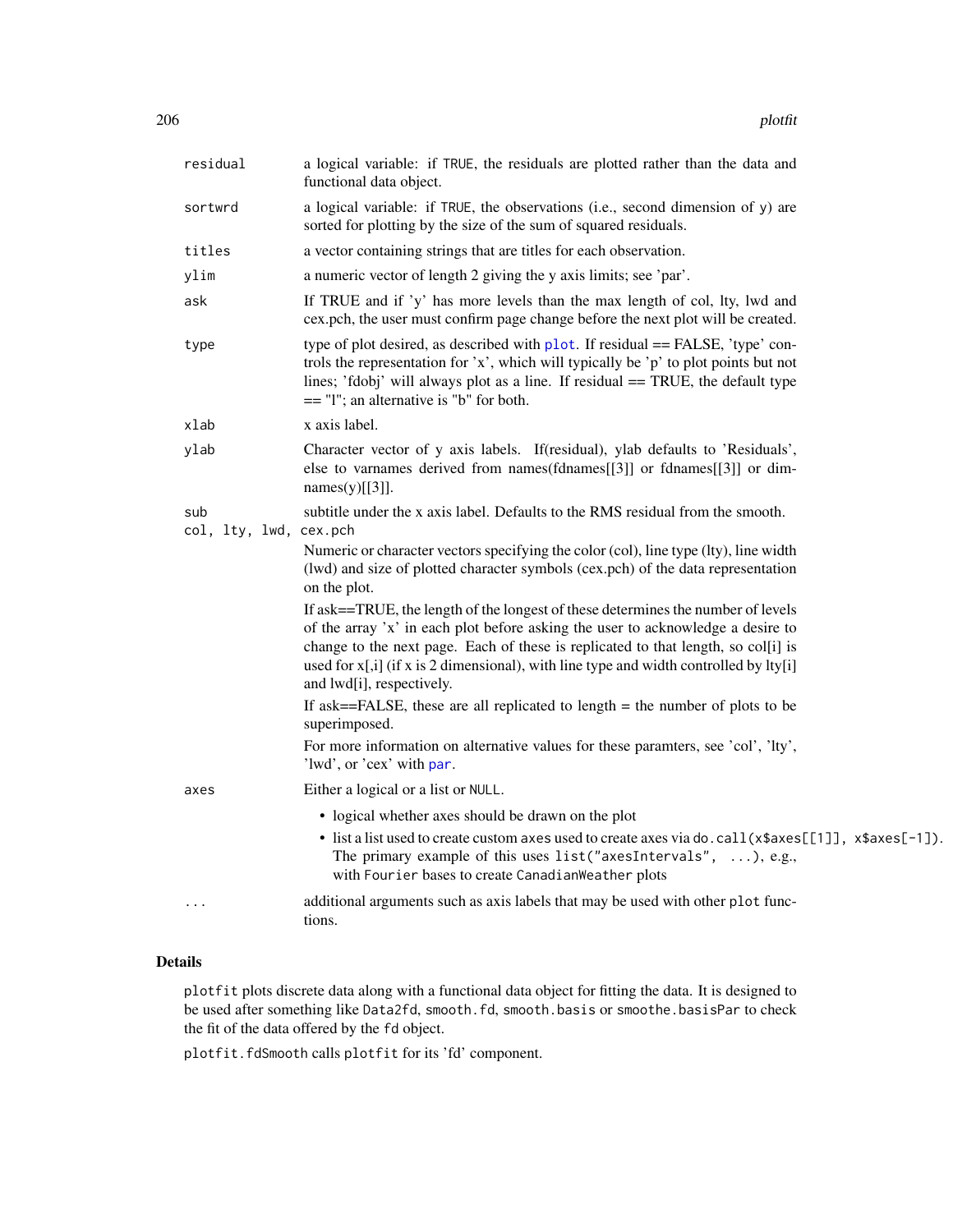plotfit 207

The plot can be restricted to a subset of observations (i.e., second dimension of y) or variables (i.e., third dimension of y) by providing y with the dimnames for its second and third dimensions matching a subset of the dimnames of fdobj[['coef']] (for plotfit.fd or fdSm[['fdobj']][['coef']] for plotfit.fdSmooth). If only one observation or variable is to be plotted, y must include 'drop  $=$  TRUE', as, e.g., y[, 2, 3, drop=TRUE]. If y or fdobj[['coef']] does not have dimnames on its second or third dimension, subsetting is acheived by taking the first few colums so the second or third dimensions match. This is acheived using checkDims3(y, fdobj[['coef']], defaultNames = fdobj[['fdnames']]]).

## Value

A matrix of mean square deviations from predicted is returned invisibly. If fdobj[["coefs"]] is a 3 dimensional array, this is a matrix of dimensions equal to the last two dimensions of fdobj[["coefs"]]. This will typically be the case when x is also a 3-dimensional array with the last two dimensions matching those of fdobj[["coefs"]]. The second dimension is typically replications and the third different variables.

If x and fobj[["coefs"]] are vectors or 2-dimensional arrays, they are padded to three dimensions, and then MSE is computed as a matrix with the second dimension  $= 1$ ; if x and fobj[["coefs"]] are vectors, the first dimension of the returned matrix will also be 1.

# Side Effects

a plot of the the data 'x' with the function or the deviations between observed and predicted, depending on whether residual is FALSE or TRUE.

#### See Also

[plot](#page-0-0), [plot.fd](#page-194-0), [lines.fd](#page-155-0) [plot.fdSmooth](#page-194-1), [lines.fdSmooth](#page-155-1) [par](#page-0-0) [smooth.fd](#page-260-0) [smooth.basis](#page-240-0) [smooth.basisPar](#page-255-0) [Data2fd](#page-69-0) [checkDims3](#page-33-0)

```
# set up a Fourier basis for smoothing temperature data
daybasis65 <- create.fourier.basis(c(0, 365), 65,
                   axes=list("axesIntervals"))
# smooth the average temperature data using function Data2fd
Daytempfd <- with(CanadianWeather, smooth.basis(day.5,
        dailyAv[,,"Temperature.C"], daybasis65)$fd )
daytempfd <- with(CanadianWeather, smooth.basis(day.5,
        dailyAv[,,"Temperature.C"],
        daybasis65, fdnames=list("Day", "Station", "Deg C"))$fd )
# Plot the temperature data along with the fit to the data for the first
# station, St. John's Newfoundland
# If you want only the fitted functions, use plot(daytempfd)
# To plot only a single fit vs. observations, use argument index
# to request which one you want.
with(CanadianWeather, plotfit.fd(dailyAv[, , "Temperature.C",
    drop=FALSE], argvals= day.5, daytempfd, index=1, titles=place) )
# Default ylab = daytempfd[['fdnames']]
with(CanadianWeather, plotfit.fd(dailyAv[, , "Temperature.C"],
```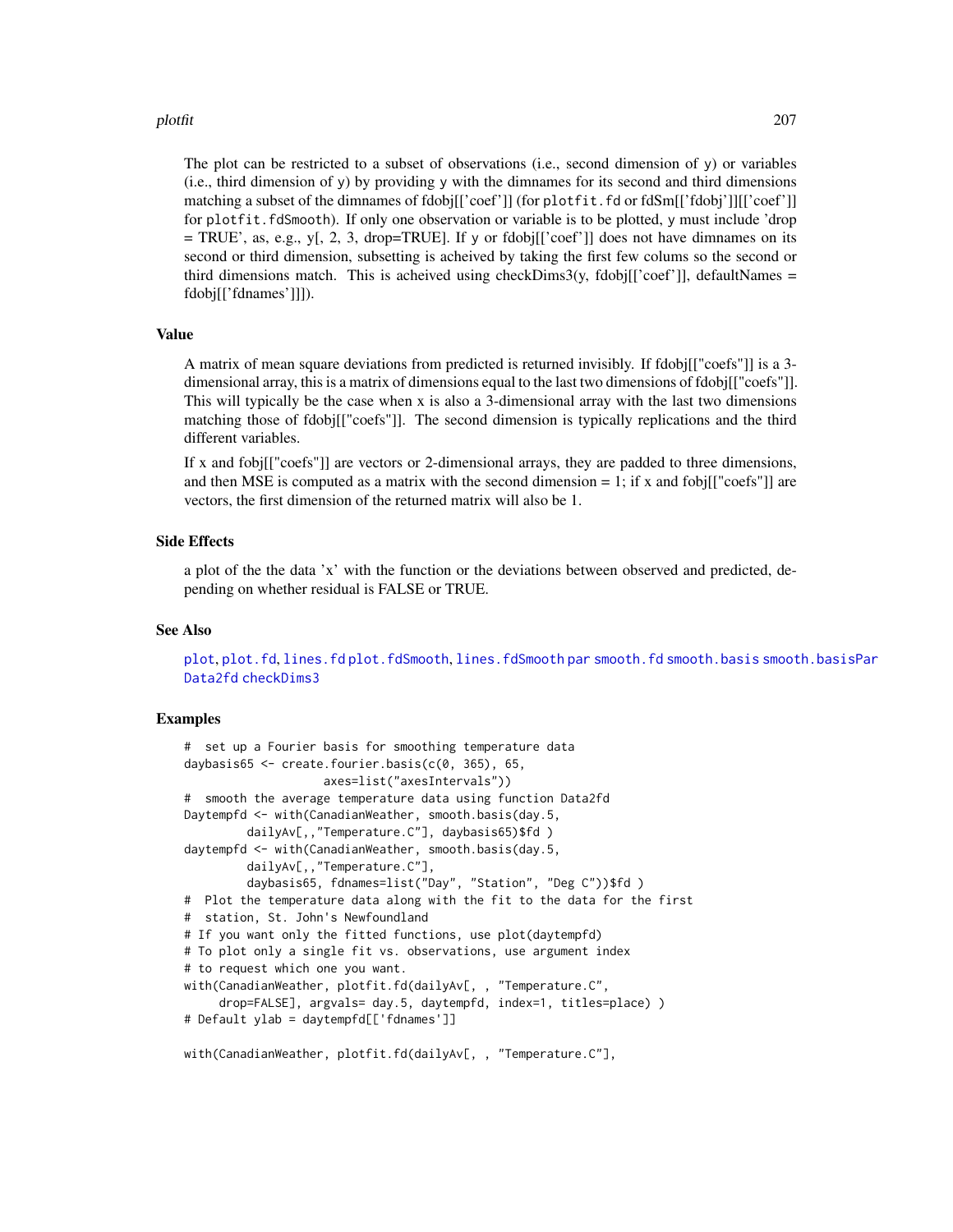```
argvals= day.5, Daytempfd, index=1, titles=place) )
plot(daytempfd)
## Not run:
# plot all the weather stations, one by one after a click on the plot
# in response to a request.
# This example is within the "dontrun" environment to prevent the
# the R package checking process from pausing: without 'dontrun', the package
# build process might encounter problems with the par(ask=TRUE) feature.
with(CanadianWeather, plotfit.fd(dailyAv[,, "Temperature.C"], day.5,
     daytempfd, ask=TRUE) )
## End(Not run)
# Now plot results for two weather stations.
op <- par(mfrow=c(2,1), xpd=NA, bty="n")
# xpd=NA: clip lines to the device region,
# not the plot or figure region
# bty="n": Do not draw boxes around the plots.
ylim <- range(CanadianWeather$dailyAv[,,"Temperature.C"])
# Force the two plots to have the same scale
with(CanadianWeather, plotfit.fd(dailyAv[,,"Temperature.C"], day.5,
          daytempfd, index=2, titles=place, ylim=ylim) )
with(CanadianWeather, plotfit.fd(dailyAv[,,"Temperature.C"], day.5,
          daytempfd, index=35, titles=place, ylim=ylim) )
## Not run:
# Plot residuals with interactive display of stations one by one
par(op)
with(CanadianWeather, plotfit.fd(dailyAv[, , "Temperature.C"],
          day.5, daytempfd, residual=TRUE) )
## End(Not run)
# The gait data are bivariate, and this code illustrates how plotfit.fd
# deals with the plotting of two variables at the same time
# First define normalized times and their range
gaittime <- as.numeric(dimnames(gait)[[1]])*20
gaitrange \leq c(0,20)
# Define the harmonic acceleration differential operator
harmaccelLfd <- vec2Lfd(c(0, (2*pi/20)^2, 0), rangeval=gaitrange)
# Set up basis for representing gait data.
gaitbasis <- create.fourier.basis(gaitrange, nbasis=21)
# Smooth the data
gaitfd <- smooth.basisPar(gaittime, gait,
       gaitbasis, Lfdobj=harmaccelLfd, lambda=1e-2)$fd
# Assign names to the data
names(gaitfd$fdnames) <- c("Normalized time", "Child", "Angle")
gaitfd$fdnames[[3]] <- c("Hip", "Knee")
## Not run:
# plot each pair of curves interactively, two plots per page, the top
# for hip angle, and the bottom for knee angle
plotfit.fd(gait, gaittime, gaitfd)
# Plot the residuals, sorting cases by residual sum of squares summed over
```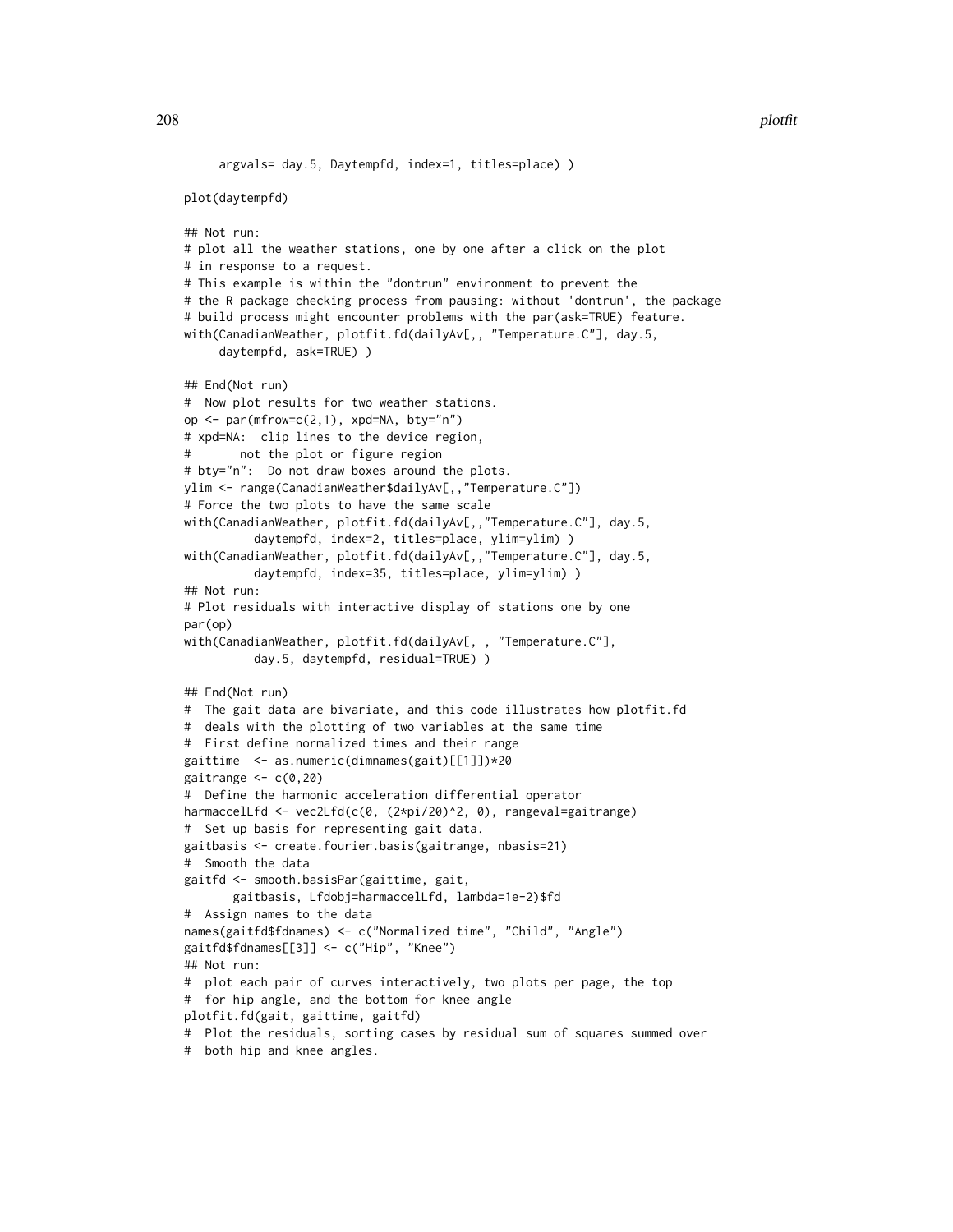#### plotreg.fd 209

# The first series of 39 plots are for hip angle, two plots per page, # and the second 39 are for knee angle. The plots are sorted by the # size of the total residual sum of squares, but RMS residual values # for specific angles are not all going to be in order. plotfit.fd(gait, gaittime, gaitfd, residual=TRUE, sort=TRUE) ## End(Not run)

plotreg.fd *Plot the results of the registration of a set of curves*

## Description

A function is said to be aligned or registered with a target function if its salient features, such as peaks, valleys and crossings of fixed thresholds, occur at about the same argument values as those of the target. Function plotreg.fd plots for each curve that is registered (1) the unregistered curve (blue dashed line), (2) the target curve (red dashed line) and (3) the registered curve (blue solid line). It also plots within the same graphics window the warping function  $h(t)$ \$ along with a dashed diagonal line as a comparison.

## Usage

plotreg.fd(reglist)

#### Arguments

reglist a named list that is output by a call to function register.fd. The members of reglist that are required are: regfd ... the registered functions, Wfd ... the functions  $W(t)$  defining the warping functions  $h(t)$ , yfd ... the unregistered functions, and y0fd ... the target functions. If required objects are missing, REGLIST was probably generated by an older verson of REGISTER.FD, and the registration should be redone.

#### Value

a series of plots, each containing two side-by-side panels. Clicking on the R Graphics window advances to the next plot.

#### References

Ramsay, James O., and Silverman, Bernard W. (2005), *Functional Data Analysis, 2nd ed.*, Springer, New York.

Ramsay, James O., and Silverman, Bernard W. (2002), *Applied Functional Data Analysis*, Springer, New York, ch. 6 & 7.

#### See Also

[smooth.monotone](#page-264-0), [smooth.morph](#page-267-0) [register.fd](#page-227-0)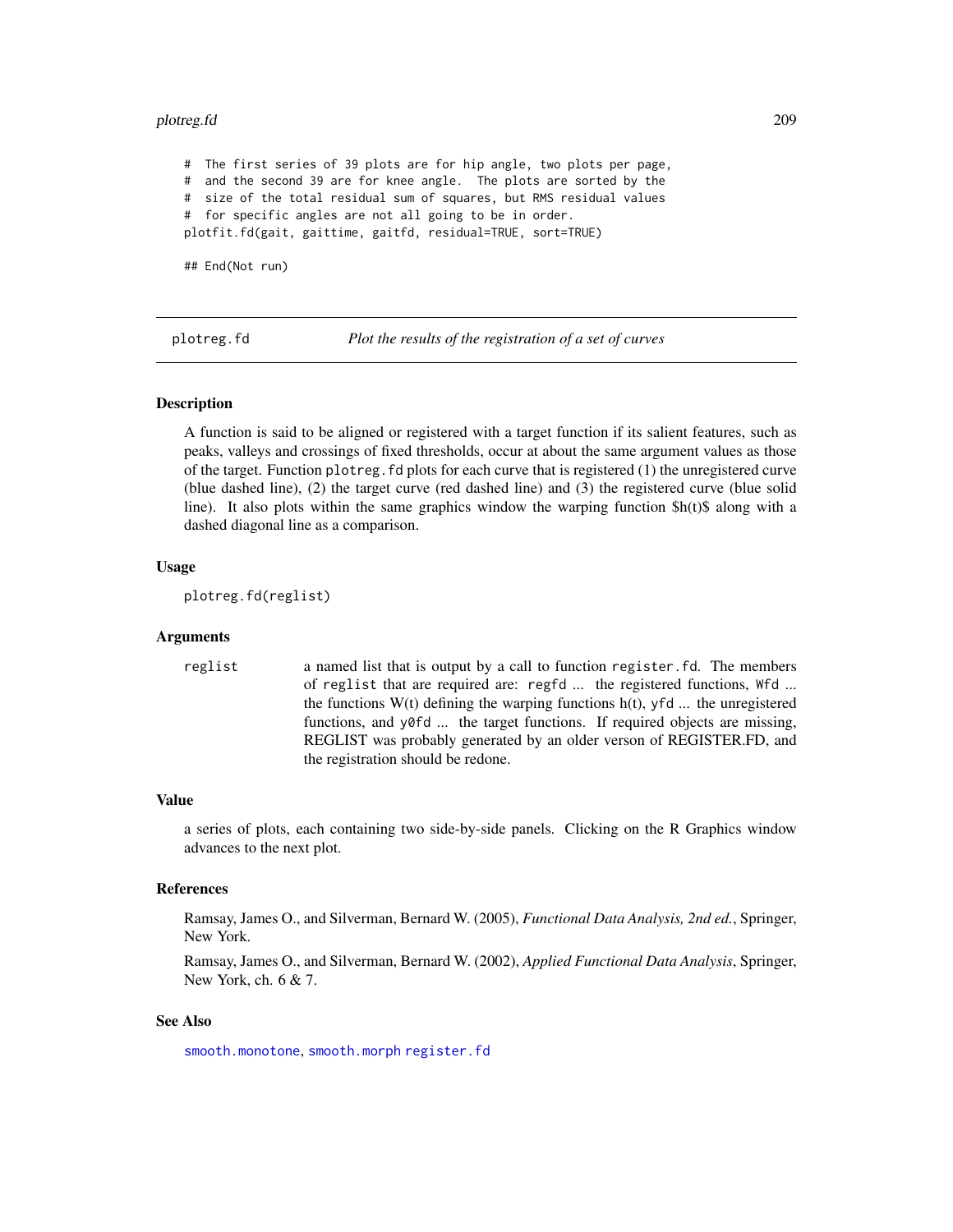### Examples

```
# register and plot the angular acceleration of the gait data
gaittime <- as.numeric(dimnames(gait)[[1]])*20
gaitrange \leq c(0, 20)# set up a fourier basis object
gaitbasis <- create.fourier.basis(gaitrange, nbasis=21)
# set up a functional parameter object penalizing harmonic acceleration
harmaccelLfd <- vec2Lfd(c(0, (2*pi/20)^2, 0), rangeval=gaitrange)
gaitfdPar <- fdPar(gaitbasis, harmaccelLfd, 1e-2)
# smooth the data
gaitfd <- smooth.basis(gaittime, gait, gaitfdPar)$fd
# compute the angular acceleration functional data object
D2gaitfd <- deriv.fd(gaitfd,2)
names(D2gaitfd$fdnames)[[3]] <- "Angular acceleration"
D2gaitfd$fdnames[[3]] <- c("Hip", "Knee")
# compute the mean angular acceleration functional data object
D2gaitmeanfd <- mean.fd(D2gaitfd)
names(D2gaitmeanfd$fdnames)[[3]] <- "Mean angular acceleration"
D2gaitmeanfd$fdnames[[3]] <- c("Hip", "Knee")
# register the functions for the first 10 boys
# argument periodic = TRUE causes register.fd to estimate a horizontal shift
# for each curve, which is a possibility when the data are periodic
nBoys <- 2 # use only 2 boys to save test time.
# set up the basis for the warping functions
nwbasis <- 7
wbasis <- create.bspline.basis(gaitrange,nwbasis,3)
Warpfd <- fd(matrix(0,nwbasis,nBoys),wbasis)
WarpfdPar <- fdPar(Warpfd)
# carry out the continuous registration
gaitreglist <- register.fd(D2gaitmeanfd, D2gaitfd[1:nBoys], WarpfdPar,
                          iterlim=4, periodic=TRUE)
# set iterlim=4 to reduce the compute time;
# this argument may not be needed in many applications.
# plot the results
plotreg.fd(gaitreglist)
# display horizonal shift values
print(round(gaitreglist$shift,1))
```
plotscores *Plot Principal Component Scores*

## Description

The coefficients multiplying the harmonics or principal component functions are plotted as points.

## Usage

```
plotscores(pcafd, scores=c(1, 2), xlab=NULL, ylab=NULL,
           loc=1, matplt2=FALSE, ...)
```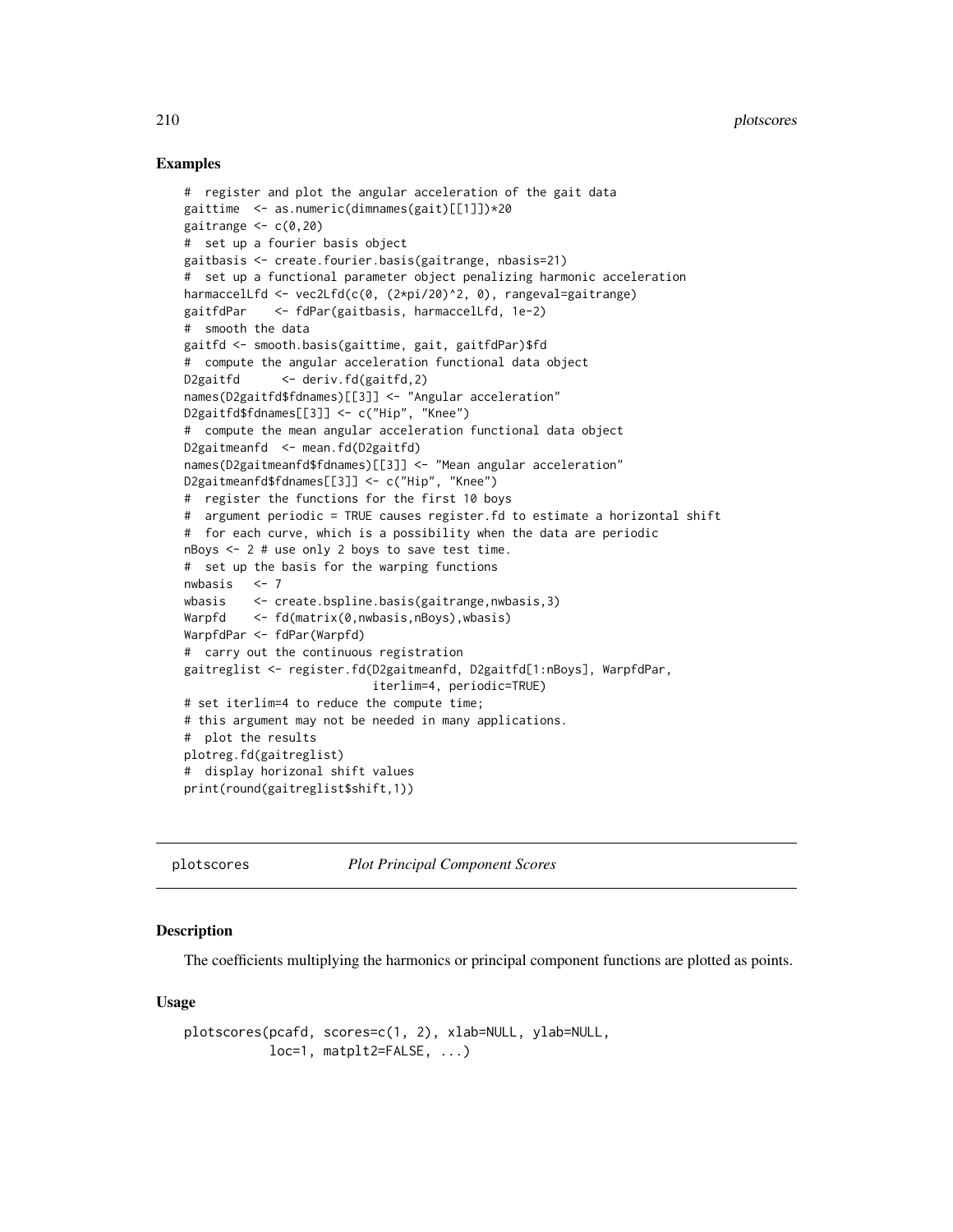#### polyg 211

# Arguments

| pcafd    | an object of the "pca.fd" class that is output by function pca.fd.                                                                                                         |
|----------|----------------------------------------------------------------------------------------------------------------------------------------------------------------------------|
| scores   | the indices of the harmonics for which coefficients are plotted.                                                                                                           |
| xlab     | a label for the horizontal axis.                                                                                                                                           |
| ylab     | a label for the vertical axis.                                                                                                                                             |
| $1$ oc   | an integer: if loc $>0$ , you can then click on the plot in loc places and you'll get<br>plots of the functions with these values of the principal component coefficients. |
| matplt2  | a logical value: if TRUE, the curves are plotted on the same plot; otherwise, they<br>are plotted separately.                                                              |
| $\cdots$ | additional plotting arguments used in function plot.                                                                                                                       |

## Side Effects

a plot of scores

# See Also

[pca.fd](#page-180-0)

<span id="page-210-0"></span>polyg *Polygonal Basis Function Values*

# Description

Evaluates a set of polygonal basis functions, or a derivative of these functions, at a set of arguments.

# Usage

polyg(x, argvals, nderiv=0)

# Arguments

| X       | a vector of argument values at which the polygonal basis functions are to evalu-<br>ated.                                                                               |
|---------|-------------------------------------------------------------------------------------------------------------------------------------------------------------------------|
| argvals | a strictly increasing set of argument values containing the range of x within it<br>that defines the polygonal basis. The default is x itself.                          |
| nderiv  | the order of derivative to be evaluated. The derivative must not exceed one. The<br>default derivative is 0, meaning that the basis functions themselves are evaluated. |

# Value

a matrix of function values. The number of rows equals the number of arguments, and the number of columns equals the number of basis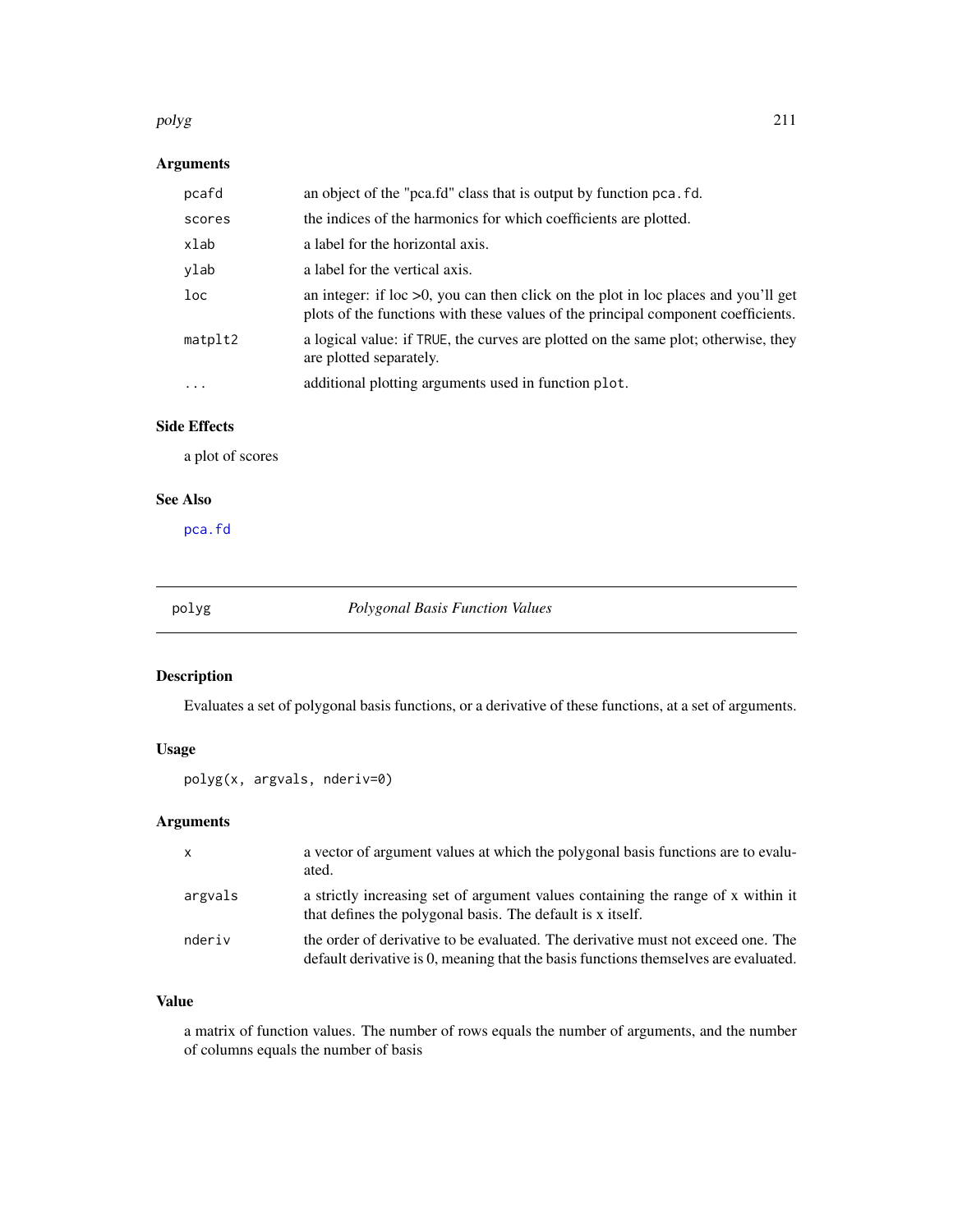# See Also

[create.polygonal.basis](#page-59-0), [polygpen](#page-211-0)

## Examples

```
# set up a set of 21 argument values
x \leq -\text{seq}(0,1,0.05)# set up a set of 11 argument values
argvals \leftarrow seq(0, 1, 0.1)# with the default period (1) and derivative (0)
basismat <- polyg(x, argvals)
# plot the basis functions
matplot(x, basismat, type="l")
```
<span id="page-211-0"></span>polygpen *Polygonal Penalty Matrix*

#### Description

Computes the matrix defining the roughness penalty for functions expressed in terms of a polygonal basis.

#### Usage

```
polygpen(basisobj, Lfdobj=int2Lfd(1))
```
#### Arguments

| basisobi | a polygonal functional basis object.                                                                        |
|----------|-------------------------------------------------------------------------------------------------------------|
| Lfdobi   | either an integer that is either 0 or 1, or a linear differential operator object of<br>degree $0$ or $1$ . |

## Details

a roughness penalty for a function  $\oint x(t) \oint s$  is defined by integrating the square of either the derivative of  $\$ x(t) \$ or, more generally, the result of applying a linear differential operator  $\$ L \$ to it. The$$ only roughness penalty possible aside from penalizing the size of the function itself is the integral of the square of the first derivative, and this is the default. To apply this roughness penalty, the matrix of inner products produced by this function is necessary.

# Value

a symmetric matrix of order equal to the number of basis functions defined by the polygonal basis object. Each element is the inner product of two polygonal basis functions after applying the derivative or linear differential operator defined by Lfdobj.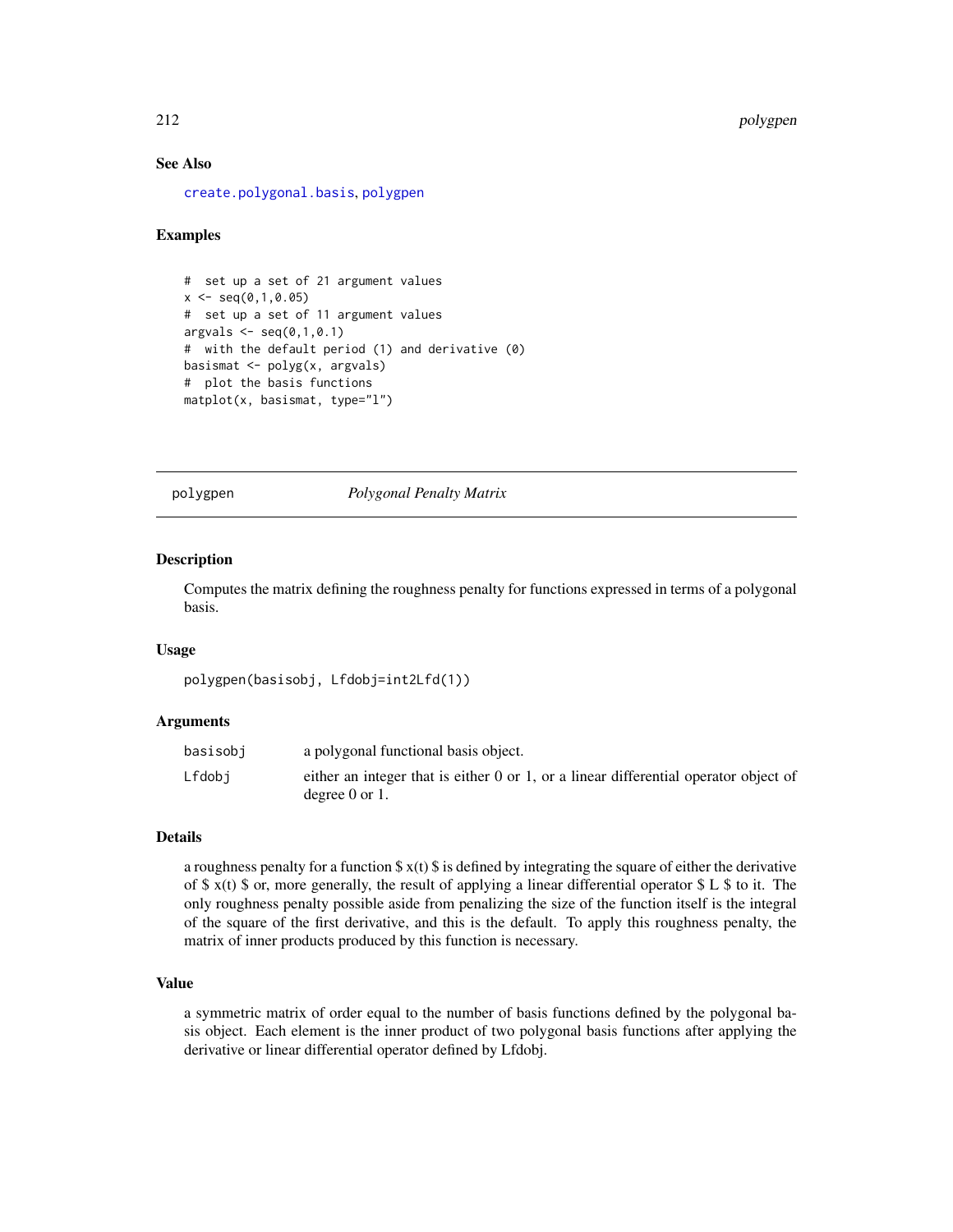# powerbasis 213

# See Also

[create.polygonal.basis](#page-59-0), [polyg](#page-210-0)

# Examples

```
# set up a sequence of 11 argument values
argvals \leq seq(0,1,0.1)
# set up the polygonal basis
basisobj <- create.polygonal.basis(argvals)
# compute the 11 by 11 penalty matrix
```

```
penmat <- polygpen(basisobj)
```
<span id="page-212-0"></span>powerbasis *Power Basis Function Values*

## Description

Evaluates a set of power basis functions, or a derivative of these functions, at a set of arguments.

## Usage

```
powerbasis(x, exponents, nderiv=0)
```
## Arguments

| $\mathsf{x}$ | a vector of argument values at which the power basis functions are to evaluated.<br>Since exponents may be negative, for example after differentiation, it is required<br>that all argument values be positive.                  |
|--------------|----------------------------------------------------------------------------------------------------------------------------------------------------------------------------------------------------------------------------------|
| exponents    | a vector of exponents defining the power basis functions. If \$y\$ is such a rate<br>value, the corresponding basis function is $x \$ to the power $y \$ . The number of<br>basis functions is equal to the number of exponents. |
| nderiv       | the derivative to be evaluated. The derivative must not exceed the order. The<br>default derivative is 0, meaning that the basis functions themselves are evaluated.                                                             |

# Value

a matrix of function values. The number of rows equals the number of arguments, and the number of columns equals the number of basis functions.

# See Also

[create.power.basis](#page-61-0), [powerpen](#page-213-0)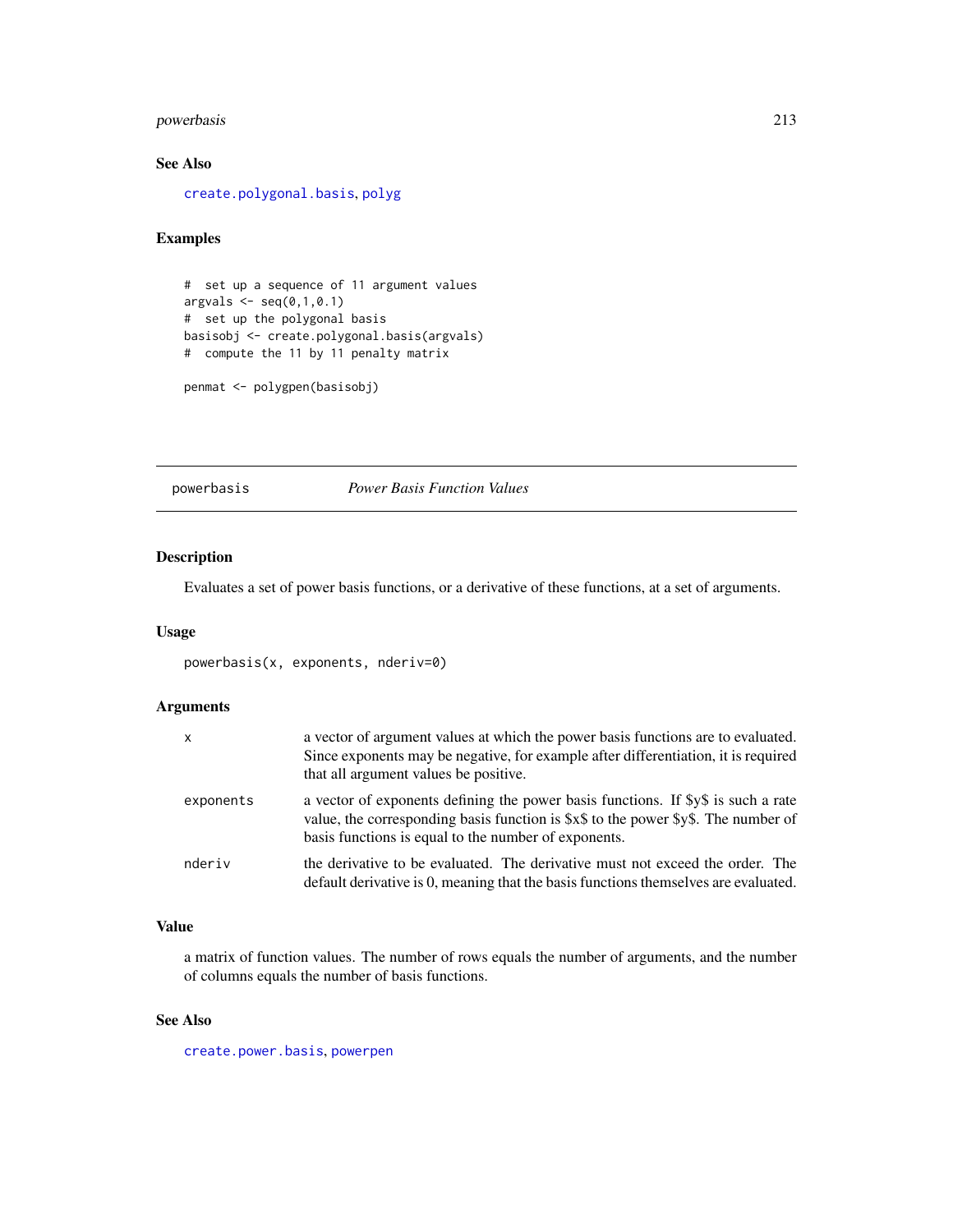#### 214 powerpen

## Examples

```
# set up a set of 10 positive argument values.
x \leq -\text{seq}(0.1, 1, 0.1)# compute values for three power basis functions
exponents \leq c(0, 1, 2)# evaluate the basis matrix
basismat <- powerbasis(x, exponents)
```
<span id="page-213-0"></span>

powerpen *Power Penalty Matrix*

## Description

Computes the matrix defining the roughness penalty for functions expressed in terms of a power basis.

## Usage

powerpen(basisobj, Lfdobj=int2Lfd(2))

## Arguments

| basisobi | a power basis object.                                                  |
|----------|------------------------------------------------------------------------|
| Lfdobi   | either a nonnegative integer or a linear differential operator object. |

# Details

A roughness penalty for a function  $\frac{1}{x}(t) \$  is defined by integrating the square of either the derivative of  $\frac{1}{2}$  x(t)  $\frac{1}{2}$  or, more generally, the result of applying a linear differential operator  $\frac{1}{2}$  L  $\frac{1}{2}$  to it. The most common roughness penalty is the integral of the square of the second derivative, and this is the default. To apply this roughness penalty, the matrix of inner products produced by this function is necessary.

## Value

a symmetric matrix of order equal to the number of basis functions defined by the power basis object. Each element is the inner product of two power basis functions after applying the derivative or linear differential operator defined by Lfdobj.

# See Also

[create.power.basis](#page-61-0), [powerbasis](#page-212-0)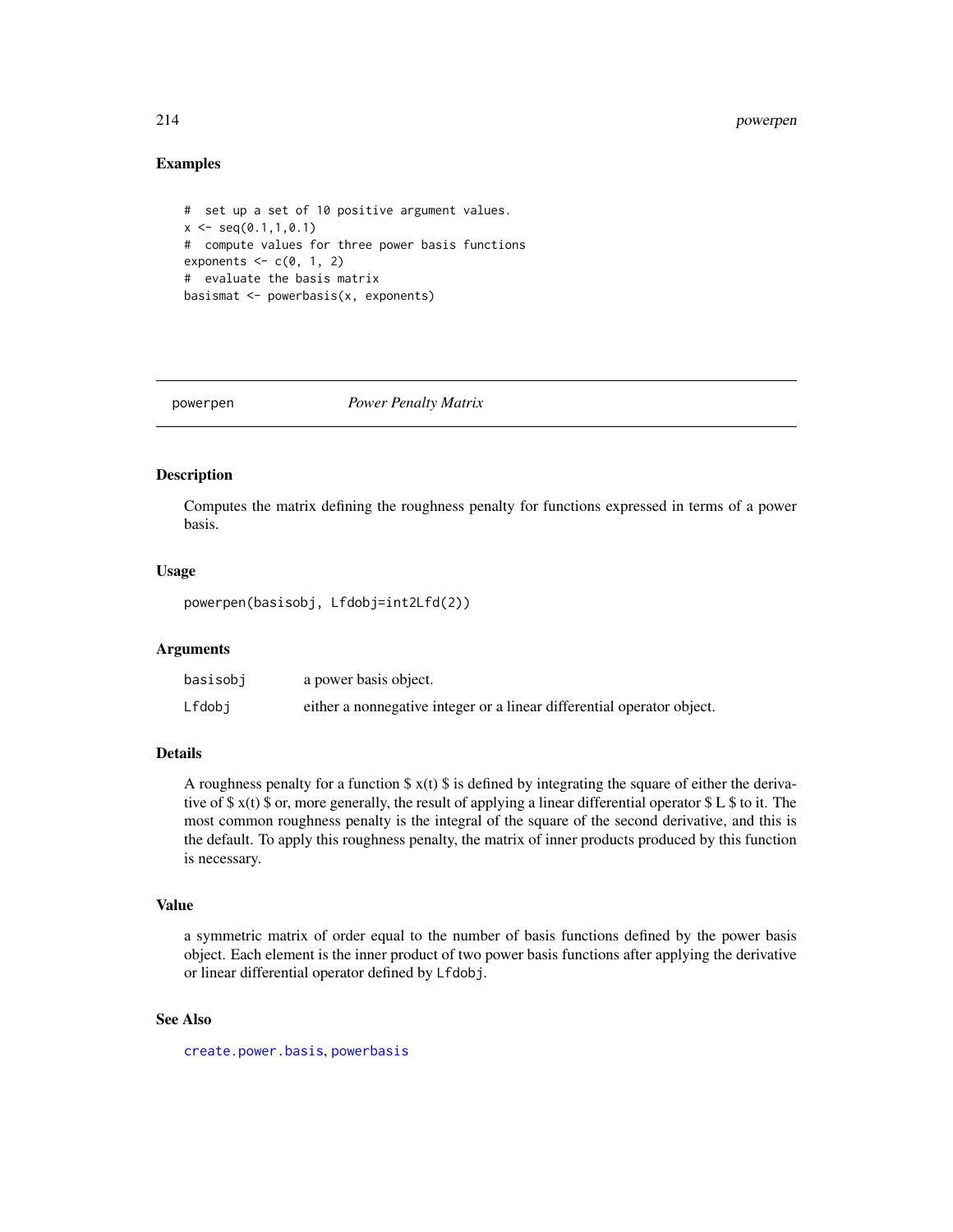#### ppBspline 215

# Examples

```
# set up an power basis with 3 basis functions.
# the powers are 0, 1, and 2.
basisobj \leq create.power.basis(c(0,1), 3, c(0,1,2))
# compute the 3 by 3 matrix of inner products of second derivatives
#FIXME
#penmat <- powerpen(basisobj, 2)
```
ppBspline *Convert a B-spline function to piece-wise polynomial form*

## Description

The B-spline basis functions of order  $k = length(t) - 1$  defined by the knot sequence in argument t each consist of polynomial segments with the same order joined end-to-end over the successive gaps in the knot sequence. This function computes the k coefficients of these polynomial segments in the rows of the output matrix coeff, with each row corresponding to a B-spline basis function that is positive over the interval spanned by the values in t. The elements of the output vector index indicate where in the sequence t we find the knots. Note that we assume  $t[1] < t[k+1]$ , i.e. t is not a sequence of the same knot.

## Usage

ppBspline(t)

# Arguments

| numeric vector = knot sequence of length norder +1 where norder = the order of |
|--------------------------------------------------------------------------------|
| the B-spline. The knot sequence must contain at least one gap.                 |

# Value

a list object containing components

| Coeff | a matrix with rows corresponding to B-spline basis functions positive over the<br>interval spanned by t and columns corresponding to the terms 1, $x, x^2, \ldots$ |
|-------|--------------------------------------------------------------------------------------------------------------------------------------------------------------------|
|       | in the polynomial representation.                                                                                                                                  |
| index | indices indicating where in the sequence t the knots are to be found                                                                                               |

## See Also

[bsplineS](#page-27-0)

# Examples

ppBspline(1:5)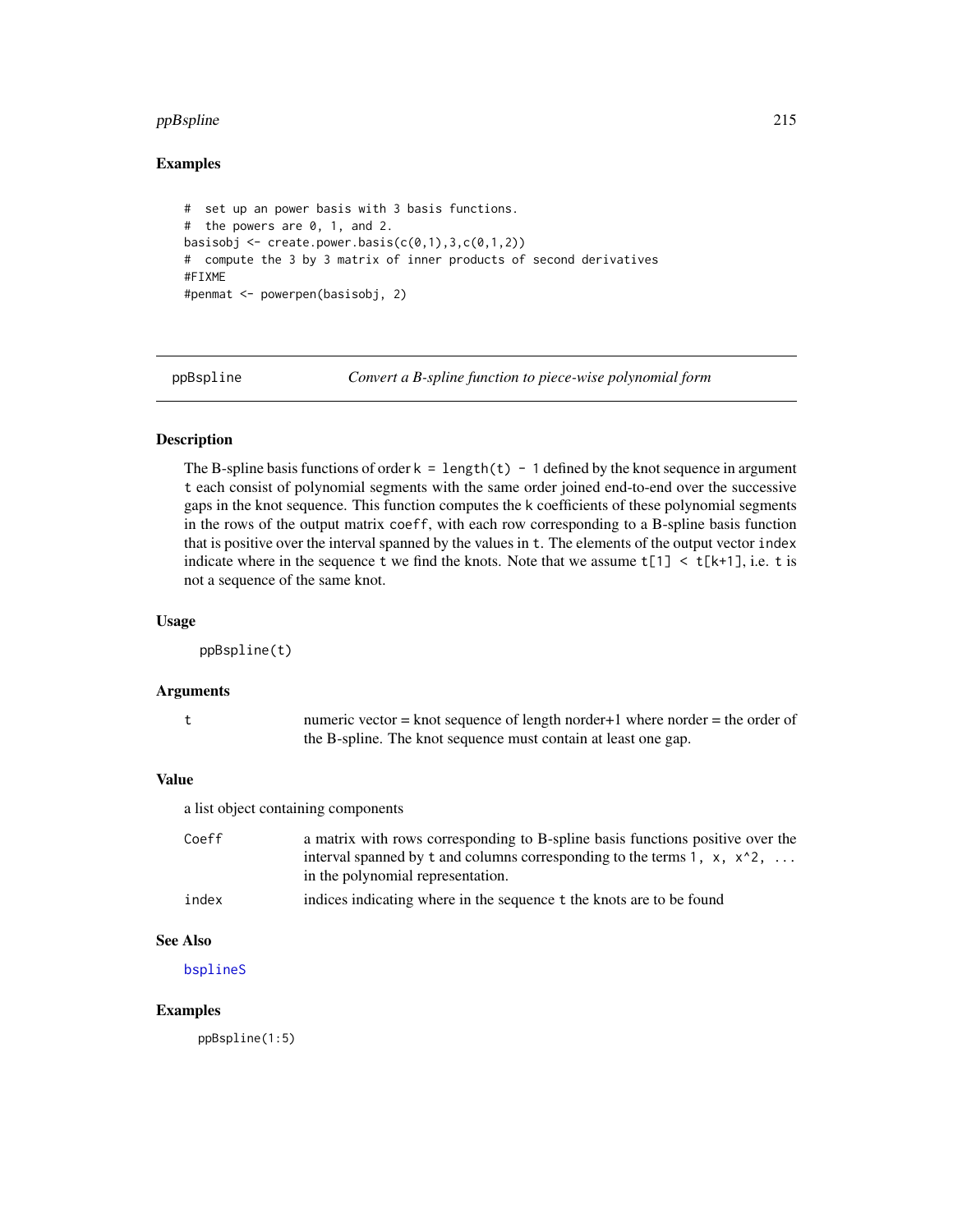## Description

Model predictions for object of class fRegress.

## Usage

```
## S3 method for class 'fRegress'
predict(object, newdata=NULL, se.fit = FALSE,
     interval = c("none", "confidence", "prediction"),
     level = 0.95, ...
```
# Arguments

| object   | Object of class inheriting from 1mWinsor                                                                                                                                                                   |
|----------|------------------------------------------------------------------------------------------------------------------------------------------------------------------------------------------------------------|
| newdata  | Either NULL or a list matching object\\$xfdlist.                                                                                                                                                           |
|          | If(is.null(newdata)) predictions $\langle -\rangle$ object\\$yhatfdobj                                                                                                                                     |
|          | If newdata is a list, predictions = the sum of either newdata [i] * betaestfdlist [i] if<br>object\\$yfdobj has class fd or inprod(newdata[i], betaestfdlist[i]) if class(object\\$yfdobj)<br>$=$ numeric. |
| se.fit   | a switch indicating if standard errors of predictions are required                                                                                                                                         |
| interval | type of prediction (response or model term)                                                                                                                                                                |
| level    | Tolerance/confidence level                                                                                                                                                                                 |
| .        | additional arguments for other methods                                                                                                                                                                     |
|          |                                                                                                                                                                                                            |

# Details

1. Without newdata, fit <- object\\$yhatfdobj.

2. With newdata, if(class(object\\$y) == 'numeric'), fit <- sum over i of inprod(betaestlist[i], newdata[i]). Otherwise, fit <- sum over i of betaestlist[i] \* newdata[i].

3. If(se.fit  $|$  (interval  $|=$  'none')) compute se. fit, then return whatever is desired.

# Value

The predictions produced by predict.fRegress are either a vector or a functional parameter (class fdPar) object, matching the class of object\$y.

If interval is not "none", the predictions will be multivariate for object\$y and the requested lwr and upr bounds. If object\$y is a scalar, these predictions are returned as a matrix; otherwise, they are a multivariate functional parameter object (class fdPar).

If se.fit is TRUE, predict.fRegress returns a list with the following components:

- fit vector or matrix or univariate or multivariate functional parameter object depending on the value of interval and the class of object\$y.
- se.fit standard error of predicted means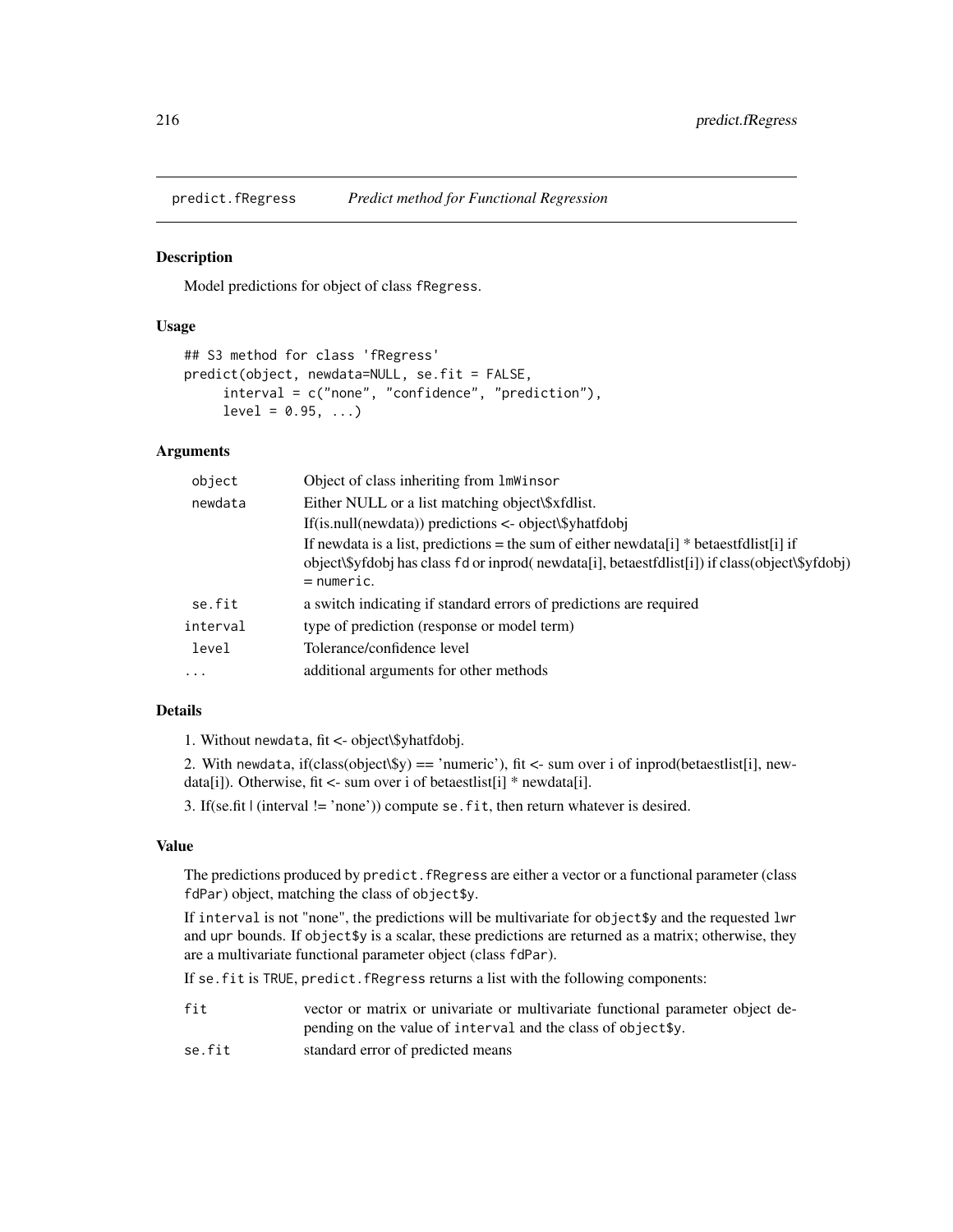# predict.fRegress 217

# Author(s)

Spencer Graves

### See Also

[fRegress](#page-120-0) [predict](#page-0-0)

```
###
###
### vector response with functional explanatory variable
###
###
##
## example from help('lm')
##
ctl <- c(4.17,5.58,5.18,6.11,4.50,4.61,5.17,4.53,5.33,5.14)
trt <- c(4.81,4.17,4.41,3.59,5.87,3.83,6.03,4.89,4.32,4.69)
group <- gl(2,10,20, labels=c("Ctl","Trt"))
weight <- c(ctl, trt)
fRegress.D9 <- fRegress(weight ~ group)
pred.fR.D9 <- predict(fRegress.D9)
# Now compare with 'lm'
lm.D9 \leq lm(weight \sim group)pred.lm.D9 <- predict(lm.D9)
all.equal(as.vector(pred.fR.D9), as.vector(pred.lm.D9))
##
## vector response with functional explanatory variable
##
annualprec <- log10(apply(CanadianWeather$dailyAv[,,
                             "Precipitation.mm"], 2,sum))
smallbasis <- create.fourier.basis(c(0, 365), 25)
tempfd <- smooth.basis(day.5,
       CanadianWeather$dailyAv[,,"Temperature.C"], smallbasis)$fd
precip.Temp.f <- fRegress(annualprec ~ tempfd)
#precip.Temp.p <- predict(precip.Temp.f, interval='confidence')
#class(precip.Temp.p) == 'matrix'
## ***** not yet implemented *****
##
## Example using se.fit
##
```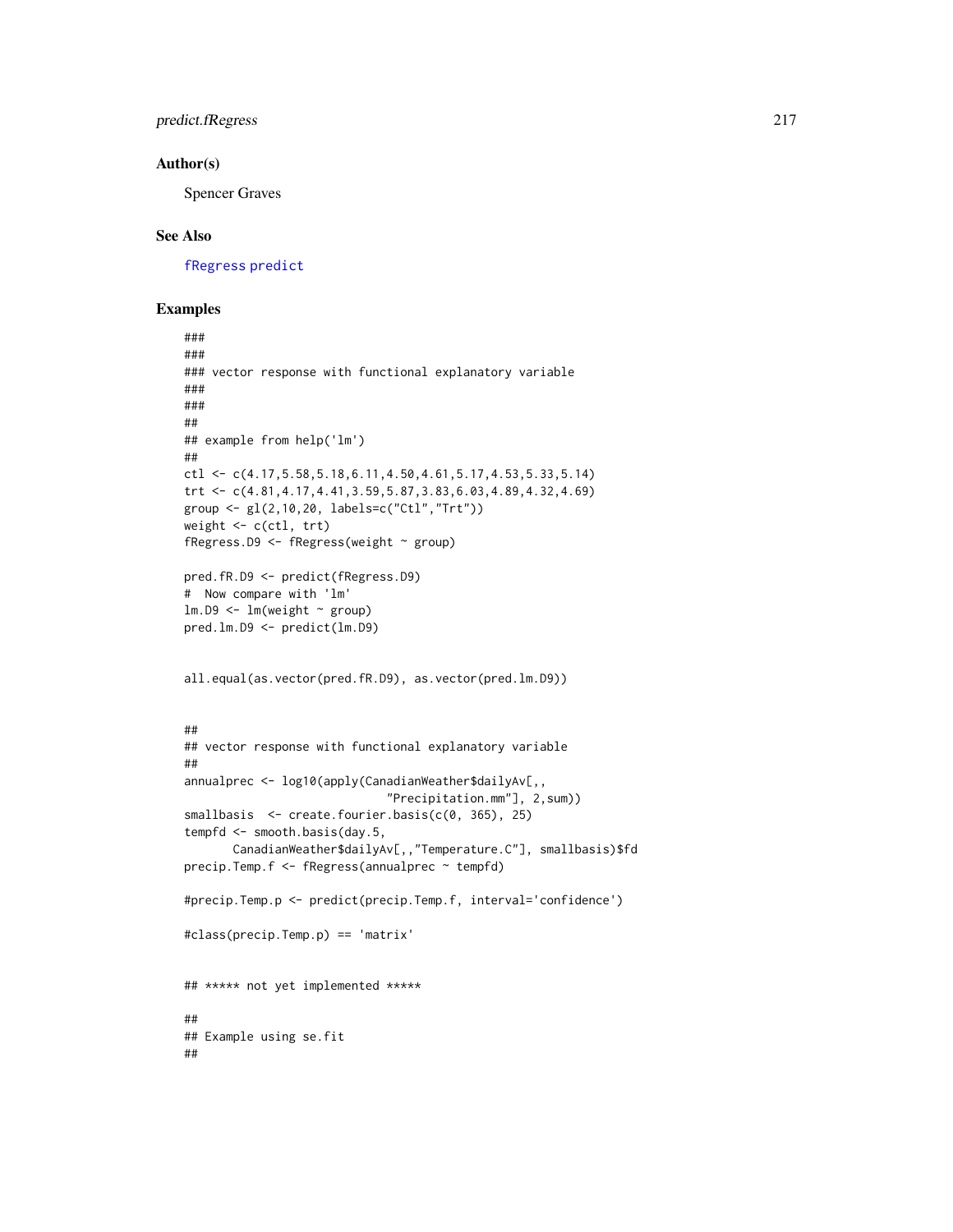```
#precip.Temp.p <- predict(precip.Temp.f, se.fit=TRUE)
#class(precip.Temp.p) == 'list'
## ***** not yet implemented *****
###
###
### functional response with
### (concurrent) functional explanatory variable
###
###
##
## predict knee angle from hip angle; from demo('gait', package='fda')
##
(gaittime <- as.numeric(dimnames(gait)[[1]])*20)
gaitrange \leq c(0,20)
gaitbasis <- create.fourier.basis(gaitrange, nbasis=21)
harmaccelLfd <- vec2Lfd(c(0, (2*pi/20)^2, 0), rangeval=gaitrange)
gaitfd <- smooth.basisPar(gaittime, gait,
       gaitbasis, Lfdobj=harmaccelLfd, lambda=1e-2)$fd
hipfd <- gaitfd[,1]
kneefd <- gaitfd[,2]
knee.hip.f <- fRegress(kneefd ~ hipfd)
knee.hip.pred <- predict(knee.hip.f)
plot(knee.hip.pred)
```
predict.lmeWinsor *Predict method for Winsorized linear model fits with mixed effects*

# Description

Model predictions for object of class 'lmeWinsor'.

#### Usage

```
## S3 method for class 'lmeWinsor'
predict(object, newdata, level=Q, asList=FALSE,
      na.action=na.fail, ...)
```
### Arguments

object Object of class inheriting from 'lmeWinsor', representing a fitted linear mixedeffects model.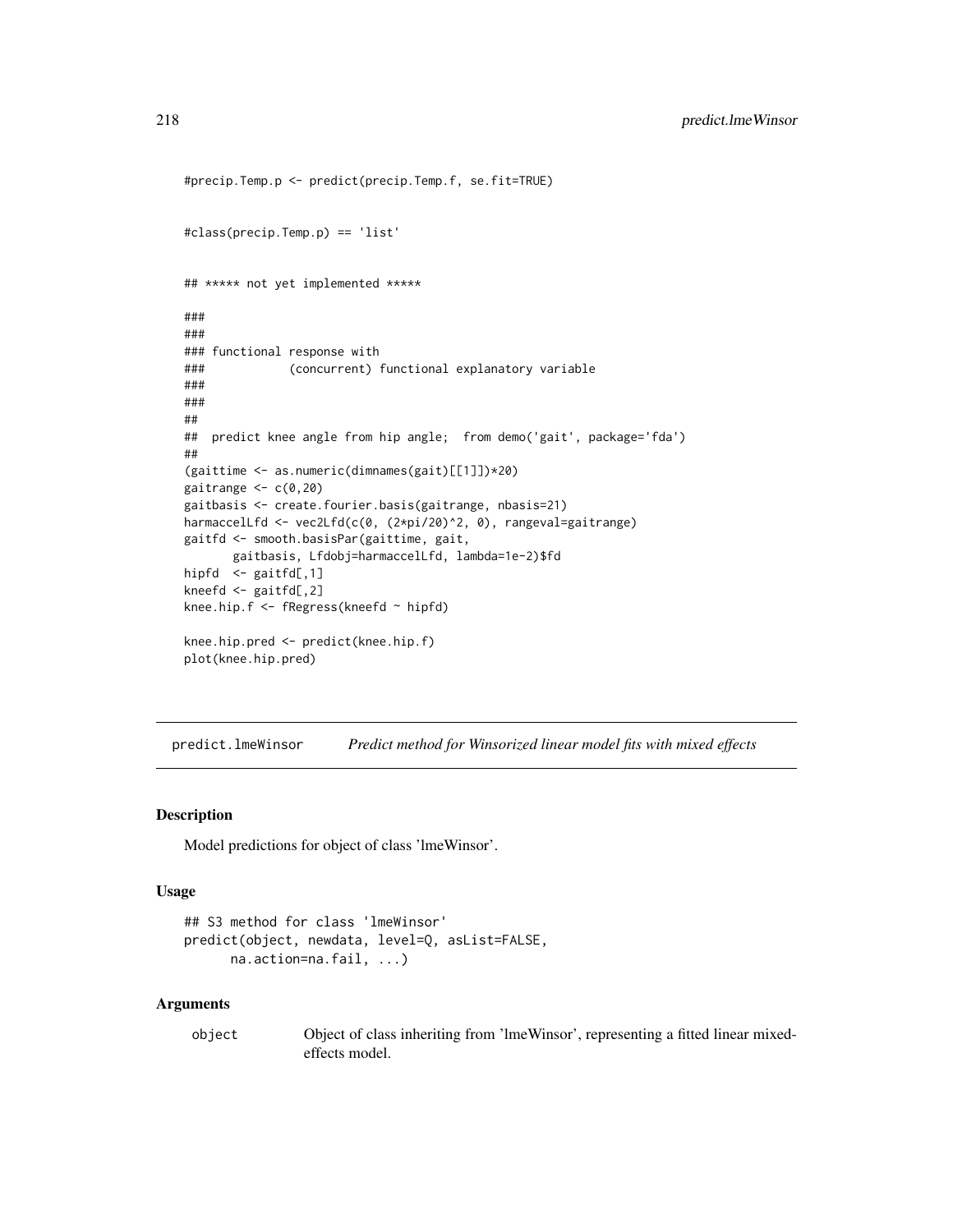| newdata   | an optional data frame to be used for obtaining the predictions. All variables<br>used in the fixed and random effects models, as well as the grouping factors,<br>must be present in the data frame. If missing, the fitted values are returned.                                             |
|-----------|-----------------------------------------------------------------------------------------------------------------------------------------------------------------------------------------------------------------------------------------------------------------------------------------------|
| level     | an optional integer vector giving the level(s) of grouping to be used in obtaining<br>the predictions. Level values increase from outermost to innermost grouping,<br>with level zero corresponding to the population predictions. Defaults to the<br>highest or innermost level of grouping. |
| asList    | an optional logical value. If 'TRUE' and a single value is given in 'level', the<br>returned object is a list with the predictions split by groups; else the returned<br>value is either a vector or a data frame, according to the length of 'level'.                                        |
| na.action | a function that indicates what should happen when 'newdata' contains 'NA's.<br>The default action ('na.fail') causes the function to print an error message and<br>terminate if there are any incomplete observations.                                                                        |
| $\cdots$  | additional arguments for other methods                                                                                                                                                                                                                                                        |

# Details

- 1. Identify inputs and outputs as with [lmeWinsor.](#page-159-0)
- 2. If 'newdata' are provided, clip all numeric xNames to (object[["lower"]], object[["upper"]]).
- 3. Call [predict.lme](#page-0-0)
- 4. Clip the responses to the relevant components of (object[["lower"]], object[["upper"]]).
- 5. Done.

# Value

'predict.lmeWinsor' produces a vector of predictions or a matrix of predictions with limits or a list, as produced by [predict.lme](#page-0-0)

### Author(s)

Spencer Graves

#### See Also

[lmeWinsor](#page-159-0) [predict.lme](#page-0-0) [lmWinsor](#page-161-0) [predict.lm](#page-0-0)

```
fm1w <- lmeWinsor(distance \sim age, data = Orthodont,
                 random=~age|Subject)
# predict with newdata
newDat <- data.frame(age=seq(0, 30, 2),
           Subject=factor(rep("na", 16)) )
pred1w <- predict(fm1w, newDat, level=0)
# fit with 10 percent Winsorization
fmlw.1 \leftarrow lmeWinsor(distance \sim age, data = Orthodont,
                 random=~age|Subject, trim=0.1)
```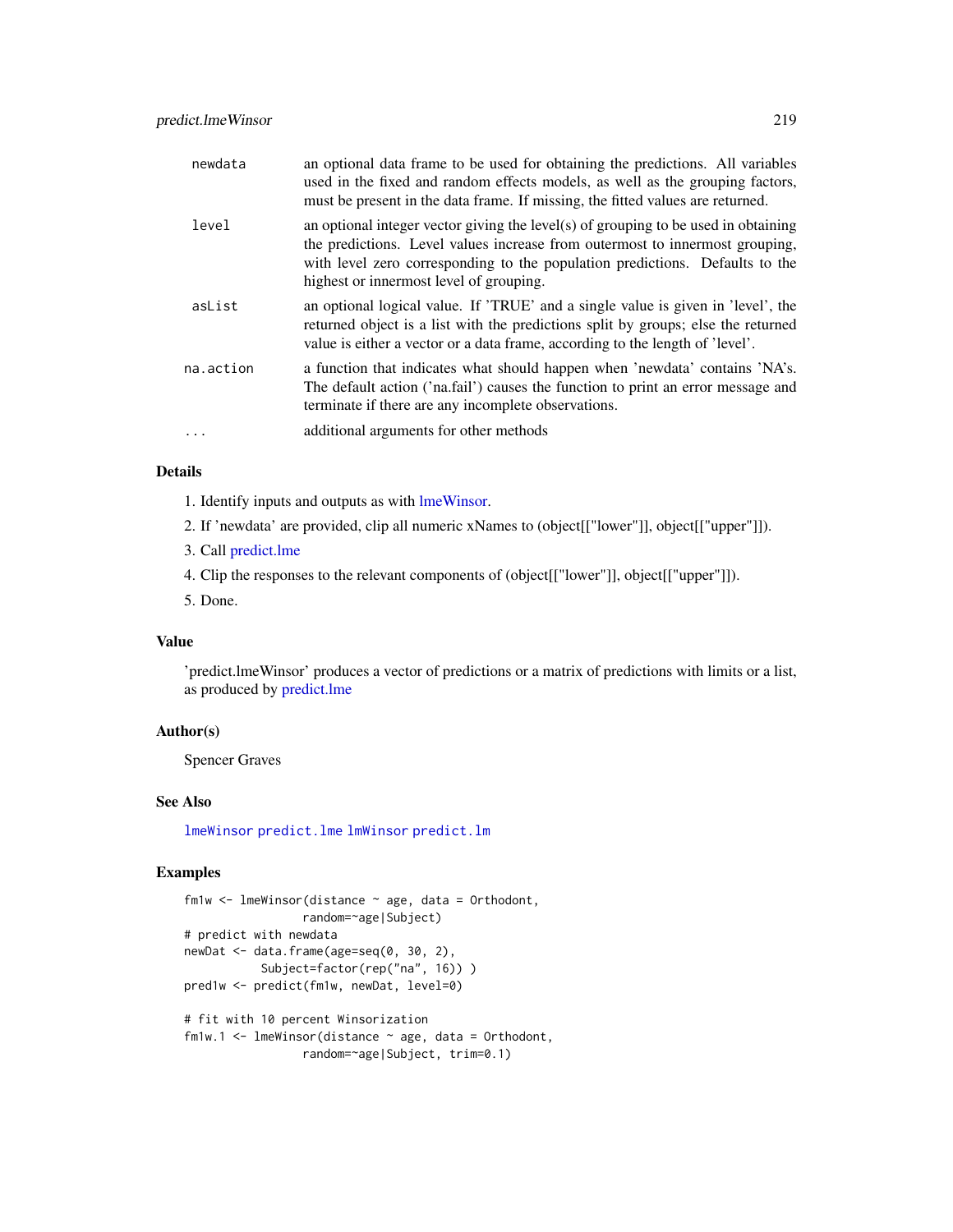```
pred30 <- predict(fm1w.1)
stopifnot(all.equal(as.numeric(
              quantile(Orthodont$distance, c(.1, .9))),
          range(pred30)) )
```
predict.lmWinsor *Predict method for Winsorized linear model fits*

# Description

Model predictions for object of class 'lmWinsor'.

# Usage

```
## S3 method for class 'lmWinsor'
predict(object, newdata, se.fit = FALSE,
     scale = NULL, df = Inf,interval = c("none", "confidence", "prediction"),
    level = 0.95, type = c("response", "terms"),terms = NULL, na.action = na.pass,
     pred.var = res.var/weights, weights = 1, ...)
```
# Arguments

| object    | Object of class inheriting from 'lmWinsor'                                                                                                                                      |
|-----------|---------------------------------------------------------------------------------------------------------------------------------------------------------------------------------|
| newdata   | An optional data frame in which to look for variables with which to predict. If<br>omitted, the fitted values are used.                                                         |
| se.fit    | a switch indicating if standard errors of predictions are required                                                                                                              |
| scale     | Scale parameter for std.err. calculation                                                                                                                                        |
| df        | degrees of freedom for scale                                                                                                                                                    |
| interval  | type of prediction (response or model term)                                                                                                                                     |
| level     | Tolerance/confidence level                                                                                                                                                      |
| type      | Type of prediction (response or model term); see predict.lm                                                                                                                     |
| terms     | If 'type="terms"', which terms (default is all terms)                                                                                                                           |
| na.action | function determining what should be done with missing values in 'newdata'.<br>The default is to predict 'NA'.                                                                   |
| pred.var  | the variance(s) for future observations to be assumed for prediction intervals.<br>See predict.lm 'Details'.                                                                    |
| weights   | variance weights for prediction. This can be a numeric vector or a one-sided<br>model formula. In the latter case, it is interpreted as an expression evaluated in<br>'newdata' |
| .         | additional arguments for other methods                                                                                                                                          |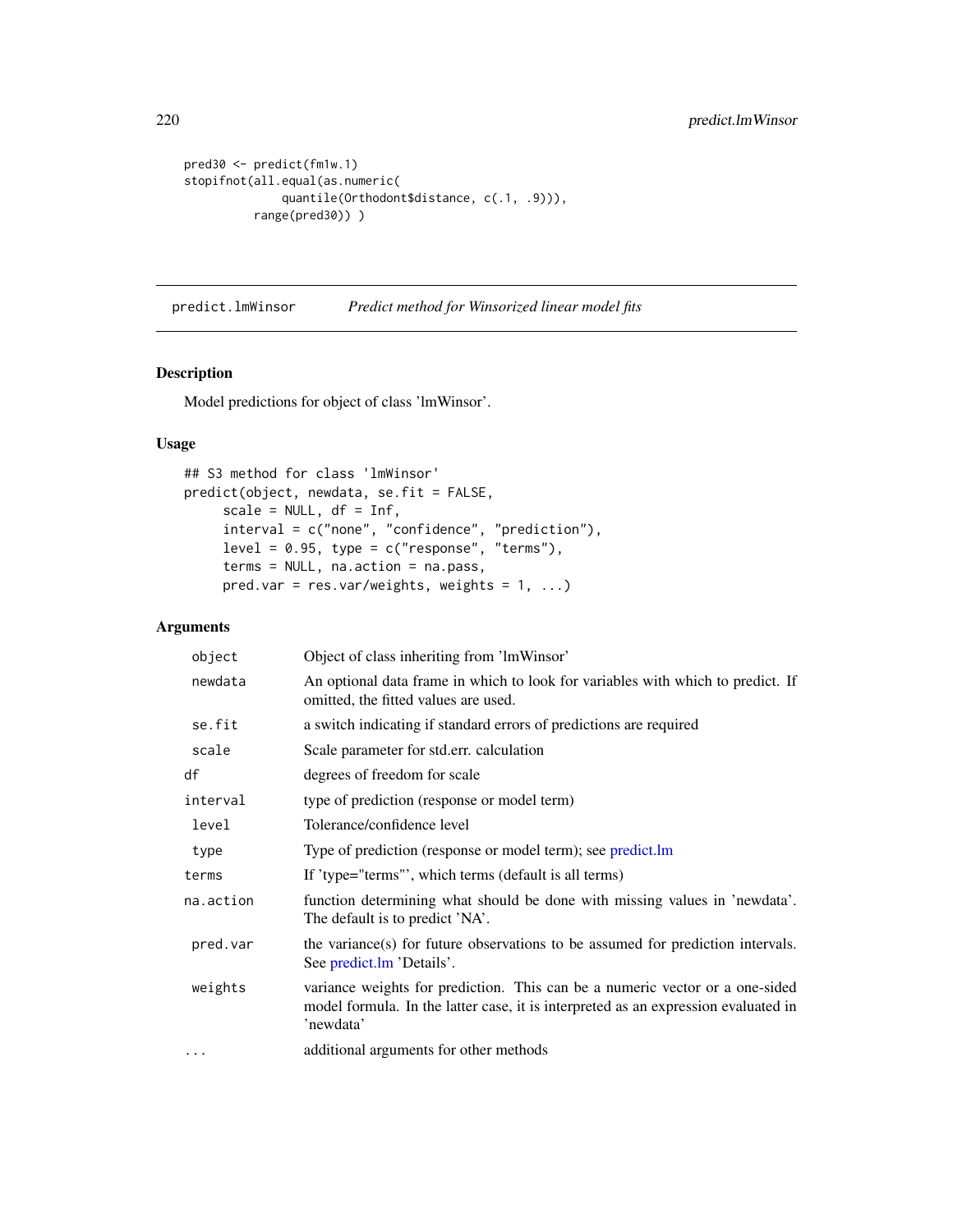# predict.lmWinsor 221

#### Details

1. Identify inputs and outputs via mdly <- mdlx <- formula(object); mdly[[3]] <- NULL; mdlx[[2]] <- NULL; xNames <- all.vars(mdlx); yNames <- all.vars(mdly). Give an error if as.character(mdly[[2]]) != yNames.

- 2. If 'newdata' are provided, clip all numeric xNames to (object[["lower"]], object[["upper"]]).
- 3. Call [predict.lm](#page-0-0)
- 4. Clip the responses to the relevant components of (object[["lower"]], object[["upper"]]).
- 5. Done.

#### Value

If class(object) ==  $c('lmWinsor', 'lm'), 'predict.lmWinsor' produces a vector of predictions or a$ matrix of predictions with limits or a list, as produced by [predict.lm.](#page-0-0) Otherwise, 'object' is a list of such objects and will therefore return a list of such predictions.

#### Author(s)

Spencer Graves

### See Also

[lmWinsor](#page-161-0) [predict.lm](#page-0-0)

```
# example from 'anscombe'
# trim = 0lm.1 <- lmWinsor(y1~x1, data=anscombe)
newD <- data.frame(x1=seq(1, 22, .1))
predW <- predict(lm.1, newdata=newD)
plot(y1~x1, anscombe, xlim=c(1, 22),
     main="Anscombe, example 1")
lines(newD[["x1"]], predW, col='blue')
abline(h=lm.1[['lower']]['y1'], col='red', lty='dashed')
abline(h=lm.1[['upper']]['y1'], col='red', lty='dashed')
abline(v=lm.1[['lower']]['x1'], col='green', lty='dashed')
abline(v=lm.1[['upper']]['x1'], col='green', lty='dashed')
# clipped at range(anscombe[, 'x1']) = c(4, 14)# trim = 0.25lm.1.25 <- lmWinsor(y1~x1, data=anscombe, trim=0.25)
newD <- data.frame(x1=seq(1, 22, .1))
predW.25 <- predict(lm.1.25, newdata=newD)
plot(y1~x1, anscombe, xlim=c(1, 22))
lines(newD[["x1"]], predW.25, col='blue', lwd=2)
abline(h=lm.1.25[['lower']]['y1'], col='red', lty='dotted')
abline(h=lm.1.25[['upper']]['y1'], col='red', lty='dotted')
```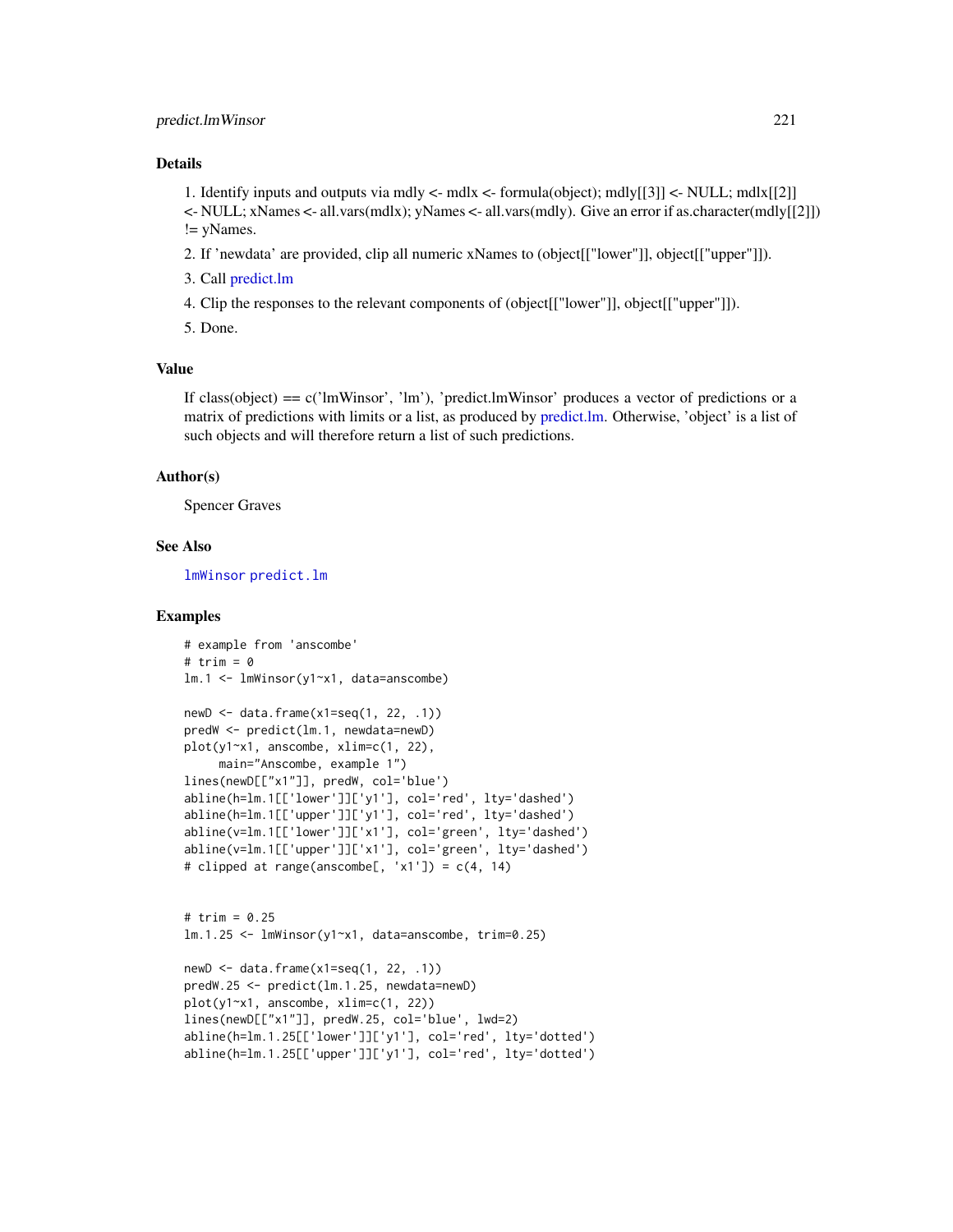```
abline(v=lm.1.25[['lower']]['x1'], col='green', lty='dotted')
abline(v=lm.1.25[['upper']]['x1'], col='green', lty='dotted')
# clipped at range(anscombe[, 'y1']) = c(4.26 10.84)
# list example
lm.1. <- lmWinsor(y1~x1, data=anscombe, trim=c(0, 0.25, .4, .5))
pred.1. <- predict(lm.1.)
```
<span id="page-221-0"></span>project.basis *Approximate Functional Data Using a Basis*

### Description

A vector or matrix of discrete data is projected into the space spanned by the values of a set of basis functions. This amounts to a least squares regression of the data on to the values of the basis functions. A small penalty can be applied to deal with situations in which the number of basis functions exceeds the number of basis points. This function is used with function data2fd, and is not normally used directly in a functional data analysis.

# Usage

project.basis(y, argvals, basisobj, penalize=FALSE, returnMatrix=FALSE)

#### Arguments

| V            | a vector or matrix of discrete data.                                                                                                                                                     |
|--------------|------------------------------------------------------------------------------------------------------------------------------------------------------------------------------------------|
| argvals      | a vector containing the argument values correspond to the values in y.                                                                                                                   |
| basisobj     | a basis object.                                                                                                                                                                          |
| penalize     | a logical variable. If TRUE, a small roughness penalty is applied to ensure that<br>the linear equations defining the least squares solution are linearly independent<br>or nonsingular. |
| returnMatrix | logical: If TRUE, a two-dimensional is returned using a special class from the<br>Matrix package.                                                                                        |

#### Value

the matrix of coefficients defining the least squares approximation. This matrix has as many rows are there are basis functions, as many columns as there are curves, and if the data are multivariate, as many layers as there are functions.

#### See Also

[Data2fd](#page-69-0)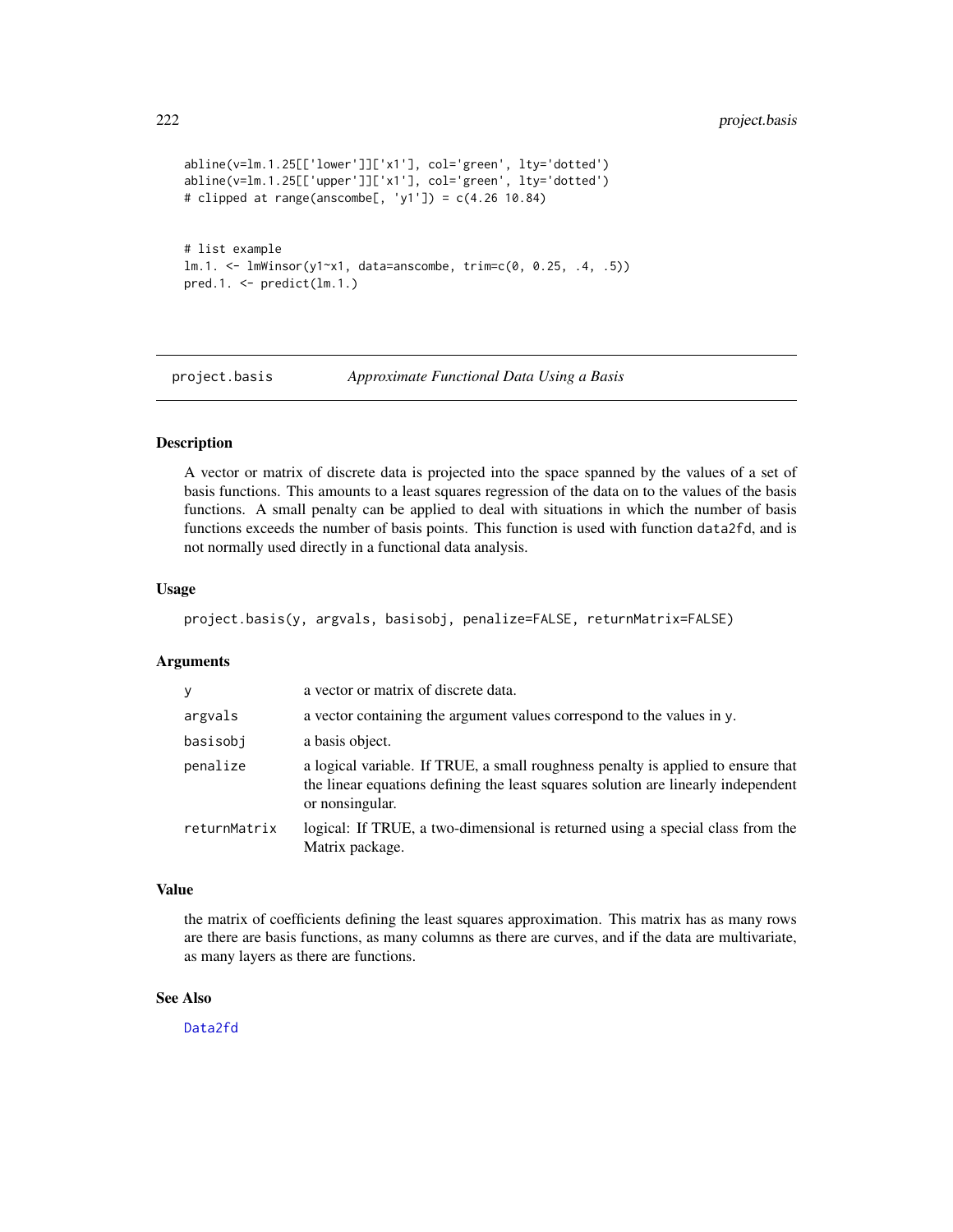# Description

Set up quadrature points and weights for Simpson's rule.

### Usage

quadset(nquad=5, basisobj=NULL, breaks, returnMatrix=FALSE)

# Arguments

| nguad        | an odd integer at least 5 giving the number of evenly spaced Simpson's rule<br>quadrature points to use over each interval (breaks[i], breaks[i+1]).                                                                                                                                                |
|--------------|-----------------------------------------------------------------------------------------------------------------------------------------------------------------------------------------------------------------------------------------------------------------------------------------------------|
| basisobj     | the basis object that will contain the quadrature points and weights                                                                                                                                                                                                                                |
| breaks       | optional interval boundaries. If this is provided, the first value must be the initial<br>point of the interval over which the basis is defined, and the final value must be<br>the end point. If this is not supplied, and 'basisobj' is of type 'bspline', the knots<br>are used as these values. |
| returnMatrix | logical: If TRUE, a two-dimensional is returned using a special class from the<br>Matrix package.                                                                                                                                                                                                   |

# Details

Set up quadrature points and weights for Simpson's rule and store information in the output 'basisobj'. Simpson's rule is used to integrate a function between successive values in vector 'breaks'. That is, over each interval (breaks[i], breaks[i+1]). Simpson's rule uses 'nquad' equally spaced quadrature points over this interval, starting with the the left boundary and ending with the right boundary. The quadrature weights are the values delta $\text{*c}(1,4,2,4,2,4,..., 2,4,1)$  where 'delta' is the difference between successive quadrature points, that is, delta =  $(breaks[i-1]-breaks[i])/(nquad-1)$ .

### Value

If is.null(basisobj), quadset returns a 'quadvals' matrix with columns quadpts and quadwts. Otherwise, it returns basisobj with the two components set as follows:

| quadvals | $cbind(quad) = quadpts, quadwts = quadwts)$                                                       |
|----------|---------------------------------------------------------------------------------------------------|
| value    | a list with two components containing eval.basis(quadpts, basisobj, ival-1) for<br>ival= $1, 2$ . |

# See Also

[create.bspline.basis](#page-47-0) [eval.basis](#page-87-0)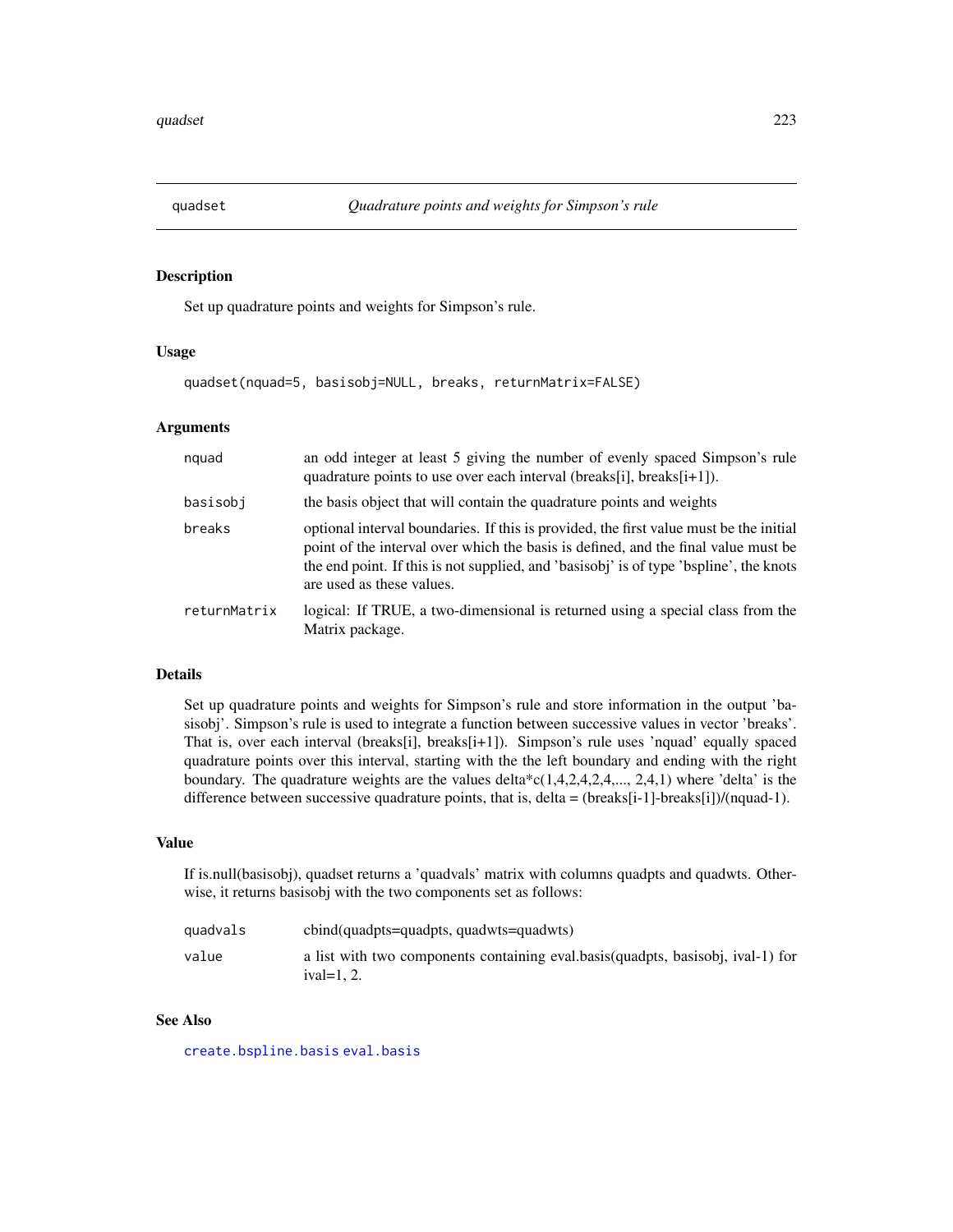## Examples

```
(qs7.1 \leq \text{quadset}(nquad=7, breaks=c(0, .3, 1)))# cbind(quadpts=c(seq(0, 0.3, length=7),
# seq(0.3, 1, length=7)),
# quadwts=c((0.3/18)*c(1, 4, 2, 4, 2, 4, 1),
\# (0.7/18)*c(1, 4, 2, 4, 2, 4, 1) )
# The simplest basis currently available with this function:
bspl2.2 \leq create.bspline.basis(norder=2, breaks=c(0, .5, 1))
bspl2.2a <- quadset(basisobj=bspl2.2)
bspl2.2a$quadvals
# cbind(quadpts=c((0:4)/8, .5+(0:4)/8),
# quadwts=rep(c(1,4,2,4,1)/24, 2) )
bspl2.2a$values
# a list of length 2
# [[1]] = matrix of dimension c(10, 3) with the 3 basis
# functions evaluated at the 10 quadrature points:
# values[[1]][, 1] = c(1, .75, .5, .25, rep(0, 6))
# values[[1]][, 2] = c(0, .25, .5, .75, 1, .75, .5, .25, 0)
# values[[1]][, 3] = values[10:1, 1]
#
# values[[2]] = matrix of dimension c(10, 3) with the
# first derivative of values[[1]], being either
# -2, 0, or 2.
```
readHMD *Download data from the Human Mortality Database (HMD)*

### Description

Obtain data from the Human Mortality Database (HMD) maintained at the University of California at Berkeley and the Max Planck Institute for Demographic Research. To use readHMD, you must first obtain a username and password from HMD and supply them as arguments to this function.

#### Usage

```
readHMD(username, password,
       country=c(AUS='Australia', AUT='Austria', BLR='Belarus',
                  BEL='Belgium', BGR='Bulgaria', CAN='Canada',
                  CHL='Chile', CZE='Czech Republic', DNK='Denmark',
                  EST='Estonia', FIN='Finland', FRA='France',
                  DEU='Germany', HUN='Hungary', ISL='Iceland',
                  IRL='Ireland', ISR='Israel', ITA='Italy',
                  JPN='Japan', LVA='Latvia', LTU='Lithuania',
                  LUX='Luxemburg', NDL='Netherlands', NZL='New Zealand',
                  NOR='Norway', POL='Poland', PRT='Portugal',
                  RUS='Russia', SVK='Slovakia', SVN='Slovenia',
```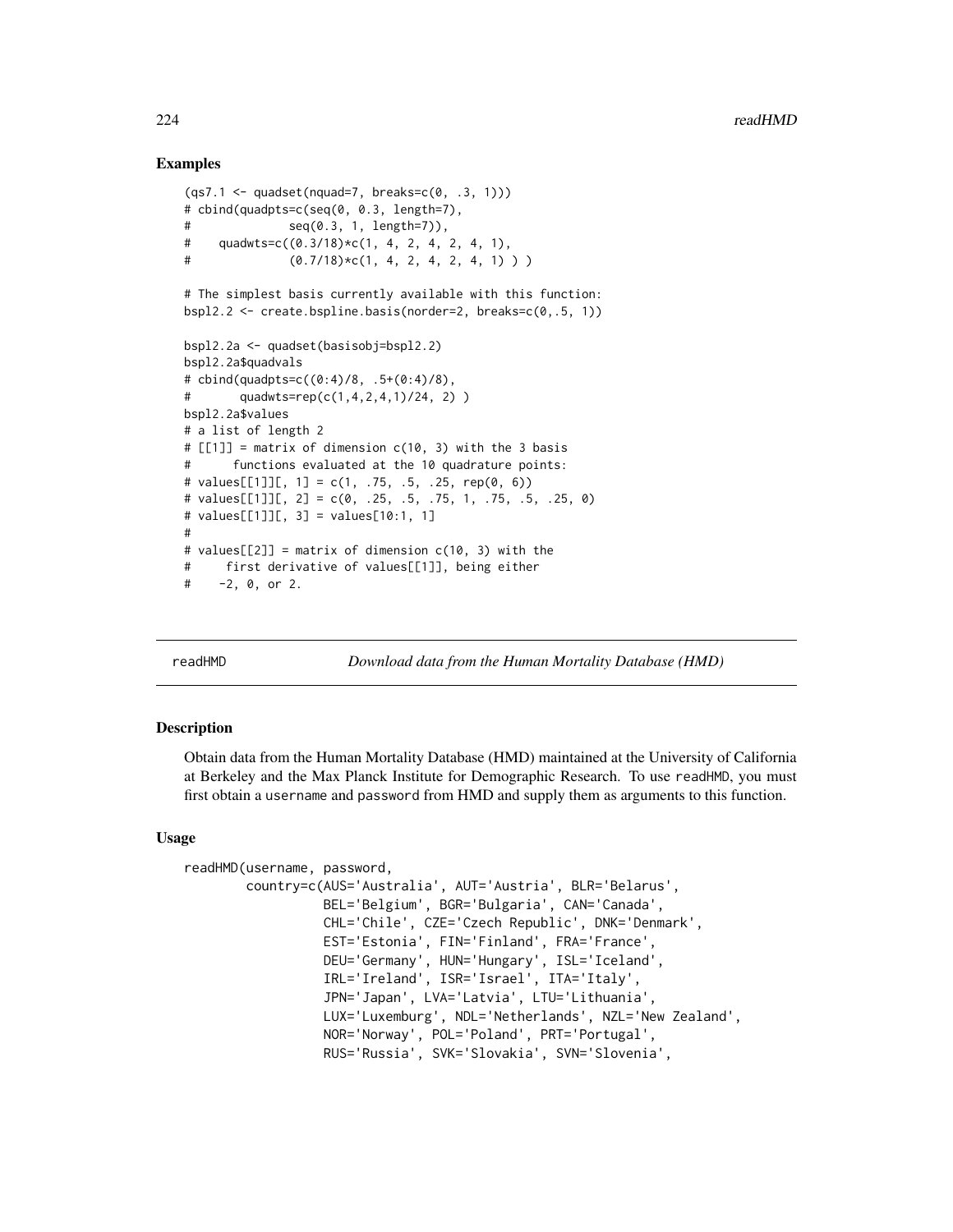### readHMD 225

```
ESP='Spain', SWE='Sweden', CHE='Switzerland',
          TWN='Taiwan', GBR='U.K.', USA='U.S.A.',
          UKR='Ukraine'),
sex=c('m', 'f', 'b'), HMDurl='http://www.mortality.org/hmd',
dataType = 'lt',
ltCol=c('m', 'q', 'a', 'l', 'd', 'L', 'T', 'e'),
cohper = c(coh='cohort', per='periodic'),
ageInterval=c(1, 5), yearInterval=c(1, 5, 10),
url, ...)
```
# Arguments

| username, password |                                                                                                                                                                                                               |
|--------------------|---------------------------------------------------------------------------------------------------------------------------------------------------------------------------------------------------------------|
|                    | user name and password for HMD.                                                                                                                                                                               |
| country            | country for which data are required. Must be one of the available options given<br>with the "usage", specified either by the name of the 3-letter code.                                                       |
| sex                | gender for which data are required (male, female or both), specified via a single<br>letter.                                                                                                                  |
| HMDurl             | character string giving the URL of HMD.                                                                                                                                                                       |
| dataType           | data type: 'lt' for 'life table'. If a different data type is required, you should go<br>to the HMD web site, find the URL you want, and specify it directly via the url<br>argument.                         |
| ltCol              | life table column:                                                                                                                                                                                            |
|                    | $\bullet$ m Central death rate between ages x and x+n                                                                                                                                                         |
|                    | • q Probability of death between ages x and x+n                                                                                                                                                               |
|                    | • a Average length of survival between ages x and x+n for persons dying in<br>the interval                                                                                                                    |
|                    | • 1 Number of survivors at exact age x, assuming $l(0) = 100,000$                                                                                                                                             |
|                    | • d Number of deaths between ages x and x+n                                                                                                                                                                   |
|                    | • L Number of person-years lived between ages x and x+n                                                                                                                                                       |
|                    | • T Number of person-years remaining after exact age x                                                                                                                                                        |
|                    | • e Life expectancy at exact age x (in years)                                                                                                                                                                 |
| cohper             | periodic or chorhort data?                                                                                                                                                                                    |
| ageInterval        | width of the age intervals: either 1 or 5 years.                                                                                                                                                              |
| yearInterval       | width of the intervals for which results are desired: either, 1, 5 or 10 years.                                                                                                                               |
| url                | The Universal Resource Locator for the desired table. If provided, all the other<br>arguments except username and password will be ignored. If missing, this will<br>be constructed from the other arguments. |
| $\cdots$           | options arguments for getURL                                                                                                                                                                                  |

### Details

To use this function, you need a username and password with HMD. As of 2012.07.28, the HMD access is free for individuals, but you must register with them. To start the registration process, go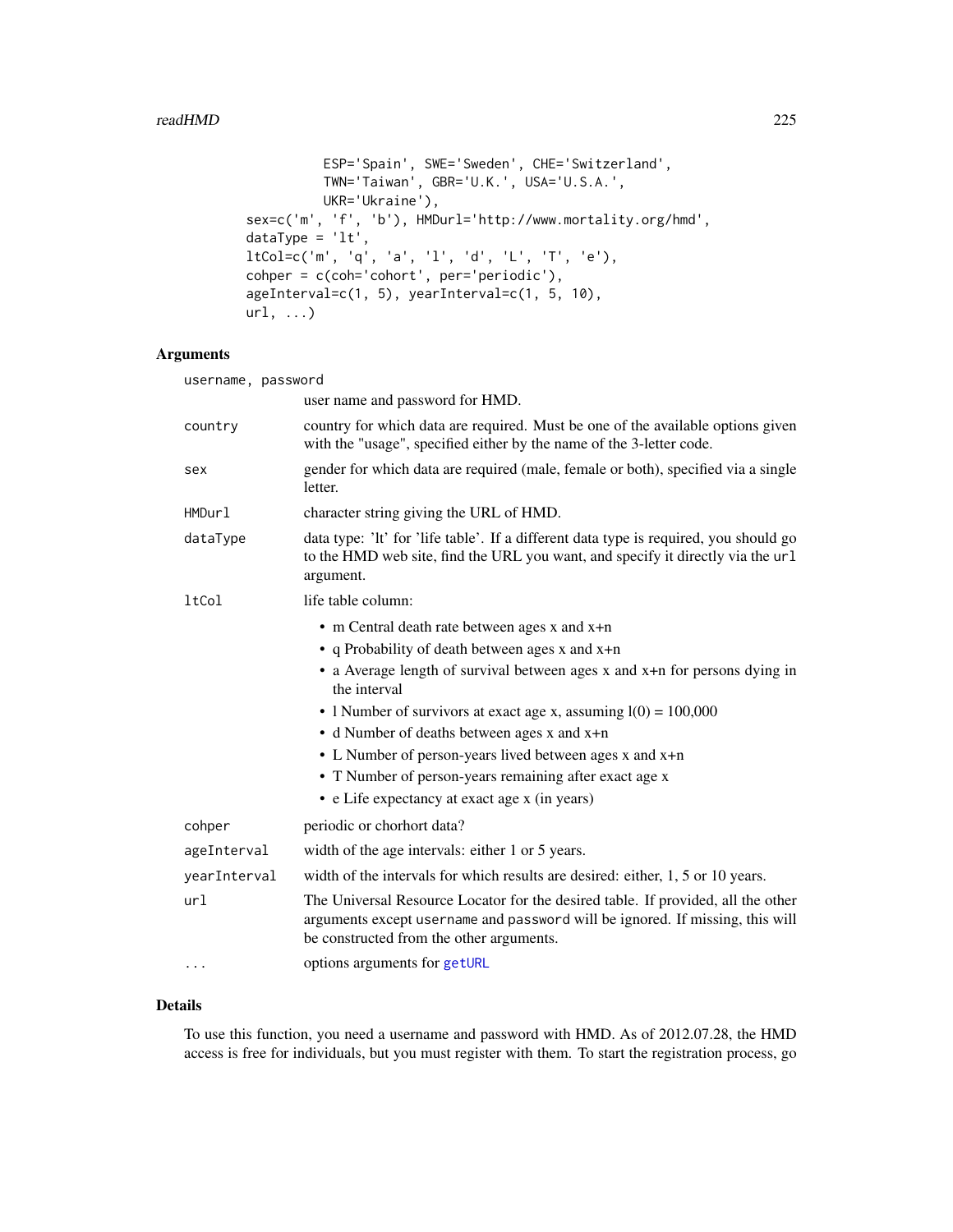to <http://www.mortality.org> and click "New User" near the top in the left margin. Then click "New User" again to see the User Agreement.

In all published work and presentations, please acknowledge the HMD as either the source or the intermediary of the data with the date on which you extracted the data. See [http://www.mortality.](http://www.mortality.org/mp/auth.pl) [org/mp/auth.pl](http://www.mortality.org/mp/auth.pl) for recommended citation formats.

If you agree to comply with their User Agreement, click "I agree" at the bottom of that page. This will take you to another page where you can enter requested information about you including an email address to which your password will be mailed.

## Value

If url is provided or dataType  $!=$  'lt' or [read.table](#page-0-0) fails, this returns a list with the following components:

| URL        | the URL that was used, being the argument url if provided or the url that was<br>constructed after noting that it was missing. |
|------------|--------------------------------------------------------------------------------------------------------------------------------|
| getURL     | object returned by getURL.                                                                                                     |
| readLines  | object returned by readLines $(getURL())$ .                                                                                    |
| read.table | object returned by read.table( $getURL()$ ).                                                                                   |
|            |                                                                                                                                |

Otherwise, this returns a list with the following components:

| $\mathsf{x}$ | numeric vector of ages                                                                                                                                                                                                                                                    |
|--------------|---------------------------------------------------------------------------------------------------------------------------------------------------------------------------------------------------------------------------------------------------------------------------|
| y            | matrix of the data for each age-year combination                                                                                                                                                                                                                          |
| time         | numeric vector of the years                                                                                                                                                                                                                                               |
| xname        | "age"                                                                                                                                                                                                                                                                     |
| yname        | $c(m=$ Mortality rate', q='Mortality probability', a='Survival time for mortali-<br>ties', l='Number of survivors', d='Number of deaths', L='Person-years in inter-<br>val', T='Person-years remaining', e='Life expectancy')[ltCol]<br>$=$ data type from the life table |
|              |                                                                                                                                                                                                                                                                           |
| class        | c('fts', 'fds')                                                                                                                                                                                                                                                           |

### Author(s)

Han Lin Shang, Monash University in Australia, and Spencer Graves

#### Source

Human Mortality Database. University of California, Berkeley (USA), and Max Planck Institute for Demographic Research (Germany). Available at <www.mortality.org> and [www.humanmortality.](www.humanmortality.de) [de](www.humanmortality.de).

# See Also

[getURL](#page-0-0) [hmd.mx](#page-0-0)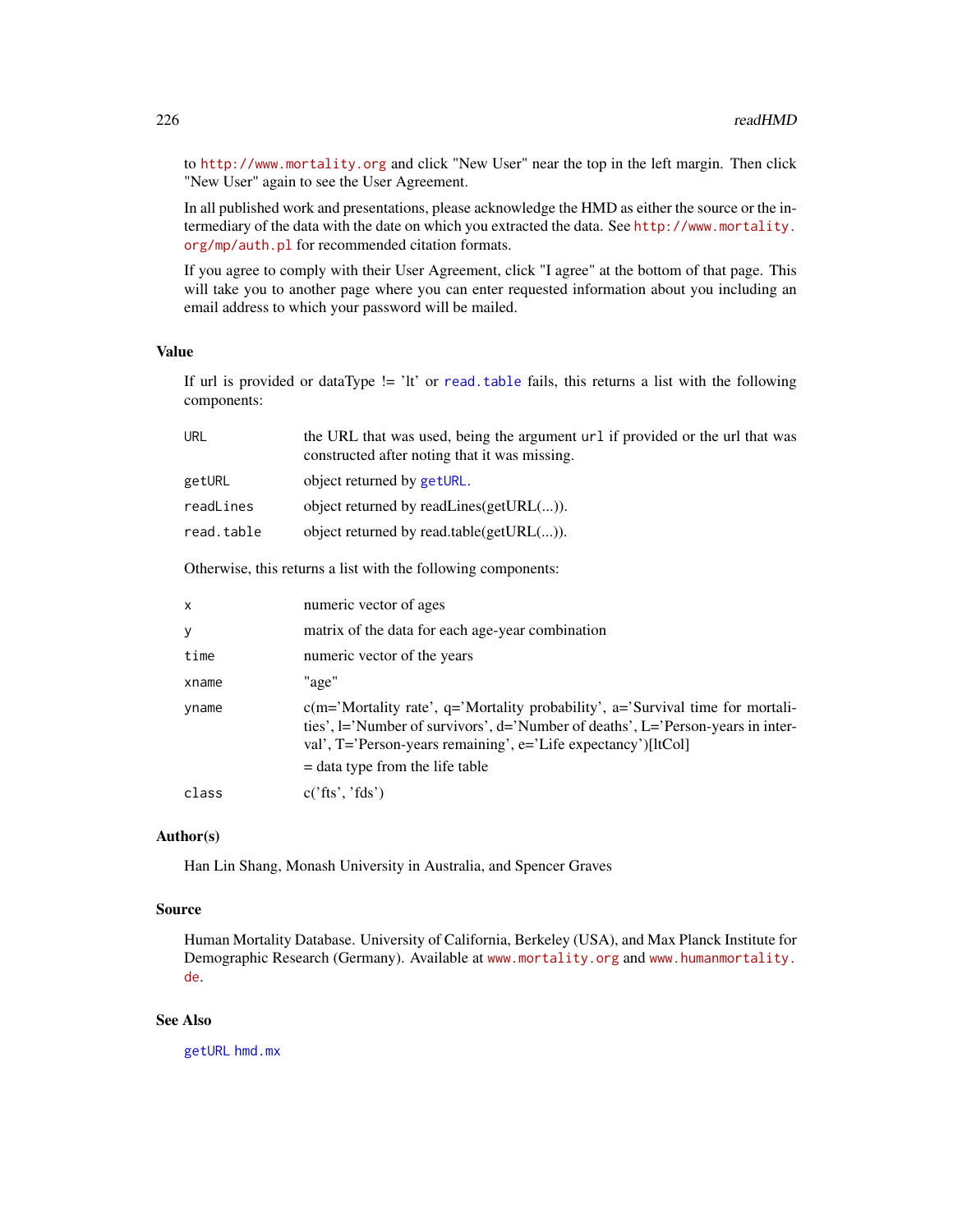#### refinery 227

### Examples

```
## Not run:
user <- "your.email@wherever.org" # as registered with HMD.
pw <- "1234567890"
# password as provided in an email from HMD possibly changed by you.
country <- 'Sweden'
SwedeMatAll <- readHMD(user, pw, 'Sweden', sex='f')
## End(Not run)
```
refinery *Reflux and tray level in a refinery*

### Description

194 observations on reflux and "tray 47 level" in a distallation column in an oil refinery.

# Format

A data.frame with the following components:

Time observation time 0:193

Reflux reflux flow centered on the mean of the first 60 observations

Tray47 tray 47 level centered on the mean of the first 60 observations

### Source

Ramsay, James O., and Silverman, Bernard W. (2006), *Functional Data Analysis, 2nd ed.*, Springer, New York, p. 4, Figure 1.4, and chapter 17.

```
attach(refinery)
# allow space for an axis on the right
   op <- par(mar=c(5, 4, 4, 5)+0.1)
# plot uval
   plot(Time, Reflux, type="l", bty="n")
# add yval
   y.u <- diff(range(Tray47))/diff(range(Reflux))
   u0 <- min(Reflux)
   y0 <- min(Tray47)
   lines(Time, u0+(Tray47-y0)/y.u, lty=3, lwd=1.5, col="red")
   y.tick <- pretty(range(Tray47))
   axis(4, at=u0+(y.tick)/y.u, labels=y.tick, col="red", lty=3,
            lwd=1.5)
# restore previous plot margins
   par(op)
   detach(refinery)
```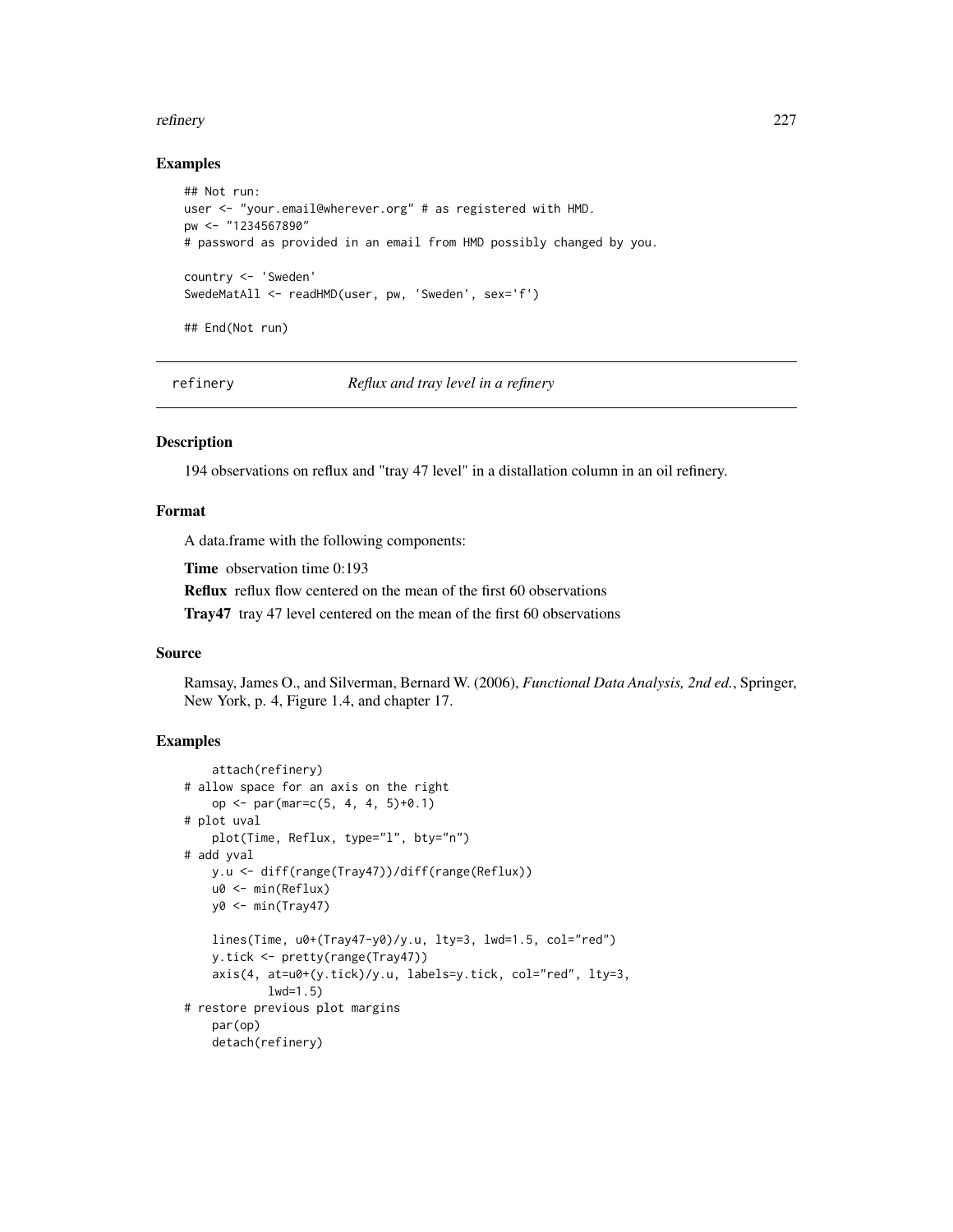### Description

Temperature in millimeters in June in Regina, Saskatchewan, Canada, 1960 - 1993, omitting 16 missing values.

#### Usage

```
data(ReginaPrecip)
```
### Format

A numeric vector of length 1006.

### References

Ramsay, James O., Hooker, Giles, and Graves, Spencer B. (2009) *Functional Data Analysis with R and Matlab*, Springer, New York (esp. Section 5.4.3)

#### See Also

[CanadianWeather](#page-29-0) [MontrealTemp](#page-174-0)

# Examples

```
data(ReginaPrecip)
hist(ReginaPrecip)
```
<span id="page-227-0"></span>register.fd *Register Functional Data Objects Using a Continuous Criterion*

# **Description**

A function is said to be aligned or registered with a target function if its salient features, such as peaks, valleys and crossings of fixed thresholds, occur at about the same argument values as those of the target. Function register.fd aligns these features by transforming or warping the argument domain of each function in a nonlinear but strictly order-preserving fashion. Multivariate functions may also be registered. If the domain is time, we say that this transformation transforms clock time to system time. The transformation itself is called a warping function.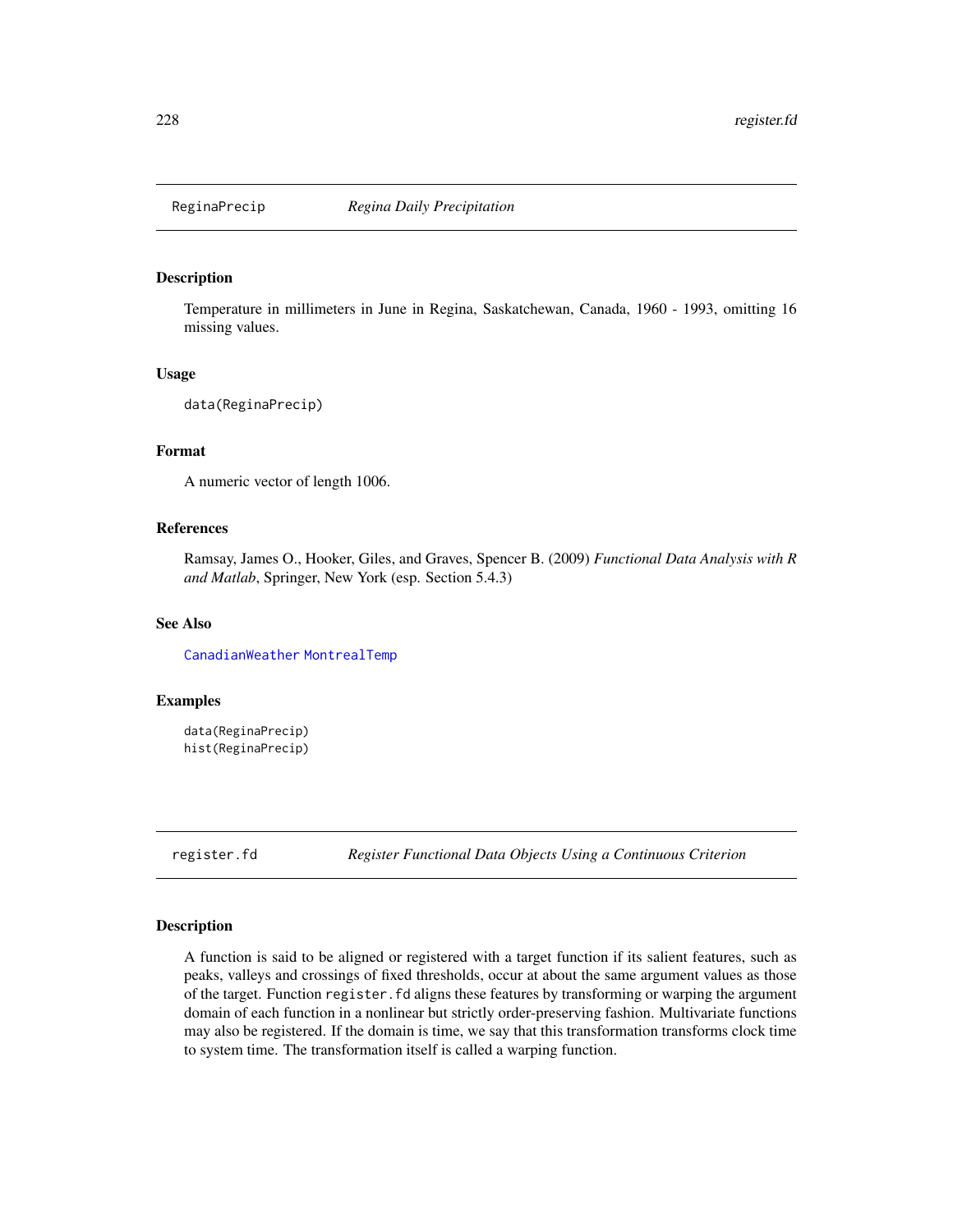# register.fd 229

# Usage

```
register.fd(y0fd=NULL, yfd=NULL, WfdParobj=NULL,
           conv=1e-04, iterlim=20, dbglev=1, periodic=FALSE, crit=2,
           returnMatrix=FALSE)
```
# Arguments

| y0fd      | a functional data object defining one or more target functions for registering the<br>functions in argument yfd. If the functions to be registered are univariate, then<br>y0fd may contain only a single function, or it may contain as many functions<br>as are in yfd. If yfd contains multivariate functions, then y0fd may either as<br>many functions as there are variables in yfd, or it may contain as many functions<br>as are in yfd and these functions must then be multivariate and be of the same<br>dimension as those in yfd. |
|-----------|------------------------------------------------------------------------------------------------------------------------------------------------------------------------------------------------------------------------------------------------------------------------------------------------------------------------------------------------------------------------------------------------------------------------------------------------------------------------------------------------------------------------------------------------|
|           | If yfd is supplied as a named argument and y0fd is not, then y0fd is computed<br>inside the function to be the mean of the functions in yfd.                                                                                                                                                                                                                                                                                                                                                                                                   |
|           | If the function is called with a single unnamed argument, and there is no other<br>argument that is named as y0fd then this unnamed argument is taken to be actu-<br>ally yfd rather than y0fd, and then also y0fd is computed to be the man of the<br>functions supplied.                                                                                                                                                                                                                                                                     |
| yfd       | a functional data object defining the functions to be registered to target y0fd.<br>The functions may be either univariate or multivariate.                                                                                                                                                                                                                                                                                                                                                                                                    |
|           | If yfd contains a single multivariate function is to be registered, it essential that<br>the coefficient array for y0fd have class array, have three dimensions, and that<br>its second dimension be of length 1.                                                                                                                                                                                                                                                                                                                              |
| WfdParobj | a functional parameter object containing either a single function or the same<br>number of functions as are contained in yfd. The coefficients supply the initial<br>values in the estimation of a functions $W(t)$ \$ that defines the warping functions<br>\$h(t)\$ that register the set of curves. WfdParobj also defines the roughness<br>penalty and smoothing parameter used to control the roughness of \$h(t)\$.                                                                                                                      |
|           | The basis used for this object must be a B-spline type, and the order of the<br>B-spline basis must be at least 2 (piecewise linear).                                                                                                                                                                                                                                                                                                                                                                                                          |
|           | If WFDPAROBJ is not supplied, it is constructed from a bspline basis of order<br>2 with 2 basis functions; that is, a basis for piecewise linear functions. The<br>smoothing parameter lambda for this default is 0.                                                                                                                                                                                                                                                                                                                           |
| conv      | a criterion for convergence of the iterations.                                                                                                                                                                                                                                                                                                                                                                                                                                                                                                 |
| iterlim   | a limit on the number of iterations.                                                                                                                                                                                                                                                                                                                                                                                                                                                                                                           |
| dbglev    | either $0, 1$ , or 2. This controls the amount information printed out on each itera-<br>tion, with 0 implying no output, 1 intermediate output level, and 2 full output. R<br>normally postpones displaying these results until the entire computation is com-<br>puted, an option that it calls "output buffering." Since the total computation time<br>may be considerable, one may opt for turning this feature off by un-checking this<br>box in the "Misc" menu item in the R Console.                                                   |
| periodic  | a logical variable: if TRUE, the functions are considered to be periodic, in which<br>case a constant can be added to all argument values after they are warped.                                                                                                                                                                                                                                                                                                                                                                               |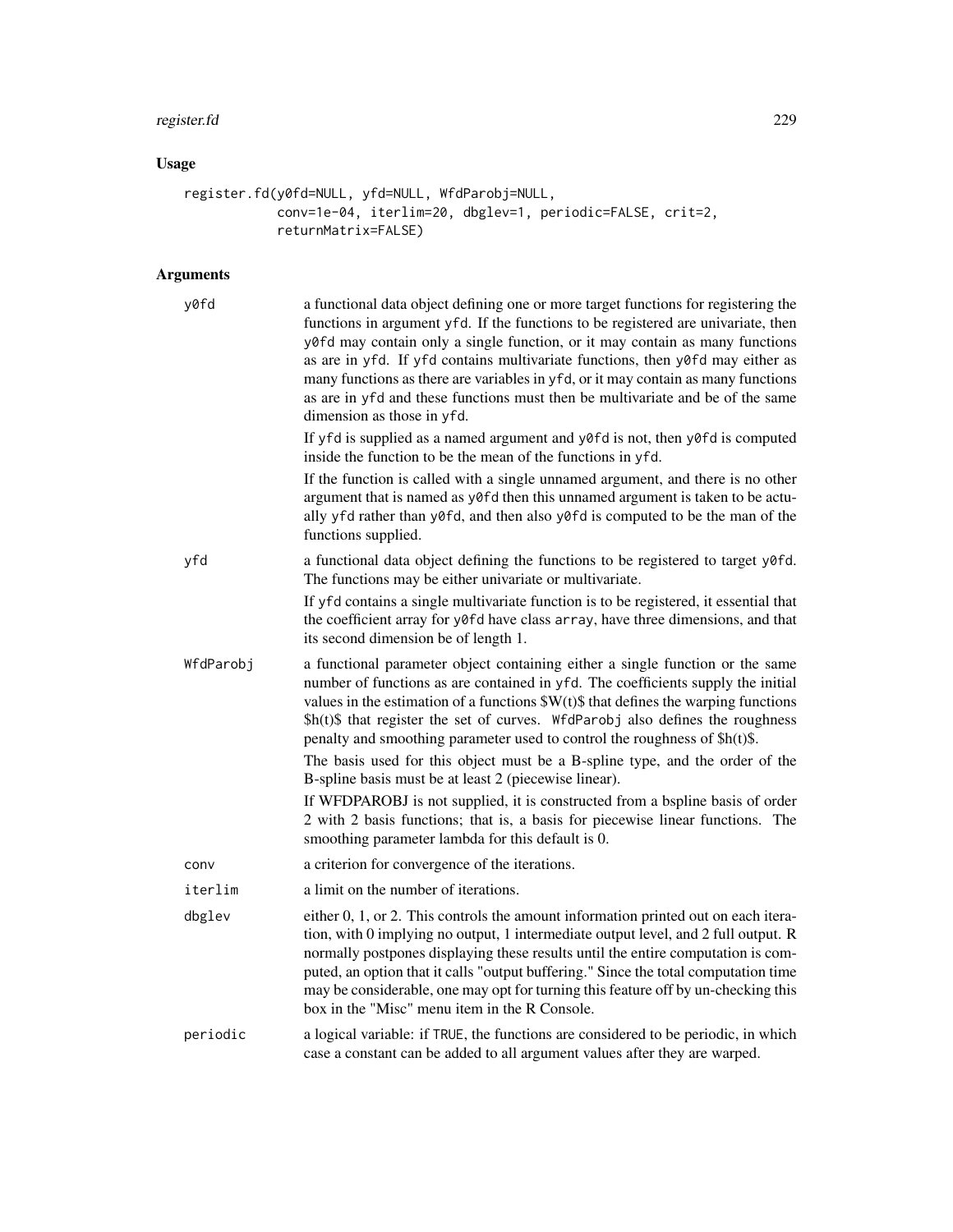| crit         | an integer that is either 1 or 2 that indicates the nature of the continuous registra-<br>tion criterion that is used. If 1, the criterion is least squares, and if 2, the criterion<br>is the minimum eigenvalue of a cross-product matrix. In general, criterion 2 is<br>to be preferred. |
|--------------|---------------------------------------------------------------------------------------------------------------------------------------------------------------------------------------------------------------------------------------------------------------------------------------------|
| returnMatrix | logical: If TRUE, a two-dimensional is returned using a special class from the<br>Matrix package.                                                                                                                                                                                           |

# Details

The warping function that smoothly and monotonely transforms the argument is defined by Wfd is the same as that defines the monotone smoothing function in for function smooth.monotone. See the help file for that function for further details.

#### Value

a named list of length 4 containing the following components:

| A functional data object containing the warping functions $h(t)$ .<br>warpfd                                                   |  |
|--------------------------------------------------------------------------------------------------------------------------------|--|
|                                                                                                                                |  |
| Wfd<br>A functional data object containing the functions $h$ W(t) $\$ that define the warp-<br>ing functions $\text{Sh}(t)\$ . |  |
| shift<br>If the functions are periodic, this is a vector of time shifts.                                                       |  |
| v0fd<br>The target function object y0fd.                                                                                       |  |
| The function object yfd containing the functions to be registered.<br>yfd                                                      |  |

# Source

Ramsay, James O., and Silverman, Bernard W. (2005), *Functional Data Analysis, 2nd ed.*, Springer, New York.

Ramsay, James O., and Silverman, Bernard W. (2002), *Applied Functional Data Analysis*, Springer, New York, ch. 6 & 7.

#### See Also

[smooth.monotone](#page-264-0), [smooth.morph](#page-267-0) [plotreg.fd](#page-208-0) [register.fd0](#page-232-0) [register.newfd](#page-234-0)

```
#See the analyses of the growth data for examples.
##
## 1. smooth the growth data for the Berkeley boys
##
# Specify smoothing weight
lambda.gr2.3 <- .03
# Specify what to smooth, namely the rate of change of curvature
Lfdobj.growth <- 2
# Set up a B-spline basis for smoothing the discrete data
nage <- length(growth$age)
```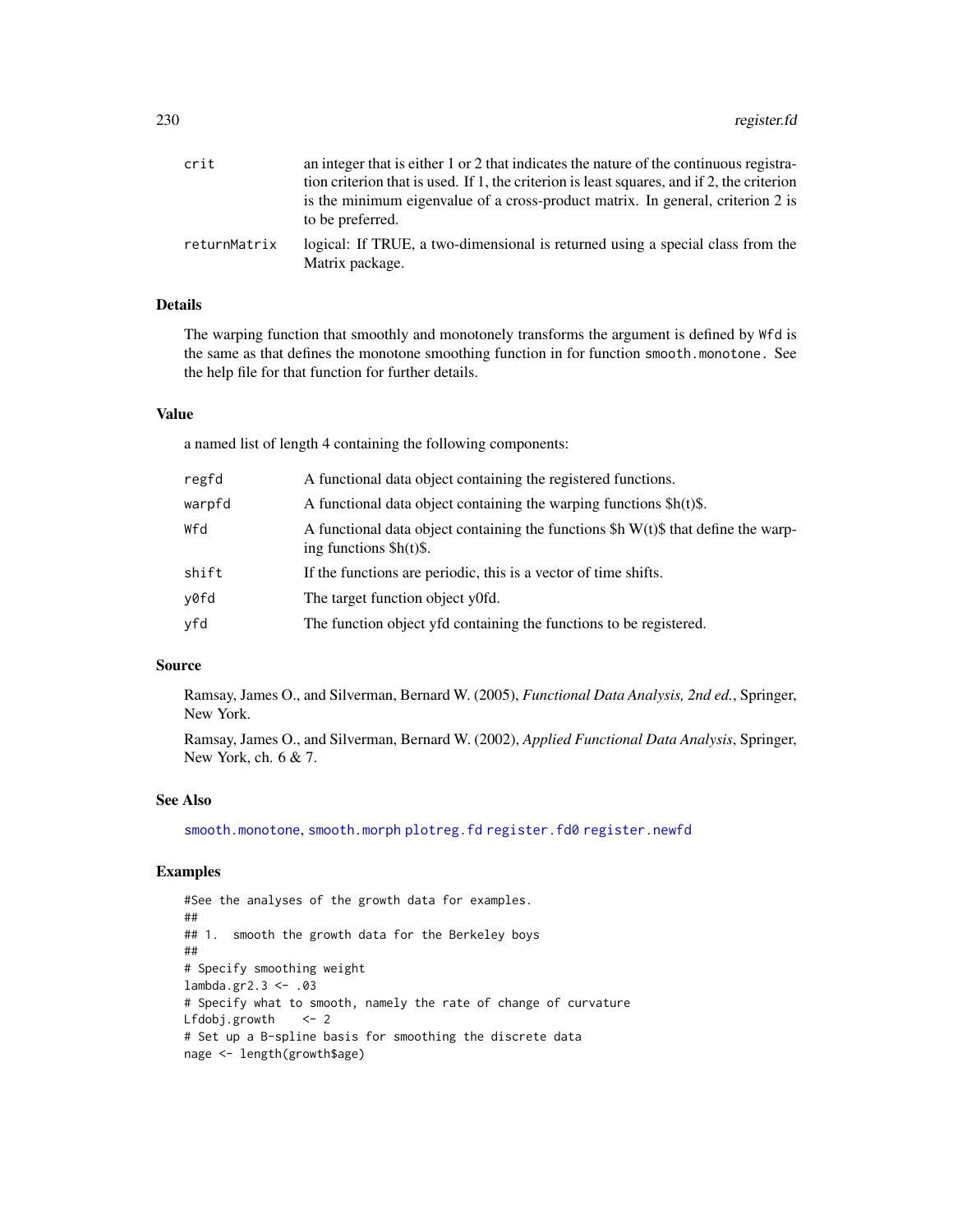#### register.fd 231

```
norder.growth <- 6
nbasis.growth <- nage + norder.growth - 2
rng.growth <- range(growth$age)
wbasis.growth <- create.bspline.basis(rangeval=rng.growth,
                  nbasis=nbasis.growth, norder=norder.growth,
                  breaks=growth$age)
# Smooth the data
# in afda-ch06.R, and register to individual smooths:
cvec0.growth <- matrix(0,nbasis.growth,1)
Wfd0.growth <- fd(cvec0.growth, wbasis.growth)
growfdPar2.3 <- fdPar(Wfd0.growth, Lfdobj.growth, lambda.gr2.3)
hgtmfd.all <- with(growth, smooth.basis(age, hgtm, growfdPar2.3)$fd)
# Register the growth velocity rather than the
# growth curves directly
smBv <- deriv(hgtmfd.all, 1)
##
## 2. Register the first 2 Berkeley boys using the default basis
## for the warping function
##
# register.fd takes time, so use only 2 curves as an illustration
# to minimize compute time in these examples
nBoys <- 2
# Define the target function as the mean of the first nBoys records
smBv0 = mean.fd(smBv[1:nBoys])
# Register these curves. The default choice for the functional
# parameter object WfdParObj is used.
smB.reg.0 <- register.fd(smBv0, smBv[1:nBoys])
# plot each curve. Click on the R Graphics window to show each plot.
# The left panel contains:
# -- the unregistered curve (dashed blue line)
# -- the target function (dashed red line)
# -- the registered curve (solid blue line)
# The right panel contains:
    - the warping function h(t)# -- the linear function corresponding to no warping
plotreg.fd(smB.reg.0)
# Notice that all the warping functions all have simple shapes
# due to the use of the simplest possible basis
##
## 3. Define a more flexible basis for the warping functions
##
if(!CRAN()){
Wnbasis <- 4
Wbasis <- create.bspline.basis(rng.growth, Wnbasis)
Wfd0 <- fd(matrix(0,Wnbasis,1),Wbasis)
# set up the functional parameter object using only
# a light amount smoothing
WfdParobj <- fdPar(Wfd0, Lfdobj=2, lambda=0.01)
# register the curves
smB.reg.1 <- register.fd(smBv0, smBv[1:nBoys], WfdParobj)
plotreg.fd(smB.reg.1)
# Notice that now the warping functions can have more complex shapes
##
```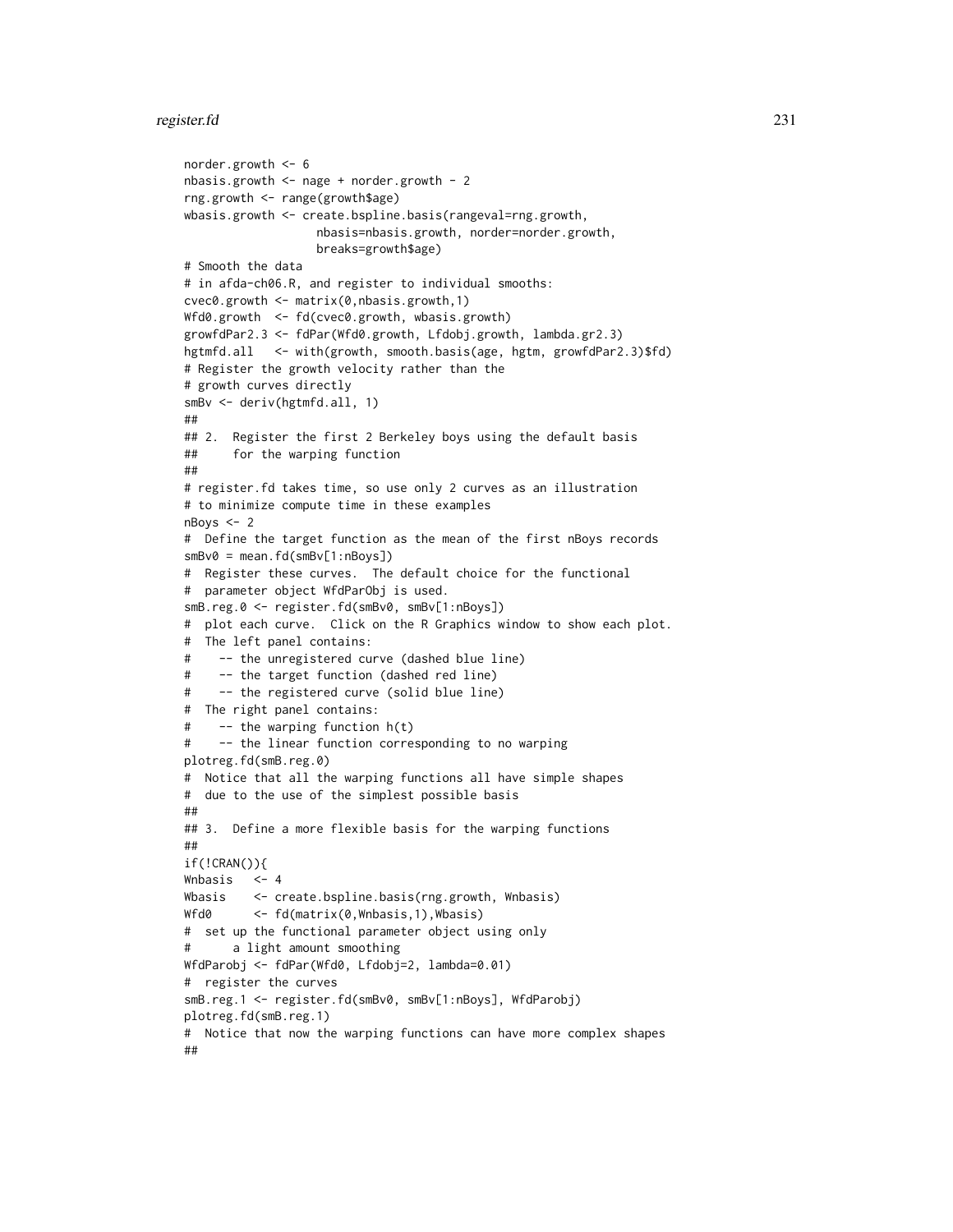```
## 4. Change the target to the mean of the registered functions ...
## this should provide a better target for registration
##
smBv1 <- mean.fd(smB.reg.1$regfd)
# plot the old and the new targets
par(mfrow=c(1,1),ask=FALSE)
plot(smBv1)
lines(smBv0, lty=2)
# Notice how the new target (solid line) has sharper features and
# a stronger pubertal growth spurt relative to the old target
# (dashed line). Now register to the new target
smB.reg.2 <- register.fd(smBv1, smBv[1:nBoys], WfdParobj)
plotreg.fd(smB.reg.2)
# Plot the mean of these curves as well as the first and second targets
par(mfrow=c(1,1),ask=FALSE)
plot(mean.fd(smB.reg.2$regfd))
lines(smBv0, lty=2)
lines(smBv1, lty=3)
# Notice that there is almost no improvement over the age of the
# pubertal growth spurt, but some further detail added in the
# pre-pubertal region. Now register the previously registered
# functions to the new target.
smB.reg.3 <- register.fd(smBv1, smB.reg.1$regfd, WfdParobj)
plotreg.fd(smB.reg.3)
# Notice that the warping functions only deviate from the straight line
# over the pre-pubertal region, and that there are some small adjustments
# to the registered curves as well over the pre-pubertal region.
##
## 5. register and plot the angular acceleration of the gait data
##
gaittime <- as.numeric(dimnames(gait)[[1]])*20
gaitrange \leq c(0,20)
# set up a fourier basis object
gaitbasis <- create.fourier.basis(gaitrange, nbasis=21)
harmaccelLfd <- vec2Lfd(c(0, (2*pi/20)^2, 0), rangeval=gaitrange)
gaitfdPar <- fdPar(gaitbasis, harmaccelLfd, 1e-2)
# smooth the data
gaitfd <- smooth.basis(gaittime, gait, gaitfdPar)$fd
# compute the angular acceleration functional data object
D2gaitfd <- deriv.fd(gaitfd,2)
names(D2gaitfd$fdnames)[[3]] <- "Angular acceleration"
D2gaitfd$fdnames[[3]] <- c("Hip", "Knee")
# compute the mean angular acceleration functional data object
D2gaitmeanfd <- mean.fd(D2gaitfd)
names(D2gaitmeanfd$fdnames)[[3]] <- "Mean angular acceleration"
D2gaitmeanfd$fdnames[[3]] <- c("Hip", "Knee")
# register the functions for the first 2 boys
# argument periodic = TRUE causes register.fd to estimate a horizontal shift
# for each curve, which is a possibility when the data are periodic
```
# set up the basis for the warping functions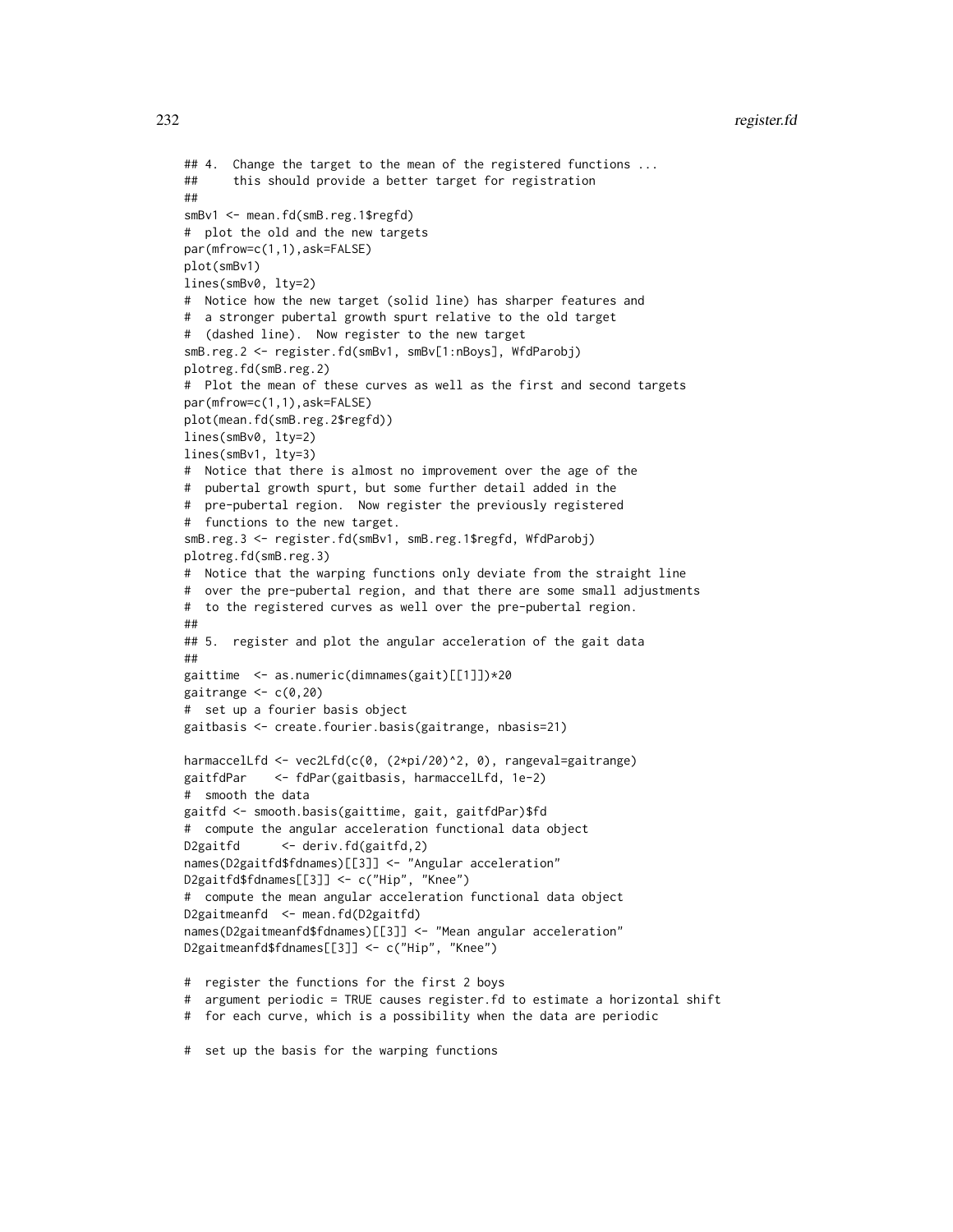# register.fd0 233

```
nwbasis <-4wbasis <- create.bspline.basis(gaitrange,nwbasis,3)
Warpfd <- fd(matrix(0,nwbasis,nBoys),wbasis)
WarpfdPar <- fdPar(Warpfd)
# register the functions
gaitreglist <- register.fd(D2gaitmeanfd, D2gaitfd[1:nBoys], WarpfdPar,
                          periodic=TRUE)
# plot the results
plotreg.fd(gaitreglist)
# display horizonal shift values
print(round(gaitreglist$shift,1))
}
```
<span id="page-232-0"></span>register.fd0 *Correct for initial position error between functional data objects.*

### **Description**

Certain physical measurements differ only in their initial position. Correct for this by estimating  $x\delta$ to minimize the following:

integral(  $(yfd(x-x0)-y0fd(x))^2$  from max(x1, x1+x0) to min(x2, x2+x0)) / (x2-x1-abs(x0))

#### Usage

```
register.fd0(y0fd, yfd=NULL, ...)
```
### Arguments

| v0fd                    | a functional data object defining the target for registration.                                                                                                                                    |
|-------------------------|---------------------------------------------------------------------------------------------------------------------------------------------------------------------------------------------------|
|                         | If yfd is NULL and y0fd is a multivariate data object, then y0fd is assigned to<br>yfd and y0fd is replaced by its mean.                                                                          |
| vfd                     | a multivariate functional data object defining the functions to be registered to<br>target y0fd. If it is NULL and y0fd is a multivariate functional data object, yfd<br>takes the value of y0fd. |
| $\cdot$ $\cdot$ $\cdot$ | optional arguments passed to other methods of plot                                                                                                                                                |

### Details

Mikkelsen (2003) noted that depth positioning errors in measuring subsurface movement of soils can make it appear that soils are moving when they are not. register.fd0 differs from register.fd in two ways: register.fd estimates a nonlinear transformation starting and ending at the same place. By contrast, register.fd0 shifts the starting point, using a "time warping" function that is linear with unit slope. This means that the length of the interval of validity is shrunk by  $abs(x0)$ .

This function is designed to find the most obvious local minimum of the normalized integrated squared differences between  $y0df(x)$  and  $yfd(x+x0)$ , as defined above. This objective function may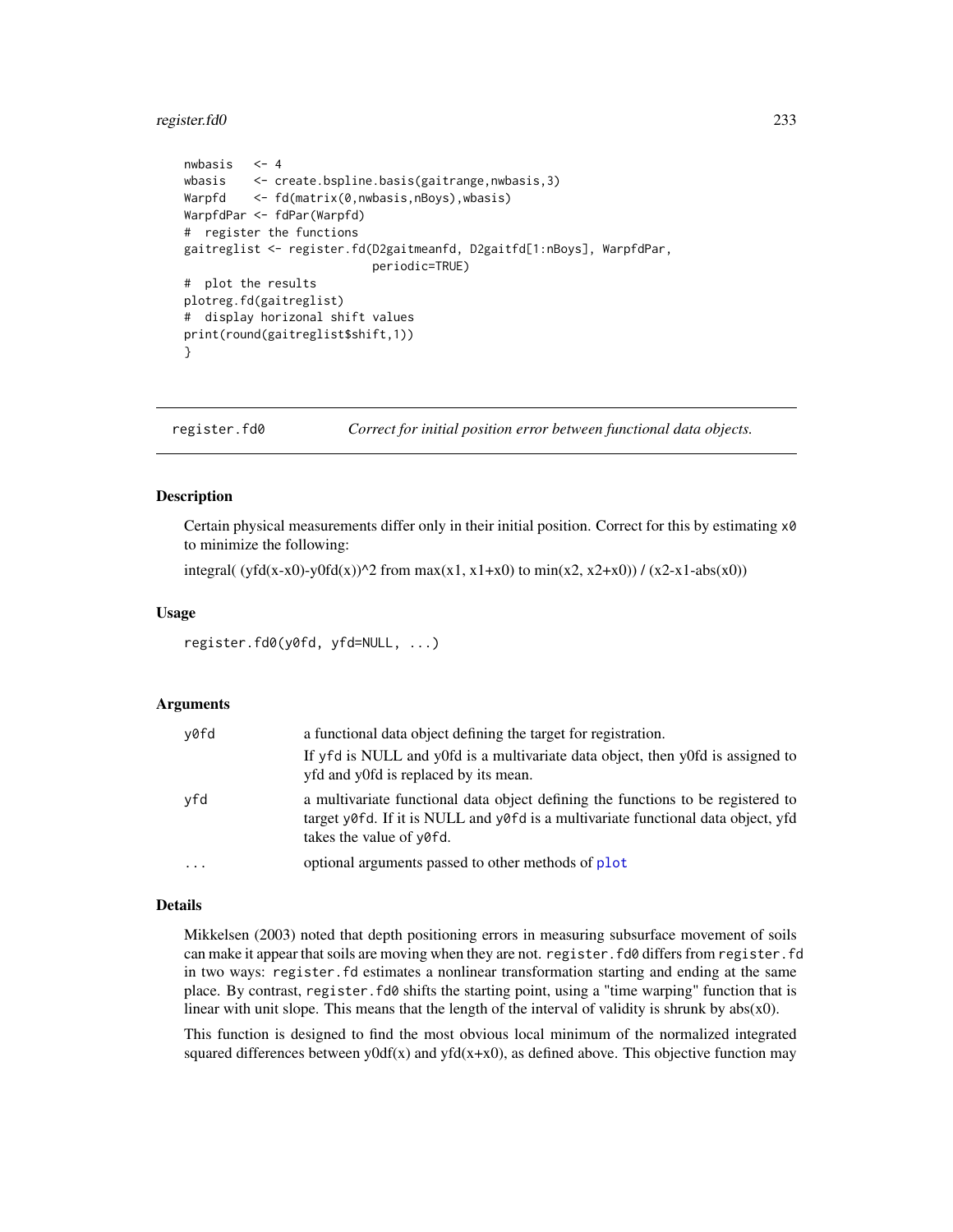have multiple local minima. register.fd0 uses [optimize](#page-0-0) to find a global minimum over x0 in c(-1, 1)\*diff(y0fd\\$basis\\$rangeval).

- 1. Check y0fd and yfd.
- 2. Define  $dy2$  = integrand function and  $ss. dy2$  = objective function.
- 3. optimize(ss.dy2, ...) for each curve in yfd.
- 4. Compute regfd = registered yfd as follows:

4.1. Let  $x00 = min(0, x0) \le 0$  and  $x01 = max(0, x0) \ge 0$ . Then regfd\\$rangeval = (rangeval[1] +  $x01$ , rangeval $[2] + x00$ 

4.2. For a B-spline basis, construct a new basis retaining all the knots interior to regfd\\$rangeval.

4.3. Fit each curve adjusted to this new basis to obtain regfd.

5. Compute dregfd = minus.fd(regfd, y0fd, regfd\\$basis).

# Value

a list of class register. fd0 with the following components:

| regfd  | a functional data object containing the input functional data objects shifted by<br>the offset = $x0$ , restricted to their common range, c(rangeval[1]+max(0, offset),<br>$rangeval[2] + min(0, offset)).$                                                                                      |
|--------|--------------------------------------------------------------------------------------------------------------------------------------------------------------------------------------------------------------------------------------------------------------------------------------------------|
| dregfd | the difference between regfd (yfd registered) and y0fd.<br>This difference cannot currently be computed with the naive "-fd", because of<br>a missmatch between regfd\$basis\$rangeval and y0fd\$basis\$rangeval. This is<br>handled by computing minus.fd(regfd, y0fd, regfd\$basis\$rangeval). |
| offset | the vector $x\theta$ containing the offset for each function in yfd.                                                                                                                                                                                                                             |

### Source

Ramsay, James O., and Silverman, Bernard W. (2006), *Functional Data Analysis, 2nd ed.*, Springer, New York.

Ramsay, James O., and Silverman, Bernard W. (2002), *Applied Functional Data Analysis*, Springer, New York, ch. 6 & 7.

# See Also

[smooth.monotone](#page-264-0), [smooth.morph](#page-267-0)

```
# Specify smoothing weight
lambda.gr2.3 <- .03
# Specify what to smooth, namely the rate of change of curvature
Lfdobj.growth <- 2
# Establish a B-spline basis
nage <- length(growth$age)
norder.growth <- 6
```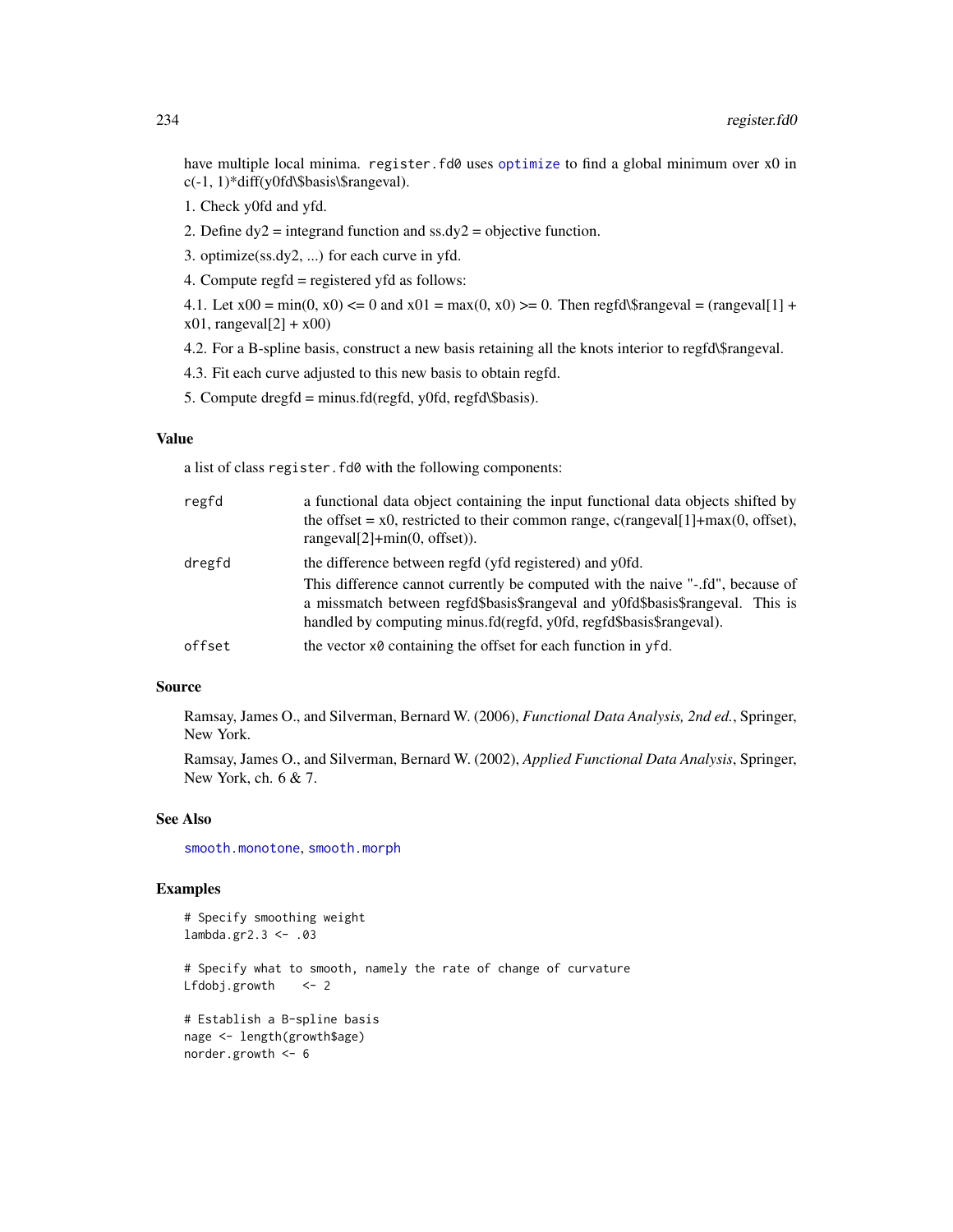```
nbasis.growth <- nage + norder.growth - 2
rng.growth <- range(growth$age)
# 1 18
wbasis.growth <- create.bspline.basis(rangeval=rng.growth,
                   nbasis=nbasis.growth, norder=norder.growth,
                   breaks=growth$age)
# Smooth consistent with the analysis of these data
# in afda-ch06.R, and register to individual smooths:
cvec0.growth <- matrix(0,nbasis.growth,1)
Wfd0.growth <- fd(cvec0.growth, wbasis.growth)
growfdPar2.3 <- fdPar(Wfd0.growth, Lfdobj.growth, lambda.gr2.3)
# Create a functional data object for all the boys
hgtmfd.all <- with(growth, smooth.basis(age, hgtm, growfdPar2.3))
nBoys <- 2
# nBoys <- dim(growth[["hgtm"]])[2]
# register.fd takes time, so use only 2 curves as an illustration
# to minimize compute time in this example;
#Alternative to subsetting later is to subset now:
#hgtmfd.all<-with(growth,smooth.basis(age, hgtm[,1:nBoys],growfdPar2.3))
# Register the growth velocity rather than the
# growth curves directly
smBv <- deriv(hgtmfd.all$fd, 1)
smB.reg.0 <- register.fd0(smBv[1:nBoys])
op \leq par(mfrow=c(3,1))
plot(smBv[1:nBoys])
lines(mean.fd(smBv[1:nBoys]), lty='dotted', col='blue')
plot(smB.reg.0$regfd)
lines(mean.fd(smBv[1:nBoys]), lty='dotted', col='blue')
# Note change of scale.
# The peak of smBv[2] at ~15.5
# is pushed off the chart as x0[2]=4.47
plot(smB.reg.0$dregfd)
# looks OK
par(op)
```
<span id="page-234-0"></span>

| register.newfd | Register Functional Data Objects with Pre-Computed Warping Func- |
|----------------|------------------------------------------------------------------|
|                | tions                                                            |

#### **Description**

This function registers a new functional data object to pre-computed warping functions.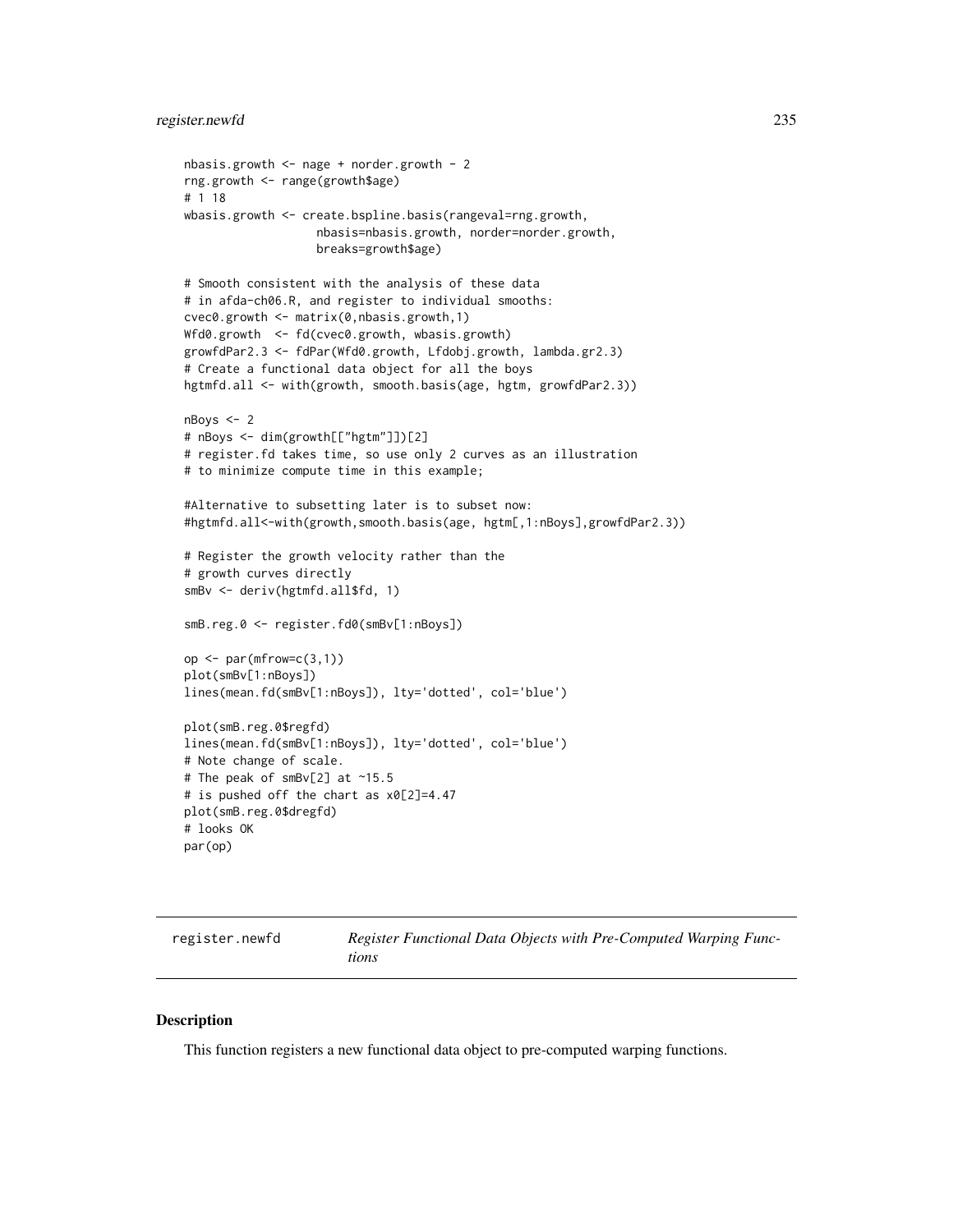#### Usage

register.newfd(yfd, Wfd,type=c('direct','monotone','periodic'))

### Arguments

| yfd  | a multivariate functional data object defining the functions to be registered with<br>Wfd.                                                                          |
|------|---------------------------------------------------------------------------------------------------------------------------------------------------------------------|
| Wfd  | a functional data object defining the registration functions to be used to register<br>yfd. This can be the result of either landmarkreg or register. fd.           |
| type | indicates the type of registration function.                                                                                                                        |
|      | • direct assumes We is a direct definition of the registration functions. This<br>is produced by landmarkreg.                                                       |
|      | • monotone assumes that Wfd defines a monotone functional data objected,<br>up to shifting and scaling to make endpoints agree. This is produced by<br>register.fd. |
|      | • periodic does shift registration for periodic functions. This is output from<br>register.fdifperiodic=TRUE.                                                       |

### Details

Only shift registration is considered for the periodic case.

#### Value

a functional data object defining the registered curves.

#### Source

Ramsay, James O., and Silverman, Bernard W. (2006), *Functional Data Analysis, 2nd ed.*, Springer, New York.

Ramsay, James O., and Silverman, Bernard W. (2002), *Applied Functional Data Analysis*, Springer, New York, ch. 6 & 7.

### See Also

[landmarkreg](#page-151-0), [register.fd](#page-227-0)

```
# Register the lip data with landmark registration, then register the first
# derivatives with the pre-computed warping functions.
# Lip data:
lipfd <- smooth.basisPar(liptime, lip, 6, Lfdobj=int2Lfd(4),
                        lambda=1e-12)$fd
names(lipfd$fdnames) <- c("time(seconds)", "replications", "mm")
```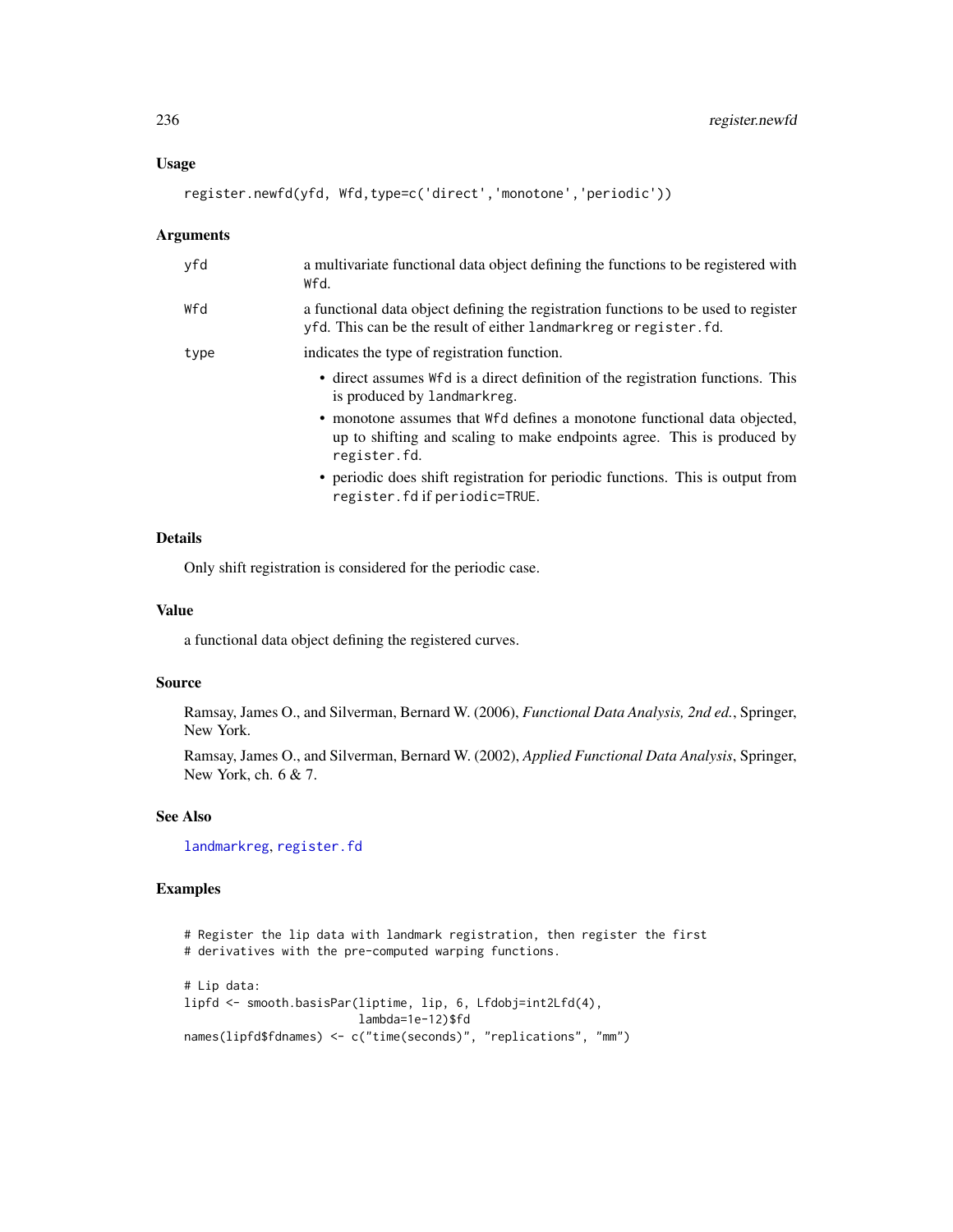# residuals.fRegress 237

```
# Landmark Registration:
lipmeanmarks <- apply(lipmarks,2,mean)
wnbasis <- 6
wnorder <- 4
wbreaks <- c(0,lipmeanmarks,0.35)
warpbasis <- create.bspline.basis(nbasis=wnbasis, norder=wnorder,
                                  breaks=wbreaks);
WfdPar <- fdPar(fd(basisobj=warpbasis), 2, 1e-4)
lipreglist <- landmarkreg(lipfd, as.matrix(lipmarks), lipmeanmarks, WfdPar)
# And warp:
Dlipfd = deriv.fd(lipfd,Lfdobj=1)
Dlipregfd = register.newfd(Dlipfd,lipreglist$warpfd,type='direct')
```
residuals.fRegress *Residuals from a Functional Regression*

### Description

Residuals from a model object of class fRegress.

#### Usage

```
## S3 method for class 'fRegress'
residuals(object, ...)
```
#### Arguments

| object   | Object of class inheriting from 1mWinsor |
|----------|------------------------------------------|
| $\cdots$ | additional arguments for other methods   |

#### Details

```
object\$y - predict(object)
```
# Value

The residuals produced by resid. fRegress or residuals. fRegress are either a vector or a functional parameter (class fdPar) object, matching the class of object\$y.

# Author(s)

Spencer Graves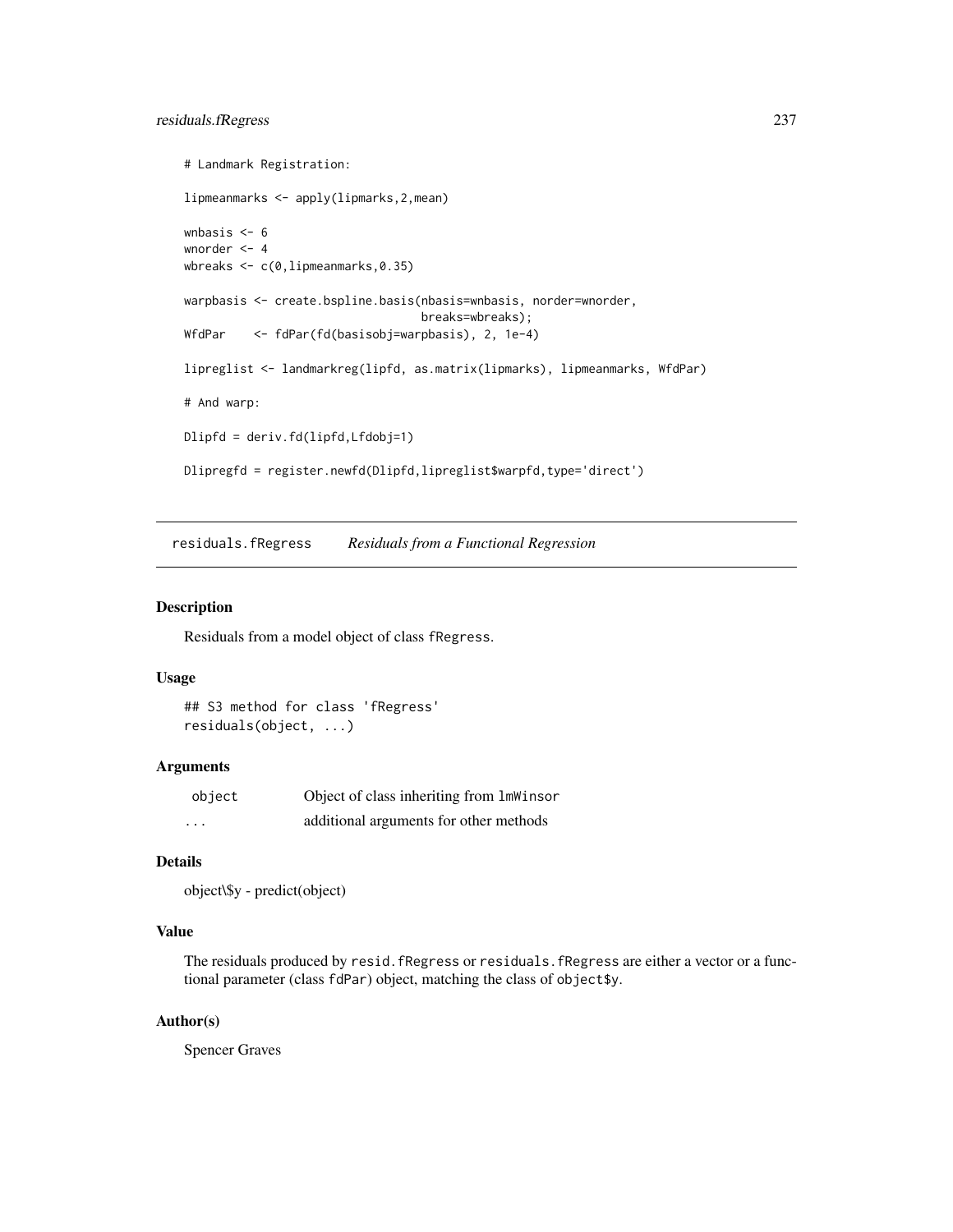# See Also

[fRegress](#page-120-0) [predict.fRegress](#page-215-0) [residuals](#page-0-0)

# Examples

```
##
## example from help('lm')
##
ctl <- c(4.17,5.58,5.18,6.11,4.50,4.61,5.17,4.53,5.33,5.14)
trt <- c(4.81,4.17,4.41,3.59,5.87,3.83,6.03,4.89,4.32,4.69)
group <- gl(2,10,20, labels=c("Ctl","Trt"))
weight <- c(ctl, trt)
fRegress.D9 <- fRegress(weight ~ group)
resid.fR.D9 <- resid(fRegress.D9)
# Now compare with 'lm'
lm.D9 \leq -lm(weight \sim group)resid.lm.D9 <- resid(lm.D9)
all.equal(as.vector(resid.fR.D9), as.vector(resid.lm.D9))
##
## resid from knee angle prediciton from hip angle;
##
(gaittime <- as.numeric(dimnames(gait)[[1]])*20)
gaitrange \leq c(0,20)
gaitbasis <- create.fourier.basis(gaitrange, nbasis=21)
harmaccelLfd <- vec2Lfd(c(0, (2*pi/20)^2, 0), rangeval=gaitrange)
gaitfd <- smooth.basisPar(gaittime, gait,
       gaitbasis, Lfdobj=harmaccelLfd, lambda=1e-2)$fd
hipfd <- gaitfd[,1]
kneefd <- gaitfd[,2]
knee.hip.f <- fRegress(kneefd ~ hipfd)
#knee.hip.e <- resid(knee.hip.f)
#plot(knee.hip.e)
```
sd.fd *Standard Deviation of Functional Data*

# Description

Evaluate the standard deviation of a set of functions in a functional data object.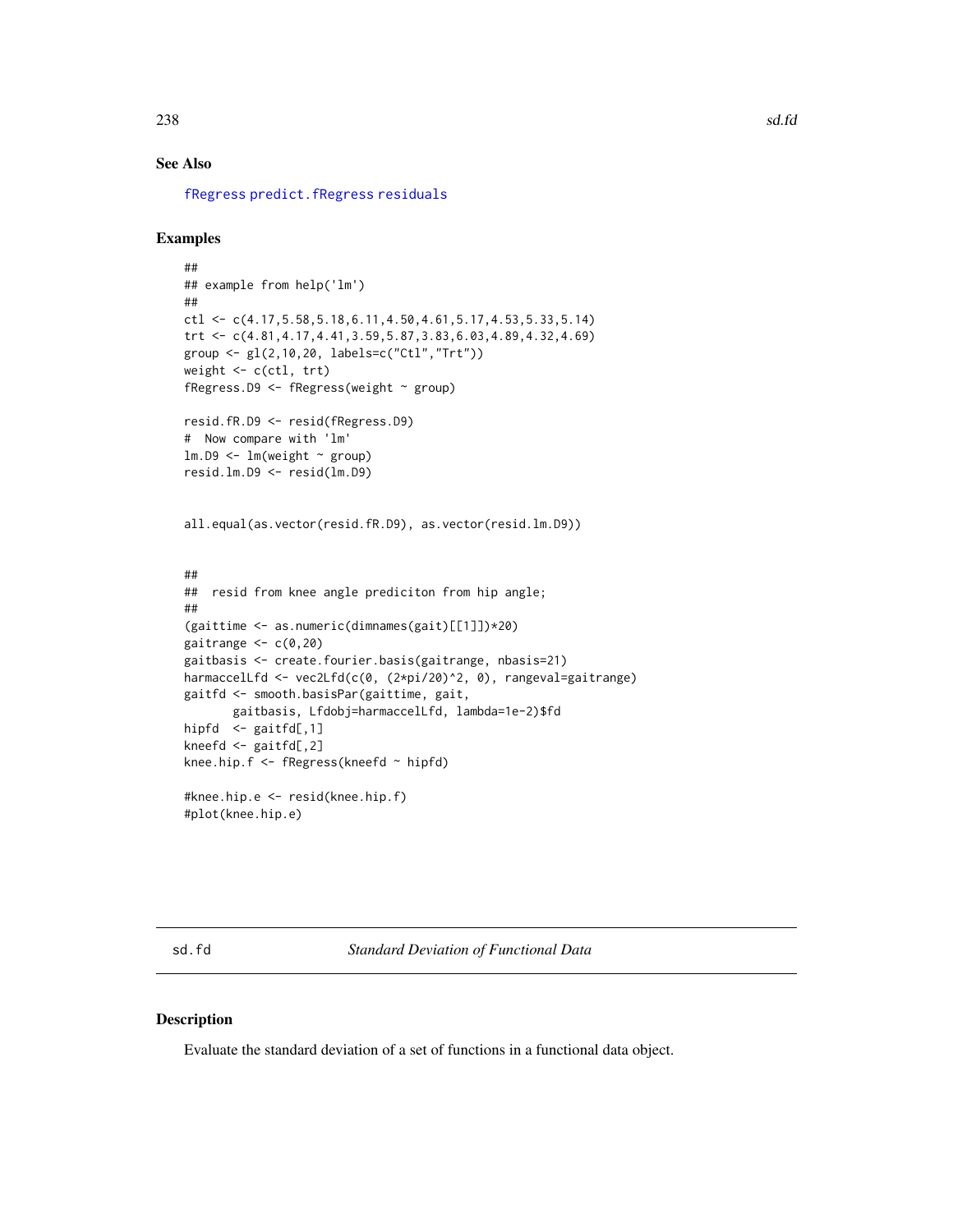sd.fd 239

# Usage

```
sd.fd(fdobj)
std.fd(fdobj)
stdev.fd(fdobj)
stddev.fd(fdobj)
```
### Arguments

fdobj a functional data object.

# Details

The multiple aliases are provided for compatibility with previous versions and with other languages. The name for the standard deviation function in R is 'sd'. Matlab uses 'std'. S-Plus and Microsoft Excal use 'stdev'. 'stddev' was used in a previous version of the 'fda' package and is retained for compatibility.

# Value

a functional data object with a single replication that contains the standard deviation of the one or several functions in the object fdobj.

### See Also

[mean.fd](#page-168-0), [sum.fd](#page-271-0), [center.fd](#page-32-0)

```
liptime \leq seq(0,1,.02)
liprange \leq c(0,1)# ------------- create the fd object -----------------
# use 31 order 6 splines so we can look at acceleration
nbasis <- 51
norder <- 6
lipbasis <- create.bspline.basis(liprange, nbasis, norder)
lipbasis <- create.bspline.basis(liprange, nbasis, norder)
# ------------ apply some light smoothing to this object -------
Lfdobj <- int2Lfd(4)
lambda <- 1e-12
lipfdPar <- fdPar(lipbasis, Lfdobj, lambda)
lipfd <- smooth.basis(liptime, lip, lipfdPar)$fd
names(lipfd$fdnames) = c("Normalized time", "Replications", "mm")
lipstdfd <- sd.fd(lipfd)
plot(lipstdfd)
```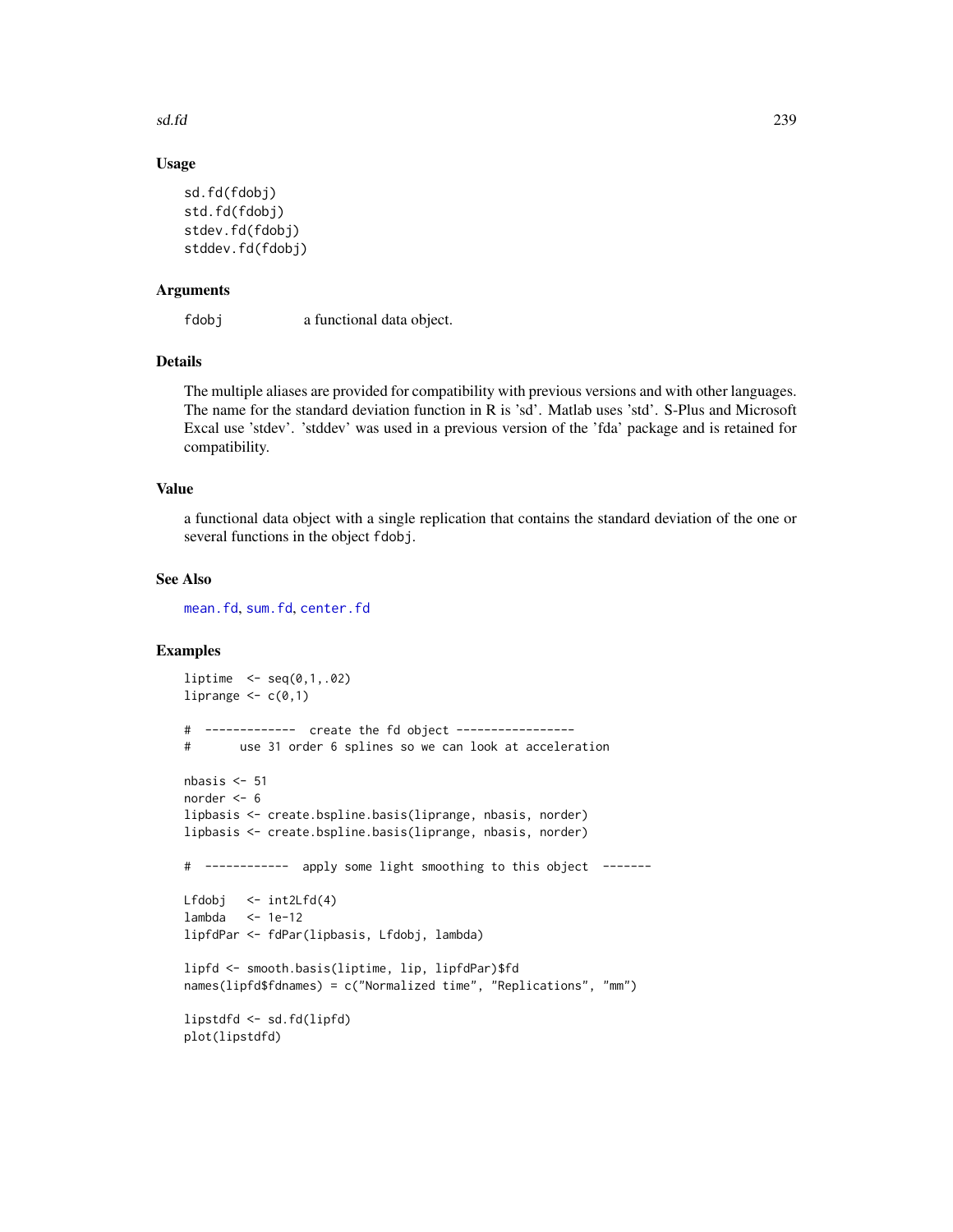240 seabird

```
all.equal(lipstdfd, std.fd(lipfd))
all.equal(lipstdfd, stdev.fd(lipfd))
all.equal(lipstdfd, stddev.fd(lipfd))
```
seabird *Sea Bird Counts*

### **Description**

Numbers of sightings of different species of seabirds by year 1986 - 2005 at E. Sitkalidak, Uganik, Uyak, and W. Sitkalidak by people affiliated with the Kodiak National Wildlife Refuge, Alaska.

#### Usage

data(seabird)

### Format

A data frame with 3793 observations on the following 22 variables.

BAGO, BLSC, COME, COMU, CORM, HADU, HOGR, LOON, MAMU, OLDS, PIGU, RBME, RNGR, SUSC, WWSC integer count of the numbers of sightings of each species by transect by year

Year integer year, 1986 - 2005

Site Integer codes for Bay:  $10 = \text{Uyak}$ ,  $20 = \text{Uganik}$ ,  $60 = \text{E}$ . Sitkalidak,  $70 = \text{W}$ . Sitkalidak

Transect Integer code (101 - 749) for the specific plot of ground observed

Temp a numeric vector

ObservCond a factor with levels Average, Excellent, Fair, Good, and Ideal.

Bay a factor with levels E. Sitkalidak Uganik Uyak W. Sitkalidak

ObservCondFactor3 a factor with levels ExcellentIdeal, FairAverage, and Good. These combine levels from ObservCond.

# Details

Data provided by the Kodiak National Wildlife Refuge

#### Source

Zwiefelhofer, D., Reynolds, J. H., and Keim, M. (2008) Population trends and annual density estimates for select wintering seabird species on Kodiak Island, Alaska, *U.S. Fish and Wildlife Service, Kodiak National Wildlife Refuge*, Technical Report, no. 08-00x

### References

Ramsay, James O., Hooker, Giles, and Graves, Spencer B. (2009) *Functional Data Analysis with R and Matlab*, Springer, New York (esp. ch. 10)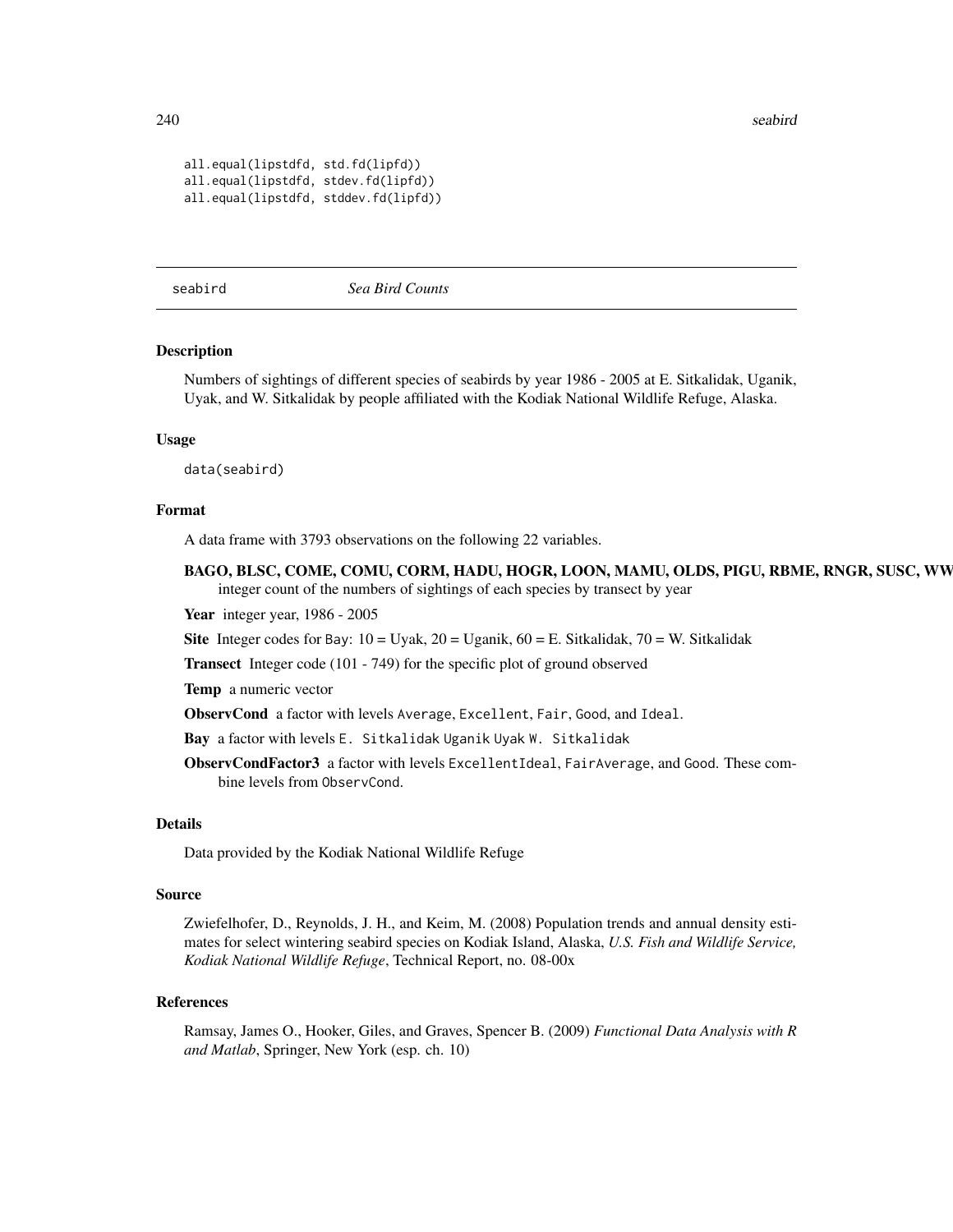#### smooth.basis 241

### Examples

```
data(seabird)
## maybe str(seabird) ; plot(seabird) ...
```
smooth.basis *Construct a functional data object by smoothing data using a roughness penalty*

#### Description

Discrete observations on one or more curves and for one more more variables are fit with a set of smooth curves, each defined by an expansion in terms of user-selected basis functions. The fitting criterion is weighted least squares, and smoothness can be defined in terms of a roughness penalty that is specified in a variety of ways.

Data smoothing requires at a bare minimum three elements: (1) a set of observed noisy values, (b) a set of argument values associated with these data, and (c) a specification of the basis function system used to define the curves. Typical basis functions systems are splines for nonperiodic curves, and fourier series for periodic curves.

Optionally, a set covariates may be also used to take account of various non-smooth contributions to the data. Smoothing without covariates is often called nonparametric regression, and with covariates is termed semiparametric regression.

#### Usage

smooth.basis(argvals=1:n, y, fdParobj, wtvec=NULL, fdnames=NULL, covariates=NULL, method="chol", dfscale=1, returnMatrix=FALSE)

#### Arguments

| argvals<br>a set of argument values corresponding to the observations in array y. In most | applications these values will be common to all curves and all variables, and<br>therefore be defined as a vector or as a matrix with a single column. But it is<br>possible that these argument values will vary from one curve to another, and in<br>this case argvals will be input as a matrix with rows corresponding to obser-<br>vation points and columns corresponding to curves. Argument values can even<br>vary from one variable to another, in which case they are input as an array with<br>dimensions corresponding to observation points, curves and variables, respec-<br>tively. Note, however, that the number of observation points per curve and per<br>variable may NOT vary. If it does, then curves and variables must be smoothed<br>individually rather than by a single call to this function. The default value for<br>argvals are the integers 1 to n, where n is the size of the first dimension in<br>argument y. |
|-------------------------------------------------------------------------------------------|---------------------------------------------------------------------------------------------------------------------------------------------------------------------------------------------------------------------------------------------------------------------------------------------------------------------------------------------------------------------------------------------------------------------------------------------------------------------------------------------------------------------------------------------------------------------------------------------------------------------------------------------------------------------------------------------------------------------------------------------------------------------------------------------------------------------------------------------------------------------------------------------------------------------------------------------------|
|                                                                                           | an set of values of curves at discrete sampling points or argument values. If                                                                                                                                                                                                                                                                                                                                                                                                                                                                                                                                                                                                                                                                                                                                                                                                                                                                     |

the set is supplied as a matrix object, the rows must correspond to argument values and columns to replications, and it will be assumed that there is only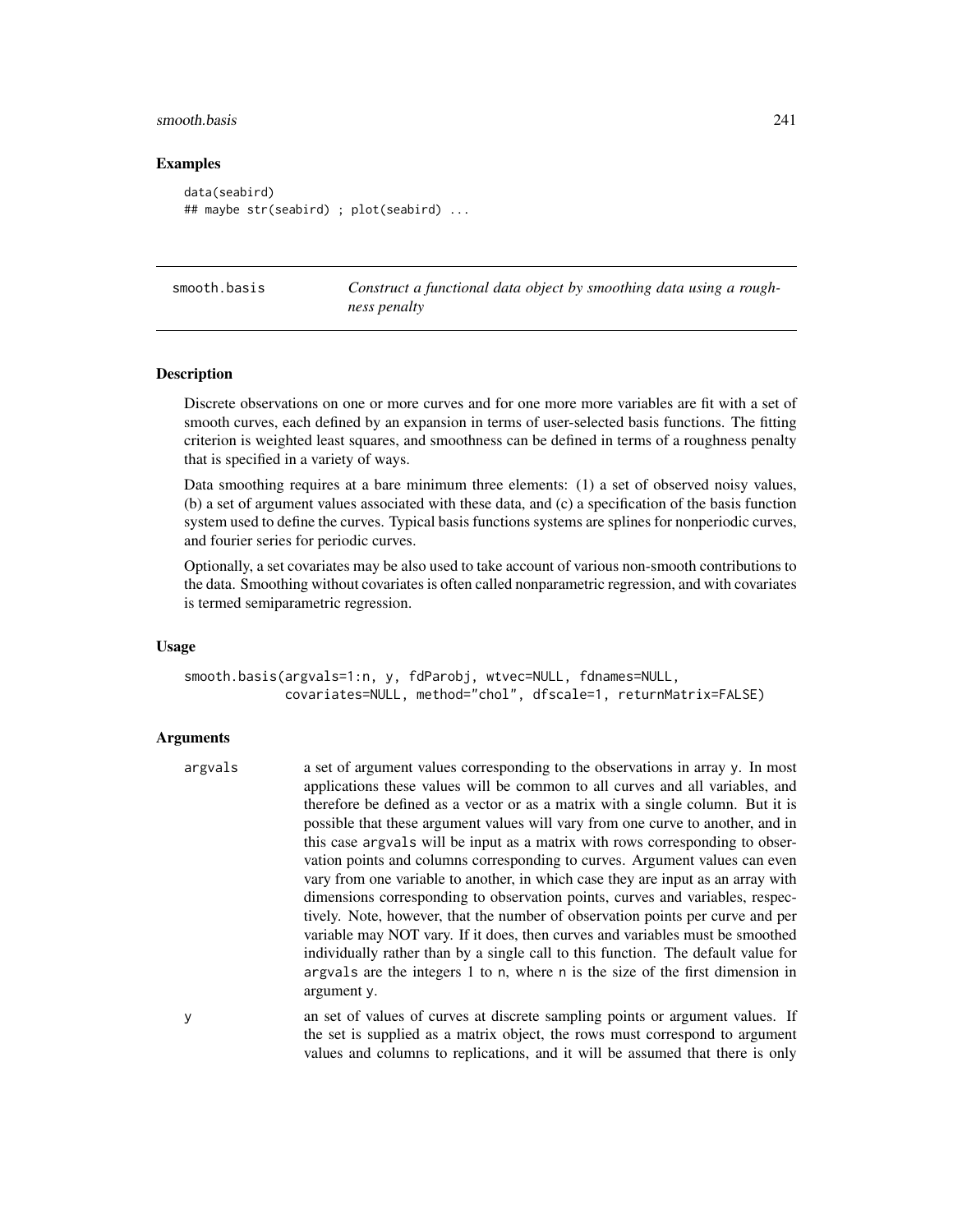one variable per observation. If y is a three-dimensional array, the first dimension corresponds to argument values, the second to replications, and the third to variables within replications. If  $\nu$  is a vector, only one replicate and variable are assumed. If the data come from a single replication but multiple vectors, such as data on coordinates for a single space curve, then be sure to coerce the data into an array object by using the as.array function with one as the central dimension length.

- fdParobj a functional parameter object, a functional data object or a functional basis object. In the simplest case, fdParobj may be a functional basis object with class "basisfd" defined previously by one of the "create" functions, and in this case, no roughness penalty is used. No roughness penalty is also the consequence of supplying a functional data object with class "fd", in which case the basis system used for smoothing is that defining this object. In these two simple cases, smooth.basis is essentially the same as function Data2fd, and this type of elementary smoothing is often called "regression smoothing." However, if the object is a functional parameter object with class "fdPar", then the linear differential operator object and the smoothing parameter in this object define the roughness penalty. For further details on how the roughness penalty is defined, see the help file for "fdPar". In general, better results can be obtained using a good roughness penalty than can be obtained by merely varying the number of basis functions in the expansion.
- wtvec typically a vector of length n that is the length of argvals containing weights for the values to be smoothed, However, it may also be a symmetric matrix of order n. If wtvec is a vector, all values must be positive, and if it is a symmetric matrix, this must be positive definite. Defaults to all weights equal to 1.
- fdnames a list of length 3 containing character vectors of names for the following:
	- args name for each observation or point in time at which data are collected for each 'rep', unit or subject.
	- reps name for each 'rep', unit or subject.
	- fun name for each 'fun' or (response) variable measured repeatedly (per 'args') for each 'rep'.
- covariates The observed values in y are assumed to be primarily determined by the height of the curve being estimates, but from time to time certain values can also be influenced by other known variables. For example, multi-year sets of climate variables may be also determined by the presence of absence of an El Nino event, or a volcanic eruption. One or more of these covariates can be supplied as an n by p matrix, where p is the number of such covariates. When such covariates are available, the smoothing is called "semi-parametric." Matrices or arrays of regression coefficients are then estimated that define the impacts of each of these covariates for each curve and each variable.
- method by default the function uses the usual textbook equations for computing the coefficients of the basis function expansions. But, as in regression analysis, a price is paid in terms of rounding error for such computations since they involved crossproducts of basis function values. Optionally, if method is set equal to the string "qr", the computation uses an algorithm based on the qr-decomposition which is more accurate, but will require substantially more computing time when n is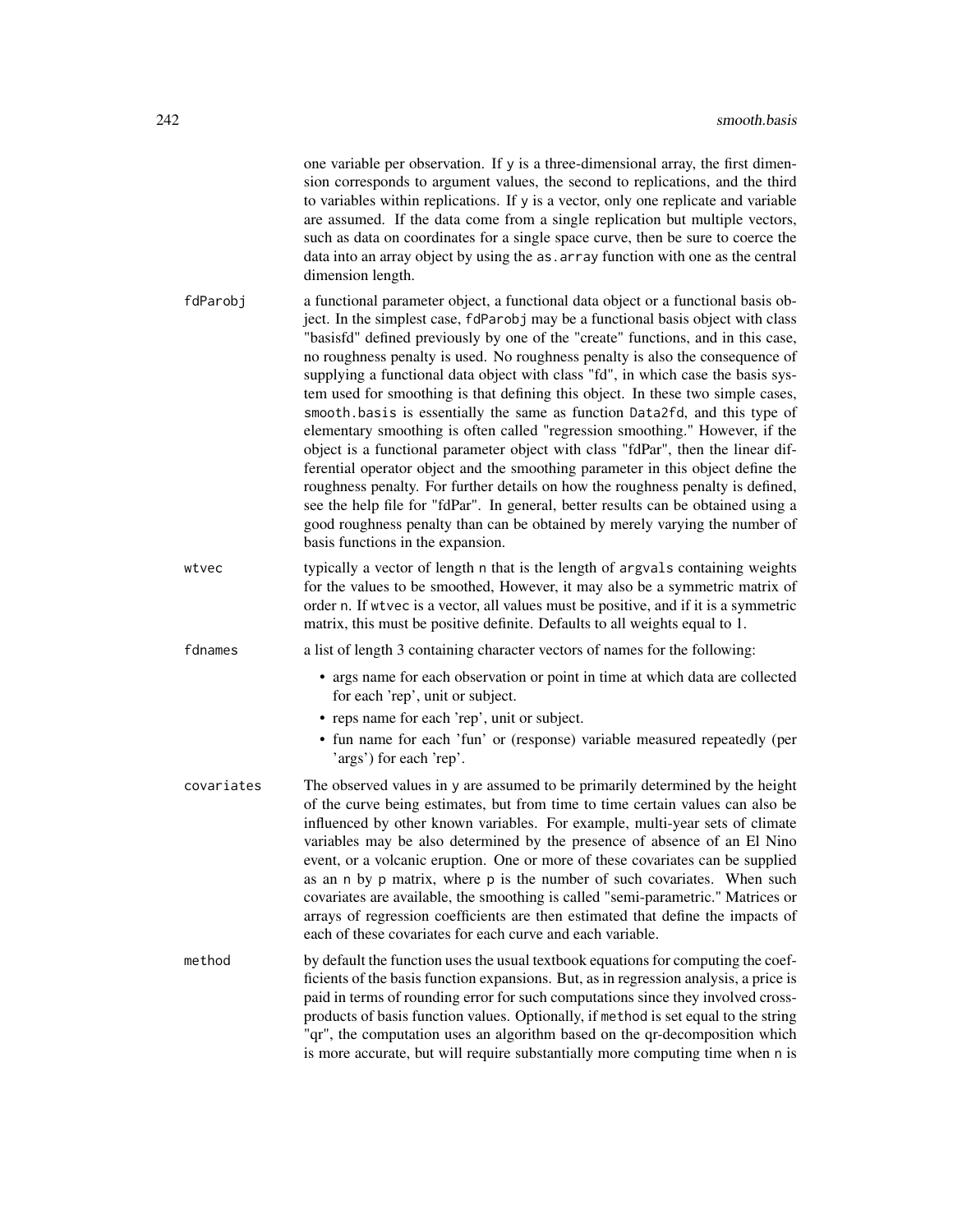|              | large, meaning more than 500 or so. The default is "chol", referring the Choleski<br>decomposition of a symmetric positive definite matrix.                                                                                                                                                                                                                                                                                                     |
|--------------|-------------------------------------------------------------------------------------------------------------------------------------------------------------------------------------------------------------------------------------------------------------------------------------------------------------------------------------------------------------------------------------------------------------------------------------------------|
| dfscale      | the generalized cross-validation or "gcv" criterion that is often used to determine<br>the size of the smoothing parameter involves the subtraction of an measue of de-<br>grees of freedom from n. Chong Gu has argued that multiplying this degrees of<br>freedom measure by a constant slightly greater than 1, such as 1.2, can produce<br>better decisions about the level of smoothing to be used. The default value is,<br>however, 1.0. |
| returnMatrix | logical: If TRUE, a two-dimensional is returned using a special class from the<br>Matrix package.                                                                                                                                                                                                                                                                                                                                               |

#### Details

A roughness penalty is a quantitative measure of the roughness of a curve that is designed to fit the data. For this function, this penalty consists of the product of two parts. The first is an approximate integral over the argument range of the square of a derivative of the curve. A typical choice of derivative order is 2, whose square is often called the local curvature of the function. Since a rough function has high curvature over most of the function's range, the integrated square of of the second derivature quantifies the total curvature of the function, and hence its roughness. The second factor is a positive constant called the bandwidth of smoothing parameter, and given the variable name lambda here.

In more sophisticated uses of smooth.basis, a derivative may be replaced by a linear combination of two or more order of derivative, with the coefficients of this combination themselves possibly varying over the argument range. Such a structure is called a "linear differential operator", and a clever choice of operator can result in much improved smoothing.

The rougnhness penalty is added to the weighted error sum of squares and the composite is minimized, usually in conjunction with a high dimensional basis expansion such as a spline function defined by placing a knot at every observation point. Consequently, the smoothing parameter controls the relative emphasis placed on fitting the data versus smoothness; when large, the fitted curve is more smooth, but the data fit worse, and when small, the fitted curve is more rough, but the data fit much better. Typically smoothing parameter lambda is manipulated on a logarithmic scale by, for example, defining it as a power of 10.

A good compromise lambda value can be difficult to define, and minimizing the generalized crossvalidation or "gcv" criterion that is output by smooth.basis is a popular strategy for making this choice, although by no means foolproof. One may also explore lambda values for a few log units up and down from this minimizing value to see what the smoothing function and its derivatives look like. The function plotfit.fd was designed for this purpose.

The size of common logarithm of the minimizing value of lambda can vary widely, and spline functions depends critically on the typical spacing between knots. While there is typically a "natural" measurement scale for the argument, such as time in milliseconds, seconds, and so forth, it is better from a computational perspective to choose an argument scaling that gives knot spacings not too different from one.

An alternative to using smooth.basis is to first represent the data in a basis system with reasonably high resolution using Data2fd, and then smooth the resulting functional data object using function smooth.fd.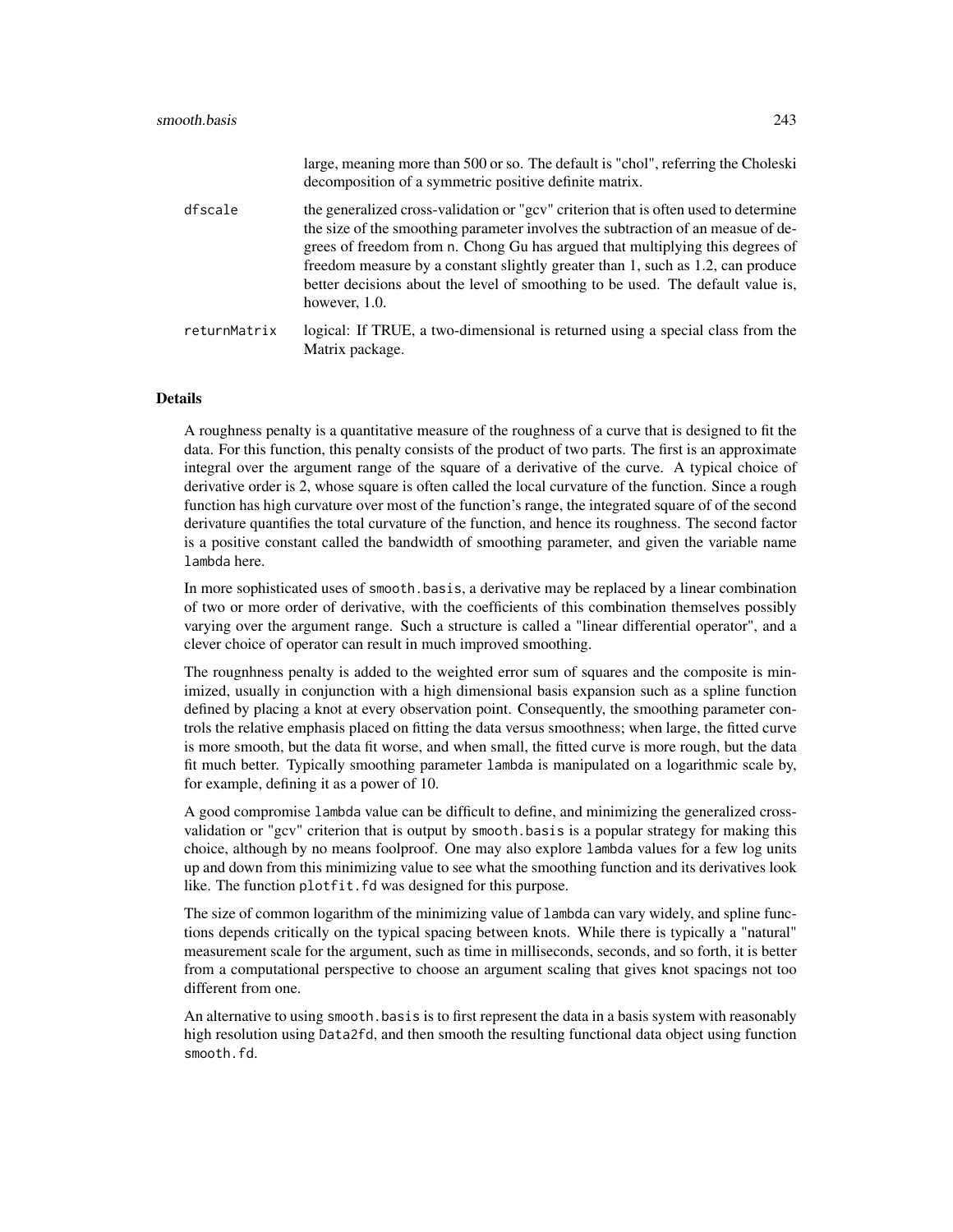In warning and error messages, you may see reference to functions smooth.basis1, smooth.basis2, and smooth.basis3. These functions are defined within smooth.basis, and are not normally to be called by users.

The "qr" algorithm option defined by the "method" parameter will not normally be needed, but if a warning of a near singularity in the coefficient calculations appears, this choice may be a cure.

#### Value

an object of class fdSmooth, which is a named list of length 8 with the following components:

| fd |  | a functional data object containing a smooth of the data. |
|----|--|-----------------------------------------------------------|
|    |  |                                                           |

- df a degrees of freedom measure of the smooth
- gcv the value of the generalized cross-validation or GCV criterion. If there are multiple curves, this is a vector of values, one per curve. If the smooth is multivariate, the result is a matrix of gcv values, with columns corresponding to variables.

$$
gcv = n * SSE/((n - df)^2)
$$

| beta       | the regression coefficients associated with covariate variables. These are vector,<br>matrix or array objects dependeing on whether there is a single curve, multiple<br>curves or multiple curves and variables, respectively. |
|------------|---------------------------------------------------------------------------------------------------------------------------------------------------------------------------------------------------------------------------------|
| <b>SSE</b> | the error sums of squares. SSE is a vector or a matrix of the same size as GCV.                                                                                                                                                 |
| penmat     | the penalty matrix.                                                                                                                                                                                                             |
| y2cMap     | the matrix mapping the data to the coefficients.                                                                                                                                                                                |
| argvals, y | input arguments                                                                                                                                                                                                                 |

### See Also

[lambda2df](#page-149-0), [lambda2gcv](#page-150-0), [df2lambda](#page-81-0), [plot.fd](#page-194-0), [project.basis](#page-221-0), [smooth.fd](#page-260-0), [smooth.monotone](#page-264-0), [smooth.pos](#page-268-0), [smooth.basisPar](#page-255-0) [Data2fd](#page-69-0),

```
##
######## Simulated data example 1: a simple regression smooth ########
##
# Warning: In this and all simulated data examples, your results
# probably won't be the same as we saw when we ran the example because
# random numbers depend on the seed value in effect at the time of the
# analysis.
#
# Set up 51 observation points equally spaced between 0 and 1
n = 51args = seq(0, 1, len=n)# The true curve values are sine function values with period 1/2
x = sin(4*pi*argvals)# Add independent Gaussian errors with std. dev. 0.2 to the true values
sigerr = 0.2
```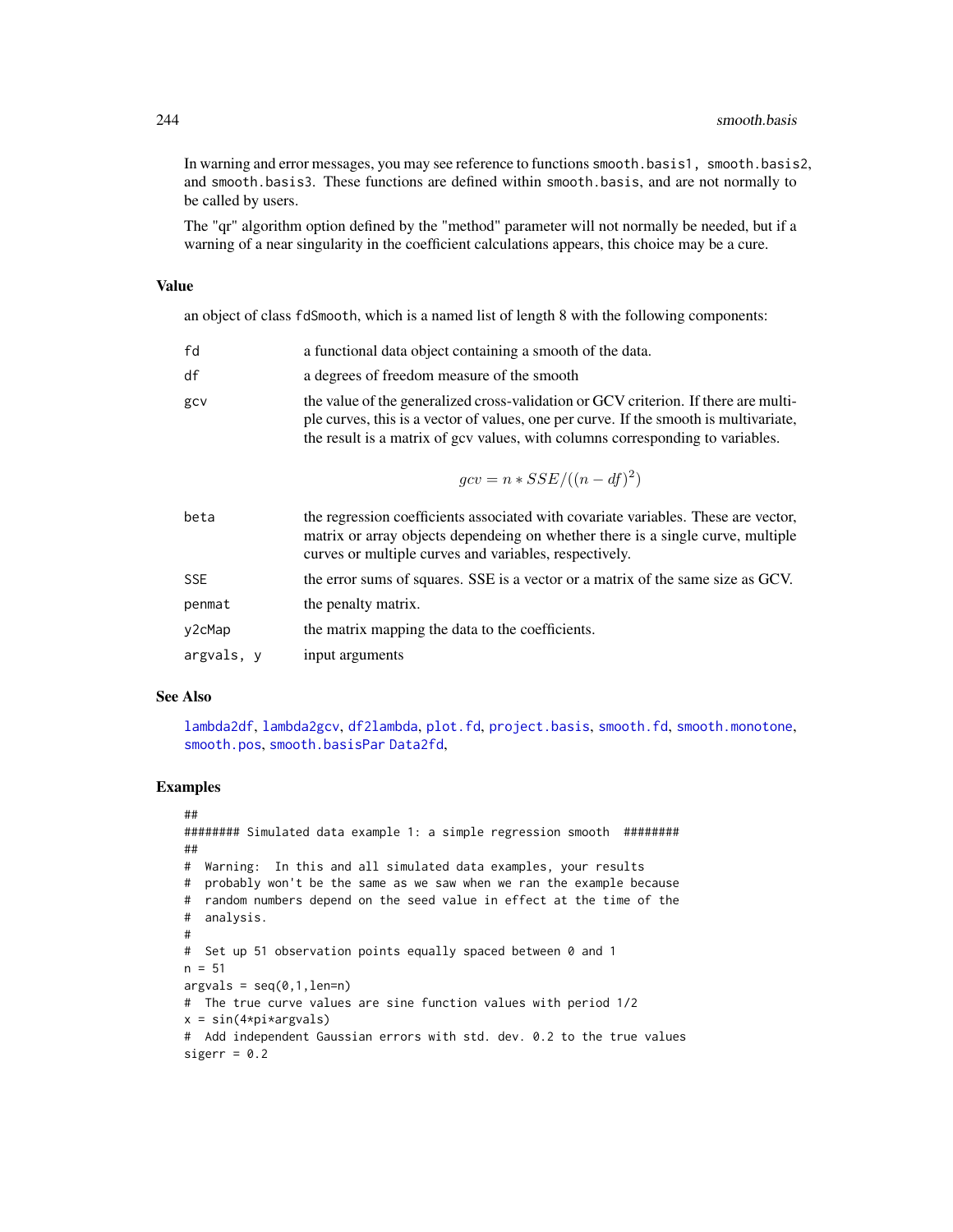#### smooth.basis 245

```
y = x + \text{norm}(x) * \text{sign}(x)# When we ran this code, we got these values of y (rounded to two
# decimals):
y = c(0.27, 0.05, 0.58, 0.91, 1.07, 0.98, 0.54, 0.94, 1.13, 0.64,0.64, 0.60, 0.24, 0.15, -0.20, -0.63, -0.40, -1.22, -1.11, -0.76,
     -1.11, -0.69, -0.54, -0.50, -0.35, -0.15, 0.27, 0.35, 0.65, 0.75,0.75, 0.91, 1.04, 1.04, 1.04, 0.46, 0.30, -0.01, -0.19, -0.42,
     -0.63, -0.78, -1.01, -1.08, -0.91, -0.92, -0.72, -0.84, -0.38, -0.23,0.02)
# Set up a B-spline basis system of order 4 (piecewise cubic) and with
# knots at 0, 0.1, ..., 0.9 and 1.0, and plot the basis functions
nbasis = 13basis) = create.bspline.basis(c(0,1), nbasis)
plot(basisobj)
# Smooth the data, outputting only the functional data object for the
# fitted curve. Note that in this simple case we can supply the basis
# object as the "fdParobj" parameter
ys = smooth.basis(argvals=argvals, y=y, fdParobj=basisobj)
Ys = smooth.basis(argvals=argvals, y=y, fdParobj=basisobj,
                  returnMatrix=TRUE)
# Ys[[7]] = Ys$y2cMap is sparse; everything else is the same
all.equal(ys[-7], Ys[-7])
xfd = vs$fd
Xfd = Ys$fd
# Plot the curve along with the data
plotfit.fd(y, argvals, xfd)
# Compute the root-mean-squared-error (RMSE) of the fit relative to the
# truth
RMSE = sqrt(mean((eval.fd(argvals, xfd) - x)^2))
print(RMSE) # We obtained 0.069
# RMSE = 0.069 seems good relative to the standard error of 0.2.
# Range through numbers of basis functions from 4 to 12 to see if we
# can do better. We want the best RMSE, but we also want the smallest
# number of basis functions, which in this case is the degrees of
# freedom for error (df). Small df implies a stable estimate.
# Note: 4 basis functions is as small as we can use without changing the
# order of the spline. Also display the gcv statistic to see what it
# likes.
for (nbasis in 4:12) {
  basisobj = create.bspline.basis(c(0,1), nbasis)
 ys = smooth.basis(argvals, y, basisobj)
 xfd = ys$fd
  gcv = ys$gcv
  RMSE = sqrt(mean((eval.fd(argvals, xfd) - x)^2))
# progress report:
# cat(paste(nbasis,round(RMSE,3),round(gcv,3),"\n"))
}
# We got RMSE = 0.062 for 10 basis functions as optimal, but gcv liked
```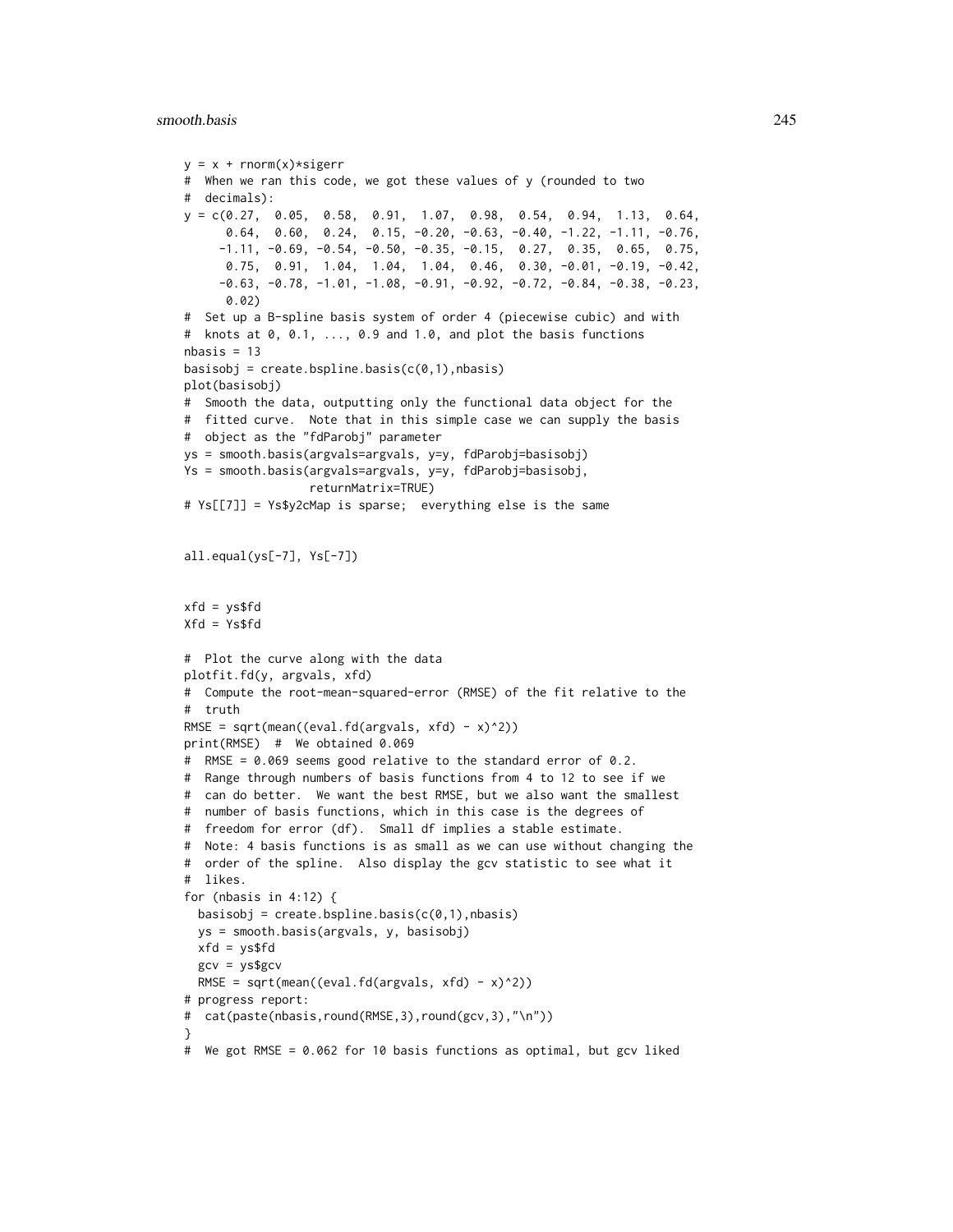```
# almost the same thing, namely 9 basis functions. Both RMSE and gcv
# agreed emphatically that 7 or fewer basis functions was not enough.
# Unlike RMSE, however, gcv does not depend on knowing the truth.
# Plot the result for 10 basis functions along with "*" at the true
# values
nbasis = 10basisobj = create.bspline.basis(c(0,1), 10)
xfd = smooth.basis(argvals, y, basisobj)$fd
plotfit.fd(y, argvals, xfd)
points(argvals,x, pch="*")
# Homework:
# Repeat all this with various values of sigerr and various values of n
##
####### Simulated data example 2: a roughness-penalized smooth ########
##
# A roughness penalty approach is more flexible, allowing continuous
# control over smoothness and degrees of freedom, can be adapted to
# known features in the curve, and will generally provide better RMSE
# for given degrees of freedom.
# It does require a bit more effort, though.
# First, we define a little display function for showing how
# df, gcv and RMSE depend on the log10 smoothing parameter
plotGCVRMSE.fd = function(lamlow, lamhi, lamdel, x, argvals, y,
            fdParobj, wtvec=NULL, fdnames=NULL, covariates=NULL) {
  loglamvec = seq(lamlow, lamhi, lamdel)
  loglamout = matrix(0,length(loglamvec),4)
  m = 0for (loglambda in loglamvec) {
   m = m + 1loglamout[m,1] = loglambdafdParobj$lambda = 10^(loglambda)
    smoothlist = smooth.basis(argvals, y, fdParobj, wtvec=wtvec,
             fdnames=fdnames, covariates=covariates)
    xfd = smoothlist\$fd # the curve smoothing the data
    loglamout[m,2] = smoothlist$df
    # degrees of freedom in the smoothing curve
    loglamout[m,3] = sqrt(mean((eval.fd(argvals, xfd) - x)^2))loglamout[m,4] = mean(smoothlist$gcv) # the mean of the N gcv values
  }
  cat("log10 lambda, deg. freedom, RMSE, gcv\n")
  for (i in 1:m) {
    cat(format(round(loglamout[i,],3)))
    cat("\n")
  }
  par(mfrow=c(3,1))
  plot(loglamvec, loglamout[,2], type="b")
  title("Degrees of freedom")
  plot(loglamvec, loglamout[,3], type="b")
  title("RMSE")
  plot(loglamvec, loglamout[,4], type="b")
```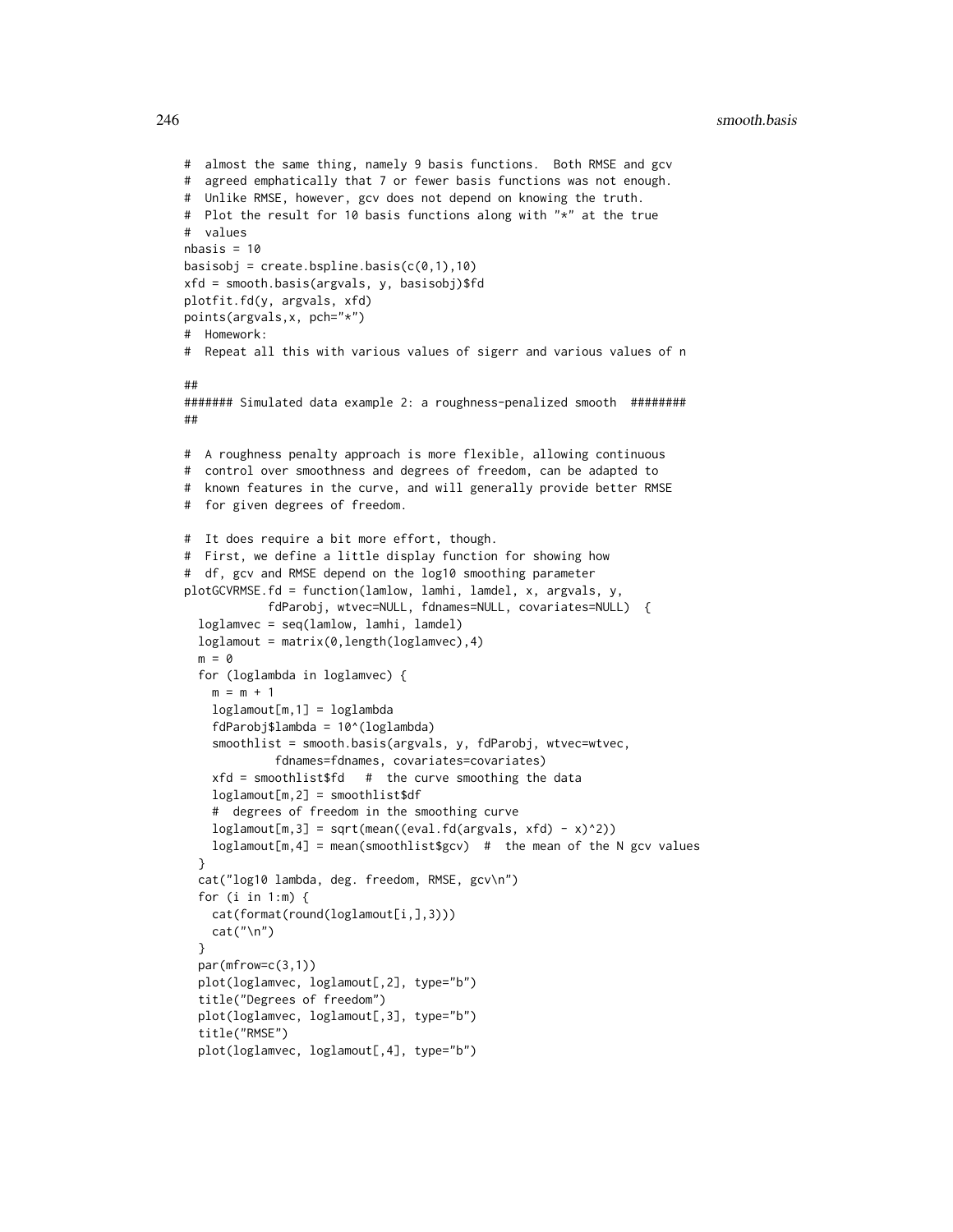```
title("Mean gcv")
 return(loglamout)
}
# Use the data that you used in Example 1, or run the following code:
n = 51argvals = seq(0, 1, len=n)x = sin(4*pi*argvals)sigerr = 0.2err = matrix(rnorm(x),n,1)*sigerr
y = x + err# We now set up a basis system with a knot at every data point.
# The number of basis functions will equal the number of interior knots
# plus the order, which in this case is still 4.
# 49 interior knots + order 4 = 53 basis functions
nbasis = n + 2basisobj = create.bspline.basis(c(0,1), nbasis)
# Note that there are more basis functions than observed values. A
# basis like this is called "super-saturated." We have to use a
# positive smoothing parameter for it to work. Set up an object of
# class "fdPar" that penalizes the total squared second derivative,
# using a smoothing parameter that is set here to 10^(-4.5).
lambda = 10^(-4.5)fdParobj = fdPar(fdobj=basisobj, Lfdobj=2, lambda=lambda)
# Smooth the data, outputting a list containing various quantities
smoothlist = smooth.basis(argvals, y, fdParobj)
xfd = smoothlist$fd # the curve smoothing the data
df = smoothlist$df # the degrees of freedom in the smoothing curve
gcv = smoothlist$gcv # the value of the gcv statistic
RMSE = sqrt(mean((eval.fd(argvals, xfd) - x)^2))
cat(round(c(df,RMSE,gcv),3),"\n")
plotfit.fd(y, argvals, xfd)
points(argvals,x, pch="*")
# Repeat these analyses for a range of log10(lambda) values by running
# the function plotGCVRMSE that we defined above.
loglamount = plotGCVRMSE.fd(-6, -3, 0.25, x, argvals, y, fdParobj)# When we ran this example, the optimal RMSE was 0.073, and was achieved
# for log10(lambda) = -4.25 or lambda = 0.000056. At this level of
# smoothing, the degrees of freedom index was 10.6, a value close to
# the 10 degrees of freedom that we saw for regression smoothing. The
# RMSE value is slightly higher than the regression analysis result, as
# is the degrees of freedom associated with the optimal value.
# Roughness penalty will, as we will see later, do better than
# regression smoothing; but with slightly red faces we say, "That's
# life with random data!" The gcv statistic agreed with RMSE on the
# optimal smoothing level, which is great because it does not need to
# know the true values. Note that gcv is emphatic about when there is
# too much smoothing, but rather vague about when we have
# under-smoothed the data.
# Homework:
```
# Compute average results taken across 100 sets of random data for each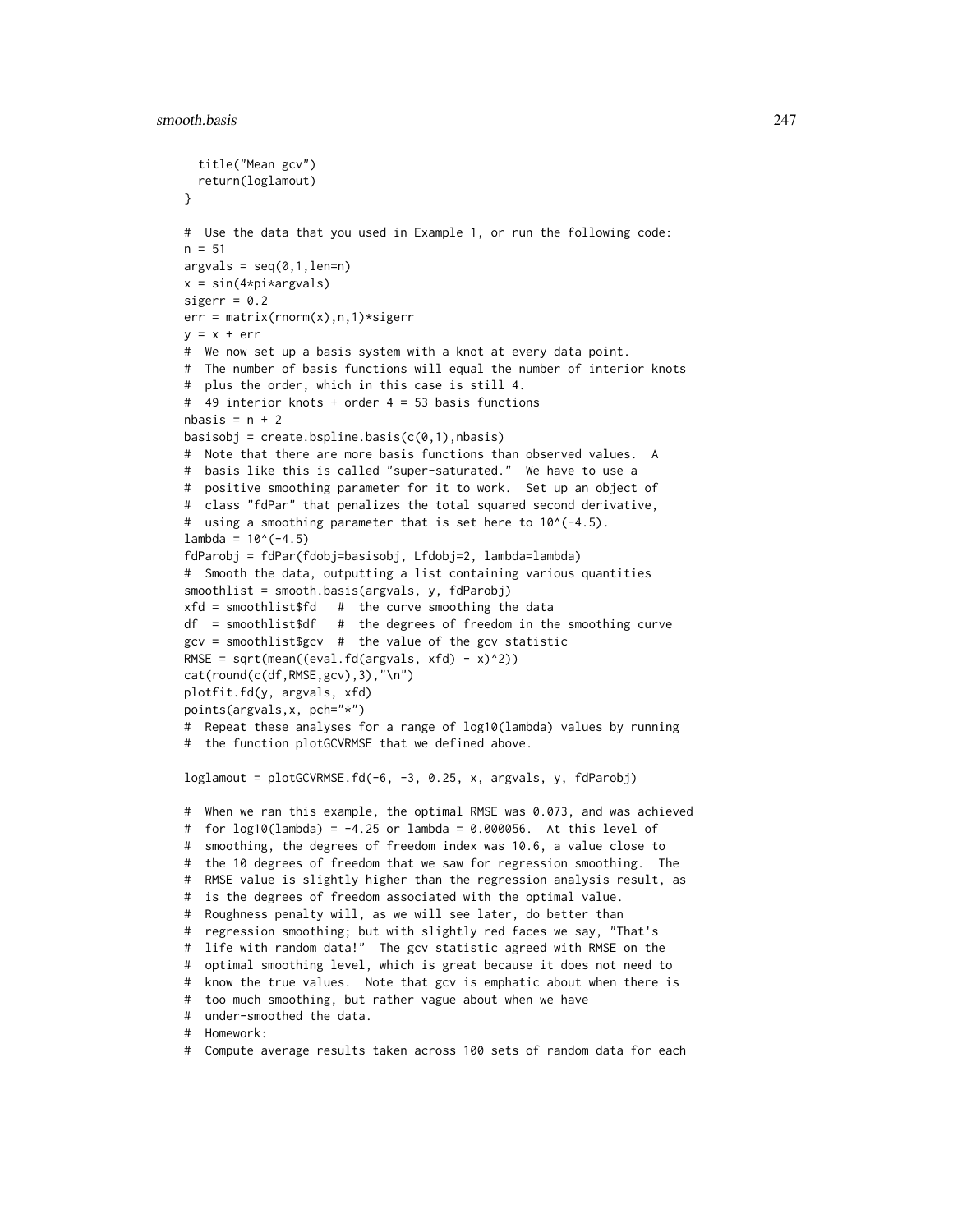```
# level of smoothing parameter lambda, and for each number of basis
# functions for regression smoothing.
##
## Simulated data example 3:
## a roughness-penalized smooth of a sample of curves
##
n = 51 # number of observations per curve
N = 100 # number of curves
argvals = seq(0, 1, len=n)# The true curve values are linear combinations of fourier function
# values.
# Set up the fourier basis
nfourierbasis = 13
fourierbasis = create.fourier.basis(c(0,1), nfourierbasis)
fourierbasismat = eval.basis(argvals,fourierbasis)
# Set up some random coefficients, with declining contributions from
# higher order basis functions
basis = matrix(exp(-(1:nfourierbasis)/3),nfourierbasis,N)
xcoef = matrix(rnorm(nfourierbasis*N),nfourierbasis,N)*basiswt
xfd = fd(xcoef, fourierbasis)
x = eval.fd(argvals, xfd)# Add independent Gaussian noise to the data with std. dev. 0.2
sigerr = 0.2y = x + matrix(rnorm(c(x)), n, N) * signer# Set up spline basis system
nbasis = n + 2basisobj = create.bsplit. basis(c(0,1),n basis)# Set up roughness penalty with smoothing parameter 10^(-5)
lambda = 10^(-5)fdParobj = fdPar(fdobj=basisobj, Lfdobj=2, lambda=lambda)
# Smooth the data, outputting a list containing various quantities
smoothlist = smooth.basis(argvals, y, fdParobj)
xfd = smoothlist\$fd # the curve smoothing the data
df = smoothlist\{f \# the degrees of freedom in the smoothing curve
gcv = smoothlist$gcv # the value of the gcv statistic
RMSE = sqrt(mean((eval.fd(argvals, xfd) - x)^2))
# Display the results, note that a gcv value is returned for EACH curve,
# and therefore that a mean gcv result is reported
cat(round(c(df,RMSE,mean(gcv)),3),"\n")
# the fits are plotted interactively by plotfit.fd ... click to advance
# plot
plotfit.fd(y, argvals, xfd)
# Repeat these results for a range of log10(lambda) values
loglamout = plotGCVRMSE.fd(-6, -3, 0.25, x, argvals, y, fdParobj)
# Our results were:
# log10 lambda, deg. freedom, RMSE, GCV
# -6.000 30.385 0.140 0.071
# -5.750 26.750 0.131 0.066
# -5.500 23.451 0.123 0.062
# -5.250 20.519 0.116 0.059
# -5.000 17.943 0.109 0.056
# -4.750 15.694 0.104 0.054
```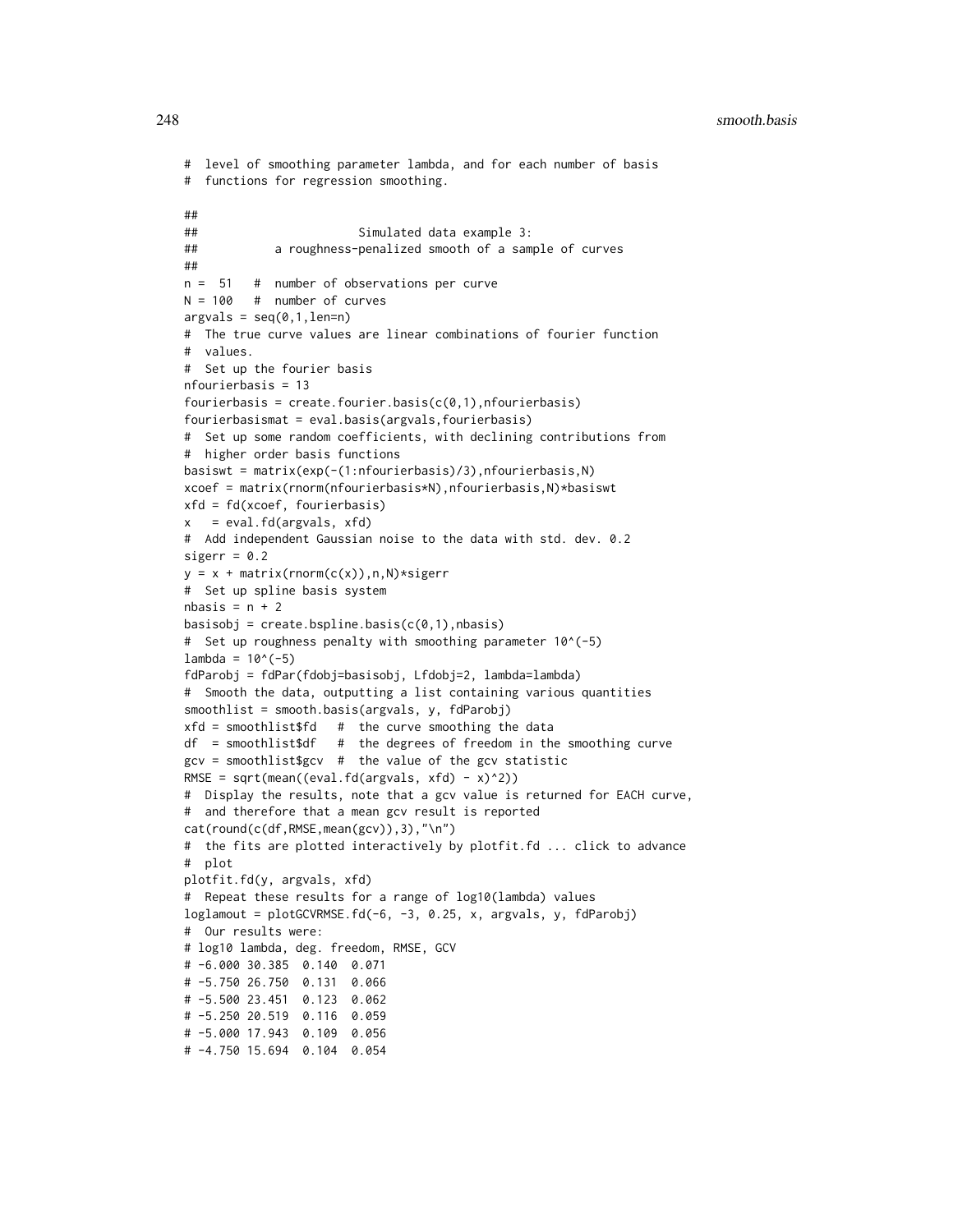```
# -4.500 13.738 0.101 0.053
# -4.250 12.038 0.102 0.054
# -4.000 10.564 0.108 0.055
# -3.750 9.286 0.120 0.059
# -3.500 8.177 0.139 0.065
# -3.250 7.217 0.164 0.075
# -3.000 6.385 0.196 0.088
# RMSE and gcv both indicate an optimal smoothing level of
# log10(lambda) = -4.5 corresponding to 13.7 df. When we repeated the
# analysis using regression smoothing with 14 basis functions, we
# obtained RMSE = 0.110, about 10 percent larger than the value of
# 0.101 in the roughness penalty result. Smooth the data, outputting a
# list containing various quantities
# Homework:
# Sine functions have a curvature that doesn't vary a great deal over
# the range the curve. Devise some test functions with sharp local
# curvature, such as Gaussian densities with standard deviations that
# are small relative to the range of the observations. Compare
# regression and roughness penalty smoothing in these situations.
if(!CRAN()){
##
####### Simulated data example 4: a roughness-penalized smooth ########
## with correlated error
##
# These three examples make GCV look pretty good as a basis for
# selecting the smoothing parameter lambda. BUT GCV is based an
# assumption of independent errors, and in reality, functional data
# often have autocorrelated errors, with an autocorrelation that is
# usually positive among neighboring observations. Positively
# correlated random values tend to exhibit slowly varying values that
# have long runs on one side or the other of their baseline, and
# therefore can look like trend in the data that needs to be reflected
# in the smooth curve. This code sets up the error correlation matrix
# for first-order autoregressive errors, or AR(1).
rho = 0.9n = 51argvals = seq(0, 1, len=n)x = sin(4*pi*argvals)
Rerr = matrix(0, n, n)for (i in 1:n) {
 for (j in 1:n) Rerr[i,j] = rho^abs(i-j)}
# Compute the Choleski factor of the correlation matrix
Lerr = chol(Rerr)
# set up some data
# Generate auto-correlated errors by multipling independent errors by
# the transpose of the Choleski factor
sigerr = 0.2err = as.vector(crossprod(Lerr,matrix(rnorm(x),n,1))*sigerr)
# See the long-run errors that are genrated
plot(argvals, err)
y = x + err
```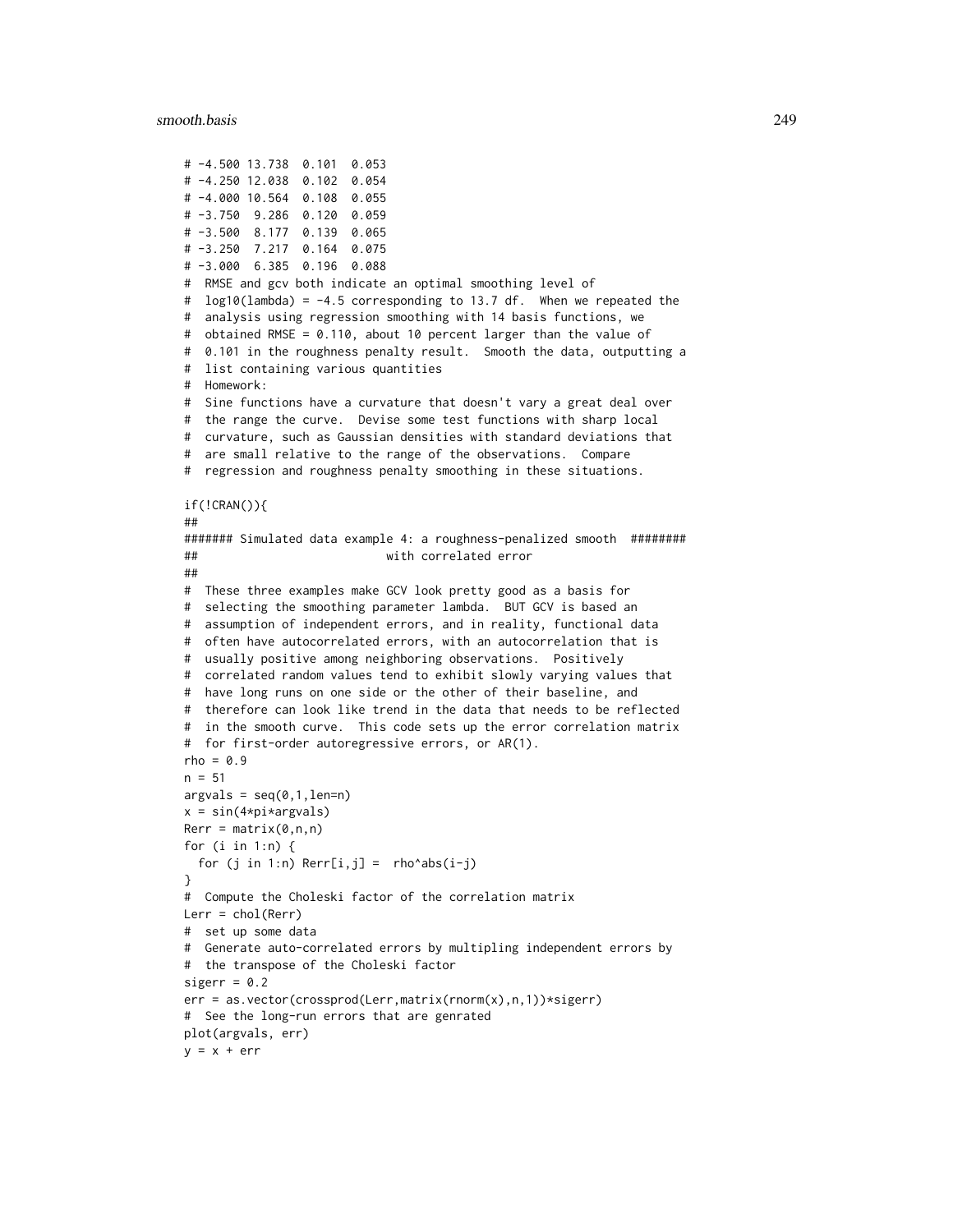```
# Our values of y were:
y = c(-0.03, 0.36, 0.59, 0.71, 0.97, 1.2, 1.1, 0.96, 0.79, 0.68,0.56, 0.25, 0.01,-0.43,-0.69, -1, -1.09,-1.29,-1.16,-1.09,
      -0.93, -0.9,-0.78,-0.47, -0.3,-0.01, 0.29, 0.47, 0.77, 0.85,
      0.87, 0.97, 0.9, 0.72, 0.48, 0.25,-0.17,-0.39,-0.47,-0.71,
      -1.07,-1.28,-1.33,-1.39,-1.45, -1.3,-1.25,-1.04,-0.82,-0.55, -0.2)
# Retaining the above data, now set up a basis system with a knot at
# every data point: the number of basis functions will equal the
# number of interior knots plus the order, which in this case is still
# 4.# 19 interior knots + order 4 = 23 basis functions
nbasis = n + 2basis) = create.bspline.basis(c(0,1), nbasis)
fdParobj = fdPar(basisobj)
# Smooth these results for a range of log10(lambda) values
loglamout = plotGCVRMSE.fd(-6, -3, 0.25, x, argvals, y, fdParobj)
# Our results without weighting were:
# -6.000 30.385 0.261 0.004
# -5.750 26.750 0.260 0.005
# -5.500 23.451 0.259 0.005
# -5.250 20.519 0.258 0.005
# -5.000 17.943 0.256 0.005
# -4.750 15.694 0.255 0.006
# -4.500 13.738 0.252 0.006
# -4.250 12.038 0.249 0.007
# -4.000 10.564 0.246 0.010
# -3.750 9.286 0.244 0.015
# -3.500 8.177 0.248 0.028
# -3.250 7.217 0.267 0.055
# -3.000 6.385 0.310 0.102
# Now GCV still is firm on the fact that log10(lambda) over -4 is
# over-smoothing, but is quite unhelpful about what constitutes
# undersmoothing. In real data applications you will have to make the
# final call. Now set up a weight matrix equal to the inverse of the
# correlation matrix
wtmat = solve(Rerr)
# Smooth these results for a range of log10(lambda) values using the
# weight matrix
loglamout = plotGCVRMSE.fd(-6, -3, 0.25, x, argvals, y, fdParobj,
                        wtvec=wtmat)
# Our results with weighting were:
# -6.000 46.347 0.263 0.005
# -5.750 43.656 0.262 0.005
# -5.500 40.042 0.261 0.005
# -5.250 35.667 0.259 0.005
# -5.000 30.892 0.256 0.005
# -4.750 26.126 0.251 0.006
# -4.500 21.691 0.245 0.008
# -4.250 17.776 0.237 0.012
# -4.000 14.449 0.229 0.023
# -3.750 11.703 0.231 0.045
# -3.500 9.488 0.257 0.088
# -3.250 7.731 0.316 0.161
```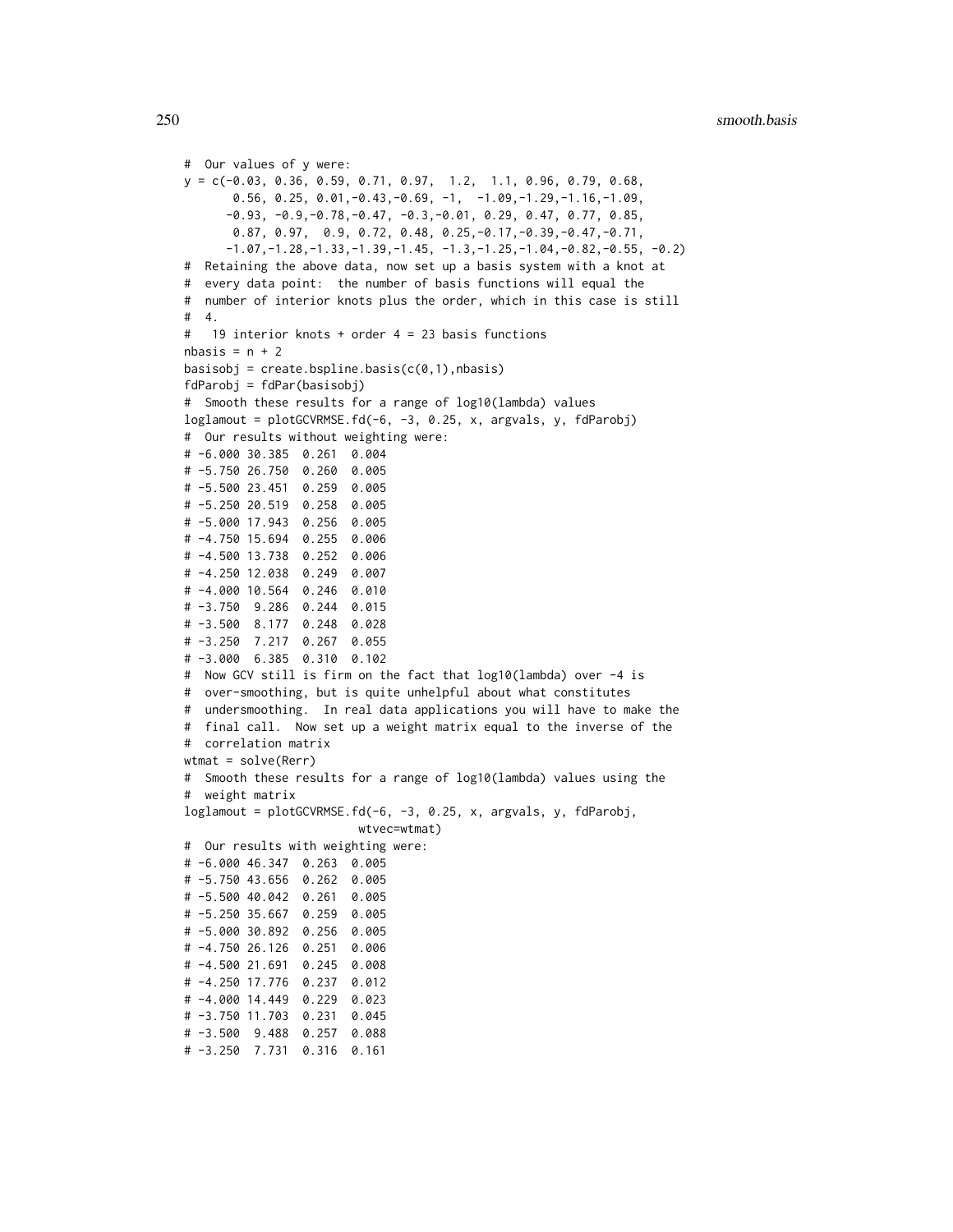#### smooth.basis 251

```
# -3.000 6.356 0.397 0.260
# GCV is still not clear about what the right smoothing level is.
# But, comparing the two results, we see an optimal RMSE without
# smoothing of 0.244 at log10(lambda) = -3.75, and with smoothing 0.229
# at log10(lambda) = -4. Weighting improved the RMSE. At
# log10(lambda) = -4 the improvement is 9 percent.
# Smooth the data with and without the weight matrix at log10(lambda) =
# -4fdParobj = fdPar(basisobj, 2, 10^(-4))smoothlistnowt = smooth.basis(argvals, y, fdParobj)
fdobjnowt = smoothlistnowt$fd # the curve smoothing the data
df = smoothlistnowt$df # the degrees of freedom in the smoothing curve
GCV = smoothlistnowt$gcv # the value of the GCV statistic
RMSE = sqrt(mean((eval.fd(argvals, fdobjnowt) - x)^2))
cat(round(c(df,RMSE,GCV),3),"\n")
smoothlistwt = smooth.basis(argvals, y, fdParobj, wtvec=wtmat)
fdobjwt = smoothlistwt$fd # the curve smoothing the data
df = smoothlistwt$df # the degrees of freedom in the smoothing curve
GCV = smoothlistwt$gcv # the value of the GCV statistic
RMSE = sqrt(mean((eval.fd(argvals, fdobjwt) - x)^2))
cat(round(c(df,RMSE,GCV),3),"\n")
par(mfrow=c(2,1))
plotfit.fd(y, argvals, fdobjnowt)
plotfit.fd(y, argvals, fdobjwt)
par(mfrow=c(1,1))
plot(fdobjnowt)
lines(fdobjwt,lty=2)
points(argvals, y)
# Homework:
# Repeat these analyses with various values of rho, perhaps using
# multiple curves to get more stable indications of relative
# performance. Be sure to include some negative rho's.
##
######## Simulated data example 5: derivative estimation ########
##
# Functional data analyses often involve estimating derivatives. Here
# we repeat the analyses of Example 2, but this time focussing our
# attention on the estimation of the first and second derivative.
n = 51argvals = seq(0, 1, len=n)x = sin(4*pi*argvals)Dx = 4*pi*cos(4*pi*argvals)D2x = -(4*pi)^2*sin(4*pi*argvals)sigerr = 0.2y = x + \text{norm}(x) * \text{sign}(x)# We now use order 6 splines so that we can control the curvature of
# the second derivative, which therefore involves penalizing the
# derivative of order four.
norder = 6nbasis = n + norder - 2basis) = create.bspline.basis(c(0,1),nbasis,norder)
# Note that there are more basis functions than observed values. A
```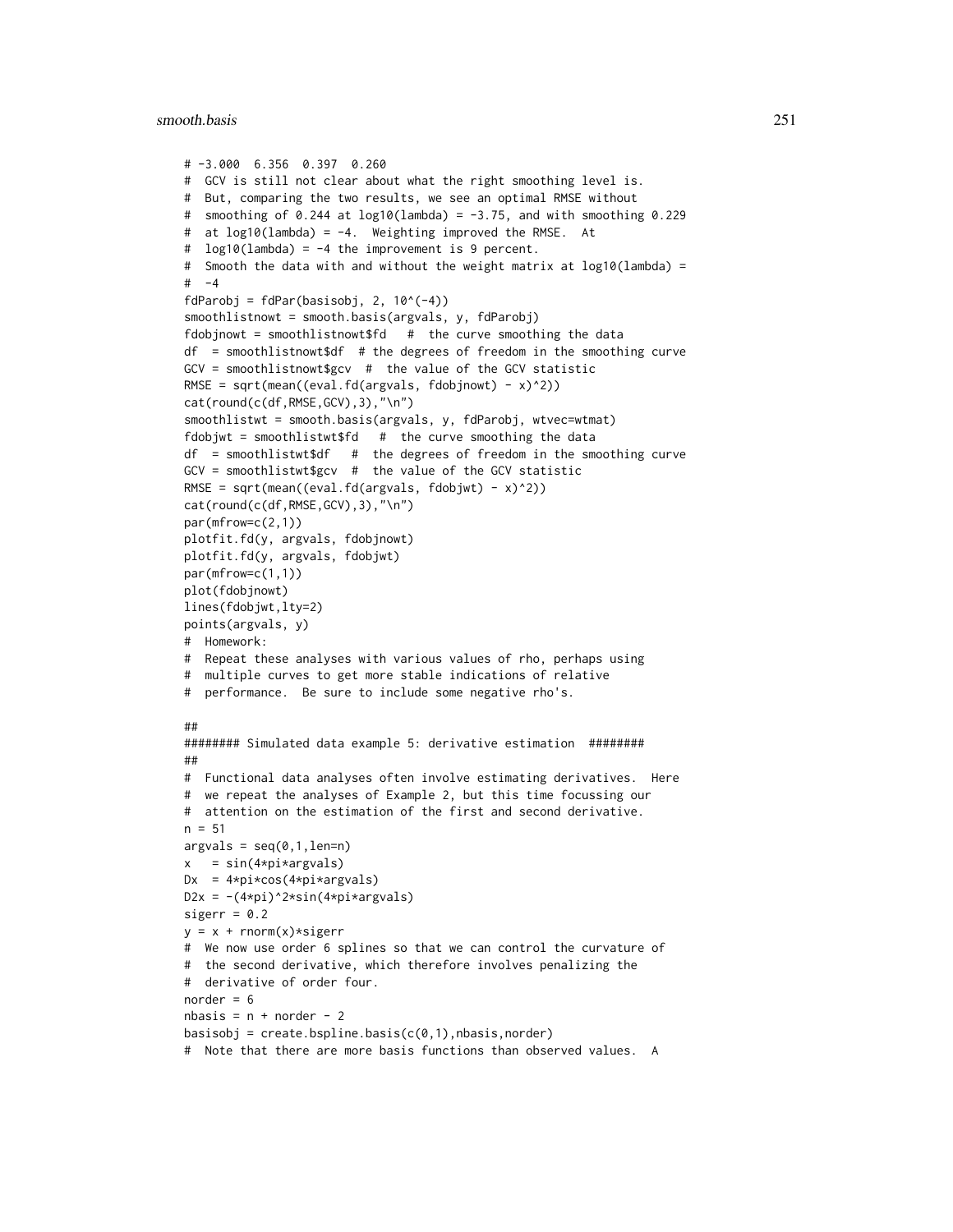252 smooth.basis

```
# basis like this is called "super-saturated." We have to use a
# positive smoothing parameter for it to work. Set up an object of
# class "fdPar" that penalizes the total squared fourth derivative. The
# smoothing parameter that is set here to 10^(-10), because the squared
# fourth derivative is a much larger number than the squared second
# derivative.
lambda = 10^(-10)fdParobj = fdPar(fdobj=basisobj, Lfdobj=4, lambda=lambda)
# Smooth the data, outputting a list containing various quantities
smoothlist = smooth.basis(argvals, y, fdParobj)
xfd = smoothlist$fd # the curve smoothing the data
df = smoothlist$df # the degrees of freedom in the smoothing curve
gcv = smoothlist$gcv # the value of the gcv statistic
Dxhat = eval.fd(argvals, xfd, Lfd=1)
D2xhat = eval.fd(argvals, xfd, Lfd=2)
RMSED = sqrt(mean((Dxhat - Dx )^2))
RMSED2 = sqrt(mean((D2xhat - D2x)^2))cat(round(c(df,RMSED,RMSED2,gcv),3),"\n")
# Four plots of the results row-wise: data fit, first derivative fit,
# second derivative fit, second vs. first derivative fit
# (phase-plane plot)
par(mfrow=c(2,2))
plotfit.fd(y, argvals, xfd)
plot(argvals, Dxhat, type="p", pch="o")
points(argvals, Dx, pch="*")
title("first derivative approximation")
plot(argvals, D2xhat, type="p", pch="o")
points(argvals, D2x, pch="*")
title("second derivative approximation")
plot(Dxhat, D2xhat, type="p", pch="o")
points(Dx, D2x, pch="*")
title("second against first derivative")
# This illustrates an inevitable problem with spline basis functions;
# because they are not periodic, they fail to capture derivative
# information well at the ends of the interval. The true phase-plane
# plot is an ellipse, but the phase-plane plot of the estimated
# derivatives here is only a rough approximtion, and breaks down at the
# left boundary.
# Homework:
# Repeat these results with smaller standard errors.
# Repeat these results, but this time use a fourier basis with no
# roughness penalty, and find the number of basis functions that gives
# the best result. The right answer to this question is, of course, 3,
# if we retain the constant term, even though it is here not needed.
# Compare the smoothing parameter preferred by RMSE for a derivative to
# that preferred by the RMSE for the function itself, and to that
# preferred by gcv.
## Simulated data example 6:
## a better roughness penalty for derivative estimation
##
```
# We want to see if we can improve the spline fit.

# We know from elementary calculus as well as the code above that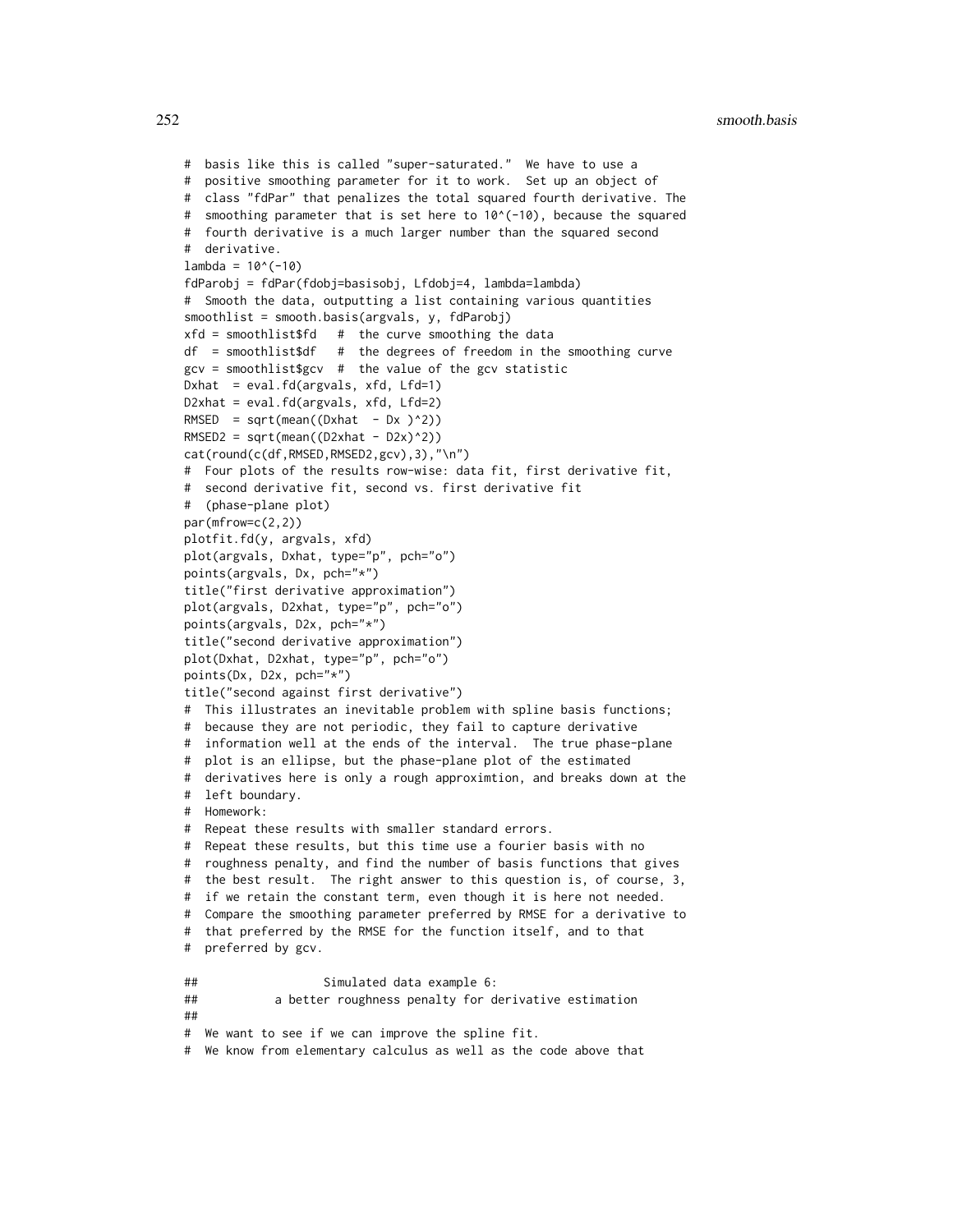```
# (4*pi)^2 sine(2*pi*x) = -D2 sine(2*pi*x), so that
# Lx = D2x + (4*pi)^2 x is zero for a sine or a cosine curve.
# We now penalize roughness using this "smart" roughness penalty
# Here we set up a linear differential operator object that defines
# this penalty
constbasis = create.constant.basis(c(0,1))
xcoef.fd = fd((4*pi)^2, constbasis)Dxcoef.fd = fd(0, constbasis)
bwtlist = vector("list", 2)
bwtlist[[1]] = xcoef.fd
bwtlist[[2]] = Dxcoef.fd
Lfdobj = Lfd(nderiv=2, bwtlist=bwtlist)
# Now we use a much larger value of lambda to reflect our confidence
# in power of calculus to solve problems!
lambda = 10^(0)fdParobj = fdPar(fdobj=basisobj, Lfdobj=Lfdobj, lambda=lambda)
smoothlist = smooth.basis(argvals, y, fdParobj)
xfd = smoothlist$fd # the curve smoothing the data
df = smoothlist$df # the degrees of freedom in the smoothing curve
gcv = smoothlist$gcv # the value of the gcv statistic
Dxhat = eval.fd(argvals, xfd, Lfd=1)
D2xhat = eval.fd(argvals, xfd, Lfd=2)
RMSED = sqrt(mean((Dxhat - Dx )^2))
RMSED2 = sqrt(mean((D2xhat - D2x)^2))cat(round(c(df,RMSED,RMSED2,gcv),3),"\n")
# Four plots of the results row-wise: data fit, first derivative fit,
# second derivative fit, second versus first derivative fit
# (phase-plane plot)
par(mfrow=c(2,2))
plotfit.fd(y, argvals, xfd)
plot(argvals, Dxhat, type="p", pch="o")
points(argvals, Dx, pch="*")
title("first derivative approximation")
plot(argvals, D2xhat, type="p", pch="o")
points(argvals, D2x, pch="*")
title("second derivative approximation")
plot(Dxhat, D2xhat, type="p", pch="o")
points(Dx, D2x, pch="*")
title("second against first derivative")
# The results are nearly perfect in spite of the fact that we are not using
# periodic basis functions. Notice, too, that we have used 2.03
# degrees of freedom, which is close to what we would use for the ideal
# fourier series basis with the constant term dropped.
# Homework:
# These results depended on us knowing the right period, of course.
# The data would certainly allow us to estimate the period 1/2 closely,
# but try various other periods by replacing 1/2 by other values.
# Alternatively, change x by adding a small amount of, say, linear trend.
# How much trend do you have to add to seriously handicap the results?
##
######## Simulated data example 7: Using covariates ########
##
```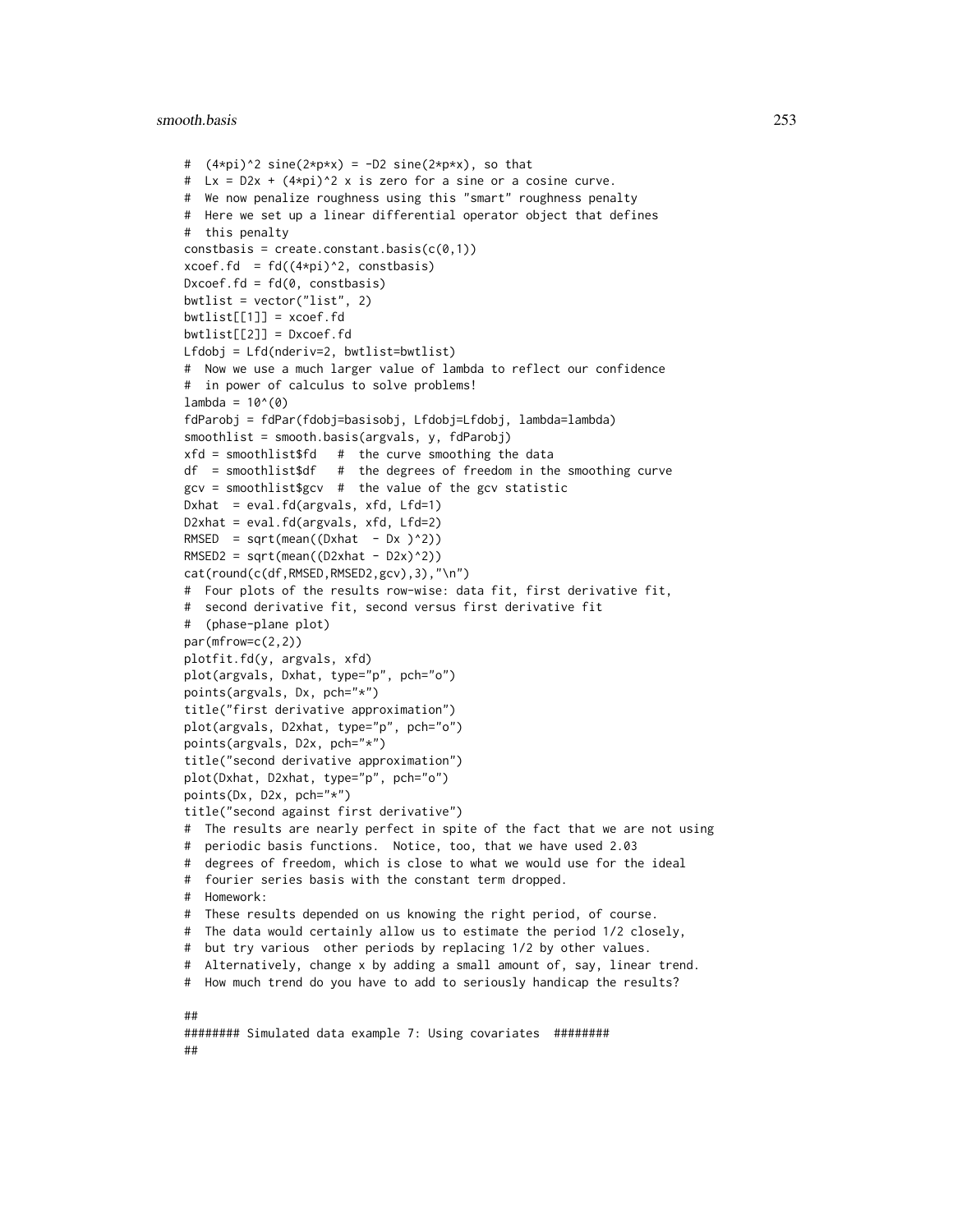254 smooth.basis

```
# Now we simulate data that are defined by a sine curve, but where the
# the first 20 observed values are shifted upwards by 0.5, and the
# second shifted downwards by -0.2. The two covariates are indicator
# or dummy variables, and the estimated regression coefficients will
# indicate the shifts as estimated from the data.
n = 51argvals = seq(0, 1, len=n)x = sin(4*pi*argvals)sigerr = 0.2y = x + \text{norm}(x) * \text{sigerr}# the n by p matrix of covariate values, p being here 2
p = 2zmat = matrix(0, n, p)zmat[ 1:11,1] = 1
zmat[11:20,2] = 1
# The true values of the regression coefficients
beta = matrix(c(0.5, -0.2), p, 1)y = y + zmat
# The same basis system and smoothing process as used in Example 2
nbasis = n + 2basisobj = create.bsplit. basis(c(0,1),n basis)lambda = 10^(-4)fdParobj = fdPar(basisobj, 2, lambda)
# Smooth the data, outputting a list containing various quantities
smoothlist = smooth.basis(argvals, y, fdParobj, covariates=zmat)
xfd = smoothlist$fd # the curve smoothing the data
df = smoothlist$df # the degrees of freedom in the smoothing curve
gcv = smoothlist$gcv # the value of the gcv statistic
beta = smoothlist$beta # the regression coefficients
RMSE = sqrt(mean((eval.fd(argvals, xfd) - x)^2))
cat(round(c(beta,df,RMSE,gcv),3),"\n")
par(mfrow=c(1,1))
plotfit.fd(y, argvals, xfd)
points(argvals,x, pch="*")
print(beta)
# The recovery of the smooth curve is fine, as in Example 2. The
# shift of the first 10 observations was estimated to be 0.62 in our run,
# and the shift of the second 20 was estimated to be -0.42. These
# estimates are based on only 10 observations, and these estimates are
# therefore quite reasonable.
# Repeat these analyses for a range of log10(lambda) values
loglamout = plotGCVRMSE.fd(-6, -3, 0.25, x, argvals, y, fdParobj,
                          covariates=zmat)
# Homework:
# Try an example where the covariate values are themselves are
# generated by a smooth known curve.
##
## Simulated data example 8:
## a roughness-penalized smooth of a sample of curves and
## variable observation points
##
n = 51 # number of observations per curve
```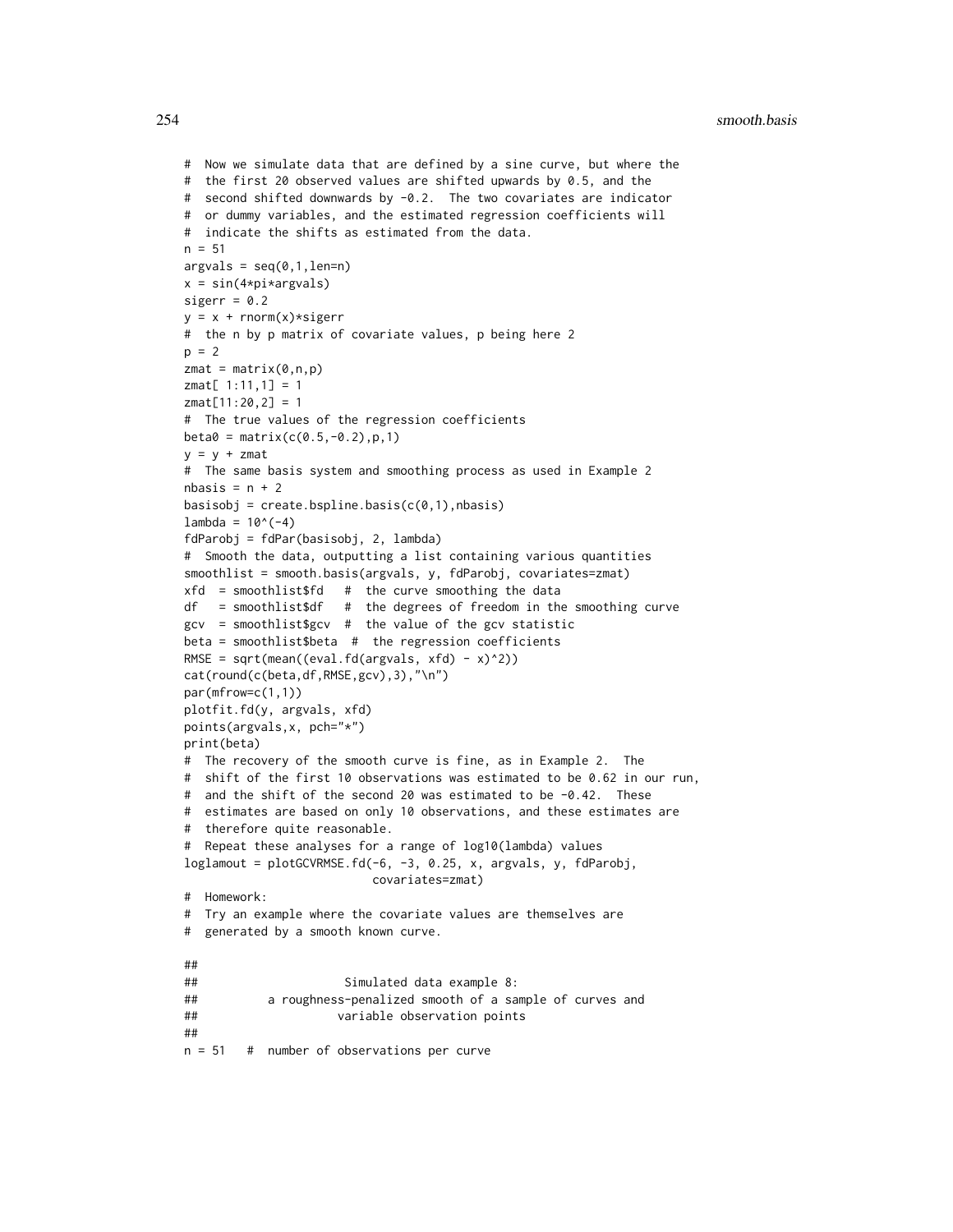#### smooth.basis 255

```
N = 100 # number of curves
argvals = matrix(0, n, N)for (i in 1:N) argvals[, i] = sort(runif(1:n))# The true curve values are linear combinations of fourier function
# values.
# Set up the fourier basis
nfourierbasis = 13
fourierbasis = create.fourier.basis(c(0,1), nfourierbasis)
# Set up some random coefficients, with declining contributions from
# higher order basis functions
basiswt = matrix(exp(-(1:nfourierbasis)/3),nfourierbasis,N)
xcoef = matrix(rnorm(nfourierbasis*N),nfourierbasis,N)*basiswt
xfd = fd(xcoef, fourierbasis)
x = matrix(0, n, N)for (i in 1:N) x[,i] = eval.fd(argvals[,i], xfd[i])# Add independent Gaussian noise to the data with std. dev. 0.2
sigerr = 0.2y = x + matrix(rnorm(c(x)), n, N) * signer# Set up spline basis system
nbasis = n + 2basisobj = create.bspline.basis(c(0,1),nbasis)
# Set up roughness penalty with smoothing parameter 10^(-5)
lambda = 10^(-5)fdParobj = fdPar(fdobj=basisobj, Lfdobj=2, lambda=lambda)
# Smooth the data, outputting a list containing various quantities
smoothlist = smooth.basis(argvals, y, fdParobj)
xfd = smoothlist$fd # the curve smoothing the data
df = smoothlist$df # the degrees of freedom in the smoothing curve
gcv = smoothlist$gcv # the value of the gcv statistic
#RMSE = sqrt(mean((eval.fd(argvals, xfd) - x)^2))
eval.x <- eval.fd(argvals, xfd)
e.xfd \leftarrow (eval.x-x)
mean.e2 <- mean(e.xfd^2)
RMSE = sqrt(mean.e2)# Display the results, note that a gcv value is returned for EACH
# curve, and therefore that a mean gcv result is reported
cat(round(c(df,RMSE,mean(gcv)),3),"\n")
# Function plotfit.fd is not equipped to handle a matrix of argvals,
# but can always be called within a loop to plot each curve in turn.
# Although a call to function plotGCVRMSE.fd works, the computational
# overhead is substantial, and we omit this here.
##
## Real data example 9. gait
##
# These data involve two variables in addition to multiple curves
gaittime <- (1:20)/21
gaitrange \leq c(0,1)gaitbasis <- create.fourier.basis(gaitrange,21)
lambda <- 10^(-11.5)
harmaccelLfd <- vec2Lfd(c(0, 0, (2*pi)^2, 0))
gaitfdPar <- fdPar(gaitbasis, harmaccelLfd, lambda)
```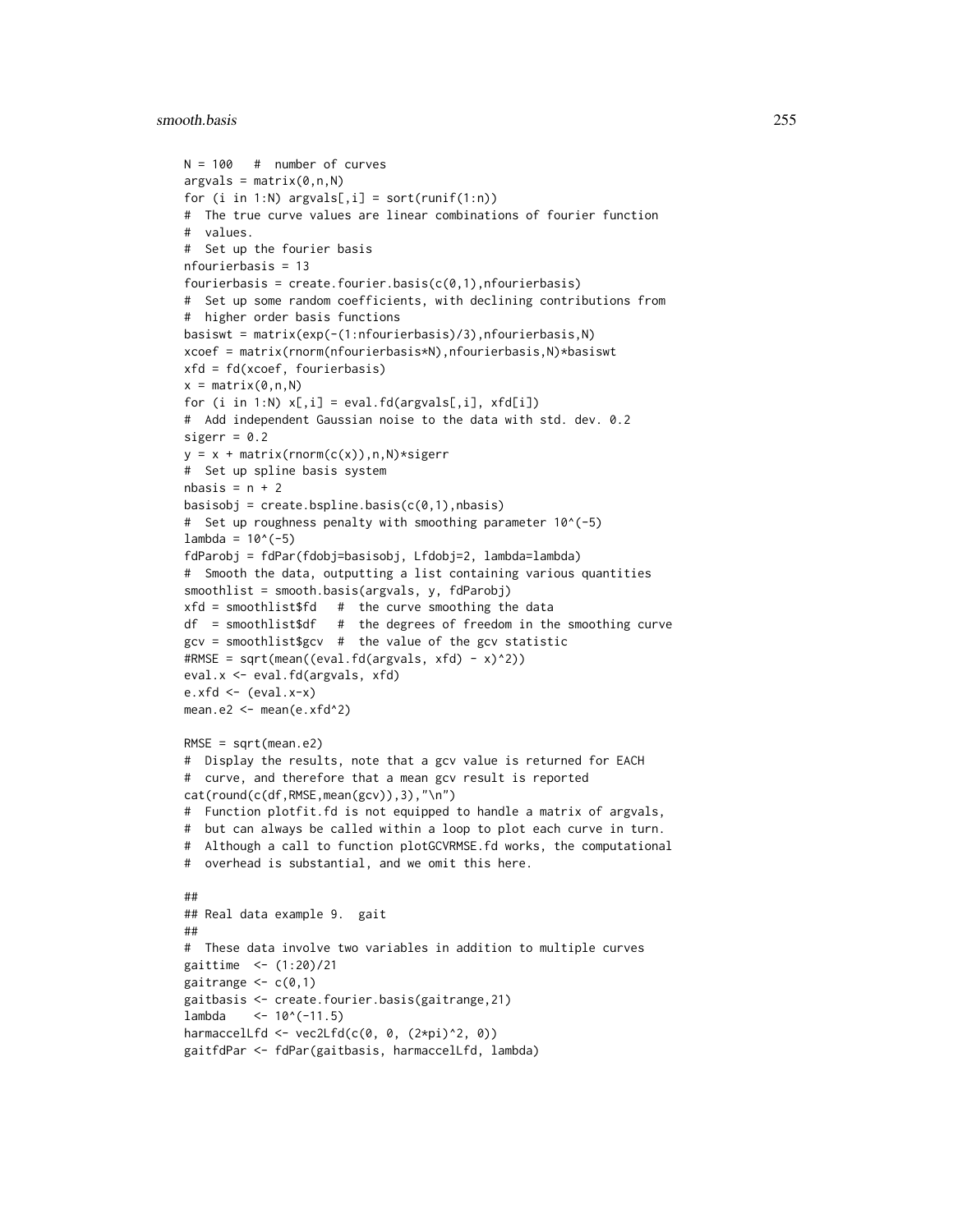```
gaitSmooth <- smooth.basis(gaittime, gait, gaitfdPar)
gaitfd <- gaitSmooth$fd
## Not run:
 # by default creates multiple plots, asking for a click between plots
 plotfit.fd(gait, gaittime, gaitfd)
## End(Not run)
}
# end of if (!CRAN)
```
smooth.basisPar *Smooth Data Using a Directly Specified Roughness Penalty*

#### Description

Smooth (argvals, y) data with roughness penalty defined by the remaining arguments. This function acts as a wrapper for those who want to bypass the step of setting up a functional parameter object before invoking function smooth.basis. This function simply does this setup for the user. See the help file for functions smooth. basis and fdPar for further details, and more complete descriptions of the arguments.

#### Usage

```
smooth.basisPar(argvals, y, fdobj=NULL, Lfdobj=NULL,
     lambda=0, estimate=TRUE, penmat=NULL,
     wtvec=NULL, fdnames=NULL, covariates=NULL,
                         method="chol", dfscale=1)
```
#### Arguments

```
argvals a set of argument values corresponding to the observations in array y. In most
                  applications these values will be common to all curves and all variables, and
                  therefore be defined as a vector or as a matrix with a single column. But it is
                  possible that these argument values will vary from one curve to another, and in
                  this case argvals will be input as a matrix with rows corresponding to obser-
                  vation points and columns corresponding to curves. Argument values can even
                  vary from one variable to another, in which case they are input as an array with
                  dimensions corresponding to observation points, curves and variables, respec-
                  tively. Note, however, that the number of observation points per curve and per
                  variable may NOT vary. If it does, then curves and variables must be smoothed
                  individually rather than by a single call to this function. The default value for
                  argvals are the integers 1 to n, where n is the size of the first dimension in
                  argument y.
```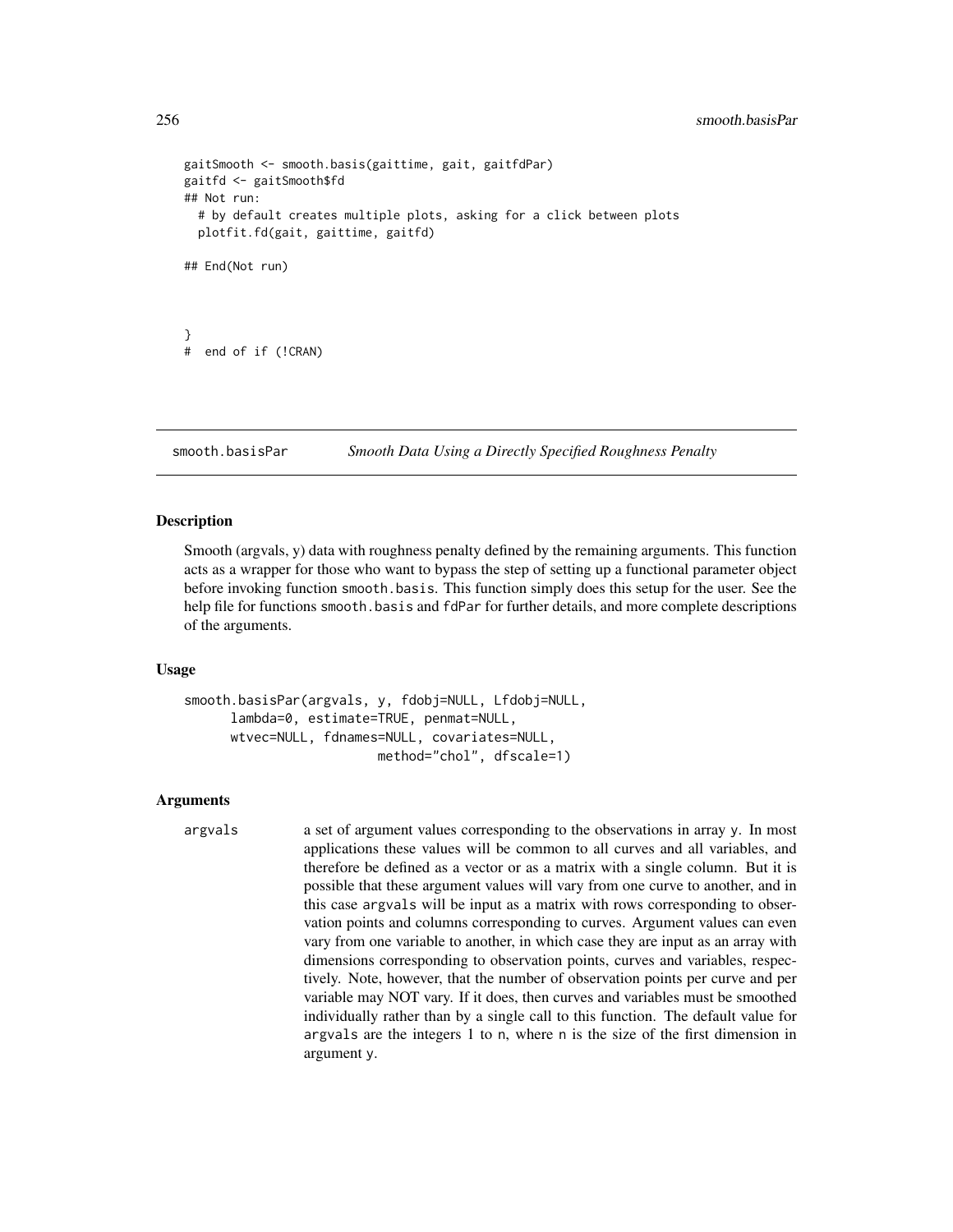# smooth.basisPar 257

| у        | an set of values of curves at discrete sampling points or argument values. If<br>the set is supplied as a matrix object, the rows must correspond to argument<br>values and columns to replications, and it will be assumed that there is only<br>one variable per observation. If y is a three-dimensional array, the first dimen-<br>sion corresponds to argument values, the second to replications, and the third<br>to variables within replications. If y is a vector, only one replicate and variable<br>are assumed. If the data come from a single replication but multiple vectors,<br>such as data on coordinates for a single space curve, then be sure to coerce the<br>data into an array object by using the as . array function with one as the central<br>dimension length. |
|----------|----------------------------------------------------------------------------------------------------------------------------------------------------------------------------------------------------------------------------------------------------------------------------------------------------------------------------------------------------------------------------------------------------------------------------------------------------------------------------------------------------------------------------------------------------------------------------------------------------------------------------------------------------------------------------------------------------------------------------------------------------------------------------------------------|
| fdobj    | One of the following:                                                                                                                                                                                                                                                                                                                                                                                                                                                                                                                                                                                                                                                                                                                                                                        |
|          | • fd a functional data object (class fd)<br>• basisfd a functional basis object (class basisfd), which is converted to a<br>functional data object with the identity matrix as the coefficient matrix.<br>• fdPar a functional parameter object (class fdPar)<br>• integer a positive integer giving the order of a B-spline basis, which is fur-                                                                                                                                                                                                                                                                                                                                                                                                                                            |
|          | ther converted to a functional data object with the identity matrix as the<br>coefficient matrix.                                                                                                                                                                                                                                                                                                                                                                                                                                                                                                                                                                                                                                                                                            |
|          | • matrix or arrayreplaced by fd(fdobj)                                                                                                                                                                                                                                                                                                                                                                                                                                                                                                                                                                                                                                                                                                                                                       |
|          | • NULL Defaults to fdobj = create.bspline.basis(argvals).                                                                                                                                                                                                                                                                                                                                                                                                                                                                                                                                                                                                                                                                                                                                    |
| Lfdobj   | either a nonnegative integer or a linear differential operator object.<br>If NULL, Lfdobj depends on fdobj[['basis']][['type']]:                                                                                                                                                                                                                                                                                                                                                                                                                                                                                                                                                                                                                                                             |
|          | • bspline Lfdobj <- int2Lfd(max(0, norder-2)), where norder = norder(fdobj).                                                                                                                                                                                                                                                                                                                                                                                                                                                                                                                                                                                                                                                                                                                 |
|          | • fourier $Lfdobj = a harmonic acceleration operator$ :<br>Lfdobj <- vec2Lfd(c(0,(2*pi/diff(rng))^2,0), rng)<br>where $rng = fdobj[['basis']][['rangeval']].$<br>• anything elseLfdobj $\leq$ - int2Lfd $(0)$                                                                                                                                                                                                                                                                                                                                                                                                                                                                                                                                                                                |
| lambda   | a nonnegative real number specifying the amount of smoothing to be applied to<br>the estimated functional parameter.                                                                                                                                                                                                                                                                                                                                                                                                                                                                                                                                                                                                                                                                         |
| estimate | a logical value: if TRUE, the functional parameter is estimated, otherwise, it is<br>held fixed.                                                                                                                                                                                                                                                                                                                                                                                                                                                                                                                                                                                                                                                                                             |
| penmat   | a roughness penalty matrix. Including this can eliminate the need to compute<br>this matrix over and over again in some types of calculations.                                                                                                                                                                                                                                                                                                                                                                                                                                                                                                                                                                                                                                               |
| wtvec    | typically a vector of length n that is the length of argvals containing weights<br>for the values to be smoothed, However, it may also be a symmetric matrix of<br>order n. If wtvec is a vector, all values must be positive, and if it is a symmetric<br>matrix, this must be positive definite. Defaults to all weights equal to 1.                                                                                                                                                                                                                                                                                                                                                                                                                                                       |
| fdnames  | a list of length 3 containing character vectors of names for the following:                                                                                                                                                                                                                                                                                                                                                                                                                                                                                                                                                                                                                                                                                                                  |
|          | • args name for each observation or point in time at which data are collected<br>for each 'rep', unit or subject.<br>• reps name for each 'rep', unit or subject.                                                                                                                                                                                                                                                                                                                                                                                                                                                                                                                                                                                                                            |
|          | • fun name for each 'fun' or (response) variable measured repeatedly (per                                                                                                                                                                                                                                                                                                                                                                                                                                                                                                                                                                                                                                                                                                                    |
|          | 'args') for each 'rep'.                                                                                                                                                                                                                                                                                                                                                                                                                                                                                                                                                                                                                                                                                                                                                                      |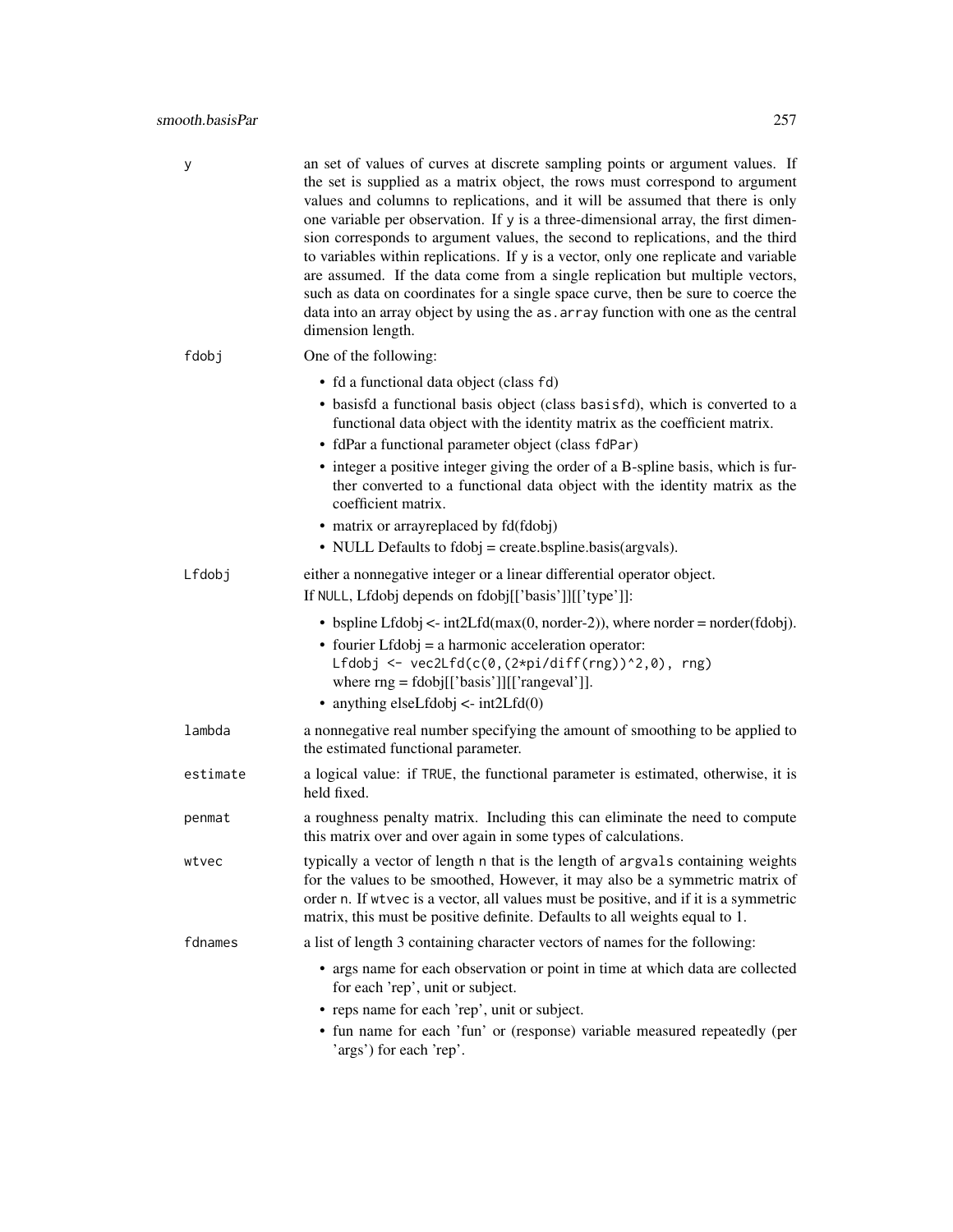| covariates | the observed values in y are assumed to be primarily determined the the height<br>of the curve being estimates, but from time to time certain values can also be<br>influenced by other known variables. For example, multi-year sets of climate<br>variables may be also determined by the presence of absence of an El Nino<br>event, or a volcanic eruption. One or more of these covariates can be supplied<br>as an n by p matrix, where p is the number of such covariates. When such<br>covariates are available, the smoothing is called "semi-parametric." Matrices or<br>arrays of regression coefficients are then estimated that define the impacts of<br>each of these covariates for each cueve and each variable. |
|------------|----------------------------------------------------------------------------------------------------------------------------------------------------------------------------------------------------------------------------------------------------------------------------------------------------------------------------------------------------------------------------------------------------------------------------------------------------------------------------------------------------------------------------------------------------------------------------------------------------------------------------------------------------------------------------------------------------------------------------------|
| method     | by default the function uses the usual textbook equations for computing the coef-<br>ficients of the basis function expansions. But, as in regression analysis, a price is<br>paid in terms of rounding error for such computations since they involved cross-<br>products of basis function values. Optionally, if method is set equal to the string<br>"qr", the computation uses an algorithm based on the qr-decomposition which<br>is more accurate, but will require substantially more computing time when n is<br>large, meaning more than 500 or so. The default is "chol", referring the Choleski<br>decomposition of a symmetric positive definite matrix.                                                            |
| dfscale    | the generalized cross-validation or "gcv" criterion that is often used to determine<br>the size of the smoothing parameter involves the subtraction of an measue of de-<br>grees of freedom from n. Chong Gu has argued that multiplying this degrees of<br>freedom measure by a constant slightly greater than 1, such as 1.2, can produce<br>better decisions about the level of smoothing to be used. The default value is,<br>however, 1.0.                                                                                                                                                                                                                                                                                  |

# Details

1. if(is.null(fdobj))fdobj <- create.bspline.basis(argvals). Else if(is.integer(fdobj)) fdobj <- create.bspline.basis(argvals, norder = fdobj)

- 2. fdPar
- 3. smooth.basis

#### Value

The output of a call to smooth.basis, which is an object of class fdSmooth, being a list of length 8 with the following components:

| fd         | a functional data object that smooths the data.                                                                                                                                                                                                                |
|------------|----------------------------------------------------------------------------------------------------------------------------------------------------------------------------------------------------------------------------------------------------------------|
| df         | a degrees of freedom measure of the smooth                                                                                                                                                                                                                     |
| gcv        | the value of the generalized cross-validation or GCV criterion. If there are multi-<br>ple curves, this is a vector of values, one per curve. If the smooth is multivariate,<br>the result is a matrix of gcv values, with columns corresponding to variables. |
| <b>SSE</b> | the error sums of squares. SSE is a vector or a matrix of the same size as 'gcv'.                                                                                                                                                                              |
| penmat     | the penalty matrix.                                                                                                                                                                                                                                            |
| y2cMap     | the matrix mapping the data to the coefficients.                                                                                                                                                                                                               |
| argvals, y | input arguments                                                                                                                                                                                                                                                |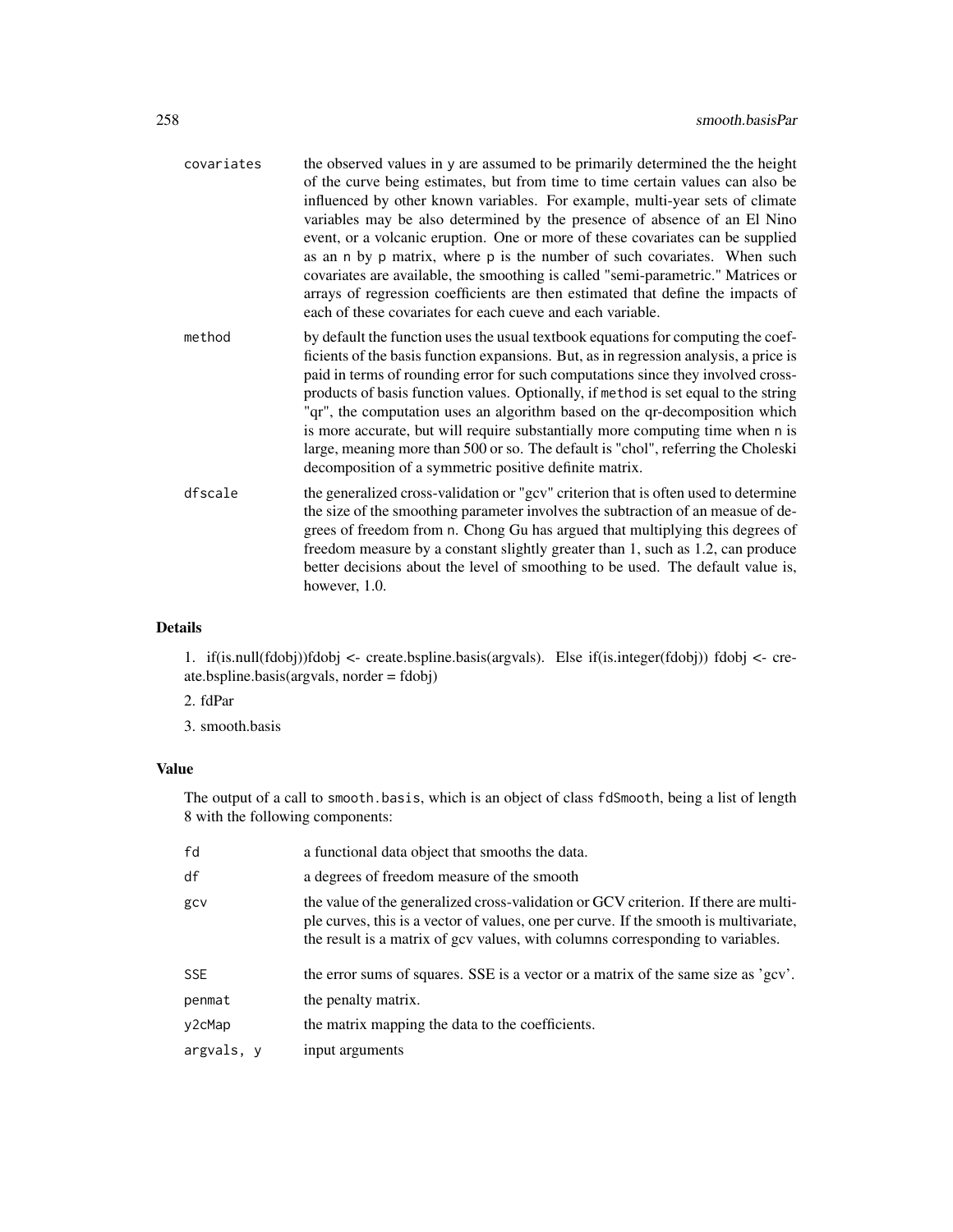# smooth.basisPar 259

#### References

Ramsay, James O., and Silverman, Bernard W. (2006), *Functional Data Analysis, 2nd ed.*, Springer, New York.

Ramsay, James O., and Silverman, Bernard W. (2002), *Applied Functional Data Analysis*, Springer, New York.

# See Also

[Data2fd](#page-69-0), [df2lambda](#page-81-0), [fdPar](#page-111-0), [lambda2df](#page-149-0), [lambda2gcv](#page-150-0), [plot.fd](#page-194-0), [project.basis](#page-221-0), [smooth.basis](#page-240-0), [smooth.fd](#page-260-0), [smooth.monotone](#page-264-0), [smooth.pos](#page-268-0)

```
##
## simplest call
##
girlGrowthSm <- with(growth, smooth.basisPar(argvals=age, y=hgtf, lambda=0.1))
plot(girlGrowthSm$fd, xlab="age", ylab="height (cm)",
         main="Girls in Berkeley Growth Study" )
plot(deriv(girlGrowthSm$fd), xlab="age", ylab="growth rate (cm / year)",
         main="Girls in Berkeley Growth Study" )
plot(deriv(girlGrowthSm$fd, 2), xlab="age",
        ylab="growth acceleration (cm / year^2)",
        main="Girls in Berkeley Growth Study" )
# Undersmoothed with lambda = 0
##
## Another simple call
##
lipSm <- smooth.basisPar(liptime, lip, lambda=1e-9)$fd
plot(lipSm)
##
## A third example
##
x \leq -\text{seq}(-1,1,0.02)y \le -x + 3*exp(-6*x^2) + sin(1:101)/2# sin not rnorm to make it easier to compare
# results across platforms
# set up a saturated B-spline basis
basisobj101 <- create.bspline.basis(x)
fdParobj101 <- fdPar(basisobj101, 2, lambda=1)
result101 <- smooth.basis(x, y, fdParobj101)
resultP <- smooth.basisPar(argvals=x, y=y, fdobj=basisobj101, lambda=1)
all.equal(result101, resultP)
# TRUE
```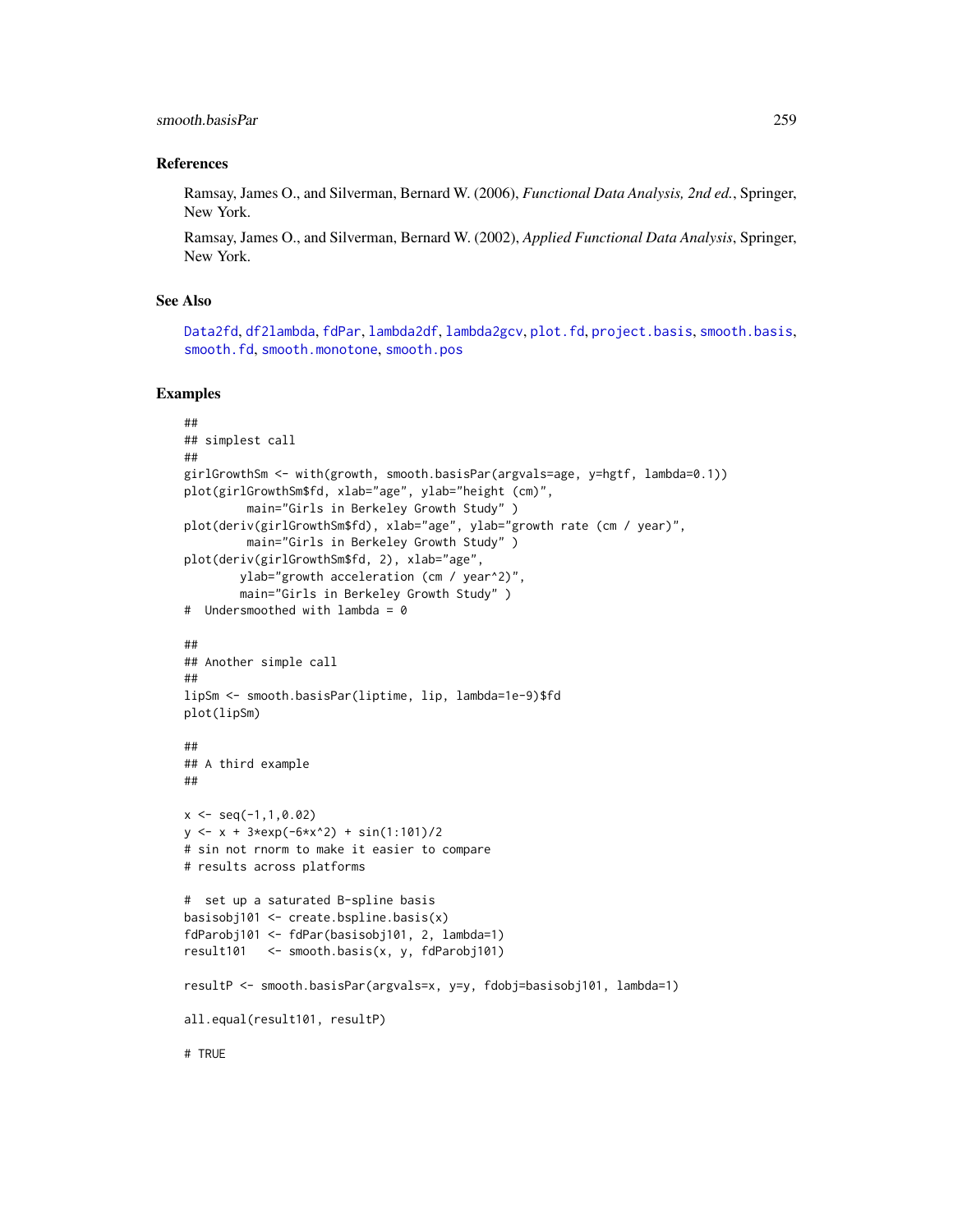```
result4 <- smooth.basisPar(argvals=x, y=y, fdobj=4, lambda=1)
all.equal(resultP, result4)
# TRUE
result4. <- smooth.basisPar(argvals=x, y=y, lambda=1)
all.equal(resultP, result4.)
# TRUE
with(result4, c(df, gcv)) # display df and gcv measures
result4.4 <- smooth.basisPar(argvals=x, y=y, lambda=1e-4)
with(result4.4, c(df, gcv)) # display df and gcv measures
# less smoothing, more degrees of freedom, better fit
plot(result4.4)
lines(result4, col='green')
lines(result4$fd, col='green') # same as lines(result4, ...)
##
## fdnames?
##
girlGrow12 <- with(growth, smooth.basisPar(argvals=age, y=hgtf[, 1:2],
              fdnames=c('age', 'girl', 'height'), lambda=0.1) )
girlGrow12. <- with(growth, smooth.basisPar(argvals=age, y=hgtf[, 1:2],
    fdnames=list(age=age, girl=c('Carol', 'Sally'), value='height'),
    lambda = 0.1))
##
## Fourier basis with harmonic acceleration operator
##
daybasis65 <- create.fourier.basis(rangeval=c(0, 365), nbasis=65)
daytemp.fdSmooth <- with(CanadianWeather, smooth.basisPar(day.5,
       dailyAv[,,"Temperature.C"],
       daybasis65, fdnames=list("Day", "Station", "Deg C")) )
```
smooth.bibasis *Smooth a discrete surface over a rectangular lattice*

#### Description

Estimate a smoothing function f(s, t) over a rectangular lattice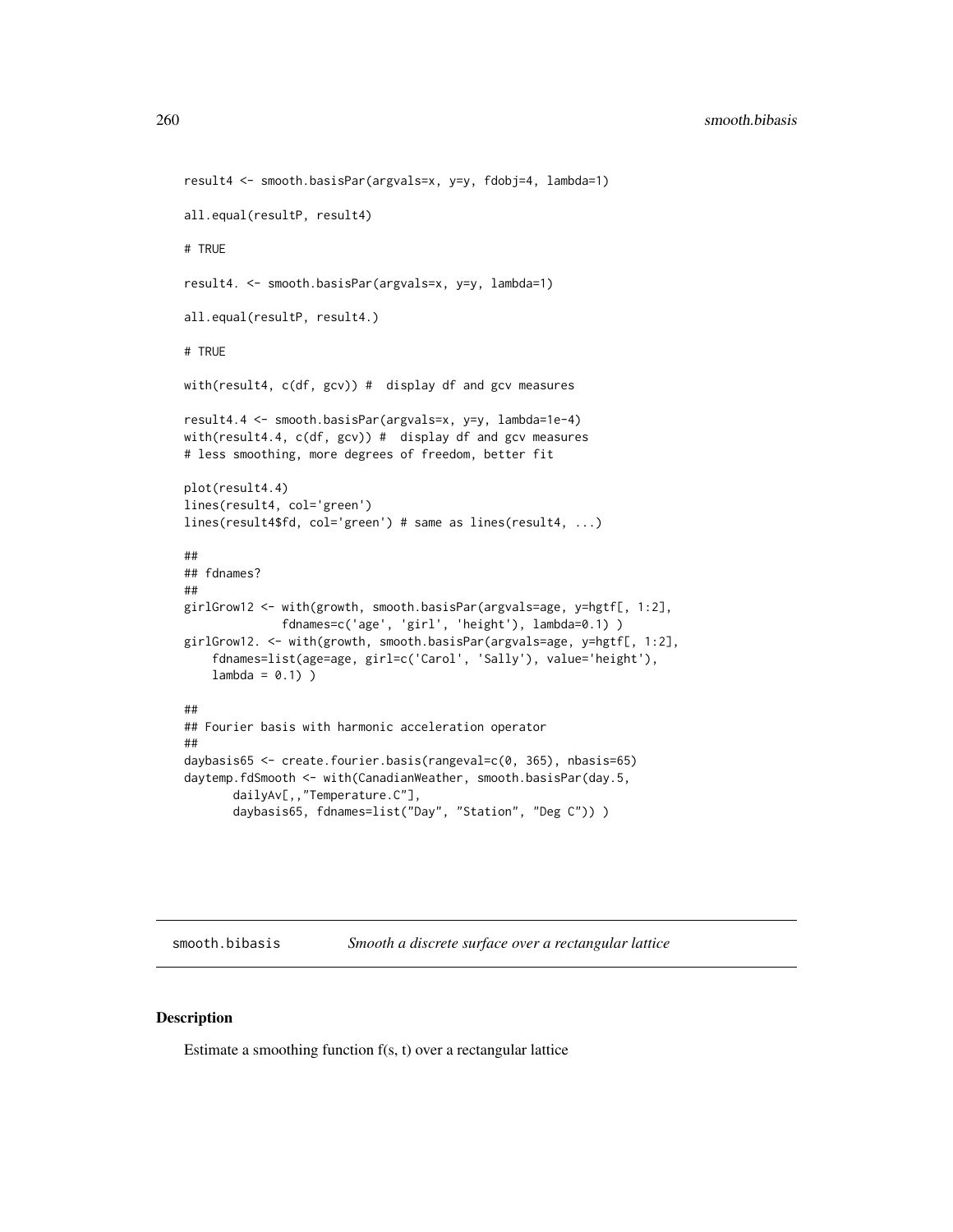#### smooth.fd 261

# Usage

```
smooth.bibasis(sarg, targ, y, fdPars, fdPart, fdnames=NULL, returnMatrix=FALSE)
```
# Arguments

| sarg, targ   | vectors of argument values for the first and second dimensions, respectively, of<br>the surface function.        |
|--------------|------------------------------------------------------------------------------------------------------------------|
| y            | an array containing surface values measured with noise                                                           |
|              | fdPars, fdPart functional parameter objects for sarg and targ, respectively                                      |
| fdnames      | a list of length 3 containing character vectors of names for sarg, targ, and the<br>surface function $f(s, t)$ . |
| returnMatrix | logical: If TRUE, a two-dimensional is returned using a special class from the<br>Matrix package.                |

# Value

a list with the following components:

| fdobj      | a functional data object containing a smooth of the data.                                                                                                                                                                                           |
|------------|-----------------------------------------------------------------------------------------------------------------------------------------------------------------------------------------------------------------------------------------------------|
| df         | a degrees of freedom measure of the smooth                                                                                                                                                                                                          |
| gcv        | the value of the generalized cross-validation or GCV criterion. If the function is<br>univariate, GCV is a vector containing the error sum of squares for each func-<br>tion, and if the function is multivariate, GCV is a NVAR by NCURVES matrix. |
| coef       | the coefficient matrix for the basis function expansion of the smoothing function                                                                                                                                                                   |
| <b>SSE</b> | the error sums of squares. SSE is a vector or a matrix of the same size as GCV.                                                                                                                                                                     |
| penmat     | the penalty matrix.                                                                                                                                                                                                                                 |
| y2cMap     | the matrix mapping the data to the coefficients.                                                                                                                                                                                                    |

# See Also

[smooth.basis](#page-240-0)

<span id="page-260-0"></span>

| smooth.fd |                   | Smooth a Functional Data Object Using an Indirectly Specified |  |  |  |
|-----------|-------------------|---------------------------------------------------------------|--|--|--|
|           | Roughness Penalty |                                                               |  |  |  |

# Description

Smooth data already converted to a functional data object, fdobj, using criteria consolidated in a functional data parameter object, fdParobj. For example, data may have been converted to a functional data object using function Data2fd using a fairly large set of basis functions. This 'fdobj' is then smoothed as specified in 'fdParobj'.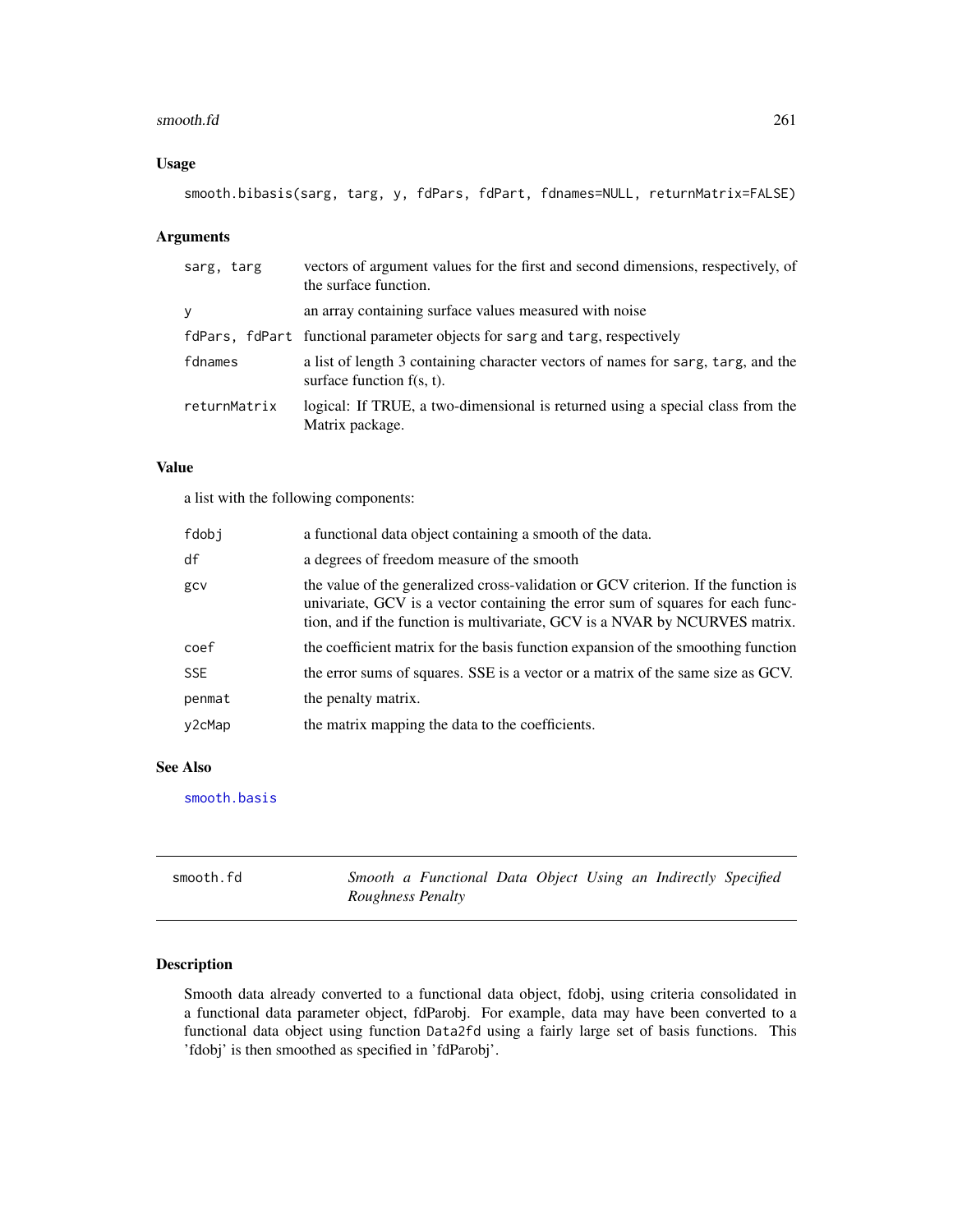#### Usage

smooth.fd(fdobj, fdParobj)

#### Arguments

| fdobi    | a functional data object to be smoothed.                                                                                                                                                                        |
|----------|-----------------------------------------------------------------------------------------------------------------------------------------------------------------------------------------------------------------|
| fdParobi | a functional parameter object. This object is defined by a roughness penalty in<br>slot Lfd and a smoothing parameter lambda in slot Lambda, and this information<br>is used to further smooth argument fdob j. |

#### Value

a functional data object.

# See Also

[smooth.basis](#page-240-0), [Data2fd](#page-69-0)

```
# Shows the effects of two levels of smoothing
# where the size of the third derivative is penalized.
# The null space contains quadratic functions.
x \leq -\text{seq}(-1, 1, 0.02)y \le -x + 3*exp(-6*x^2) + rnorm(rep(1,101))*0.2# set up a saturated B-spline basis
basisobj <- create.bspline.basis(c(-1,1),81)
# convert to a functional data object that interpolates the data.
result <- smooth.basis(x, y, basisobj)
yfd <- result$fd
# set up a functional parameter object with smoothing
# parameter 1e-6 and a penalty on the 3rd derivative.
yfdPar <- fdPar(yfd, 2, 1e-6)
yfd1 <- smooth.fd(yfd, yfdPar)
## Not run:
# FIXME: using 3rd derivative here gave error?????
yfdPar3 <- fdPar(yfd, 3, 1e-6)
yfd1.3 <- smooth.fd(yfd, yfdPar3)
#Error in bsplinepen(basisobj, Lfdobj, rng) :
# Penalty matrix cannot be evaluated
# for derivative of order 3 for B-splines of order 4
## End(Not run)
# set up a functional parameter object with smoothing
# parameter 1 and a penalty on the 3rd derivative.
yfdPar <- fdPar(yfd, 2, 1)
yfd2 <- smooth.fd(yfd, yfdPar)
```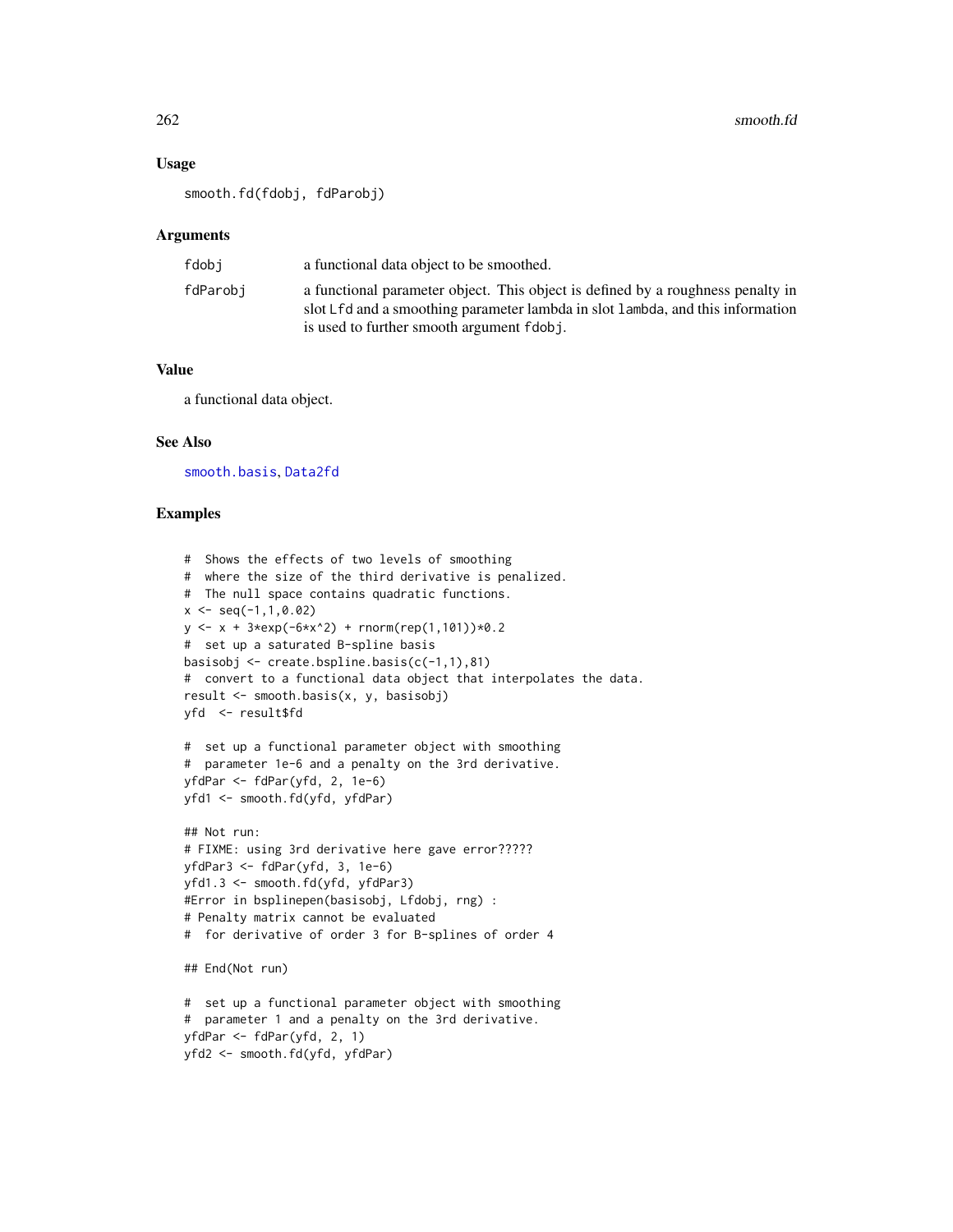#### smooth.fdPar 263

```
# plot the data and smooth
plot(x,y) # plot the data
lines(yfd1, lty=1) # add moderately penalized smooth
lines(yfd2, lty=3) # add heavily penalized smooth
legend(-1,3,c("0.000001","1"),lty=c(1,3))
# plot the data and smoothing using function plotfit.fd
plotfit.fd(y, x, yfd1) # plot data and smooth
```
smooth.fdPar *Smooth a functional data object using a directly specified roughness penalty*

# Description

Smooth data already converted to a functional data object, fdobj, using directly specified criteria.

# Usage

smooth.fdPar(fdobj, Lfdobj=NULL, lambda=0, estimate=TRUE, penmat=NULL)

# Arguments

| fdobi    | a functional data object to be smoothed.                                                                                                                                                                                                                                                                     |
|----------|--------------------------------------------------------------------------------------------------------------------------------------------------------------------------------------------------------------------------------------------------------------------------------------------------------------|
| Lfdobi   | either a nonnegative integer or a linear differential operator object.<br>If NULL, Lfdobj depends on fdobj[['basis']][['type']]:                                                                                                                                                                             |
|          | • bspline Lfdobj <- int2Lfd(max(0, norder-2)), where norder = norder(fdobj).<br>• fourier $Lfdobj = a harmonic acceleration operator$ :<br>Lfdobj <- $vec2Lfd(c(\theta, (2*pi/diff(rng))^2, \theta)$ , rng)<br>where $rng = fdobj[['basis']][['rangeval']].$<br>• anything elseLfdobj $\leq$ - int2Lfd $(0)$ |
| lambda   | a nonnegative real number specifying the amount of smoothing to be applied to<br>the estimated functional parameter.                                                                                                                                                                                         |
| estimate | a logical value: if TRUE, the functional parameter is estimated, otherwise, it is<br>held fixed.                                                                                                                                                                                                             |
| penmat   | a roughness penalty matrix. Including this can eliminate the need to compute<br>this matrix over and over again in some types of calculations.                                                                                                                                                               |

# Details

1. fdPar

2. smooth.fd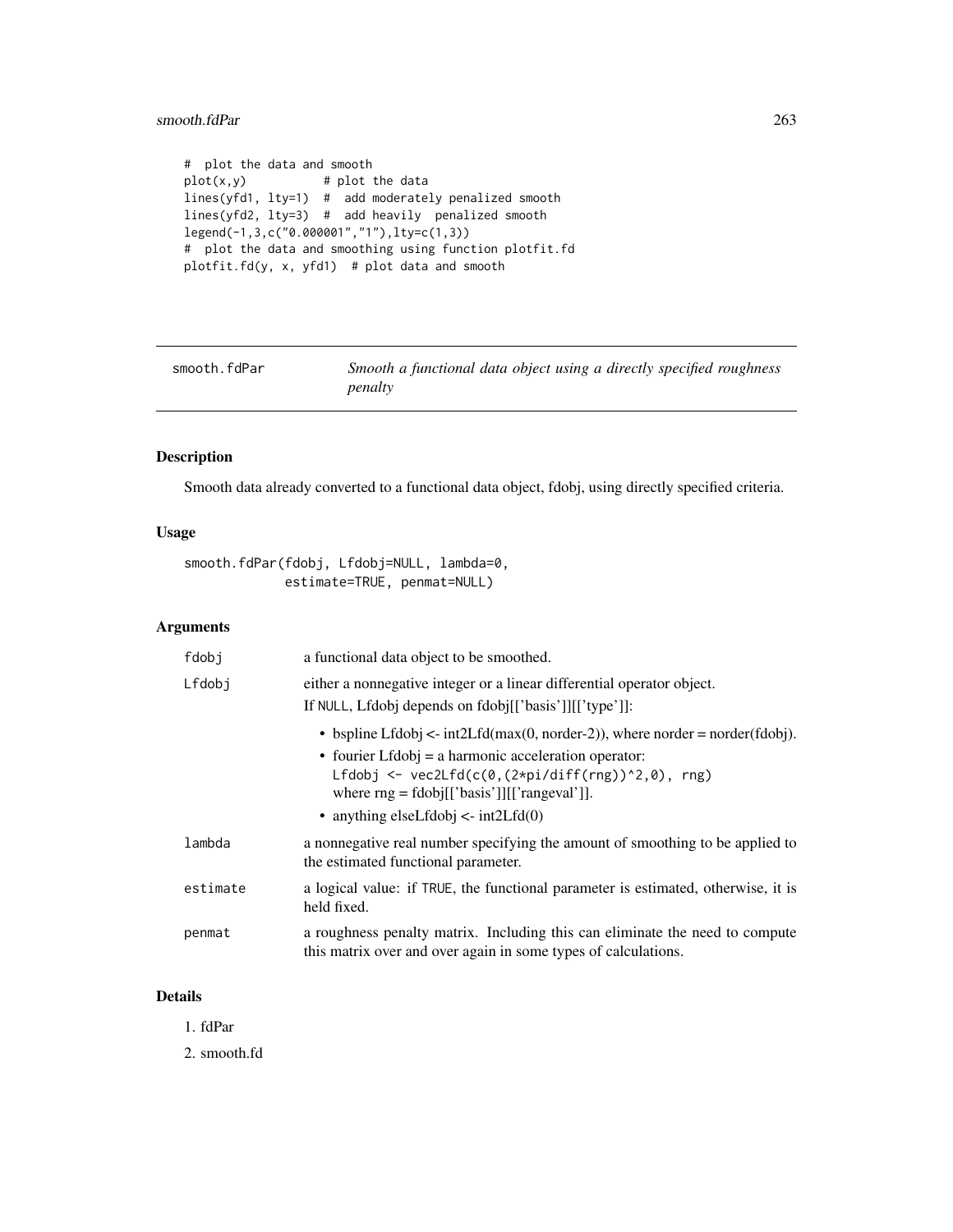# Value

a functional data object.

#### References

Ramsay, James O., and Silverman, Bernard W. (2006), *Functional Data Analysis, 2nd ed.*, Springer, New York.

Ramsay, James O., and Silverman, Bernard W. (2002), *Applied Functional Data Analysis*, Springer, New York.

# See Also

[smooth.fd](#page-260-0), [fdPar](#page-111-0), [smooth.basis](#page-240-0), [smooth.pos](#page-268-0), [smooth.morph](#page-267-0)

```
##
## 1. B-spline example
##
# Shows the effects of two levels of smoothing
# where the size of the third derivative is penalized.
# The null space contains quadratic functions.
x \leq -\text{seq}(-1, 1, 0.02)y \le -x + 3*exp(-6*x^2) + rnorm(rep(1,101))*0.2# set up a saturated B-spline basis
basisobj <- create.bspline.basis(c(-1,1),81)
# convert to a functional data object that interpolates the data.
result <- smooth.basis(x, y, basisobj)
yfd <- result$fd
# set up a functional parameter object with smoothing
# parameter 1e-6 and a penalty on the 2nd derivative.
yfdPar <- fdPar(yfd, 2, 1e-6)
yfd1 <- smooth.fd(yfd, yfdPar)
yfd1. <- smooth.fdPar(yfd, 2, 1e-6)
all.equal(yfd1, yfd1.)
# TRUE
# set up a functional parameter object with smoothing
# parameter 1 and a penalty on the 2nd derivative.
yfd2 <- smooth.fdPar(yfd, 2, 1)
# plot the data and smooth
plot(x,y) # plot the data
lines(yfd1, lty=1) # add moderately penalized smooth
lines(yfd2, lty=3) # add heavily penalized smooth
legend(-1,3,c("0.000001","1"),lty=c(1,3))
# plot the data and smoothing using function plotfit.fd
plotfit.fd(y, x, yfd1) # plot data and smooth
##
## 2. Fourier basis with harmonic acceleration operator
```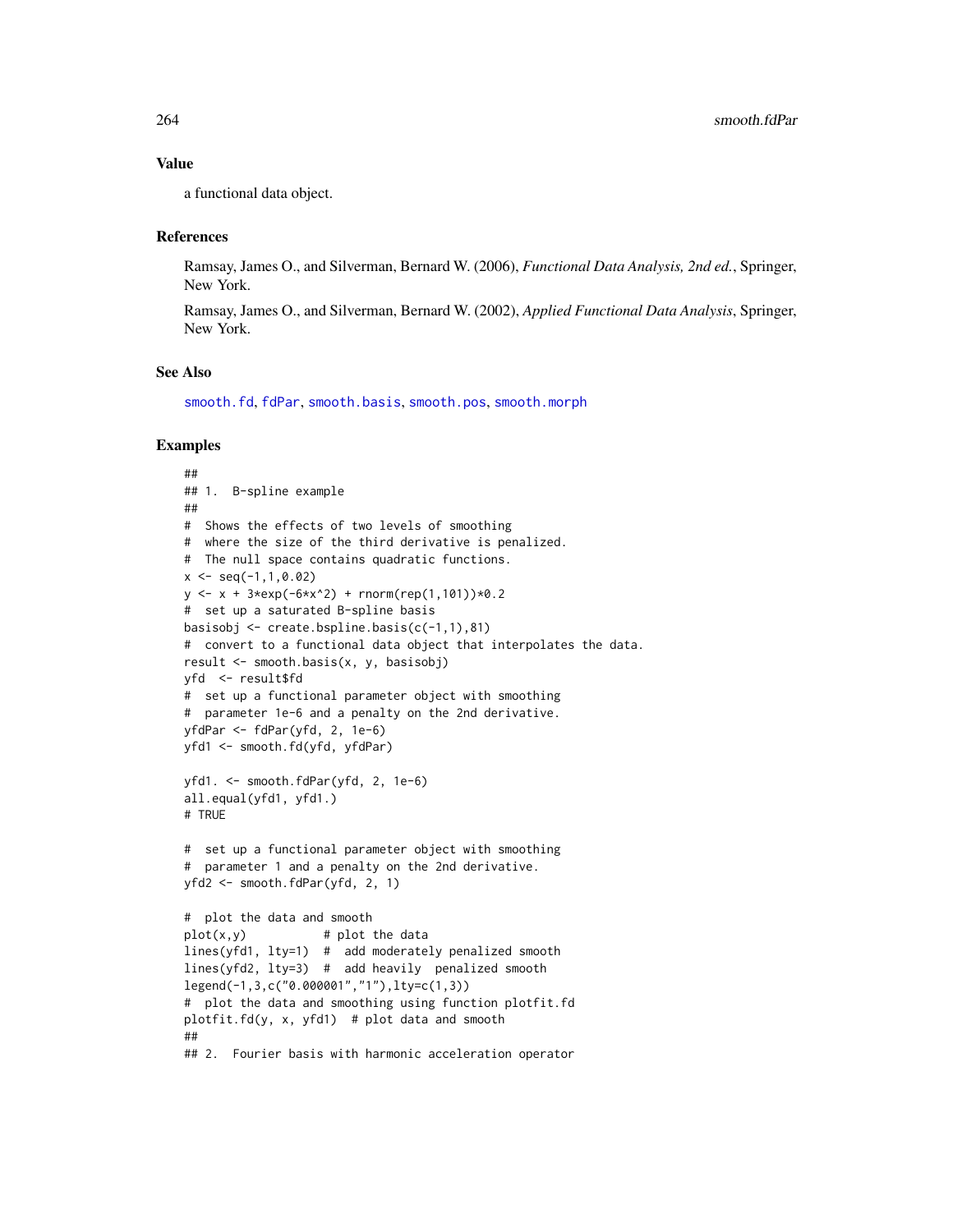#### smooth.monotone 265

```
##
daybasis65 <- create.fourier.basis(rangeval=c(0, 365), nbasis=65)
daySmooth <- with(CanadianWeather, smooth.basis(day.5,
       dailyAv[,,"Temperature.C"],
       daybasis65, fdnames=list("Day", "Station", "Deg C")) )
daySmooth2 <- smooth.fdPar(daySmooth$fd, lambda=1e5)
op \leq par(mfrow=c(2,1))
plot(daySmooth)
plot(daySmooth2)
par(op)
```
<span id="page-264-0"></span>smooth.monotone *Monotone Smoothing of Data*

#### Description

When the discrete data that are observed reflect a smooth strictly increasing or strictly decreasing function, it is often desirable to smooth the data with a strictly monotone function, even though the data themselves may not be monotone due to observational error. An example is when data are collected on the size of a growing organism over time. This function computes such a smoothing function, but, unlike other smoothing functions, for only for one curve at a time. The smoothing function minimizes a weighted error sum of squares criterion. This minimization requires iteration, and therefore is more computationally intensive than normal smoothing.

The monotone smooth is beta[1]+beta[2]\*integral( $exp(Wfdobj)$ ), where Wfdobj is a functional data object. Since exp(Wfdobj)>0, its integral is monotonically increasing.

#### Usage

```
smooth.monotone(argvals, y, WfdParobj, wtvec=rep(1,n),
                zmat=NULL, conv=.0001, iterlim=50,
                active=rep(TRUE,nbasis), dbglev=1, returnMatrix=FALSE)
```
#### Arguments

| argvals | Argument value array of length N, where N is the number of observed curve           |
|---------|-------------------------------------------------------------------------------------|
|         | values for each curve. It is assumed that that these argument values are common     |
|         | to all observed curves. If this is not the case, you will need to run this function |
|         | inside one or more loops, smoothing each curve separately.                          |

y a vector of data values. This function can only smooth one set of data at a time. Function value array (the values to be fit). If the functional data are univariate, this array will be an N by NCURVE matrix, where N is the number of observed curve values for each curve and NCURVE is the number of curves observed. If the functional data are muliivariate, this array will be an N by NCURVE by NVAR matrix, where NVAR the number of functions observed per case. For example, for the gait data,  $NVAR = 2$ , since we observe knee and hip angles.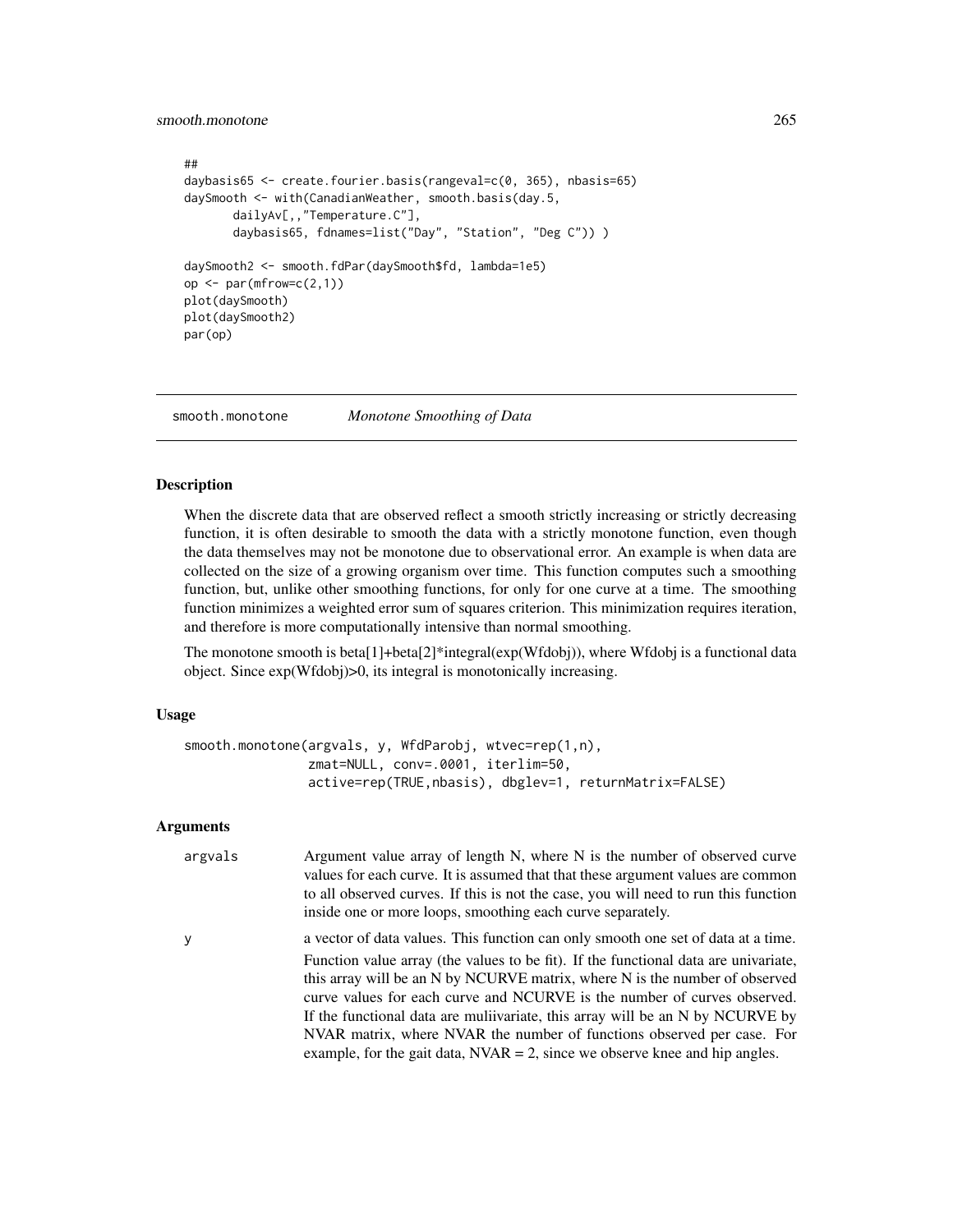| WfdParobj    | A functional parameter or fdPar object. This object contains the specifications<br>for the functional data object to be estimated by smoothing the data. See com-<br>ment lines in function fdPar for details. The functional data object WFD in<br>WFDPAROBJ is used to initialize the optimization process. Its coefficient array<br>contains the starting values for the iterative minimization of mean squared error. |
|--------------|---------------------------------------------------------------------------------------------------------------------------------------------------------------------------------------------------------------------------------------------------------------------------------------------------------------------------------------------------------------------------------------------------------------------------|
| wtvec        | a vector of weights to be used in the smoothing.                                                                                                                                                                                                                                                                                                                                                                          |
| zmat         | a design matrix or a matrix of covariate values that also define the smooth of the<br>data.                                                                                                                                                                                                                                                                                                                               |
| conv         | a convergence criterion.                                                                                                                                                                                                                                                                                                                                                                                                  |
| iterlim      | the maximum number of iterations allowed in the minimization of error sum of<br>squares.                                                                                                                                                                                                                                                                                                                                  |
| active       | a logical vector specifying which coefficients defining $W(t)$ are estimated.<br>Normally, the first coefficient is fixed.                                                                                                                                                                                                                                                                                                |
| dbglev       | either $0, 1$ , or 2. This controls the amount information printed out on each iter-<br>ation, with 0 implying no output, 1 intermediate output level, and 2 full output.<br>If either level 1 or 2 is specified, it can be helpful to turn off the output buffering<br>feature of S-PLUS.                                                                                                                                |
| returnMatrix | logical: If TRUE, a two-dimensional is returned using a special class from the<br>Matrix package.                                                                                                                                                                                                                                                                                                                         |

#### Details

The smoothing function \$f(argvals)\$ is determined by three objects that need to be estimated from the data:

- \$W(argvals)\$, a functional data object that is first exponentiated and then the result integrated. This is the heart of the monotone smooth. The closer \$W(argvals)\$ is to zero, the closer the monotone smooth becomes a straight line. The closer \$W(argvals)\$ becomes a constant, the more the monotone smoother becomes an exponential function. It is assumed that  $W(0) =$ 0.\$
- $b0\$  an intercept term that determines the value of the smoothing function at  $\qquad\arg$ vals = 0\$.
- \$b1\$, a regression coefficient that determines the slope of the smoothing function at \$argvals  $= 0$ \$.

In addition, it is possible to have the intercept \$b0\$ depend in turn on the values of one or more covariates through the design matrix  $Z$ mat as follows:  $$b0 = Z \text{ c}\$$ . In this case, the single intercept coefficient is replaced by the regression coefficients in vector \$c\$ multipying the design matrix.

#### Value

an object of class monfd, which is a list with the following 5 components:

Wfdobj a functional data object defining function \$W(argvals)\$ that optimizes the fit to the data of the monotone function that it defines.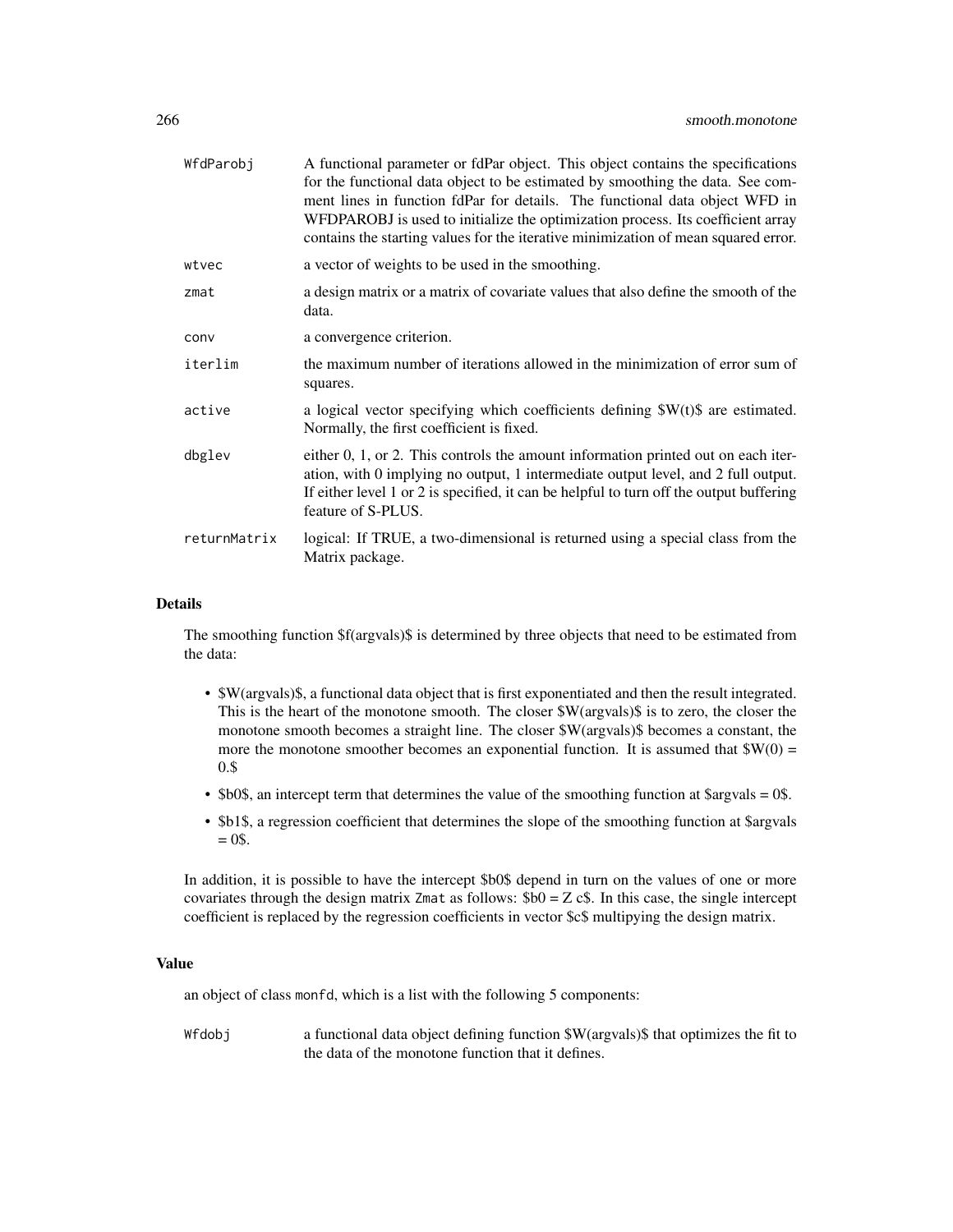| beta    | The regression coefficients \$b_0\$ and \$b_1\$ for each smoothed curve.                                                                                                                                                                                                                                                                                                                                          |
|---------|-------------------------------------------------------------------------------------------------------------------------------------------------------------------------------------------------------------------------------------------------------------------------------------------------------------------------------------------------------------------------------------------------------------------|
|         | If the curves are univariate and  ZMAT is NULL, BETA is 2 by NCURVE.<br>ZMAT has P columns, BETA is P+1 by NCURVE.                                                                                                                                                                                                                                                                                                |
|         | If the curves are multivariate and  ZMAT is NULL, BETA is 2 by NCURVE<br>by NVAR.  ZMAT has P columns, BETA is P+1 by NCURVE by NVAR.                                                                                                                                                                                                                                                                             |
| yhatfd  | A functional data object for the monotone curves that smooth the data. This<br>object is constructed using the basis for WFDOBJ, and this basis may well be too<br>simple to accommodate the curvature in the monotone function that Wfdobines.<br>It may be necessary to discard this object and use a richer basis externally to<br>smooth the values defined by beta[1] + beta[2]*eval.monfd(evalarg, Wfdobj). |
| Flist   | a named list containing three results for the final converged solution: (1) $f$ : the<br>optimal function value being minimized, $(2)$ grad: the gradient vector at the<br>optimal solution, and $(3)$ norm: the norm of the gradient vector at the optimal<br>solution.                                                                                                                                          |
| y2cMap  | For each estimated curve (and variable if functions are multivariate, this is an<br>N by NBASIS matrix containing a linear mappping from data to coefficients<br>that can be used for computing point-wise confidence intervals. If NCURVE<br>$=$ NVAR = 1, a matrix is returned. Otherwise an NCURVE by NVAR list is<br>returned, with each slot containing this mapping.                                        |
| argvals | input argvals, possibly modified / clarified by argcheck.                                                                                                                                                                                                                                                                                                                                                         |
| У       | input argument y, possibly modified / clarified by ycheck.                                                                                                                                                                                                                                                                                                                                                        |

#### References

Ramsay, James O., and Silverman, Bernard W. (2006), *Functional Data Analysis, 2nd ed.*, Springer, New York.

Ramsay, James O., and Silverman, Bernard W. (2002), *Applied Functional Data Analysis*, Springer, New York.

# See Also

[smooth.basis](#page-240-0), [smooth.pos](#page-268-0), [smooth.morph](#page-267-0)

```
# Estimate the acceleration functions for growth curves
# See the analyses of the growth data.
# Set up the ages of height measurements for Berkeley data
age <- c( seq(1, 2, 0.25), seq(3, 8, 1), seq(8.5, 18, 0.5))
# Range of observations
rng < -c(1,18)# First set up a basis for monotone smooth
# We use b-spline basis functions of order 6
# Knots are positioned at the ages of observation.
norder <- 6
nage <- length(age)
nbasis <- nage + norder - 2
```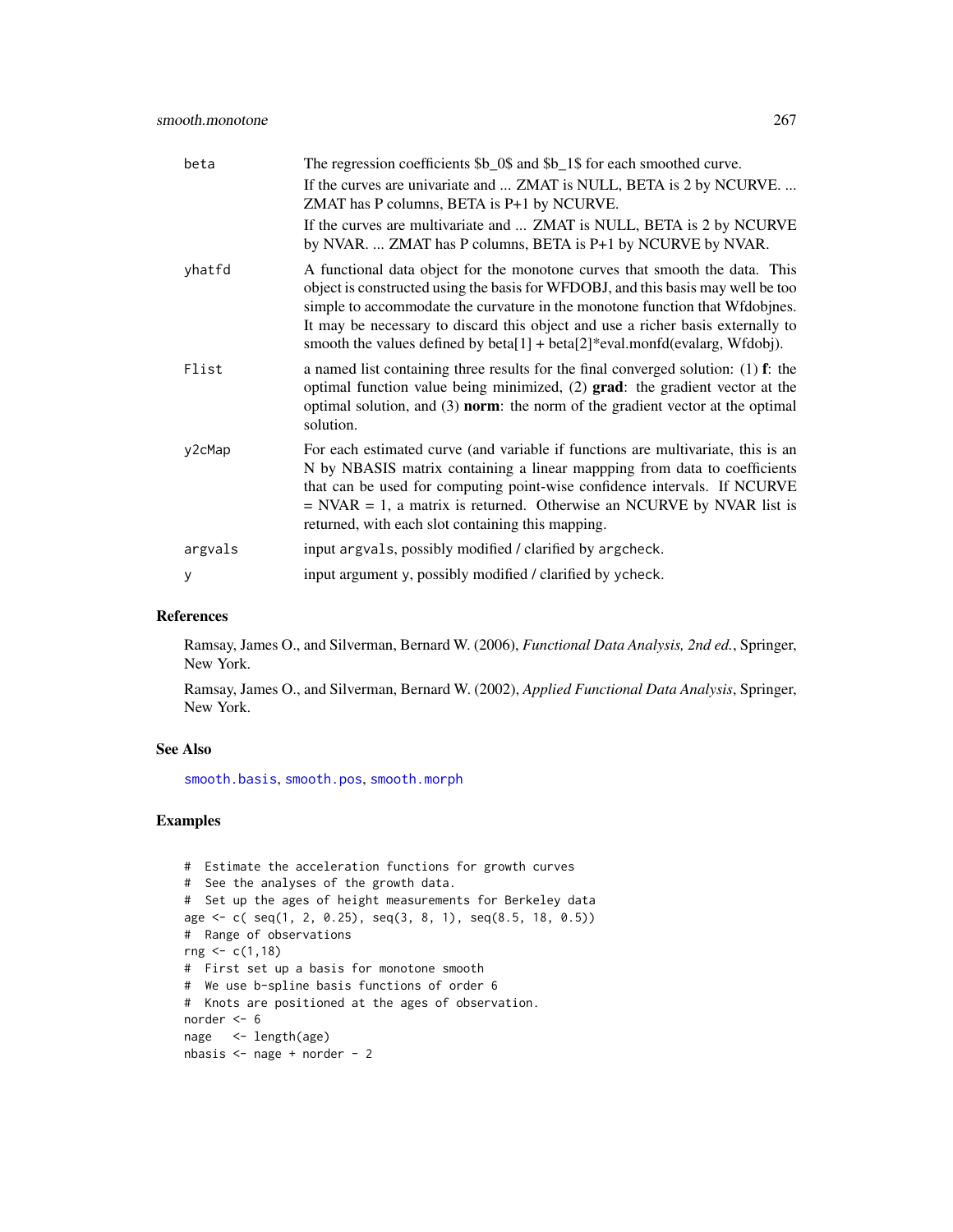```
wbasis <- create.bspline.basis(rng, nbasis, norder, age)
# starting values for coefficient
cvec0 <- matrix(0,nbasis,1)
Wfd0 <- fd(cvec0, wbasis)
# set up functional parameter object
Lfdobj \leq -3 # penalize curvature of acceleration
lambda <- 10^(-0.5) # smoothing parameter
growfdPar <- fdPar(Wfd0, Lfdobj, lambda)
# Set up wgt vector
wgt <- rep(1,nage)
# Smooth the data for the first girl
hgt1 = growth$hgtf[,1]
# conv=0.1 to reduce the compute time,
# required to reduce the test time on CRAN
# delete the test on CRAN because it takes too long
if(!CRAN()){
result <- smooth.monotone(age, hgt1, growfdPar, wgt,
                         conv=0.1)
# Extract the functional data object and regression
# coefficients
Wfd <- result$Wfdobj
beta <- result$beta
# Evaluate the fitted height curve over a fine mesh
agefine \leq seq(1,18, len=73)
hgtfine <- beta[1] + beta[2]*eval.monfd(agefine, Wfd)
# Plot the data and the curve
plot(age, hgt1, type="p")
lines(agefine, hgtfine)
# Evaluate the acceleration curve
accfine <- beta[2]*eval.monfd(agefine, Wfd, 2)
# Plot the acceleration curve
plot(agefine, accfine, type="l")
lines(c(1,18),c(0,0),lty=4)
}
```
<span id="page-267-0"></span>smooth.morph *Estimates a Smooth Warping Function*

#### Description

This function is nearly identical to smooth.monotone but is intended to compute a smooth monotone transformation  $h(t)$  of argument \$t\$ such that  $h(0) = 0$ \$ and  $h(TRUE) = TRUE$ \$, where \$t\$ is the upper limit of \$t\$. This function is used primarily to register curves.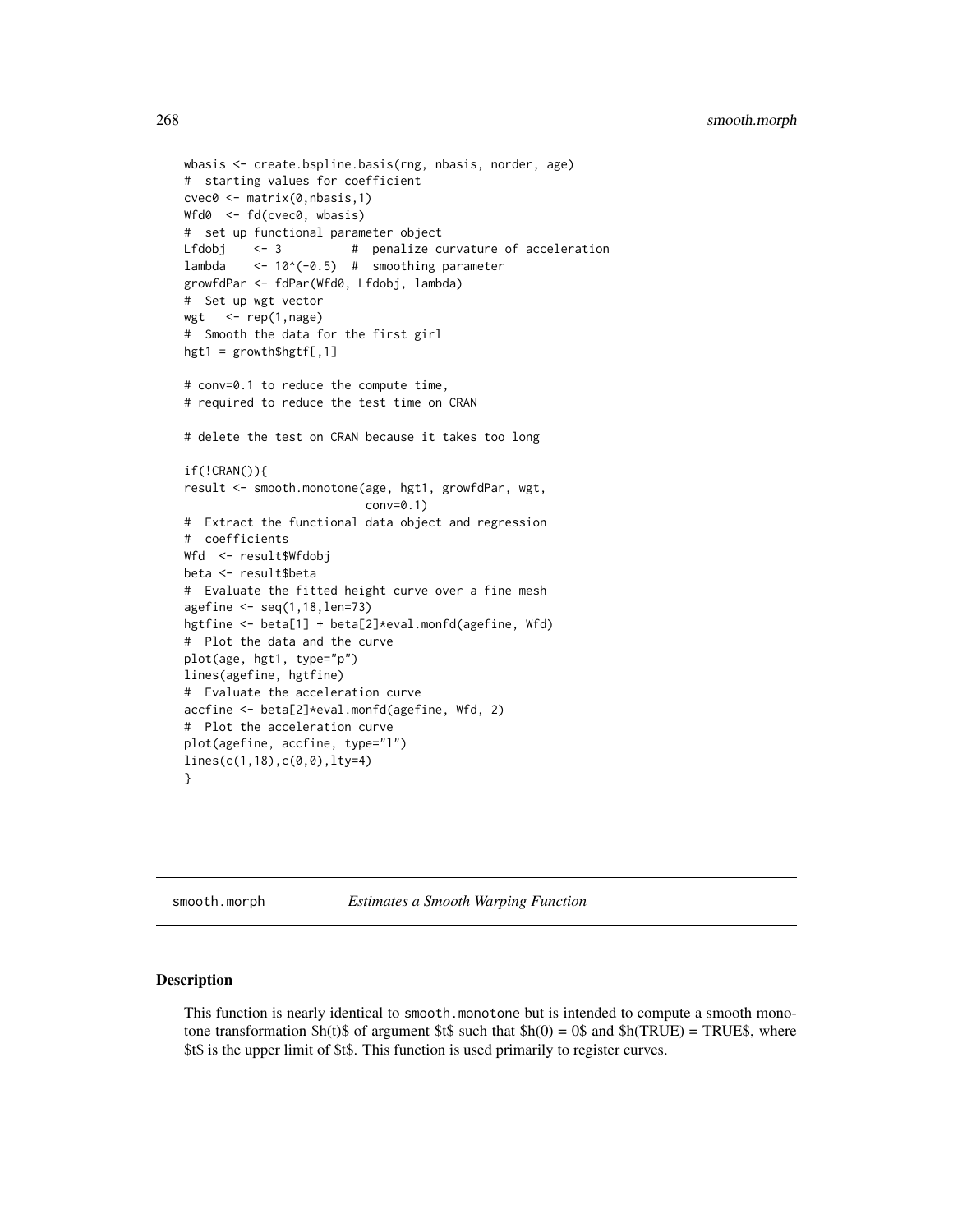# smooth.pos 269

# Usage

smooth.morph(x, y, WfdPar, wt=rep(1,nobs), conv=.0001, iterlim=20, dbglev=0)

# Arguments

| $\mathsf{x}$ | a vector of argument values.                                                                                                                                                                                                                                                                  |
|--------------|-----------------------------------------------------------------------------------------------------------------------------------------------------------------------------------------------------------------------------------------------------------------------------------------------|
| У            | a vector of data values. This function can only smooth one set of data at a time.                                                                                                                                                                                                             |
| WfdPar       | a functional parameter object that provides an initial value for the coefficients<br>defining function $W(t)\$ , and a roughness penalty on this function.                                                                                                                                    |
| wt           | a vector of weights to be used in the smoothing.                                                                                                                                                                                                                                              |
| conv         | a convergence criterion.                                                                                                                                                                                                                                                                      |
| iterlim      | the maximum number of iterations allowed in the minimization of error sum of<br>squares.                                                                                                                                                                                                      |
| dbglev       | either $0, 1$ , or $2$ . This controls the amount information printed out on each iter-<br>ation, with 0 implying no output, 1 intermediate output level, and 2 full output.<br>If either level 1 or 2 is specified, it can be helpful to turn off the output buffering<br>feature of S-PLUS. |

# Value

A named list of length 4 containing:

| Wfdobi   | a functional data object defining function $W(x)$ that that optimizes the fit to<br>the data of the monotone function that it defines.                                                                                                                                   |
|----------|--------------------------------------------------------------------------------------------------------------------------------------------------------------------------------------------------------------------------------------------------------------------------|
| Flist    | a named list containing three results for the final converged solution: (1) $f$ : the<br>optimal function value being minimized, $(2)$ grad: the gradient vector at the<br>optimal solution, and $(3)$ norm: the norm of the gradient vector at the optimal<br>solution. |
| iternum  | the number of iterations.                                                                                                                                                                                                                                                |
| iterhist | a by 5 matrix containing the iteration history.                                                                                                                                                                                                                          |
|          |                                                                                                                                                                                                                                                                          |

# See Also

[smooth.monotone](#page-264-0), [landmarkreg](#page-151-0), [register.fd](#page-227-0)

<span id="page-268-0"></span>smooth.pos *Smooth Data with a Positive Function*

# Description

A set of data is smoothed with a functional data object that only takes positive values. For example, this function can be used to estimate a smooth variance function from a set of squared residuals. A function  $W(t)$ \$ is estimated such that that the smoothing function is  $\exp[W(t)]$ \$.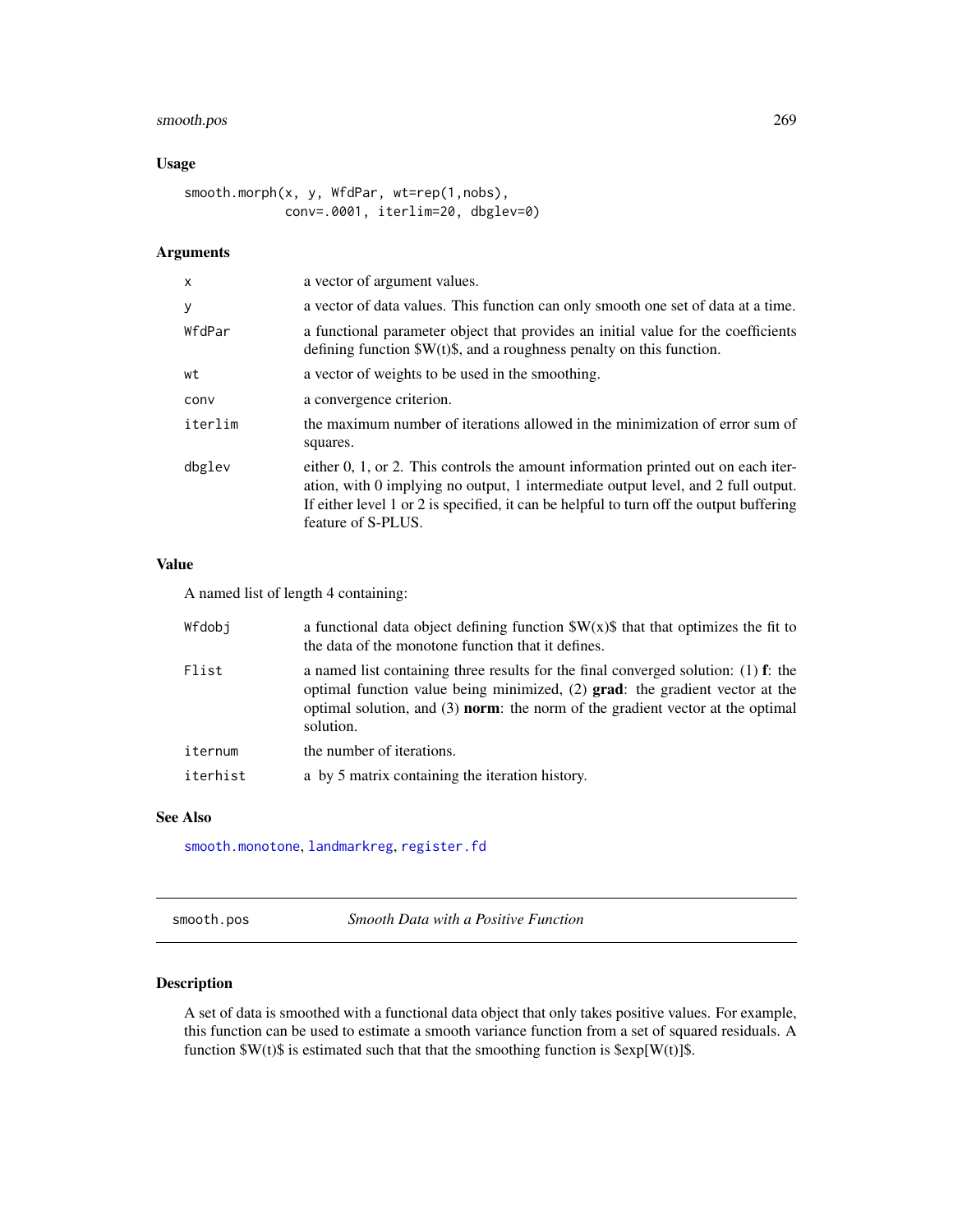# Usage

```
smooth.pos(argvals, y, WfdParobj, wtvec=rep(1,n),
          conv=.0001, iterlim=50, dbglev=1, returnMatrix=FALSE)
```
# Arguments

| argvals      | Argument value array of length N, where N is the number of observed curve<br>values for each curve. It is assumed that that these argument values are common<br>to all observed curves. If this is not the case, you will need to run this function<br>inside one or more loops, smoothing each curve separately.                                                                                                                                                                           |
|--------------|---------------------------------------------------------------------------------------------------------------------------------------------------------------------------------------------------------------------------------------------------------------------------------------------------------------------------------------------------------------------------------------------------------------------------------------------------------------------------------------------|
| y            | Function value array (the values to be fit). If the functional data are univariate,<br>this array will be an N by NCURVE matrix, where N is the number of observed<br>curve values for each curve and NCURVE is the number of curves observed.<br>If the functional data are muliivariate, this array will be an N by NCURVE by<br>NVAR matrix, where NVAR the number of functions observed per case. For<br>example, for the gait data, $NVAR = 2$ , since we observe knee and hip angles. |
| WfdParobj    | A functional parameter or fdPar object. This object contains the specifications<br>for the functional data object to be estimated by smoothing the data. See com-<br>ment lines in function fdPar for details. The functional data object WFD in<br>WFDPAROBJ is used to initialize the optimization process. Its coefficient array<br>contains the starting values for the iterative minimization of mean squared error.                                                                   |
| wtvec        | a vector of weights to be used in the smoothing.                                                                                                                                                                                                                                                                                                                                                                                                                                            |
| conv         | a convergence criterion.                                                                                                                                                                                                                                                                                                                                                                                                                                                                    |
| iterlim      | the maximum number of iterations allowed in the minimization of error sum of<br>squares.                                                                                                                                                                                                                                                                                                                                                                                                    |
| dbglev       | either $0, 1$ , or $2$ . This controls the amount information printed out on each iter-<br>ation, with 0 implying no output, 1 intermediate output level, and 2 full output.<br>If either level 1 or 2 is specified, it can be helpful to turn off the output buffering<br>feature of S-PLUS.                                                                                                                                                                                               |
| returnMatrix | logical: If TRUE, a two-dimensional is returned using a special class from the<br>Matrix package.                                                                                                                                                                                                                                                                                                                                                                                           |

# Value

an object of class posfd, being a list with 4 components:

| Wfdobj       | a functional data object defining function $W(x)$ that that optimizes the fit to<br>the data of the positive function that it defines.                                                                                                                                   |
|--------------|--------------------------------------------------------------------------------------------------------------------------------------------------------------------------------------------------------------------------------------------------------------------------|
| Flist        | a named list containing three results for the final converged solution: (1) $f$ : the<br>optimal function value being minimized, $(2)$ grad: the gradient vector at the<br>optimal solution, and $(3)$ norm: the norm of the gradient vector at the optimal<br>solution. |
| argvals, y   | the corresponding input arguments                                                                                                                                                                                                                                        |
| returnMatrix | logical: If TRUE, a two-dimensional is returned using a special class from the<br>Matrix package.                                                                                                                                                                        |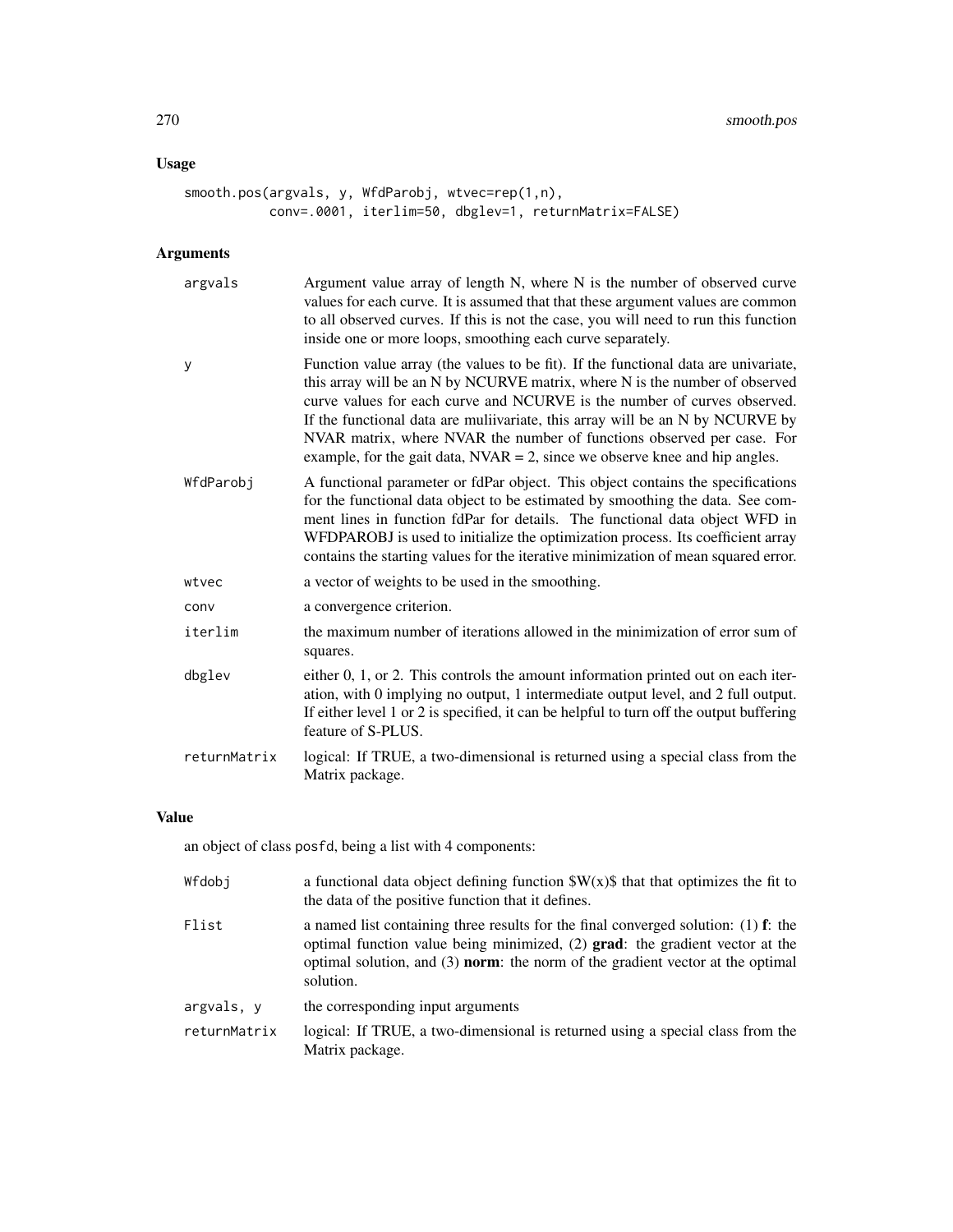# <span id="page-270-0"></span>StatSciChinese 271

#### See Also

[smooth.monotone](#page-264-0), [smooth.morph](#page-267-0)

#### Examples

```
smallbasis <- create.fourier.basis(c(0, 365), 65)
harmaccelLfd365 <- vec2Lfd(c(0,(2*pi/365)^2,0), c(0, 365))
index <- (1:35)[CanadianWeather$place == "Vancouver"]
VanPrec <- CanadianWeather$dailyAv[,index, "Precipitation.mm"]
lambda <- 1e4
dayfdPar <- fdPar(smallbasis, harmaccelLfd365, lambda)
smooth.pos(day.5, VanPrec, dayfdPar)
```
StatSciChinese *Statistical Science in Chinese*

#### Description

(x, y, z) coordinates of the location of the tip of a pen during fifty replications of writing 'Statistical Science' in simplified Chinese at 10 millisecond intervals

#### Usage

```
data(StatSciChinese)
```
#### Format

a 3-dimensional array of dimensions  $(601, 50, 3)$  containing  $601$  observations of  $(x, y, z)$  coordinates of the tip of a pen at 2.5 millisecond intervals for each of 50 repitions of writing 'Statistical Science' in simplified Chinese.

#### Details

Xiaochun Li wrote 'Statistical Science' in simplified Chinese 50 times. An infra-red detecting tablet was attached to the tip of the pen, and a wall-mounted set of three cameras recorded its position 400 times per second with an error level of about 0.5 millimeters. Each sample required about 6 seconds to produce, and for simplicity, time was normalized to this interval for all 50 records. The script requires 50 strokes, with an average time of 120 milliseconds per stroke. These raw data were shifted and rotated so the numbers more accruately reflected x and y coordinates relative to the drawn characters plus vertical distance from the paper.

#### References

Ramsay, James O. (2000) Functional Components of Variation in Handwriting, *Journal of the American Statistical Association*, 95, 9-15.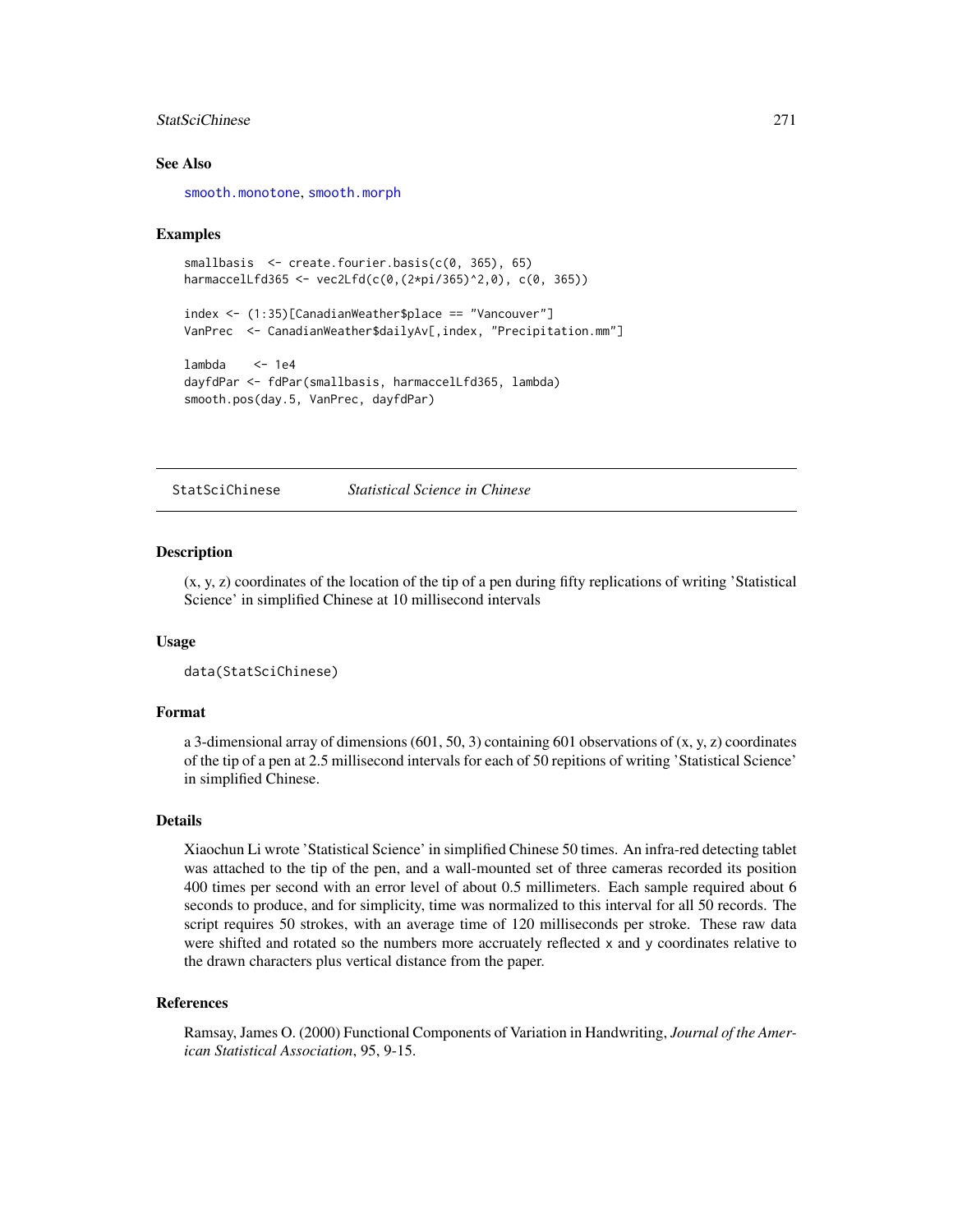272 sum.fd

# Examples

data(StatSciChinese)

```
i \leq -3StatSci1 <- StatSciChinese[, i, ]
# Where does the pen leave the paper?
plot(StatSci1[, 3], type='l')
thresh <- quantile(StatSci1[, 3], .8)
abline(h=thresh)
sel1 <- (StatSci1[, 3] < thresh)
StatSci1[!sel1, 1:2] <- NA
plot(StatSci1[, 1:2], type='l')
mark <- seq(1, 601, 12)
points(StatSci1[mark, 1], StatSci1[mark, 2])
```
#### sum.fd *Sum of Functional Data*

#### Description

Evaluate the sum of a set of functions in a functional data object.

#### Usage

## S3 method for class 'fd' sum(..., na.rm)

# Arguments

| $\cdots$ | a functional data object to sum. |
|----------|----------------------------------|
| na.rm    | Not used.                        |

#### Value

a functional data object with a single replication that contains the sum of the functions in the object fd.

#### See Also

[mean.fd](#page-168-0), [std.fd](#page-237-0), [stddev.fd](#page-237-0), [center.fd](#page-32-0)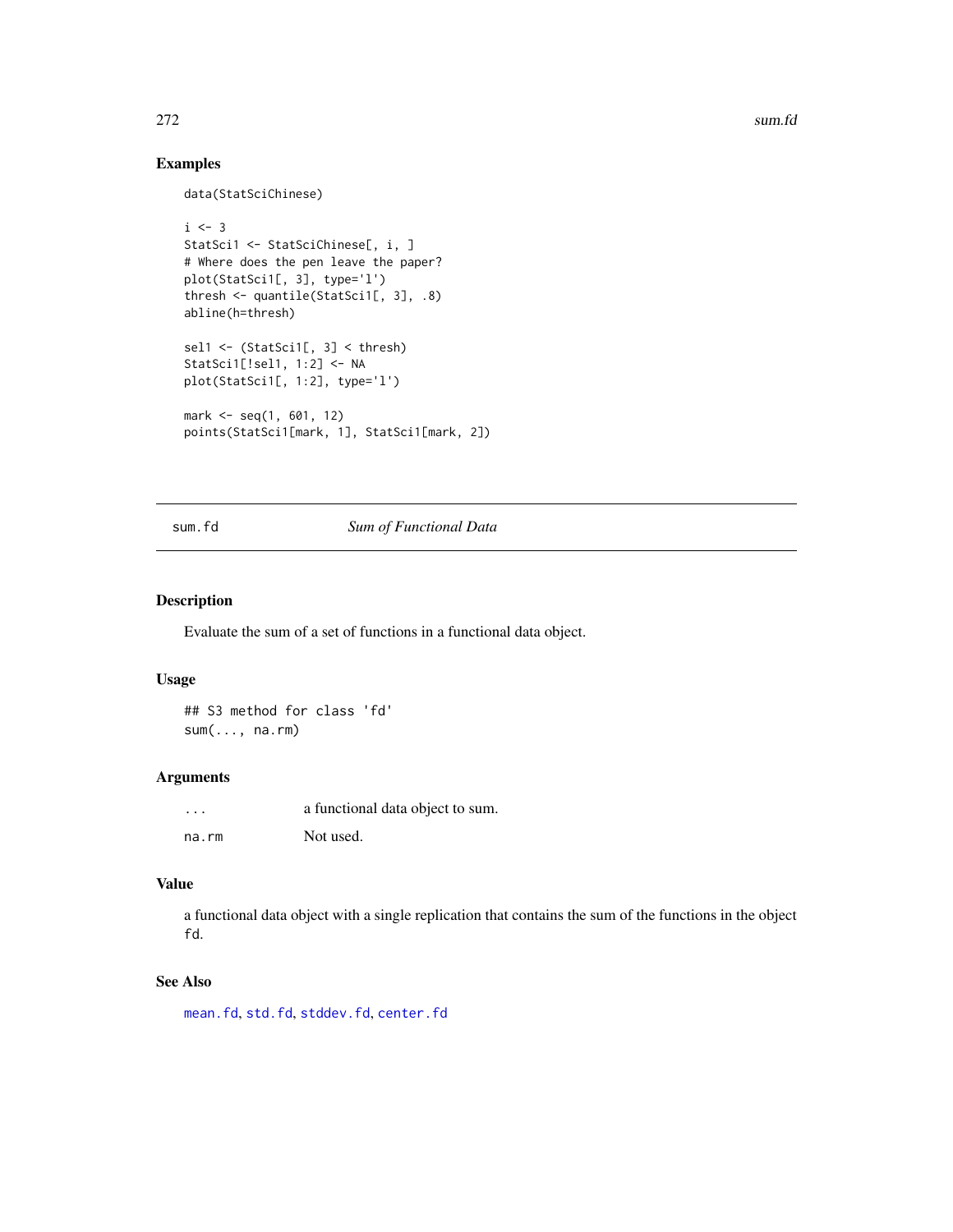summary.basisfd *Summarize a Functional Data Object*

# Description

Provide a compact summary of the characteristics of a functional data object.

#### Usage

```
## S3 method for class 'basisfd'
summary(object, ...)
```
#### Arguments

| object | a functional data object (i.e., of class 'basisfd'). |
|--------|------------------------------------------------------|
| .      | Other arguments to match generic                     |

# Value

a displayed summary of the bivariate functional data object.

# References

Ramsay, James O., and Silverman, Bernard W. (2006), *Functional Data Analysis, 2nd ed.*, Springer, New York.

Ramsay, James O., and Silverman, Bernard W. (2002), *Applied Functional Data Analysis*, Springer, New York.

summary.bifd *Summarize a Bivariate Functional Data Object*

#### Description

Provide a compact summary of the characteristics of a bivariate functional data object.

#### Usage

## S3 method for class 'bifd' summary(object, ...)

#### Arguments

| object   | a bivariate functional data object.                         |
|----------|-------------------------------------------------------------|
| $\cdots$ | Other arguments to match the generic function for 'summary' |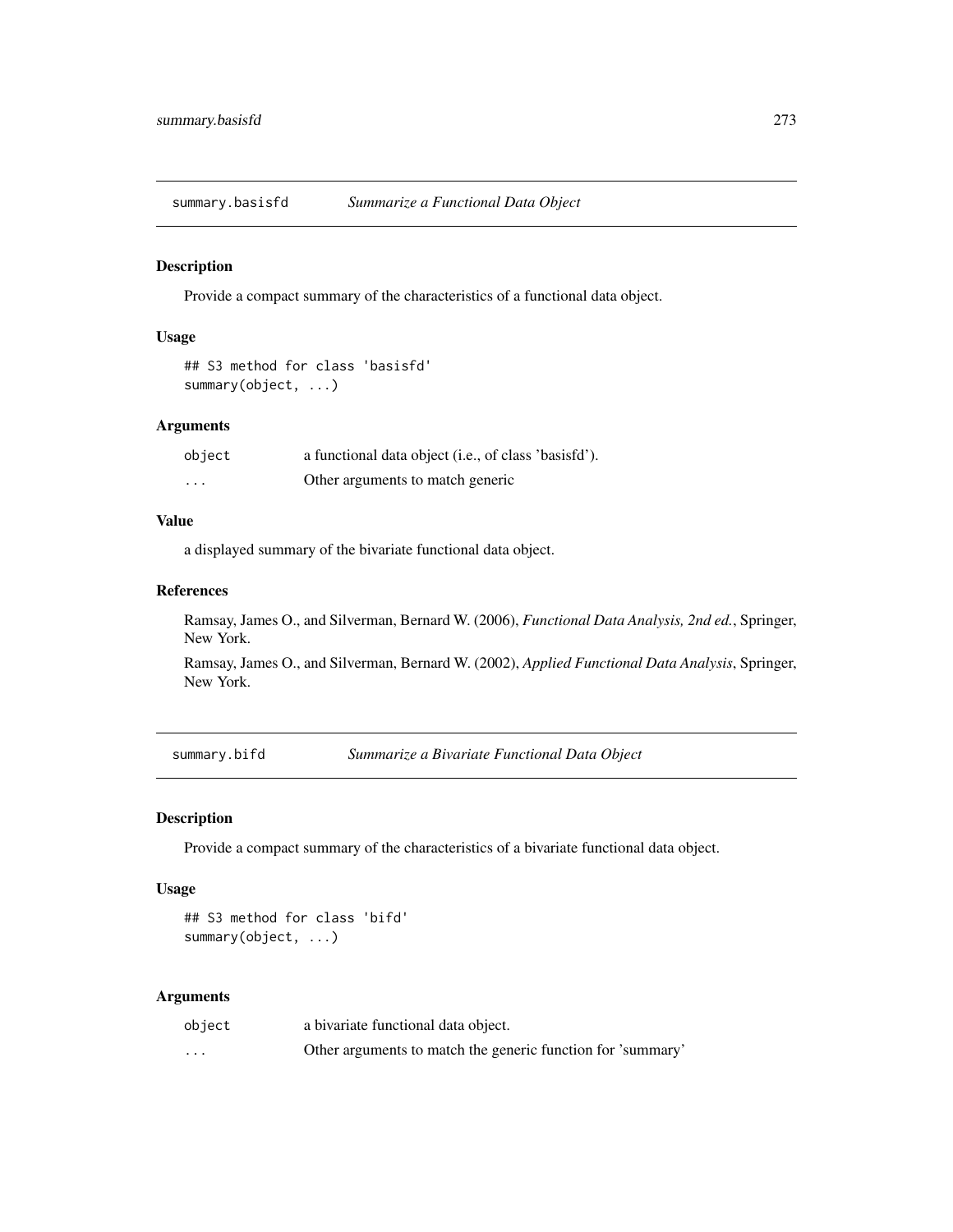a displayed summary of the bivariate functional data object.

#### See Also

[summary](#page-0-0),

summary.fd *Summarize a Functional Data Object*

#### Description

Provide a compact summary of the characteristics of a functional data object.

#### Usage

```
## S3 method for class 'fd'
summary(object,...)
```
# Arguments

| object   | a functional data object.                          |
|----------|----------------------------------------------------|
| $\cdots$ | Other arguments to match the generic for 'summary' |

# Value

a displayed summary of the functional data object.

# See Also

[summary](#page-0-0),

summary.fdPar *Summarize a Functional Parameter Object*

# Description

Provide a compact summary of the characteristics of a functional parameter object (i.e., class 'fd-Par').

# Usage

## S3 method for class 'fdPar' summary(object, ...)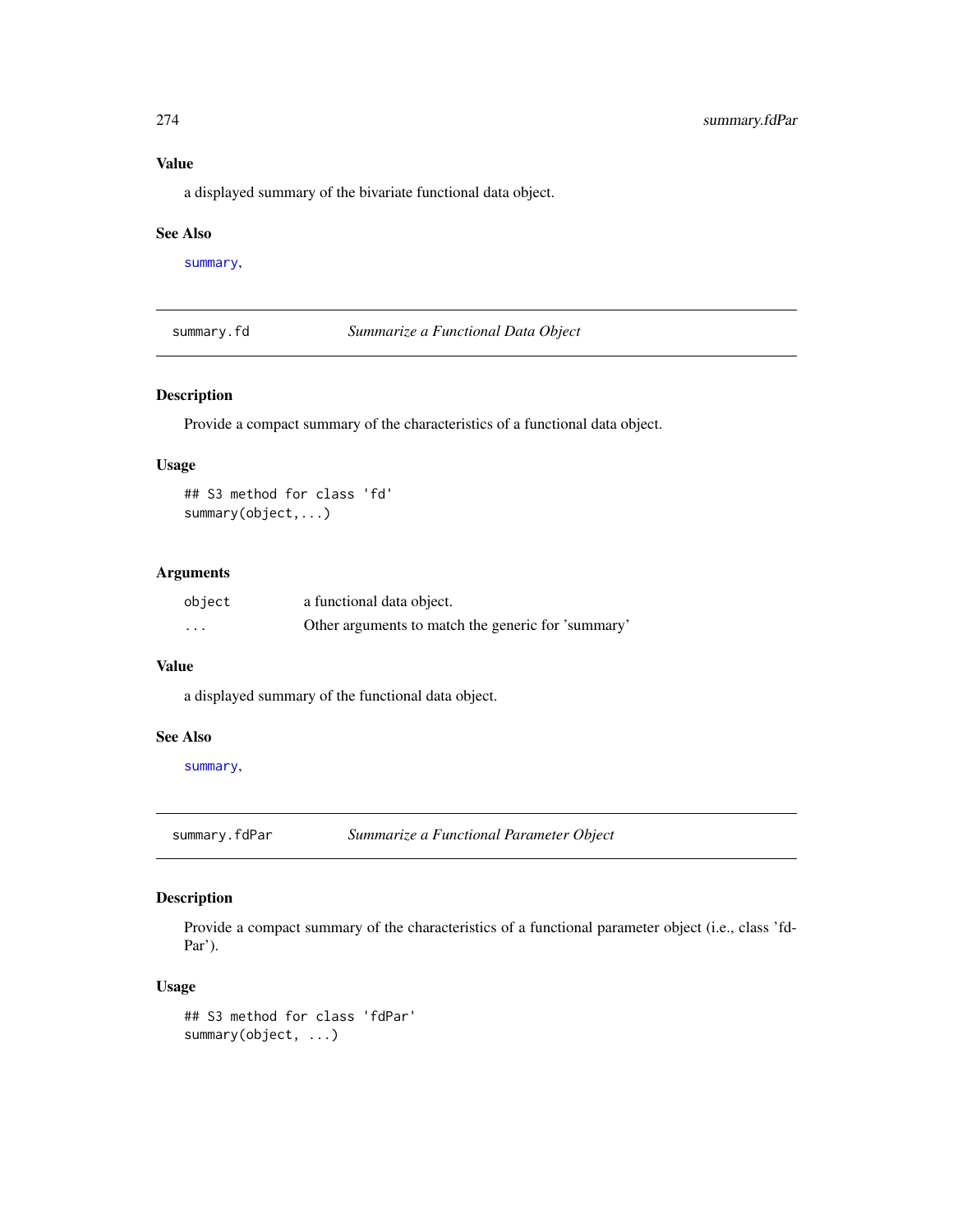# summary. Lfd 275

# Arguments

| object                  | a functional parameter object.                          |
|-------------------------|---------------------------------------------------------|
| $\cdot$ $\cdot$ $\cdot$ | Other arguments to match the generic 'summary' function |

# Value

a displayed summary of the functional parameter object.

# See Also

[summary](#page-0-0),

# summary.Lfd *Summarize a Linear Differential Operator Object*

# Description

Provide a compact summary of the characteristics of a linear differential operator object.

# Usage

## S3 method for class 'Lfd' summary(object, ...)

# Arguments

| object                  | a linear differential operator object.                  |
|-------------------------|---------------------------------------------------------|
| $\cdot$ $\cdot$ $\cdot$ | Other arguments to match the generic 'summary' function |

# Value

a displayed summary of the linear differential operator object.

#### See Also

[summary](#page-0-0),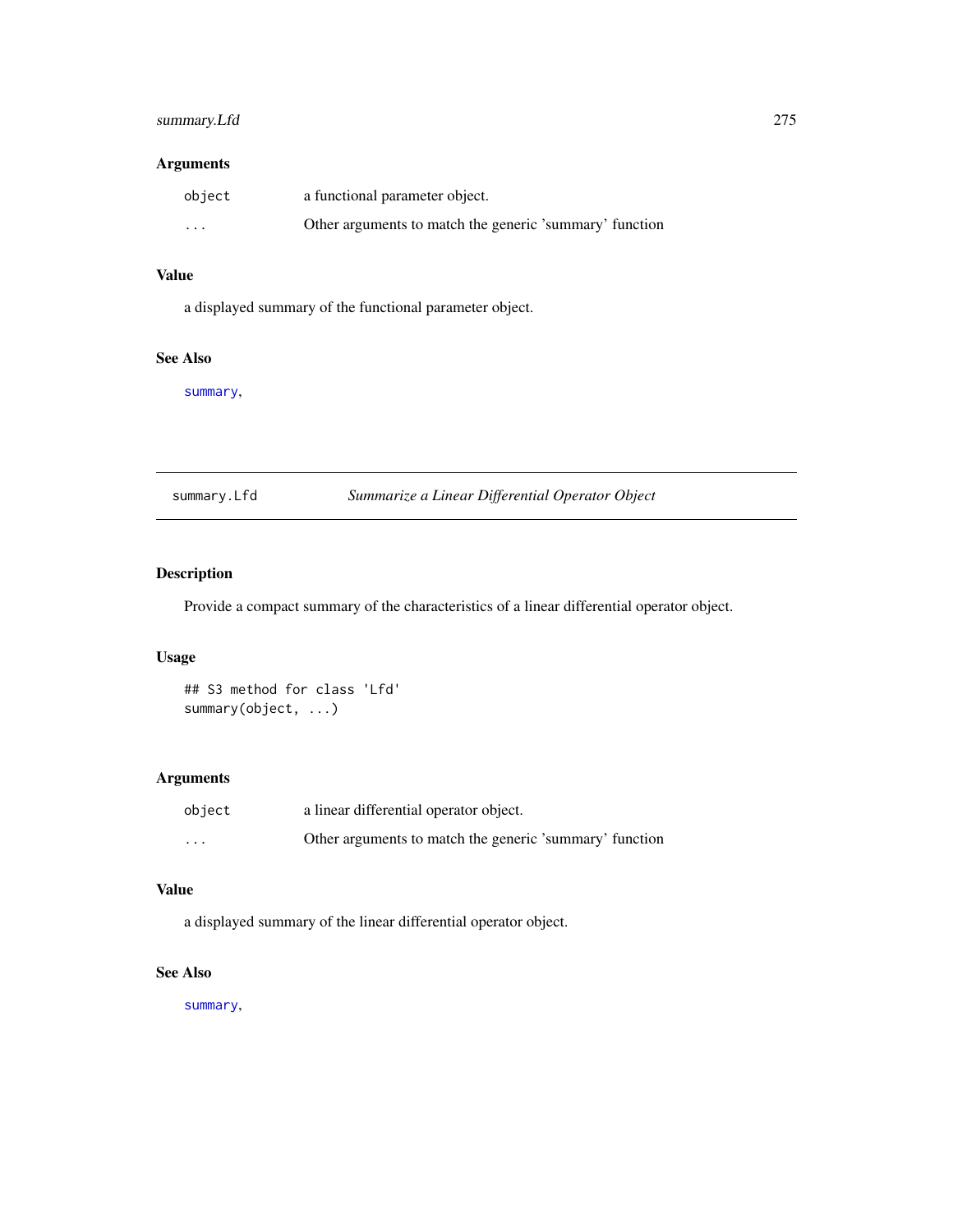#### <span id="page-275-0"></span>**Description**

The 'svd' function in R 2.5.1 occasionally throws an error with a cryptic message. In some such cases, changing the LINPACK argument has worked.

#### Usage

 $svd2(x, nu = min(n, p), nv = min(n, p), LINPACK = FALSE)$ 

#### Arguments

x, nu, nv, LINPACK

as for the 'svd' function in the 'base' package.

#### Details

In R 2.5.1, the 'svd' function sometimes stops with a cryptic error message for a matrix x for which a second call to 'svd' with !LINPACK will produce an answer.

When such conditions occur, write a warning and save the matrix with the result to a file with a name like 'svd.LINPACK.error.matrix\*.rda' in the working directory.

Except for these rare pathologies, 'svd2' should work the same as 'svd'.

NOTE: This function was written to get past a pathology without isolating a replicable example. The problem may have long been fixed. It is maintained in case it has not.

#### Value

a list with components d, u, and v, as described in the help file for 'svd' in the 'base' package.

#### See Also

[svd](#page-0-0)

```
# example from svd
hilbert <- function(n) { i <- 1:n; 1 / outer(i - 1, i, "+") }
X \leftarrow \text{hilbert}(9)[, 1:6]s \leftarrow svd(X)s2 \leftarrow svd2(X)all.equal(s, s2)
```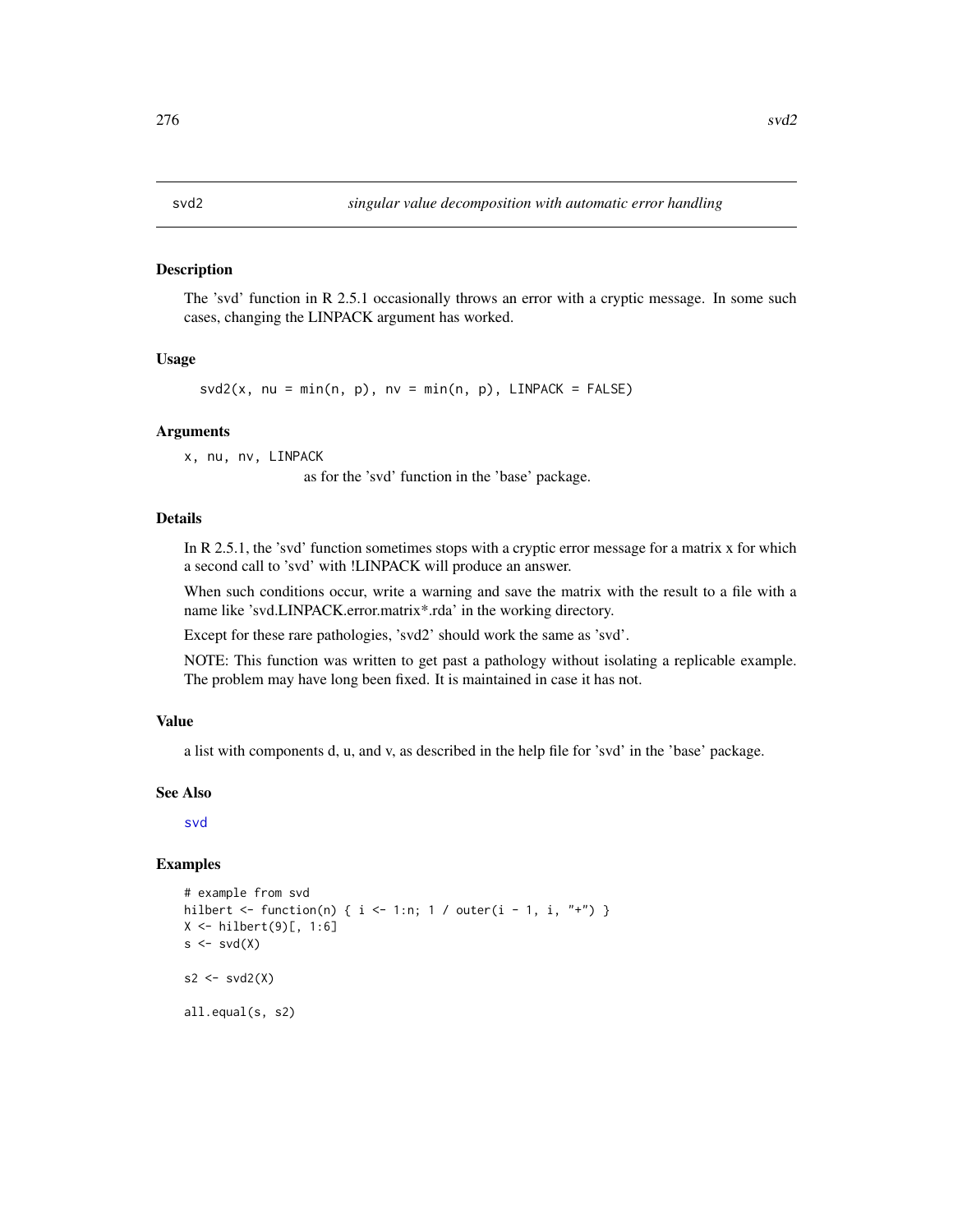<span id="page-276-0"></span>

# Description

Solve  $A X = B$  for X where A is symmetric

#### Usage

symsolve(Asym, Bmat)

# Arguments

| Asym | a symmetric matrix                          |
|------|---------------------------------------------|
| Bmat | a square matrix of dimensions matching Asym |

#### Value

A square matrix of the same dimenions as Asym and Bmat

#### See Also

[solve](#page-0-0)

# Examples

A  $\leftarrow$  matrix(c(2,1,1,2), 2) Ainv <- symsolve(A, diag(2))

TaylorSpline *Taylor representation of a B-Spline*

# Description

Convert B-Spline coefficients into a local Taylor series representation expanded about the midpoint between each pair of distinct knots.

# Usage

```
TaylorSpline(object, ...)
## S3 method for class 'fd'
TaylorSpline(object, ...)
## S3 method for class 'fdPar'
TaylorSpline(object, ...)
## S3 method for class 'fdSmooth'
TaylorSpline(object, ...)
```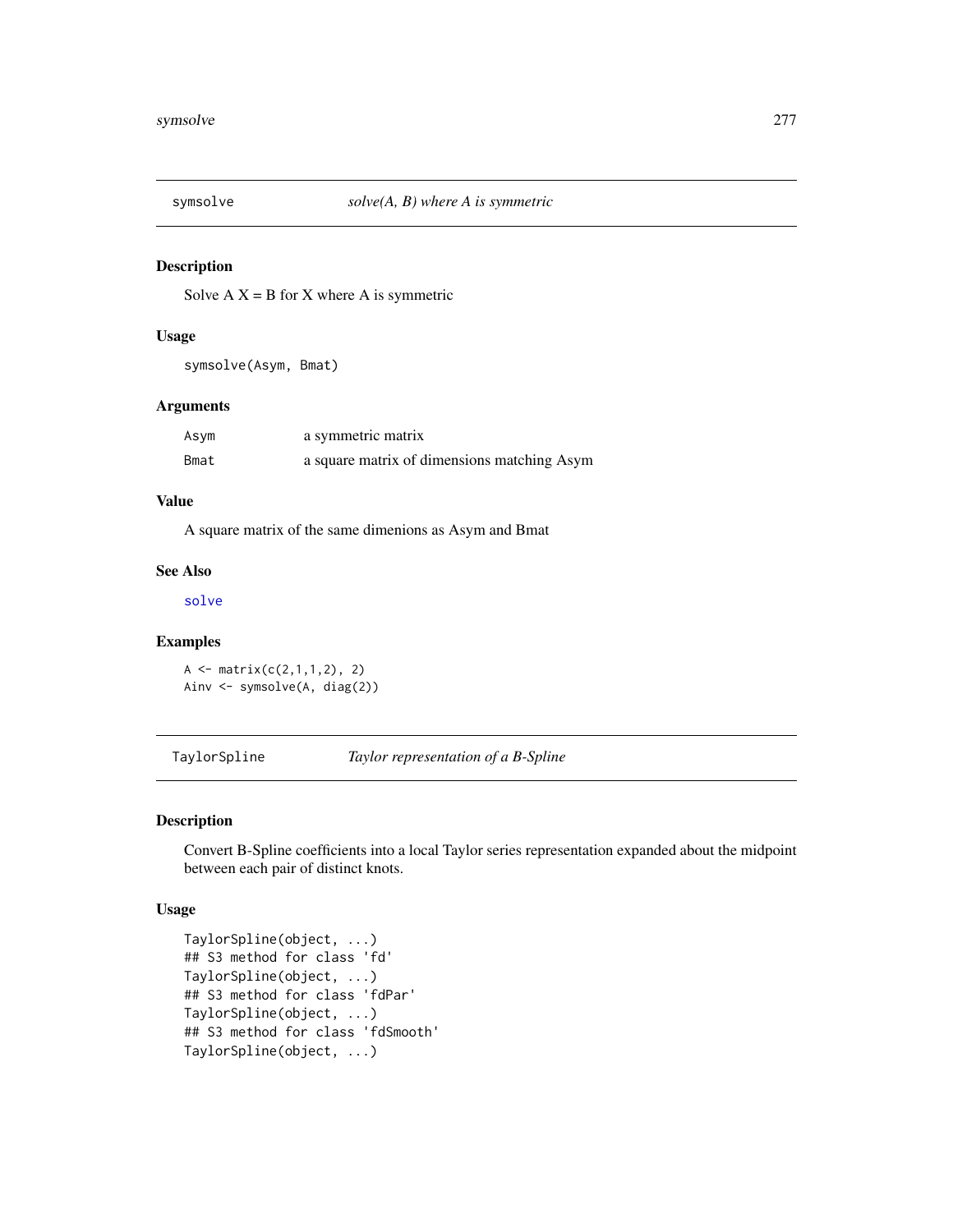# Arguments

| object                  | a spline object possibly of some other class |
|-------------------------|----------------------------------------------|
| $\cdot$ $\cdot$ $\cdot$ | optional arguments                           |

# Details

- 1. Is object a spline object with a B-spline basis? If no, throw an error.
- 2. Find knots and midpoints.
- 3. Obtain coef(object).

4. Determine the number of dimensions of coef(object) and create empty coef and deriv arrays to match. Then fill the arrays.

#### Value

a list with the following components:

| knots     | a numeric vector of knots (object, interior=FALSE)                                                                                                                       |
|-----------|--------------------------------------------------------------------------------------------------------------------------------------------------------------------------|
| midpoints | midpoints of intervals defined by unique (knots)                                                                                                                         |
| coef      | A matrix of dim = $c(nKnots-1, norder)$ containing the coeffients of a polynomial<br>in $(x$ -midpoints[i]) for interval i, where $n$ Knots = length $(unique(knots))$ . |
| deriv     | A matrix of dim = $c(nKnots-1)$ , norder) containing the derivatives of the spline<br>evaluated at midpoints.                                                            |

# Author(s)

Spencer Graves

#### See Also

[fd](#page-0-0) [create.bspline.basis](#page-47-0)

```
##
## The simplest b-spline basis: order 1, degree 0, zero interior knots:
## a single step function
##
bspl1.1 <- create.bspline.basis(norder=1, breaks=0:1)
# ... jump to pi to check the code
fd.bspl1.1pi <- fd(pi, basisobj=bspl1.1)
bspl1.1pi <- TaylorSpline(fd.bspl1.1pi)
```

```
##
## Cubic spline: 4 basis functions
##
bspl4 <- create.bspline.basis(nbasis=4)
plot(bspl4)
```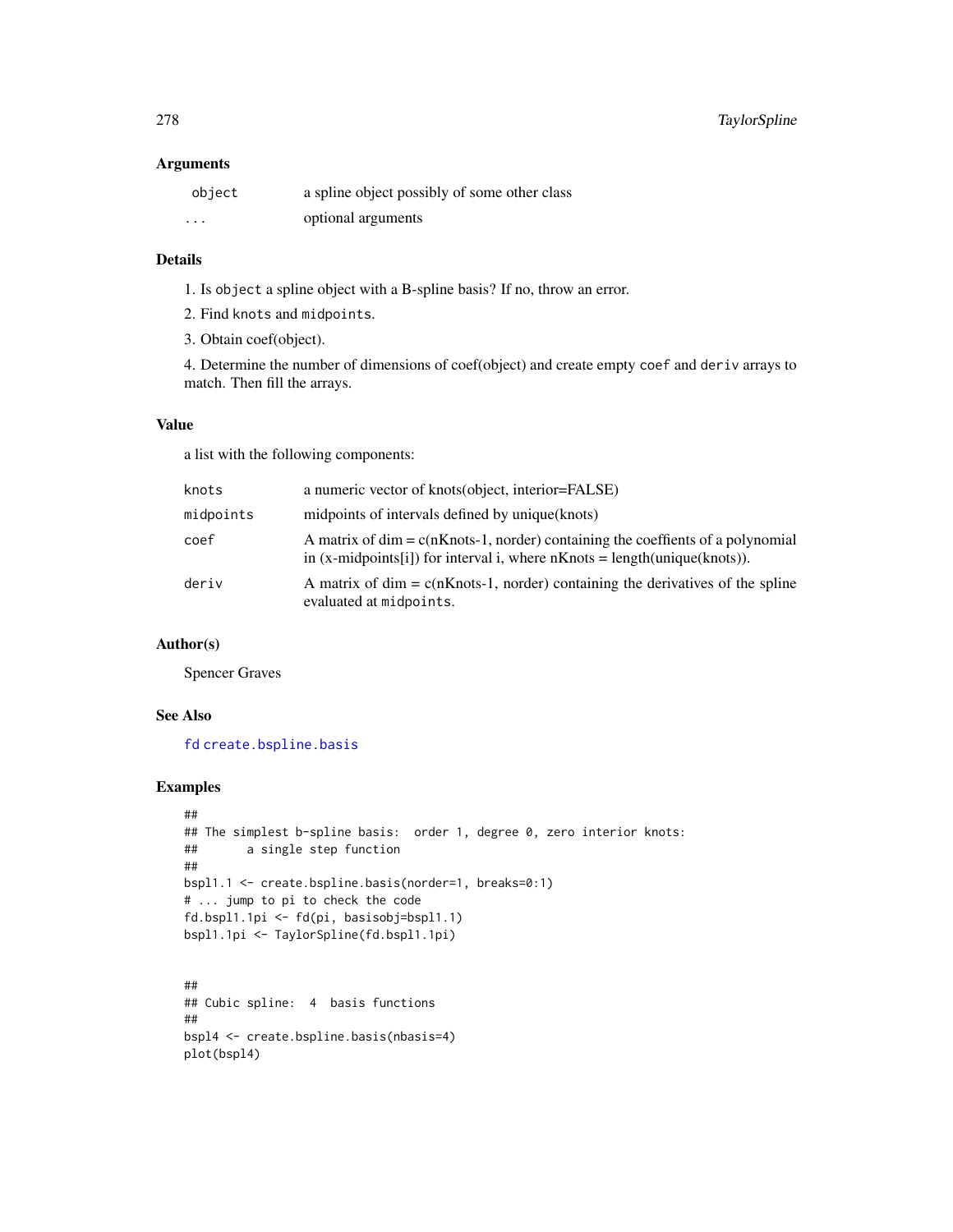#### tperm.fd 279

```
parab4.5 \leq f d(c(3, -1, -1, 3)/3, bsp14)# = 4*(x-.5)TaylorSpline(parab4.5)
##
## A more realistic example
##
data(titanium)
# Cubic spline with 5 interior knots (6 segments)
# do not run this example on CRAN to save test time
#if(!CRAN()){
#titan10 <- with(titanium, curfit.free.knot(x, y))
#(titan10T <- TaylorSpline(titan10) )
#}
```
tperm.fd *Permutation t-test for two groups of functional data objects.*

# Description

tperm.fd creates a null distribution for a test of no difference between two groups of functional data objects.

# Usage

```
tperm.fd(x1fd, x2fd, nperm=200, q=0.05, argvals=NULL, plotres=TRUE, ...)
```
#### Arguments

| x1fd    | a functional data object giving the first group of functional observations.                                           |
|---------|-----------------------------------------------------------------------------------------------------------------------|
| x2fd    | a functional data object giving the second group of functional observations.                                          |
| nperm   | number of permutations to use in creating the null distribution.                                                      |
| q       | Critical upper-tail quantile of the null distribution to compare to the observed<br>t-statistic.                      |
| argvals | If yfdPar is a fd object, the points at which to evaluate the point-wise t-statistic.                                 |
| plotres | Argument to plot a visual display of the null distribution displaying the 1-qth<br>quantile and observed t-statistic. |
| $\cdot$ | Additional plotting arguments that can be used with plot.                                                             |
|         |                                                                                                                       |

# Details

The usual t-statistic is calculated pointwise and the test based on the maximal value. If argvals is not specified, it defaults to 101 equally-spaced points on the range of yfdPar.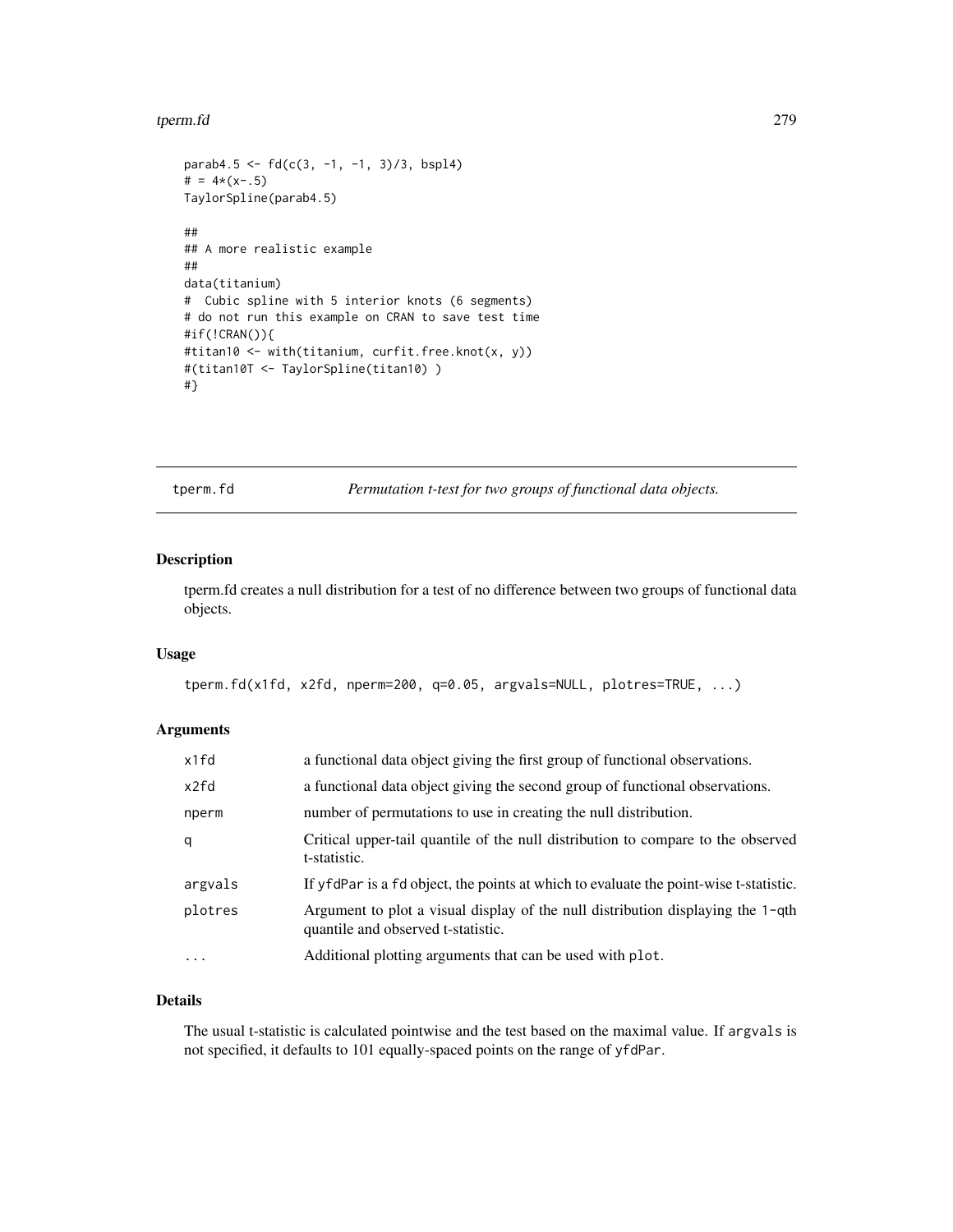# Value

A list with the following components:

| pval      | the observed p-value of the permutation test.                                             |
|-----------|-------------------------------------------------------------------------------------------|
| qval      | the qth quantile of the null distribution.                                                |
| Tobs      | the observed maximal t-statistic.                                                         |
| Tnull     | a vector of length nperm giving the observed values of the permutation distribu-<br>tion. |
| Tvals     | the pointwise values of the observed t-statistic.                                         |
| Tnullvals | the pointwise values of of the permutation observations.                                  |
| pvals.pts | pointwise p-values of the t-statistic.                                                    |
| qvals.pts | pointwise qth quantiles of the null distribution                                          |
| argvals   | argument values for evaluating the F-statistic if yfdParis a functional data ob-<br>ject. |

# Side Effects

a plot of the functional observations

### Source

Ramsay, James O., and Silverman, Bernard W. (2006), *Functional Data Analysis, 2nd ed.*, Springer, New York.

#### See Also

[fRegress](#page-120-0) [Fstat.fd](#page-131-0)

```
# This tests the difference between boys and girls heights in the
# Berkeley growth data.
# First set up a basis system to hold the smooths
knots <- growth$age
norder <- 6
nbasis <- length(knots) + norder - 2
hgtbasis <- create.bspline.basis(range(knots), nbasis, norder, knots)
# Now smooth with a fourth-derivative penalty and a very small smoothing
# parameter
Lfdobj \leftarrow 4lambda <- 1e-2
growfdPar <- fdPar(hgtbasis, Lfdobj, lambda)
hgtmfd <- smooth.basis(growth$age, growth$hgtm, growfdPar)$fd
```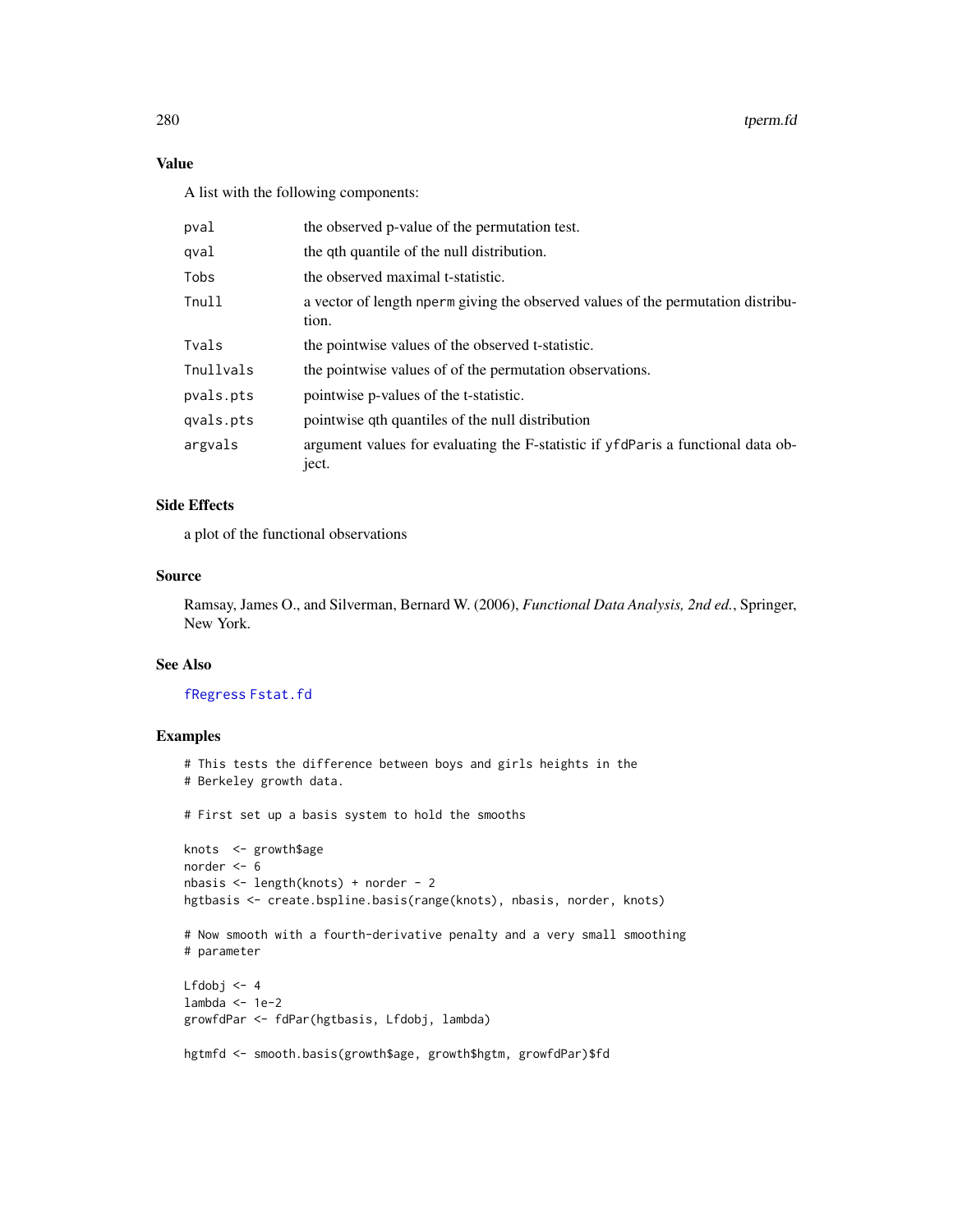#### var.fd 281

```
hgtffd <- smooth.basis(growth$age, growth$hgtf, growfdPar)$fd
# Call tperm.fd
tres <- tperm.fd(hgtmfd,hgtffd)
```
var.fd *Variance, Covariance, and Correlation Surfaces for Functional Data Object(s)*

# Description

Compute variance, covariance, and / or correlation functions for functional data.

These are two-argument functions and therefore define surfaces. If only one functional data object is supplied, its variance or correlation function is computed. If two are supplied, the covariance or correlation function between them is computed.

#### Usage

var.fd(fdobj1, fdobj2=fdobj1)

#### Arguments

fdobj1, fdobj2 a functional data object.

# Details

a two-argument or bivariate functional data object representing the variance, covariance or correlation surface for a single functional data object or the covariance between two functional data objects or between different variables in a multivariate functional data object.

#### Value

An list object of class bifd with the following components:

| coefs     | the coefficient array with dimensions fdobil [["basis"]] [["basis"]] by fdobi2[["basis"]] [["basis"]]<br>giving the coefficients of the covariance matrix in terms of the bases used by<br>$f_{\text{dobj}}1$ and $f_{\text{dobj}}2$ . |
|-----------|----------------------------------------------------------------------------------------------------------------------------------------------------------------------------------------------------------------------------------------|
| sbasis    | $f_{\text{dobj}}[T_{\text{class}}]$                                                                                                                                                                                                    |
| tbasis    | $f_{\text{dobj2}}[$ "basis"]]                                                                                                                                                                                                          |
| bifdnames | dimnames list for a 4-dimensional 'coefs' array. If length(dim(coefs)) is only 2<br>or 3, the last 2 or 1 component of bifdnames is not used with dimnames (coefs).                                                                    |

Examples below illustrate this structure in simple cases.

#### See Also

[mean.fd](#page-168-0), [sd.fd](#page-237-1), [std.fd](#page-237-0) [stdev.fd](#page-237-0)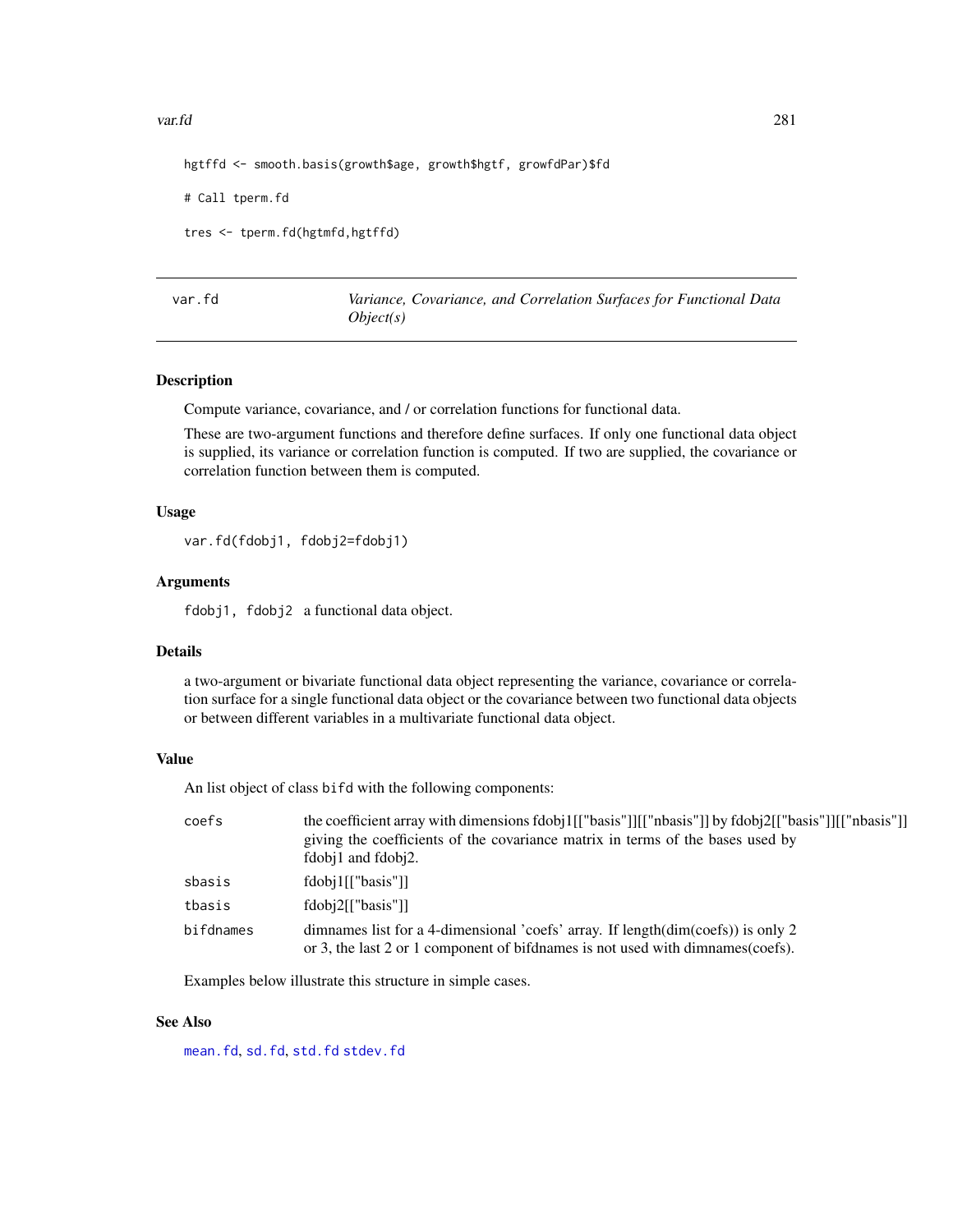#### Examples

##

```
## Example with 2 different bases
##
daybasis3 <- create.fourier.basis(c(0, 365))
daybasis5 <- create.fourier.basis(c(0, 365), 5)
tempfd3 <- with(CanadianWeather, smooth.basis(day.5,
      dailyAv[,,"Temperature.C"],
      daybasis3, fdnames=list("Day", "Station", "Deg C"))$fd )
precfd5 <- with(CanadianWeather, smooth.basis(day.5,
      dailyAv[,,"log10precip"],
      daybasis5, fdnames=list("Day", "Station", "Deg C"))$fd )
# Compare with structure described above under 'value':
str(tempPrecVar3.5 <- var.fd(tempfd3, precfd5))
##
## Example with 2 variables, same bases
##
gaitbasis3 <- create.fourier.basis(nbasis=3)
str(gaitfd3 <- Data2fd(gait, basisobj=gaitbasis3))
str(gaitVar.fd3 <- var.fd(gaitfd3))
# Check the answers with manual computations
all.equal(var(t(gaitfd3$coefs[,,1])), gaitVar.fd3$coefs[,,,1])
# TRUE
all.equal(var(t(gaitfd3$coefs[,,2])), gaitVar.fd3$coefs[,,,3])
# TRUE
all.equal(var(t(gaitfd3$coefs[,,2]), t(gaitfd3$coefs[,,1])),
          gaitVar.fd3$coefs[,,,2])
# TRUE
# NOTE:
dimnames(gaitVar.fd3$coefs)[[4]]
# [1] Hip-Hip
# [2] Knee-Hip
# [3] Knee-Knee
# If [2] were "Hip-Knee", then
# gaitVar.fd3$coefs[,,,2] would match
#var(t(gaitfd3$coefs[,,1]), t(gaitfd3$coefs[,,2]))
# *** It does NOT. Instead, it matches:
#var(t(gaitfd3$coefs[,,2]), t(gaitfd3$coefs[,,1])),
##
## The following produces contour and perspective plots
##
# Evaluate at a 53 by 53 grid for plotting
daybasis65 <- create.fourier.basis(rangeval=c(0, 365), nbasis=65)
daytempfd <- with(CanadianWeather, smooth.basis(day.5,
```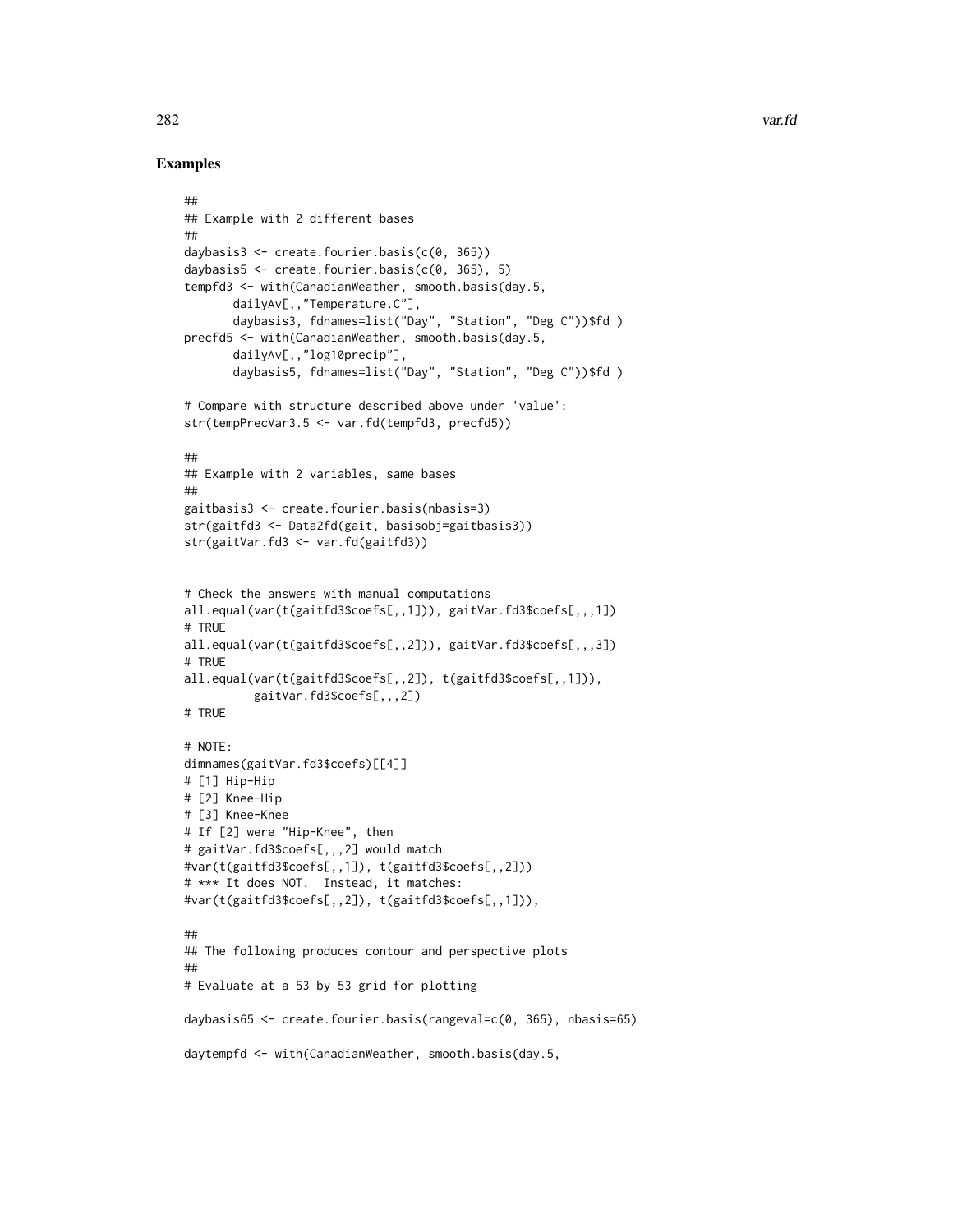varmx 283

```
dailyAv[,,"Temperature.C"],
      daybasis65, fdnames=list("Day", "Station", "Deg C"))$fd )
str(tempvarbifd <- var.fd(daytempfd))
str(tempvarmat <- eval.bifd(weeks,weeks,tempvarbifd))
# dim(tempvarmat)= c(53, 53)
op <- par(mfrow=c(1,2), pty="s")
#contour(tempvarmat, xlab="Days", ylab="Days")
contour(weeks, weeks, tempvarmat,
       xlab="Daily Average Temperature",
       ylab="Daily Average Temperature",
       main=paste("Variance function across locations\n",
          "for Canadian Anual Temperature Cycle"),
       cex.main=0.8, axes=FALSE)
axisIntervals(1, atTick1=seq(0, 365, length=5), atTick2=NA,
            atLabels=seq(1/8, 1, 1/4)*365,
            labels=paste("Q", 1:4) )
axisIntervals(2, atTick1=seq(0, 365, length=5), atTick2=NA,
            atLabels=seq(1/8, 1, 1/4)*365,
            labels=paste("Q", 1:4) )
persp(weeks, weeks, tempvarmat,
     xlab="Days", ylab="Days", zlab="Covariance")
mtext("Temperature Covariance", line=-4, outer=TRUE)
par(op)
```
<span id="page-282-0"></span>

| varmx | Rotate a Matrix of Component Loadings using the VARIMAX Crite- |
|-------|----------------------------------------------------------------|
|       | rion                                                           |

# Description

The matrix being rotated contains the values of the component functional data objects computed in either a principal components analysis or a canonical correlation analysis. The values are computed over a fine mesh of argument values.

#### Usage

```
varmx(amat, normalize=FALSE)
```
#### Arguments

| amat      | the matrix to be rotated. The number of rows is equal to the number of argu-<br>ment values nx used in a fine mesh. The number of columns is the number of<br>components to be rotated. |
|-----------|-----------------------------------------------------------------------------------------------------------------------------------------------------------------------------------------|
| normalize | either TRUE or FALSE. If TRUE, the columns of a mat are normalized prior to<br>computing the rotation matrix. However, this is seldom needed for functional<br>data.                    |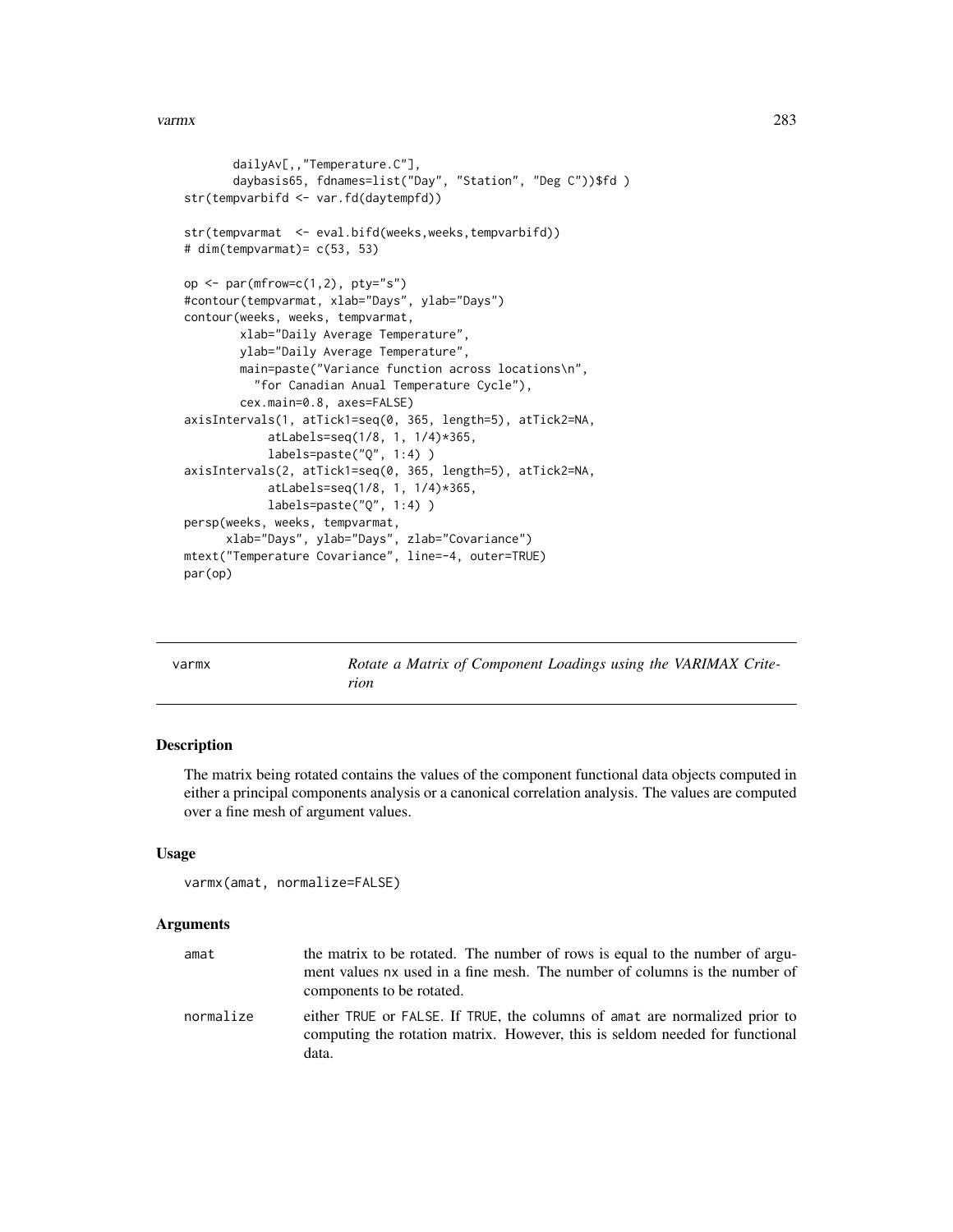# Details

The VARIMAX criterion is the variance of the squared component values. As this criterion is maximized with respect to a rotation of the space spanned by the columns of the matrix, the squared loadings tend more and more to be either near 0 or near 1, and this tends to help with the process of labelling or interpreting the rotated matrix.

# Value

a square rotation matrix of order equal to the number of components that are rotated. A rotation matrix  $T\$  has that property that  $T'T = TT' = I\$ .

#### See Also

[varmx.pca.fd](#page-284-0), [varmx.cca.fd](#page-283-0)

<span id="page-283-0"></span>varmx.cca.fd *Rotation of Functional Canonical Components with VARIMAX*

# Description

Results of canonical correlation analysis are often easier to interpret if they are rotated. Among the many possible ways in which this rotation can be defined, the VARIMAX criterion seems to give satisfactory results most of the time.

#### Usage

```
varmx.cca.fd(ccafd, nx=201)
```
#### Arguments

| ccafd | an object of class "cca.fd" that is produced by function cca.fd.                                                             |
|-------|------------------------------------------------------------------------------------------------------------------------------|
| nx    | the number of points in a fine mesh of points that is required to approximate<br>canonical variable functional data objects. |

# Value

a rotated version of argument cca.fd.

#### See Also

[varmx](#page-282-0), [varmx.pca.fd](#page-284-0)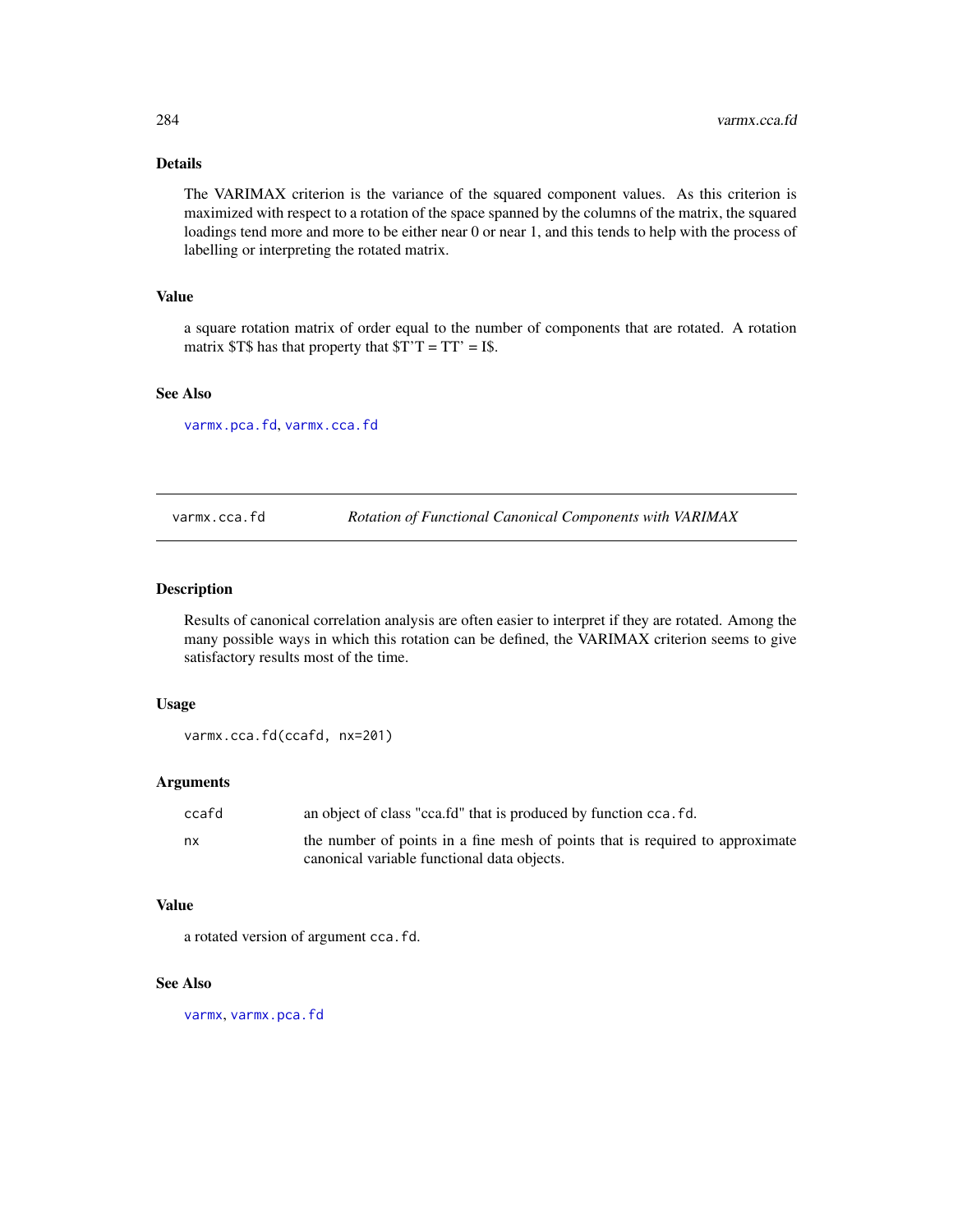<span id="page-284-0"></span>

# Description

Principal components are often easier to interpret if they are rotated. Among the many possible ways in which this rotation can be defined, the VARIMAX criterion seems to give satisfactory results most of the time.

#### Usage

varmx.pca.fd(pcafd, nharm=scoresd[2], nx=501)

# Arguments

| pcafd | an object of class pca. For that is produced by function pca. Fd.                           |
|-------|---------------------------------------------------------------------------------------------|
| nharm | the number of harmonics or principal components to be rotated.                              |
| nx    | the number of argument values in a fine mesh used to define the harmonics to be<br>rotated. |

# Value

a rotated principal components analysis object of class pca.fd.

#### See Also

[varmx](#page-282-0), [varmx.cca.fd](#page-283-0)

vec2Lfd *Make a Linear Differential Operator Object from a Vector*

# Description

A linear differential operator object of order \$m\$ is constructed from the number in a vector of length \$m\$.

# Usage

```
vec2Lfd(bwtvec, rangeval=c(0,1))
```
#### Arguments

| bwtvec   | a vector of coefficients to define the linear differential operator object   |
|----------|------------------------------------------------------------------------------|
| rangeval | a vector of length 2 specifying the range over which the operator is defined |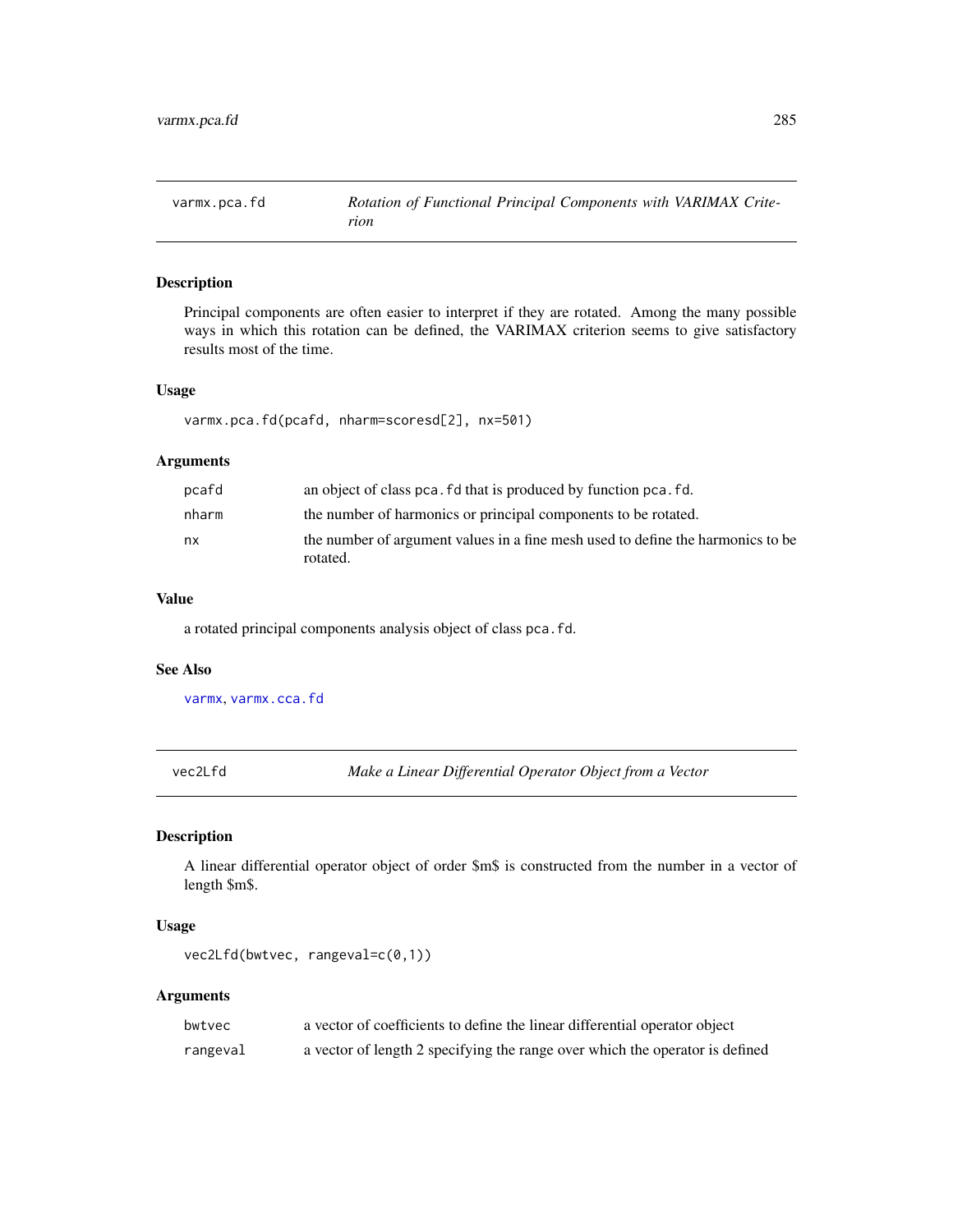<span id="page-285-0"></span>286 wtcheck

# Value

a linear differential operator object

# See Also

[int2Lfd](#page-142-0), [Lfd](#page-154-0)

# Examples

```
# define the harmonic acceleration operator used in the
# analysis of the daily temperature data
Lcoef <- c(0,(2*pi/365)^2,0)
harmaccelLfd <- vec2Lfd(Lcoef, c(0,365))
hmat <- vec2Lfd(matrix(Lcoef, 1), c(0, 365))
```
all.equal(harmaccelLfd, hmat)

wtcheck *Check a vector of weights*

# Description

Throws an error if wtvec is not n positive numbers, and return wtvec (stripped of any dim atrribute)

#### Usage

```
wtcheck(n, wtvec)
```
# Arguments

| n     | the required length of wtvec |
|-------|------------------------------|
| wtvec | an object to be checked      |

# Value

a vector of n positive numbers

# Examples

wtcheck(3, 1:3)

wtcheck(2, matrix(1:2, 2))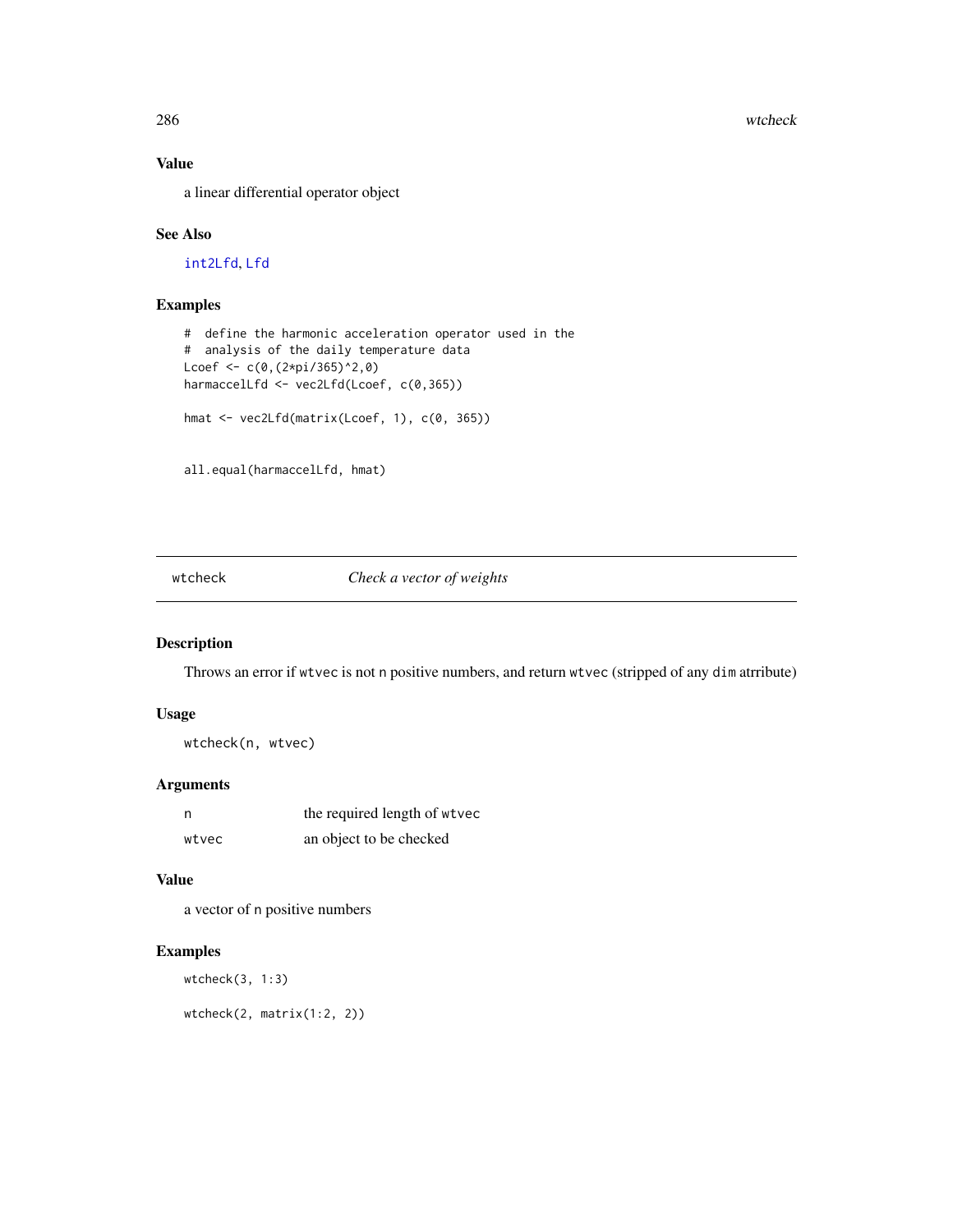<span id="page-286-0"></span>

# Description

Returns TRUE if range of the argument includes 0 and FALSES if not.

# Usage

```
zerofind(fmat)
```
# Arguments

fmat An object from which 'range' returns two numbers.

# Value

A logical value TRUE or FALSE.

# See Also

[range](#page-0-0)

```
zerofind(1:5)
# FALSE
zerofind(0:3)
# TRUE
```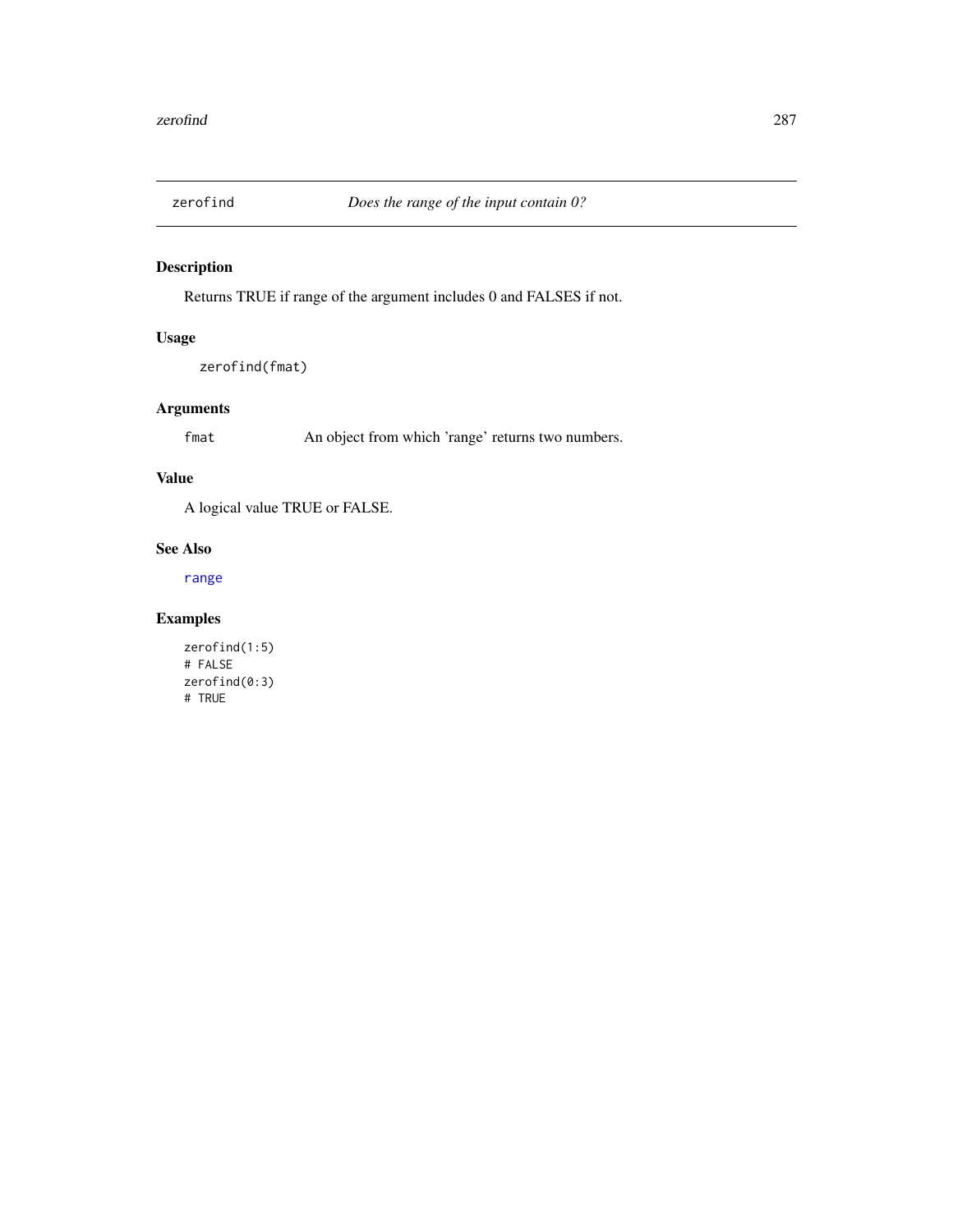# Index

∗Topic IO dirs, [84](#page-83-0) file.copy2, [114](#page-113-0) readHMD, [224](#page-223-0) ∗Topic \textasciitildeFunctional Boxplots fbplot, [106](#page-105-0) ∗Topic array Eigen, [85](#page-84-0) geigen, [134](#page-133-0) svd2, [276](#page-275-0) symsolve, [277](#page-276-0) ∗Topic attribute bifd, [24](#page-23-0) checkLogicalInteger, [37](#page-36-0) getbasisrange, [137](#page-136-0) objAndNames, [178](#page-177-0) ∗Topic basis is.eqbasis, [146](#page-145-0) ∗Topic bivariate smooth bifdPar, [25](#page-24-0) ∗Topic datasets CanadianWeather, [30](#page-29-0) dateAccessories, [76](#page-75-0) gait, [133](#page-132-0) growth, [138](#page-137-0) handwrit, [139](#page-138-0) infantGrowth, [140](#page-139-0) landmark.reg.expData, [152](#page-151-1) lip, [159](#page-158-0) melanoma, [171](#page-170-0) MontrealTemp, [175](#page-174-0) nondurables, [176](#page-175-0) onechild, [180](#page-179-0) pinch, [192](#page-191-0) refinery, [227](#page-226-0) ReginaPrecip, [228](#page-227-1) seabird, [240](#page-239-0) StatSciChinese, [271](#page-270-0)

∗Topic environment CRAN, [44](#page-43-0) ∗Topic hplot axisIntervals, [21](#page-20-0) matplot, [167](#page-166-0) phaseplanePlot, [190](#page-189-0) plot.fd, [195](#page-194-1) plot.Lfd, [198](#page-197-0) plot.lmWinsor, [199](#page-198-0) plotfit, [205](#page-204-0) ∗Topic logic wtcheck, [286](#page-285-0) zerofind, [287](#page-286-0) ∗Topic manip as.fd, [17](#page-16-0) as.POSIXct1970, [20](#page-19-0) TaylorSpline, [277](#page-276-0) ∗Topic models AmpPhaseDecomp, [8](#page-7-0) df.residual.fRegress, [80](#page-79-0) lmeWinsor, [160](#page-159-0) lmWinsor, [162](#page-161-0) lmWinsor12, [166](#page-165-0) predict.fRegress, [216](#page-215-0) predict.lmeWinsor, [218](#page-217-0) predict.lmWinsor, [220](#page-219-0) residuals.fRegress, [237](#page-236-0) ∗Topic optimize knots.fd, [149](#page-148-0) ∗Topic programming fdaMatlabPath, [110](#page-109-0) ∗Topic smooth AmpPhaseDecomp, [8](#page-7-0) argvalsy.swap, [9](#page-8-0) arithmetic.basisfd, [12](#page-11-0) arithmetic.fd, [13](#page-12-0) as.fd, [17](#page-16-0) axisIntervals, [21](#page-20-0) basisfd.product, [23](#page-22-0)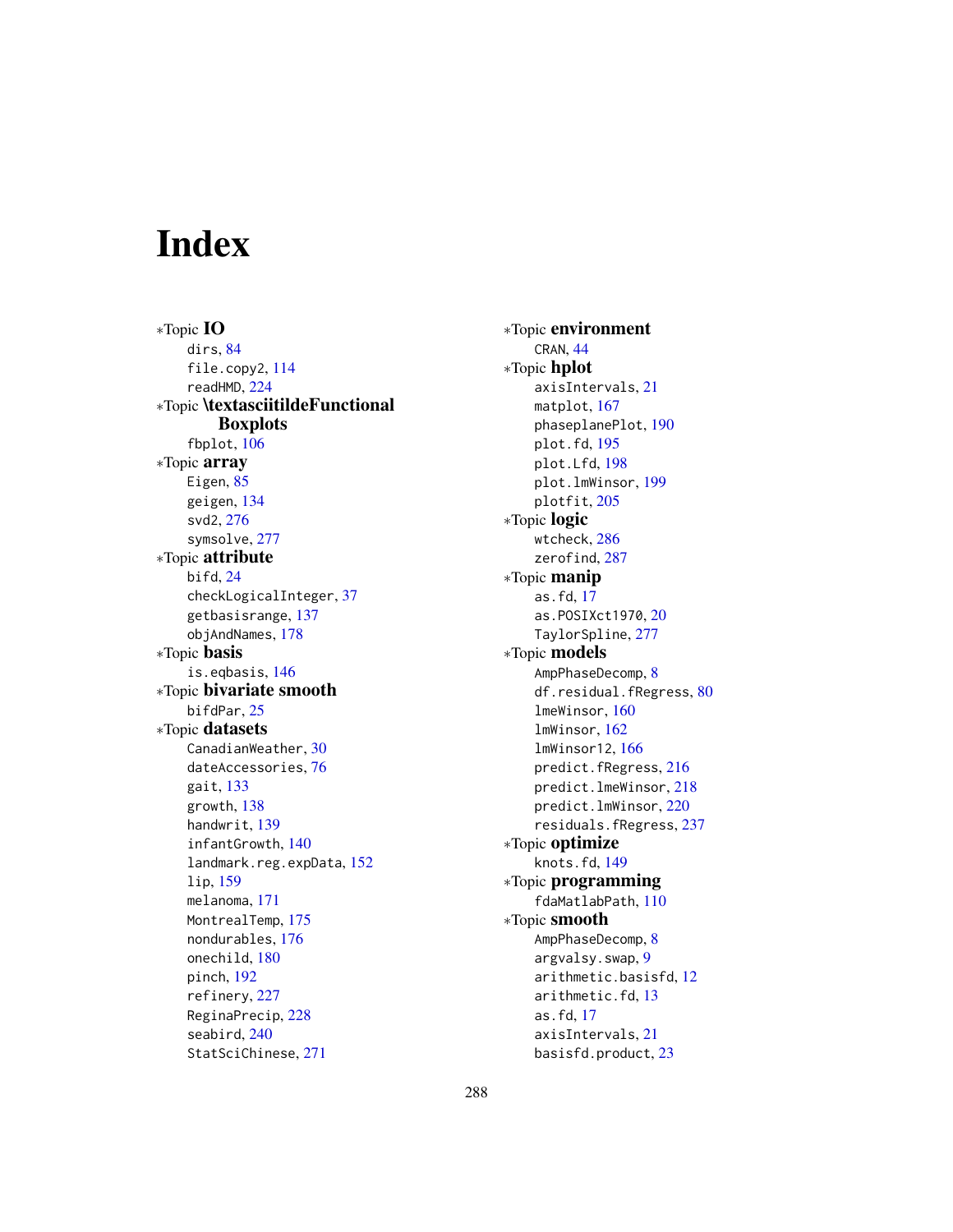bsplinepen , [27](#page-26-0) bsplineS , [28](#page-27-0) cca.fd, [32](#page-31-0) center.fd, [33](#page-32-0) cor.fd , [41](#page-40-0) create.basis , [45](#page-44-0) create.bspline.basis , [48](#page-47-0) create.constant.basis , [52](#page-51-0) create.exponential.basis , [53](#page-52-0) create.fourier.basis , [55](#page-54-0) create.monomial.basis , [58](#page-57-0) create.polygonal.basis, [60](#page-59-0) create.power.basis , [62](#page-61-0) CSTR, [64](#page-63-0) cycleplot.fd, [70](#page-69-0) Data2fd, [70](#page-69-0) density.fd, [77](#page-76-0) deriv.fd , [79](#page-78-0) df2lambda , [82](#page-81-0) eigen.pda , [87](#page-86-0) eval.basis, [88](#page-87-0) eval.bifd , [91](#page-90-0) eval.fd, [93](#page-92-0) eval.monfd, [96](#page-95-0) eval.penalty, [98](#page-97-0) eval.posfd , [99](#page-98-0) evaldiag.bifd , [101](#page-100-0) expon , [101](#page-100-0) exponentiate.fd, [102](#page-101-0) exponpen , [105](#page-104-0) fd2list , [109](#page-108-0) fda-package, [5](#page-4-0) fdlabels , [111](#page-110-0) fdPar , [112](#page-111-0) fourier , [115](#page-114-0) fourierpen , [116](#page-115-0) Fperm.fd, [117](#page-116-0) fRegress , [121](#page-120-0) fRegress.CV , [130](#page-129-0) fRegress.stderr , [131](#page-130-0) Fstat.fd , [132](#page-131-0) getbasismatrix , [135](#page-134-0) getbasispenalty , [136](#page-135-0) inprod , [141](#page-140-0) inprod.bspline , [142](#page-141-0) int2Lfd , [143](#page-142-0) intensity.fd , [144](#page-143-0) is.basis , [146](#page-145-0)

is.fd , [147](#page-146-0) is.fdPar , [147](#page-146-0) is.fdSmooth , [148](#page-147-0) is.Lfd , [148](#page-147-0) knots.fd , [149](#page-148-0) lambda2df , [150](#page-149-0) lambda2gcv , [151](#page-150-0) landmarkreg , [152](#page-151-0) Lfd , [155](#page-154-0) lines.fd, [156](#page-155-0) linmod , [157](#page-156-0) mean.fd, [169](#page-168-0) monomial , [173](#page-172-0) monomialpen , [174](#page-173-0) norder , [176](#page-175-0) odesolv , [179](#page-178-0) pca.fd , [181](#page-180-0) pda.fd, [182](#page-181-0) pda.overlay, <mark>[189](#page-188-0)</mark> phaseplanePlot , [190](#page-189-0) plot.basisfd , [193](#page-192-0) plot.cca.fd , [194](#page-193-0) plot.fd , [195](#page-194-0) plot.Lfd , [198](#page-197-0) plot.pca.fd , [201](#page-200-0) plot.pda.fd , [202](#page-201-0) plotbeta , [204](#page-203-0) plotfit , [205](#page-204-0) plotreg.fd, [209](#page-208-0) plotscores , [210](#page-209-0) polyg , [211](#page-210-0) polygpen , [212](#page-211-0) powerbasis , [213](#page-212-0) powerpen , [214](#page-213-0) ppBspline , [215](#page-214-0) project.basis , [222](#page-221-0) quadset , [223](#page-222-0) register.fd , [228](#page-227-0) register.fd0, [233](#page-232-0) register.newfd , [235](#page-234-0) sd.fd , [238](#page-237-0) smooth.basis , [241](#page-240-0) smooth.basisPar , [256](#page-255-0) smooth.bibasis , [260](#page-259-0) smooth.fd, [261](#page-260-0) smooth.fdPar, [263](#page-262-0) smooth.monotone, [265](#page-264-0) smooth.morph, [268](#page-267-0)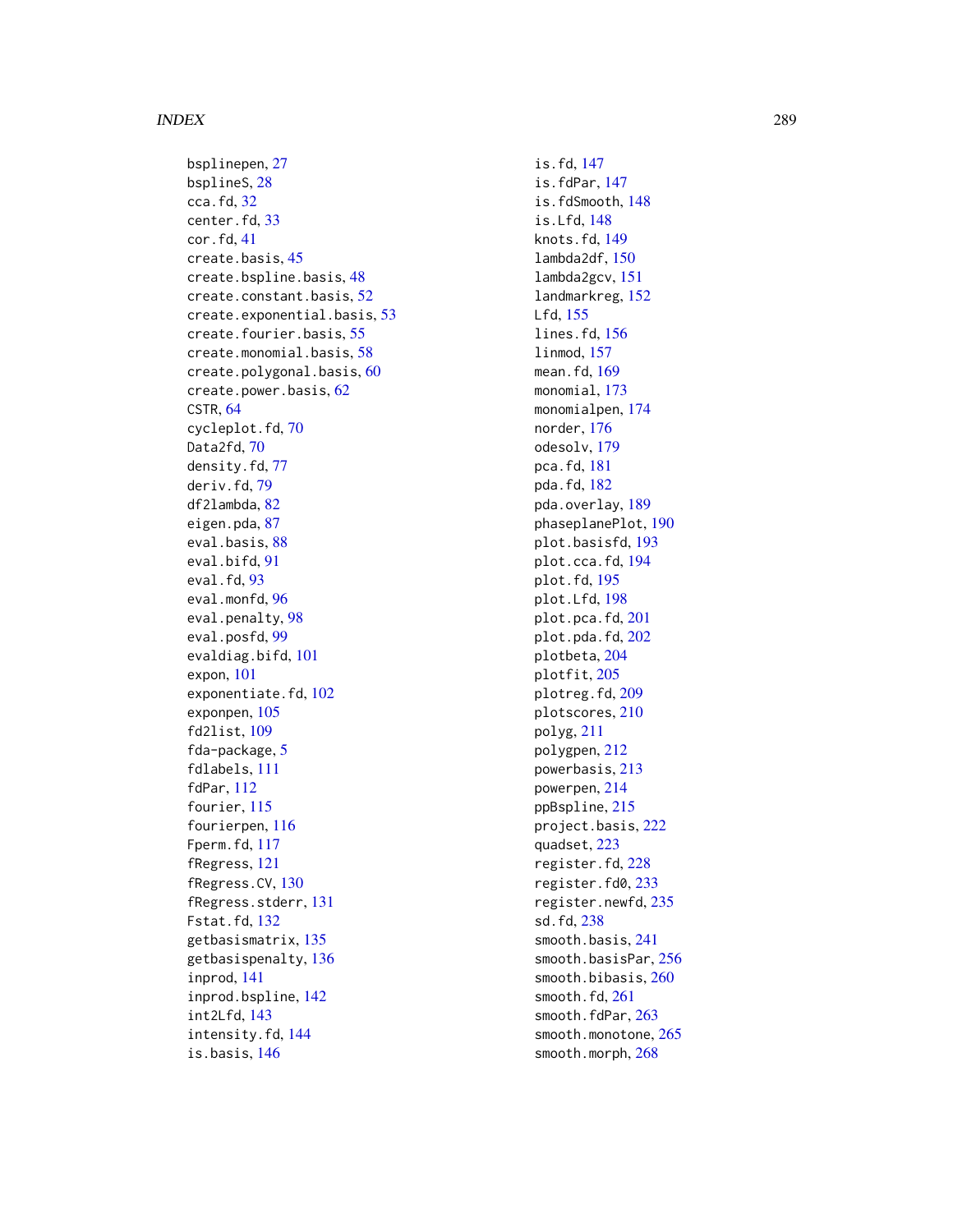```
smooth.pos, 269
    sum.fd, 272
    summary.basisfd, 273
    summary.bifd, 273
    summary.fd, 274
    274
    summary.Lfd, 275
    TaylorSpline, 277
    tperm.fd, 279
    var.fd, 281
    varmx, 283
    284
    varmx.pca.fd, 285
    vec2Lfd, 285
∗Topic utilities
    as.array3, 16
    checkDims3, 34
    checkLogicalInteger, 37
    39
*.basisfd (basisfd.product), 23
*.fd (arithmetic.fd), 13
+.fd (arithmetic.fd), 13
-.fd (arithmetic.fd), 13
==.basisfd (arithmetic.basisfd), 12
^.fd (exponentiate.fd), 102
AmpPhaseDecomp, 8
argvalsy.swap, 9
arithmetic.basisfd, 12
arithmetic.fd, 12, 13, 103
as.array3, 16, 36
as.Date1970, 21
as.fd, 17
as.POSIXct, 21
as.POSIXct1970, 20
axesIntervals (axisIntervals), 21
axis, 22
axisIntervals, 21, 76
basisfd, 12, 14, 24, 25, 50, 53, 55, 57, 59, 61,
        63, 103, 147
basisfd.product, 12, 14, 23, 103
bifd, 24, 179
```
bifdPar, [25,](#page-24-0) *[158](#page-157-0)*

bsplinepen, [27,](#page-26-0) *[174](#page-173-0)* bsplineS, [28,](#page-27-0) *[174](#page-173-0)*, *[215](#page-214-0)*

boxplot.fd *(*fbplot*)*, [106](#page-105-0) boxplot.fdPar *(*fbplot*)*, [106](#page-105-0) boxplot.fdSmooth *(*fbplot*)*, [106](#page-105-0) cca.fd, [32,](#page-31-0) *[113](#page-112-0)*, *[182](#page-181-0)*, *[184](#page-183-0)*, *[195](#page-194-0)*, *[202](#page-201-0)* center.fd, [33,](#page-32-0) *[170](#page-169-0)*, *[239](#page-238-0)*, *[272](#page-271-0)* checkDim3 *(*checkDims3*)*, [34](#page-33-0) checkDims3, *[16](#page-15-0)*, [34,](#page-33-0) *[207](#page-206-0)* checkLogical *(*checkLogicalInteger*)*, [37](#page-36-0) checkLogicalInteger, [37](#page-36-0) checkNumeric *(*checkLogicalInteger*)*, [37](#page-36-0) checkRange, *[39](#page-38-0)* checkScalarType, *[39](#page-38-0)* checkVectorType, *[39](#page-38-0)* chol, *[86](#page-85-0)* coef, *[40](#page-39-0)* coef.fd, [39](#page-38-0) coef.fdPar *(*coef.fd*)*, [39](#page-38-0) coef.fdSmooth *(*coef.fd*)*, [39](#page-38-0) coef.Taylor *(*coef.fd*)*, [39](#page-38-0) coefficients.fd *(*coef.fd*)*, [39](#page-38-0) coefficients.fdPar *(*coef.fd*)*, [39](#page-38-0) coefficients.fdSmooth *(*coef.fd*)*, [39](#page-38-0) coefficients.Taylor *(*coef.fd*)*, [39](#page-38-0) colnames, *[85](#page-84-0)* constraintCheck *(*lmWinsor12*)*, [166](#page-165-0) cor.fd, [41](#page-40-0) CRAN, [44](#page-43-0) create.basis, [45,](#page-44-0) *[61](#page-60-0)*, *[63](#page-62-0)* create.bspline.basis, *[47](#page-46-0)*, [48,](#page-47-0) *[53](#page-52-0)*, *[55](#page-54-0)*, *[57](#page-56-0)*, *[59](#page-58-0)*, *[61](#page-60-0)*, *[63](#page-62-0)*, *[149](#page-148-0)*, *[177](#page-176-0)*, *[223](#page-222-0)*, *[278](#page-277-0)* create.bspline.irregular *(*create.bspline.basis*)*, [48](#page-47-0) create.constant.basis, *[47](#page-46-0)*, *[50](#page-49-0)*, [52,](#page-51-0) *[55](#page-54-0)*, *[57](#page-56-0)*, *[59](#page-58-0)*, *[61](#page-60-0)*, *[63](#page-62-0)* create.exponential.basis, *[47](#page-46-0)*, *[50](#page-49-0)*, *[53](#page-52-0)*, [53,](#page-52-0) *[57](#page-56-0)*, *[59](#page-58-0)*, *[61](#page-60-0)*, *[63](#page-62-0)* create.fourier.basis, *[47](#page-46-0)*, *[50](#page-49-0)*, *[53](#page-52-0)*, *[55](#page-54-0)*, [55,](#page-54-0) *[59](#page-58-0)*, *[61](#page-60-0)*, *[63](#page-62-0)* create.monomial.basis, *[47](#page-46-0)*, *[50](#page-49-0)*, *[53](#page-52-0)*, *[55](#page-54-0)*, *[57](#page-56-0)*, [58,](#page-57-0) *[61](#page-60-0)*, *[63](#page-62-0)* create.polygonal.basis, *[47](#page-46-0)*, *[50](#page-49-0)*, *[53](#page-52-0)*, *[55](#page-54-0)*, *[57](#page-56-0)*, *[59](#page-58-0)*, [60,](#page-59-0) *[63](#page-62-0)*, *[212,](#page-211-0) [213](#page-212-0)* create.power.basis, *[47](#page-46-0)*, *[50](#page-49-0)*, *[53](#page-52-0)*, *[55](#page-54-0)*, *[57](#page-56-0)*, *[59](#page-58-0)*, *[61](#page-60-0)*, [62,](#page-61-0) *[213,](#page-212-0) [214](#page-213-0)* CSTR, [64](#page-63-0) CSTR2 *(*CSTR*)*, [64](#page-63-0) CSTR2in *(*CSTR*)*, [64](#page-63-0) CSTRfitLS *(*CSTR*)*, [64](#page-63-0) CSTRfn *(*CSTR*)*, [64](#page-63-0) CSTRres *(*CSTR*)*, [64](#page-63-0)

CanadianWeather, [30,](#page-29-0) *[175](#page-174-0)*, *[228](#page-227-0)*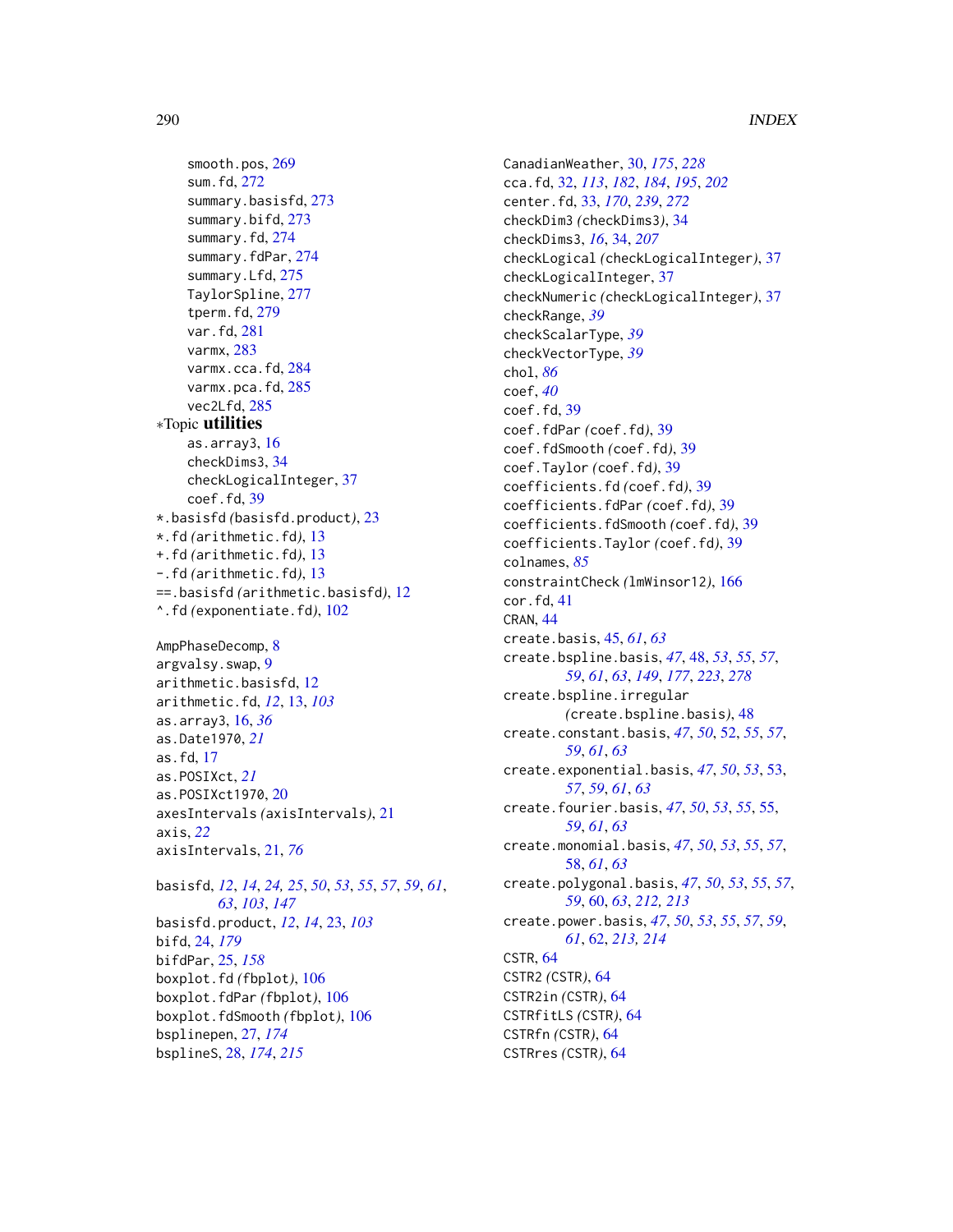## $I$ NDEX 291

CSTRsse *(*CSTR*)*, [64](#page-63-0) cycleplot.fd, [70](#page-69-0) daily *(*CanadianWeather*)*, [30](#page-29-0) Data2fd, *[10](#page-9-0)*, [70,](#page-69-0) *[207](#page-206-0)*, *[222](#page-221-0)*, *[244](#page-243-0)*, *[259](#page-258-0)*, *[262](#page-261-0)* dateAccessories, [76](#page-75-0) day.5, *[73](#page-72-0)* day.5 *(*dateAccessories*)*, [76](#page-75-0) dayOfYear *(*dateAccessories*)*, [76](#page-75-0) dayOfYearShifted *(*dateAccessories*)*, [76](#page-75-0) daysPerMonth *(*dateAccessories*)*, [76](#page-75-0) density.fd, [77,](#page-76-0) *[113](#page-112-0)*, *[145](#page-144-0)* deriv, *[79](#page-78-0)* deriv.fd, [79](#page-78-0) deSolve, *[180](#page-179-0)* df.residual, *[81](#page-80-0)* df.residual.fRegress, [80](#page-79-0) df2lambda, [82,](#page-81-0) *[151](#page-150-0)*, *[244](#page-243-0)*, *[259](#page-258-0)* dim, *[16](#page-15-0)* dimnames, *[16](#page-15-0)* dir, *[84](#page-83-0)* dirs, [84,](#page-83-0) *[111](#page-110-0)* Eigen, [85](#page-84-0) eigen, *[85,](#page-84-0) [86](#page-85-0)*, *[134](#page-133-0)* eigen.pda, [87,](#page-86-0) *[189](#page-188-0)*, *[203](#page-202-0)* eval.basis, *[79](#page-78-0)*, [88,](#page-87-0) *[99](#page-98-0)*, *[223](#page-222-0)* eval.bifd, [91,](#page-90-0) *[94](#page-93-0)*, *[101](#page-100-0)* eval.fd, *[89](#page-88-0)*, [93,](#page-92-0) *[97](#page-96-0)*, *[100](#page-99-0)*, *[135](#page-134-0)*, *[191](#page-190-0)* eval.monfd, *[94](#page-93-0)*, [96,](#page-95-0) *[100](#page-99-0)* eval.penalty, *[94](#page-93-0)*, [98,](#page-97-0) *[105](#page-104-0)*, *[117](#page-116-0)*, *[137](#page-136-0)*, *[142](#page-141-0)* eval.posfd, *[94](#page-93-0)*, *[97](#page-96-0)*, [99](#page-98-0) evaldiag.bifd, [101](#page-100-0) expon, [101,](#page-100-0) *[105](#page-104-0)*, *[174](#page-173-0)* exponentiate.fd, *[14](#page-13-0)*, [102](#page-101-0) exponpen, *[102](#page-101-0)*, [105,](#page-104-0) *[174](#page-173-0)* fbplot, [106](#page-105-0) fd, *[19](#page-18-0)*, *[40](#page-39-0)*, *[149](#page-148-0)*, *[278](#page-277-0)*

fd2list, [109](#page-108-0) fda *(*fda-package*)*, [5](#page-4-0) fda-package, [5](#page-4-0) fdaMatlabPath, [110](#page-109-0) fdlabels, [111](#page-110-0) fdPar, *[40](#page-39-0)*, [112,](#page-111-0) *[151](#page-150-0)*, *[156](#page-155-0)*, *[259](#page-258-0)*, *[264](#page-263-0)* file.copy, *[115](#page-114-0)* file.copy2, [114](#page-113-0) file.info, *[84](#page-83-0)* fitted.fdSmooth *(*eval.fd*)*, [93](#page-92-0)

fitted.monfd *(*eval.monfd*)*, [96](#page-95-0) fitted.posfd *(*eval.posfd*)*, [99](#page-98-0) fourier, [115,](#page-114-0) *[117](#page-116-0)*, *[174](#page-173-0)* fourierpen, *[116](#page-115-0)*, [116,](#page-115-0) *[174](#page-173-0)* Fperm.fd, [117](#page-116-0) fRegress, *[81](#page-80-0)*, *[113](#page-112-0)*, *[119](#page-118-0)*, [121,](#page-120-0) *[131](#page-130-0)[–133](#page-132-0)*, *[158](#page-157-0)*, *[217](#page-216-0)*, *[238](#page-237-0)*, *[280](#page-279-0)* fRegress.CV, *[125](#page-124-0)*, [130,](#page-129-0) *[132](#page-131-0)* fRegress.formula, *[125](#page-124-0)* fRegress.stderr, *[124,](#page-123-0) [125](#page-124-0)*, *[131](#page-130-0)*, [131](#page-130-0) Fstat.fd, *[119](#page-118-0)*, [132,](#page-131-0) *[133](#page-132-0)*, *[280](#page-279-0)* gait, [133](#page-132-0) geigen, [134](#page-133-0) getbasismatrix, *[79](#page-78-0)*, *[89](#page-88-0)*, *[94](#page-93-0)*, [135](#page-134-0) getbasispenalty, *[99](#page-98-0)*, *[105](#page-104-0)*, *[117](#page-116-0)*, [136](#page-135-0) getbasisrange, [137](#page-136-0) getURL, *[225,](#page-224-0) [226](#page-225-0)* glsControl, *[161](#page-160-0)* growth, [138](#page-137-0) handwrit, [139](#page-138-0) handwritTime *(*handwrit*)*, [139](#page-138-0) hmd.mx, *[226](#page-225-0)* index, *[191](#page-190-0)* infantGrowth, [140](#page-139-0) inprod, [141](#page-140-0) inprod.bspline, [142](#page-141-0) int2Lfd, *[113](#page-112-0)*, [143,](#page-142-0) *[156](#page-155-0)*, *[286](#page-285-0)* intensity.fd, *[78](#page-77-0)*, *[113](#page-112-0)*, [144](#page-143-0) is.basis, [146,](#page-145-0) *[147,](#page-146-0) [148](#page-147-0)* is.eqbasis, [146](#page-145-0) is.fd, *[146,](#page-145-0) [147](#page-146-0)*, [147,](#page-146-0) *[148](#page-147-0)* is.fdPar, *[146,](#page-145-0) [147](#page-146-0)*, [147,](#page-146-0) *[148](#page-147-0)* is.fdSmooth, [148](#page-147-0) is.Lfd, *[146](#page-145-0)[–148](#page-147-0)*, [148](#page-147-0) ISOdate, *[21](#page-20-0)* isVectorAtomic, *[39](#page-38-0)* knots.basisfd *(*knots.fd*)*, [149](#page-148-0) knots.fd, [149](#page-148-0) knots.fdSmooth *(*knots.fd*)*, [149](#page-148-0) lambda2df, *[83](#page-82-0)*, [150,](#page-149-0) *[244](#page-243-0)*, *[259](#page-258-0)* lambda2gcv, *[83](#page-82-0)*, [151,](#page-150-0) *[244](#page-243-0)*, *[259](#page-258-0)* landmark.reg.expData, [152](#page-151-0) landmarkreg, *[9](#page-8-0)*, *[152](#page-151-0)*, [152,](#page-151-0) *[172](#page-171-0)*, *[236](#page-235-0)*, *[269](#page-268-0)* Lfd, *[109](#page-108-0)*, [155,](#page-154-0) *[199](#page-198-0)*, *[286](#page-285-0)*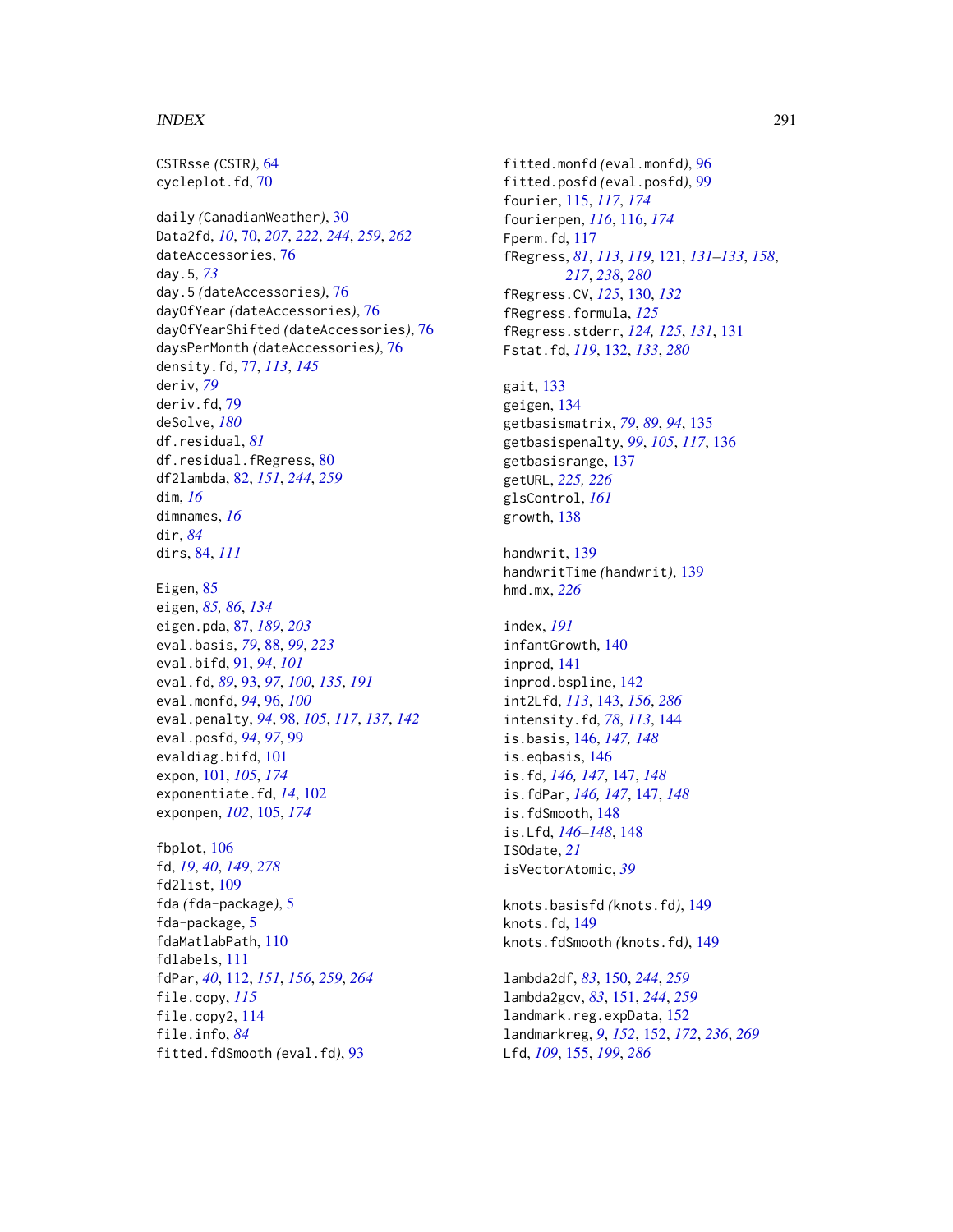lines, *[168](#page-167-0)* lines.fd, [156,](#page-155-0) *[197](#page-196-0)*, *[207](#page-206-0)* lines.fdSmooth, *[207](#page-206-0)* lines.fdSmooth *(*lines.fd*)*, [156](#page-155-0) linmod, *[27](#page-26-0)*, *[125](#page-124-0)*, [157](#page-156-0) lip, [159](#page-158-0) lipmarks *(*lip*)*, [159](#page-158-0) liptime *(*lip*)*, [159](#page-158-0) lm, *[162](#page-161-0)*, *[164,](#page-163-0) [165](#page-164-0)* lme, *[160](#page-159-0)[–162](#page-161-0)* lmeControl, *[161](#page-160-0)* lmeWinsor, [160,](#page-159-0) *[165](#page-164-0)*, *[219](#page-218-0)* lmWinsor, *[160](#page-159-0)[–162](#page-161-0)*, [162,](#page-161-0) *[166](#page-165-0)*, *[200](#page-199-0)*, *[219](#page-218-0)*, *[221](#page-220-0)* lmWinsor1 *(*lmWinsor12*)*, [166](#page-165-0) lmWinsor12, [166](#page-165-0) lmWinsor2 *(*lmWinsor12*)*, [166](#page-165-0) lsoda, *[68](#page-67-0)* Matlab, *[111](#page-110-0)* matplot, [167,](#page-166-0) *[168](#page-167-0)* matrix, *[168](#page-167-0)* mean, *[170](#page-169-0)* mean.fd, *[34](#page-33-0)*, *[42](#page-41-0)*, [169,](#page-168-0) *[239](#page-238-0)*, *[272](#page-271-0)*, *[281](#page-280-0)* melanoma, *[171](#page-170-0)*, [171](#page-170-0) minus.fd *(*arithmetic.fd*)*, [13](#page-12-0) monfn, [172](#page-171-0) monomial, [173](#page-172-0) monomialpen, [174](#page-173-0) month.abb, *[22](#page-21-0)*, *[76](#page-75-0)* monthAccessories, *[31](#page-30-0)*, *[175](#page-174-0)* monthAccessories *(*dateAccessories*)*, [76](#page-75-0) monthBegin.5, *[22](#page-21-0)* monthBegin.5 *(*dateAccessories*)*, [76](#page-75-0) monthEnd *(*dateAccessories*)*, [76](#page-75-0) monthEnd.5, *[22](#page-21-0)* monthLetters, *[22](#page-21-0)* monthLetters *(*dateAccessories*)*, [76](#page-75-0) monthMid, *[22](#page-21-0)*

monthMid *(*dateAccessories*)*, [76](#page-75-0) MontrealTemp, *[31](#page-30-0)*, [175,](#page-174-0) *[228](#page-227-0)* nls, *[68](#page-67-0)*

nondurables, [176,](#page-175-0) *[191](#page-190-0)* norder, [176](#page-175-0)

objAndNames, *[25](#page-24-0)*, [178](#page-177-0) odesolv, [179](#page-178-0) onechild, [180](#page-179-0) optimize, *[234](#page-233-0)*

package.dir, *[84](#page-83-0)* par, *[22](#page-21-0)*, *[168](#page-167-0)*, *[206,](#page-205-0) [207](#page-206-0)* pca.fd, *[33](#page-32-0)*, *[113](#page-112-0)*, [181,](#page-180-0) *[184](#page-183-0)*, *[211](#page-210-0)* pda.fd, *[87](#page-86-0)*, *[156](#page-155-0)*, *[180](#page-179-0)*, *[182](#page-181-0)*, [182,](#page-181-0) *[189](#page-188-0)*, *[195](#page-194-0)*, *[202,](#page-201-0) [203](#page-202-0)* pda.overlay, *[87](#page-86-0)*, [189](#page-188-0) phaseplanePlot, [190](#page-189-0) pinch, [192](#page-191-0) pinchraw *(*pinch*)*, [192](#page-191-0) pinchtime *(*pinch*)*, [192](#page-191-0) plot, *[168](#page-167-0)*, *[191](#page-190-0)*, *[200](#page-199-0)*, *[206,](#page-205-0) [207](#page-206-0)*, *[233](#page-232-0)* plot.basisfd, *[89](#page-88-0)*, [193](#page-192-0) plot.cca.fd, *[33](#page-32-0)*, [194](#page-193-0) plot.fd, *[70](#page-69-0)*, *[112](#page-111-0)*, *[157](#page-156-0)*, *[191](#page-190-0)*, *[193](#page-192-0)*, [195,](#page-194-0) *[199](#page-198-0)*, *[205](#page-204-0)*, *[207](#page-206-0)*, *[244](#page-243-0)*, *[259](#page-258-0)* plot.fdPar *(*plot.fd*)*, [195](#page-194-0) plot.fdSmooth, *[207](#page-206-0)* plot.fdSmooth *(*plot.fd*)*, [195](#page-194-0) plot.Lfd, *[156](#page-155-0)*, [198](#page-197-0) plot.lmWinsor, [199](#page-198-0) plot.pca.fd, *[195](#page-194-0)*, [201,](#page-200-0) *[202](#page-201-0)* plot.pda.fd, *[87](#page-86-0)*, *[189](#page-188-0)*, [202](#page-201-0) plotbeta, [204](#page-203-0) plotfit, [205](#page-204-0) plotfit.fd, *[35,](#page-34-0) [36](#page-35-0)*, *[70](#page-69-0)*, *[157](#page-156-0)*, *[197](#page-196-0)* plotreg.fd, [209,](#page-208-0) *[230](#page-229-0)* plotscores, [210](#page-209-0) plus.fd *(*arithmetic.fd*)*, [13](#page-12-0) points, *[168](#page-167-0)* polyg, *[174](#page-173-0)*, [211,](#page-210-0) *[213](#page-212-0)* polygpen, *[174](#page-173-0)*, *[212](#page-211-0)*, [212](#page-211-0) power, *[174](#page-173-0)* powerbasis, [213,](#page-212-0) *[214](#page-213-0)* powerpen, *[213](#page-212-0)*, [214](#page-213-0) ppBspline, [215](#page-214-0) predict, *[217](#page-216-0)* predict.basisfd *(*eval.basis*)*, [88](#page-87-0) predict.fd *(*eval.fd*)*, [93](#page-92-0) predict.fdPar *(*eval.fd*)*, [93](#page-92-0) predict.fdSmooth *(*eval.fd*)*, [93](#page-92-0) predict.fRegress, [216,](#page-215-0) *[238](#page-237-0)* predict.lm, *[219](#page-218-0)[–221](#page-220-0)* predict.lme, *[219](#page-218-0)* predict.lmeWinsor, *[162](#page-161-0)*, [218](#page-217-0) predict.lmWinsor, *[165](#page-164-0)*, [220](#page-219-0) predict.monfd *(*eval.monfd*)*, [96](#page-95-0) predict.posfd *(*eval.posfd*)*, [99](#page-98-0) project.basis, *[73](#page-72-0)*, [222,](#page-221-0) *[244](#page-243-0)*, *[259](#page-258-0)*